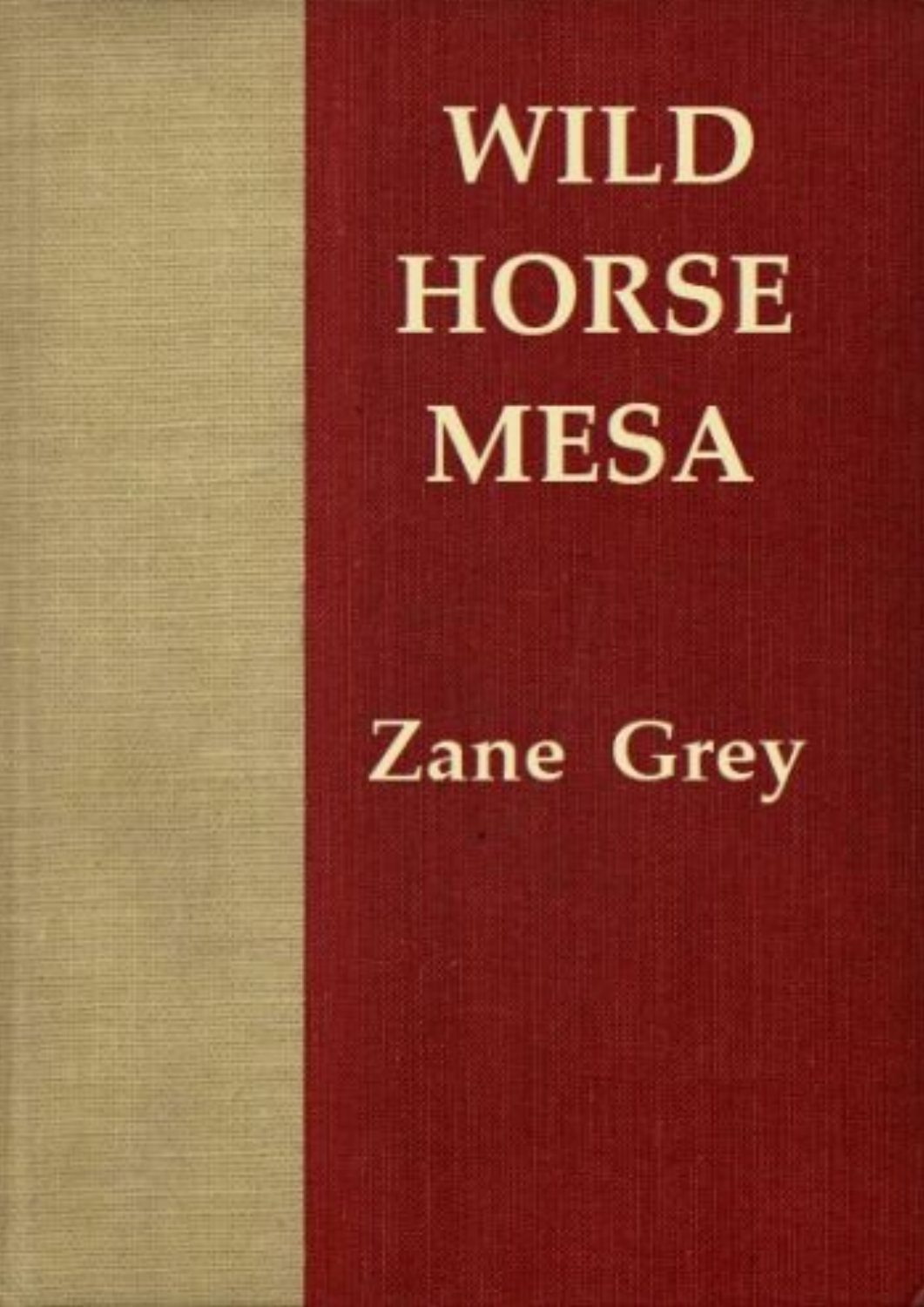#### **\* A Distributed Proofreaders Canada eBook \***

This eBook is made available at no cost and with very few restrictions. These restrictions apply only if (1) you make a change in the eBook (other than alteration for different display devices), or (2) you are making commercial use of the eBook. If either of these conditions applies, please contact a https://www.fadedpage.com administrator before proceeding. Thousands more FREE eBooks are available at https://www.fadedpage.com.

This work is in the Canadian public domain, but may be under copyright in some countries. If you live outside Canada, check your country's copyright laws. IF THE BOOK IS UNDER COPYRIGHT IN YOUR COUNTRY, DO NOT DOWNLOAD OR REDISTRIBUTE THIS FILE. *Title:* Wild Horse Mesa *Date of first publication:* 1924 *Author:* Zane Grey (1872-1939)

*Date first posted:* Mar. 27, 2019

*Date last updated:* Mar. 27, 2019

Faded Page eBook #20190360

This eBook was produced by: Al Haines, Cindy Beyer & the online Distributed Proofreaders Canada team at https://www.pgdpcanada.net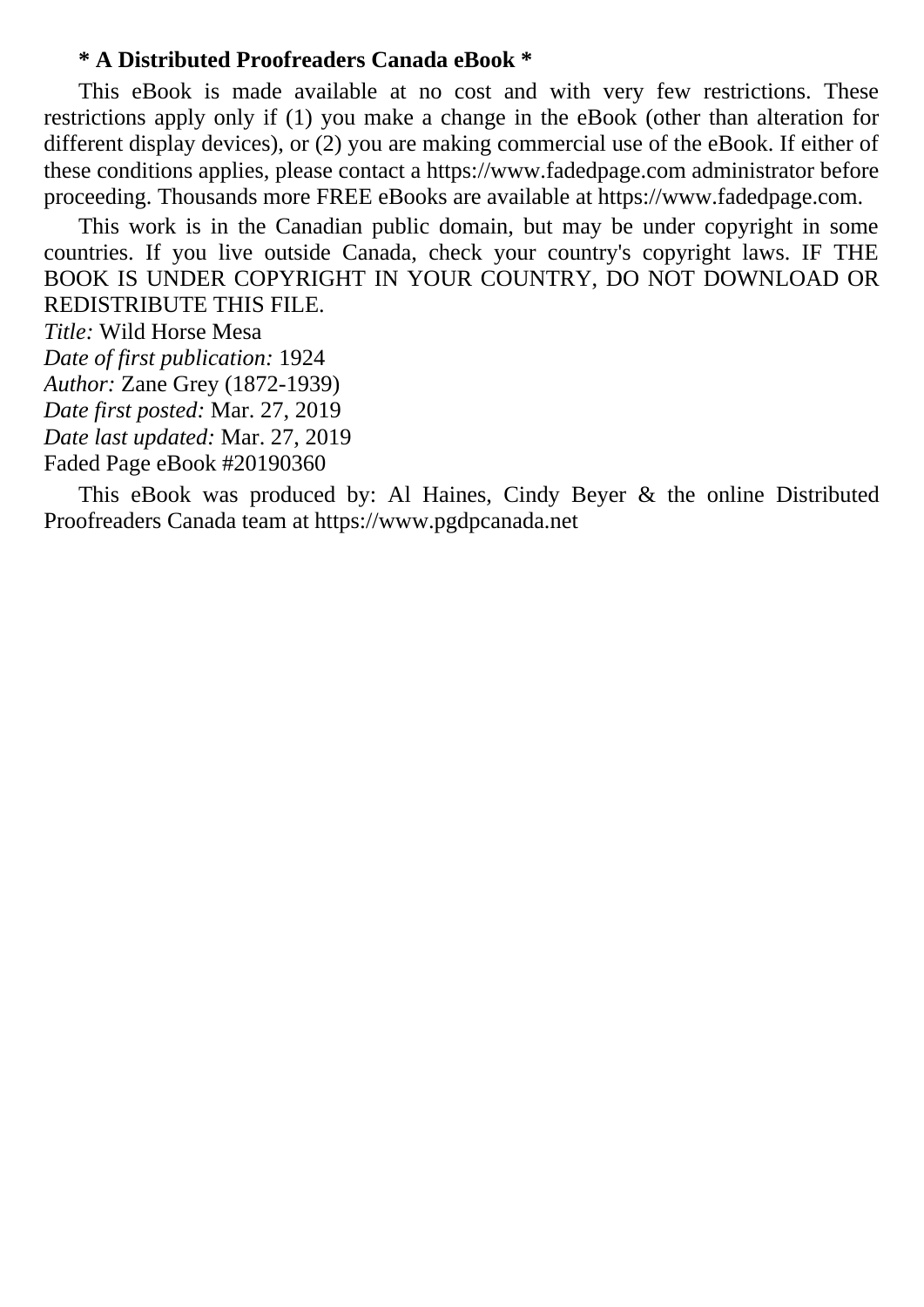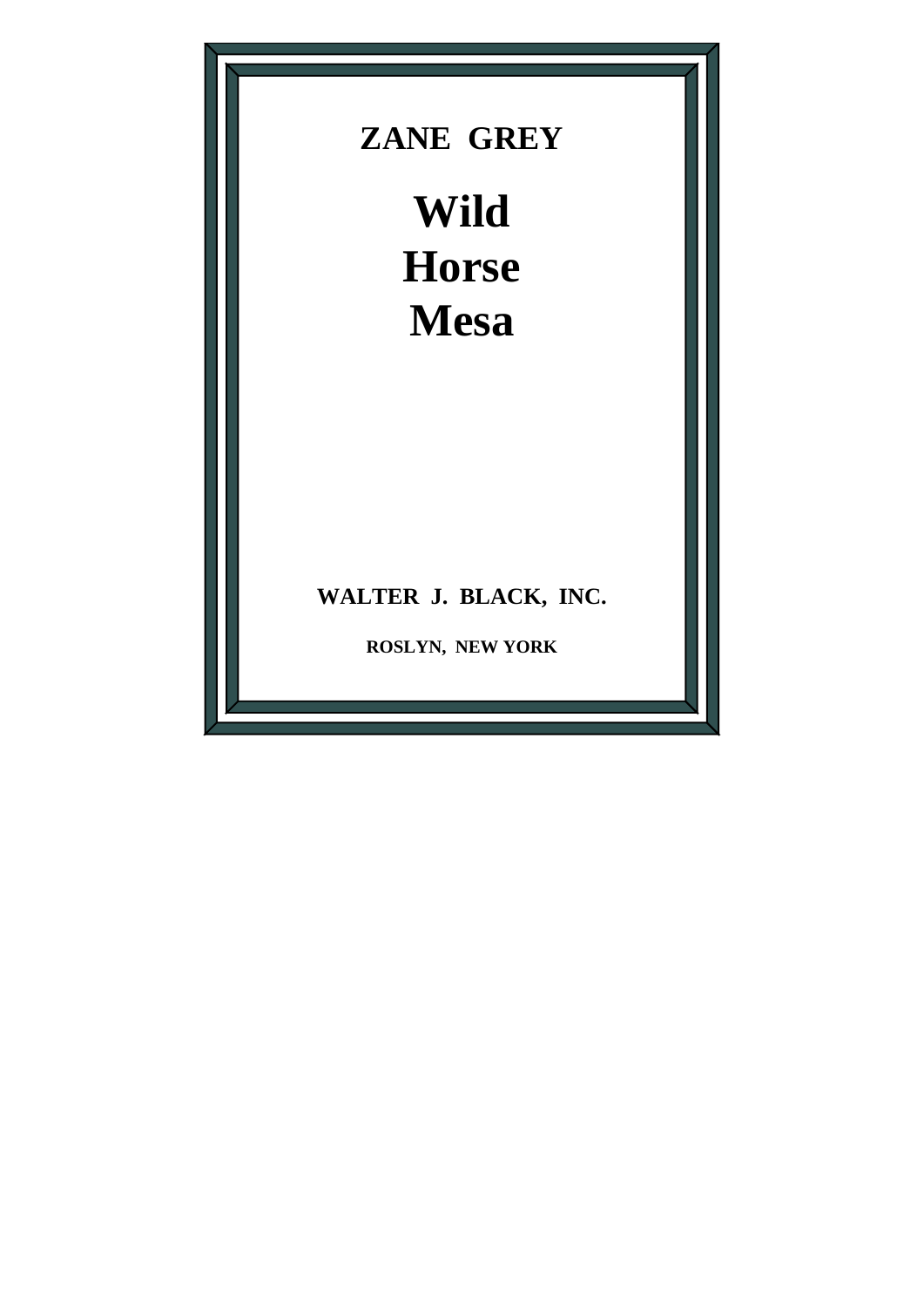#### WILD HORSE MESA

*Copyright © 1924, 1928 by Zane Grey*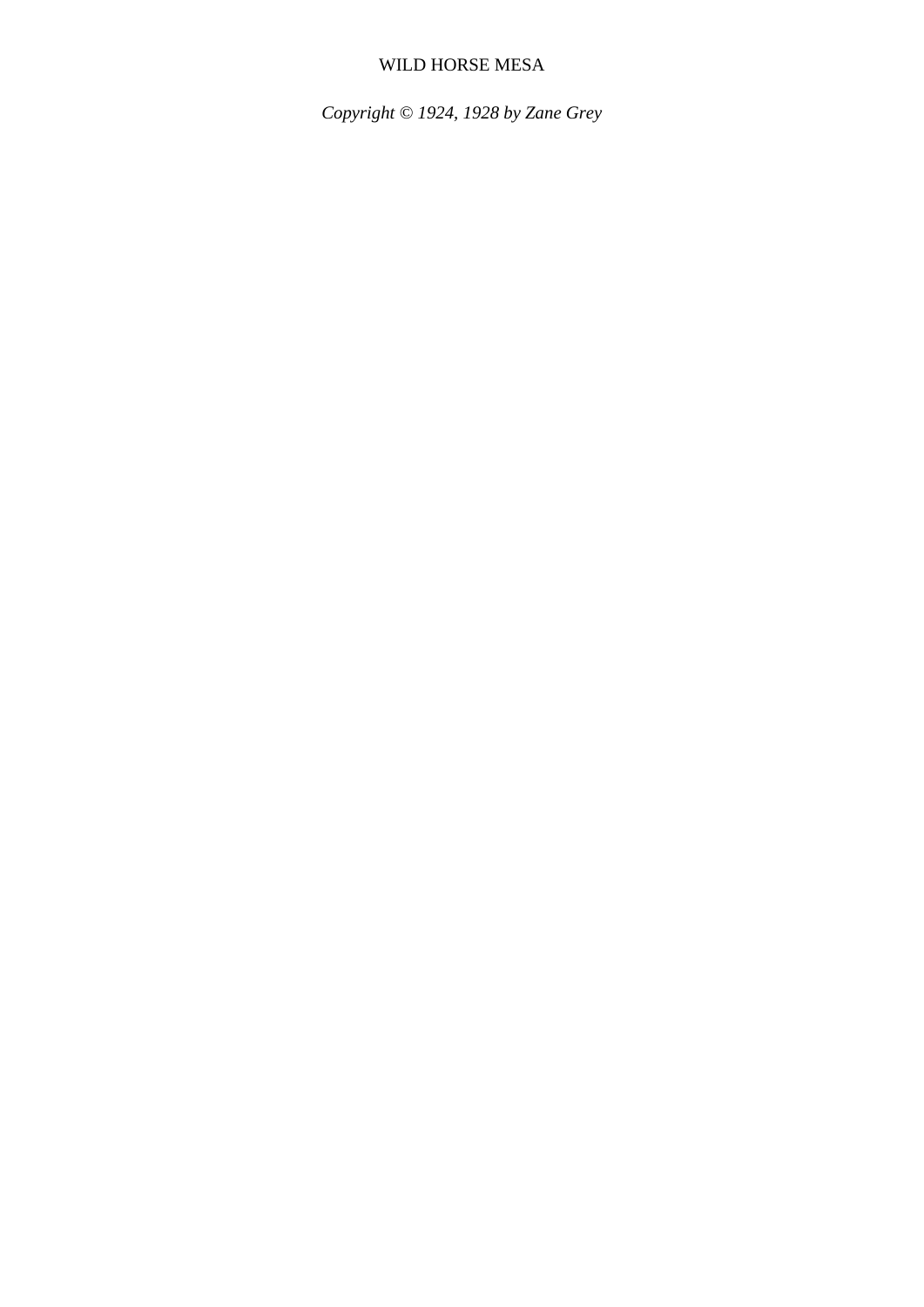### **Wild Horse Mesa**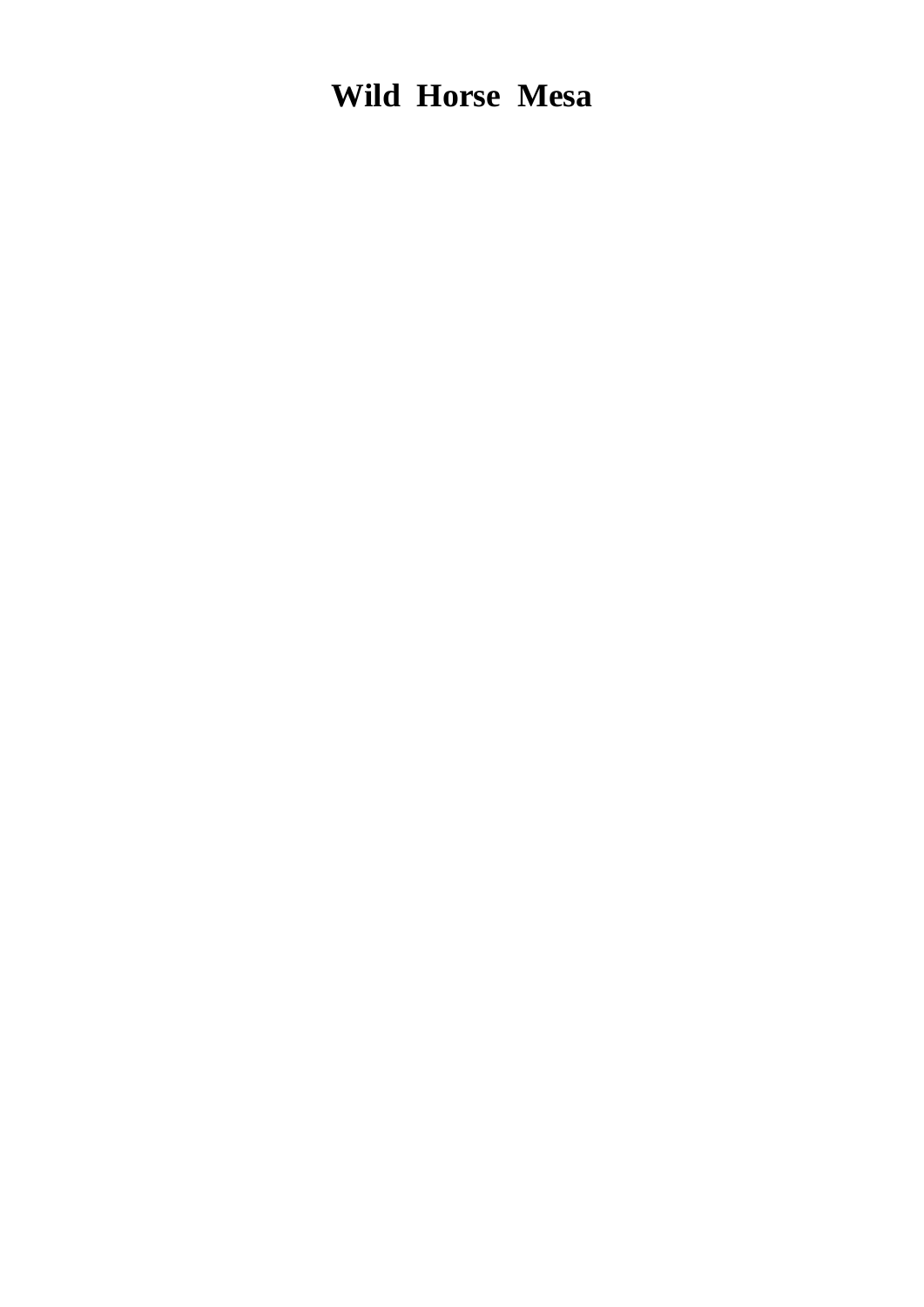#### **Chapter One**

THE mystery and insurmountable nature of Wild Horse Mesa had usurped many a thoughtful hour of Chane Weymer's lonely desert life in Utah. Every wandering rider thoughtful hour of Chane Weymer's lonely desert life in Utah. Every wandering rider had a strange story to tell about this vast tableland. But Chane had never before seen it from so lofty and commanding a height as this to which Toddy Nokin, the Piute, had led him; nor had there ever before been so impelling a fascination as that engendered by the Indian.

For the Piute claimed that it was the last refuge of the great wild stallion, Panquitch, and his band.

Panquitch! He had been chased out of Nevada by wild-horse wranglers, of whom Chane was not the last; Mormons had driven the stallion across Utah, where in the canyoned fastnesses south of the Henry Mountains he had disappeared.

Chane's gaze left the mesa to fall upon the swarthy lineaments of his companion. Could he place credence in Toddy Nokin? The Piutes loved fine horses and were not given to confiding in white hunters. It occurred to Chane, however, that he had befriended this Indian.

"Toddy—you sure Panquitch—on Wild Horse Mesa?" queried Chane, in his labored mixture of Piute and Navajo.

The Indian had the solemn look of one whose confidence had not been well received.

"How you know?" went on Chane, eagerly.

Toddy Nokin made a slow, sweeping gesture toward the far northern end of Wild Horse Mesa, almost lost in dim purple distance. The motion of arm and hand had a singular character, never seen in gesture save that of an Indian. It suggested deviations of trail, deep canyons to cross, long distance to cover. Then Toddy Nokin spoke in his own tongue, with the simplicity of a chief whose word was beyond doubt. Chane's interpretation might not have been wholly correct, but it made the blood dance in his veins. Panquitch had been seen to lead his band up over the barren trailless rock benches that led to the towering wall of the unscalable mesa. These wild horses left no tracks. They had not returned. Keen-eyed Piutes had watched the only possible descents over the red benches. Panquitch was on top of the mesa, free with the big-horn sheep and the eagles. The fact wrung profound respect and admiration from Chane Weymer, yet fired him with passionate resolve. For a long time that wild mesa had haunted him. The reason for it, the alluring call of the wandering lofty wall, now seemed easily understood.

"Panquitch, I've got track of you at last!" he exclaimed, exultantly.

There awoke in Chane then something of abandon to what he had always longed for a wild freedom without work or restraint or will other than his own wandering fancies. Indeed, his range life had been rough and hard enough, but up until the last year he had been under obligation to his father and other employers, and always there had been a powerful sense of duty and a love for his younger brother. Chess. These had acted as barriers to his natural instincts. Chess was eighteen now and considered himself very much of a man, so much so that he resented Chane's guardianship.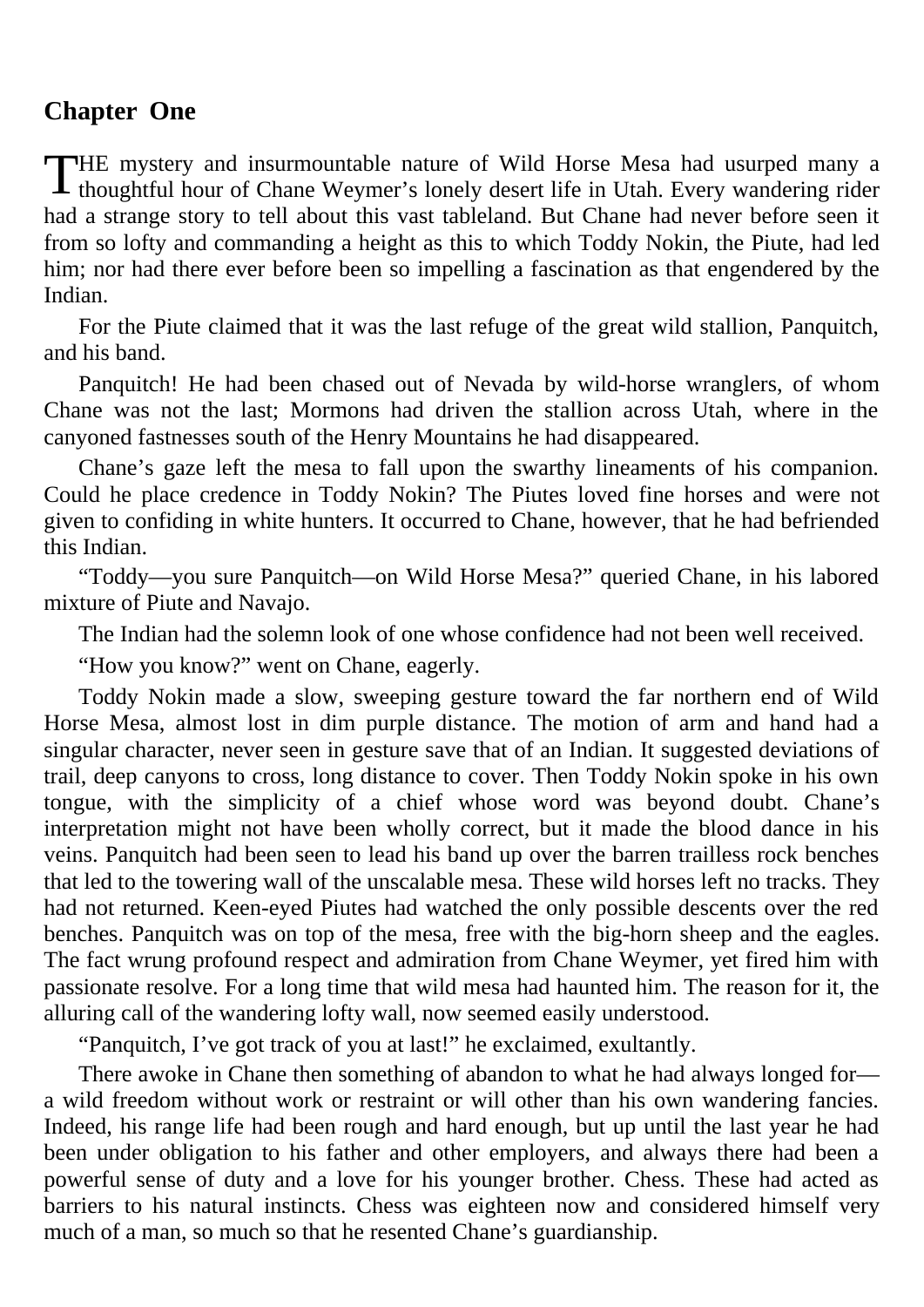"Boy Blue doesn't need his big brother any more," soliloquized Chane, half sadly, remembering Chess's impatience at being watched over. Time, indeed, had passed swiftly. Chess was almost a man. It seemed only a short while since he had been a baby boy, back there in Colorado, where he had been born. Chane reflected on his own age—thirty-four, and on those past years when this beloved brother had been a little child. Those early days in Colorado had been happy ones. The Weymers were a family of close ties. Chane's father had been a ranchman, cattleman, and horse-dealer. It had been on the prairie slopes of Colorado, under the eastern shadows of the Rockies, that Chane had learned what was now his calling—the hunting of wild horses. In time he sought wilder country—Nevada, Utah—and his brother Chess, true to childish worship, had followed him. There had been a couple of years in which the boy had been amenable; then had come the inevitable breaking out. Not that Chess had been bad, Chane reflected, but just that he wanted to be his own boss. Chane had left him, several weeks ago, back across the rivers and the stony brakes of that Utah wilderness, in the little Mormon town of St. George. Chess had begged to go on this expedition to the Piute country, where Chane had come to buy a bunch of Indian mustangs. Here Chane's musings and reflections were interrupted by Toddy Nokin, who said he would go down to his camp.

"No want leave daughter alone," he added, significantly. Chane was reminded that one of the horse-wranglers who had fallen in with him—Manerube by name—was not a man he would care to trust.

The Indian's moccasined feet padded softly on the rocks. Presently Chane was left to himself, and his gaze and mind returned to the object that had caused him to scale the heights—Wild Horse Mesa.

This early September day had been one of storm, clearing toward late afternoon, leaving cloud pageants in the sky to west and north. At the moment there seemed no promise of color—something which Chane always looked for in the sky. All the northland was obscured in paling clouds, leaden in hue.

Chane was at loss to understand the spell which had fascinated him since his first sight of Wild Horse Mesa. It was as if he had been arrested by a prophetic voice that bade him give heed. He could not grasp the vague intimation as a warning; it was rather a call which urged him to come, to seek, to labor, to find. Chane thought of the wild stallion, Panquitch, and though he thrilled, he could not satisfy himself that pursuit of the great horse wholly accounted for this strange beckoning.

A broken mass of gray storm cloud had lodged against the west end of the mesa, where the precipitous red wall towered above the waved area of wind-worn rock. Apparently the cloud hung there, as if against an obstruction, yet it appeared to change form. Chane gazed as he had a thousand times, in idle or wondering moments, yet there was a subtle difference now, either in the aspect of this mesa or in himself. That made him keen-eyed as an Indian and unusually thoughtful.

But it seemed only a vast landscape, grand because of outline and distance, yet at the moment dull and somber. Still, was it not hiding something? The lower edge of the broken mass of cloud extended far down the wall; in some places the top of the mesa was obscured; above the cloud and all to the west was clear. The sun had gone under the huge dark slope that climbed from the undulating canyon country to the mountain.

The cloud above Wild Horse Mesa broke in the center and spread slowly, while the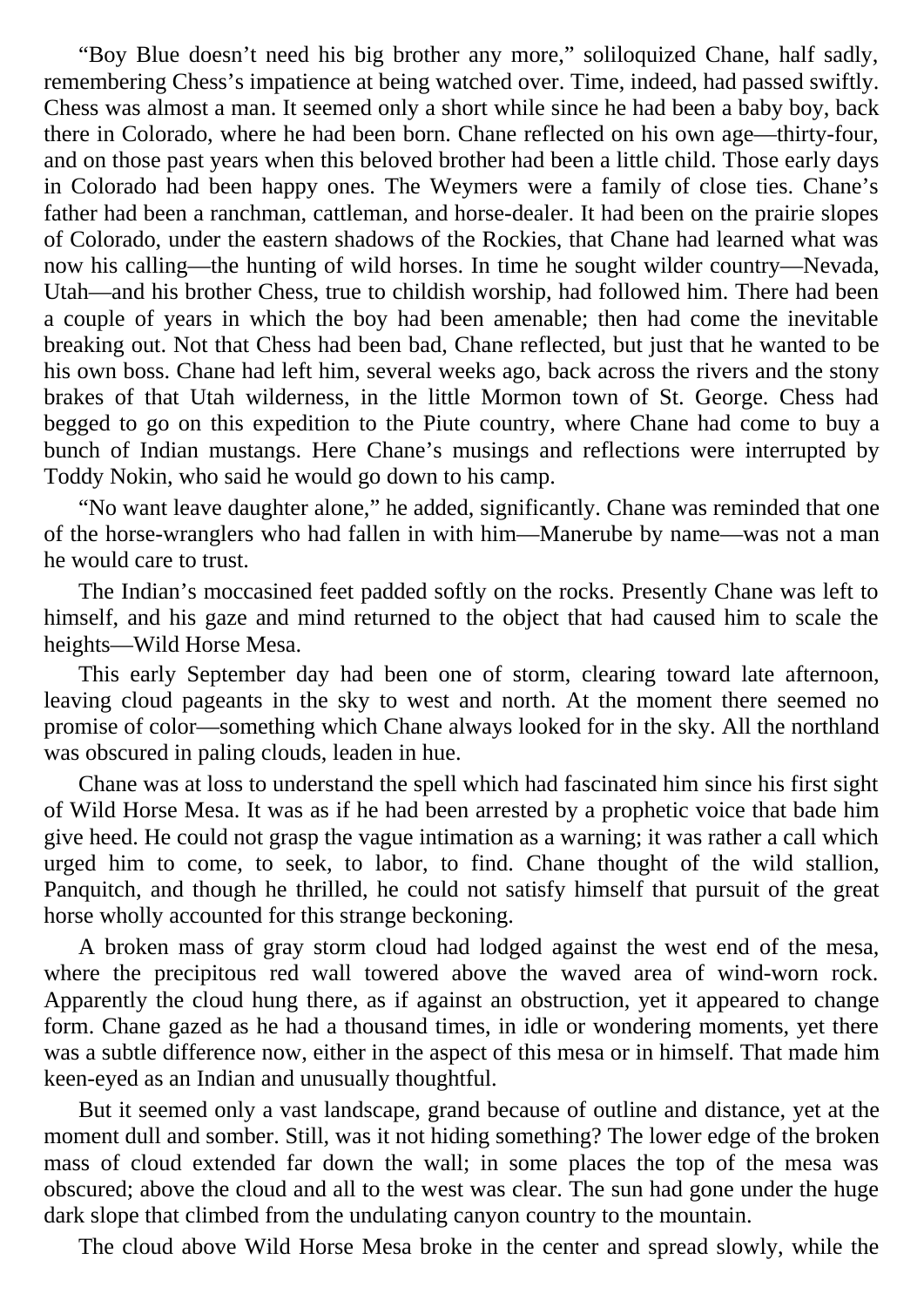gray color almost imperceptibly changed. Between the mesa and the mountain slope sank a vast deep notch, through which V-shaped portal the ends of the earth seemed visible. Low down the distant rock surfaces were gold; above them the belt of sky was yellow. Canopying this band of pale sky stretched a roof of cloud, an extension of that canopy enshrouding the mesa, and it had begun to be affected by the sinking sun. At first the influence was gradual; then suddenly occurred swift changes, beautiful and evanescent white clouds turning to rose, with centers of opal, like a coral shell.

The moment came when Chane saw the west wall of Wild Horse Mesa veiled in lilac haze. He was watching a phenomenon of nature that uplifted him, that indefinably troubled him. The flat roof of the cloud took on a fiery vermilion; the west end of the shroud became a flame; and mesa, sky, mountain slope, and canyon depths seemed transfigured with a glory that was not of earth. It held Chane through its stages of infinite beauty—only a few moments of evanescent power—and then the burning fire changed to the afterglow tones of gold, silver, violet. Last came a single instant when the whole world of rock lay under a mantle of purple. When that faded there spread the encroaching of the shades of twilight.

Chane left his lofty perch and descended rapidly over the smooth rock benches, zigzagging the curved slopes, and at last the cedared ridge above Beaver Canyon. Twilight yielded to night; the babble of the brook broke the desert stillness. Then a bright camp fire shining through darkness changed the vague spell that had come to him upon the heights.

The camp fire lighted up the weird cedar trees and the dark forms of men standing in a half-circle. The scene was natural, one Chane had long been accustomed to, yet just now it struck him singularly. He halted out there in the darkness. Some one of the men was talking, but, owing to the rush of the brook, Chane could not distinguish any words. Several Piutes stood grouped near the fire, wild, picturesque figures, lean, ragged, disheveled, with their high-crowned sombreros.

Chane moved on again, not intentionally walking stealthily, yet approaching quite closely to the camp fire before his boot crunched on a stone. He saw Manerube start and cease his earnest talk to the three men who had been listening intently. They too relaxed their attention. It struck Chane that his abrupt arrival had interrupted a colloquy not intended for his sharing. If he had not been deliberately watching the group he would not have observed how obvious this was. But he had marked the quick change and it roused his suspicions. What were these men up to?

They had all been strangers to him before this visit to the Piute country. Three of them had ridden into his camp one night a few weeks before. They claimed to be wild-horse wranglers on the way across the rivers, and offered their services in exchange for camp rations, of which they were short. Chane had been glad to have them help him collect and run the mustangs he was buying to sell to the Mormons, and he could not find any fault with them. Manerube, however, who had joined them recently, was not a man to inspire Chane's liking. He had been loud in acclaiming himself the best wild-horse wrangler in Utah; he was over-bearing in manner and he was brutal to horses; and lastly he had made trouble with the Piutes.

Chane strode into the camp fire circle with the thought in mind that he might be moody and unreasonable, but he would keep a sharper eye on these unsolicited comrades.

Manerube had his back to the camp fire. He had a rider's figure, long, lithe, round of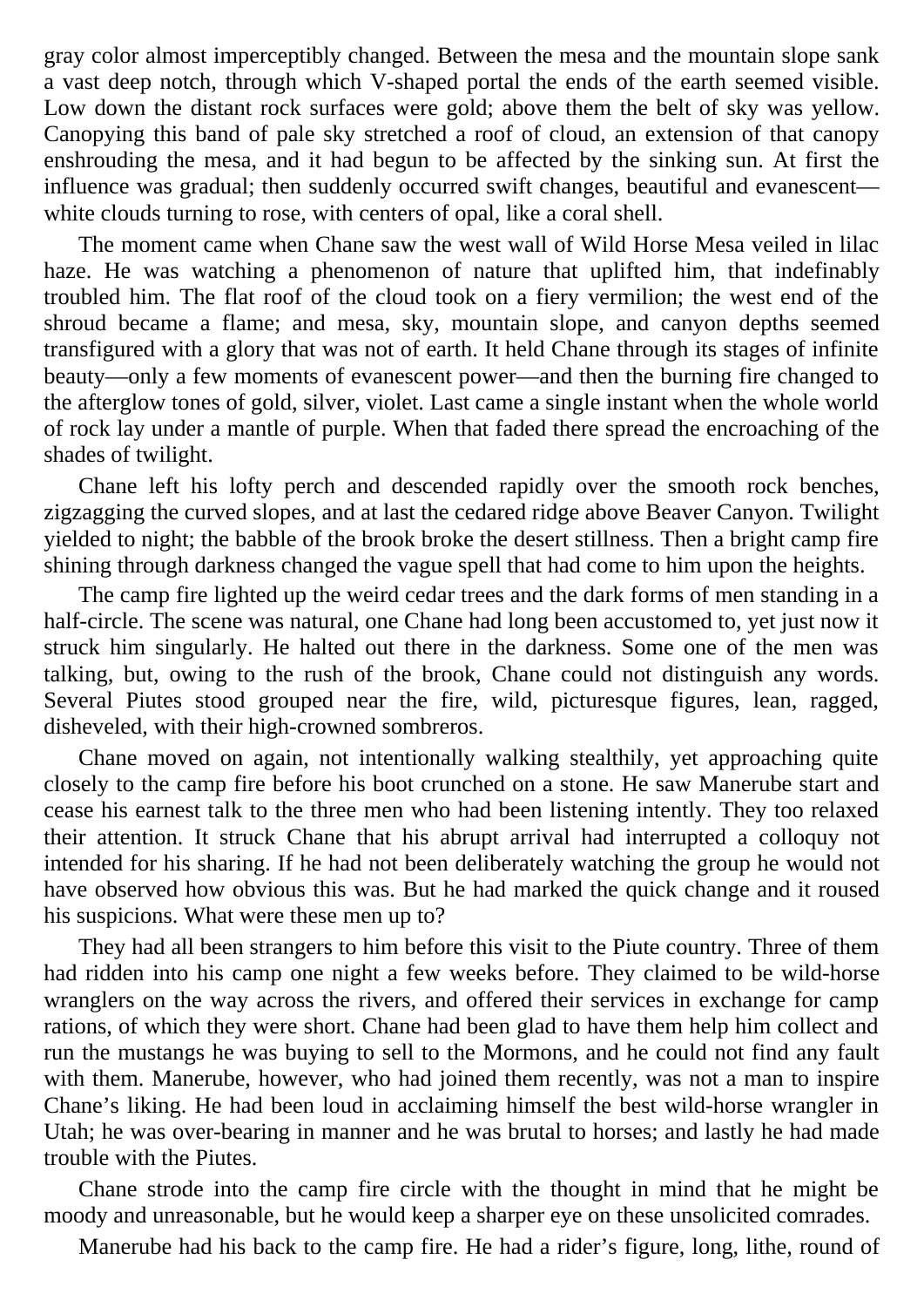limb. As Chane came up Manerube turned to disclose the sunburnt face of a man under thirty, bold, striking, sardonic. It bore lines not easy to read, and its gleaming light eyes and curling blond mustache seemed to hide much. Manerube claimed to be Mormon. Chane had rather doubted this, though the fellow was well educated and had a peculiar dominating manner.

"Well, how was the little squaw sweetheart tonight?" he drawled at Chane. One of the other men snickered.

Chane had good-naturedly stood a considerable amount of this scarcely veiled badinage. He had not been above being friendly and pleasant to Toddy Nokin's duskyeyed daughter—a friendliness Manerube had misconstrued.

"See here, Manerube," replied Chane, at last out of patience, "Sosie is not my sweetheart."

Manerube laughed derisively and seemed more than usually antagonistic.

"Bah! You can't fool a Mormon when it comes to women, white or red," he said.

"I've lived a good deal among Mormons," returned Chane. "I never noticed they talked insultingly about women."

Manerube's eyes wavered for a second, yet something was added to their pale gleam.

"Insult a squaw!" he ejaculated, coarsely. "Say, your bluff don't work."

"It's no bluff. I don't make bluffs," replied Chane, deliberately. "Sosie's nothing to me. And I'm telling you not to hint otherwise."

"Weymer, I don't believe you," returned Manerube.

Chane took a quick long stride toward the other. He rather welcomed this turn to the situation.

"Do you call me a liar?" he demanded.

There was a moment's silence. The Piutes took note of Chane's sharp voice. Manerube's comrades backed away slowly. He made a quick angry gesture that was wholly instinctive. Then he controlled his natural feeling. His face showed sudden restraint, though it remained just as bold.

"If Sosie's nothing to you, why'd you tell her father to keep her away from me?" demanded Manerube, avoiding Chane's direct question. "She's only a squaw, and one white man's the same as another to her."

"Sosie likes white men. So do all these Indian girls," said Chane. "They're simple, primitive children of the desert. That's why so many of them are degraded by such men as you, Manerube."

Manerube evidently held himself under strong control because of some feeling other than fear. The red faded out of his face and his eyes glared in the camp fire light.

"Chane, I heard about you over in Bluff," he burst out, in scorn. "And now I'm not wondering whether it's true or not."

"What'd you hear?" queried Chane, calmly.

"That you'd been a Navajo squaw-man."

Chane laughed at the absurdity of that and replied: "No, I never married a Navajo. But I'll tell you what. I'd sooner marry a girl like Sosie and be decent to her, than treat her as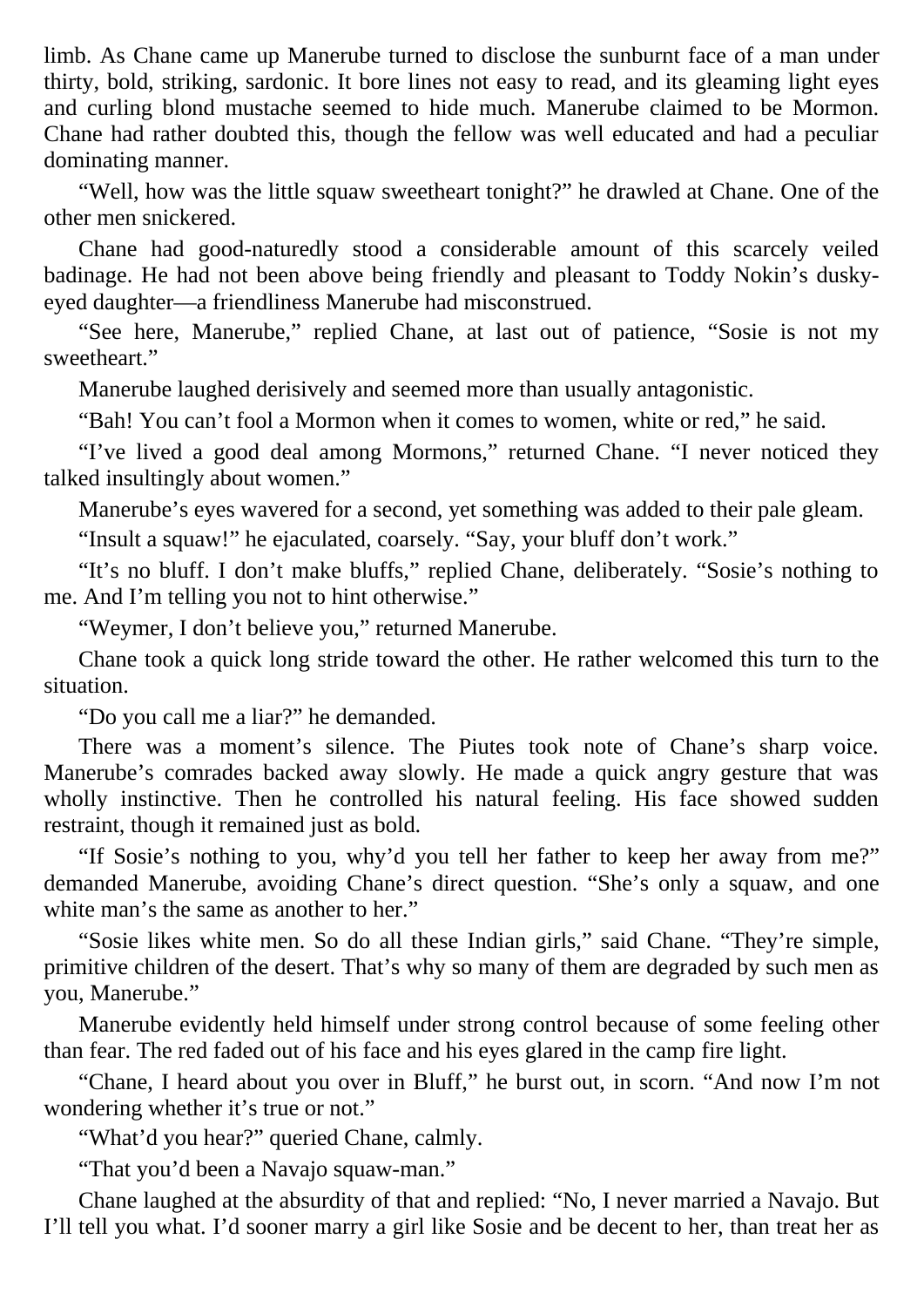you would."

Manerube eyed Chane guardedly and studiously.

"Well," he said, finally, "I'll treat Sosie as I like."

"Not while you're in my camp," flashed Chane. "I didn't ask your help or your company. I don't like either. You take your horses and pack, and get out, pronto."

"I'll think it over tonight," replied Manerube.

His impudent assurance irritated Chane more than his insults. Moreover, the intent faces of the three comrades were not lost upon Chane. These men had laughed and joked on a former occasion when Chane had voiced his objection to Manerube's actions. They were different now. There was something wrong here. It did not need to be voiced aloud that these four men understood one another. At the same time he grasped the subtle fact that they were not unaware of his reputation. Chane's lone-wolf ways and his championship of Indian maidens, his hard fist and swift gun, forced a respect on the wildhorse ranges of Utah and Nevada.

"Manerube, I reckon you don't want any advice from me," declared Chane. "But I'll tell you—don't let me run into you with Sosie."

Chane looked into Manerube's eyes with the same deliberate intent that had characterized his speech. It was the moment which fixed hatred between him and this selfcalled Mormon. Chane wanted to read what he had to expect from the man. And his first impression had been right—Manerube was not what he pretended to be and he was dangerous. Sooner or later the issue would be forced. Chane did not care how soon that would come. He had lived a good many years among hard men of the open ranges, and it was not likely that he would be surprised. Nevertheless, as he turned away from the group he watched them out of the tail of his eye. He carried his roll of bedding away from the camp, out under a thick cedar tree, where the night shadow was deep.

Snug in his blankets, he stretched his long limbs and felt grateful that slumber would soon come. But he was too sanguine, for sleep held aloof. Somehow the day had been different from others. It had left him full of resentment toward Manerube and his associates, worried despite his fearlessness. Most significant of all, however, was a sense of dissatisfaction with his life.

If Manerube stayed longer at this camp and persisted in his attentions to the little Piute girl—which things he would almost certainly do—there was going to be trouble. Chane had settled this in his mind before he gave Manerube to understand what would happen. But as a matter of fact Chane did not know exactly what would happen. He had concluded that the man was dangerous, but not out in the open face to face; and Chane decided to force a fight at the slightest opportunity and let Manerube's response settle how serious it would be.

Then Chane pondered over the other men who had attached themselves to him. Day by day, and especially since the arrival of Manerube, they had grown less welcome in his camp. They called themselves Jim Horn, Hod Slack, and Bud McPherson—names that in this wilderness did not mean anything. Chane was not well acquainted on the south side of the San Juan River, having been there only once before. During that time he had hunted horses among the Navajos. The Piutes did not know these men well, and that in itself was thought-provoking. Horn and Slack had not appeared to exhibit any force of character, but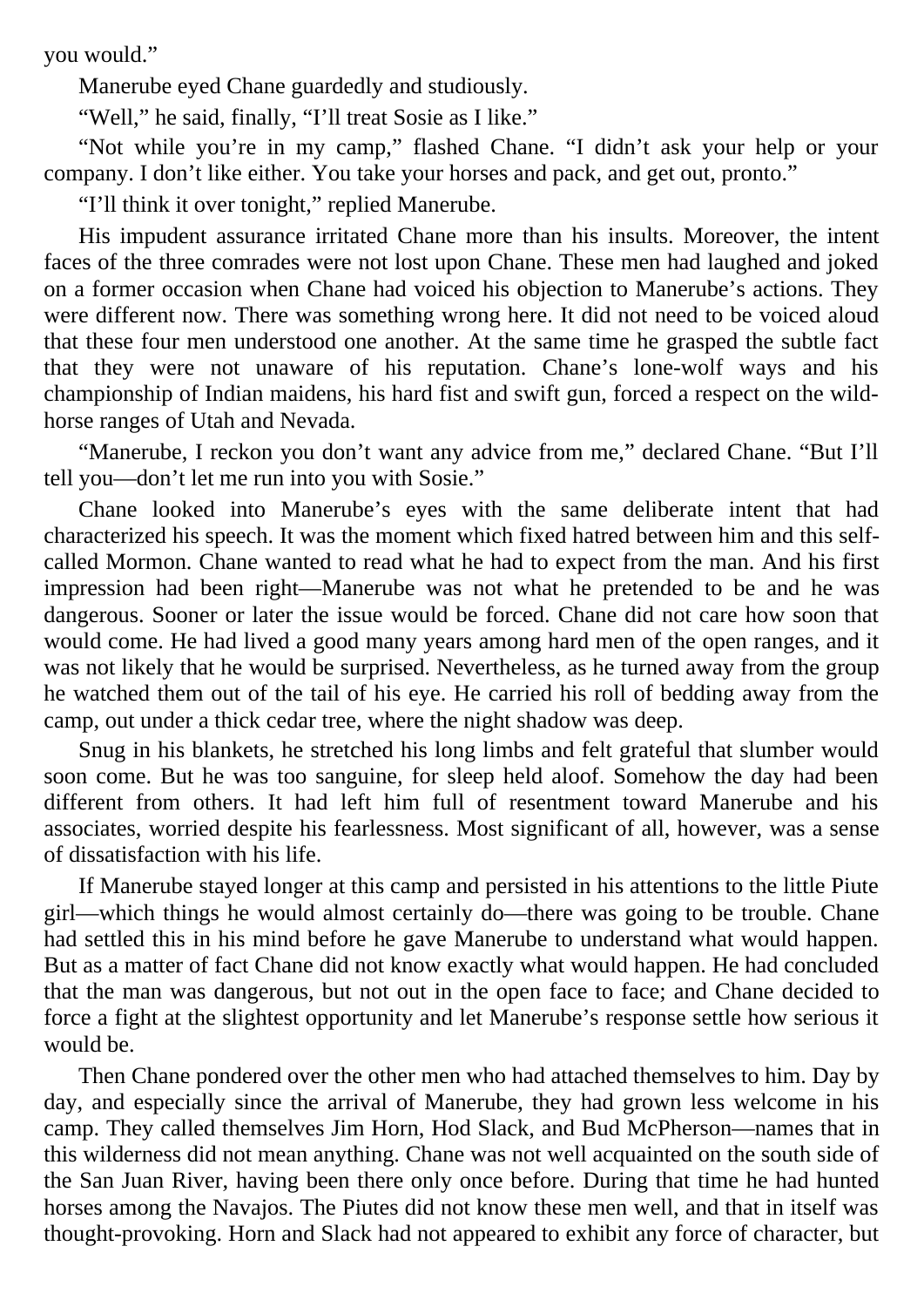McPherson had showed himself to be a man of tremendous energy and spirit. If he had not been so closed-mouthed about himself, so watchful, and manifestly burdened with secret ponderings, Chane would have liked him. Chane brought all his observation and deduction to bear on the quartet, and came to the conclusion that the most definite thing he could grasp was their attitude of watchful waiting. Waiting for what! It could only be for him to get together all the horses he meant to buy from the Piutes. There was nothing else for them to wait for. Wild-horse hunting had not developed into a profitable business, yet it had sustained a few straggling bands of horse thieves. Chane almost convinced himself that these unwelcome wranglers in his camp belonged to such evil fraternity, and that aroused his resentment to anger. But he must be cautious. He was alone and could not expect help from the few Piutes in the vicinity. It seemed wisest to delay completing his horse deal with the Indians.

"Pretty mess I'm in," he muttered to himself, disparagingly. "This horse-hunting is no good." And he reflected that years of it had made him what he was—only a wild-horse wrangler, poor and with no prospects of any profit. Long he had dreamed of a ranch where he could breed great horses, of a home and perhaps a family. Vain, idle dreams! The romance, the thrilling adventure, the constant change of scene and action, characteristic of the hard life of a wild-horse hunter, had called to him in his youth and fastened upon him in his manhood. What else could he do now? He had become a lone hunter, a wanderer of the wild range, and it was not likely that he could settle down to the humdrum toil of a farmer or cattleman.

"I might—if—if——" he whispered, and looked up through the dark foliage of the cedar to the white blinking stars. In the shadow, and in the pale starlight, there seemed to hover a vague sweet face that sometimes haunted his inner vision. Bitterly he shut his eyes. It was a delusion. He was no longer a boy. The best in his life seemed past, gone, useless. What folly to dream of a woman! And suddenly into his mind flashed Manerube's scathing repetition of gossip spoken in Bluff. Squaw man!

"All because I befriended a Navajo girl—as I've done here for Sosie!" he muttered. It galled Chane. Suppose that rumor got to the ears of his father and mother, still living at the old home in Colorado! What would his little brother Chess think? Chane still cherished the family pride. If he had not made anything of his life it had not been because he was not well born, or had lacked home influences and schooling. It shocked him to realize how far he had gone. Few people in that wild country would rightly interpret attention or succor to an Indian girl. Chane had never cared in the least what had been said about him or his ways. He had been blunt in speech and forceful in action toward those brutes who betrayed the simple-hearted, primitive Indian maidens. And these cowards had retaliated by spreading poisonous rumor. What little justice there was in it! He knew deep in his soul how honest and fair he had been. But he had befriended more than one little Indian girl like Sosie, and ridden with them and talked with them, interested, amused, and sometimes in his lonely moods grateful even for their feminine company. Chane could not see how that had been wrong. Yet these Indian girls were only too quick to care for a white man—good or bad. They were little savages of the desert. Chane realized where he had given wrong impression of himself, perhaps to them, certainly to the white men who had run across him among the Indians.

Chane endured a bitter hour of reflection and self-analysis. A morbid resignation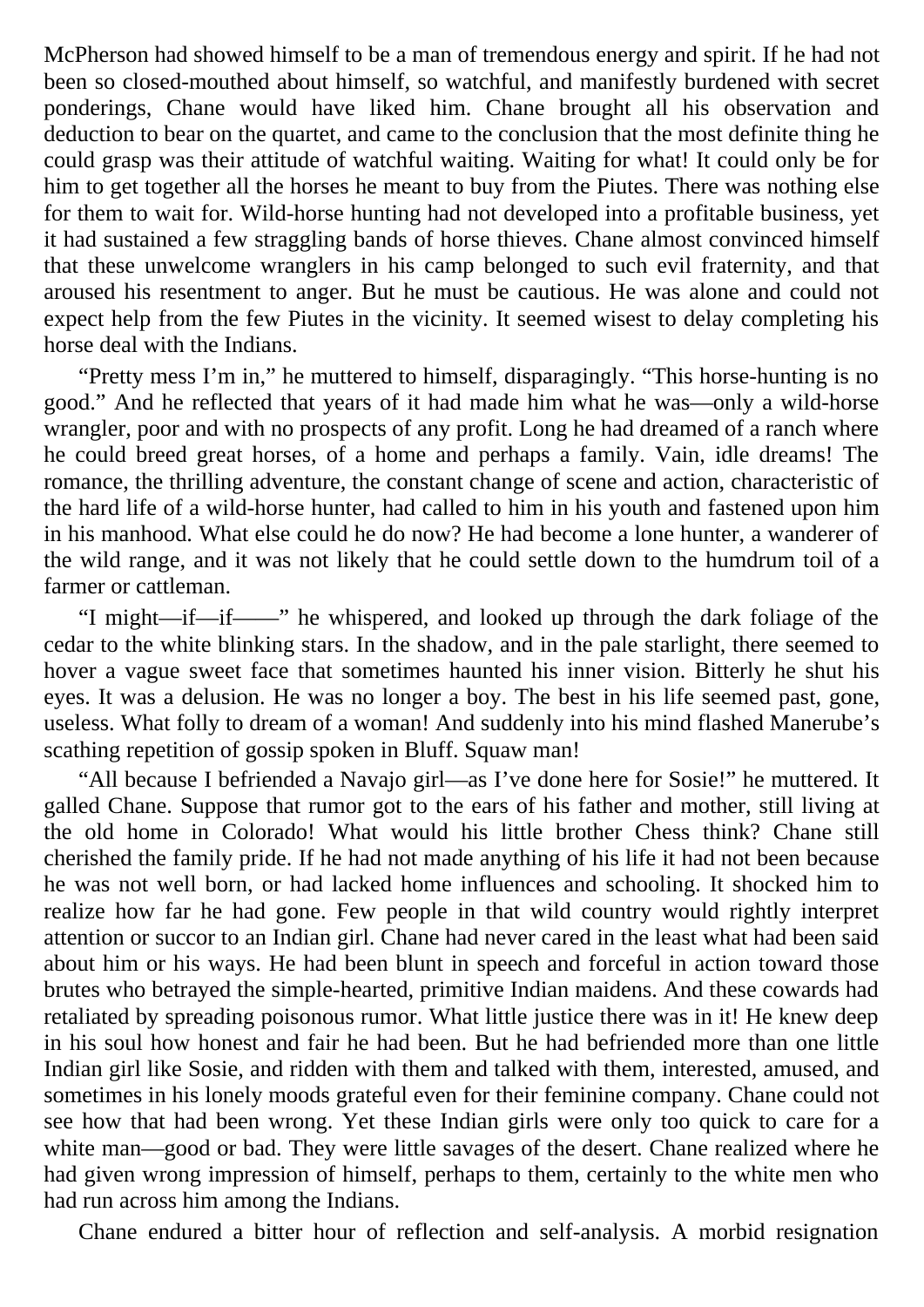seemed about to fix its dark lichen upon his heart. What folly these dreams! How futile to love a horse! Was even the grand Panquitch on Wild Horse Mesa worth the time and toil and pang that it would take to capture him, if such were possible? What hope lay in the future? Why not forget his absurd dreams, his strange belief in the romance that would come to him, his parents and the little brother? Why not drift as the tumbleweed of the desert, where the wind listed? Why not find some solace in little Sosie's dusky eyes?

But with that thought a revolt stirred in Chane, a fight against the insidious weakness which would make him ashamed of himself. Whatever he had done and however he had failed of the thing people called success, he had remained a man. He clung to the idea. Evil tongues could not hurt him. His life, profitless as it was, still had wonderful charm. He was free, healthy, active; he found that the wild desert meant infinitely more to him than he had known; he had loved a horse, and he could love another. There was always his brother to return to. What did anything else matter? Thus the dark mood was beaten down and conquered.

The cool wind had died away, except for low intermittent moans through the cedars, and the lonely desert silence settled down. The brook murmured faintly and the insects sang their melancholy notes, but these only accentuated the vast dead stillness of the solitude. Chane fell asleep.

He awoke at dawn, when the dark luminous light was changing to gray. The September air held a nipping edge of frost. Chane found that something new, a spirit or strength, had seemed to awaken with him. Not resignation nor bitter dissatisfaction with his lot, but stranger, stronger faith! His life must be what he felt, not the material gain he had once wanted. He lay there until he heard the men round the camp fire and the crack of unshod hoofs on the stones. Then he arose, and pulling on his boots, and taking up his coat, he strode toward the camp. His saddle and packs lay under a cedar. From a pack he lifted his gun-belt, containing a Colt and shells, which he buckled round his waist. This he had not been in the habit of wearing.

Two Piutes had ridden in and sat on their mustangs, waiting to be invited to eat. Three of the men were busy—Slack rolling biscuit dough, Horn coming up with water, and McPherson cutting slices from a haunch of sheep meat. Chane's quick eye caught sight of Manerube washing down at the brook.

"Say, Weymer, your Injun pards hev rustled in for chineago, as usual," remarked Slack, dryly.

"So I see. Seems a habit of riders—rustling in on my camp to eat," replied Chane.

"Wal, them Piutes are pretty white. They'd never let any fellar go hungry," said Horn.

McPherson looked up at Chane with a curious little gleam in his sharp eyes. He was not so young as his comrades. His face showed experience of wild life in all its phases, and the bronzed lean cheeks, the hard jaw, the lined brow seemed parts of a mask which hid his thought.

"Ahuh! Packin' your hardware," he said, with a glance at Chane's gun.

"Yep. These September days are getting chilly," replied Chane, with animation.

Slack burst into a loud guffaw and Horn's dark, still visage wrinkled with a grin.

"What's eatin' you, pards?" queried McPherson, with asperity, as he shifted his penetrating gaze to his comrades. "It shore ain't funny—Weymer struttin' out hyar,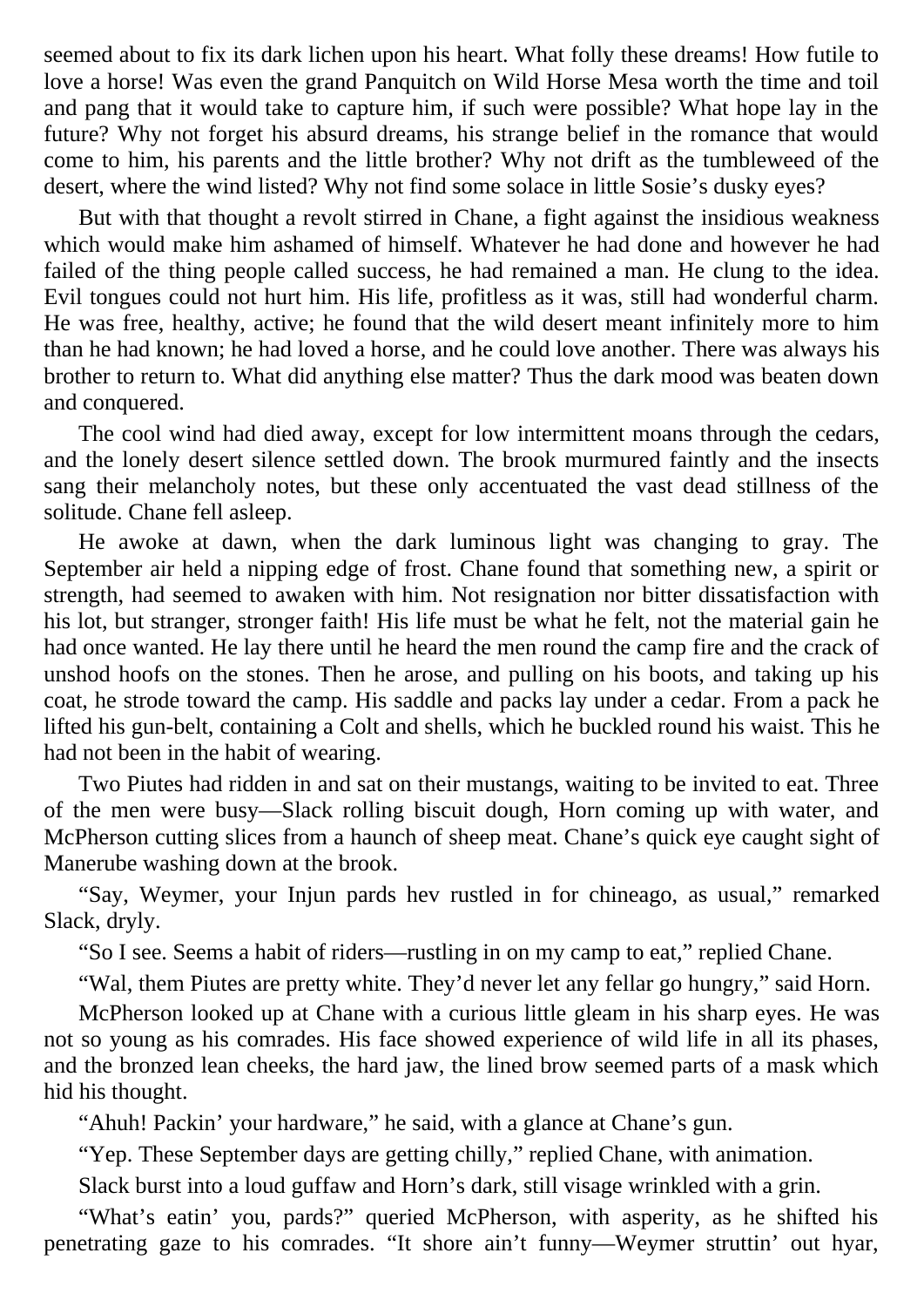waggin' a gun."

"Wal, it was what he said that hit my funny bone," returned Horn.

"Weymer," went on McPherson, slowly, "I reckon you ain't feelin' none too friendly toward Manerube. An' I'm sayin' as I don't blame you. What he said last night wasn't easy to swaller. I told him so. He didn't show up much of a gentleman, seein' he's been eatin' at your camp fire. Wal, I reckon he's sorry an' ain't achin' to start trouble with you."

One casual glance at McPherson's calm face was enough to convince Chane that the man was as deep as the sea. His appearance bore out too well the content of his words. A less keen observer than Chane would have been won to charitableness. But Chane had felt too poignantly and thought too deeply to be deceived by anyone. These men did not mean well by him.

"McPherson, I never look for trouble—except in front of me, and especially behind," replied Chane, sarcastically. "I just woke up feeling uncomfortable without my gun."

"Ahuh!" ejaculated the other, soberly, and bent to his task.

Chane reasoned that he had not the slightest fear of these men and wanted them to know it. As long as he kept them face to face they could not shoot him in the back; and if the issue came to an open fight at close range they would suffer as much as he. Men were not quick to draw under such circumstances. As for a fight at long range, Chane would have all the best of that, for he possessed a rifle, which he meant to hide when he did not have it in his hands.

Presently Manerube came up the slope from the brook, wiping his clean-shaven face with a scarf. Chane conceded that the man was a handsome devil, calculated to stir the pulse of a white woman, let alone an Indian girl.

"Good morning, Weymer," he said, not without effort. "Hope you'll overlook the way I shot off my mouth last night. I was sore."

"Sure. Glad to forget it," replied Chane, cheerfully. Manifestly Manerube had been talked to.

At this juncture Slack called out, "Come an' git it."

Whereupon the five men attended to the business of breakfast, a matter of cardinal importance in the desert. They ate in silence until all the food and drink had been consumed.

"Bud, what're you doing today?" inquired Manerube, as he rose, wiping his mouth.

"Wal, thet depends on the boss of this hyar outfit," answered McPherson, slowly, and he stared hard at Manerube. But this worthy did not take the hint, if there really was one.

"Weymer, you said once you'd be hitting the trail for the Hole in the Wall," went on Manerube, "soon as the Piutes rounded up the rest of the mustangs you bought."

"Why, yes. What's it to you?" asked Chane, easily.

"You're going to sell in Wund, so you said. Well, that's where we're bound for, and we'll help you drive through. But let's rustle along. It's been raining up at the head of the San Juan. There'll be high water."

"The San Juan is up now, so Toddy told me yesterday. I reckon I'll wait for it to go down," replied Chane.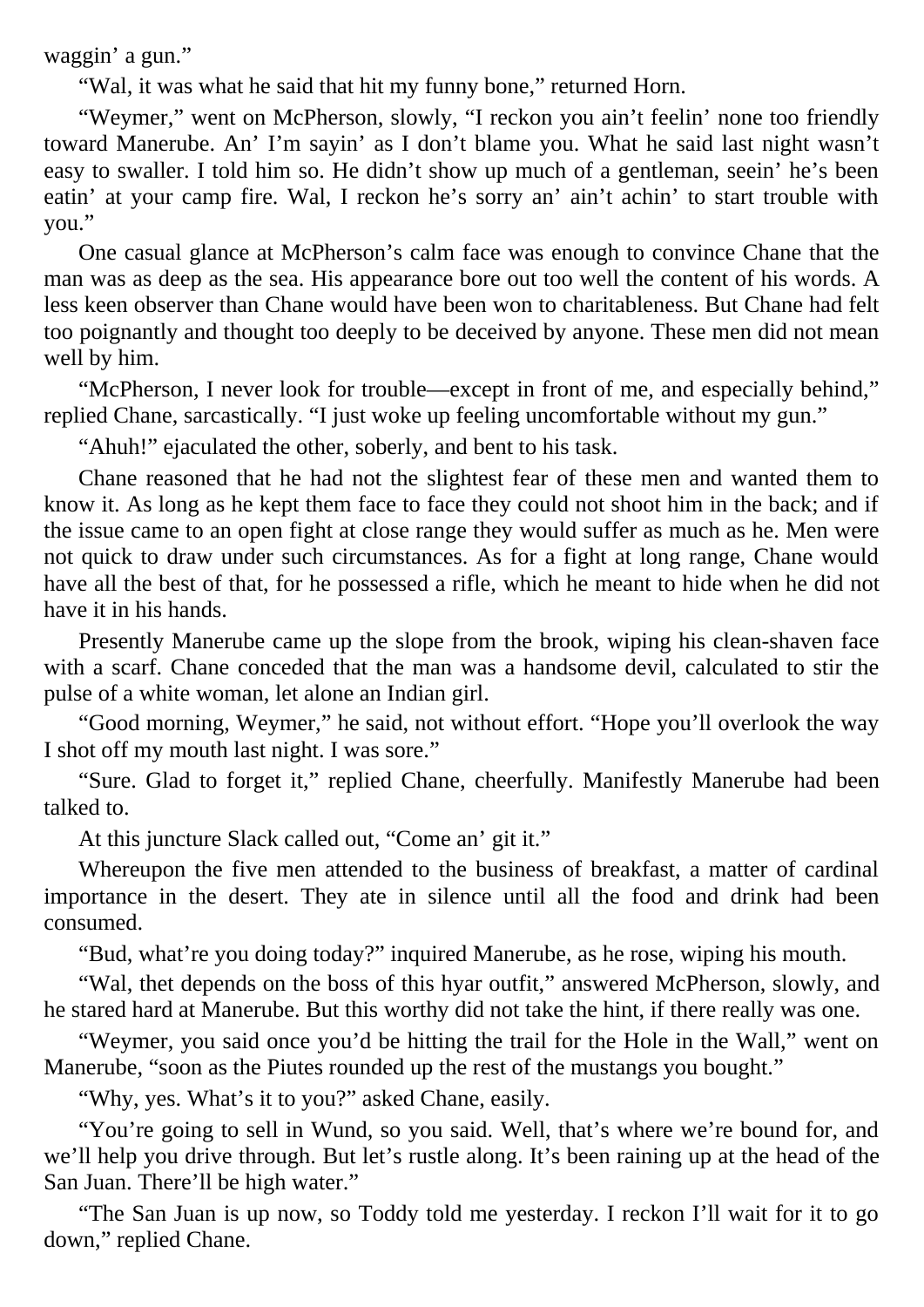"But that might take weeks," declared Manerube.

"I don't care how long it takes," retorted Chane. "You fellows don't need to wait for me. I'll take some Piutes. I'd rather have them, anyhow."

"The hell you say!" burst out Manerube, suddenly flaming.

At that McPherson violently struck Manerube in the chest and thrust him backward.

"See hyar, Bent Manerube," he said, in voice contrasting with his action, "we ain't goin' to have you talk for *us*. Me an' Jim an' Hod are shore glad to wait on Weymer. We're out of grub, an' we don't aim to let you make him sore on us."

The sullen amaze with which Manerube took this action and speech convinced Chane that he had no authority over these three men, and a break was imminent.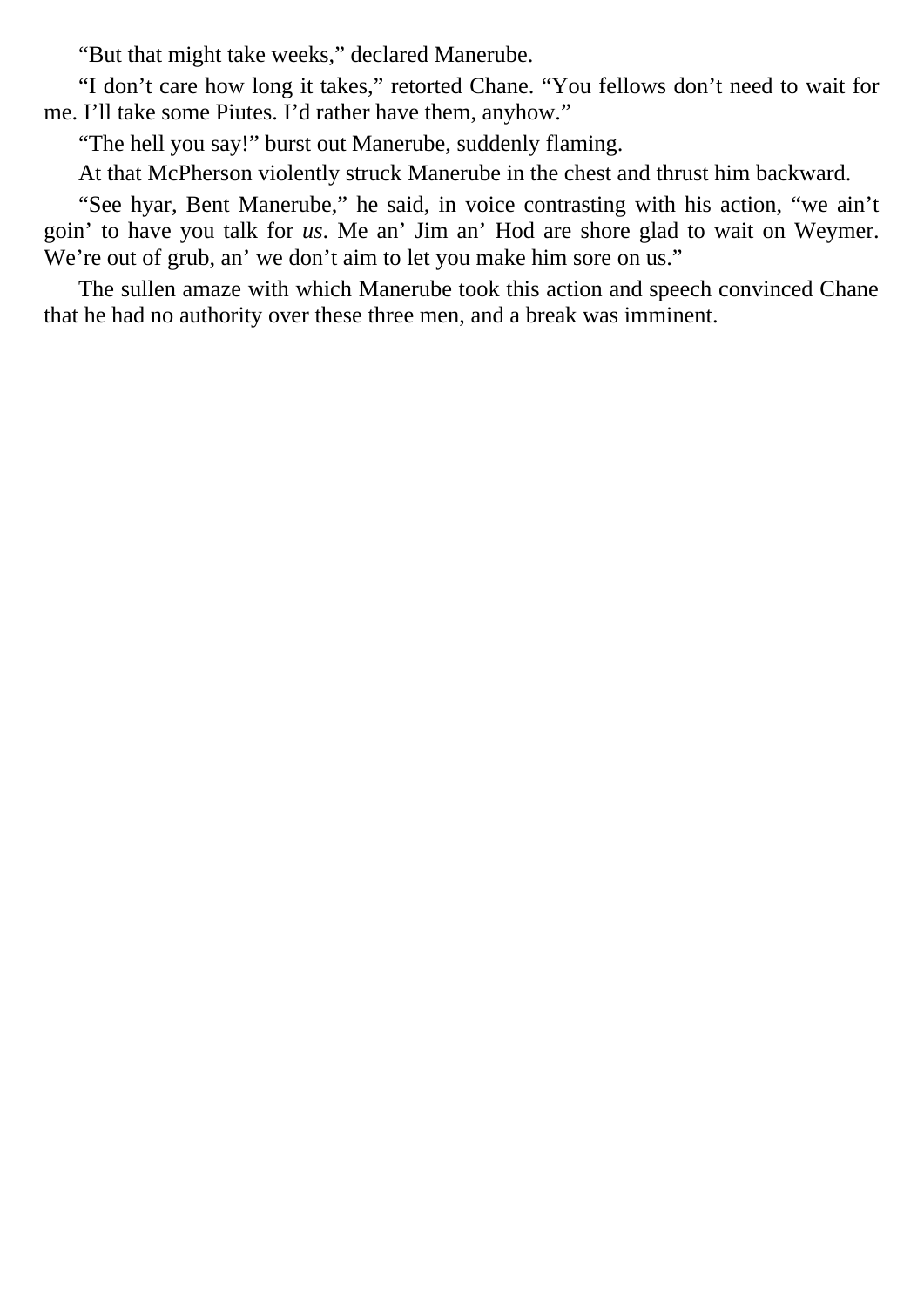#### **Chapter Two**

CHANE abruptly left the camp fire circle, not averse to the possibility of argument and action that might leave him less to contend with. Loud angry voices attested to a action that might leave him less to contend with. Loud angry voices attested to a quarrel among the men. He made significant note of the fact that he did not distinguish McPherson's voice.

"Cool sort of chap," soliloquized Chane. "If Manerube has any sense he'll not rile that man. But I hope he does."

Chane possessed himself of his rifle, which during his daily rides he had left in camp. For a wild-horse hunter a rifle was a nuisance and a burden on a saddle. But he had reflected that such a long-range weapon might do more than even up the advantage Manerube and his associates had in numbers, for they carried only the short Colt gun common to riders of the range. In the future he would pack the rifle on his saddle, whether it was cumbersome or not.

With this in hand, and his bridle, Chane left camp to hunt for his horses. Glancing back from the edge of the slope, he was pleased to observe that the four unwelcome guests were engaged in a hot argument.

"I'd sure like to know just what and who they are," muttered Chane. "I'll bet they're going to steal my mustangs. Well, that'd be no great loss. But they've all taken a shine to Brutus. I don't like that. They'll have to take him over my dead body."

Brutus was Chane's new horse, an acquisition of this last trip through the Mormon country. Chane had not ridden him and had not yet seen him go through any kind of test. Two years earlier, Chane had lost a beloved horse and since then had been indifferent to all horses except the great and almost mythical Panquitch. The loss had hurt Chane so deeply that he dreaded to find another animal he might love. Brutus, however, had been gradually growing on him, especially since the arrival of the four self-styled horsewranglers. Horn had tried to beg Brutus of Chane; Slack wanted to borrow him; Manerube offered to buy him; and McPherson jocularly declared that he intended to steal him.

"Funny how men will take to a certain horse," thought Chane as he swung down the slope. "Now Brutus filled my eye first time I saw him, but I'd never have bought him if he hadn't been such a bargain. Reckon I was wrong."

And Chane tried to recall the remarkable eulogy given the horse by the Mormons. Brutus had come from the finest strain of Colorado-bred stock. His sire was a stallion that had been born wild; his dam had come from a long line of blooded horses. He was six years old. All his life he had run over the rockiest, brushiest country in western Colorado. His equal as a cow horse had never been seen there. And as he had not been ridden by cowboys, his fine disposition had not been ruined. He had never been known to fall, or pitch, or balk at anything. He was fast and no rider yet had ever tired him. So much Chane remembered, and he was surprised at himself that he had not taken credence of it long ago. He understood his reluctance, however, for the very thought of Brutus or even Panquitch taking the vacant place in his heart gave him a pang.

Chane left the trail where it crossed Beaver Brook, and followed the watercourse up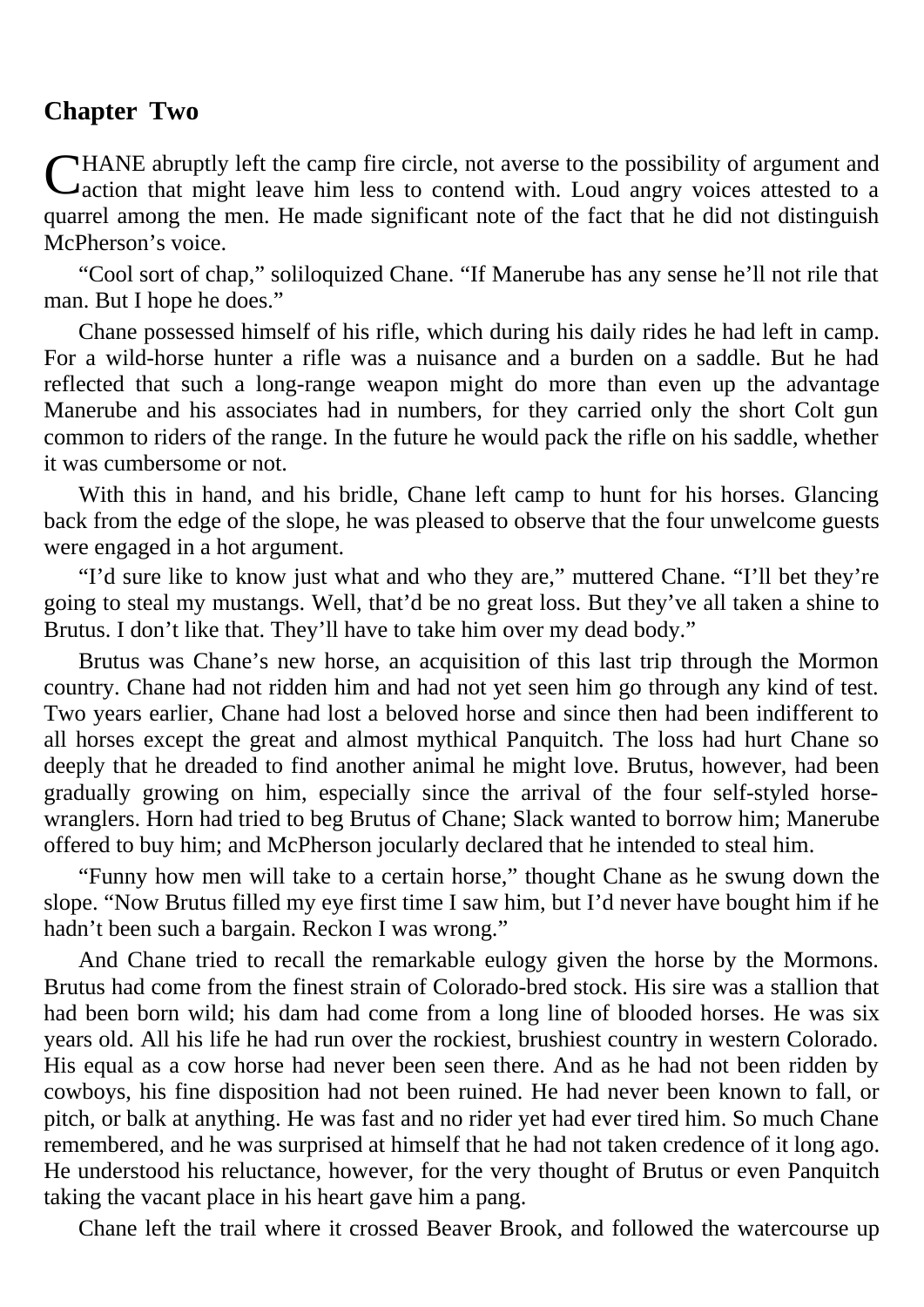the canyon, through willow and cedar thickets, under a looming yellow wall of stone. Chane had three pack horses, and two saddle horses besides Brutus; these had been herded by Toddy Nokin up Beaver Canyon. The brush was still wet from the rain yesterday and the water of the brook was not so clear and amber-colored as usual. Bits of brush and dead leaves floated on the swift current. Blue jays screeched from the piñons; canyon swifts twittered and glinted in the sunlight; Indian sheep were bleating somewhere in the distance.

Presently the canyon opened into a narrow park, purple with sage, dotted by red rocks, and bordered by a wandering line of green where grass and willows lined the brook. Here Chane found his horses. He had been riding a white animal called Andy, which, according to the wranglers, was known at St. George as a one-man horse. Chane, more out of vanity to show he could manage Andy than for any other reason, had given him precedence over Brutus. Andy was white, except for a few black markings, lean, rangy, tough, and of nervous disposition. Chane had found him good in every kind of going except sand. Andy did not know sand.

Chane approached the horses with the usual caution of a wrangler, and all of them, except Brutus, moved out of his reach. Brutus gave his superb head a quick uplift and regarded Chane with keen, distrustful eyes.

"Brutus, I reckon we've got horse thieves in camp, so I'm going to look you over," said Chane. He had a habit of talking to horses, perhaps owing to the fact that he was so much alone.

Whereupon he walked round Brutus as if he had never seen him before. He made the discovery that he had never really looked at Brutus. Reluctantly Chane had to confess the horse was magnificent. And he suffered a twinge of conscience that he could ever be so far faithless to the memory of the beloved horse of the past. That confession and remorse changed the status of Brutus.

"Well, you and I must get acquainted," Chane decided.

Brutus was not exactly a giant of a horse, though he was much higher and heavier than the average. His muscular development made him appear unusual; indeed, a little more muscle would have deformed him. His chest was massive, broad, deep, a wonderful storehouse of energy. Such powerful, perfectly proportioned, and sound legs Chane had seldom seen, and his great hoofs matched them. His body was large, round, smooth, showing no bones. He had a broad arched neck and a fine head, which he held high as he looked directly at Chane. There was an oval white spot on his face, just below the wide space between his eyes. His color was a dark mottled brown, almost black, and his coat glistened in the sunlight.

At the last Chane always judged horses as he judged men—by the look in their eyes. Horses had as much character as men, and similar emotions and instincts. Chane had a theory, not shared by many wranglers, that kindness brought out the best in any horse. If a horse was mean it did not always follow that he had been born so.

Brutus had large dark eyes, soft yet full of spirit, just now questioning and uncertain. They showed his intelligence. Chane made sure that the horse had not been spurred and jerked and jammed around as had most horses six years old. He had not been hurt. The way he threw up his head appealed strongly to Chane. There was pride and fire in his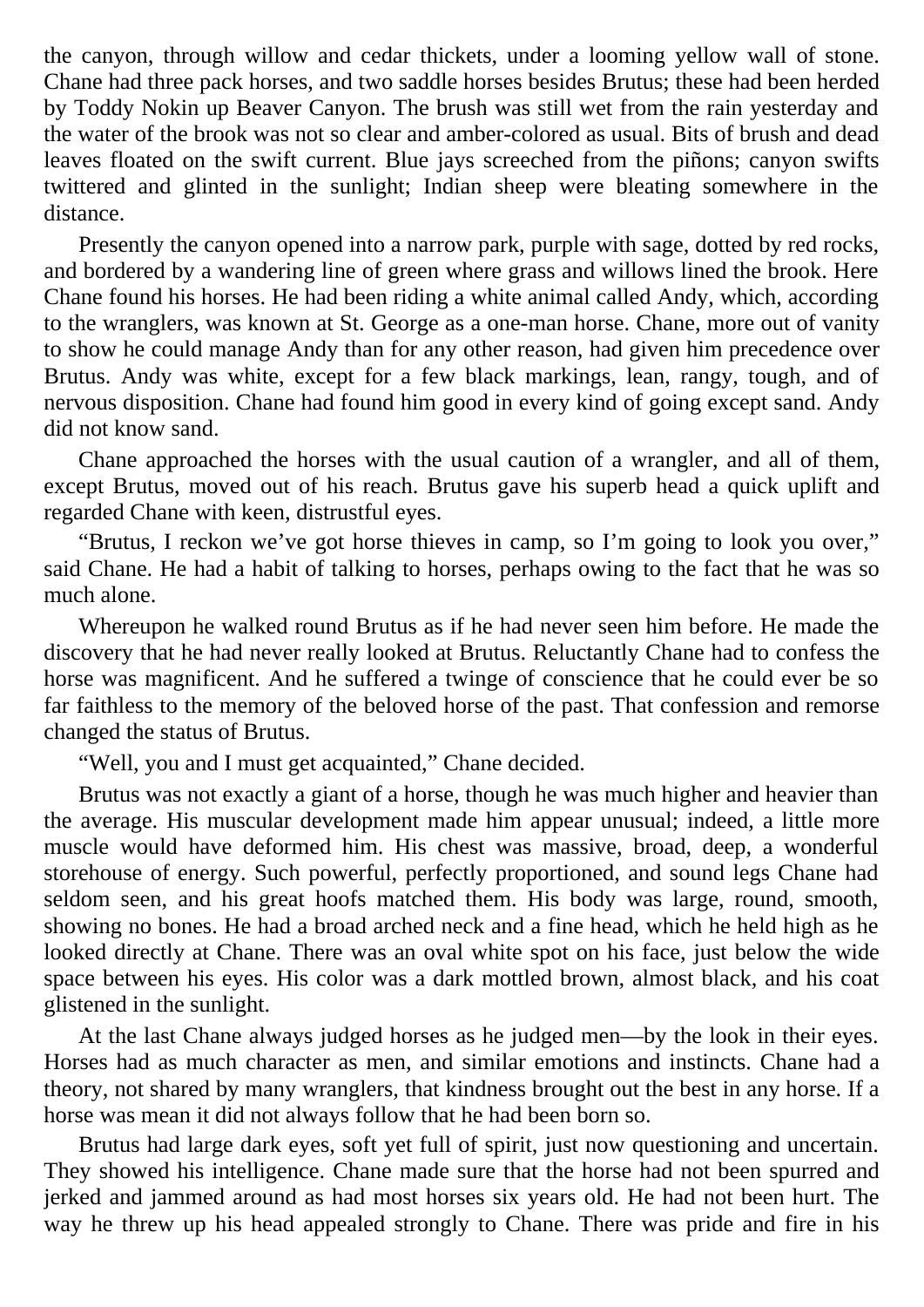look. It seemed he questioned Chane—what have you to say for yourself?

"Brutus, I had—a horse once," said Chane, faltering a little, "and I haven't cared for one since. . . . But you and I are going to be friends."

With the words Chane's old gentle and confident way of handling horses came back to him. He approached Brutus, placing a slow sure strong hand on the glossy neck. Brutus quivered, but did not jerk away. He snorted, and turned his head to look at Chane. It pleased Chane to find that he did not need a rope or halter. Brutus stood to be bridled, not altogether satisfied about it, not liking the rifle Chane held under his arm, but he took the bit easily and began to champ it. Then he followed Chane willingly. He had a long stride and his nose soon came abreast of Chane's shoulder. Before Chane reached camp he decided that Brutus had missed the attention and company of a rider.

Chane discovered McPherson and his two comrades in camp, but Manerube was not in sight. While Chane saddled the horse McPherson strode up. His face seemed the same rough bronze mask, his eyes told nothing, yet there were traces about his person of recent spent passion.

"Wal, Manerube helped hisself to your grub, packed, an' rode off," announced McPherson.

"He's welcome," declared Chane, heartily.

"Me an' him had some hard words, but he wouldn't throw a gun, so nothin' come of it."

"Where'd he head for?" queried Chane.

"He said Bluff, but I reckon thet's a bluff, all right," returned the other. "He took the main trail out of Beaver. I climbed the stone over thar an' watched him. I seen him turn off the trail in the cedars."

McPherson pointed with sturdy hand across the canyon toward the foot of a cedared ridge. A trail branched off there, leading to the camp of the Piutes.

"I savvy, Bud," rejoined Chane, laconically. "You're giving me a hunch."

"Man, shore as you're a hoss-wrangler he'll rustle off with your little Piute squaw."

Chane's good humor gave place to irritation. He eyed McPherson with plain disfavor. "She's not my squaw," he said, sharply.

"Wal, I meant no offense. But she belongs to somebody. Toddy Nokin shore. An' I'm sayin' thet if Toddy or you hit Manerube's trail——"

"I'll beat him to Toddy's hogan," interrupted Chane, leaping on Brutus.

"Hey!" yelled McPherson, hastily. "Don't git the idee because Manerube didn't draw on me thet he won't on you. Me an' you might be different propositions."

"Much obliged," Chane called back. "If Manerube beats me to a gun you're welcome to my grub."

McPherson yelled another parting sally, which Chane could not distinguish, owing to the sudden pounding of hoofs. Brutus had not needed spur or word; his answer to the touch of bridle was something that thrilled Chane.

"Say, old boy, you're there!" he called.

But only a few rods away was the edge of a rocky slope, where Chane had to rein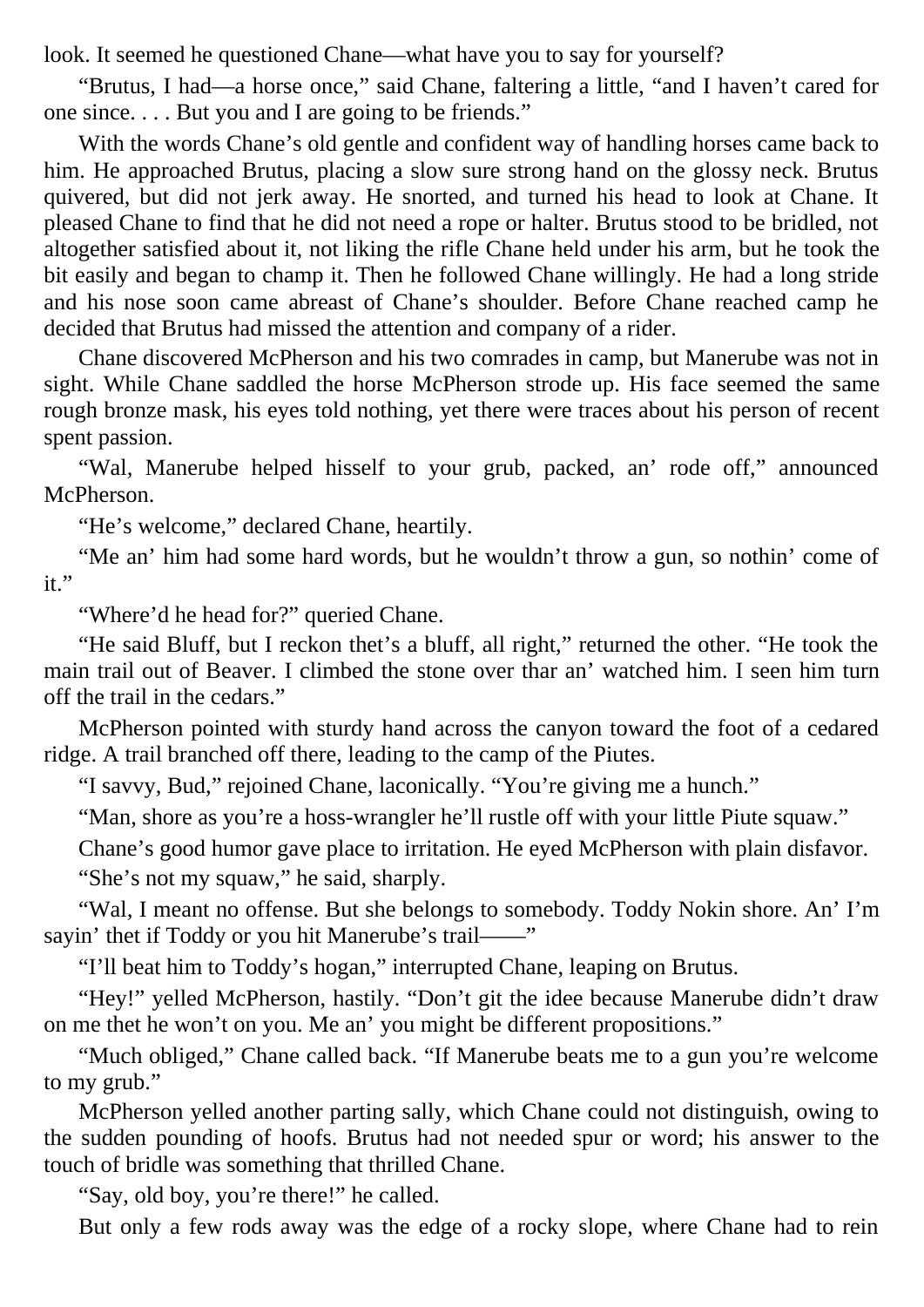Brutus in. It was not necessary to haul on the bridle and hold hard as in the case of Andy and most spirited horses Chane had ridden. Brutus pounded down the rock-strewn trail and splashed across the brook. His hoofs rang hollow on the stone bench where the water rushed. Chane rode at a gallop up the canyon, through the sage flat, and on to a low cedared break in the wall. There was a trail leading over this, down upon the sage upland beyond, where the Indians pastured their horses and sheep. By the time Chane surmounted this ragged rocky eminence he was aware that he bestrode one horse in a million. His heart warmed to Brutus. Apparently he climbed with no more effort than that required on a level. Once on top, he gave a great heave of his bellows-like chest, and that was the only sign of exertion he manifested.

"Look here, Brutus, I reckon I overlooked you, but you needn't rub it in," remarked Chane.

It was an easy ride down the long gradual slope. The fragrant breath of the sage came strong on the breeze. Away rolled the heaving purple upland, with its clumps of green cedar, its groups of yellow rocks, its long level lines of canyon rims, red in the morning sun. Herds of mustangs colored the soft gray and purple of the sage flats; a flock of sheep moved like a wide white-and-black patch out on the desert. A sage prairie it seemed, almost endless to the eastward; but in the north interrupted lines and notches betrayed the break-off down into the wilderness world of wind-worn rock.

Toddy Nokin's hogan, and that of his relatives, stood at the base of the slope, on the edge of the bare upland. These mounds of earth plastered over framework of cedar were no different from the Navajo structures. The one door faced the east. Door as well as hogan invited the sun. Temporary as were these homes of the Piutes, they yet had the appearance of service. Blue smoke curled from the circular holes in the roofs; white and black puppies played with half naked, dusky-skinned children; mustangs with crude Indian saddles and blankets of bright colors stood bridles down; in a round corral, made of cedar branches planted in the ground, a flock of sheep and goats baa-baaed at Chane's approach, and the shepherd dogs barked viciously.

As Chane rode down to the first hogan the Indian children disappeared as if by magic, and one of Toddy Nokin's squaws came out. Inquiry for Toddy elicited the information that he was out hunting horses. An old brave, gray and wrinkled, appeared at the hogan door, to bend a dark skinny hand in direction too complicated for Chane's deduction. Then he asked for Sosie, assured that, if Manerube really had designs upon her, there was time to outwit him. The squaw pointed toward a clump of cedars on the rise of slope just beyond the corral.

Chane rode thither, to find Sosie in the shade of the trees, beside an older squaw who was weaving a blanket. Chane dismounted and, approaching them, he bent a more than usually interested gaze upon Sosie. His greeting was answered in good English. The Indian maiden, though only sixteen years old, had spent the latter nine of these in the government school. She was very pretty, compared with the older Indian women, as she had retained the cleanly and tidy habits fostered upon her at the school. She was slight in build, with small oval face, a golden-bronze complexion, and hair black as the wing of a raven. Her eyes were too large for her face, but they were beautiful. She wore a dark velveteen blouse and necklaces of silver, and her skirt was long, full, and of a bright color. Her little feet were incased in silver-buttoned moccasins.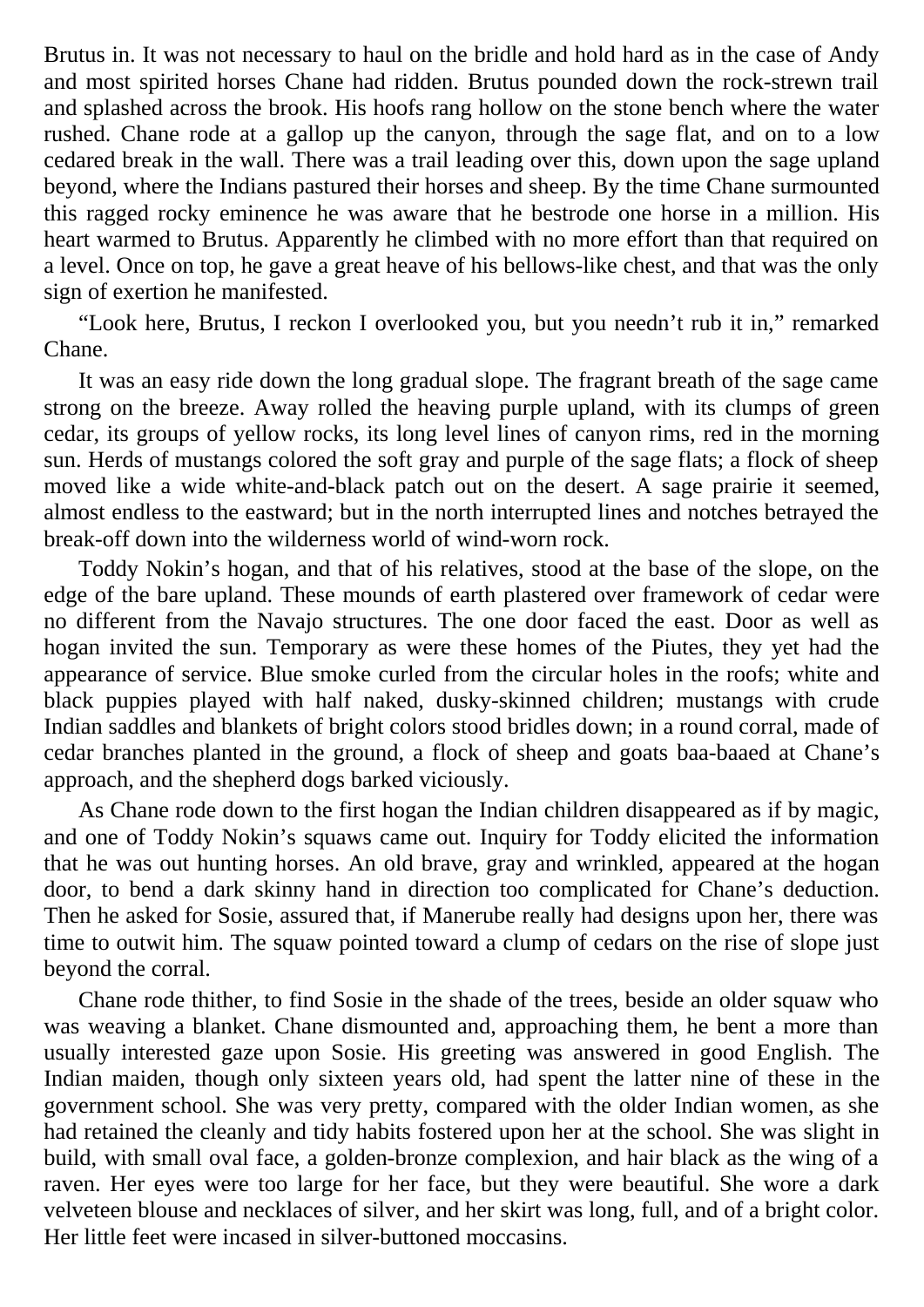Her somber face changed at Chane's arrival. He was used to finding her moody, and thought that indeed she had reason to be. Sosie talked well, and had told Chane more about the Indians, and the tragedy of educated girls like herself, than he could otherwise have learned. It appeared that this morning she had another grievance. Her father, Toddy Nokin, wanted her to marry a young Piute who already had a wife, and he could not understand her objection. Chane sympathized with her and advised her not to marry any Indian she could not love.

"I couldn't love an Indian," replied Sosie, in disgust.

"Why not?" queried Chane.

"Because Indian boys who are educated go back to the dirty habits of their people. We girls learn the white people's way of living. We learn to like clean bodies, clean clothes, clean food. When we try to correct our mothers and fathers we're accused of being too good for our own people. My father says to me: 'You're my blood. Why aren't my ways right for you?' Then when I tell him, he can't understand."

"Why don't you leave them and live among white people?" asked Chane.

"I'd have to be a servant. Only a few Indian girls find good places."

"Well, Sosie, it doesn't look as if education for Indian girls was right," said Chane, soberly.

"I don't say it's wrong, but it's hard. If I could help my family I'd be glad. But I can't. And when I look at a white man they are angry."

"Sosie, most white men—out here, anyway—are not fit for you to look at," replied Chane, earnestly.

"Why? I like them better than Indians," she said, bluntly.

Chane found his mission rather embarrassing, as it had not occurred to him that Sosie would prefer the company of a bad white man to the best Indian her father could present. After deliberating a moment, he talked to her as plainly and kindly as if she had been his sister, explaining why Manerube or one of his class meant nothing but evil toward her. Chane exhausted his argument, at the conclusion of which Sosie said: "You preach like our missionary at school. I'd rather be made love to."

"But, Sosie," exclaimed Chane, aghast at her simplicity, "I never made love to you!"

"No. You're different from other white men out here," she replied, in a tone that did not indicate that she respected him for it.

"If I made love to you I'd ask you to marry me," continued Chane, at a loss what to say to this misguided child.

Her reception of this was a shy surprise, a hint of coquetry and response singularly appealing. It made Chane pity her. At the same time he divined that other white men, in their attention to her, had never touched the chord of fineness and sweetness that lay deep in her. Suddenly he realized the fatality of her position, and it distressed him. He did not love her, but almost he wished he did. In his anxious perturbation he launched into an emphatic declaration against Manerube. Sosie listened intently. It was evidently an exciting hour for her.

"But Manerube says he will take me away," she replied when Chane had concluded his tirade.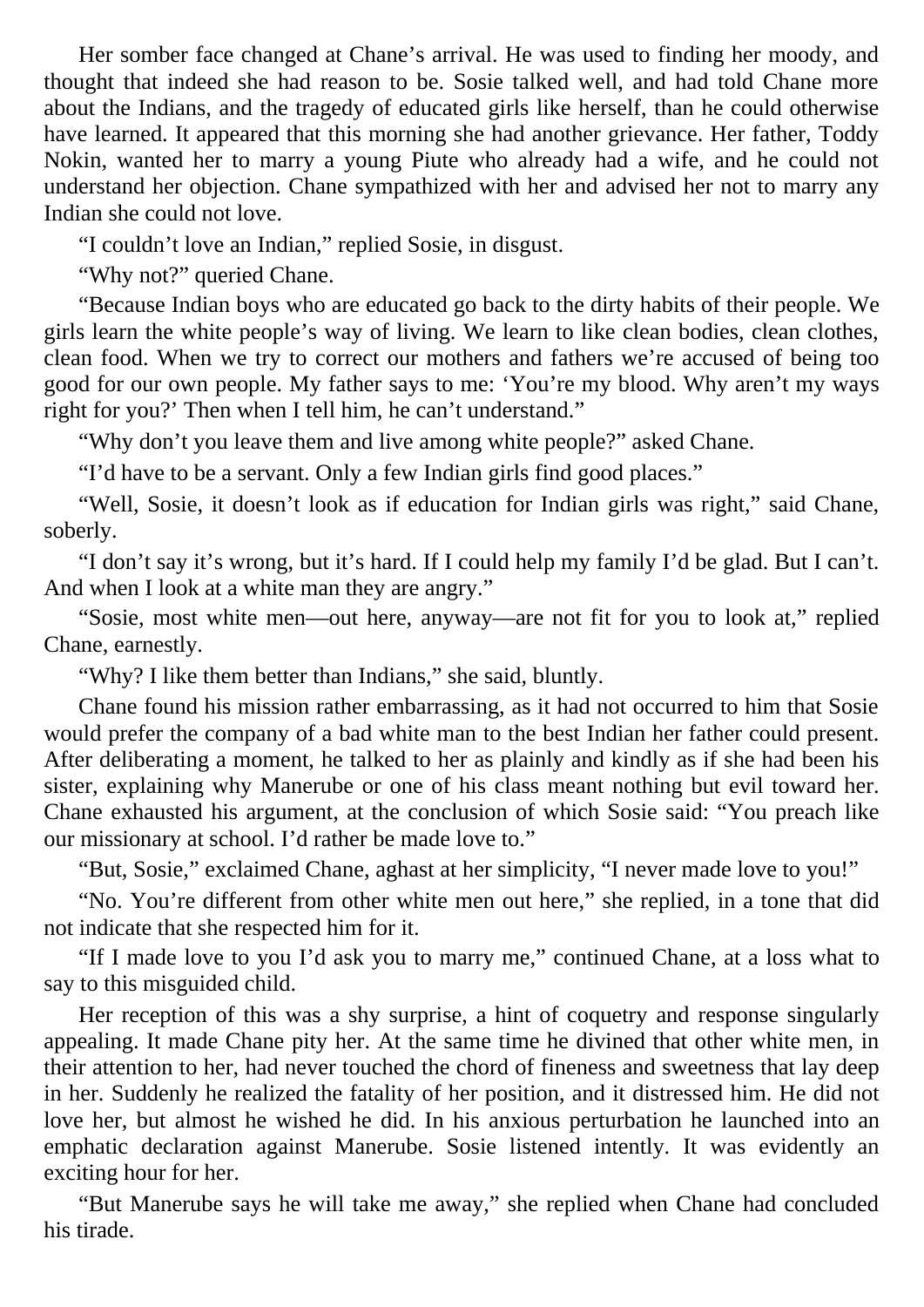Chane was shocked. "Surely he will. But you mustn't let him."

"I'll run off with him," the girl replied, with something inevitable about her.

"No, you won't, Sosie," declared Chane. "I'll stop you. I told Manerube he'd better not let me see him with you again."

"What would you do, Mr. Chane?" she asked, a curious dark flash in her eyes.

"Well—that depends on what *he* did," rejoined Chane, somewhat taken aback. "I'd beat him good and hard, at least."

"I thought you said you weren't in love with me," cried Sosie, in a sort of wild gladness.

Chane threw up his hands. It was impossible to hear her talk and remember she was Indian, yet the content of what she said forcibly struck home the proof that she was not white. Chane had a momentary desire to tell her he did care for her and thus save her from Manerube; but he reconsidered the hasty thought because, once acted upon, that would involve a greater sacrifice than he could offer.

"Sosie, can't you understand?" asked Chane, striving for patience, "I don't love you as a man of my kind must love a girl to want her—to marry her, you know. But I like you. I'm sorry for you. I think you're a bright, fine little girl. I want to help you. Manerube means bad by you. I know. I've heard him say as much to his pards. He'll destroy your soul. Promise me you'll not see him again."

"Yes, I promise—if you'll come sometimes," she replied, won by his spirit. There were tears in her big dusky eyes. She was a simple, impulsive child, honest at heart, with the hot blood of her race.

"Of course I'll come—as long——" he said, breaking off suddenly. He had meant to say he would come as long as he stayed in camp there, but he thought it best to hide from her that he was leaving soon. "I'll be back in an hour. You stay here."

"*Adios*, señor," she murmured, gladly, speaking the Spanish he had told her pleased him.

Chane rode back to the hogan, hoping to find Toddy Nokin or one of the Indian men. He thought it best to tell some one to keep an eye on Sosie. He was not sure he could trust her. But he did not find anyone, and turned Brutus for the open sage. As he rode, perplexed by the unsolvable problem of this little Indian girl, he became conscious that now, although he pitied her, somehow his sympathy was different from what it had been. He had rather idealized Sosie. It affronted and alienated him to learn she was quite willing to run off with such a man as Manerube.

Chane rode across the rolling upland, keeping sharp lookout along the ridge that Manerube would cross if he had ventured toward the Indian camp. There was, however, no sign of horses in that direction.

"Reckon it was a bluff," declared Chane, with relief. In spite of McPherson's hint, he did not entertain a very high regard for Manerube's courage.

Circling to the south, Chane at length reached the rise of ground running along a shallow league-wide valley, gray and purple with sage, spotted with rocks and cedars, and animated by moving horses. Toddy Nokin and his braves were driving in the last of the mustangs Chane had bargained for. This pleased Chane, for some of these had been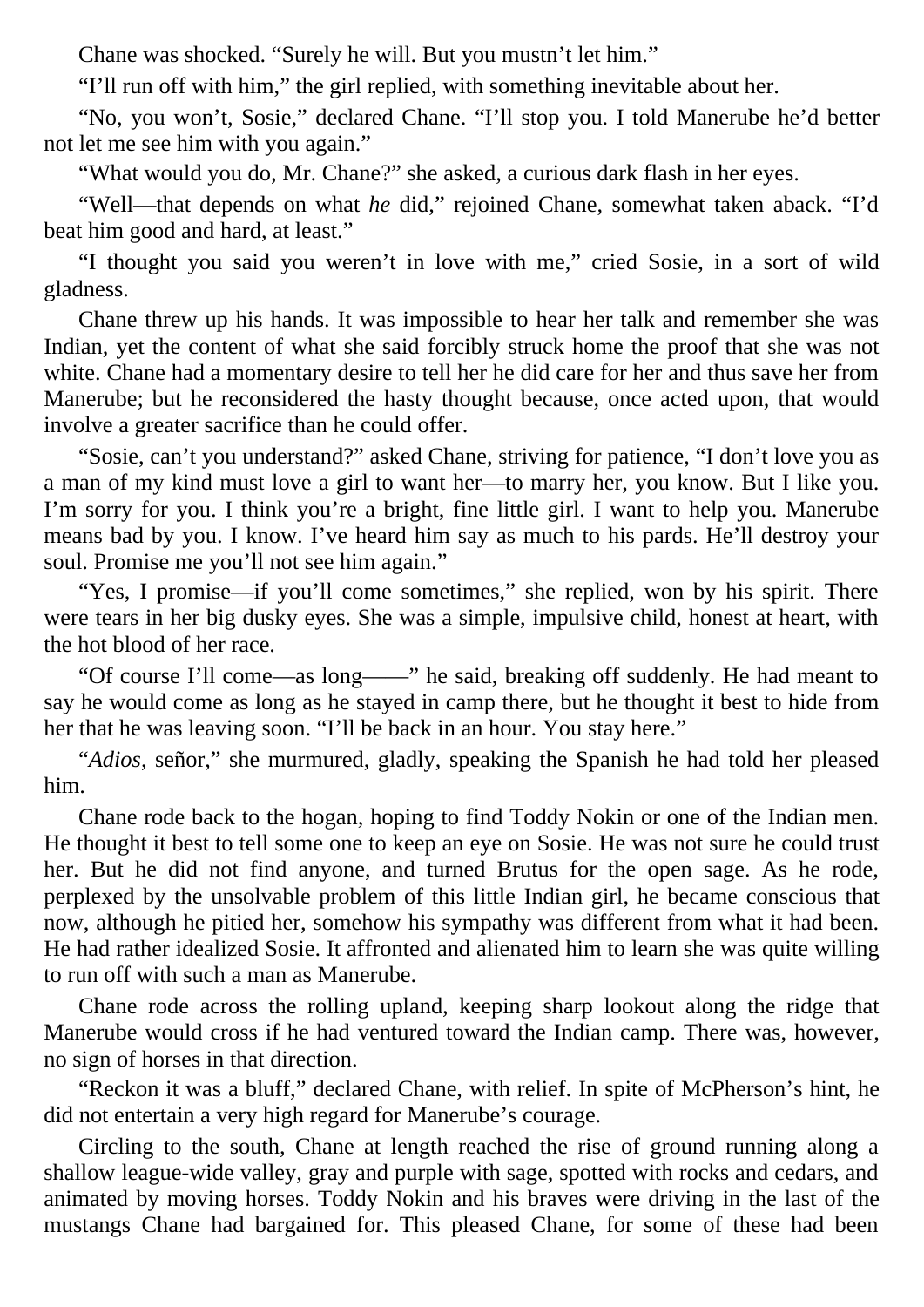ranging Piute Canyon, a deep long gorge, accessible by but few trails.

Brutus saw the moving dots below and lifted his head high, his ears erect. Then Chane put him to a lope down the gradual descent. It soon became evident to Chane that this horse did not need to be guided, except possibly in exceedingly bad ground. The sagebrush did not bother Brutus any more than if it had not been there. He crashed through it; and the little washes and ruts in the red earth, that sometimes tripped an ordinary horse, apparently were the same to Brutus as level ground. His hoofs were so big, his legs so strong, his dexterity and judgment so good, that it seemed safe to ride him anywhere a horse could run.

Down in the center of this oval bowl lay a natural corral, a long narrow space of the best pasture land, barred on two sides by low stone walls that came to an apex at the head of the depression, and shut off at its mouth and widest part by a cedar fence. Even at dry seasons there was always water in the deep hole in the rocks where the walls met; and at this time there was a running stream. Chane arrived as Toddy Nokin and his Indians were driving a bunch of mustangs into this corral.

Chane rode inside to take a look at these mustangs. There were nine of them, and the best of the lot he had seen. A blue roan stood out conspicuously among the tan-colored, black-maned buckskins. They were young horses, fat and sleek, and, unlike most Indian ponies, not at all wild. The Piutes handled horses better than the Navajos. The latter were nomads of the desert, and seldom took time to break and train a horse properly. Most Navajo mustangs were head shy, which was a trait Chane did not like. They had been beaten about the head, or broken with cruel hackamores, or in some way hurt so that they never recovered.

Toddy Nokin rode into the corral, and his braves, who were his sons, put up the poles that formed a gate. He held up his hands to Chane and counted with fingers to the number of twenty-six, and informed Chane he would not sell more. Chane had hoped to buy a larger number, but knew it was useless to try to change Toddy's mind.

He motioned to Toddy to dismount, and, getting off himself, he went among the mustangs. They would not allow him to get close enough to put a hand on them, until Toddy's sons drove them back into a bunch. Then Chane, following a habit that was pleasure to him as well as business, leisurely examined them one by one. He just naturally loved horses, and if he had been rich he would have owned a thousand. The blue roan at once took his eye.

"Blue, reckon I'll keep you," he said.

Presently he had looked them over to his satisfaction, and repaired to the shade of a cedar, where Toddy squatted, making a flat wisp of a cigarette.

"Toddy, they're worth more than I offered and you agreed to take," said Chane, frankly.

The Piute made a gesture that signified a bargain was a bargain. Then he asked, "How much Mormons pay you?"

"Twenty-five dollars for most of them and more for the best," replied Chane.

Toddy nodded his grizzled old head as if that was something to consider.

"Why good horse trade now?" he asked.

Chane explained to him that a St. Louis horse-dealing company had recently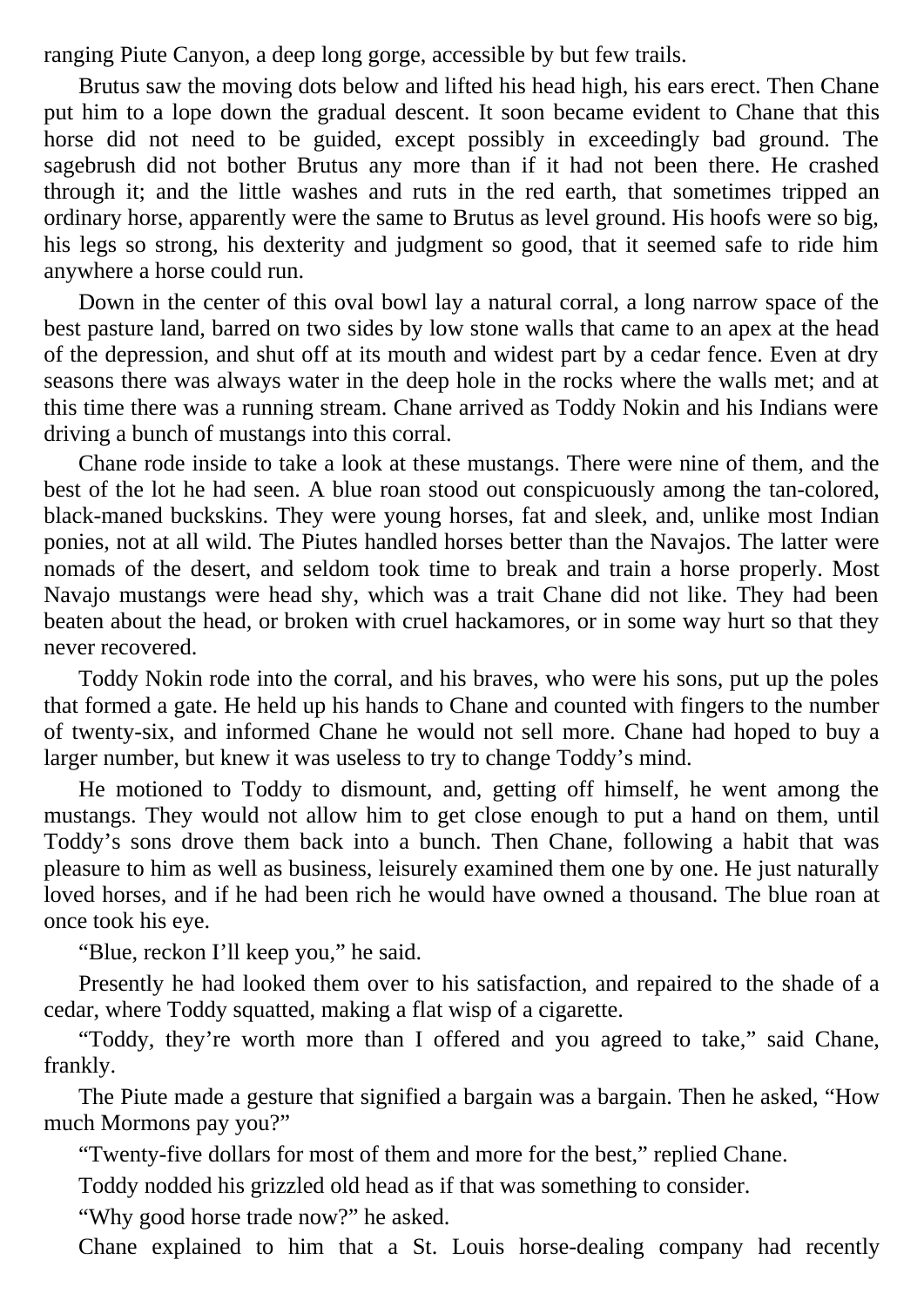stimulated the wild-horse hunting in Nevada and Utah, which business had stirred the Mormons to more activity.

"Ugh!" grunted Toddy, and then he told Chane he would round up more mustangs of his own, and buy from the Navajos, and drive them across the rivers next moon.

"Next moon," repeated Chane. "That'll be after the middle of October. Fine. Will you sell to me or the Mormons?"

"Sell Mormons," replied Toddy, shrewdly, adding he would pay Chane for finding purchasers.

"Maybe I can get a better price from the wranglers," replied Chane. "Now, Toddy, where will we meet?"

Whereupon the Piute brushed clear a place in the dust, and taking up a bit of stick he began to draw a map. This sort of thing always interested Chane. The Indians were natural artists, and they held in their minds a wonderful knowledge of the country. Toddy Nokin drew lines to represent the San Juan and Colorado rivers; he made a dot to mark the Hole in the Wall, an outlet from the canyoned wilderness made notorious by outlaws a few years before; he drew the Henry Mountains to the right and Wild Horse Mesa to the left, and between these he laid down a trail he would follow. Somewhere beyond Wild Horse Mesa, at a place he called Nightwatch Spring, he would hold the mustangs to fatten up after that long hard journey over the barren rocks.

"Nightwatch Spring," said Chane. "I've heard of that place from someone—maybe a wrangler. . . . Toddy, mark out where this water lies."

Toddy showed Chane where to branch off the main Piute trail, north and west of the low end of Wild Horse Mesa, and he gave Chane the impression that this spring had never been known by whites and lay in a beautiful wide canyon where grass was abundant.

"You want have horse ranch sometime," concluded Toddy, nodding with great vehemence. "Toddy show you place."

So much from this old Piute thrilled Chane with its possibilities. How well it paid to be kindly and helpful toward the Indians! No Piute had ever left debt unpaid to him.

"Toddy Nokin, you're a good fellow," said Chane as he took out his worn wallet and opened it. "Here's your money for twenty-six horses." He counted it out, bill after bill, and placed the sum in Toddy's wrinkled hand. The Indian did not recount it, and slowly rolling it up he put it in an inside pocket of his coat, after the manner of a white man.

"Grass gone here," he said, waving his hand to indicate the long pasture-corral. "You go now."

To leave at once with his newly purchased mustangs, which Toddy manifestly advised, had scarcely been in Chane's calculations. But a moment's study told him how necessary that was. If the mustangs were turned loose again to feed they would wander in one night back to their regular haunts. It had taken two weeks to collect the band. Chane saw it the same as Toddy—the mustangs should be driven at once on the way across the rivers, and herded at night or hobbled on the best available grass. It had been his intention to postpone leaving the Piute range, owing to his distrust of McPherson, but this now was obviously impracticable. If he ran any risk from McPherson and his comrades it could hardly be any greater now than it might be next week. Chane decided to break camp that very day, and he told Toddy Nokin so. Whereupon the Piute said he and his sons would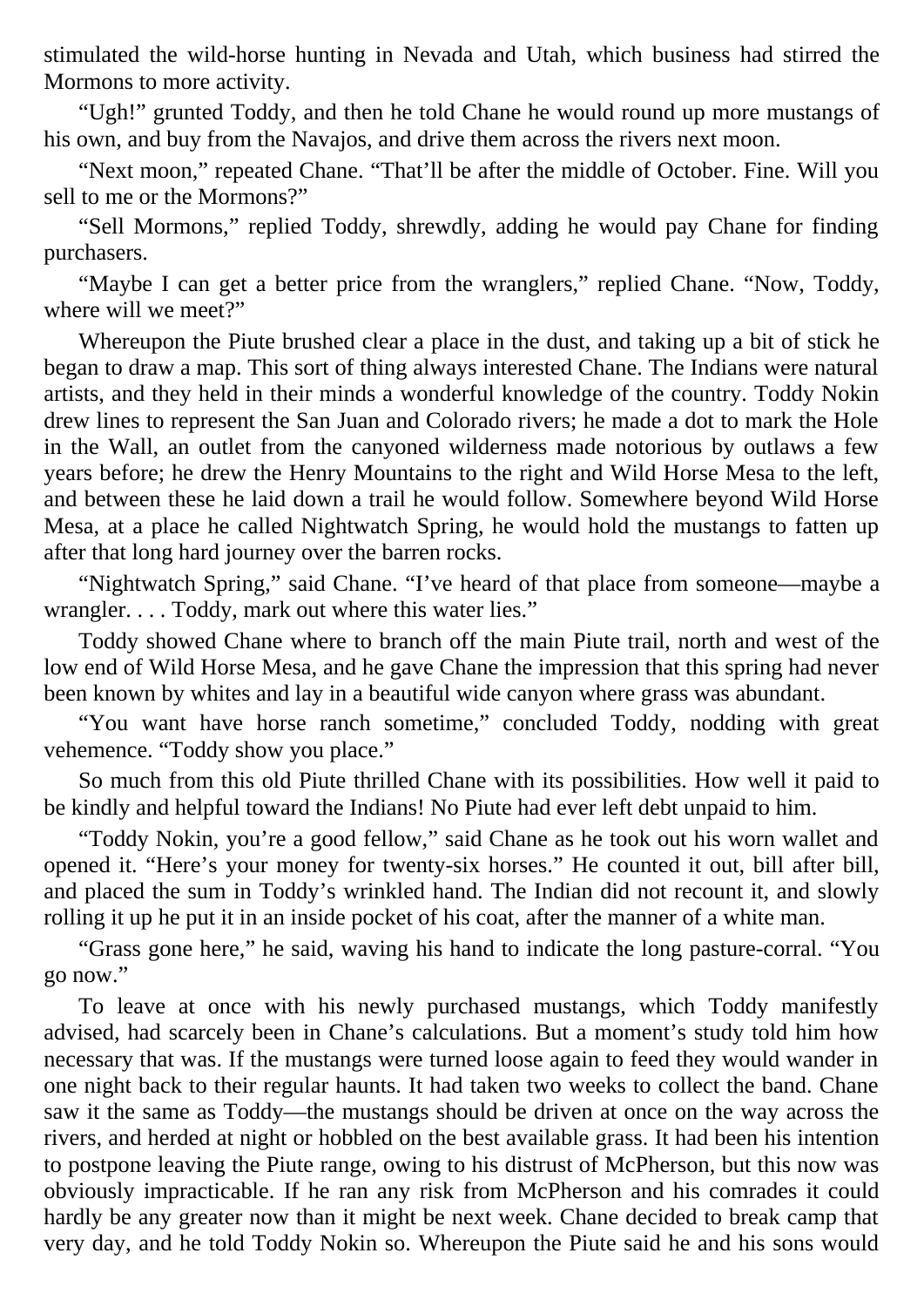ride with him a couple of days, until the mustangs were off their range.

Leaving his sons to follow with the mustangs, Toddy accompanied Chane up the sage slope toward the mounds and knolls of yellow rock that marked the canyon country. Toddy's hogans lay somewhat south and west of this sage valley where the mustangs had been kept. So that upon his return Chane rode in a direction which would cross Manerube's trail, if this worthy had approached Toddy's camp. The fact of such possibility reminded Chane of his promise to Sosie. He would see her, to bid her goodbye, and then he must hurry to his camp. From that moment McPherson, Horn, and Slack occupied Chane's thoughts. The situation was not to his liking, yet there had not occurred to him an alternative.

Riding along at a brisk trot, Chane, with Toddy Nokin loping behind on his shaggy little mustang, approached a zone of gray and yellow wind-worn rocks, as high as hills, and with both sloping and abrupt walls. Cedars grew thickly around them and in the winding lanes that separated them.

Turning a corner of wall, Chane's quick eye sighted a pack horse trotting toward him, and then part of another horse, mostly concealed by an intervening cedar. They were in line with Chane. Quick as a flash he leaped off, and motioning Toddy Nokin to do likewise he led Brutus behind a thick low-branched cedar. Toddy slipped close behind him, stooping to peer through the branches.

"Ugh!" he grunted.

Chane saw Manerube ride into sight, coming at a good trot and leading a pack horse. Behind Manerube bobbed a black head, now in view, then disappearing. Presently Chane got a better look at it.

"Sosie! Well, I'm a son-of-a-gun!" he ejaculated, in amaze and dismay.

The Indian girl was riding behind Manerube, and she had both arms round him. At the moment her gold-bronze face flashed in the sunlight. Chane watched intently, standing motionless until Manerube had ridden within one hundred feet of the cedar that concealed Chane and Toddy. Sosie's face bobbed out to the side of Manerube's shoulder. Most assuredly it was not the face of an unwillingly abducted girl. It wore a smile. The wide dark eyes gleamed. Her white teeth showed.

Chane's rush of anger was almost as much against her as Manerube. Jerking his rifle from its saddle-sheath, he cocked it and stepped out to level it at Manerube.

"Stop! Quick! Hands up!" he ordered.

The approaching horse snorted and jumped. Manerube hauled it to a halt. Then as his hands shot aloft his ruddy face paled.

"Up they are!" he said, hoarsely, in rage and discomfiture.

Chane strode forward, and he heard the padding of Toddy's moccasined feet close behind him.

"Sosie—get off that horse," called Chane, sharply.

The Indian girl almost fell off in the hurry that actuated her. There was no radiance now on her face, nor any of the stoical Indian courage which should have been an heritage. Her big eyes were distended.

"Manerube, I've a mind to shoot you," declared Chane, with the rifle steadily leveled.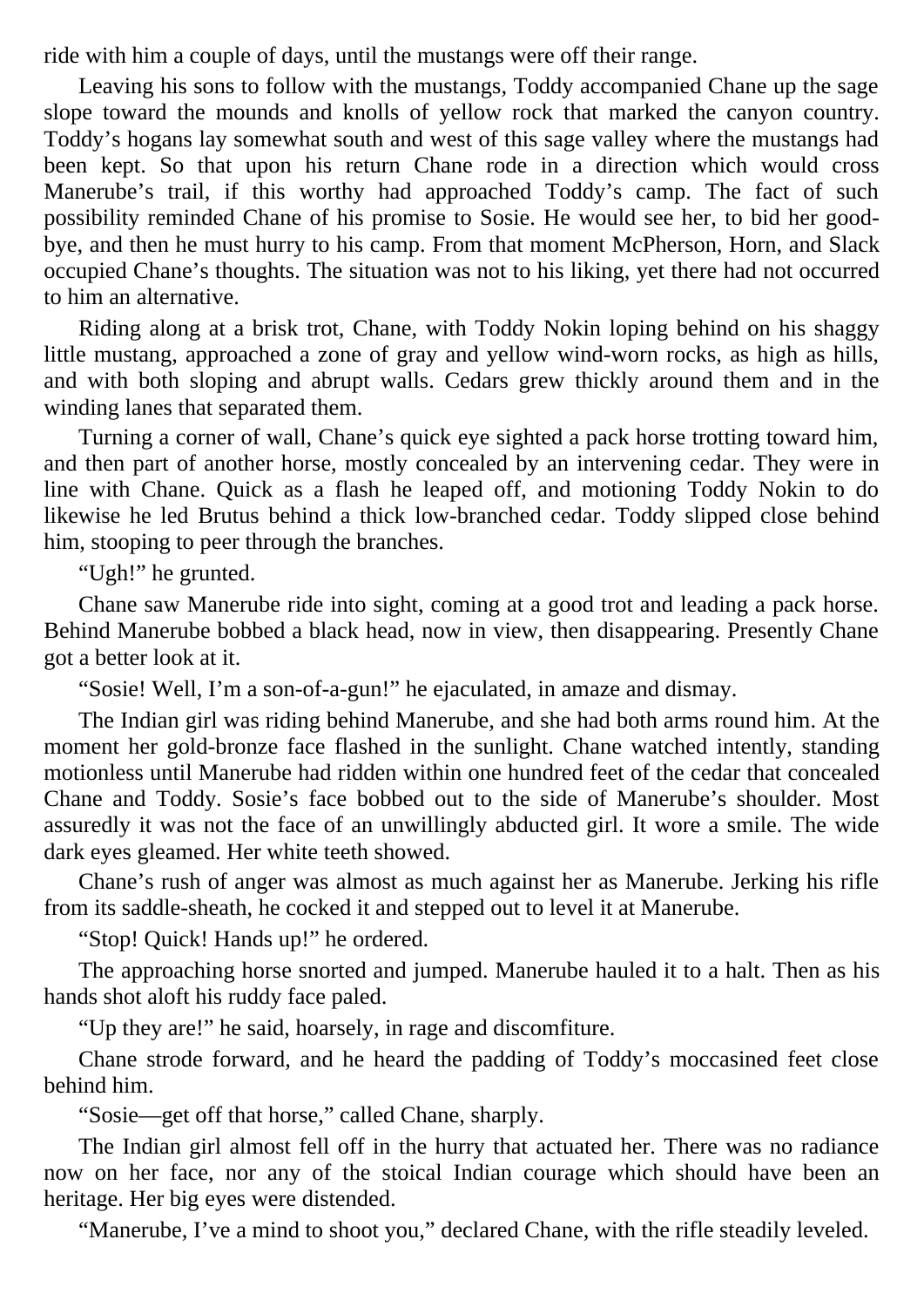"What for? I've not done you any dirt," replied the other, thickly. "You've no call to kill me on this little hussy's account."

"I'm not so sure. You've made her run off with you," retorted Chane.

"Made nothing. She wants to go."

Toddy Nokin shuffled round to the side of Chane and approached his daughter. He swung his quirt. Chane saw Sosie shrink and her eyes dilate.

"Hold on, Toddy!" called Chane, and then, stepping aside so that he had the girl in line with Manerube, he addressed her: "Sosie, were you willing to go with him?"

"Yes," she answered, sullenly. "But it was because he says he'll marry me."

"Manerube, you hear what Sosie said. Is it true? You're talking to a white man now."

"No, you damn fool!" shouted Manerube. "I wouldn't marry a squaw."

Chane eyed Manerube in silence for a moment. The man had no sense of guilt, and he was not afraid to tell the truth.

"Well, I reckon you'd better sit tight and keep your hands high," went on Chane. "Toddy, you take his gun."

The Piute advanced upon Manerube, and quickly jerking his gun from its holster, he stepped back. Then Chane strode round Manerube to see if he had another weapon.

"Get off your horse," ordered Chane, and handed both his rifle and his short gun to the Indian.

Manerube stared, without complying. At the outset of this encounter he had showed fear, but now, as there seemed no certainty of a fatal issue for him, the color was returning to his face.

Chane wasted no more words. Laying a powerful hold on Manerube, he jerked him from the saddle to the ground, where he sprawled hard.

"Get up, before I kick you!" went on Chane, yielding to an anger that grew hot.

Manerube got to his feet, with astonishment giving way to fury. Chane rushed him and knocked him flat. He raised on his elbow, then on his hand, while he extended the other, now shaking with passion. A reddening lump appeared on his face.

"I'll kill you!" he hissed.

"Aw, get up and fight!" retorted Chane, derisively, and he kicked Manerube, not with violence, but hard enough to elicit a solid thump. It served to make Manerube leap erect and plunge at Chane. They fought all over the place, dealing each other blow for blow. Manerube was no match for Chane at that game, and manifestly saw it, for he tried to close in. Failing that, he maneuvered until he was near enough Toddy to snatch at one of the guns Toddy held. The Indian showed surprising agility in leaping aside.

"Manerube—you're just—what I said—you were," panted Chane, hoarsely. Rushing at Manerube and battering him down, Chane did not let him rise, but beat him soundly until he was most thoroughly whipped. Then Chane got up, to wipe sweat and blood and dust from his face.

"Take your gun—and your horses—and rustle," ordered Chane, jerking the weapons from Toddy. He threw Manerube's gun at his feet. Then with rifle leveled low Chane watched the man sit up, draw the gun to him by the barrel, and rise with his back to Chane. He shoved the gun into its holster, and strode, staggering a little, toward where his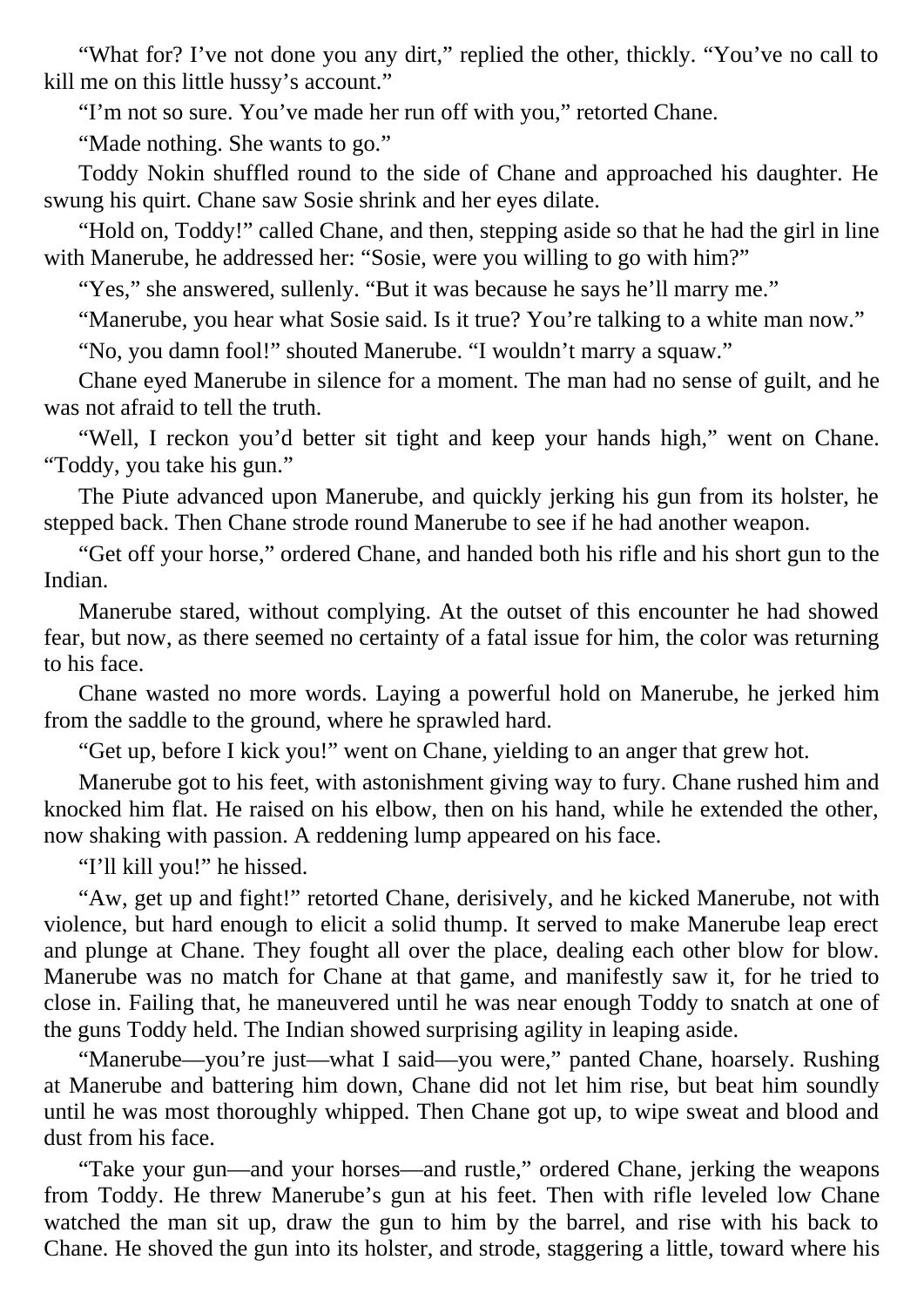horses had moved. Chane kept close watch on him, ready for another show of treachery. But Manerube mounted and took up the halter of the pack animal, not looking back until he had started to ride off. Then his pallid discolored face expressed a passion that boded ill to Chane. He rode out of sight among the cedars. Chane turned to the Indians. Toddy Nokin had in no wise lost anything of his dignity, at least in his attitude toward Chane. He returned the small gun Chane had handed him. Sosie had quite recovered from what fright she had sustained, and was now regarding her champion with dusky eyes alight. Not before had the fragility of her, nor the prettiness, and something half tame, half wild, struck Chane so forcibly. But his sympathy and her appeal both went down before his anger.

"Sosie, you're no good," he declared.

Instantly she grew sullen, defiant.

"I'm what white men have made me," she responded.

Chane had not adequate reply for that, and indeed felt helpless.

Toddy Nokin yelled something in Piute at his wayward daughter, and as she whirled he aimed a swing of the quirt and likewise a kick at her, both of which fell short. Like a flash the supple figure moved out of reach. She screeched back at them. Chane could not decide whether it was the wild-cat cry of an Indian squaw or the passionate expression of her white learning. Perhaps it was both.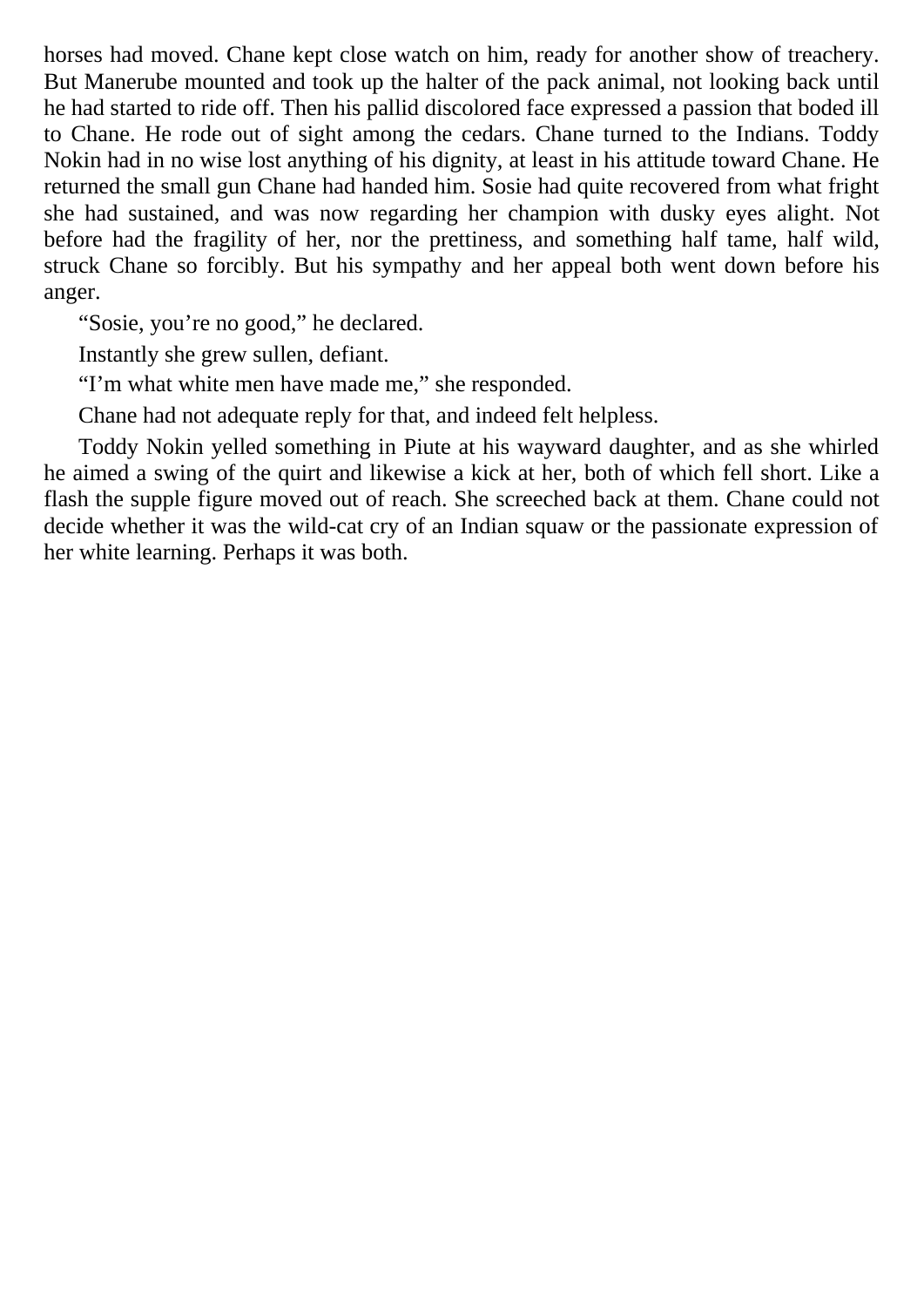#### **Chapter Three**

SUE MELBERNE'S father would never have allowed her to come on this wild-horse<br>hunting expedition if he had not calculated on finding a new country where he could UE MELBERNE'S father would never have allowed her to come on this wild-horse homestead. Back there at St. George she had heard her father say to Loughbridge, his partner in this venture, "You know, Jim, I've shore got to take root in new soil."

This significant remark had remained in Sue's mind, like others that had struck her strangely since her return from school in Silver City. Her father was always looking for some one to come unexpectedly, so it seemed. There had been some reason for him to leave the south, then Silver City, then Vegas, and lastly St. George. Sue did not want to dwell on the meaning of this. She had been born in Texas and she had lived long enough in the West to know Westerners.

The pursuit of wild horses had a remarkable fascination for Sue, but she hated the brutality. She loved to see and watch wild horses, not to capture them. Then the camp life, the riding and packing from place to place, the days in the open country—Utah in its beautiful, wild, carved-stone majesty—coming after her four years at school in a bustling town, had irresistible appeal for her.

There had been a chance for her to remain at St. George, teaching a school where most of the children were Mormons. She did not dislike Mormons particularly, but she had no wish to live alone among them. On the other hand, the prospect held out by her father had not at first struck Sue as alluring. It would be, sooner or later, no less than hard pioneer life. But she had decided to try it, to be with her father and younger brother. Sue's mother was dead, and her father had married again while she was attending school, a circumstance she had not hailed with joy. It had turned out, however, that her stepmother was a clever and lovable woman, who had certainly been good for her father.

Therefore, Sue, who had undertaken the trip out of love for father and brother, and a longing for experience in the desert, found in a few weeks that she was fitting admirably and happily into this nomad life of wild-horse wrangling. She was young, healthy, strong; she could ride a horse and cook a meal over a camp fire; she found in herself a surprising response to all that was characteristic of primitive life in the open. Still she held most tenaciously to her few worldly possessions—dresses, pictures, books—things that had been a part of her development at school. Many a time, on the journey east from St. George, she had ridden on the wagon-seat with Jake, just to keep him from driving recklessly over some of the fearful places along the road. She did not want to see that wagon wrecked, with her precious chest of belongings.

Melberne's outfit was not a large one, as wild-horse-hunting outfits were considered, but as he and his partner, Loughbridge, had brought their womenfolk and the necessary teamsters, wagons, camp equipment, supplies, all together they made quite a party. If a desirable country were found, with abundant grass and water, Loughbridge would be willing to homestead a ranch, along with Melberne. Their main idea, then, was really not alone the capturing and marketing of wild horses. In the interest, however, of that pursuit it was necessary to keep within one day's travel of the railroad. Melberne was shipping car-loads of unbroken horses to St. Louis. In considerable numbers, at thirteen dollars a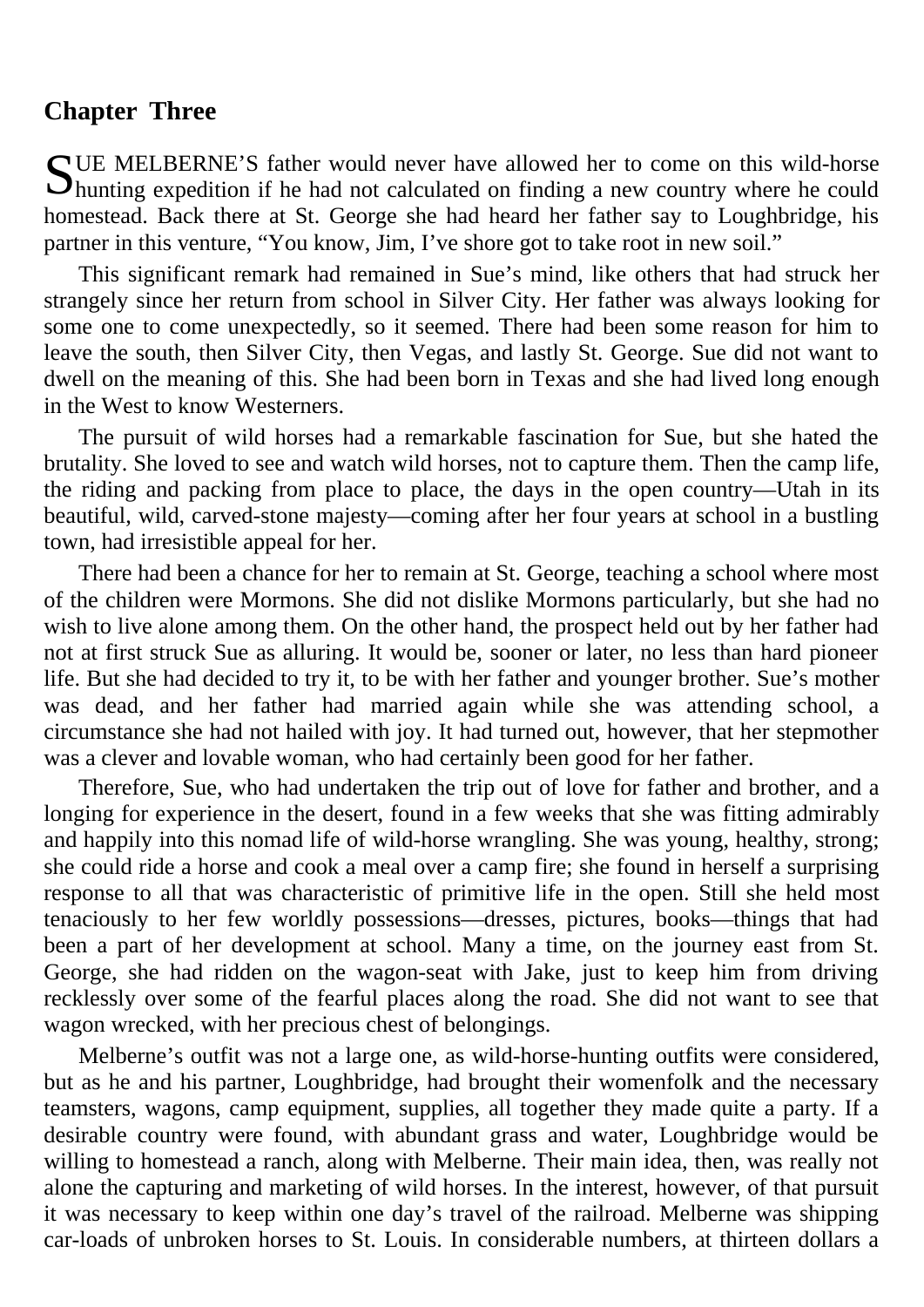head, he could make money. But he was not striking any country rich in ranching possibilities.

It was on an afternoon of September that the Melberne outfit halted at the head of Stark Valley, which was thirty miles from the railroad.

Sue had heard the men talking about this valley, and all the ride down from the divide to the welcome grove of cottonwood trees below she had gazed and gazed. Utah had been strikingly beautiful with its pink cliffs, wide plains of white sage, rugged black mountains, and then the colorful stone-monumented desert. She had marked that as they traveled eastward the scale and ruggedness and wild beauty had appeared to magnify. This valley was something to make her catch her breath.

She had grown capable of judging the colorful distances, the deceiving purple shadows, the long sweeping lines of the desert. Here she saw a valley which she estimated to be twenty miles wide and eighty long. Really it seemed small, set down in a vast panorama, with a ragged black range of mountains on one side, an endless waving green rise of land sweeping to a horizon on the other. Far beyond the long length of this valley stood what appeared a flat mountain, very lofty, with red walls now sunlit, and a level black top. It was so different from any landmark Sue had ever seen that she was forcibly struck with it. How far away! How isolated! It had a strange, impelling beauty.

"Dad, what's that mountain?" asked Sue, pointing.

Her father, a stalwart bearded man, turned from his task of unhitching a team, to answer Sue. He had gray, penetrating, tired eyes that held a smile for her.

"Shore I don't know," he replied as he glanced in the direction Sue was pointing. "Wal, no wonder it caught your eye! See heah, Alonzo, what's that flat mountain yonder?"

Alonzo was a half-breed Mexican *vaquero*, guide to the outfit, and reputed to be the best wrangler in Utah. He was a slim, lithe rider, very light of build yet muscular, and he had a sharp, smooth, dark face, and eyes of piercing black. He gazed a moment down the valley.

"Wild Horse Mesa," he replied, briefly.

"Reckon I ought to have known, considerin' all I've heard," said Melberne. "Sue, that's not a mountain, but a mesa. Biggest mesa in Utah. It's a refuge for wild horses, so the Mormons say, an' no white men have set foot on it."

"Wild Horse Mesa!" exclaimed Sue. "How beautiful—and wild! So far away. . . . It's good there's a place where horses are safe."

"Wal, lass, there'll shore be a lot of wild horses safe for a long time," said her father as he surveyed the valley. "This country is full of them. Look! I see hundreds of wild horses now."

Sue focused her dreamy gaze, and was surprised and thrilled to see bands of horses dotting the valley. They appeared to be of all colors, and grew in numbers until they faded in the gray haze.

"They'll shore be the devil to catch," continued Melberne as his keen eye swept the valley. It was a vast green hollow, treeless, stoneless, with its monotony broken only by the bands of horses and pale gleams of winding streams.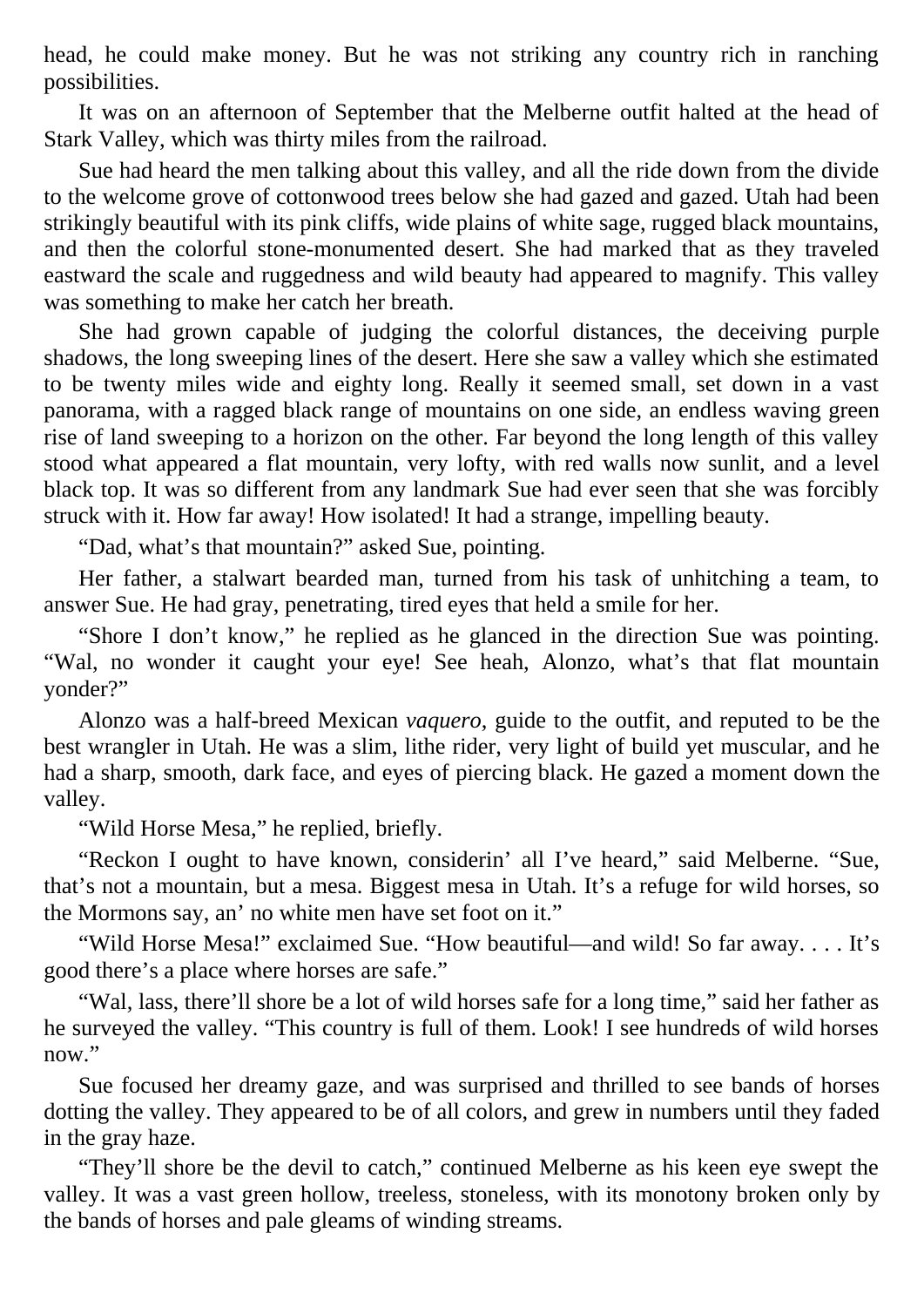"Dad, we're to make permanent camp here, didn't you say?" asked Sue.

"Yep, an' right glad I am," he rejoined, heartily. "We've shore been on the go, with no chance to make you womenfolk comfortable. Heah we can make a fine camp. Plenty of grass, water, wood, an' meat. This grove is in a protected place, too. We'll be heah days, an' maybe weeks. I'm shore goin' to trap a great bunch of wild horses."

"Dad, you mean trap them at one time?"

"That's my idea. Jim doesn't agree, but he'll come to my way of thinkin'."

"If you'd only keep the wild horses you do catch and tame them!" protested Sue.

"Tame wild horses at thirteen dollars a head!" ejaculated her father, with a laugh. "Child, it can't be done."

"Some of the horses I've seen, if properly broken, would be worth hundreds of dollars," replied Sue.

Melberne scratched his grizzled face and pondered thoughtfully; then he shook his head as if the problem was beyond him, and returned to his task.

Many experienced hands made short work of pitching camp. Before the sun set tents were up, fires were blazing, blue smoke was curling upward through the golden-green leaves of the cottonwoods; the fragrant steam of hot biscuits, venison and coffee permeated the cool air.

"I refuse to call out that cowboy slogan," announced Mrs. Melberne, cheerfully, "but I say come to supper."

She was a short, stout, pleasant-faced little woman, just now ruddy from the fire heat. Her helper, Mrs. Loughbridge, afforded a marked contrast, in both appearance and manner.

Young Chess Weymer, who was always offering gallant little courtesies to Sue and Ora Loughbridge, lifted a seat from one of the wagons and placed it conveniently out of line of the blowing camp fire smoke.

"There, girls, have a seat," he said, in his rich bass voice.

Sue complied with a nod of thanks, and seated herself with burdened tin plate in one hand and a cup in the other. But Ora did not get up from where she squatted on the ground. She was a dark-eyed handsome girl, and just now rather sullen of face.

"Come have a seat, Ora," called Chess.

She flashed him an illuminating look. "Chess, I wouldn't deprive you of such a chance," she said, with sarcasm.

"Oh, well, if you won't, I will," replied Chess, and seated himself beside Sue.

Sue rather enjoyed the situation. Ora had been plainly captivated by this good-looking boy, who showed a preference for Sue's society. He was a cleancut lad of eighteen, brown of face and eye, and possessed of a fine frank countenance, singularly winning. At St. George, where he had joined the caravan, he had appeared to be a wild, happy youngster, not above drinking and fighting, and utterly unable to resist the girls. Sue liked his company so long as he did not grow over-sentimental. She was two years older than Chess, and in her mind vastly more mature. She had condescended to regard him with sisterly favor until the Loughbridges joined the party, when Ora had taken most of the pleasure, as well as Chess's society.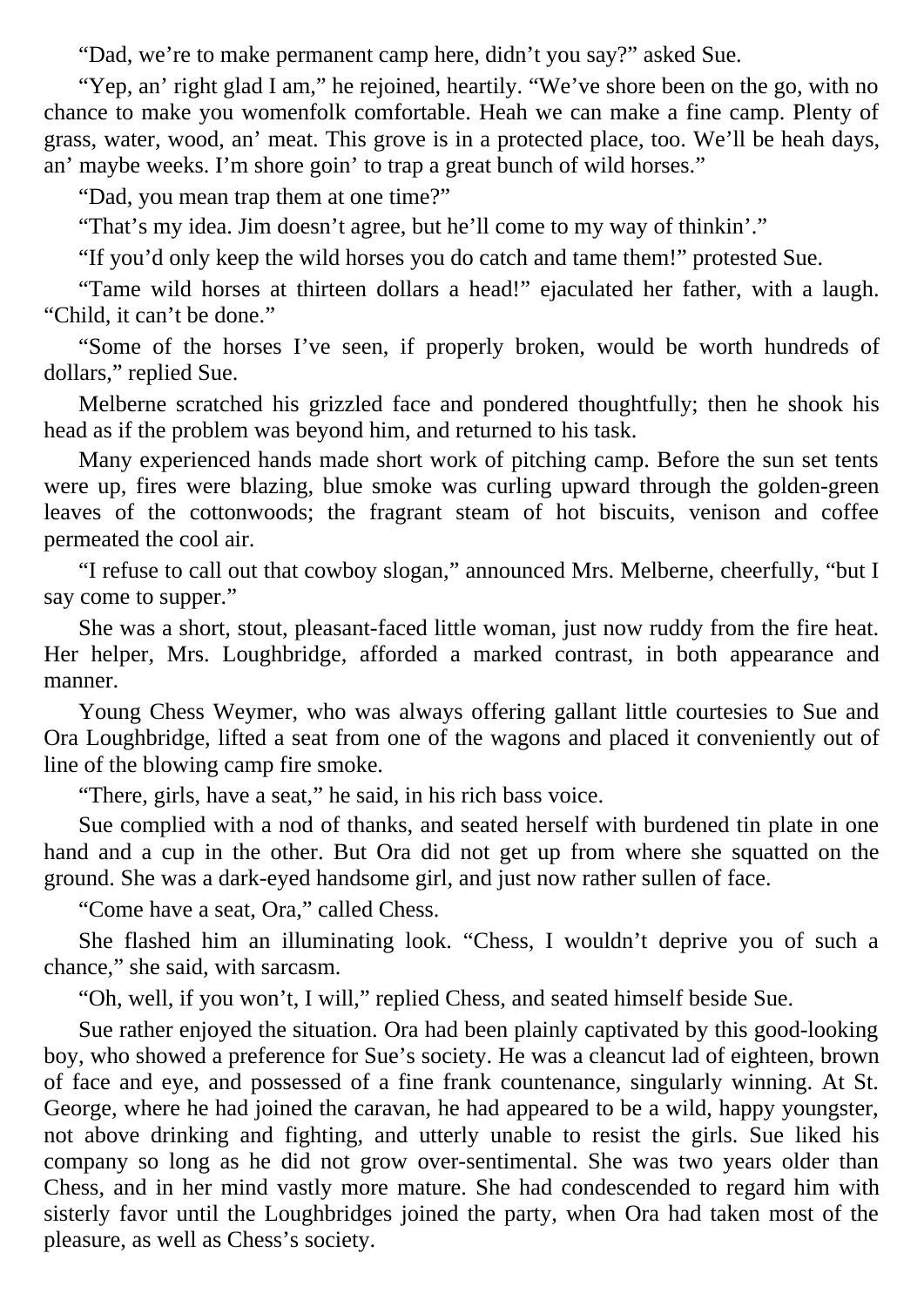Everybody was hungry after the long ride, and ate without conversing. Sue's appetite was as healthy as any. It took considerably less time to dispose of the supper than it had required to prepare it. This meal hour, and the camp fire hour afterward, were about the only opportunities Sue had to observe the men all together, and she made the most of them.

The wranglers of the outfit were a continual source of delight to her. There were six of these employed by her father, and they worked in every capacity that such travel and strenuous activity demanded.

Alonzo, the half-breed, was the most fascinating, by reason of the knowledge he could impart. Utah, a wild-horse wrangler, was probably a Mormon, though he never admitted that—a sharp-featured, stone-faced young man, long, slim, bow-legged, hard as rock, and awkward on his feet. He somehow resembled the desert. Tway Miller appeared to be a cowboy who had abandoned cattle-riding because he hated wire fences. He complained that there were no great ranges left, and when taken to task about this, he showed his idea of a range to be the whole southwest. Tway was a tough, wiry little rider, dusty always, ragged and shiny, and he had a face like the bark of a tree. He got his name Tway from a habit he had of stuttering, something his comrades took fiendish glee in making him do. Bonny was a stalwart Irishman, sandy bearded and haired, freckle-faced, and he possessed a wonderful deep bass voice, the solemnity of which suited his big light-blue eyes. His age was about thirty, and he had been ten years in America. His one dislike, it appeared, was anything in the shape of a town. Jake, a man of years and experience, possessed a heavy square frame that had begun to show the wear of time. He was bald. His round brown face was a wrinkled record of all the vicissitudes of life, not one of which had embittered him. Everything ill had happened to Jake. He had once had wife, children, home, prosperity, position, all of which had gone with the years. Yet he was the most cheerful and unselfish and helpful of men. If anyone wanted a service he ran to Jake. And Jake would say: "Why, sure! I'll be glad to do it." Jake had been engaged, as had the others, to chase wild horses, and betweentimes help at all jobs. But it turned out that his active riding days were past. It tortured him, racked his bones, to ride all day even on a trotting horse. As teamster, however, cook, and handy man around camp he was incomparable. The last of this sextet so interesting to Sue was a tenderfoot they had named Captain Bunk. The sea to him had been what the desert was to the riders. Somehow he had drifted to Utah. His talk about boats, engines, ships, his bunk-mates, had earned him the sobriquet of Captain Bunk. He had a face as large as a ham, bright red, an enormous nose that never got over sunburn, and eyes and lips that always showed the effect of the dry winds of the desert.

Supper had long passed and the sun was setting when the chores of these men had been completed for the day. Sue stopped a moment, on her way out to find some quiet outlook, there to watch and dream as was her habit, and listened to the camp fire conversation.

"How many wild horses in the valley?" inquired her father, eagerly.

"Reckon I seen five thousand," replied Loughbridge, holding up his field-glasses.

"Shore you're jokin'," ejaculated Melberne.

"No. These glasses don't lie."

"By thunder! that's great news," declared Melberne, clapping his hands. "Now to plan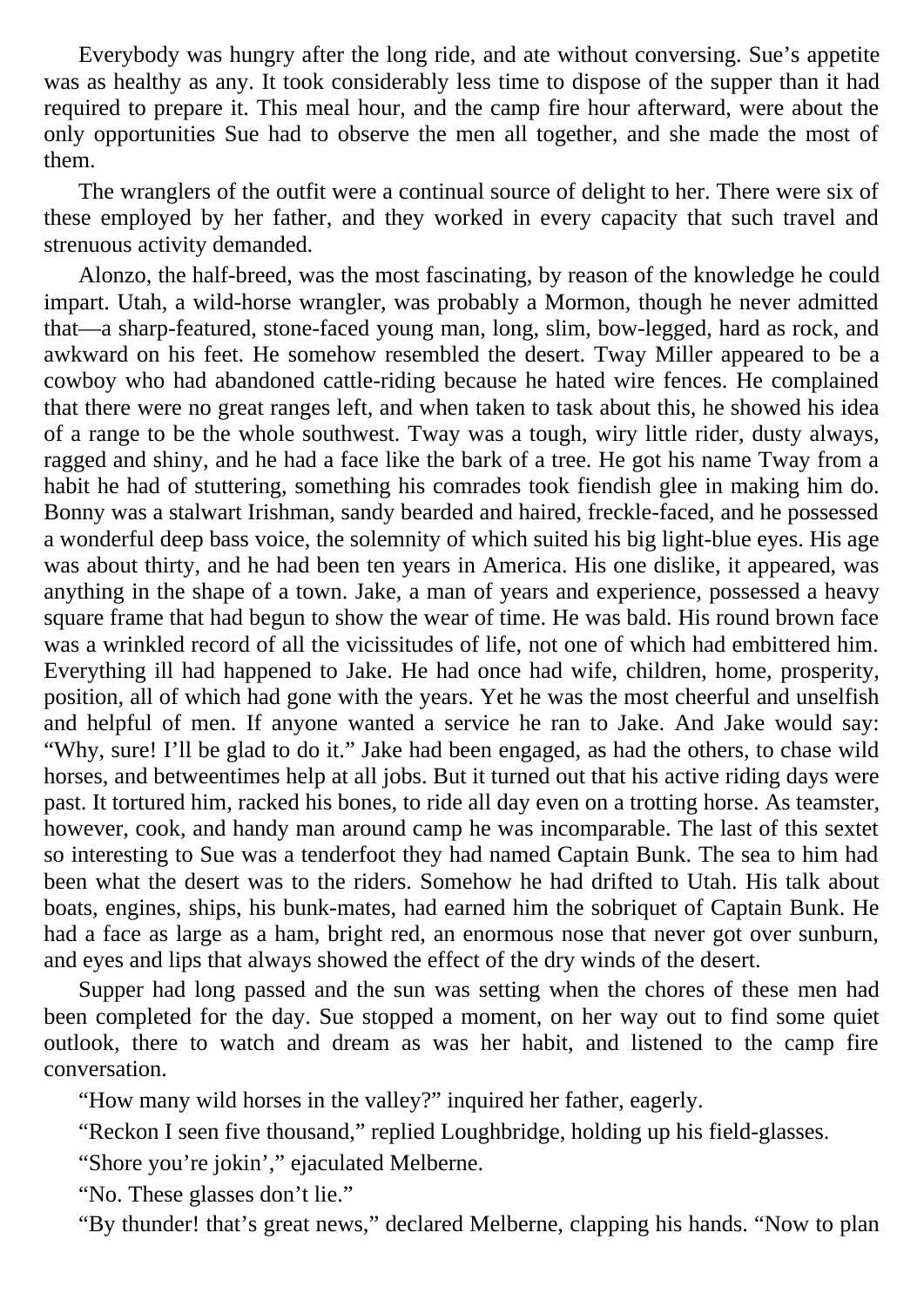some kind of a trap to catch five hundred—a thousand—at one clip!"

"Reckon you're locoed, Mel," declared his partner. "If we could ketch a hundred at once I'd be satisfied. What's the use ketchin' so many when we can only drive a few to the railroad?"

"Wal, that's so. But we've got to learn a way to catch a bunch, an' drive them, too. Alonzo says he has seen that done, but it kills a lot of horses. An' he won't tell me."

Like a majority of the real wild-horse wranglers, Alonzo had a love for all horses. Melberne was not a hard man, but he was keen to acquire money. Loughbridge would have been glad to sacrifice any number of horses, just so long as he saved enough to make a rich stake. He argued with the reticent Mexican, but to no avail. Alonzo would not reveal the secret of how to capture and drive large numbers of wild horses. Sue liked him for that, as much as she disliked Loughbridge. Her father, she knew, was earnest, strong, but easily led, especially in the direction of profits. Presently he and Loughbridge strolled off into the grove, evidently to talk alone. Whereupon the conversation grew loquacious and general.

"Bonny, how do you like this country?" inquired Captain Bunk, with a defiant note of curiosity.

"My Gawd, Captain, it's shure gr-r-rand!" replied Bonny, his deep voice ringing solemnly.

"Blow me if it ain't a hell of a place—this Utah," exploded Bunk, disgustedly. "There ain't any water. Why, you couldn't float a skiff in the whole of this desert!"

"Shure this is land, mon, an' dom' foine land," expostulated Bonny. "All we need is water enough to drink."

"I-t-t-t-twa-tway-tway-" began Tway Miller.

"Aw, hev a cigarette," interrupted Utah, handing Miller his pouch. "Listen to our Irish pard an' this seafarin' man."

"T-t-t-t-t-ttt-tway-d-d-da-dam' it! I can talk if I w-w-want to," shouted Tway.

"Talk! Say, *hombre*, you've never showed me any sign of talkin' yet," drawled Utah.

"Bonny, you wouldn't live out here among all these headlands?" queried Captain Bunk, hot for argument.

"Live here? Shure I'm goin' to. It's gr-r-rand country. I'll marry one of them squaw Injuns phwat owns a lot of land. Mebbe they'll be gold or oil. An' afther I'm rich I'll git rid of her."

Some of his listeners howled with glee, while Captain Bunk ejaculated in amazement: "Get rid of your squaw! How?"

"Shure there'd be ways. Knock her on the head, or somethin' loike," replied Bonny, earnestly.

"You're a bloody pirate!" declared Captain Bunk.

"Aw, Bonny's just talkin'," put in Jake, in his easy, friendly voice. "He wouldn't hurt a flea. I think he's stringin' you boys."

"Wal, my Irish lad, if you'll take a hunch from me, shut up on thet squaw talk," advised Utah, forcibly. "Squaw men ain't liked in this country."

"P-p-p-p-per-perfectly natu-ral," interposed Tway Miller. "You Mormons want all the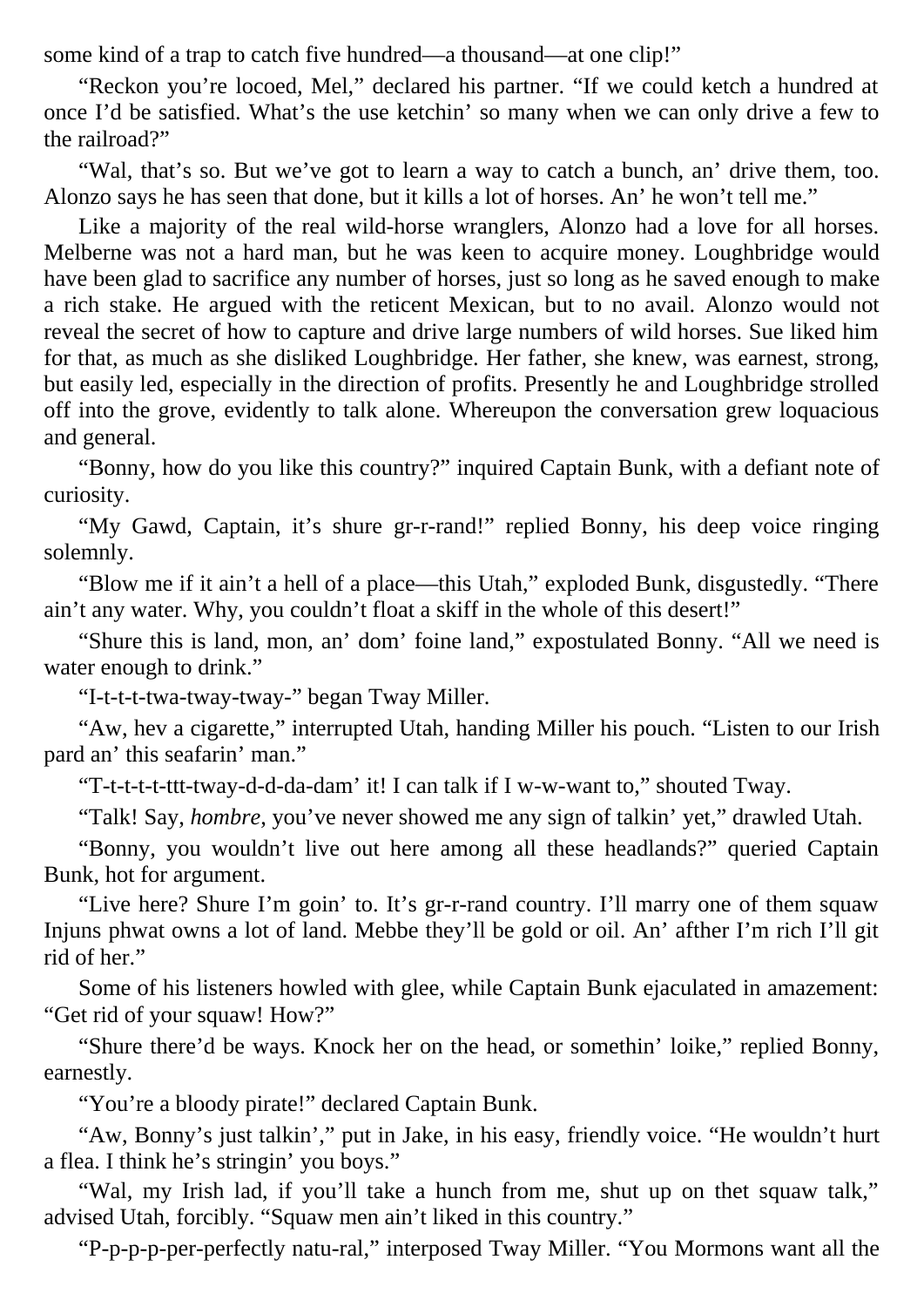w-w-w-wim-wim-men, red skins an' white."

"Tway, if you make a crack like thet in St. George, you'd sure get cured," replied Utah.

"C-c-c-cured of w-w-what?" demanded Tway.

"Talkin'!" retorted Utah, his lean face lighting with a smile.

At this sally all the men, except Tway, roared with mirth. Even the half-breed laughed at Tway's discomfiture.

Sue lingered near until her presence became rather obvious to the bantering riders; then she strolled farther on, to the edge of the cottonwood grove, where she found a seat on a log.

The sun had set. The valley was full of purple shadows, and far beyond them rose the dim strange bulk of Wild Horse Mesa. How vast and open this Utah wilderness! Reluctantly she confessed its beauty, its appeal to the depths of her, its all-satisfying, inexplicable charm. She heard the fluttering of cottonwood leaves; she smelled fragrant wood smoke; she saw the dim bands of wild horses down on the level floor of the valley. Something took hold of her soul, and the nearest she could come to interpreting its meaning was in her vague glad sense that this experience of hers had just begun and would last long. It seemed connected with dreams of childhood, far off, sweetly remembered things, yet too deep, too mysterious to recall.

A footfall on the leaves roused Sue. Turning, she saw Chess coming, a smile on his frank face.

"Sue, may I sit with you?" he asked.

"Yes—if you'll be a good boy and fetch my coat. It's on the wagon tongue."

"Sue, I'd get anything for you," he said, and turned away.

Presently he returned with it and held it for her. Chess had thoughtful, courteous little ways that pleased Sue. They spoke well for what he had been to his mother and sister, and for the home where he had learned them.

"Sue, you take me for such a boy!" he expostulated as he flopped down before her and sat Indian fashion with his legs crossed. He was bareheaded and his curly brown locks had a glint of gold.

"Of course I do. You're only eighteen," replied Sue.

"Sure. But I'm a man. I had *that* out with my brother Chane. I feel old as the hills. And, Sue, you'll be only twenty next month. You're no Methuselum, or whatever they called him."

"How did you learn my age?" she inquired.

"I asked your dad."

"Well, suppose I am only twenty. That is very much older than you."

"Sue, I can't see it. . . . I'm sure old enough to—to be in love with you," he rejoined, his voice lowering at the last.

She regarded him disapprovingly, not quite sure that there was not more earnestness or something different about him today. She had always disarmed his sentiment by taking it lightly, and she now decided on the same tactics.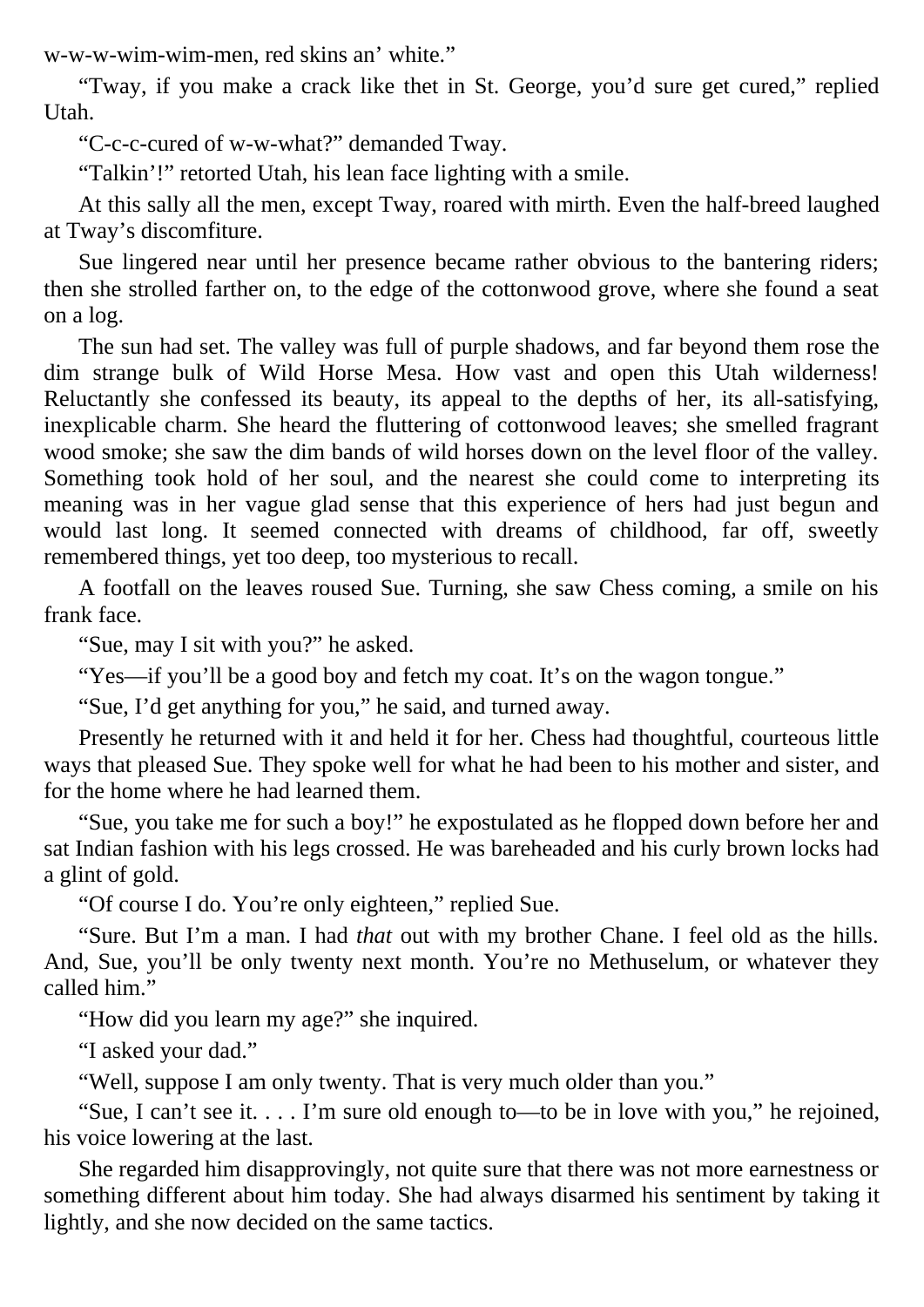"Chess, when did you say the same thing to Ora?" queried Sue.

"I—I never said it," he denied, stoutly, but a flush tinged his healthy cheek.

"Don't fib. You know you did," retorted Sue, shaking her finger at him. "You've made love to Ora."

"Yes, I did, at first—same as I have to all the girls. I reckon I just couldn't help that. I always liked girls. . . . Ora, now, she's pretty and clever, but she—I—I don't like to say anything about a girl, but, Sue, she's catty."

Sue merely looked at Chess, trying to hide the fact that she knew this well enough. Chess was laboring under some stress.

"Ora's catty. She's spiteful. She says things about you I don't like, Sue. That's about settled her with me."

"Any jealous girl is that way, you know. Jealousy is the hatefulest feeling. Don't be hard on Ora. She<sup>-"</sup>

"Ahuh! All right, but she can't talk to me about you," he declared. "And you didn't let me say what—what I wanted to."

"No? Well, get it over, then, if it will relieve you."

"I can prove I wasn't in earnest with Ora—and all the girls you hint of," he said, manfully, gazing straight at her.

"Oh, you can!" murmured Sue, wanting to laugh.

"I never asked Ora—or *any* of them—to marry me," he declared, in solemn triumph.

This liberated Sue's laugh, but it was not hearty. His earnestness touched her.

"You never asked *me*, either," she retorted, and then could have bitten her tongue.

"No, but I'm asking you now," he flashed back at her.

"Chess!" exclaimed Sue, aghast.

"You needn't be so surprised. I mean it. I'm old enough to love you—and big enough to work for you. I've thought it all out. You're too wonderful a girl to mind my being poor; you're . . ."

"My dear boy, don't say any more," interrupted Sue, forced to gravity. His clean brown face had turned white. "I'm sorry I teased you—didn't take you seriously. But— Chess, I feel like—like a mother to you. I can't marry you, boy."

"Why—not?" he asked, swallowing hard.

"Because I don't love you," replied Sue, earnestly.

"I knew that, but I—I hoped you might come to it," he said, bravely struggling with his emotions.

Sue watched him, rather dubiously inquiring into her memory. Had she been unduly friendly to this impulsive lad? But, though she felt a kind of remorse, she did not have a guilty conscience. She saw Chess fight down his cherished dream. Then it seemed he turned to her with a stranger earnestness, with more eloquent eyes and eager lips.

"All right, Sue. I'll take my medicine," he said, hurriedly. "But I want to ask you something just as important."

"What is it?" she asked, curiously.

"If you won't marry me, will you wait for my brother Chane? . . . You can't help but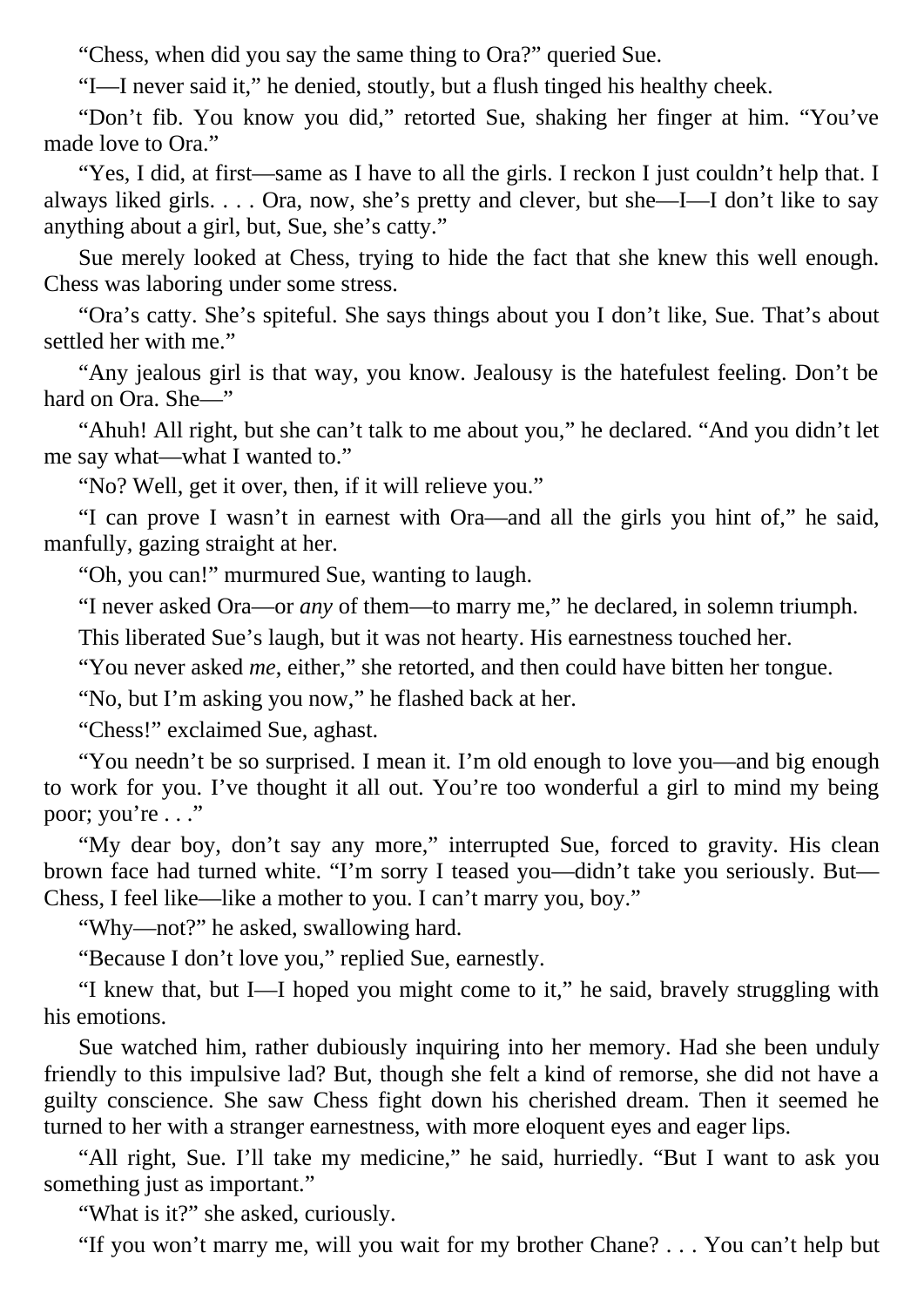#### love *him*!"

"Why, Chess! . . ." murmured Sue, and then she halted. She had never been quite so astounded in her life. There had come a sudden change in the boy's voice—in his big dark eyes—so eloquent and beautiful that it was impossible to consider his request as ridiculous. Sue did not know how to answer him.

"Chane has gone to the Indian reservation—over the canyons," went on Chess. "He went to buy horses to sell to the Mormons. I wanted to go, but he wouldn't let me. He tried to make me stay at my job in St. George. But I saw you—and I asked your dad for work so I could be near you. . . . Now Chane, as soon as he gets rid of those horses, he'll be hitting my trail. He always hunts me up. He thinks I'm still a boy. He still calls me Boy Blue. He's afraid I'm going to the bad. . . . Well, when he finds me he'll see you, and he'll fall in love with you. Chane never fell in love with a girl, to my knowledge. But you're the sweetest, wonderfulest girl in the world. He just can't help himself. . . . And then I could have you for a sister."

The swift words rushed out in a torrent, and the simplicity of them touched Sue to the heart. Indeed, she had not known Chess Weymer. Less than boy—he was a child! But now she understood better why she had liked him.

"I—I'll be your sister, anyhow," said Sue, trying to think of something to say that would not hurt him. She sensed a singular relation between him and this older brother who called him Boy Blue. It thrilled Sue. There must be a wonderful love between them. It made her curious to hear more about this brother, yet, in view of Chess's proposal, she did not quite like to ask. Perhaps that would not be necessary, so she waited.

"Sue, you just can't help but love Chane," began Chess, his face lighting. "I've watched you. I've studied you. I know what you care about. But any girl would love Chane. I've never been anywhere with him where there was a girl—that she didn't fall in love with him. Without his even looking at her!"

"Indeed! Well, this brother of yours must be a—quite a fellow," replied Sue. "What's he like?"

"Oh, Chane's grand," burst out Chess, thus encouraged. "He's like my father, only he's got mother in him, too, which makes him finer. He's tall and dark, and, say! he looks right through you. Chane's got the sweetest, gentlest disposition. But he's a fighter. It's because of his kindness that he's always getting into fights. He's had some worse than fist-fights, I'm sorry to say. He's ridden all over and has been in many outfits. He hates cattle and loves horses. I guess the Weymers were all horse lovers. My father was born in Kentucky. Chane never settles down. He goes more and more to the wild places. He's a lonely sort of fellow—gets restless where there're lots of people. Somebody will get into trouble and then Chane takes up that trouble. He'd never have any trouble if he'd keep away from people—and *me*. I give him most trouble. I'm always in hot water; then, sooner or later Chane rides up and gets me out of it."

"No wonder he calls you Boy Blue!" said Sue, impulsively.

"He doesn't any more, to my face. I hate it," declared Chess, darkly.

"Is this brother a wild-horse hunter?" asked Sue.

"Chane's been everything, but he loves horses best. They don't have to be wild. They just have to be *horses*, tame or wild, good or bad, young or old. But I reckon lately the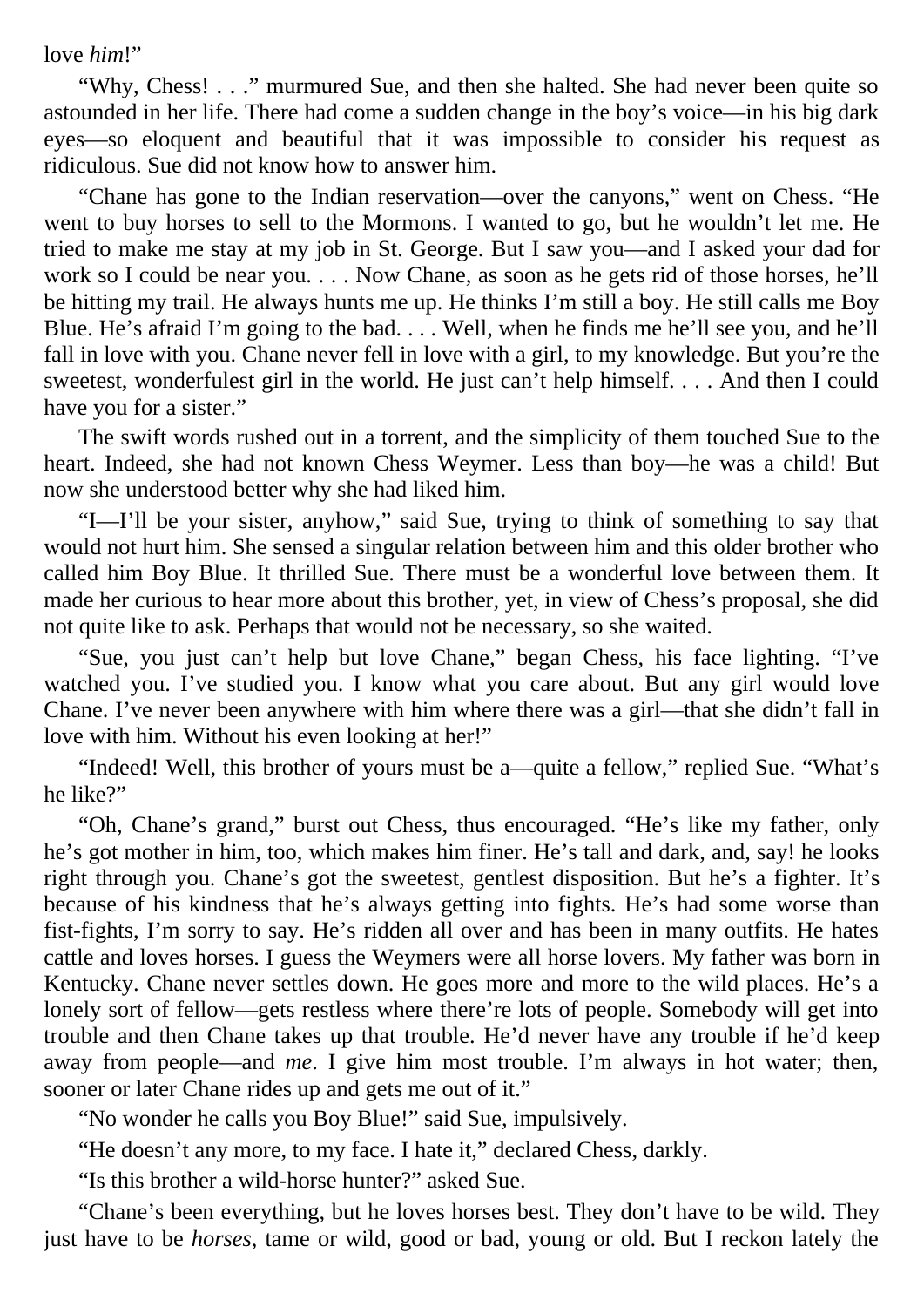wild-horse wrangling has gotten more into Chane. It's been sort of a fever across Nevada and Utah, you know. Two years ago he saw that great wild stallion, Panquitch. You've heard of him. Well, Chane was actually dotty over that wild horse."

"I can understand the thrill of chasing wild horses. I've felt that when I've ridden out to watch you riders. But I can't bear to see horses hurt, whether wild or tame."

"Chane's the same way, Sue," rejoined Chess. "Oh, you and he are a lot alike. Just wait 'til you meet him. Just wait 'til you see *him* handle horses."

"Very well, Chess, I'll try to possess my soul in peace—until Chane trails you up," replied Sue, laughing gayly. "Good night now. I'm sorry if I hurt you—yet, I'm glad you told me about yourself—and Chane."

Sue left him sitting there in the dusk and returned camp fireward. But she did not tarry in the ruddy circle where the men were talking and laughing, nor did she go to her tent. She went off alone into the deep shadow of the cottonwoods. The air was crisp and cold, sweet with its wild tang; white stars were burning in the deep-blue vault above; the leaves were rustling in the night breeze; the late crickets were chirping with a melancholy note of coming frost; far out in the lonely darkness coyotes were howling.

"So I must wait for this wonderful brother Chane who calls him Boy Blue," murmured Sue, dreamily.

She had been strangely, profoundly stirred, and could not grasp just why. She reasoned at first that it was because this boy Chess had paid her the highest honor possible, and then because she felt sorry for him, and then, at the revelation of such a beautiful attachment between brothers. These, however, were not conclusive. Chess's words had struck at a hitherto untouched chord in her heart—the romance, the glory and dream of some love to come, vague, deep, latent, mysterious. Absurd indeed was the boy's hope and assurance that she could not help but love Chane. What an odd name! She had never heard it before. In spite of her common sense, and her appreciation of Chess's boyish sentiment, there had come into her mind a sudden strange establishment between her vague dream hero and this lonely desert rider, this horse lover so eloquently portrayed by his adoring brother. Sue scouted the inception. But it was there.

"Oh, it was so silly—his talk," she whispered. "Who ever could guess what was in that wild boy?"

Sue at last turned away from the lonely night and the speaking stars, and repaired to her little tent. She went to bed not quite mistress of her vagrant fancies, not wholly sure of herself. Night always had that effect upon her; on the morrow she knew she would be her old, practical, sensible self. But the hour at hand, when sleep did not come readily, held her at the mercy of the unknown, the calling voices, the dim awakenings of instinct.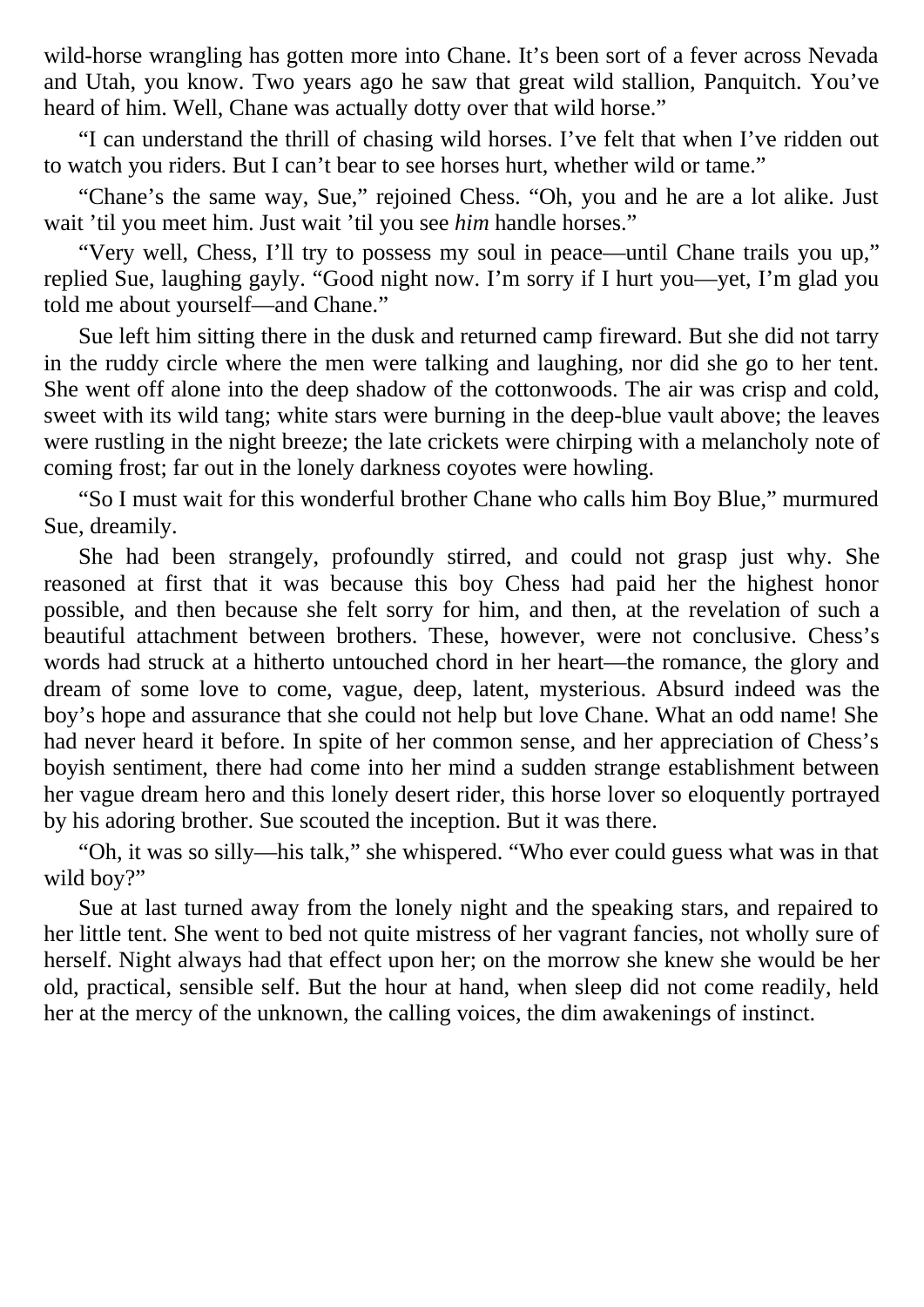#### **Chapter Four**

THE settling of Melberne's outfit into permanent camp at Stark Valley was characterized by the advent of perfect weather, a welcome change from the storms and characterized by the advent of perfect weather, a welcome change from the storms and winds of the past weeks. The rainy season had lingered late. It was most beneficial to the desert, but hard on wild-horse wranglers and others exposed to the elements. But the very day after Melberne pitched camp in the cottonwood grove it seemed the wonderful Indian summer of Utah smiled its golden purple-hazed welcome. It made camp life a joy, whether there was work or not, especially if some of the time could be idled away. Sue heard Loughbridge say that they might expect such weather to last for a month and possibly longer.

Melberne was not an experienced wild-horse hunter. This game was comparatively new to him. But he had great force and energy and he could handle men. Whatever his weakness, which perhaps was mostly a susceptibility to suggestion, he was just and fair in his dealings. The riders would not take orders from Loughbridge.

"Wal, men, we're heah," announced Melberne, cheerfully, after breakfast that first morning at Stark Valley. "An' now let's rustle. I'm not goin' to drive this valley till I've a plan mapped out. Some way to trap a lot of horses. I'll ride with Alonzo an' Jim down into the valley an' get the lay of the land. Reckon I can give you-all plenty to do. . . . Jake, you keep charge of camp an' help the womenfolks. Build a stone oven, make a stand for the big kettle, pack water, an' whatever offers. . . . Captain, saddle your horse an' snake in a lot of dead hardwood. My boy Tommy will help you saw it. He just loves the end of a cross-cut saw. Ha! Ha! . . . An', Miller, you an' Utah ride up into some of them canyons that open into the valley. Take stock of any place where there's sign of wild horses. . . . Chess, you like to hunt. Now we're out of meat an' I look to you as provider. Don't hunt alone. That's bad business. Take Bonny with you. There shore ought to be lots of game heah"

"In a pinch we can eat wild-hoss meat," observed Utah, with a drawl. "It shore ain't had"

"Dad, you wouldn't kill a beautiful wild horse to *eat*!" exclaimed Sue, in horror.

"Wal, lass, I never did," he replied. "Fact is I never tasted horse flesh. Is it good, Alonzo?"

"Señor, I don't know," answered the Mexican *vaquero*, almost curtly. Manifestly the suggestion was not to his liking.

"I'd starve first," added Sue, spiritedly.

Her father laughed good-naturedly and gave order for the saddle-horses to be brought in. Chess went whistling his pleasure at the duty assigned him, and taking his bridle up he halted before Sue.

"Little Girl Gold," he said, gayly, "do you want your pony fetched in?"

"No, thanks, Chess. I've a heap of mending—washing to do. . . . And why did you call me that? I'm not little. I weigh—or did—a hundred and thirty. My hair is chestnut, not gold."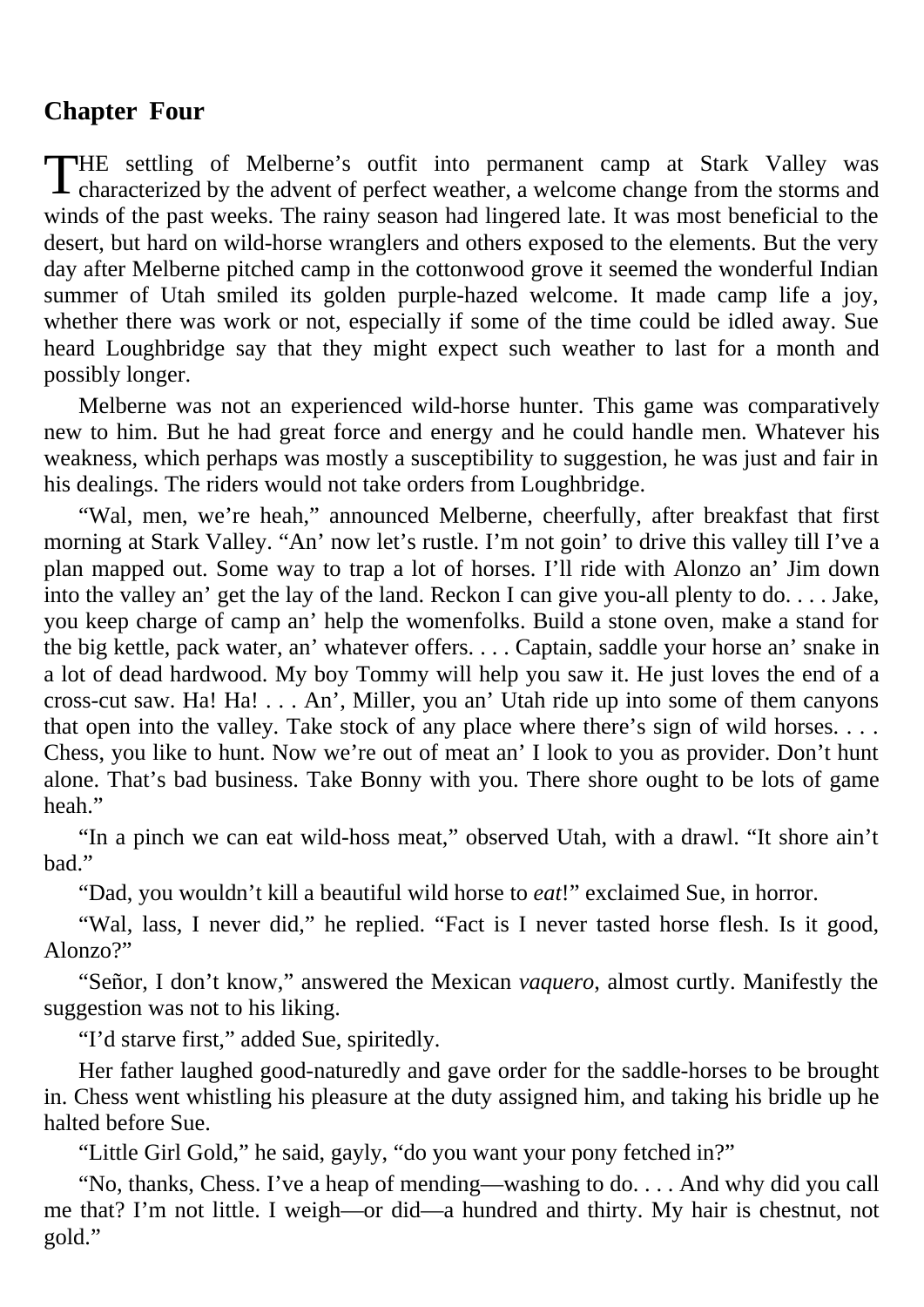"It had nothing to do with looks," replied Chess, mysteriously.

"Oh, very well, little Boy Blue," returned Sue, lightly.

"Say, I can stand that from *you*," flashed Chess, "but don't say it before anybody."

"You'll see. Wait till your brother Chane rides in on your trail," said Sue, teasingly.

"I wish I hadn't told you," he replied, with regret. "Because if you do I'm going to get mad"

"Chess, you have called me a number of names, and none of them suited me."

"Mrs. Chess Weymer would suit fine, but you're hard to please," he retorted, with a laugh. Then he went whistling on his way, leaving behind him a pleasant sense of something fine and gay and irresponsible in him. Sue reflected that it was rather inconsistent of her to note he apparently had not been cast down by her rejection. Sometimes she regarded some of her thoughts and feelings quite dubiously.

She set about her own necessary duties, which, however, were all personal. She was not often called upon to help in the general camp chores. First she got Jake and Bonny to lift her chest out of the wagon and place it in the back of her tent.

"Now, Sue, I'll bet you've got some pretty dresses in here," ventured Jake, his tanned face wrinkling. He had big brown eyes, full of the kindliest expression.

"A few, Jake. And all the other possessions I have in the world," she replied.

"No wonder you were afraid I'd drive the wagon over a bank," responded Jake, with tremendous interest. "Some day you'll dress up for us, won't you? I'd like awful well to see you. My little girl, if she'd lived, would be about your age now."

"Yes, Jake, I will if it would please you," said Sue.

"Please me! Well now, listen to her! . . . Bonny, wouldn't you like to see Sue all dressed up?"

"Shure, Miss Sue, it'd be g-g-grand," replied the Irishman, with the most intense gravity. "I'd like to see you knock out the black-eyed wench."

Jake and Bonny stooped out under the tent flaps, leaving Sue on her knees beside her precious chest. "These men. . . . It's funny how they give Ora a little dig now and then. She's pretty. But, no, I guess it's not funny."

Sue dragged her tarpaulin and roll of blankets, and her chaps, spurs, gloves, gun, slicker, coat—all her belongings except the big chest, out into the sunlight. She spread the blankets in the sun.

"Jake," she called, "I want you to help me some more."

She dispatched the genial Jake to fetch a tarpaulinful of cedar and piñon boughs; and on second thought, finding she had no task at hand while she waited for him, she followed him up the slope and helped him gather the boughs and drag the loaded tarpaulin back to her tent. Jake was the best of company, and, moreover, he had a way of making one feel more thoughtful and tolerant of others. "I'll tell you, Sue," he said, very confidentially, "don't let Bonny or anybody put you against Ora. She's a nice girl, if you just like her. She's been spoiled. It's plain she was sweet on young Chess, and everybody saw Chess favored you. That's a hard place for a girl. It brings out feelings we all have."

"Jake, I liked Ora, but lately she's different," protested Sue, and she tried to explain to the earnest old fellow how hard it was to be always sweetly disposed toward Ora.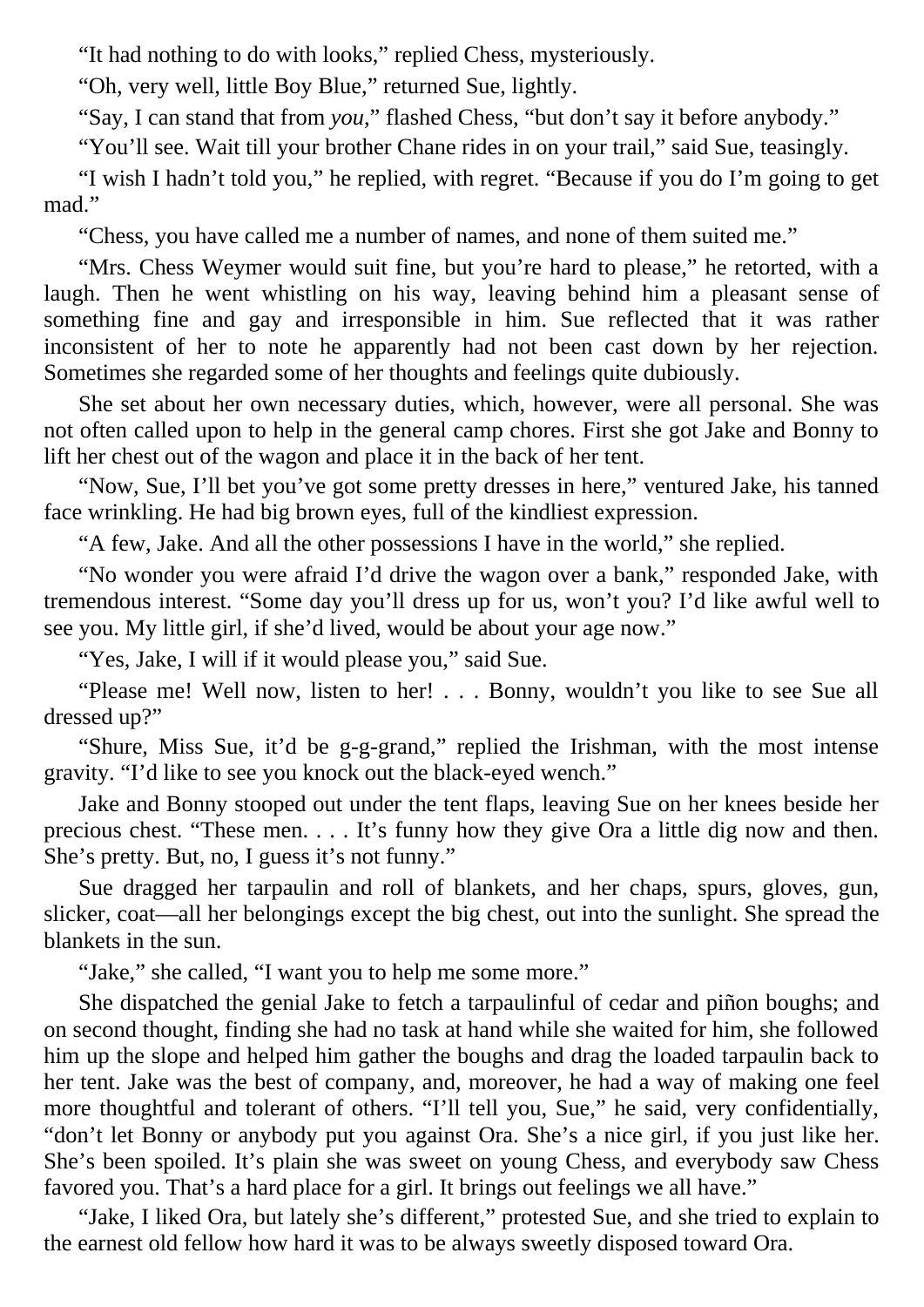"Yes, I know. But you'd feel better if you never had hard feelings," replied Jake.

With Jake's help Sue laid a mattress of fragrant boughs, a foot deep, along one side of her tent, holding them in place with a small log, cut to fit snugly against the canvas at each end. Upon this she spread the tarpaulin, made her bed of blankets upon it, and pulling the long end of the tarpaulin up she tucked it in all around. That done, she and Jake covered the rest of the floor space in the tent with the remaining boughs. Upon this springy carpet she spread the few Indian blankets she had. Jake fashioned a crude little rack to hold whatever she chose to hang upon it. Her duffle bag she placed in a corner. Then upon the chest, which could serve as a table, she placed her little mirror and the other toilet articles she possessed, her sewing kit, and a bag of sundry materials. Whereupon she surveyed the interior of her canvas home with a great deal of satisfaction, and sat down to consider which of her other numerous tasks she would begin first.

The hours sped apace. It was Melberne's way in camp to have only two meals, breakfast and supper, and the latter usually came around sunset. Sue heard the men ride in, at different times, and she knew the afternoon was waning. But she kept at her mending until Mrs. Melberne called that supper was ready.

"Sue, you should have been with me," shouted Chess, the instant she appeared. And with a biscuit in one hand and a cup in the other he burst into the narrative of his adventures. She caught more of his thrilling enthusiasm and excitement than of his story. He was radiant. He had shot his first deer—a buck so big that Bonny had to help him pack it to camp.

The Irishman was evidently an inexperienced hunter. He had wasted a good deal of ammunition on deer, without success.

"Shure, I follered them," said Bonny, "an' loike as not I'd soon have hit one. But I saw a bear! He walked roight out of a thicket—a gray furry brute, big as a steer—an' thot's all I rimimber"

"Say, mate, didn't you heave a shot at him?" queried Captain Bunk.

"My horse run, an' I thot I'd better run after him," replied Bonny, seriously.

"Haw! Haw!" roared the seafaring man.

Sue's father rode in just before dark, dusty and weary, but so elated over his day's experience that, like Chess, he had to talk before he could eat. He had seen thousands of wild horses that apparently had never been chased, so tame were they.

"If there were only trees or brush down in the valley we could cut them and drag them into long fences leading to a trap!" he ejaculated. "What a haul we'd make! But there's not a tree in this heah valley, so far as we rode. . . . Sue, I saw a sorrel today—the finest piece of horseflesh I ever beheld. He was light color, not red or brown, but something between. A stallion with mane and tail that almost swept the ground. He had a whole bunch of bays and blacks. As we rode toward them he drove them on. They shore wasn't bad scared. He whistled like a bugle note."

"Dad, you may give him to me," replied Sue, thrilled by his excitement.

Utah's report appeared equally interesting to the men. Some ten miles or more down the slope of the valley he had come upon a canyon which he thought it well to explore. At the head of this he encountered a wild, broken-up section of ridges, all sloping down from two converging walls that met above. He discovered fine grass and water, and a drove of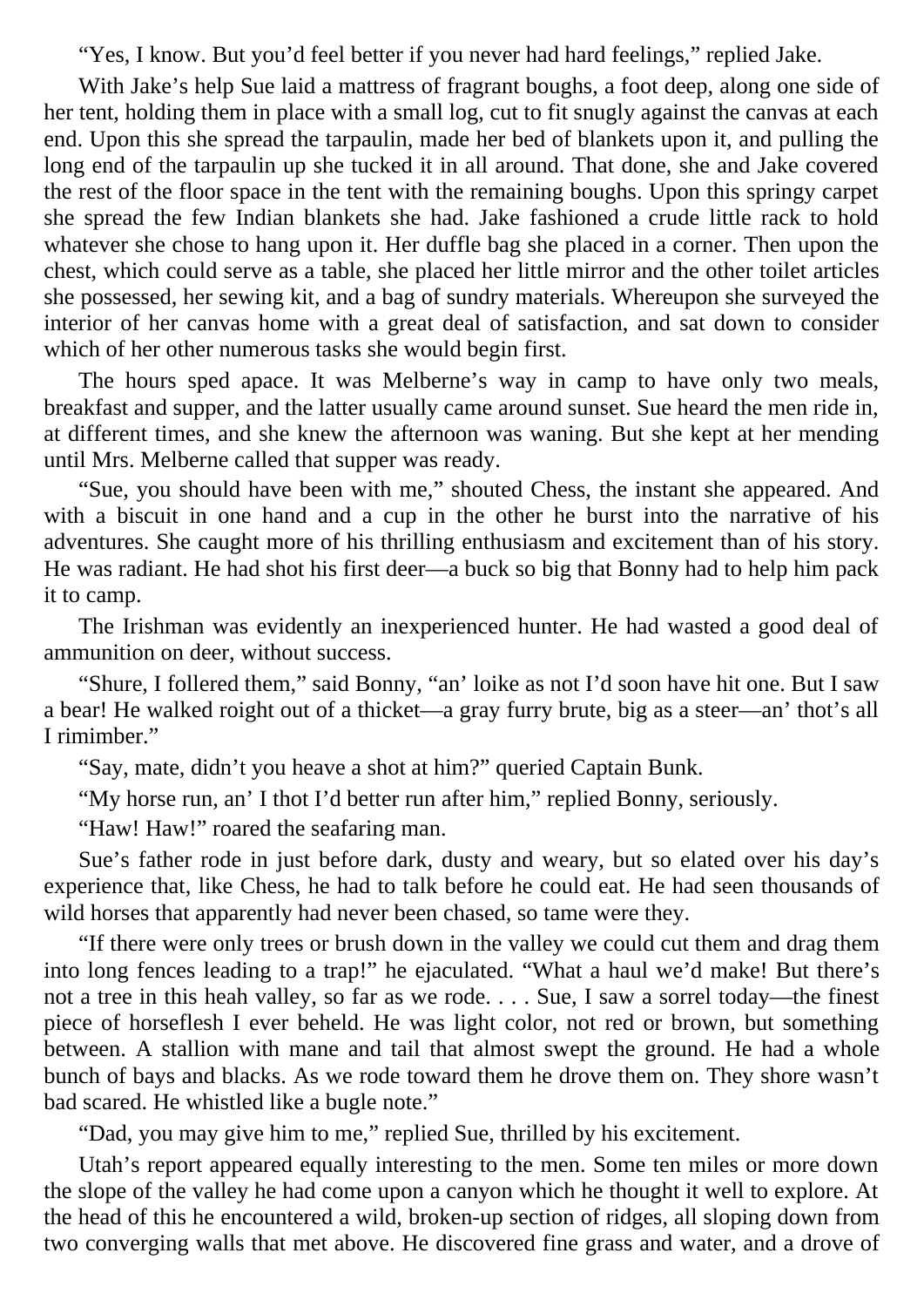wild mules. They were in a natural trap, and it was Utah's opinion they could be caught in one day.

"Wal, shore that's fine," declared Melberne. "We're going to be busy round heah."

Miller was the last to come in, and he had his supper by the light of the camp fire. Manifestly he had unusual and good reports to make, but, unfortunately, it happened to be a time when his fatal stuttering affected him most. Once he nearly got launched into clear speech, but Utah, who seemed peculiarly irritated by his rider comrade's failing, yelled out, "Whistle it, you Chinese poll-parrot!"

That was too much for the exhausted wrangler; casting a baleful glance at Utah he subsided into silence.

Long and earnestly the other wild-horse hunters talked. It was an interesting evening round the camp fire. Sue, inspired by Jake's kind words, deliberately sought out Ora Loughbridge and persistently made herself agreeable. At first Ora was stiff and what Chess had called snippy. But she was not proof against Sue's kindliness, and gradually she thawed. Somehow during that hour Sue got an impression of Ora's really deep attachment to Chess. She was about Chess's age, and a romantic girl of strong emotions. Sue noted that Ora could scarcely keep her eyes from wandering in his direction, yet at the same time she was trying to hide her secret. Her state of mind seemed no longer trivial and amusing; indeed, Sue found that by exerting herself to be kind she had roused her own sympathy for the girl.

Sue divided the mornings between her own tasks and helping her stepmother; in the afternoons she was free to idle or ride or read. The men had not yet completed their reconnaissance of the surrounding country, nor had her father hit upon a satisfactory plan to trap a large number of wild horses.

The first frosts had begun to tint the foliage of the deciduous trees, and this added fresher beauty and contrast to the evergreens. The cottonwood grove was half gold, half green; the oak brush of the canyons began to take on a bronze and russet hue; the vines overgrowing the ledges of rock back of camp showed red against the gray; and up in the canyons bright spots of scarlet stood out strikingly.

Sue liked colors. Blue was most becoming to her fair complexion and chestnut hair, but she was not partial to it. Red caught her eye, held her, thrilled her with something nameless, but it was purple which she loved. And it appeared that on the Indian summer afternoons the whole sweep of valley and stone barriers beyond slumbered under a haze of purple, ethereal and mysterious close at hand, dark and heavy and enveloping in the distance.

The autumn season had halted for the present and all nature seemed to slumber. Even the birds showed the spell, banding in flocks, seldom taking wing, twittering plaintively. Down on the valley floor the wild horses moved almost imperceptibly.

Sue rode far and high one afternoon, accompanied by Ora and Chess, who, however, were more concerned with other things than scenery or Indian summer. Chess had been complimented on his successful hunting and was eager to win more commendation. Ora was mostly concerned with Chess, and liked the hunting only because it furnished means to ride with him. They left Sue on a high open point, back of which was a big country of ridges and ravines, all thickly covered with brush and trees. Here the young hunters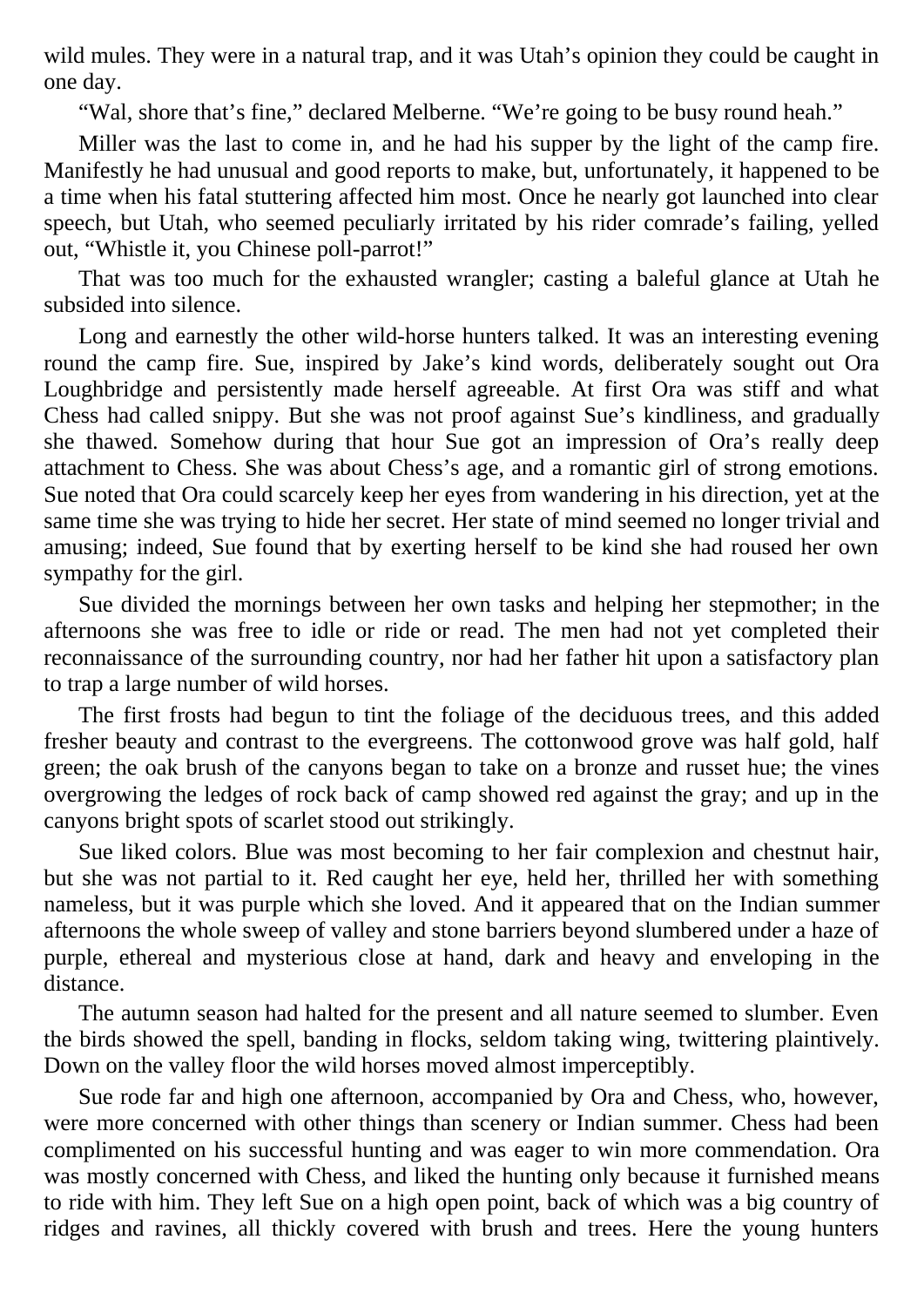disappeared.

Dismounting to await their return, Sue found a comfortable seat and gave herself up to the solitude and loneliness of the surrounding hills, and the wonder of the purple open beneath her. The cottonwood grove which hid the camp appeared a golden patch on the edge of the green valley; the wild horses were but dim specks; the valley itself was only an oval basin lost in a country as wide as the horizons.

What lay and upreared and hid beyond that level rangeland was the thing which drew and chained Sue's gaze. It was the canyon country of Utah. Long had she heard of it, and now it seemed to spread out before her, a vast shadowy region of rock—domes, spurs, peaks, bluffs, reaching escarpments, lines of cleavage, endless scalloped marching rocks; and rising grandly out of that chaos of colored rock the red-walled black-tipped flattopped mountain that was Wild Horse Mesa. Here Sue could see a magnificent panorama of the canyon country, above which the great mesa towered a sentinel. If it had earned Sue's interest from the valley far below, it now fascinated her. Indeed, the rock wilderness emphasized by this isolated tableland called forth feelings which were strange and unintelligible to Sue. Was it just the beauty, the loneliness, and the majesty of nature that had come to arrest her thought and trouble her soul? What was she going to meet out here in wild Utah? Of late her working hours, her idle hours, even her dreams, her walks and rides and rests, had been vaguely haunted by the shadow of a mood that did not wholly break upon her consciousness.

"Something's wrong," sighed Sue, and her practical common sense did not drive away the conception. It was in the very solitude of her surroundings, and she could not grasp its meaning. But she divined that much as this new life in the open had come to mean, color and landscape and action, the fun afforded by the riders, and the interest of Ora's love affair—these were not the secret of her subjection.

At last Sue confessed to her heart that she must be in love. It was one of the most secret of confessions, one of dreams almost, unaccepted by intelligence. But as the vague idea grew it developed out of that deep unconscious sphere where she had hidden her girlish fancies and ideals. It became a thought, amazing, ridiculous, inconceivable. It could not be supported by any facts. With whom could she be in love? Not Chess or Utah or any of the riders! Could it be with herself or life or this magnificent wilderness, or the nature that brooded there so solemnly? Sue tried to recall the dream hero, knight, lover that had been an evolution of her fairy-tale days, but he did not suit her new and masterful image. The new one seemed like this country, hard, rough, wild, untamed, exacting, dominating.

"But it's only an idea!" burst out Sue, ashamed, astounded. Her cheeks were hot. Her blood ran strong from her heart. She felt it beat, beat, beat. Then there flashed into her mind what the boy Chess Weymer had said about his brother Chane; "You can't help but love *him*!"

Sue at once laughed away the absurdity of any connection between the boy's loyal worship of his brother and her own undivined yearnings. Yet there was something, and to strike a compromise with herself she acknowledged that any girl would have an interest in this wild-horse hunter who had such a great love for his brother and called him Boy Blue. There was enough romance in any girl for that, and if not romance, then a mother feeling.

"I've no work," soliloquized Sue. "It's this wandering, idle life, like an Indian's. I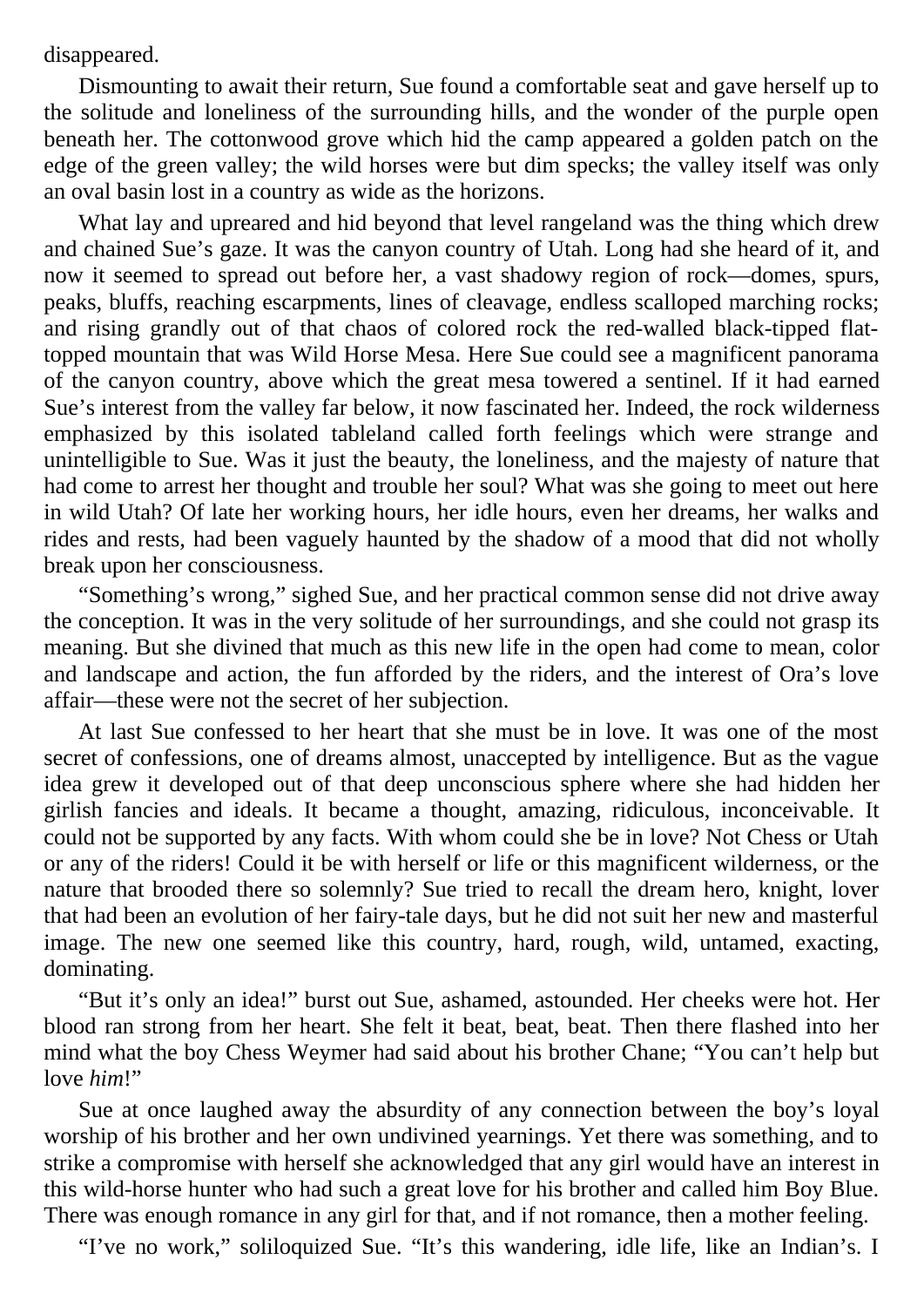think too much. But—there's the other side to it. How beautiful the earth! I've learned to know the sunset, night, the stars, the moon, the sunrise, day—storm and cloud and rain, and now this purple summer. The birds, the animals—horses I love. I love the smell of the cedars, the pines, the earth, the grass. I love the feel of the rocks. . . . Oh, something has come into my life. There's a step on my trail!"

Sue waited long for Ora and Chess, and at length they appeared riding under the trees, close together, without any game. Sue had a suspicion that they were holding hands just as they rode out of the timber, but she could not be certain. A further glance told her that they were no longer quarreling, which had been decidedly the case on the way up. Sue mounted her pony and started down the winding descent of the ridge.

About halfway down to camp, Ora and Chess caught up with her, and both appeared to overdo their excuses for such long absence.

"Were you gone long?" inquired Sue. "I hadn't noticed that."

Chess's account of their hunt did not ring like those of former occasions, when he had found game. This time there was not a deer on the mountain-side.

"My brave hunter boy, I'm sure you found one *dear*," said Sue, tantalizingly. She felt a tiny feminine twinge of pique. Chess had not long resisted the propinquity of the other girl.

"Aw, Sue, I reckon you are a lot older and wiser than me. There's no fooling you," declared Chess, half in regret and half resignedly.

This allusion to her proudly maintained maturity did not please Sue. It was all right for her to think it, but for Chess to accept it all of a sudden somehow irritated Sue. But she reflected that she was in a strange mood and not so kindly disposed as usual. She decided to let them do the talking.

Ora was overdoing it more than Chess. She was enthusiastic about the ride, and the canyon up there, and about a great deal in general, and nothing in particular. Ora's big dark eyes were unusually bright, her cheeks were redder than seemed natural for slow riding, and her hair was disheveled. There was a singular radiance, a glow in her face, that contrasted markedly with the sullen shade which had characterized it recently. Sue concluded that this rascal Chess had really been making love to Ora.

"Sue, isn't it just perfectly gorgeous?" murmured Ora, dreamily.

"What?" asked Sue, rather bluntly.

"Oh, everything—the bright colors, the sweet, sleepy something, the horses, riding out this way, this camp life," babbled Ora.

"I think I know what you're raving about, Ora," replied Sue. "I'm glad you've come to feel it. Not long ago you were disgusted with the desert, Utah, wild horses, wranglers, and yourself."

"Yes, I know, Sue," said Ora, somewhat dampened, "but I—I'm not now."

There appeared to be a humility in Ora, at this moment, that Sue had never observed before. It strengthened Sue's conviction as to the cause. Then Chess, who was riding half a horse's length behind Ora, caught Sue's eye and winked mysteriously, with a hint of deviltry. Almost it seemed that he was telling Sue that if he could not have her he could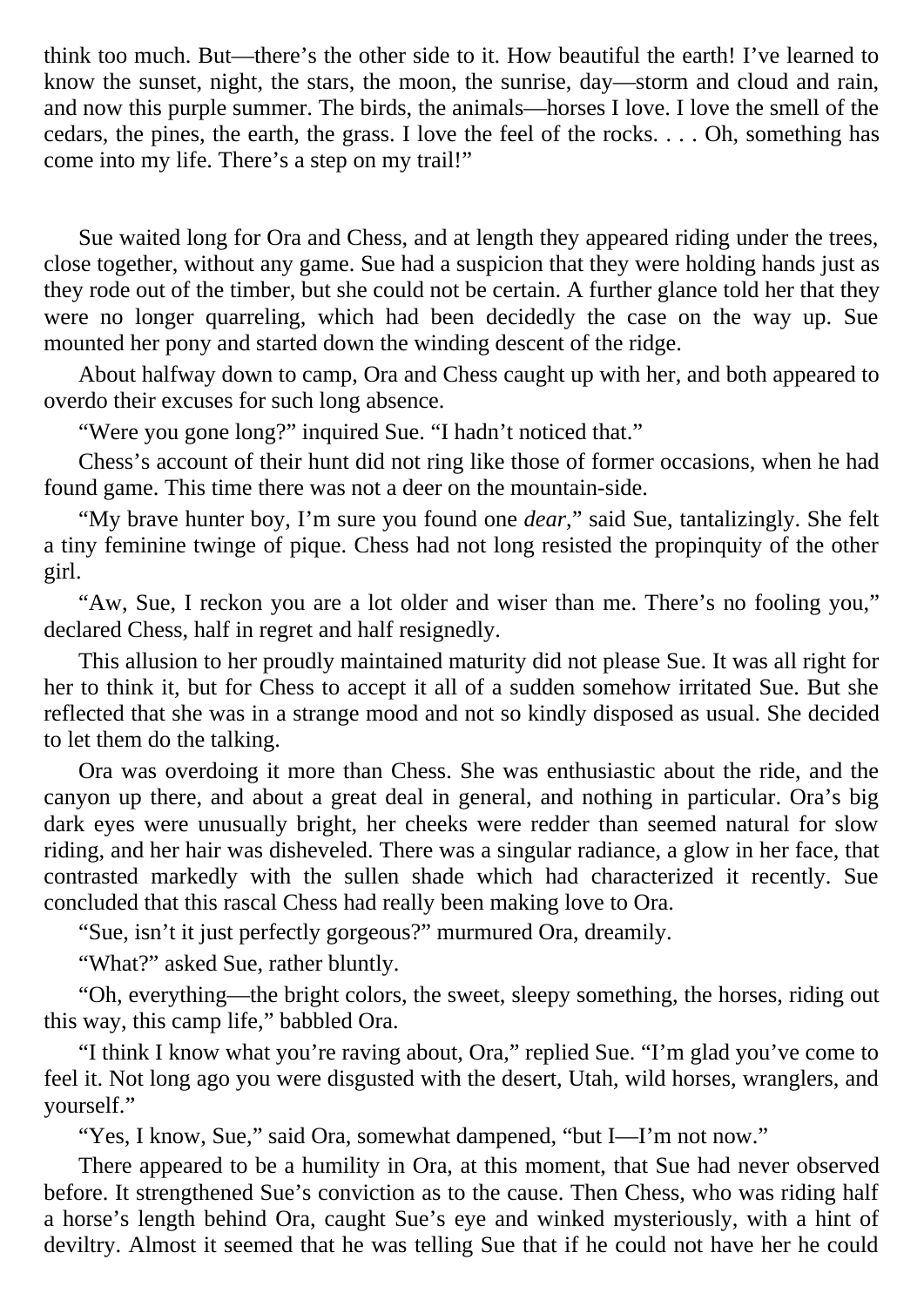have Ora. Sue flashed him a very scornful and accusing glance, and did not deign to notice him again. A little later, however, she could have laughed. She was beginning to understand why this boy's brother believed he needed looking after.

"Some stranger in camp," spoke up Chess, quickly, as they rode into the back of the cottonwood grove. Whereupon he trotted on ahead of Sue and Ora. Sue sustained a little shock of excitement that made her conscious of her own interest in a strange rider. What if it might be Chane Weymer! She saw a muddy, weary pack horse sagging under a bedraggled pack. But trees obstructed her view of the rider.

Ora headed her horse for the quarters of the Loughbridges and Sue turned for her tent. When she dismounted, Chess rode up at a lope and leaped off. One glance at his face told Sue that the newcomer was not Chane. Sue felt a sudden relief and vague disappointment! This annoyed her and made her resentful toward Chess.

"Dog-gone—it! I thought maybe Chane had come and I'd get even with you," said Chess as he began to unsaddle her horse.

"Get even with me! What for?" queried Sue, exasperated.

"Well, I reckon I'd call it lack of reci-pro-city," declared Chess, cheerfully.

"Chess, you're not very witty . . . and please explain how the possible arrival of your brother would enable you to get even with me, as you call it."

"You're sure likely to fall in love head over heels, and you *might* get the cold shoulder, as I got it."

"Chess, you're adding rudeness to your many other faults," retorted Sue, haughtily.

"Aw, Sue, I beg pardon," said Chess, contritely, as he slid her saddle and blankets to the ground. "I'm only sore. But I'll get over it. . . . And listen. Chane'd never give you a cold shoulder. Now remember what I tell you. He'll fall terribly in love with you."

Suddenly a hot blush burned Sue's neck and face. Ashamed, furious with her ungovernable and conflicting emotions, she turned away from Chess.

"Don't talk—non-nonsense," she replied, hastily. "Who is the stranger?"

"When I saw he wasn't Chane I just rode back," returned Chess. "But soon as I 'tend to the horses I'll find out for you."

Chess mounted and went off whistling, leading Sue's mount toward Ora's tent. Sue kicked off her spurs and chaps and went inside her tent to change her masculine garb. It might have been that she paid the least bit more attention than usual to her appearance. Still, though she liked the more serviceable and comfortable garb of men for riding or roughing it, she had always, when possible, given preference to feminine dress. Sue sat down to await the supper call, quite aware of an eager appetite, which, however, did not prevent her from reflection. Presently there came a rustling footfall outside.

"Sue, I yelled once supper is ready," called Chess. "I'll bet my horse to your spurs that you've been doing the same as Ora."

"What's that?" asked Sue, as she spread the flaps of her tent and came forth.

"Aw, Sue!" he ejaculated, staring at her. His handsome boyish face expressed both delight and regret. "I never saw you—so—so sweet. . . . All for the benefit of the stranger! Ora primped up, too. Sue, you women are all alike."

"Why, of course! Aren't men all alike?" returned Sue, archly.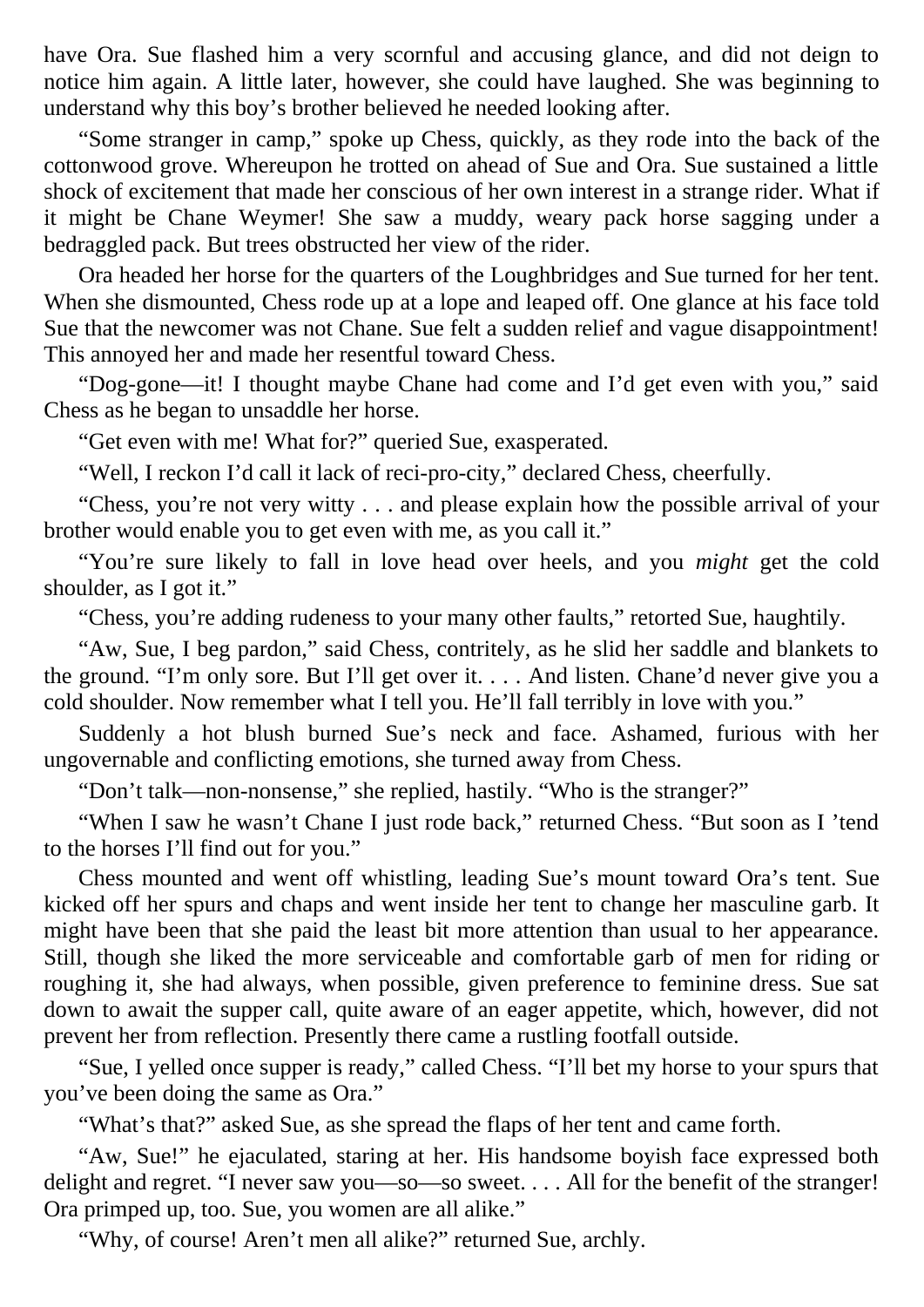"Not by a darn sight," he denied, "and you'll find out some day."

"Well, who's the stranger?" demanded Sue, with undue interest, just to torment Chess.

"Ahuh! Well, his name's Manerube—Bent Manerube. How's that for a handle? He's a horse-wrangler from Nevada. Husky, good-looking chap. He's just in from the Piute country, across the canyons. Sure looked like he'd been riding rough."

"That's the country I saw today from up high. Wild Horse Mesa! He can tell us about it, can't he?"

"I reckon. But see here, Sue," went on Chess, and as he faced about to walk with her toward the camp fire he took her arm gently and firmly. "Don't forget you're to be Chane's sweetheart—and my sister."

"Little Boy Blue, I'll not be won by proxy," rejoined Sue.

Whereupon he let go her arm and maintained a rather lofty silence. Sue stole a glance at him out of the tail of her eye. His face seemed different, somehow. Then they reached the camp fire and the supper table. Manifestly the men were all waiting.

"Hello, lass!" called her father. "Shore you an' Ora have held up the festal board. . . . Sue, meet Mr. Benton Manerube of Nevada.—This's my daughter. Now, everybody, let's eat."

Sue saw a tall man standing beside her father and she bowed in acknowledgment of the introduction. He had gleaming eyes that seemed to leap at sight of her and absorb her. Sue dropped her own. Chess, as usual, was promptly on hand with a seat for her and Ora; and in a moment they were supplied with bountifully laden plates.

"Sue, isn't he handsome?" whispered Ora.

"Who?" queried Sue.

"Mr. Manerube, of course. Did you think I meant Chess?"

"Why, I hadn't noticed."

"Well, he's noticed *you*, and I'm jealous," declared Ora.

"Yes, you acted like it on the ride back to camp. . . . But I'm hungry."

Some moments later Sue covertly stole a glance at the newcomer, who sat opposite, between her father and Loughbridge. Ora had not been mistaken about the man's looks, despite a discolored bruise on his face. His hair glinted in the sunset glow, and his complexion, though browned by exposure, was still so fair that it made the other riders look like Indians.

Sue, perhaps following Ora's example, rather prolonged the eating of her supper. One by one the riders got up from round the tarpaulin tablecloth and clinked away to the tasks necessary before dark. Chess remained sitting cross-legged beside Ora, while Jake, always helpful, began to gather up the plates and cups. Sue's father, having finished his supper, rose to his feet and threw some wood on the fire. Loughbridge got up and said something in a low tone to Melberne. They were both interested in the newcomer. Naturally this quickened Sue's perceptions. Finally Manerube stood up, showing the superb figure of a rider and the worn, soiled garb of one who had surely been in contact with hard country. He wore a belt which swung low on his right hip with the weight of a gun. His blouse was a heavy checkered woolen garment, made by the Mormons, Sue thought, and as he wore no coat or vest, his broad shoulders and deep chest showed strikingly. His unshaven beard,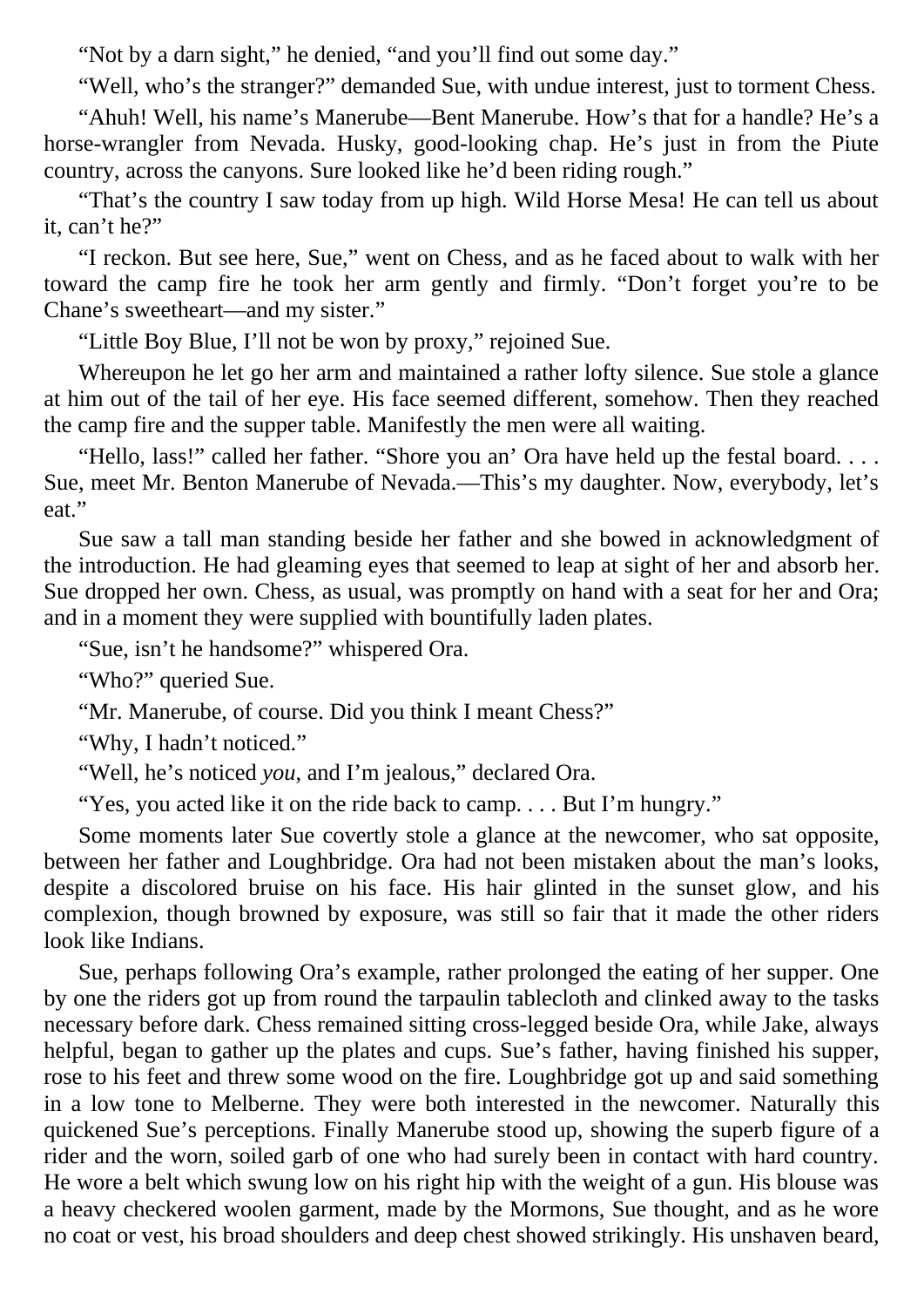of days' growth, was so fair that it did not detract from the fresh ruddy virility of his face.

"I sure was starved," he remarked, in a deep voice with a pleasant ring. "No grub for a week, except with Indians. Reckon I could bless your womenfolk, Melberne."

"Shore, I've been hungry," replied Melberne, heartily. "You looked fagged. An' Alonzo said your horses were ready to drop. Where you bound?"

"Well, nowhere in particular," replied Manerube, slowly. "I was disappointed in my errand across the rivers. Fellow got ahead of me, buying horses from the Piutes. Reckon I'll tie up with the first wrangler outfit in need of a good rider."

"Ahuh! Do you know this wild-horse game?" asked Melberne, quickly.

Manerube uttered a short laugh. "Do I? Well, Melberne, I reckon so."

At this juncture Sue noted how Chess sat up, after the manner of a listening jack rabbit. Sue appreciated her own little thrill of interest. What assurance this rider had!

"Have you ever caught wild horses in large numbers, so they could be shipped unbroken?" went on Melberne.

"I'm the man who started that game," replied Manerube. "Shipped three thousand for Saunders last year."

"Saunders? Do you mean the Mormon cattleman?" asked Loughbridge.

"Jim Saunders of Salt Lake. He brought me over from Nevada. I was with his Kanab outfit."

"Mel, I'm thinkin' Manerube is the wrangler we're after," added Loughbridge, turning to his partner. "Let's give him charge of our outfit."

"Shore," rejoined Melberne, quick to respond. "Manerube, if you'll hang up heah we'll pay you top wages, with a per cent of our profits."

"Glad to help you out," said Manerube, with a wave of his hand, as if success was assured. "Who're your riders?"

Melberne enumerated and named them, as he knew them, by their first names.

"You're forgettin' Alonzo," interposed Loughbridge.

"Alonzo. Is he a Mexican, a half-breed *vaquero*, catches wild horses alone?" asked Manerube, quickly.

"Yes, we have him," replied Melberne.

"Know of him. Great wrangler, they say," returned Manerube, thoughtfully. "But I reckon I never saw him. . . . Well, you've hardly got enough good riders to handle big bunches of horses. Perhaps the young ladies could help?"

Manerube, while talking, had not been unaware of the presence of Sue and Ora, and now he launched this query at them as well as their fathers.

"Oh, you're not serious?" exclaimed Ora.

"Never more serious in my life," replied Manerube, with a winning smile. "Can you ride? I don't mean like a cowboy, but well enough to ride fast and hard."

"Shore they can," declared Melberne, speaking for the girls. "You're sworn in as wildhorse wranglers."

"Dad, I'm not so sure I want to be one," said Sue, shaking her head.

"Why, are you afraid?" queried Manerube. "I can see Miss Loughbridge likes the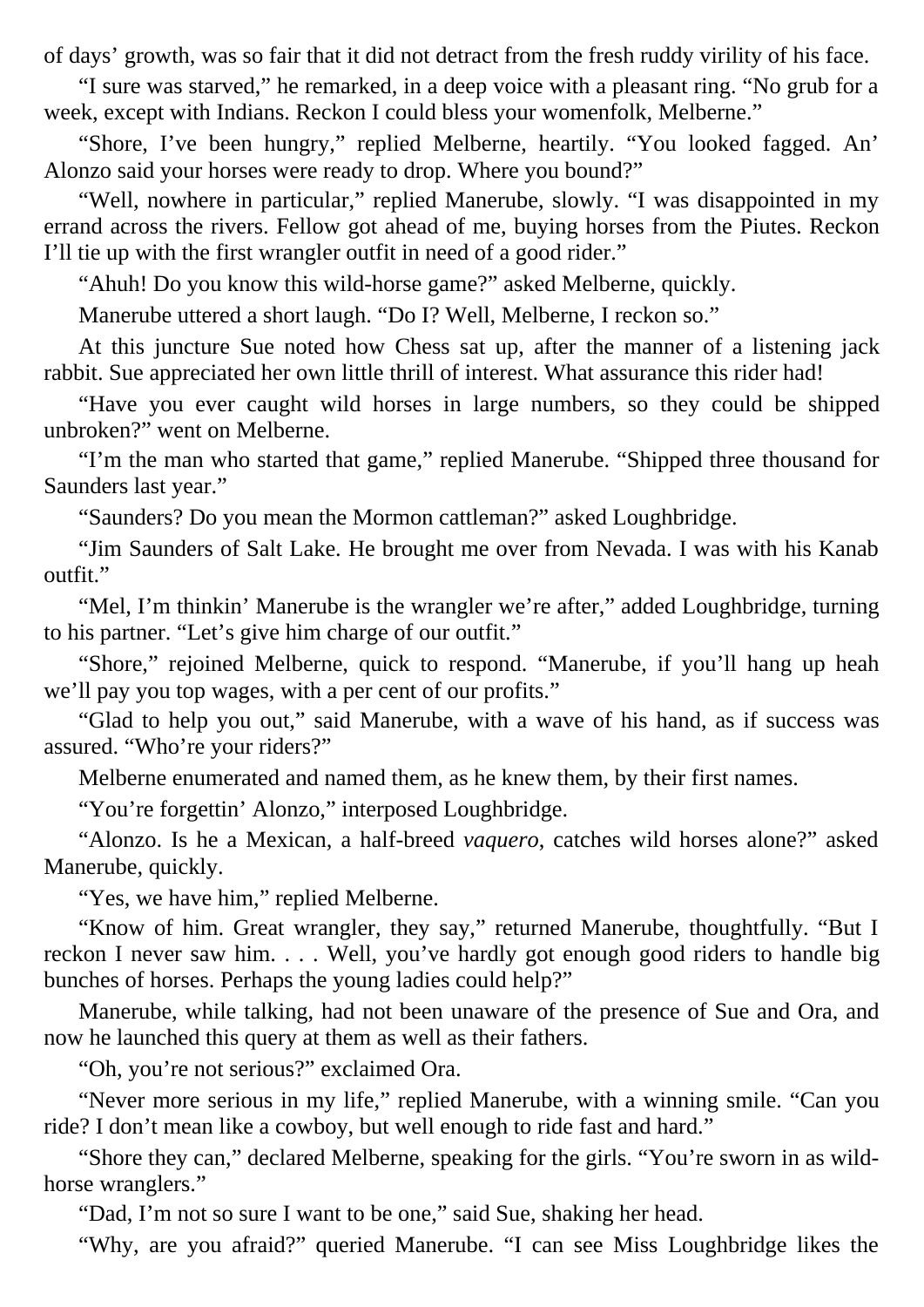idea."

"It'll be gorgeous," burst out Ora.

Sue looked at the new rider and did not like the something in his eyes any better than his intimation of her cowardice.

"No, I'm not afraid," she said.

"Say, Sue's got more nerve than a man," interposed Chess, with spirit. "But she hates to see horses hurt."

"Wal, we won't argue aboot it," replied Melberne, genially. "Sue can do as she likes. . . . Manerube, you come across the valley. Did you see many wild horses?"

"Thousands every day. All the way from Wild Horse Mesa. That's what the Mormons call the last stand of the wild horses. I saw the finest stock in all this country. It'd pay you, Melberne, after you catch and ship all horses possible near the railroad, to go after the fine stock"

"But shore we can't drive over thirty miles," protested Melberne.

"No. I meant to take time—catch the best wild horses and break them."

"Wal, shore heah's a new idea, Jim," declared Melberne. "I like it. What kind of range land over there?"

"Finest grass and water in Utah," replied Manerube.

"I heah there are horse thieves in the canyon country," said Melberne, dubiously.

"Reckon some outfits hold up over there. But you're just as liable to run across them here. Fact is I run into some Mormon outlaws over across the San Juan. Stayed with them a few days. Not bad fellows to meet, though."

"Who were they?" asked Loughbridge.

"Bud McPherson and two of his pards, Horn and Slack."

"Bud McPherson's pretty well known over St. George way," declared Loughbridge. "You've heard of him, Mel?"

"Shore, I've heard of a lot of these horse thieves," replied Melberne. "They're not worrying me. I've had to do with that brand down in Texas."

"Say, Manerube, how'd you come to camp with McPherson?" inquired Loughbridge, curiously.

It struck Sue that Manerube was not averse to talking about himself. She was interested, naturally, in so forceful a character, and there seemed something compelling about the man, but all at once she found she did not like him. Ora, however, appeared completely fascinated, a fact that Manerube had manifestly grasped. Chess, too, had, if anything, grown more attentive.

"I was hunting for some Piutes, and run right into Bud and his pards," began Manerube, taking a seat on a log before the camp fire, somewhat closer to the girls. "It really wasn't their camp, as I learned afterward. It belonged to the wrangler who beat me getting to the Piutes. You know I told you I went to buy horses for the Mormons. This wrangler got there first. Lucky for me, because McPherson was only hanging round to steal horses. It rather tickles me, for I had a little set-to with that wrangler. He gave me this black eye. But you should have seen him!"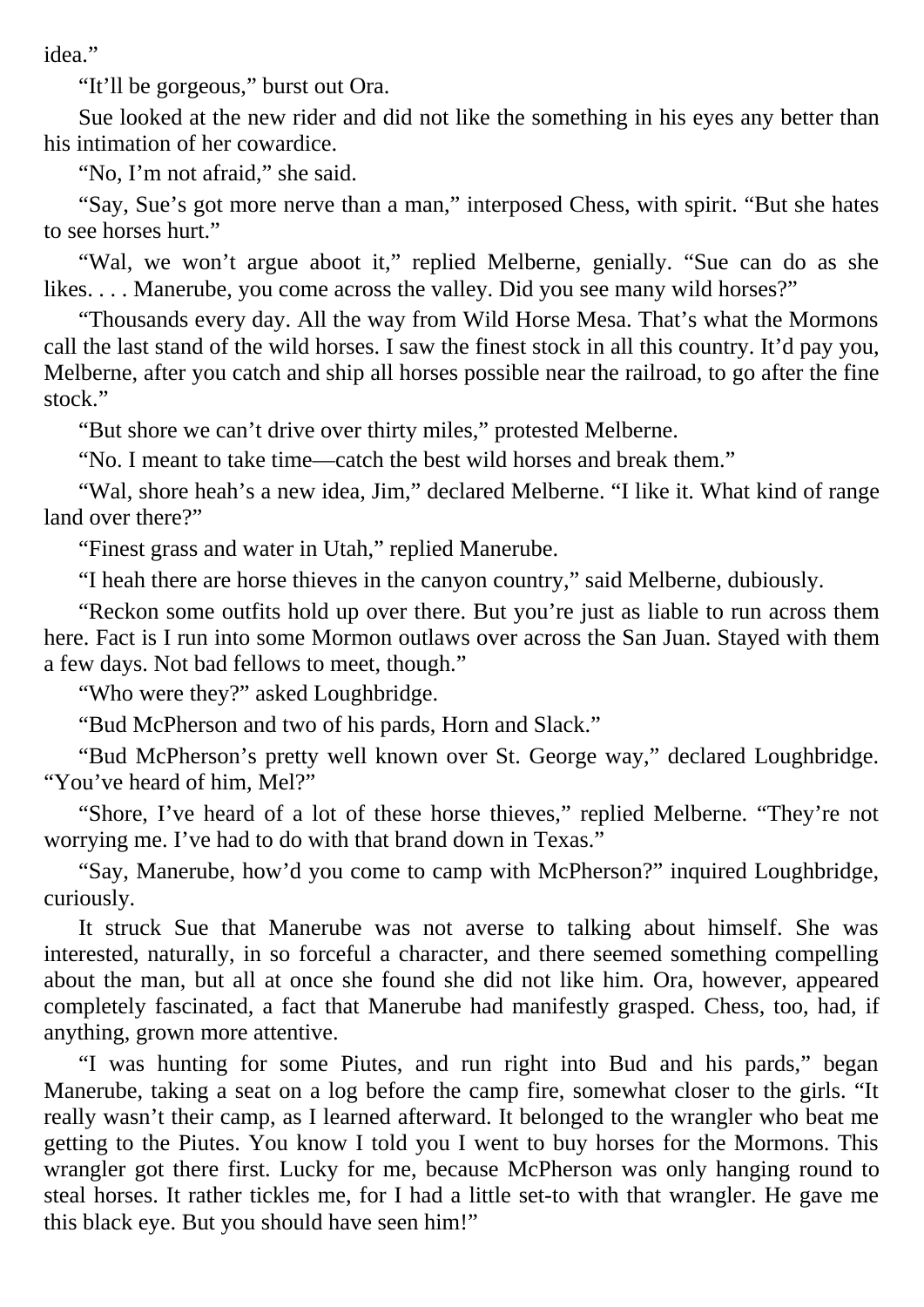Manerube put his hand to the discolored blotch on his face, and his last remark was addressed to the girls.

Sue became suddenly very attentive, not because of Manerube's words, but because she saw that Chess was reacting strangely to this rider's story. He half rose and leaned to listen. His slender body quivered. Through Sue flashed a sudden intimation.

"You had a fight?" queried Melberne, much interested, and he crossed over nearer to Manerube.

Jake likewise had caught the drift of the story, and he stood still, staring at the back of the rider's head.

"Reckon so. He didn't seem eager to throw his gun, and I had to beat him."

"Wal, you don't say!" ejaculated Melberne, now as interested as any boy at the recital of a fight. "But shore you must have had cause?"

"Yes, I reckon I'd have been justified in shooting the wrangler. But as I said, he wouldn't draw. . . . It was all on account of a pretty little Piute girl named Sosie. She'd been to the government school, talked English well, and was crazy about white men. The wrangler had been a squaw man among the Navajos, so I'd heard. Well, he was after Sosie pretty hard. Toddy Nokin, the old Piute father, told him to stay away from her. But he wouldn't. Finally I felt sorry for Sosie. She was being fooled, poor kid. So I just picked a fight with that wrangler and pounded him as he deserved."

Manerube ended his story with a casual nonchalance and a deprecatory gesture, as if he rather disliked his personal contact in the affair.

Sue was more than thrilled to see Chess rise with the guarded movement of a cat, sustaining and banding strength, as if for a leap.

"Ahuh!" ejaculated Loughbridge, with gravity. "Did you catch that wrangler's name?"

"Why, yes, come to think of that," replied Manerube, blandly. "It was Weymer— Chane Weymer."

Loughbridge uttered an exclamation, either of surprise or dismay. And Chess leaped wildly to confront Manerube.

"You damned liar!" he burst out, in ringing passionate fury.

Manerube was certainly astounded. "What?" he ejaculated, blankly, and stared.

Chess's face was white, his big eyes burned, his jaw quivered. He seemed strung like a whipcord.

"Chane Weymer's my brother!" he cried, and his quivering hand reached to his hip for a gun that was not there. Then, quick as a flash, he struck Manerube violently in the face, a sodden blow that almost toppled the man over. Righting himself, he sprang up with a curse. Rushing at Chess, he lunged out and beat the boy down. Chess fell into Jake's arms, and Loughbridge sprang before Manerube.

"That's enough. He's only a boy," ordered Loughbridge, hurriedly, and he pushed the other back.

"Boy or not, I'll—I'll—" panted Manerube, hoarsely, with his hand on his face.

"No, you won't do anythin'," said Loughbridge, forcibly, and he pushed Manerube to a seat on the log. "Reckon you was provoked, but cool down now."

Jake was having trouble holding Chess, who wrenched and lunged to get free.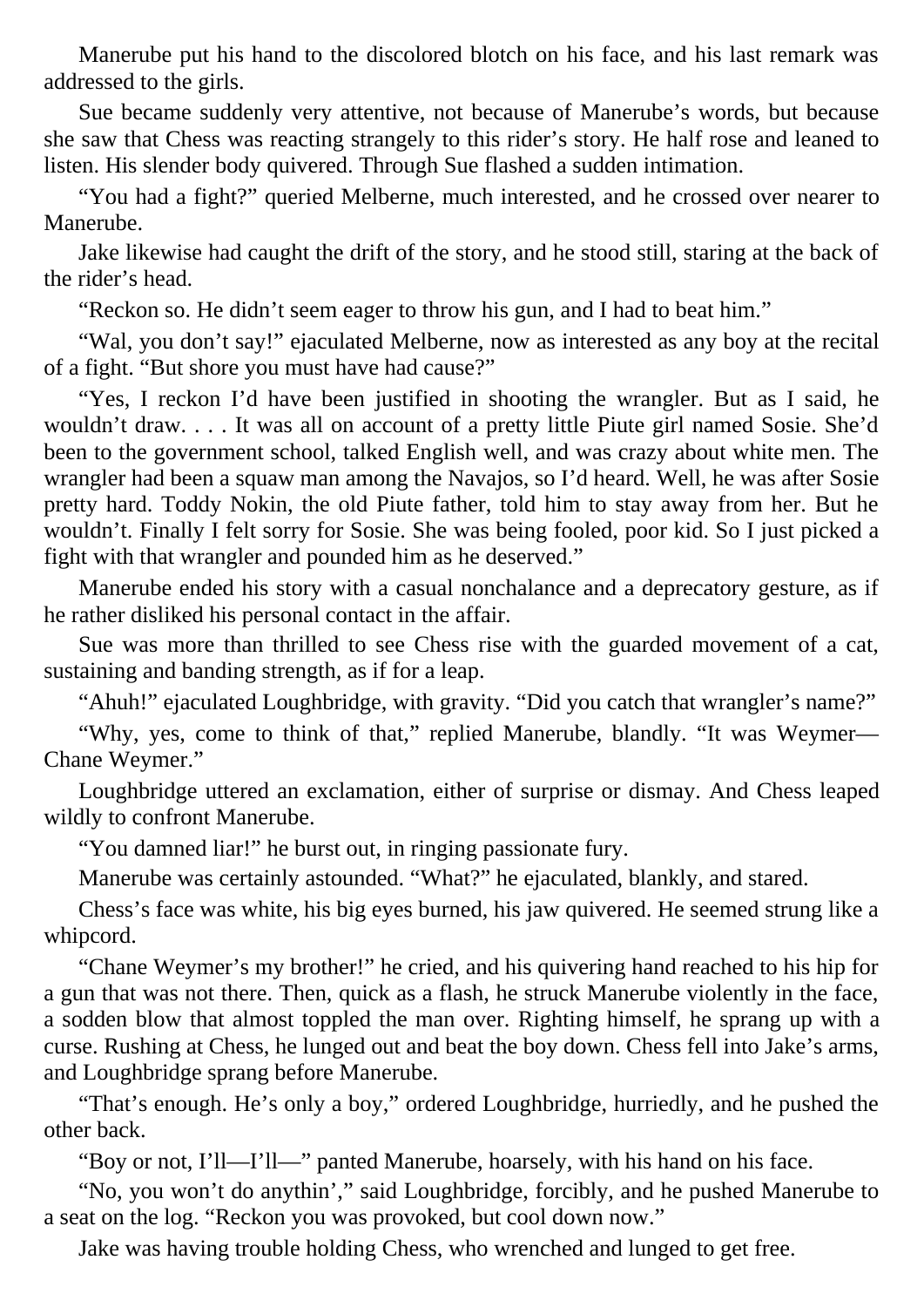"Easy now, Chess," said Jake, persuasively. "I'm not going to let you go. Why, boy, you're just mad. You want to look out for that temper. I had one once. I know. Now you just hold on."

Melberne came to Jake's assistance, and then the two men, one on each side of Chess, held him firmly until he stopped wrestling. There was blood on his ashen face, and a piercing passion in his eyes. Sue read in them a terrible intent that horrified while it shook her heart. Chess fixed his gaze on Manerube.

"If I'd had my gun I'd have—shot you," he panted, thickly. "You dirty liar! . . . I'll bet *you're* what—you made out my brother to be."

Then Chess turned to Melberne. "Let me go. I'll—I'll behave. But I want you to know my brother's—the soul of honor. If you'd known my mother you couldn't believe this skunk. Chane wouldn't lie—he couldn't hurt a girl, white or red. If he went out of his way for an Indian girl—it was to befriend her. . . . He's big enough. He could marry a squaw, but it'd be out of the kindness of his heart."

Sue was aware that Ora was clutching at her with nervous hands. Chess, just then, seemed magnificent in defense of his brother. Without another word he wheeled away, his white face flashed in the firelight, and then he was gone.

"Manerube, shore you might have kept Weymer's name to yourself," said Melberne, with asperity.

"How'd I know he had a brother here?" demanded the other, wrathfully. "He hit me right where his brother hit me. . . . And he'd better keep out of my road."

"Reckon I'll see that he does," returned Melberne. "And you'll oblige me by not making trouble, if you want to stay with us."

Ora began to cry and ran off in the darkness. Sue sought her own tent, considerably upset by the incident. Sitting down upon her bed in the dark, she went over the whole situation. After all, as far as Chess was concerned, it had only been another fight. It was not the first. This one, however, was serious. Chess had looked dangerous. He had been like a lion. Sue thrilled anew as she recalled the blaze of his eyes, the ring of his voice. Manerube did not show admirably. Sue had not been favorably impressed by his narrative; besides, he was too big a man to beat a boy that way. True, Chess had given great provocation. Sue was thinking back to the real cause of the trouble when she was interrupted by her father outside.

"Sue, are you in bed?" he asked.

"No, dad."

He opened the flaps of the tent, letting in a ray of firelight. Then he entered, to take a seat on the bed beside Sue.

"Lass, reckon I'd like your angle on the little fracas between Chess and this Manerube," said her father as he took her hand in his.

Sue told him briefly and candidly what she thought about it.

"Wal, wal, I reckon I think aboot as you," he replied, ponderingly. "It looks like this heah to me. Manerube wanted to cut a dash before you girls. . . . Chesty sort of rider. But I've met lots like him. Only not so well spoken. Either he's not what he pretends or he's been something different from what he is now."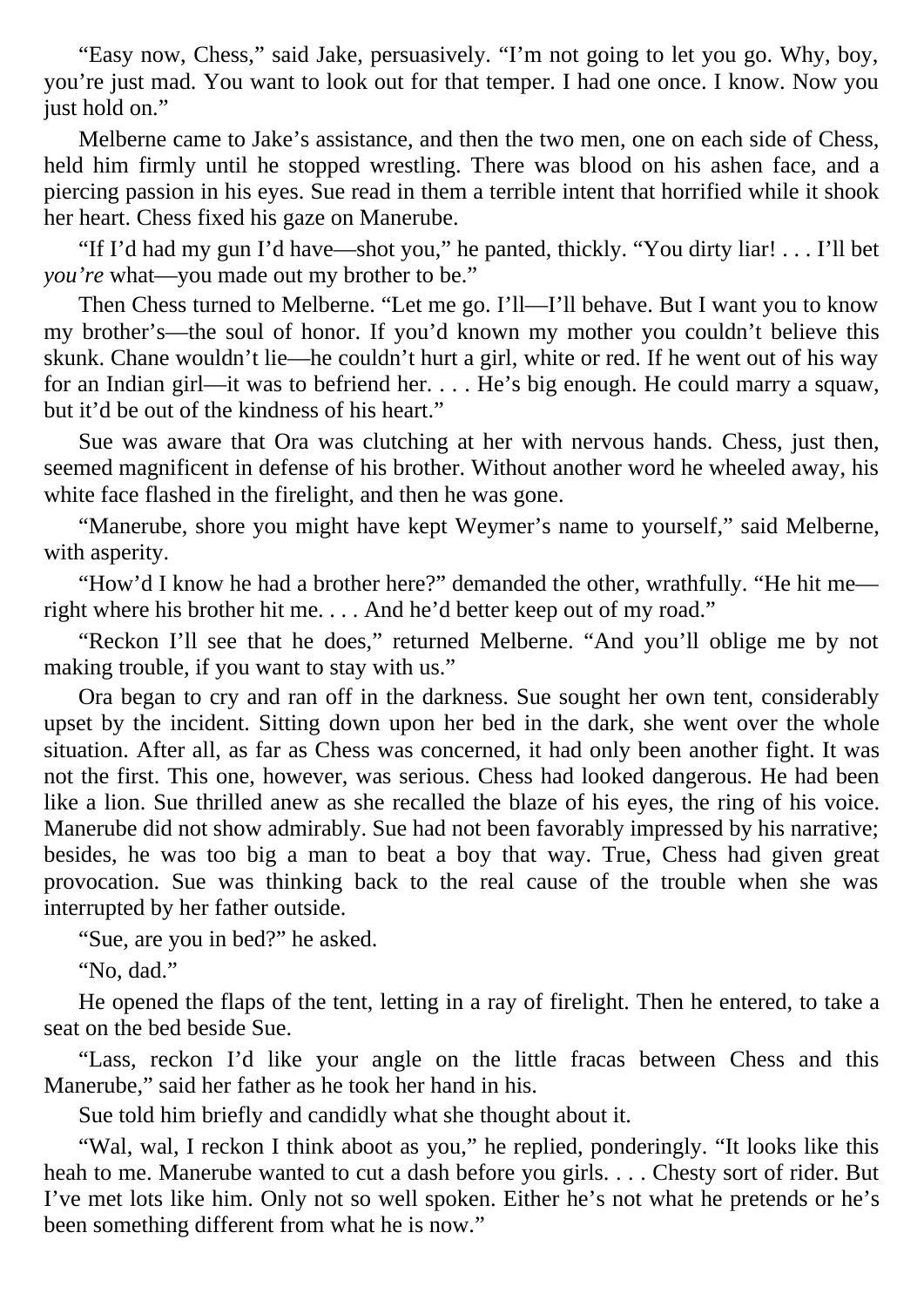"I felt sorry for Chess," murmured Sue.

"Poor boy! But shore I can't see as he needed sympathy. He said what he thought, like a man, an' he banged Manerube hard. . . . Sue, if Chess had been packing a gun—there'd have been blood spilled."

"Oh, dad!"

"Wal, I reckon I can control the youngster. . . . Sue, he shore must love that brother Chane."

"Dad, I happen to know he worships him."

"More's the pity. I'm afraid Manerube was telling the truth."

"Ah!" exclaimed Sue. "How—why—?"

"Wal, Loughbridge told me he had heard a lot aboot this Chane Weymer. Wonderful man with horses! He's been in some shooting scrapes. Lonely sort of chap. But, shore, that's all to his credit. It was the rumor aboot Indian squaws. . . . Loughbridge heard talk in Bluff. Shore, it was Mormon talk. I don't know. I'd like to believe Chess—he was so damn fine. Somehow he just made me jump. But I reckon the boy's wrong an' Manerube's right. Loughbridge thinks so. Wal, wal, I'm sorry. Good night, lass."

Sue went to bed without lighting her candle. She felt a little shaken, and slipped under the blankets more quickly than usual. Then she lay wide awake in the darkness. She heard the low voices of men talking by the camp fire. The wind mourned through the cottonwoods. The night seemed sad. Poor devoted Boy Blue, with his wonderful love for the wonderful brother! It was well that the boy's mother was far away in Colorado, far from the gossip that would wound a loving heart. Chane Weymer! The vague, strange shadow of an ideal faded. Sue experienced a slight sinking sensation, almost a sickness, and following that a little heat at her vagrant and unfounded fancies. She whispered to herself: "Poor boy! He said, 'You couldn't help but love my brother Chane!' "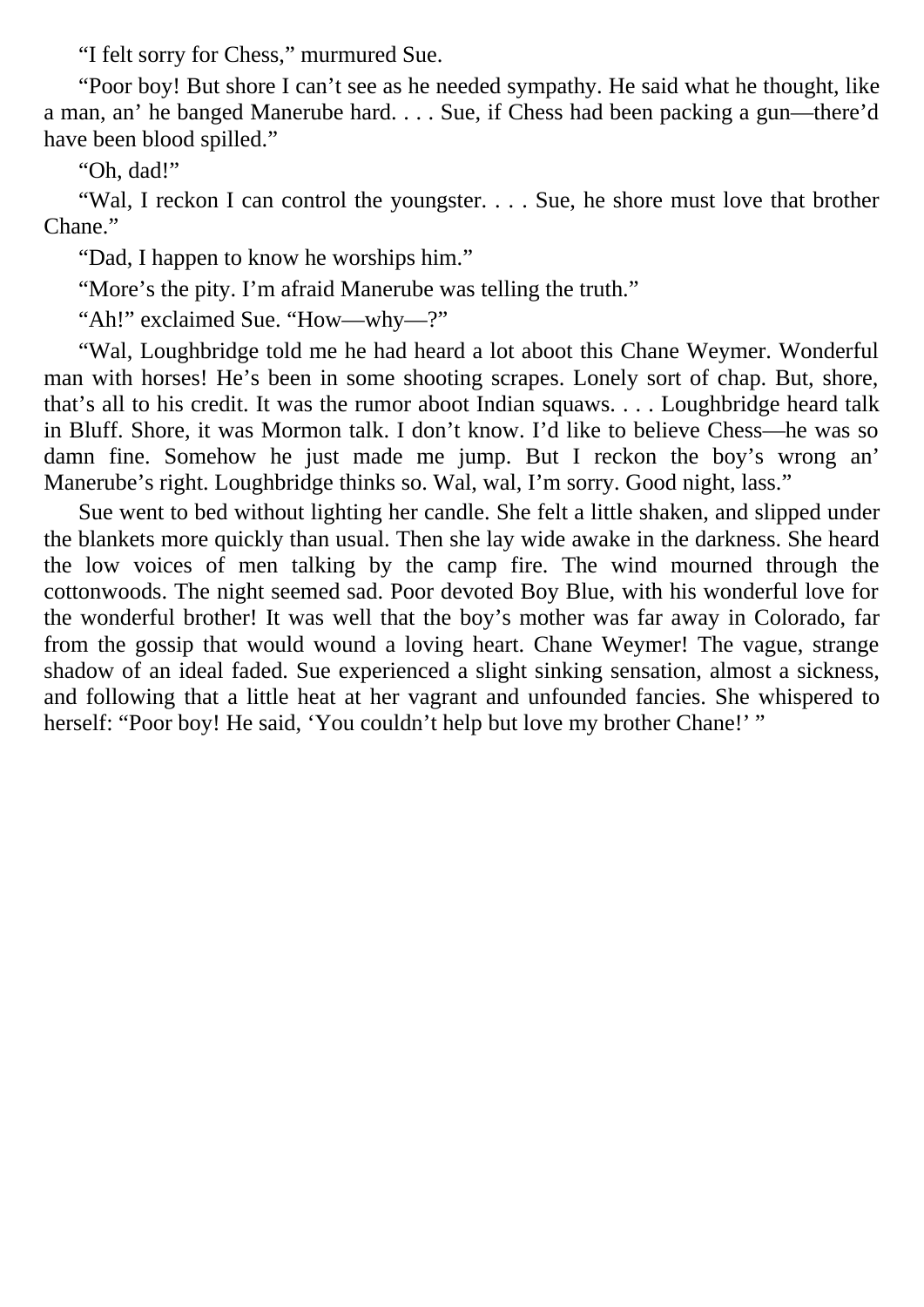## **Chapter Five**

TO Chane Weymer's surprise, Toddy Nokin did not drive the mustangs toward the left<br>on the Beaver Canyon trail, but in the direction of the great green bowl of shelving on the Beaver Canyon trail, but in the direction of the great green bowl of shelving land that led down into the rock country. The long string of bobbing mustangs stretched out, with Toddy's sons riding in the rear. At the junction of the two trails the old Piute waited for Chane, and motioned for him to dismount. Toddy's demeanor was in no wise different from usual, yet Chane felt a quickening of his pulse.

Toddy Nokin made one of his slow gestures toward Chane's camp.

"No want white men," he said, significantly.

Chane regarded his Indian friend with surprise and dawning comprehension. Toddy had reasons for signifying that Chane should dispense with Bud McPherson and his cronies.

"All right, Toddy. If you say so. I sure don't want them," he declared, with finality, and waited for the Piute to speak further. Manifestly Toddy was pondering deeply. At last he said, speaking in his own tongue, that Chane would be wise to leave his camp and supplies, without telling McPherson of his intention to drive the mustangs across the rivers. He could say he was going to ride across country to see a relative of Toddy Nokin's about purchasing more horses, and would give Chane opportunity to drive his mustangs across the San Juan before McPherson became aware of the ruse. Toddy did not give any reason for this. But the mere suggestion was enough. Bud McPherson was undoubtedly a horse thief. Chane had vague recollection of the name, somehow connected with shady horse deals.

"But, Toddy, what'll I do for grub and blankets?" queried Chane, reluctant to surrender his outfit. "And there're my pack horses."

The Piute said he would get the horses, and without further comment he mounted his mustang and rode down the trail after his sons.

Chane did not have any choice, it seemed, yet he deliberated before getting on his horse. It galled him to sacrifice his outfit to three outlaws. Still, there was nothing of any value, except the food. Perhaps this was the wisest course to get rid of the men, but he could not satisfy himself wholly with it. Would Bud McPherson be so easily fooled? Chane's hostility had roused with the certainty that these men had imposed upon him and were not what they claimed to be. Why not ride into camp with a drawn gun, fight it out with them, or, better, take possession of their weapons, so they could not ambush his trail?

"Reckon Toddy knows best," he soliloquized, finally. "There's less risk in his plan maybe. I don't know. . . . But I'd like to have it out with Bud McPherson."

Chane did not find it easy to abandon that last idea. He had fought the same thing before more than once, and every time it had been harder. He did not like violent issues, but as he had grown older among the rough men of this desert he had not seen any advantage in turning his other cheek to those who struck him. That stone country taught stern measures.

Mounting Brutus, he headed west on the Beaver Creek trail, reached the great corner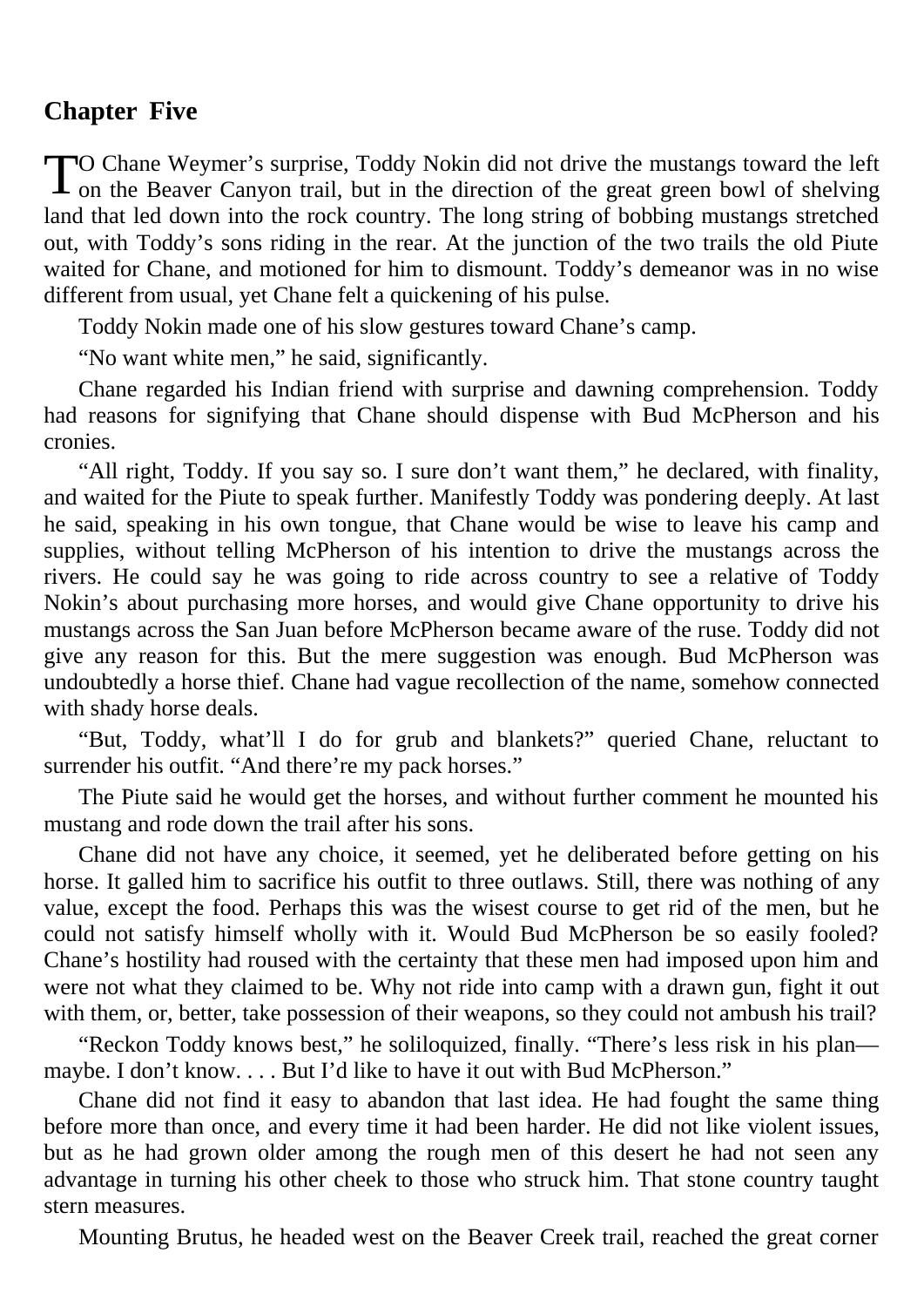of yellow cliff, and rode round under its looming wall, down the rock ledges to the stream, and up the other slope to camp. The cedars were thick, and through them he thought he saw an object move. Then a jack rabbit loped off through the sage. It might have been what he had seen. Chane rode to the cedar where he kept his bed and one of his packs, and here he dismounted. It was some distance from the main camp. There did not appear to be any of the men in sight. This relieved Chane. He strode over to the camp. A fire of cedar boughs was still smoldering, and a pot of beans was smoking. The camp fire duffle appeared as usual. McPherson and his men had ridden off somewhere. Chane returned to his pack, and rummaged round until he found his little notebook and lead pencil. On a leaf of this he wrote that he was going off toward the Navajo country to buy more mustangs. This he tore out of the book, and going back to the camp fire he placed it in a conspicuous place, with a little stone to weigh it down. Upon the return it occurred to him that as the camp was deserted he might take what he wanted. But he must exercise care not to pick up anything McPherson might miss.

When he reached the cedar he found Brutus stamping, either excited about something or impatient to be off. Chane had not known the horse long enough to understand him.

"What's the matter, old boy?" queried Chane.

Brutus snorted and tossed his head. His ears were up and he had fire in his eyes. Whatever the cause, Brutus's actions made Chane wary, and he peered around uneasily. No man or Indian or beast appeared in sight. Chane procured a box of rifle shells from his pack, a small leather case, and a bag of parched and salted corn, which he kept for emergency travel. These he folded in his coat and tied on the back of the saddle. As he finished this his quick eye, accustomed to running over horse and saddle, suddenly fell upon his rifle sheath. It was empty.

Annoyance succeeded to dismay. Chane swore, and then thought swiftly to ascertain when last he had surely seen the rifle. It must have joggled out of the sheath, and by retracing his steps he would find it. That often happened to a rider.

"No. It was there—when I got off Brutus," he said, suddenly. He remembered. He never made mistakes about things like that. Chane peered all around, then down upon the ground. In a bare dusty spot he espied a moccasin track. Fresh! It gave him a start. He recognized it as belonging to a crippled Piute who had often been in camp. Chane had not trusted him. Toddy Nokin said he was a bad Indian. There was no mistaking that malformed moccasin imprint.

"Now, the thing to decide is, is he just a sneak Indian thief, or did McPherson put him up to stealing my rifle?" pondered Chane. It might be either, but Chane leaned to the opinion that McPherson had had a hand in it. If this surmise was correct, then the present locality might not be healthy for Chane. The Piute was somewhere close, in possession of the rifle, and possibly with the hidden outlaws. Chane leaped upon Brutus and for the first time spurred him. The result was grimly thrilling to Chane. Brutus left that spot like an arrow shot from a bow. Chane fully expected to hear the report of his rifle. It would take an unerring marksman to hit Brutus at that speed; and as far as pursuit was concerned, that would be useless.

Chane headed west, directly opposite from what McPherson would have calculated upon, if he were waiting in ambush. The open cedar ridge slanted away for a couple of miles, and Brutus covered it at a pace that positively amazed Chane.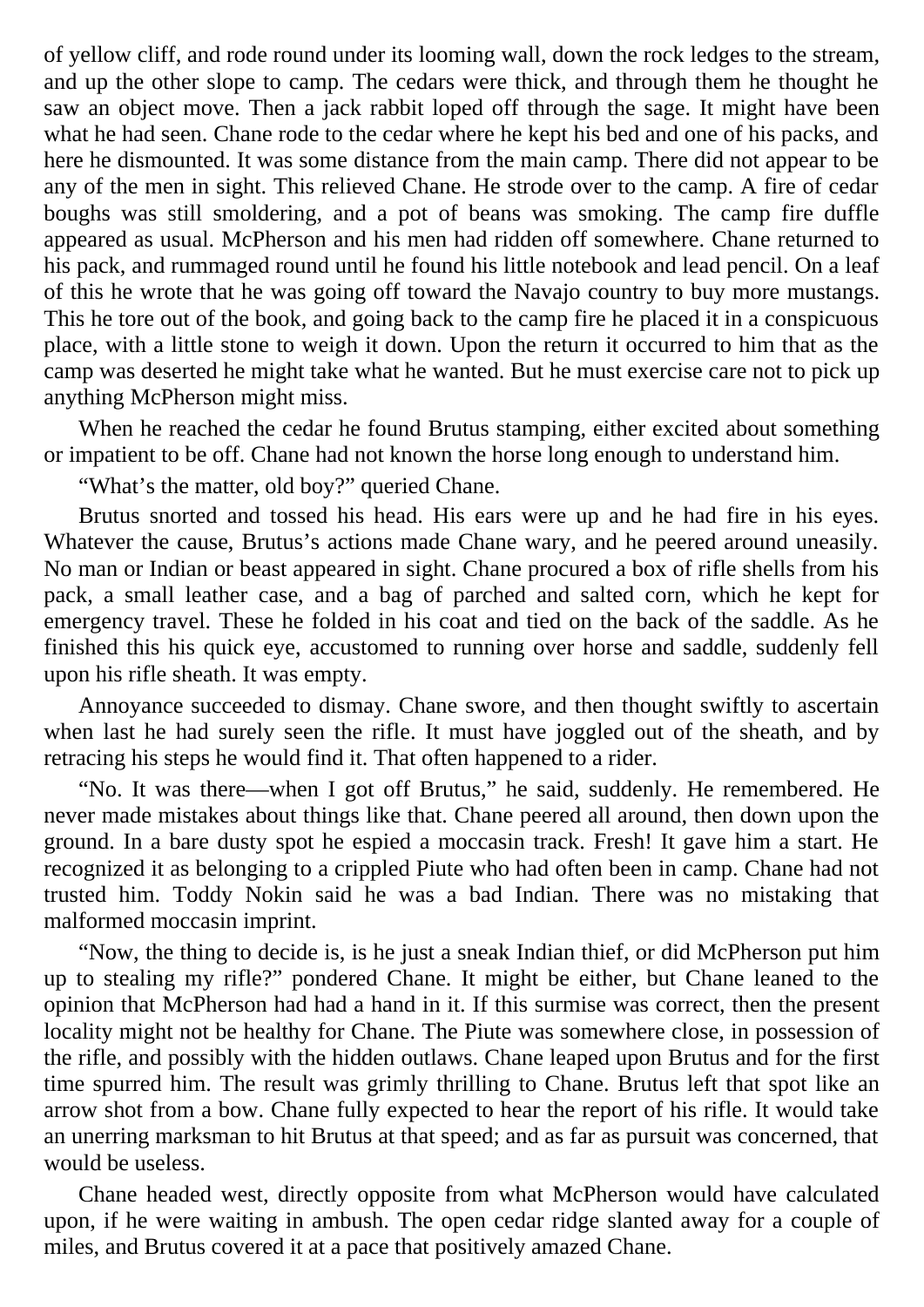"By golly! I begin to believe what they said about this horse," he muttered.

The wind whipped his face, blurring his eyes. But dim as his sight was, he made certain there were no riders in pursuit. Therefore checking Brutus, he rode down round the brow of the cedar ridge to the rim of Beaver Canyon. Here it had begun to box into walls, but he was sure he could find a place to cross before it grew deep. Half a mile farther on he encountered a trail used by horses going down for water, and here he reached the canyon floor. It was a shallow canyon, but showed signs of growing ruggedness. Chane had never been down it, and could not risk the easy travel over sand. He took the first possible ascent, a small side ravine sloping out, and soon found himself on the green level above. Here he headed east, putting Brutus to his long easy lope. The horse had as smooth action as one of the light Indian mustangs.

"You never can tell about a horse—what he is—until you know," mused Chane. "But I'll have to give McPherson credit for sizing up Brutus. He knew, all right. And he was sure crazy to get Brutus. Meant to steal him! Well, Bud, I think we'll fool you."

Chane kept sharp lookout for sight of Toddy Nokin and the string of mustangs. This league-wide basin appeared deceptively level, but there was a decided pitch down toward the yellow rounded rocks, and shallow washes deepened and narrowed in that direction. The gray sage prevailed here, and it was growing stunted. Grass and weed were abundant, and a few cacti. No animal or bird life crossed Chane's roving gaze. Often he looked back, up at the brow of the purple-sage upland, marked now by the sharp outline of cedar against the sky. He was traveling fast down toward the weird canyon country; still, all around him was open and beautiful, sunny and fragrant.

Chane began to quarter more to the northeast, and soon turned into the trail Toddy Nokin had taken. The dust was cut with fresh hoof tracks. Brutus swung into this winding trail, heading north and sloping perceptibly. As the miles swiftly passed by, Chane saw the great round yellow rocks come closer on each side, and gradually encompass him. They at first stood isolated, like huge mountainous beasts, then gradually they grew closer together until they coalesced into the waved wall, so strange to see from the upland country. A mile-wide space appeared to open into this wilderness of rock, and it sloped from each wall down to the beginning of a canyon.

Chane had not come in this way, but farther to the eastward, by a trail crossing the San Juan east of Piute Canyon. Toddy Nokin was leading toward the little-known trail called the Hole in the Wall, long a rendezvous of outlaws. Presently Chane rode to the rim of a canyon that headed abruptly there. It had sloping bare stone walls, and soon yawned deep and rugged, an irregular vent that wandered down to the chaos of red and yellow rock. Across this canyon Toddy Nokin and his sons appeared, driving the string of mustangs. Chane rode down and climbed out, soon catching up with his Indian friend.

He was quick to observe that the trail here was very old and dim, in places scarcely perceptible. It had been little traveled. Evidently the trail that he had just left was the one mostly used on the way to the Piute ford of the San Juan. Chane lost no time telling Toddy Nokin about the loss of his rifle and the moccasin track of the club-footed Piute.

"Ugh!" grunted Toddy, and his accent was not reassuring. Halting his mustang, he looked back toward the uplands. It was the gaze of a desert falcon. Chane trusted to it, and was relieved that Toddy turned away without comment. But he urged the mustangs to a little faster trot.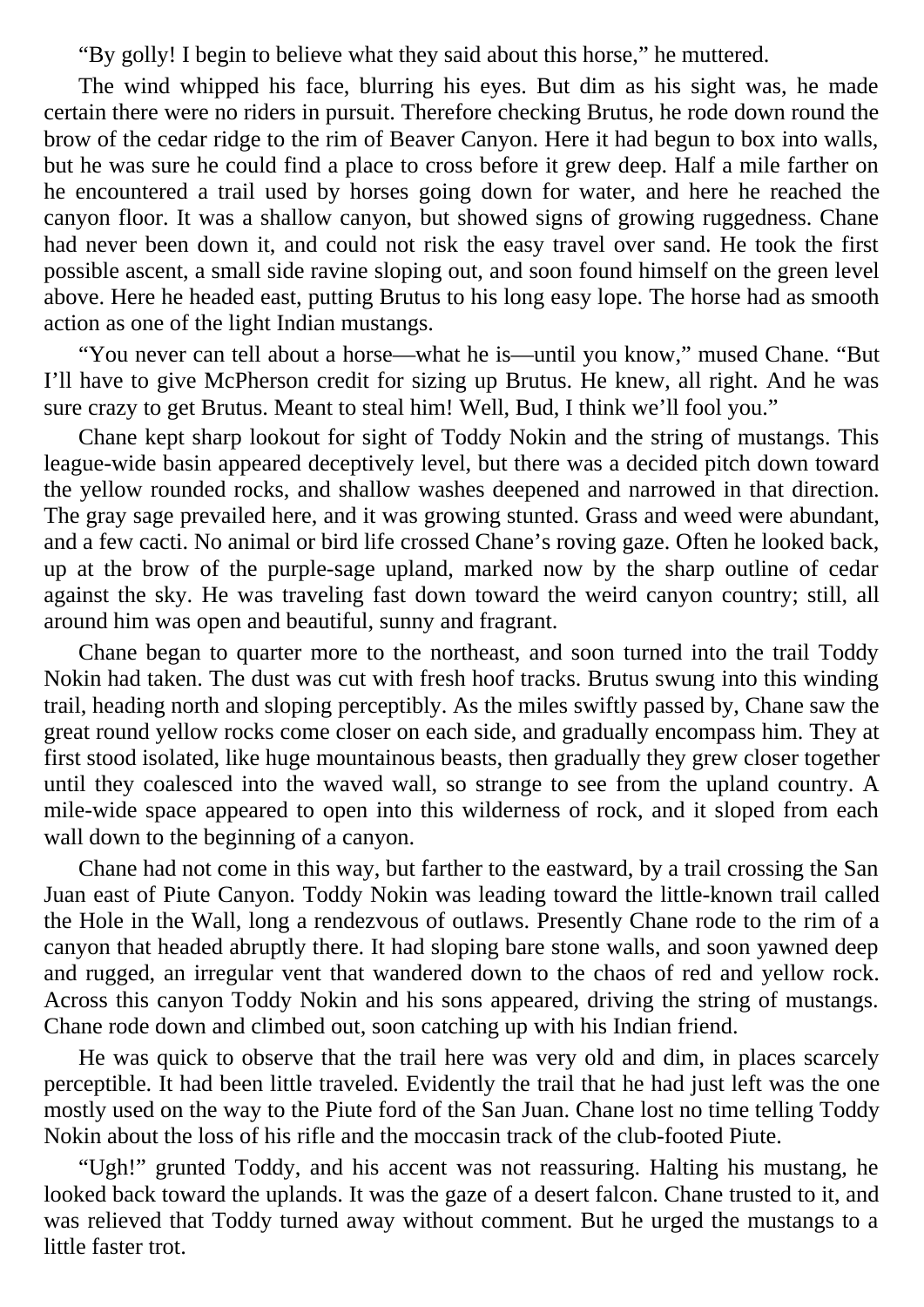They headed narrow deep intersecting canyons, which necessitated a good deal of travel without marking any considerable progress in a straight line. At length the Indians came out on flat hard ground, a bench under a lofty crackling wall, and verging precipitously upon the canyon they were following. The bench was marked strikingly by immense boulders that had broken from the cliffs above and had lodged along the brink of the abyss. Some were ready to topple over. Their prodigious size, from fifty to a hundred feet high, and almost as thick, and the marvelous balancing on the rim, made them objects of awe and speculation.

At length the Piutes started down over the rim, at a place apparently perpendicular, a succession of rocky zigzag steps rather than a trail.

Chane dismounted at the rim and watched the file of mustangs clatter down, sending the rocks rolling to gather in momentum and volume, until there was an avalanche roaring down into this red chasm of ruined stone. Chane had his doubts about Brutus getting down that slope of solid corners and loose footing. He was too big a horse to be nimble enough to turn at the sharp zigzags. But Chane had no choice. He took a last long look up the gradually ascending desert gateway through which they had entered this maze of rock. Nothing moved except the heat veils rising from the stony floor. If McPherson had discovered Toddy Nokin's ruse to elude pursuit, there was not yet any sign of it.

"Well, Brutus, if you can get down here I'll be ready to believe you can fly," said Chane. Heretofore, in climbing or descending bad places Chane had held the bridle and led Brutus. It occurred to him here to trust the horse, making travel easier for both of them, provided Brutus was clever and supple enough to go it alone. So he tied a knot in the end of the reins and hung the loop over the pommel. Then starting down, he called Brutus to follow. For some rods the descent was not so very bad, and Brutus rolled the rocks without paying any heed to travel. He was just walking down, and looking for a tuft of grass here and there. Presently, however, the long zigzags gave place to short ones, narrow, crowded with boulders, winding under projecting walls, and broken by many abrupt steps, some of them four feet straight down. Chane soon realized the fact that this trail, if it were a trail, was never used except in descent.

To Chane's utter astonishment and delight, Brutus followed him absolutely without nervousness or hesitation. On the short turns he was as quick and supple as a jack rabbit. His big bulk did not hinder him; he had the feet and legs of a mountain goat. When he came to the high steps he would halt and look down at Chane as if for instruction. Chane would call out, "Come on, Brutus." The horse would look at Chane and snort, then lift both great hoofs evenly, and plunge down, landing them squarely. He would slide. His hind hoofs would follow, to thump down. Then the rocks would roar and scatter. The dust would rise. Chane had to leap and run to keep from being hurt. If Brutus had not met often with the abrupt steps, where he halted until called, Chane would have found it difficult to keep ahead of him.

Down and down horse and man worked, until the ragged red wall loomed terrifically above and the hazy depths began to grow clear, and the opposite wall of canyon rose higher and higher, to blot out part of the glaring sky. Chane could not see either mustangs or Indians below, but he heard the crack and rattle of rocks and the shrill cries of the drivers.

About halfway down, and perhaps a thousand feet from the bottom of the chasm, this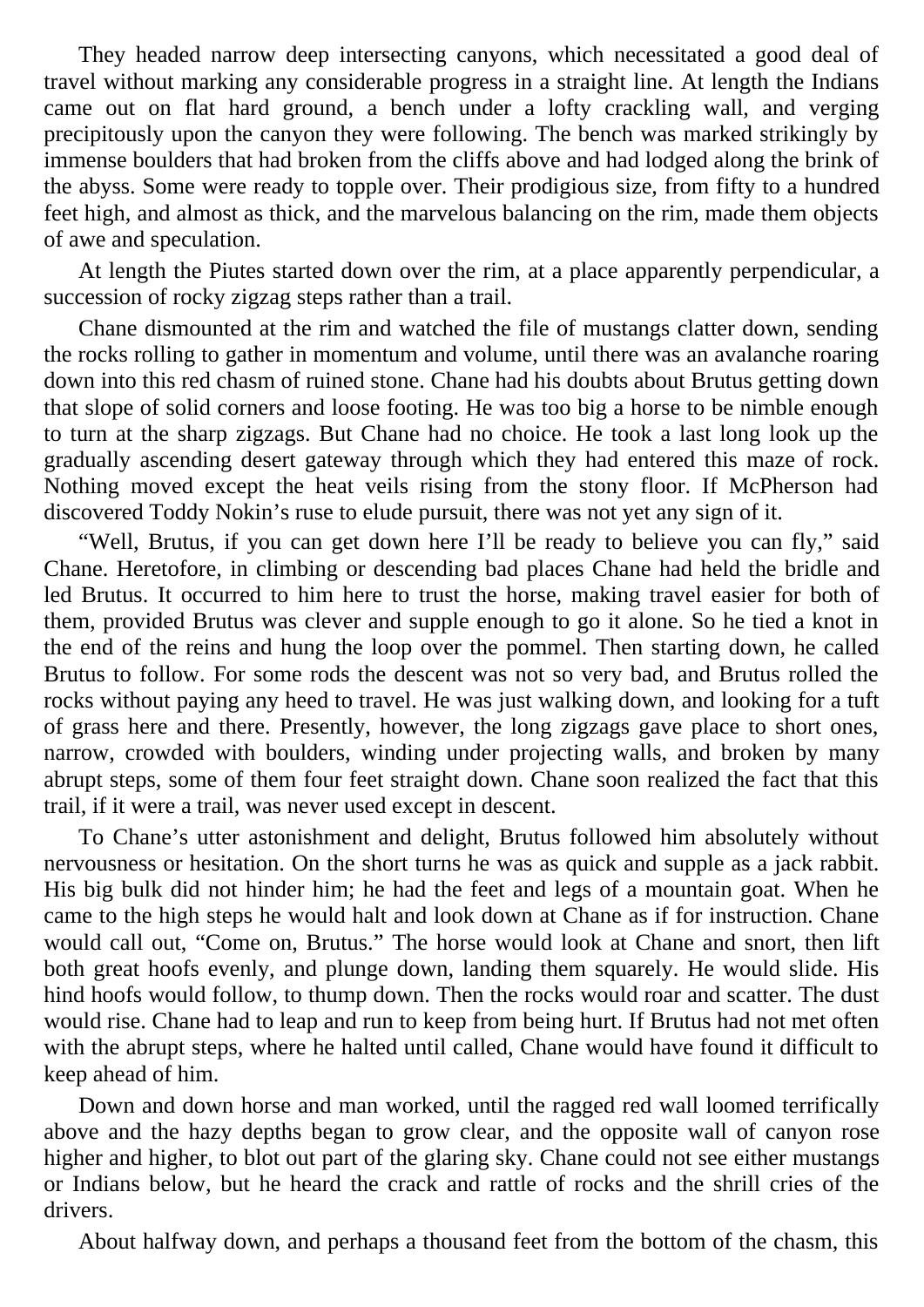tortuous passage wound out upon a narrow cape that looked down sheer into the depths. It was a place to make a man go cautiously, with tense muscle and clear eye, Chane passed it, drew a breath of relief, and stifled a vacillating consideration for Brutus. The horse must not be stopped now. Chane called him. But Brutus did not wholly obey. He pounded down readily, and stamped out on the narrow projection, where, instead of turning, he espied a tiny tuft of grass on the extreme edge. He took two steps, reached for it, plucked it, and then stood on the very edge of the tremendous abyss, gazing down.

Chane's heart leaped to his throat. The front hoofs of Brutus lapped the edge. If the ground crumbled! If he made a slip! Chane was afraid to trust his voice. Then Brutus turned on the apex of that small point as nimbly as a burro, and came on.

"Hey! I give up!" exclaimed Chane as the horse reached him. And he meant that in more ways than one. He put a hand on the soft warm muzzle and looked into the big dark eyes. It seemed to him those eyes were intensely alive. Brutus understood him. Was it possible for him to understand Brutus?

Chane clambered down, no longer worried about his horse. The canyon wall began to slant more easily toward the bottom; the abrupt places disappeared; the zigzags grew longer, winding through monumental débris from the cliffs above. Soon the mustangs and Indians below became visible, and at length they stretched out on the narrow floor.

When Chane walked out on the level, Brutus was right behind him. So Chane got into the saddle again and soon caught up with the Piutes.

This narrow red gulch, with its lofty overhanging walls, opened into a wider canyon, where color and ruggedness and ruin appeared to keep pace with the increased dimensions. When Chane turned the corner of wall he came upon a wonderful garden spot of green cottonwood and grass, perhaps ten acres in extent, set down like a gem amid the brazen iron devastation. A stream of water, shining like silver in the sunlight, passed through this oasis. A long wide canyon yawned to the west, and at the extreme end, where it notched, the golden sun hung, perceptibly dimming. From the direction of this canyon and the stream that wound through it Chane decided it must be Beaver Canyon. Upon inquiring of Toddy Nokin, he found that his surmise was correct. Beyond the verdant spot the great walls appeared to have collapsed, to choke the canyon mouth and bar egress to the river. Somewhere in the red and russet jumble of rock the stream disappeared.

Toddy Nokin and his sons drove the mustangs into the oasis and let that be the end of the day's journey. It was obvious that the mustangs would not stray from that luxuriant place. Birds, rabbits, squirrels gave life and color to this beautiful fresh oval of green.

Chane took the saddle and bridle off Brutus, and watched him roll, four times over one way, three times back. He had to confess again that the horse possessed extraordinary powers.

Toddy Nokin said this was the safest place he knew to stop for the night, and the only one where there was plenty of grass. Chane was surprised not to find any indication of Indian camps or travel. Not a hoof track showed along the sand of the stream. It was one of the lonely places seldom frequented by Indians, perhaps never by white men. Chane lost some of his apprehension about McPherson. There did not seem to be probability of the horse thieves surprising him here. The danger, perhaps, was farther on, at or near the ford of the San Juan. Chane did not, however, cease to be worried about the loss of his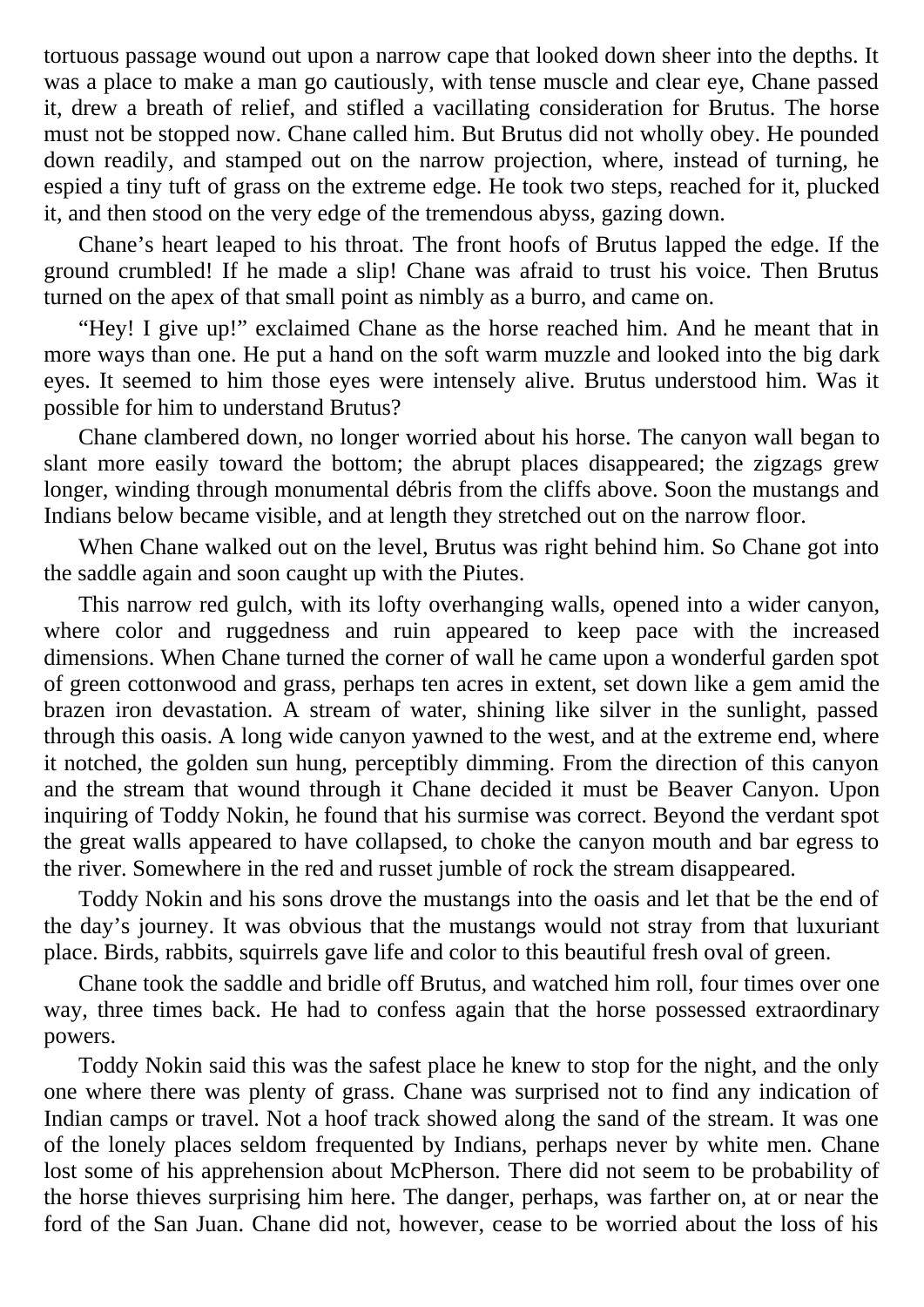rifle. If he had that he could afford to laugh at McPherson and his allies.

Chane sought a sandy seat under a cottonwood. He was tired and the heat still hung heavily in the canyon. Bees were humming around the clusters of yellow flowers that gave the oasis a gleam of gold. While he rested, the Indians started a fire and began preparations for a meal. Chane saw Toddy's younger son stalking rabbits with a bow and arrow, a weapon still much used by the Piute boys.

The shadows grew. Slowly the dull iron red of the walls changed to blue. Low down a purple veil obscured distant objects. When the bees ceased to hum there was left only the murmur of the stream. Tiny bats darted through and above the cottonwood oasis.

Chane partook of the meager Indian supper with relish enough. Many a time he had lived on less. Dusky smoky sunset quickly succeeded to twilight, and at that depth under the canyon walls, twilight reigned only a moment before yielding to night.

The Indians did not talk. Toddy Nokin was more than usually reticent and somber. Chane grasped anew the risk in this venture for him. Tomorrow would tell the tale. Chane made a bed of his saddle blankets, on soft warm sand, and lay down to sleep. But the solemnity of this solitude and the encroaching of the weird canyon influence kept him awake for a while. He was in the gateway to the labyrinthine network of canyons unfamiliar even to the Piutes. It weighed upon him. What would happen? Could he ford the rivers? There seemed to hover over him a shadow of calamity which had not clouded his mind in the light of day.

At last he was succumbing to drowsiness when he was startled and thrilled by a crash of thunder. It filled the canyon—a great volume of sound. But the stars were bright in the heavens. There was no storm. The thunder and bellow came from a section of cliff breaking away and plunging down the rock-strewn slope. It gathered volume until Chane seemed to be deafened. Then it ended, and the weird echoes boomed from cliff to cliff, and rolled away, thundering, rumbling, dying. After that the silence seemed unreal. Chane had a strange sense of his loneliness and helplessness. At last he dropped off to sleep.

Chane awakened toward dawn and found he was cold. From that time he slept no more, and in the gray wan light he was glad to see a fire kindled by the Indians. He got up, cramped and stiff, and moved about until something of warmth began to creep along his veins. The Indians were cooking sheep meat. Chane ate his scant breakfast before daylight. Toddy Nokin's sons glided away to drive in the mustangs. Chane stood back to the fire, his hands spread to the heat, his gaze fixed on the wonderful white morning star. It hung over a notch of the canyon rim like a radiant beacon.

"Ugh!" grunted Toddy Nokin, presently attracting Chane's attention. The Indian had cut strips of the cooked meat, which he had spread on a stone near the fire. He indicated that these were for Chane, and he should salt them or not, as he chose, and take them with him. Chane gathered them up, not forgetting to thank Toddy for his thoughtfulness, and carrying them to his saddle he stowed them away in the bag that contained the parched corn. He would fare poorly until he got among the Mormons.

At daylight Brutus came trotting into camp. He had found good grazing, to judge from his sleek full sides. Yet he nosed around the saddle and blankets, as if hunting for grain. Chane saddled him, and waited for the Piutes to come with the mustangs.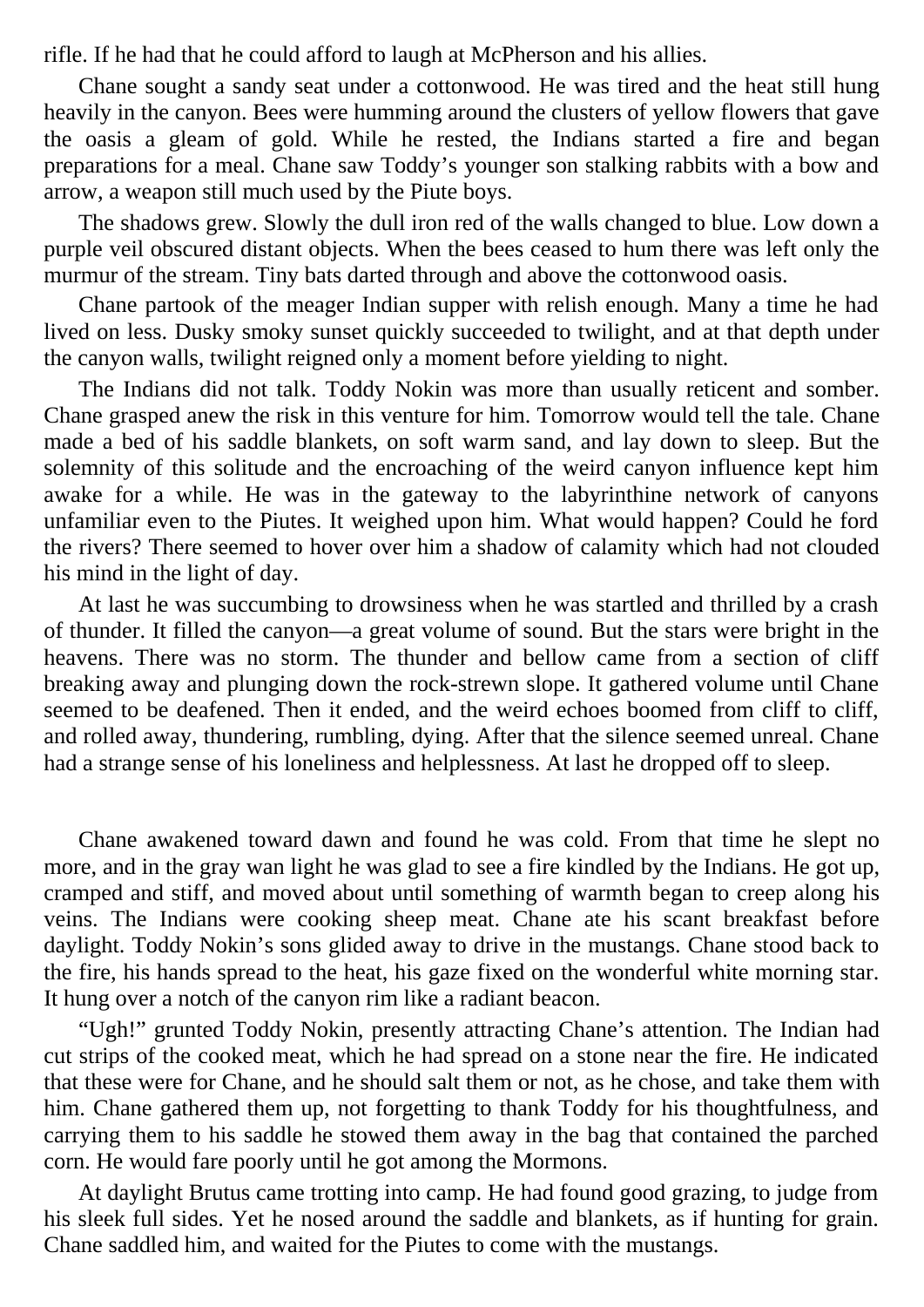The morning was exquisite, clear, cool, bright, with a sweet tang in the air. Above the eastern rim flared a pale rose glow, herald of the sunrise. The birds had begun to sing all over the oasis, a welcome breaking of the melancholy canyon silence.

Presently Toddy Nokin's sons rode in with the mustangs, and in a few moments the day's journey began. Chane faced it with a grim eagerness. They climbed out of the oasis on the eastern side, and threaded an uphill course through sections of broken wall. They came to a level rise of ground upon which the rocks stood scattered like the tents of an army. Some of these boulders had oxidized surfaces, almost black, upon which Indians had inscribed their crude signs.

The sun rose dazzlingly bright above the eastern rock that waved along the horizon. This wall Chane knew to be across the San Juan, but he had not gotten far enough up to see below the waving hummocky crest. The day bade fair to be hot down there.

Chane rode up out of that maze of scattered blocks of sandstone, out upon a height from which he could gaze down into the canyon of the San Juan River. The Indians kept on driving the mustangs down, but Chane halted Brutus and gazed spellbound at the awful scene. Three times before he had crossed the San Juan, far above this point, and at places where desert ruggedness was not wanting. But this was different.

A terrible red gulf wound from east to west, a broad, winding iron-walled canyon, at the bottom of which gleamed and glinted a chocolate-hued river in flood, its dull roar striking ominously upon Chane's ear. Miles to the eastward it came rushing out of a narrow split in the sinister walls, to wind like a serpent toward the west, pushing its muddy current into another river that swept on between majestic towering walls. This was Chane's first sight of the Grand Canyon of the Colorado. He had crossed this larger river above where the great walls boxed.

It held him mute, this scene of the grandeur of rocks, the desolation of the denuded surfaces, the manifestation of the ruin and decay of millions of years. He did not see a patch of green in all that area of barrenness. There was no life. But there seemed to be an infernal beauty. High above the canyon wall of red and bronze, rose the waving rounded horizon line of yellow stone, the wind-carved surfaces Chane had seen from the sage upland. There appeared to be no break in that opposite wall. It bulged and towered out over the river. On the side from which Chane gazed there were canyon mouths yawning everywhere. The descent from this side down to the river was gradual, and of such a rough nature that travel seemed impossible. Yet Chane saw the Indians and mustangs winding down. Far below the vast rock slides were ridges of colored earth, mostly red, but some of gray, and below these stretched sandy levels parallel with the river.

Brutus did not wait for word from Chane. He started down, and soon Chane felt lost in a world of crumbled cliffs. From time to time he would come out where he could see the river and the lifting walls beyond, but for the most part he was hidden among the broken rocks. The trail here, however, was neither steep nor difficult. Brutus soon was upon the heels of the Piute's mustang.

Chane did not fail to note how Toddy Nokin's falcon gaze often studied the vast slope to the right, and especially a rugged corner of canyon. Chane strained his eyes, but he could not discern anything more. All was red glaring rock, reflecting the sunlight. It took a long hot dusty hour to descend to the ridges of red and gray earth, a welcome change of travel. Here the mustangs resumed the leisurely trot that covered distance rapidly. From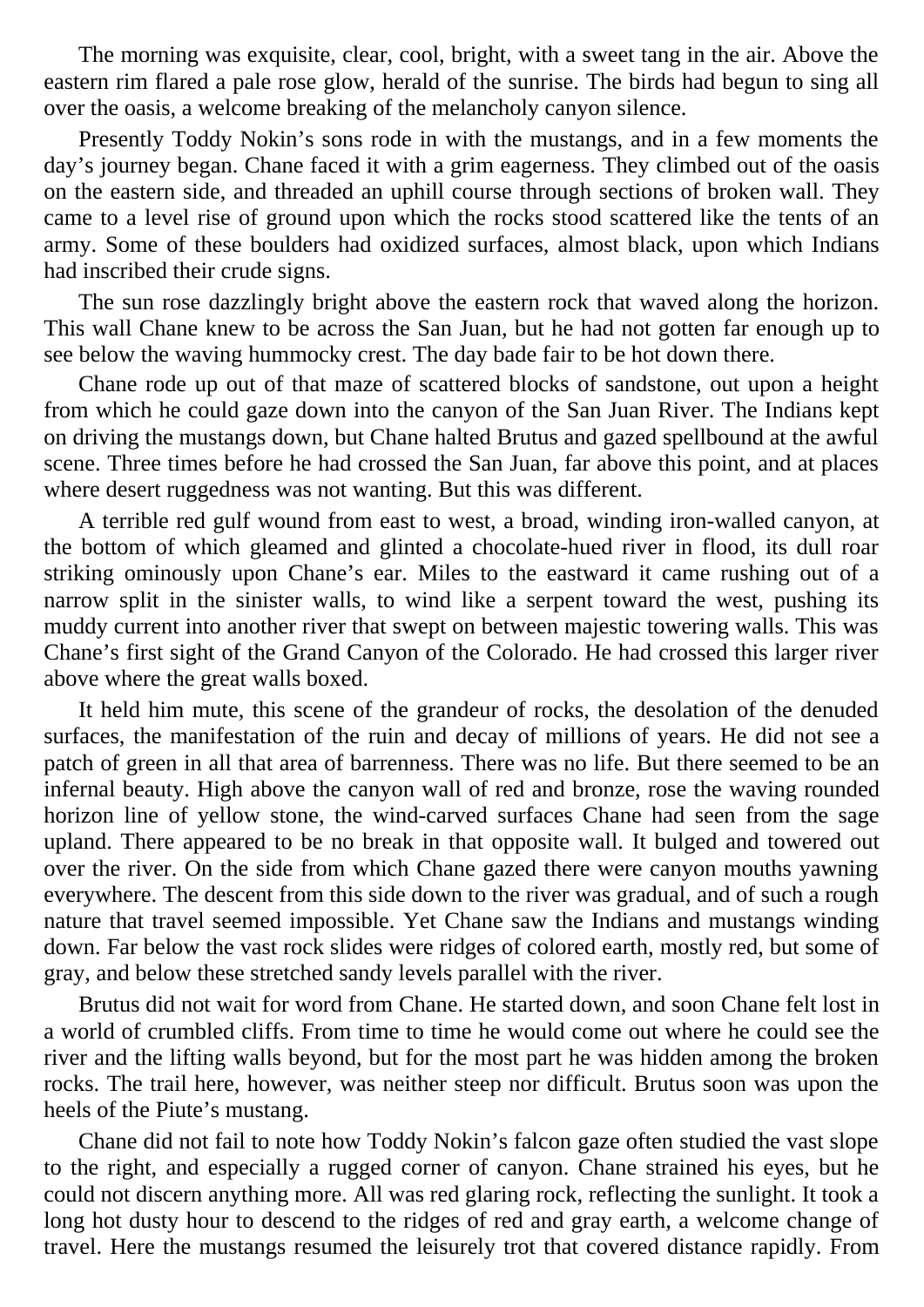the ridges the Indians rode down upon a gravel level, almost wholly bare of vegetation. A weed that grew there was as gray as the ground.

The red slope that Toddy Nokin watched now slanted and heaved upward, a steep mile of jagged rocks, to end in a seamed wall which touched the sky. It broke abruptly into a notched mouth of canyon that cut clear down to the level where Chane rode. No doubt out of this canyon came the trail from which Toddy had switched yesterday and from which he felt apprehension today. No living creature gave contrast to the appalling desolation of that red abyss. The river roared sullenly, low, deep, strange, not at all like a natural water in swift current.

The strip of gravel level, that had appeared narrow from far above, now proved to be wide and spacious. The time came when Toddy pointed to a break in the opposite wall, at the bottom of which shone a dense patch of green growth. Also a line of willows began to appear on this side of the river. Here was the place where the Piutes forded the river, to climb out on the yellow rock above.

To Chane the San Juan looked impossible to cross.

"Can I get over?" he asked, voicing his anxiety.

The Piute answered that he had crossed at worse stages of flood than this one, and he pointed ahead to the ford. They rode on, and had passed the mouth of the intersecting canyon when Toddy Nokin suddenly exclaimed, "Ugh!"

His gesture made Chane's heart sink. Low down over the rocks beyond the sand showed moving clouds of dust.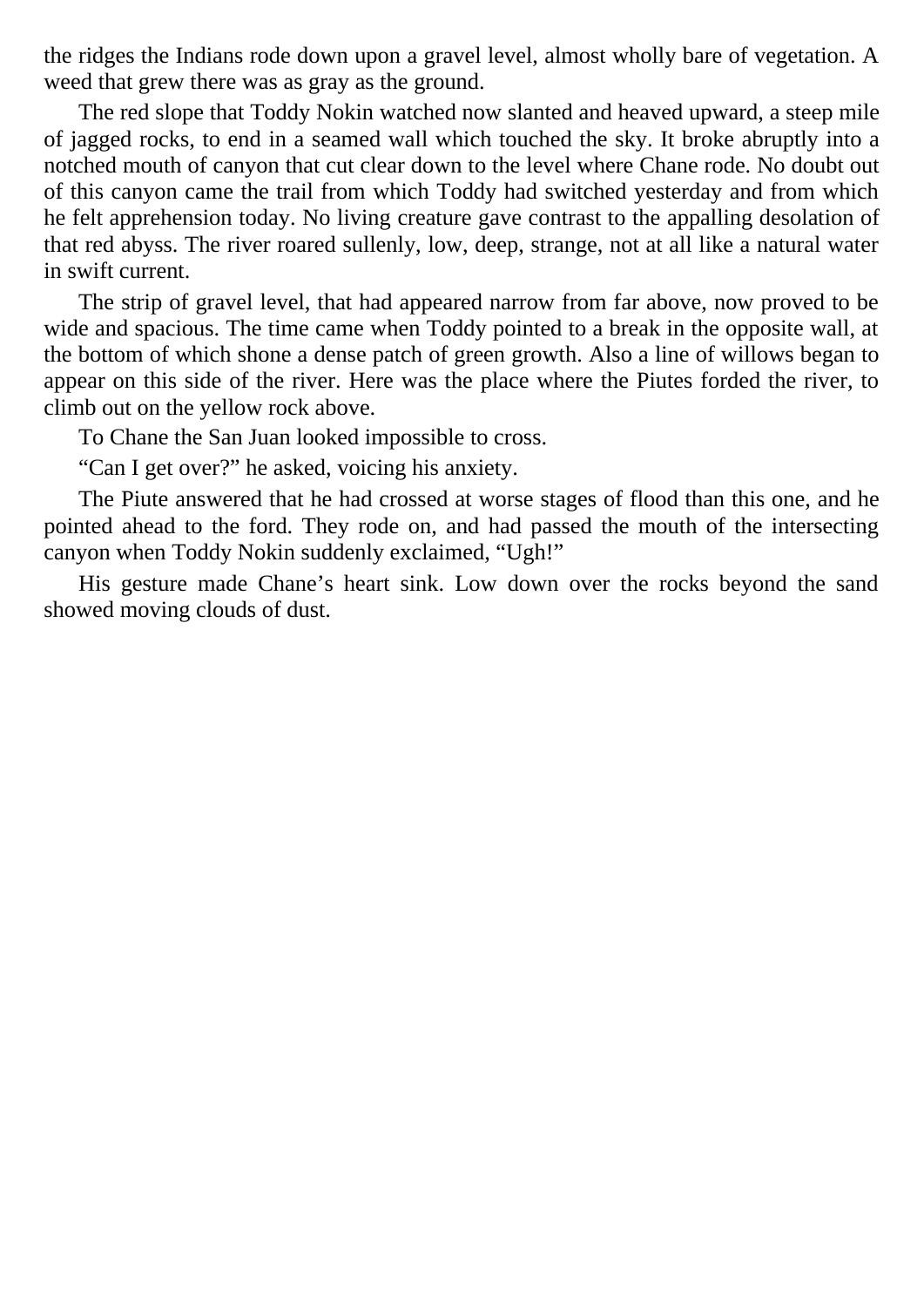## **Chapter Six**

THOSE dust clouds had been kicked aloft by moving horses. Toddy Nokin called to his sons, one of whom was far ahead with the mustangs. sons, one of whom was far ahead with the mustangs.

"Toddy! Who's raising that dust?" flashed Chane. "Indians?"

"Ugh!" ejaculated the Piute. His dark gaze was fixed on the isolated boulders that had rolled out upon the level.

As Chane shifted his roving eyes to find what attracted Toddy, he suddenly espied a white man rising from behind one of the foremost rocks. Chane recognized Jim Horn. On the moment he was leveling a gun, resting his elbow on the rock. He was perhaps fifty paces from Toddy's older son, who was at the head of the string of mustangs.

"Horn! Don't shoot!" yelled Chane, at the top of his lungs. "These mustangs aren't worth bloodshed."

But Horn paid no heed to this call. He shot once—twice at the nearest Piute, who was knocked off his pony, but got up and ran back. Horn now directed his fire at Toddy's younger son, a mere lad, who uttered a yell and wheeled his horse. The string of mustangs, frightened by the shots and yells, stampeded and turned away with pounding hoofs, raising a cloud of dust.

Chane reached for his rifle. Gone! A swift fierce fury possessed him. How he had been tricked! Toddy Nokin's dark hand shot out toward the rocks to the right and back. Even as Horn fired again, this time at Chane or Toddy, for the bullet whistled close enough to make Brutus jump, Chane saw Hod Slack riding forward, gun in hand, and directly behind, Bud McPherson appeared, goading his white horse and waving his rifle.

"Run, Toddy!" yelled Chane. "Run for the canyon!"

Brutus was plunging to be off, so that Chane had difficulty in holding him. Perhaps his movement was fortunate for Chane, as another bullet from Horn whizzed uncomfortably close over his head.

In a second more Chane saw his only chance was to outrun McPherson with the rifle, and take to the ford. The Piutes were gone like rabbits in the rocks. The mustangs had run wild, back over the trail by which they had come. Two of the outlaws, one armed with a rifle, blocked escape in that direction. Chane saw if he followed in Toddy Nokin's steps he would soon have to abandon Brutus. That thought did not hold in his mind.

"Hyar!" yelled McPherson, in voice coming clear. "Git off thet hoss!"

It was Brutus the thief wanted. Chane saw him level the rifle. That was a signal for Chane to spur Brutus and yell at once. The horse leaped into action, head pointed up the river. Chane drew his gun and shot at Horn. That individual was frantically trying to reload. He ducked back behind the rock and returned Chane's fire. This time his heavy bullet tugged at Chane's shoulder. The touch of lead infuriated the rider and, suddenly reckless, he swerved Brutus directly at the rock behind which Horn was hidden. The thief broke cover and darted for other rocks. Chane could have shot him in the back, but he held his fire.

"Run him down, Brutus!" called Chane, and goaded the horse.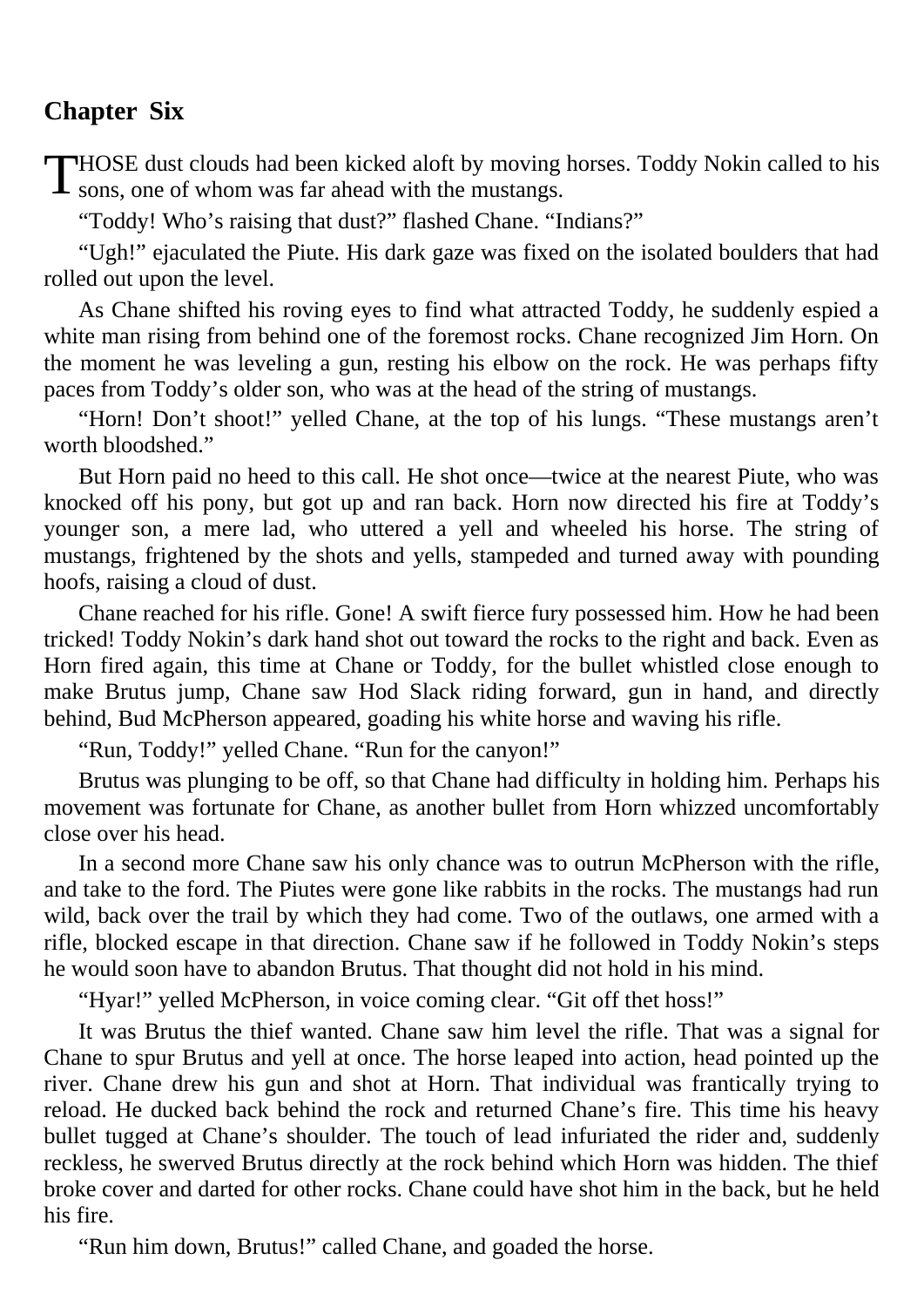He saw Horn fumbling at his gun as he dodged away. He dropped shells on the ground, stumbled and fell, sprang up and lunged on. His heavy weight made quick action a thing of extreme violence. The horse bore down upon him like a whirlwind of dust. Chane yelled. Brutus hurdled a rock. Then Horn, frantic in his terror, tried to elude the horse that was thundering down on him. As he whirled and lifted his gun Brutus ran into him. Chane saw a red flame and smoke, but did not hear the shot nor feel the bullet. Horn's distorted face, livid and savage, gleamed under the horse. Then came a shock, light and sharp, that did not even check Brutus. Horn was thrown as if from a catapult. But he had not been killed. He got up, staggered on, waving his arms, and fell again.

Brutus stretched out in his stride, headed for the curve of the river. Then Chane gave heed to McPherson. That worthy was behind him, between him and the river, and at the instant there flashed a white puff of smoke from the rifle. Chane experienced the bitter impotent rage of a man who heard the hiss of a bullet from his own rifle. But rage could not help Chane. He was in a precarious situation. McPherson had a good horse and possession of the gun. Again a puff of white smoke! Chane saw the whip of sand where the bullet struck far ahead. McPherson was shooting high, evidently careful not to hit this horse he coveted.

"Now, Brutus, make good all that wrangler brag about your speed," shouted Chane, and he urged the horse to his utmost.

The ground was level hard gravel, and there was a mile of it between him and the bend of river where Toddy had pointed out the ford. Chane did not look back. He gave every sense to his riding of the horse in that critical race. He heard the bullets sing above him and saw them strike ahead. Then, in a moment more, when Brutus settled into the terrible strain of a horse running to save the life of his master, it seemed to Chane that he was sailing through the air. The wind tore at him. The ground became a sheeted dim expanse, sliding under him. Rocks and walls blurred on either side. Never in his life had he bestridden a horse as fleet, as powerful as Brutus. He ran away from McPherson's white horse.

At the turn of the river Chane looked back. McPherson and Slack were far behind, but they were urging their horses, evidently still sure of their quarry.

Beyond the bend of the river the huge walls of shattered rock encroached upon the banks. Chane saw that he could not ride farther up the river. His one chance was to cross the ford before McPherson could reach him with the rifle.

Chane pulled Brutus out of that dead run. The river widened at this bend. At a glance Chane saw the ford was a shallow rapid half a mile long and perhaps a quarter in width. From the ripples close to shore and out to the middle Chane could tell that the stream-bed was rocky. He rode to the upper end of this rift and then sent Brutus plunging into the muddy water. Manifestly, water had no terrors for the horse, any more than steep rocky trails. Brutus ran through water a foot deep, heading across and downstream. His ironshod hoofs clanged on rocks like submerged bells. Chane had ridden round the bend of the river and so had lost sight of his pursuers. But they could not be far.

Chane directed Brutus toward the green break in the red wall opposite. It was a peculiar formation, evidently of steps worn by water flowing from above. An oval thicket of green willows choked the lower level. Chane discerned where the trail climbed the ledges, and knew if he could cross he would be safe.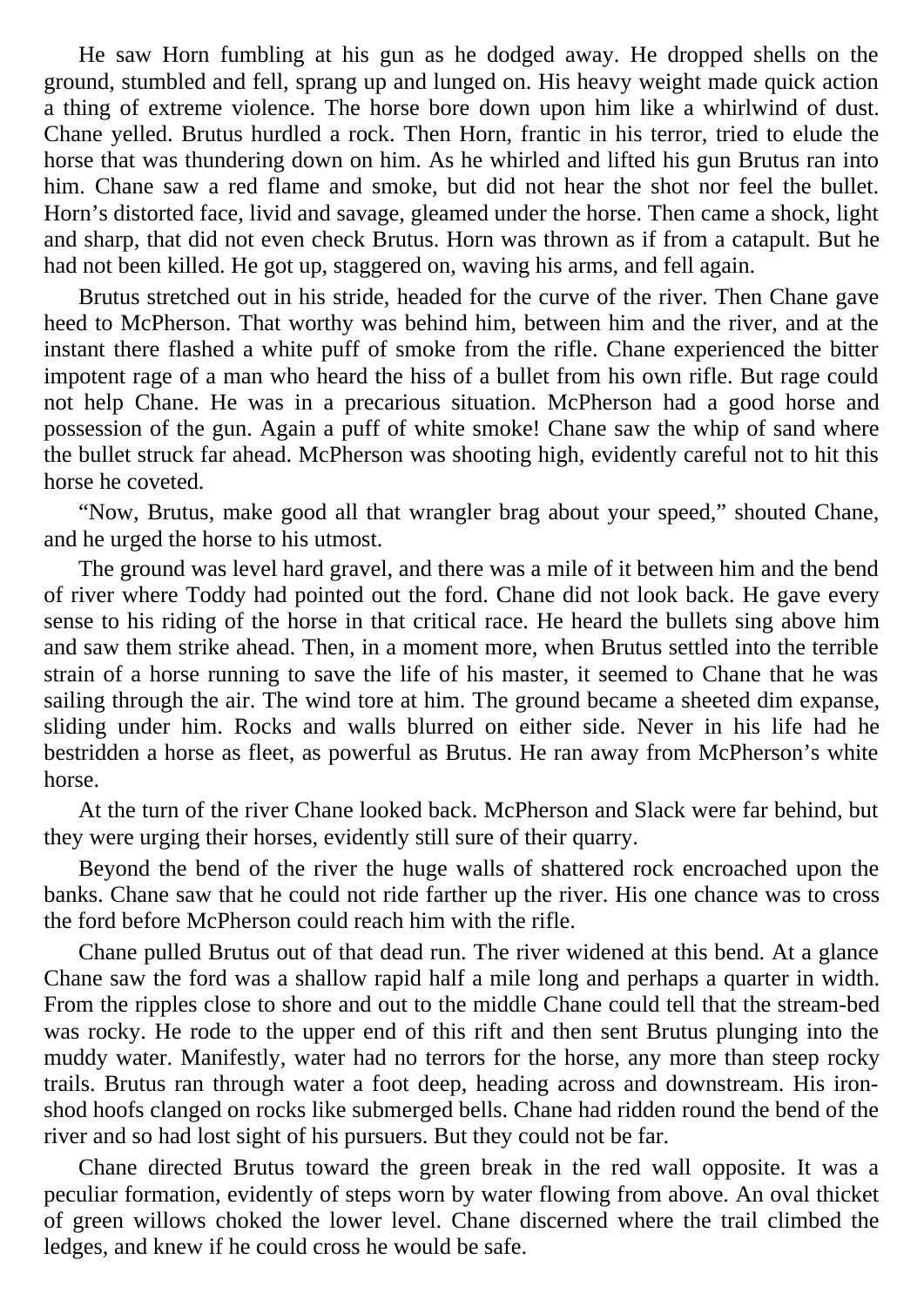Brutus had reached the middle of the river when McPherson and Slack appeared half a mile down the gravelly beach. They were punishing their horses. Chane gave them one dark glance. If he ever got out of this alive he would remember them!

The horse, aided by swift water now reaching to the stirrups, kept quartering toward the shore. Chane directed anxious gaze toward the point he wished to make, and he discovered that the rocky stream-bed did not extend all the way across. The character of the surface water proved that; it changed from choppy little ripples to long, smooth, gently swelling waves. Under them was quicksand! Chane studied the lay of the water straight across from his position. It was better than below, but if he put Brutus to bucking the current, instead of having it aid progress, he would waste time and let McPherson get in range with the rifle. All the time Brutus was magnificently plunging on, going fast, keeping his foothold, snorting his excitement. The water grew deeper. Chane lifted his feet out of the stirrups and held them up. Soon Brutus reached the line where the swift current verged on the stiller smoother water. Chane felt the horse catch in the sand and labor to extricate himself. As the water was not deep enough for Brutus to swim in, Chane dared not risk going into the sand. So he turned Brutus straight down with the current toward the rapids. Chane saw where he might make a rocky point that marked the extreme limit he dared not pass. He would have to work out above or at that point, or be lost. If he went through the rapid alive he would drift into the narrow stretch below, where McPherson could stand on the bank and easily reach him with a rifle bullet.

The swift water almost swept Brutus off his balance. An ordinary horse would have been swamped here. If Brutus slipped he lunged powerfully and kept his head. The waves grew higher, the current swifter. Chane saw yellow-white froth rushing round the black noses of rocks. He felt Brutus strike with shoulder and leg, but always he was able to guide the horse on the right side of these obstructions, keeping in line with the ledge he must gain.

In a moment more Brutus had the whole force of the current behind him. It swept him along, the waves washing over his haunches, splashing all over Chane. Here was depth of four to five feet. Brutus no longer walked. He was carried, and when his hoofs struck he plunged with tremendous strength.

The heavy roar of the rapids filled Chane's ears. He all but gave up. He could do no more, yet he still called to Brutus, as if in that din of waters the horse might hear him. Chane's distended sight fixed on a smooth rushing channel that now lay between him and the ledge of rock. It looked too heavy, too deep, too swift for Brutus to stem. It ran like a mill race, yellow, hideous, seething, and it poured down a slant into the turbulent rapids. This channel ran at right angles with Brutus, coming from the back eddy of smooth water that swung in toward the break in the wall. Just before entering this mill race Brutus was carried against a rock and the weight of the water held him there. Chane crouched in the saddle, and leaping ahead of the horse, floundered and lunged with all his might. His almost superhuman efforts, aided by the swift current, carried him within reach of the ledge. He crawled out.

Brutus, free of his weight, plunged into the swift place. The water rushed round him, splashed over the saddle, but it did not overpower him. He stemmed that current, passed the danger line, reached shallower water, whence he waded. Chane led him to the rocky shore. And it was then he remembered McPherson.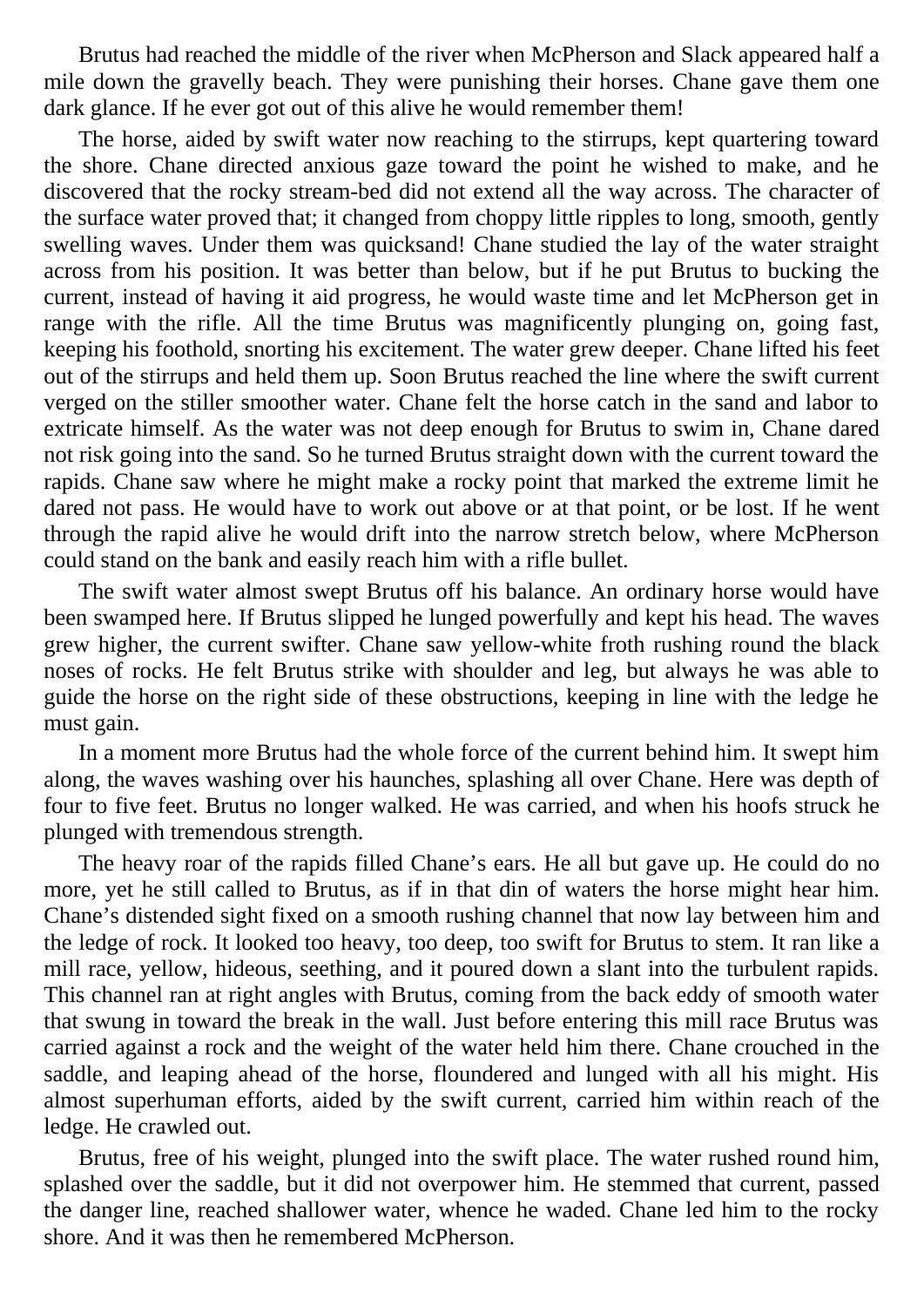Gazing across the river, he saw McPherson gallop down the sandy bar and leap off, rifle in hand. But he had been distanced. Too late! Even as he shot, Chane drew Brutus behind the protecting corner of wall.

"Bru—tus!" gasped Chane, and reached for the horse, to stand clasping his neck. Brutus was heaving like a huge bellows. The breath whistled from his nostrils. Chane heard the great heart pound. And in that moment such love as he had never given a horse stirred in him.

Presently Chane left Brutus to recover and took care to look about him. This green patch of willows hid a little cove, upon the opposite side of which the trail rose to the first curved ledge. By keeping behind the willows, along the base of the wall, Chane could reach the point where the trail started up. From here he would be out of range from across the river. Returning to Brutus, he found him about recovered from his tremendous exertions. Certainly his excitement was past. Brutus raised his noble head with the old inimitable lift of pride, curiosity, alertness. He whinnied at Chane.

"Well, Brutus——" began Chane, with impulse to burst out in gratitude and love. But they were too deep. He did not even lay a caressing hand on the tangled wet black mane. But he was thinking hard. He had no possession save this horse. Again he was a poor wrangler. Yet was he not rich? Chane's one thought of regret concerned the wounding of Toddy Nokin's son.

Brutus had a bloody welt across the side of his broad breast.

"Horn's shot—that last one," concluded Chane, angrily. Removing the saddle, he wrung out the wet blankets and replaced them. His coat and bag of food had remained intact, though somewhat the worse for muddy water. Chane led Brutus along the base of the cove, round to the far side where the trail started up. He climbed to the first step, a half-circle of stone, worn smooth by water. From here he looked across the river.

Slack had joined McPherson, and sat astride his horse, while the latter stamped up and down the beach. Then Slack, espying Chane, drew McPherson's attention. The horse thief stood like a statue, gazing across the river; and it seemed to Chane that the gaze was one of baffled longing for Brutus. Chane shook a menacing fist at McPherson and called aloud, as if the man could hear above that roaring water, "Bud, we may meet again!"

With that Chane turned to the ascent and straightway forgot his enemies and his loss. He was far from being safe. He had crossed the San Juan, but the Colorado ran between him and the security beyond. If the Colorado, too, was in flood, Chane felt there would be grave risk. He did not know whether or not a trail led from this ford up the river to Bluff. His food supply was too short for anything except straight travel toward the Mormon country, and even then he was going to experience hunger.

The trail wound across the first circular ledge, zigzagged up smooth rock to the next ledge, back across that to the opposite side of this strange break in the cliff, and so on by a succession of steps to the top of the red wall that had appeared insurmountable to Chane.

He found himself among the yellow wind-worn hills of stone that he had seen for days. The trail led through winding defiles and at last up over the smooth soft sandstone. Like a yellow swelling sea the rock waved away toward the north. Chane rode Brutus at a swift walk up and down these slopes and across the rounded summits, and at last down into a narrow break that grew in all dimensions as he descended. All indeed was stone,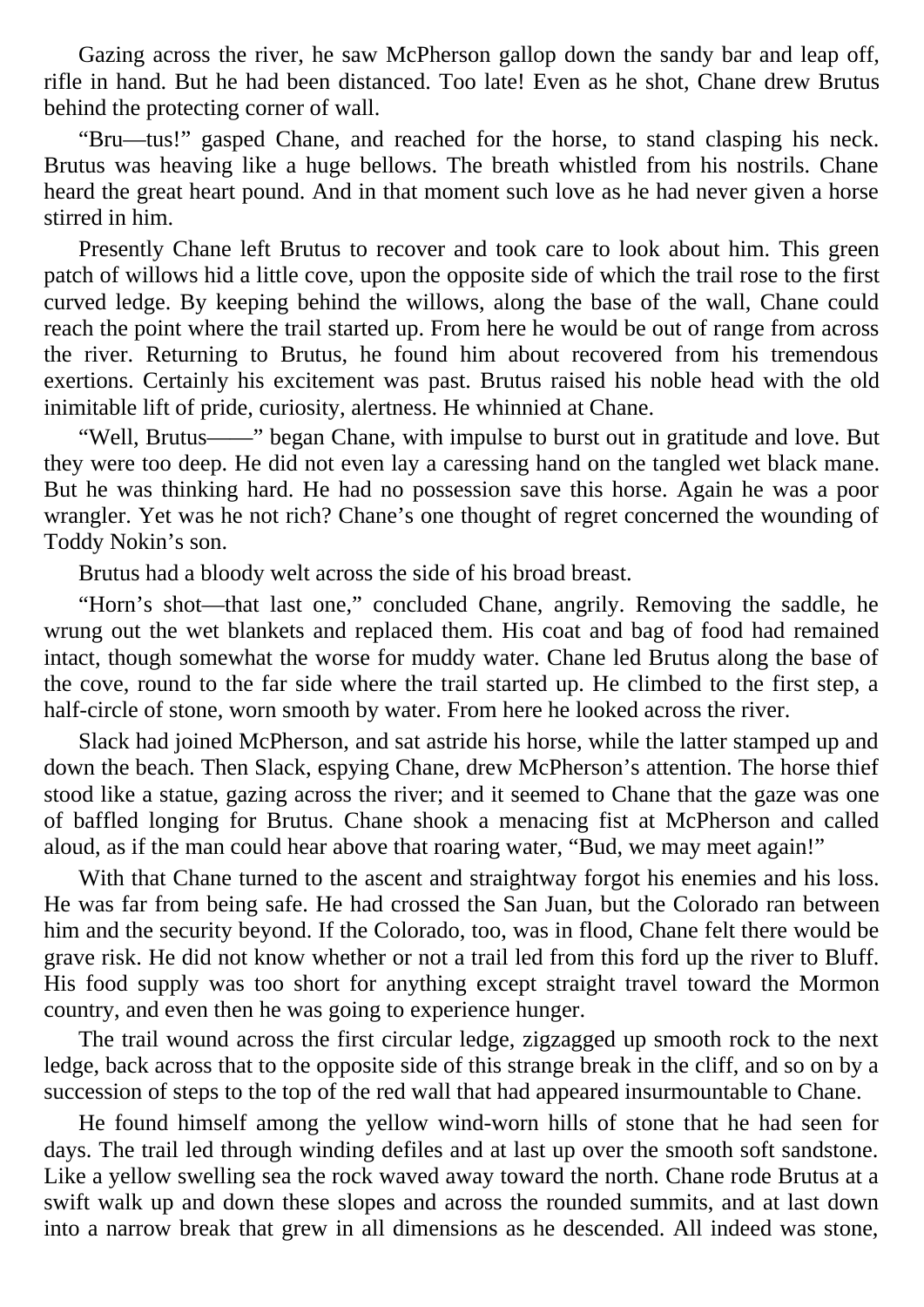except for the narrow strip of blue sky above, but this canyon had little in common with the ones Chane had lately traversed. There were no great slopes of talus, no splintered heaps of ruined cliff, no toppling rim-walls, ready to crash down. It was a smooth, clearcut, well-defined canyon, growing to noble proportions. So deep it went down that the light of day became gloom, almost of dusk.

At length this somber shade brightened and Chane rode round a corner of wall, suddenly to be confronted by open space and sunshine, the silent swift roll of the Colorado River, and the stupendous walls of the Grand Canyon. Across this sullen red river opened the Hole in the Wall, and to Chane it did not belie its reputation.

The river was scarcely any wider than the ford of the San Juan, but it ran deep, swift, strange, somehow tremendous and terrific in flood. But Chane was not daunted. He knew Brutus could swim that tide. What concerned Chane was to what distance the current would carry the horse downstream. It was not possible to get Brutus very far along the bank up this side; otherwise Chane would have had little concern about the crossing. On the other side, however, the break in the great wall was considerable. Brutus might drift a goodly way downstream and still come out within reach of the Hole in the Wall. Far down other breaks showed, canyon mouths, and dark clefts, just mere shadowy lines.

"Brutus, I reckon we don't want to hang around long," muttered Chane as he dismounted. "We've got to cross."

Then leading the horse upstream as far as the rugged bank permitted, he looped the bridle over the pommel.

"Go on, boy," he called, with deep expulsion of breath; and as Brutus plunged into the water Chane grasped his tail and held on. A few steps took Brutus over his depth and compelled him to swim. Chane merely held on to his tail.

It developed that Brutus was as powerful at swimming as he was in other kinds of action. He headed straight across for fifty yards before the current made any perceptible change in his course. Gradually after that he drifted downstream. Chane realized that the current had more weight and volume than had been apparent. No man or beast could have resisted it. But as the river was not very wide and Brutus swam rapidly, Chane did not despair of reaching the break in the canyon wall.

The river made no noise. Brutus seemed to be swimming in oil. The water felt cool, thick, weighted. Chane realized that he could not have held up very long in it. The next time he raised his head to look Brutus had drifted past the center of the Hole in the Wall, and as he was not yet halfway across, there seemed little hope of his making the mark. Indeed, the current grew swifter. Before Brutus had achieved two-thirds of the distance he had drifted beyond the line where he could climb out. Chane had difficulty in keeping his hold. He appeared a leaden weight, at which the water tugged.

When Brutus saw that he was going to run into the frowning blank wall he grew frightened, and tried to turn round to swim back. But Chane, letting go his tail, in several strong strokes reached the bridle. He headed the horse downstream and quartering across, talked to him. Brutus allowed himself to be led, and as in the other river, helped by the current, he made better time. Chane let go of the bridle and dropped back to catch the floating tail. He missed it. Then with a second lunge he secured it, and held on grimly.

Thus horse and man drifted rapidly down the river, while slowly making for the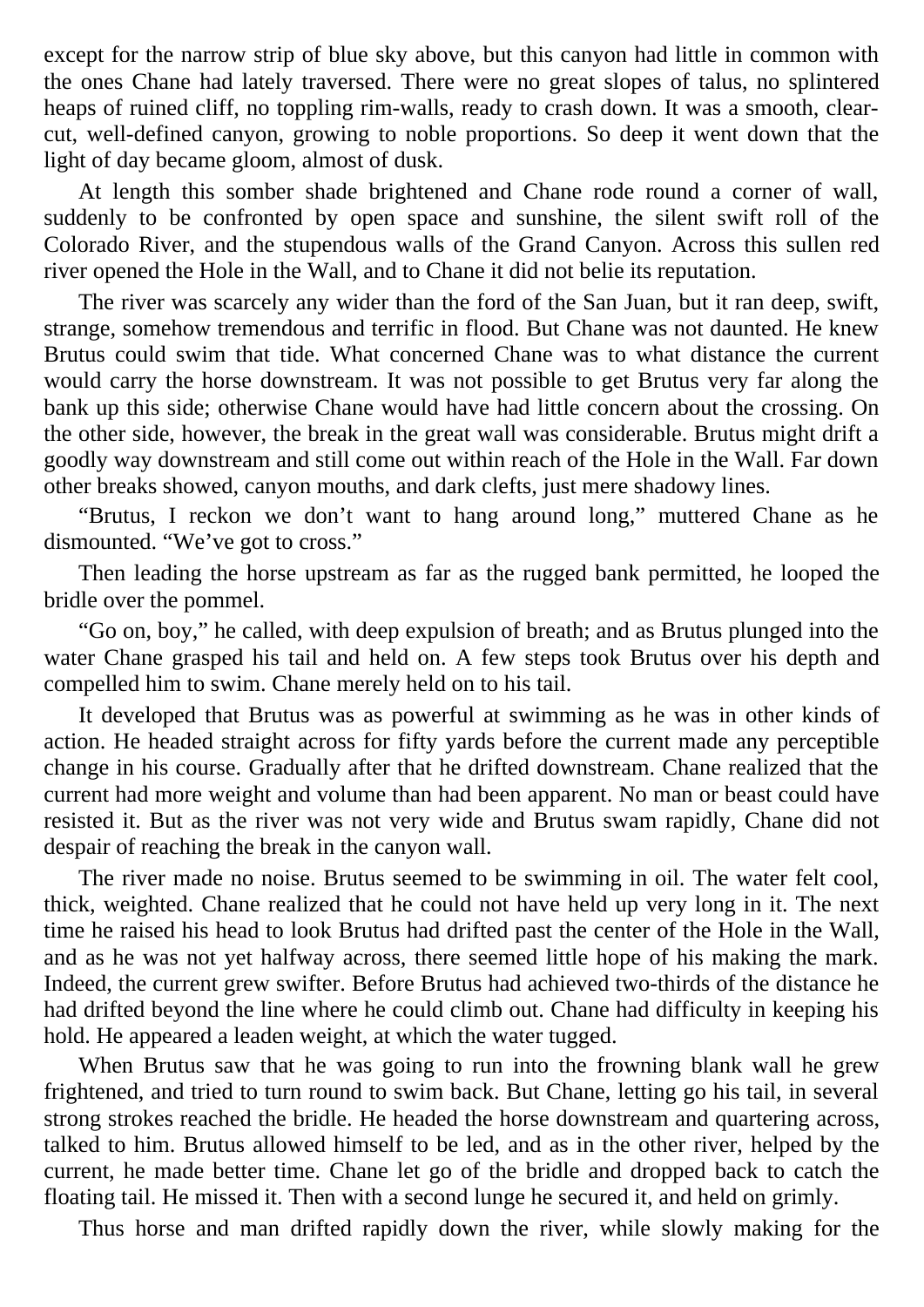opposite wall. Brutus was in no distress. And Chane saw that the cleft he had aimed for was enlarging into a canyon mouth, and that Brutus would make it with room to spare. But when they reached the rocky bank it was too steep and slippery for Brutus to climb out. He lunged again and again, wasting his energy. The current here swirled and chafed at the shore. Above loomed the dark towering walls, split by the sinister canyon. Chane got hold of the bridle and made the shore. But he could not help Brutus. It was impossible to get him up that steep bank. He floundered along, hanging to the bridle, calling to encourage the horse. They passed down yard after yard and the bank appeared to grow steeper.

Chane resolved to go on down the river with Brutus if he could not get him out here. But that moment was a desperate one. The silent river had a horrible repellant force; the walls of rock seemed barriers lifted against him.

They reached the extreme end of that canyon break in the wall. Chane leaped over a jutting point of bank, to keep even with Brutus, and was about to plunge back into the water, when he saw the horse find bottom. Brutus had fastened those powerful hoofs on solid foundation. He snorted and blew spray all over Chane. He lunged to get hold with his hind feet. Another lunge brought him half out of the water. Then with a magnificent leap, crashing out, he landed on the slippery ledge. Chane had to be quick to get out of his way. Brutus was off his balance. He was quivering when Chane dragged hard on the bridle, helping him to make the step that meant safety.

Brutus blew a great blast of a snort that appeared to get rid of both his fright and the dirty sandy water. As for Chane, he fell in his tracks and lay still a few moments.

"We're across," he said, presently, as if that fact ended the hazard. But this canyon mouth was far below the Hole in the Wall. It might have no outlet; it might end in boxed walls. Urged by these considerations, he got up and led Brutus away from the river.

The canyon presented no difficulties of travel that Chane could see. The ascent was gradual, the floor for the most part covered with boulders. The walls were so high and so close that he could scarcely see the sky. The gloom down there was almost dark as night.

Gradually the canyon widened and lightened. Chane mounted Brutus and rode on at a trot wherever possible, impatient to see if he were trapped. But as he progressed, the nature of the canyon appeared to favor his ultimate escape from its confines. The hoofs of Brutus rang off the boulders and struck hollow on the black ledges. Some narrow places required slowing up, but for the most part Brutus had no difficulty. The walls began to shade from red to gray; water appeared running over gravelly beds; grass and vines and flowers made color on the ledges.

Chane rode on for what he considered several miles, always gradually up hill, and meeting with no insurmountable obstacles. This canyon ran north, which was the general direction favorable to him. If he had not been greatly concerned about the possibility of being trapped he would have enjoyed this changing canyon. It narrowed and widened by turns; its walls had an endless variety of blank spaces, caves, bulges, slopes. But, in vast contrast to San Juan Canyon, it had no jumbled heaps of rock. All the débris along that winding lane had been washed down with water at flood time.

Presently Chane rode round into a long wide stretch that permitted him to see afar, both north and south. And he was amazed and thrilled to discover far above and back of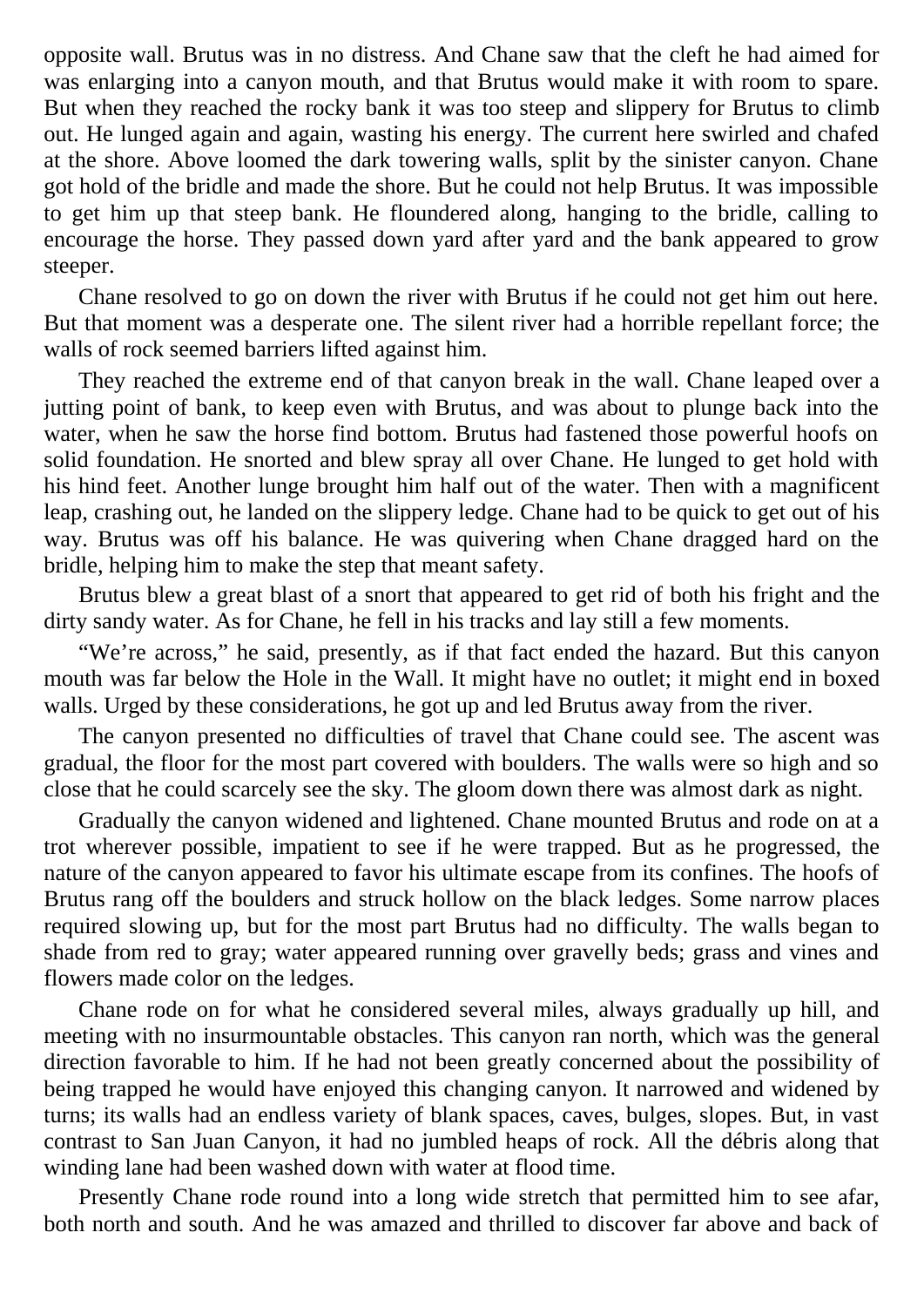his position the unmistakable southern end of Wild Horse Mesa. He could not mistake that majestic fluted wall of gold and red, with the black line of timber fringing the level rim. Like a grand bold-faced mountain it towered above him. This canyon that had engulfed him apparently ran along the eastern base of the mesa. Chane, studying all he could see of the lofty cape, concluded that Wild Horse Mesa sheered down perpendicularly, then spread out great flanges of surrounding escarpment that in turn sheered down to lend its base to winding canyons.

Chane rode on. The hot sun soon dried his clothes. He began to feel the pangs of hunger, but desisted from breaking in upon his slender store of food. The farther up this strange canyon he traveled the more he became prey to apprehension. At any moment he might turn a bend and face an insurmountable wall. Chane could stand to go long on scant ration, but Brutus had to have grass. Therefore Chane lost no time working toward the head of this canyon.

The first sight of cottonwood trees, still beautifully green, cheered him to hopefulness. Brutus could browse on cottonwood leaves if no better offered. Other trees met his trail, and then a grassy bench, a strip of willow bank. It was still summer down here, dreamy, lulled to repose, free from frost and wind, the very heart of the deep canyons.

Again the walls converged and there followed a long stretch bare of green growth or glint of water. At the end of this lane, insulated by its gray walls, Chane saw a sunlit space, and he gave a sudden start, believing that the canyon headed out there into open country. But an instant's thought scouted this idea. He was still in the depths of the rocky fastnesses. Nevertheless, he quickened to the beautiful vista ahead.

All at once Brutus halted. His long ears shot up. He had seen or scented something that was alive.

"What's up, old boy?" queried Chane, patting him and peering keenly ahead. He had no fear of what lay before him in the shape of living creature. His enemies were behind. Still, he was intensely curious. Urging Brutus on, Chane kept a sharp outlook.

To his amaze, the canyon aisle led into the most wonderful place Chane had ever beheld. It was an enlargement of the canyon, green and gold and silvery, fragrant and sweet, walled on his right by a cliff that reached to the skies, and on the left by a strange slanting area, a falling of the wall, to a gradual slope of bare yellow stone, dotted by cedar trees growing out of niches in the rock.

Chane's swift gaze had just time to take this all in when Brutus jumped to a halt and whistled an alarm.

Following that came the swift padding of hoofs on soft ground. Chane had heard that sound too often ever to mistake it.

"Wild horses, by gum!" he ejaculated, with the old thrill of his boyhood.

Then out of the cottonwoods trooped a band of wild horses, bays and blacks, sleek, shiny, with hanging manes and switching tails and keen wild heads erect. They faced Chane.

Brutus neighed now, more with welcome than affright. These were creatures of his kind. His neigh was answered by a piercing whistle that rang like a bugle down the canyon.

"Say, that's a stallion!" exclaimed Chane.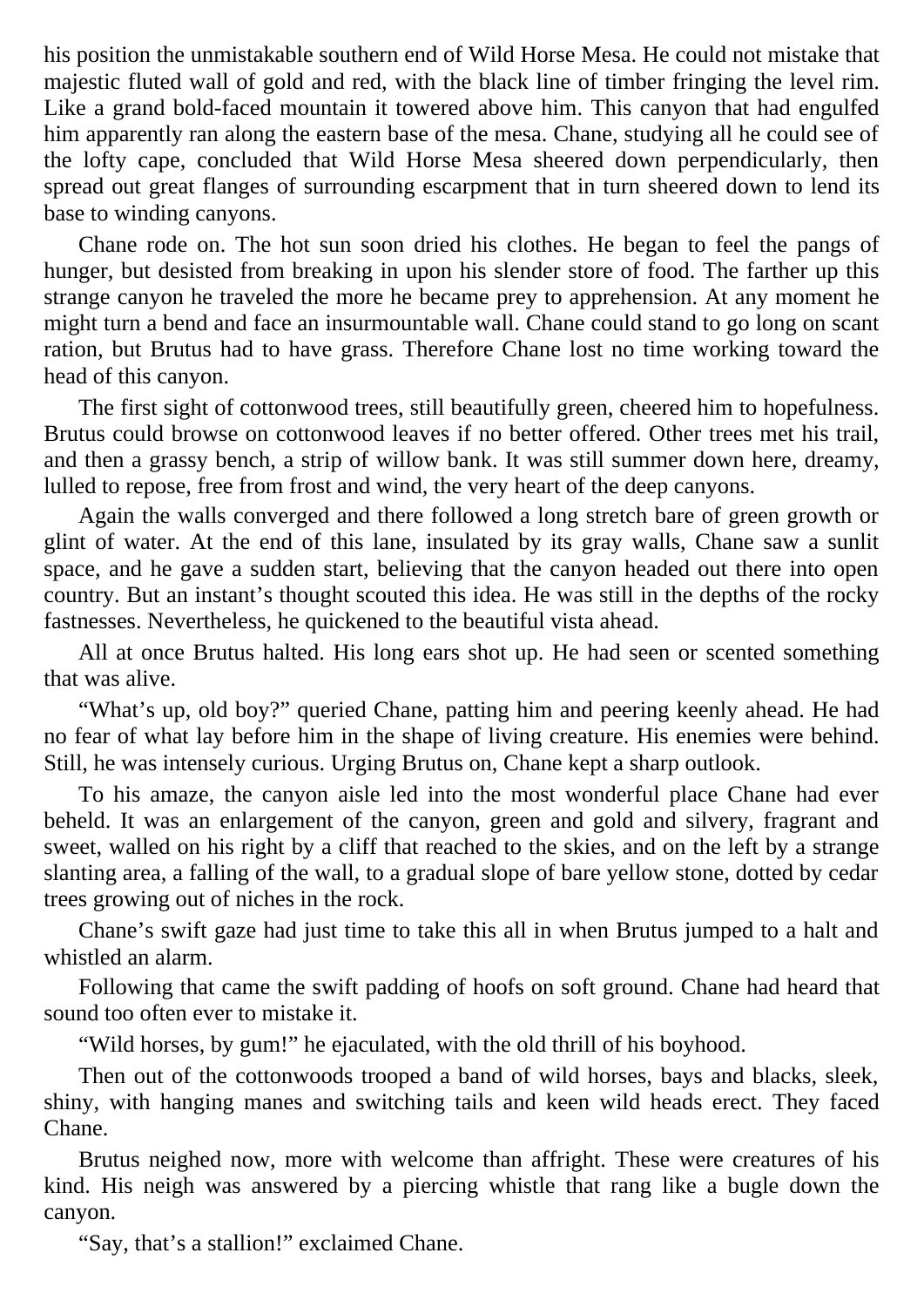Then out of the green pranced the most beautiful and wildest horse Chane had ever seen. He recognized him, though he had only sighted him once, and that afar.

"*Panquitch!*" gasped Chane, in bewildered ecstasy. His heart leaped to his throat and he shook in the saddle.

The king of wild stallions was the color of a lion except for black mane and tail. This quivering mane seemed to stand erect like an arched wave, and fall almost to the sand. He had the points of a racehorse, with the weight and muscle gained from wild life on the desert. But his symmetry and grace, his remarkable beauty, were dwarfed by his spirit. His black eyes shot fire. His nostrils dilated to send forth another piercing blast. Wild, proud, fierce, he was a creature to stop the heart of a wild-horse hunter.

Then with a backward spring, like that of a deer, he wheeled to race into the green. He disappeared, and his band of bays and blacks raced after him. Chane thought they would run up the canyon. No! The sharp click, click, click of bone hoofs on rock told him they had taken to the slope. Above the green of cottonwoods they appeared, Panquitch leading on a run uphill. What a torturing thrill the sight gave Chane! For his first instinct had been one to capture.

Panquitch slowed to a trot, and led his band up and down the waves of slope until Chane lost sight of them. He sat there astride Brutus and marveled. Then he galloped Brutus through the open, and the grove, to the slope. Here he dismounted and took to climbing. As he got up his range of vision widened. Climbing until he was breathless, he halted to look.

He could see north over the waving slope, to the far height where the spreading flange of Wild Horse Mesa met this rising plane of yellow rock. But there was no sign of the wild horses. Thereupon Chane climbed less violently, until he had passed the zone of straggling cedars growing out of the bare rock and mounted high enough to command the prospect. A canyon split the escarpment to the north. Panquitch could not cross there, nor climb to the towering rim of Wild Horse Mesa from that side.

Chane waited. At last, far above, he espied the tawny stallion now driving his band ahead of him. Manes and tails tossed wildly on the summit of a yellow ridge, and vanished. Then Panquitch stood silhouetted against the red of the mesa wall, far beyond. His mane waved in the wind. Every line of his magnificent frame seemed instinct with freedom. There was something about him that made Chane ache. Wild and grand he stood outlined there on the height. Then he vanished.

Chane looked long at the place where he had disappeared. Not easy was it to resist following. But as he was not equipped to chase wild horses, he gave up. Then he studied every line of the heights above, thrilling under the favorable position that had fallen to him through sheer luck.

"Toddy Nokin had it figured wrong," decided Chane, at length. "Panquitch gets on top the mesa round this end and not to the north. He comes down this canyon to climb up here. Somewhere above he has found a trail to the rim. But—if he comes down this canyon, why hasn't he been trailed? I'll find out."

Chane descended to Brutus and rode on out of the beautiful colored oval. As he had expected, he found fresh horse tracks in the sand, headed toward him. Keen on the trail, he kept on and did not look up until the perceptible darkening of the light demanded his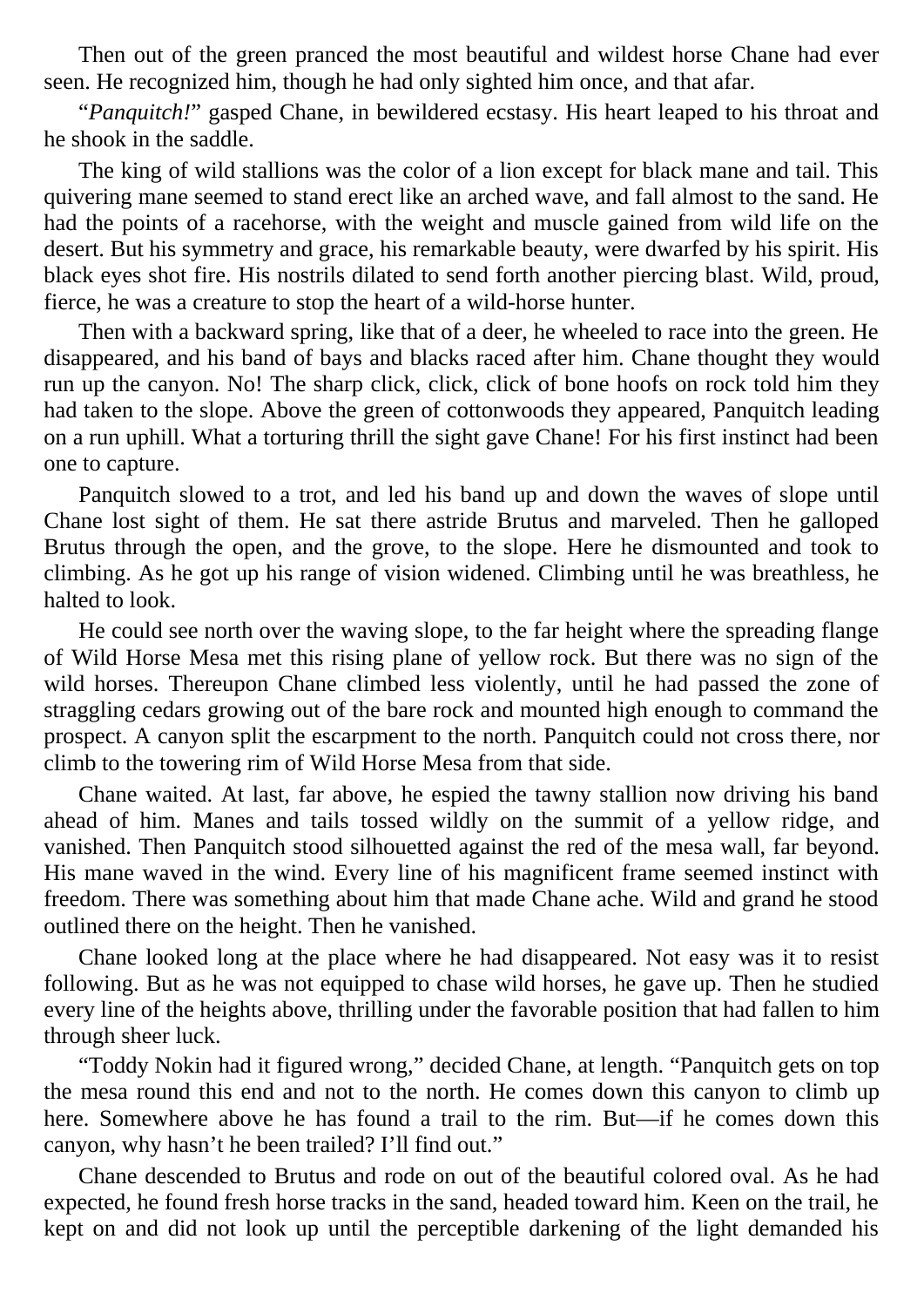attention.

The canyon had narrowed to a V-shaped cleft, with gleaming walls slanting almost straight up to the sky. How weird and strange! This pass of gleams narrowed and widened as Chane traveled on.

He came to pools of water over beds of gravel, then boulders almost blocking passage. But the trail of the wild horses led Chane on. He heard the gurgle of running water and saw where a stream disappeared under the cliff. He came to a pool that Brutus waded, clean, clear, beautiful green water. Beyond this was bare stone which showed no hoof marks. Then came sand again and the telltale tracks.

Looking ahead, Chane was utterly astounded to see the cliffs come closer and closer together. This cleft grew gloomy and somber. Chane kept on. He was sure of exit now. The wild horses had come down here, and his escape was certain. Besides, he would learn how Panquitch eluded his trailers.

Boulders had to be clambered over, and more pools traversed. The water now was running swift and deep in places. Brutus had trouble keeping his footing. The converging walls took on a darker, weirder gleam. Chane could touch both walls at the same time. The floor of this strange canyon was bare solid rock, with the stream covering most of it.

Chane came to a pool that was twenty feet deep. Brutus swam it. No horse tracks showed now on the granite floor. Even the iron hoofs of Brutus left no trace. The sand was gone.

Pool after pool of deep water Chane had to drive Brutus to swim. And the last was a hundred yards long. Chane could see the green depths under him. Beyond that the canyon widened and the stream rushed shallowly over a granite bed. No intersecting canyons broke these tremendous walls. The trail of the wild horses had come down that stonefloored stream.

Chane remembered the canyon he had marked bisecting the eastern flange of the mesa. Soon he must come to where that opened into this one, unless both were one and the same. He traveled a tortuous mile or more before he reached it. But one glance was sufficient to prove to him that Panquitch had never come down there. It was impassable. Chane kept to the winding lane of denuded rock until at last it opened out into bright space. A stone slope that dwarfed the one below greeted Chane's expectant gaze. The canyon pierced it and ended in a cleft.

Brutus carried Chane up that long slope and out on a wide desert bench which fell away from the mesa and merged on the seamed and cracked canyon country below. The bench with its scant bits of green appeared rock as far as eye could see. Everywhere along its rim slanted rugged bare declivities of stone, any one of which might lead into a canyon. Chane had marked the place where he had climbed out. He meant to come back. Panquitch's access to Wild Horse Mesa was no longer a mystery to Chane. He could trap that great stallion.

But what a baffling country was that eastern lower escarpment of the mesa. It appeared endless. To the right stretched the sea of carved rock, lined by its canyon rims, and ending only in the dim rise of purple upland. All on the other side of Chane the towering fluted wall of red wandered northward. Chane's senses of appreciation had been overwhelmed, yet he gazed on and on with tired eyes.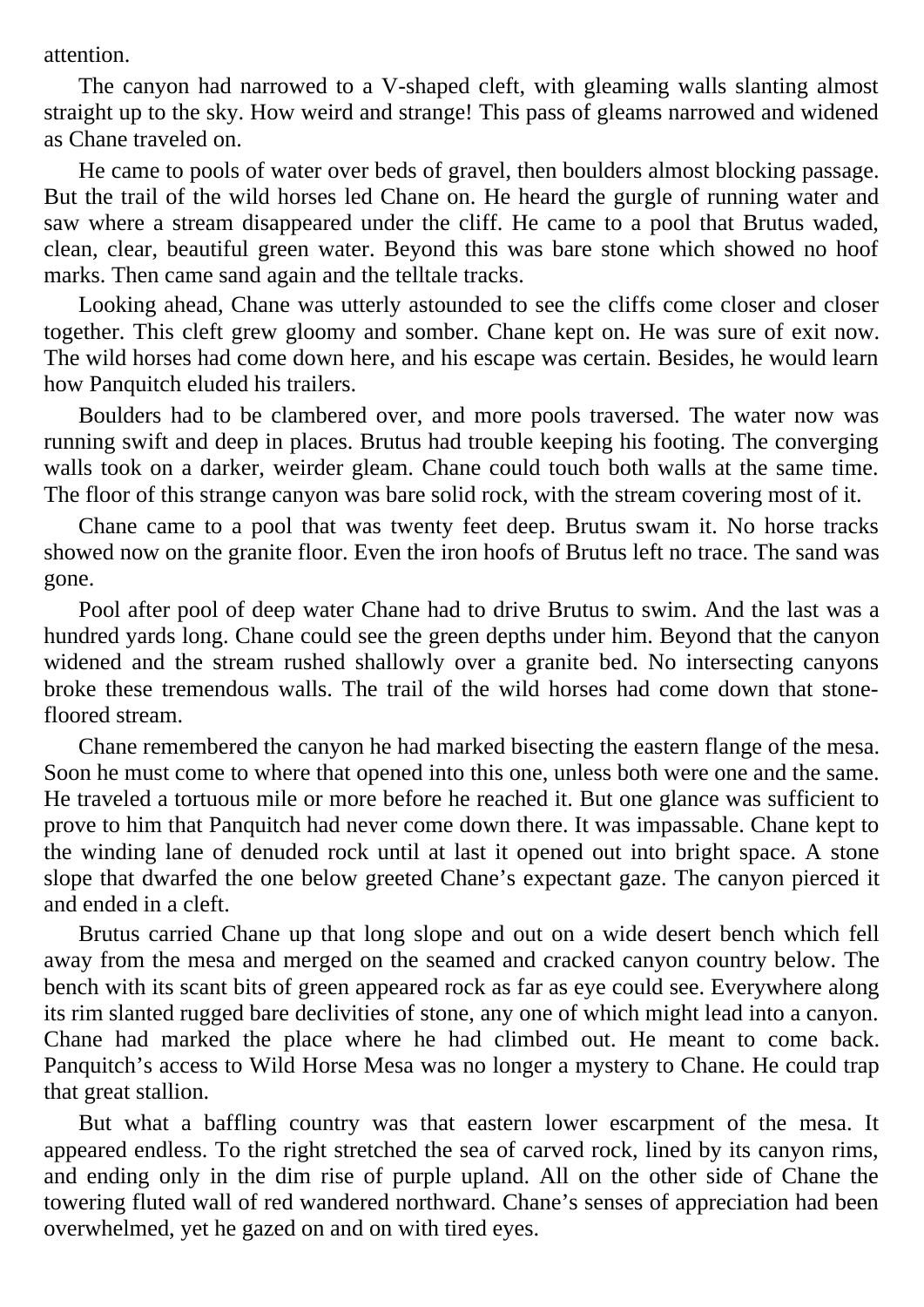Fifty miles and more Wild Horse Mesa stretched its level black-fringed horizon line toward the Henry Mountains. Chane rode until sunset without seeing another horse track or a living creature of any species.

Darkness overtook him and he decided to rest for the night.

"Brutus, there's no grass for you, so I'll go hungry myself," he said. "Tomorrow we'll have better luck."

He made his bed in the lee of a rock, and tying Brutus with his lasso he lay down. What amazing good fortune had been his! He thought of the horse thieves and of his miraculous escape. The cold night wind swept mournfully down this bench; the colossal black wall loomed back of him; white stars burned through the blue sky. Wild-horse hunter though he was, and with the secret of Panquitch revealed, Chane thought last of Brutus, and prayed he could get him safely across the barren land.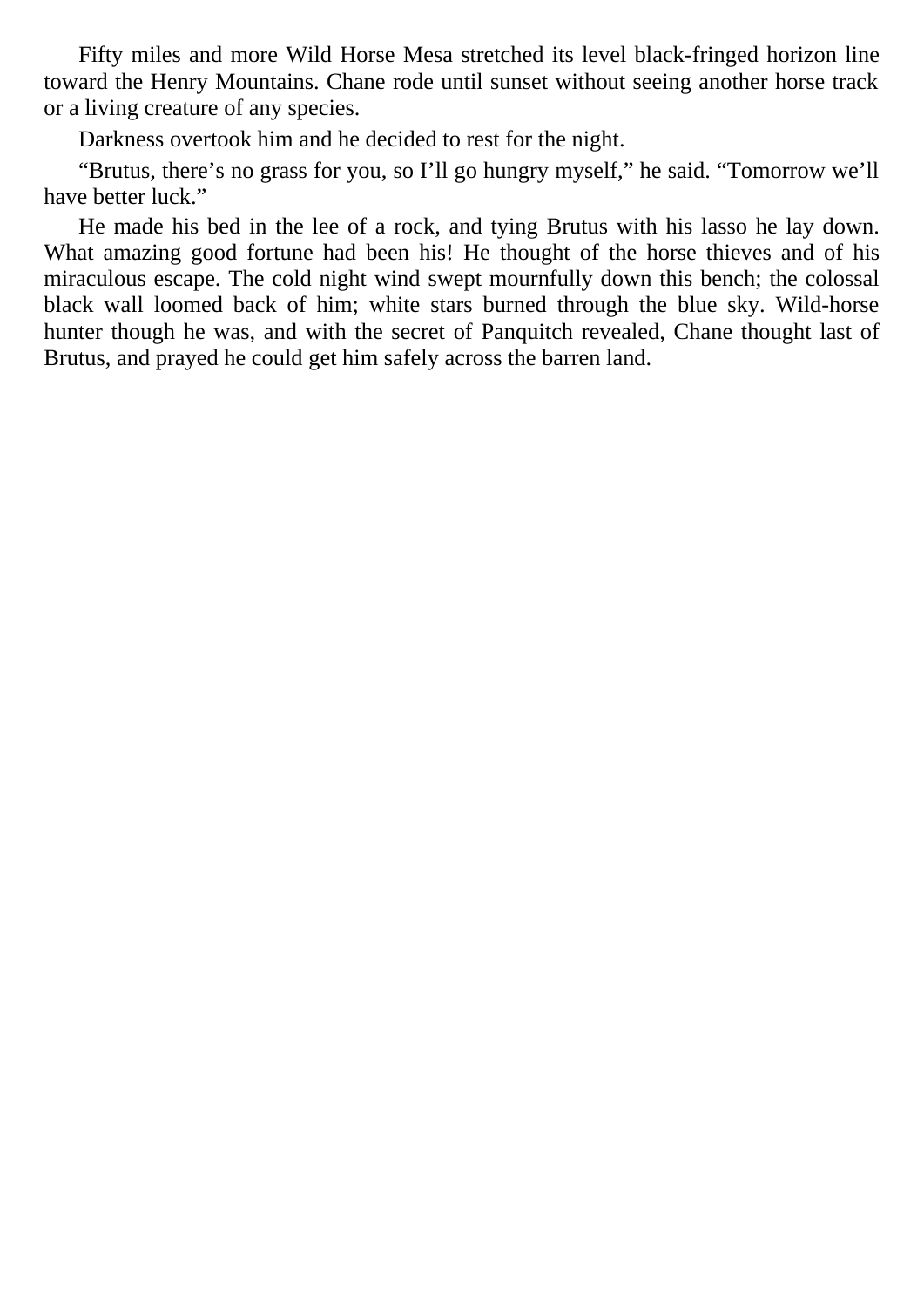## **Chapter Seven**

SUE MELBERNE missed Chess so much that she was surprised, and compelled to admit appreciation of the lad's many little acts of thoughtfulness and service, not to UE MELBERNE missed Chess so much that she was surprised, and compelled to mention the interest aroused by his personality. She missed the pleasing sight of him, his cheery voice, his whistling, and the fun it created for her to watch him with Ora.

Chess and Jake had taken the big wagon, drawn by two teams, and had driven off to the railroad to fetch back a load of barbed-wire. Sue had overheard Manerube's talk with her father about how easily a trap to catch wild horses could be constructed in the valley; and despite her own pleadings not to use so cruel a method, and Alonzo's disapproval, and Utah's silence, he had listened to Manerube, who was strongly backed by Loughbridge. Therefore he had dispatched Jake and Chess to fetch the wire.

This incident had marked in Sue a definite attitude of mind toward Manerube. Her first impressions had not been favorable, yet these had not kept her from feeling an inexplicable fascination when the man was in her presence. Sue had experienced it when near Mormons she had met in St. George, though not so powerfully. Moreover, she never felt it except when she could see or hear Manerube. But after he had successfully put through a plan to catch wild horses with barbed-wire, Sue thought she despised him. Nevertheless, she was inconsistent about it, for only when alone was she conscious of active dislike. The fact seemed that Manerube's coming had precipitated a strange sort of crisis in Sue's life, and she could not understand it any more than welcome it. But she grew convinced that it was owing to her loneliness and to the vague gathering forces of her heart. Once she found herself wishing she could love Chess. This not only amazed her, but made her angry. Moreover, it focused her mind on a bewildering possibility, and that was that her mental unrest had something to do with love.

Three days after Chess had left, Manerube had apparently ousted him from his place in Ora's fickle affections. Ora certainly was not proof against the virile fascination Manerube seemed to exert. She babbled to Sue about Manerube, utterly forgetting that she had babbled almost as fervently about Chess.

"Ora, listen," said Sue, finally driven to irritation. "I feel bound to tell you Benton Manerube has tried the same kind of talk on me."

"Wha-at! Why, Sue?" faltered Ora, suddenly confronted with realities.

"Yes, I mean what I say. It's not nice to tell things, but if you're going to be a little fool . . . To be blunt about it, he has tried to make love to me."

"What did he say?" asked Ora, with curiosity that approached jealousy.

"Oh, I—I don't remember," replied Sue, blushing. "But soft flattery, you know. About my pretty face—how sweet I am—that he never saw anyone like me. Then he makes eyes . . . and more than once he has got hold of my hand. Does that sound familiar, Ora?"

"Yes, it does," she replied, solemnly and ashamed. "But, Sue—he has kissed me!"

"Ora!" cried Sue, aghast.

"I—I couldn't help it," hastily added Ora, greatly troubled. "We were out under the cottonwoods, last night. He just grabbed me. . . . He's like a bear. I boxed his ears, but he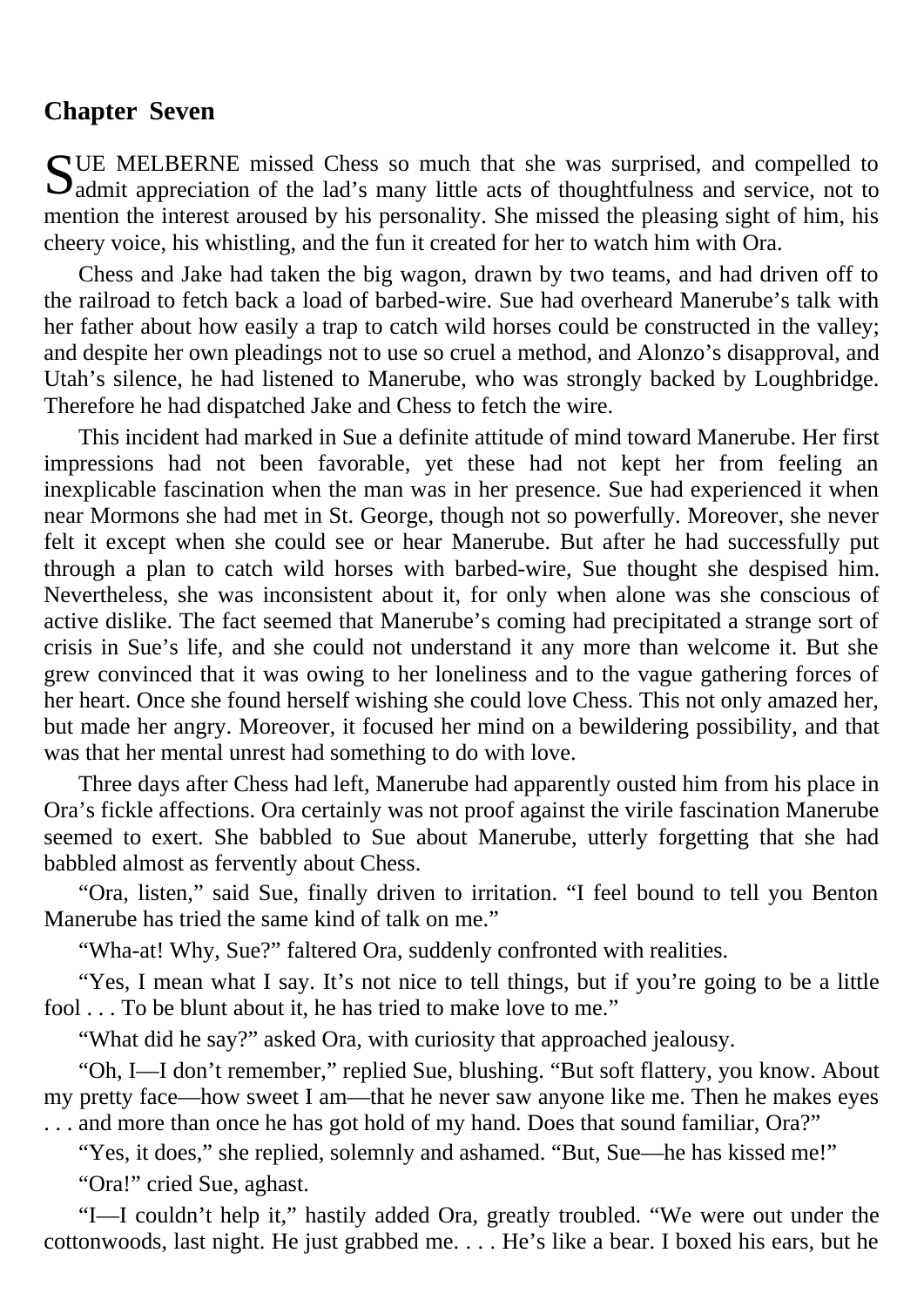just laughed. Then I ran off."

"Ora, I'm surprised," returned Sue, much concerned. "Chess is a boy—nice, you know, and maybe harmless. But Manerube is a man, and likely a Mormon who has power over women. I've heard of that. He is queer—sort of dominating. But I never felt he had any reverence for women. Ora, I think you had better keep away from him. At least don't be alone with him."

"Leave him all for you, I suppose?" queried Ora, sarcastically. "I'll play hob doing that."

Sue steadily regarded the girl for a long moment. "Ora, I believe Chess was right you are catty. Now stop coming to me with your confidences—about Manerube or anybody." With that Sue turned her back and went to her tent, tingling with anger. She resolved to pay no more attention to Ora and to avoid Manerube.

This latter decision was not easy to uphold. Melberne's outfit ate and talked and worked as one big family. The geniality of the leader was reflected in all his party. Moreover, Manerube had evidently struck Melberne with unusual favor. During the early hours, and especially at supper time and afterward, Sue could not keep out of Manerube's way. He watched her across the spread tarpaulin around which they ate, and across the camp fire, and when Sue slipped away to watch the sunset Manerube followed her and stood by the log where she sat. He did not ask for privileges, as was Chess's way.

"Ora says you told her to keep away from me," he began, quite pleasantly.

"Did she?" replied Sue.

"Yes. What made you say that?"

"Why don't you ask her?"

"I will. Say, is Ora Chess's girl?"

"She was."

"Humph! Well, Miss Melberne, I'm sorry you think I ought to be avoided. I can't see that Ora ran away from me." He laughed, not exactly with conceit, but certainly with a pleasing assurance. "Girls are different. I've been weeks alone riding the desert—lonely, hungry for the look and voice of a woman. Would you expect me to avoid one? Ora is full of fun. She's like a kitten. She'll purr and scratch. And if I'm fond of being with her, teasing her, how do you think I feel about being with you?"

"I never thought about it," replied Sue, shortly.

"All right. Think of it now. I'm settled in this horse deal with your father and am likely to go in the ranch business with him later. We're talking of it. So you're going to see a good deal of me. And I tell you it's a different thing from seeing Ora. You're a woman, a beautiful young woman. If you'd rather I stopped tormenting you, trying to make you like me—I'll do it. But then I'll get serious and when I'm serious I'm dangerous."

"Mr. Manerube, you seem to take a good deal for granted—about yourself," retorted Sue.

Manerube was not to be offended, rebuffed, or alienated. Sue let him talk and she listened. He grew rather more forceful in his arguments and statements, and as he waxed more eloquent and personal he drew closer to Sue until he sat beside her. His proximity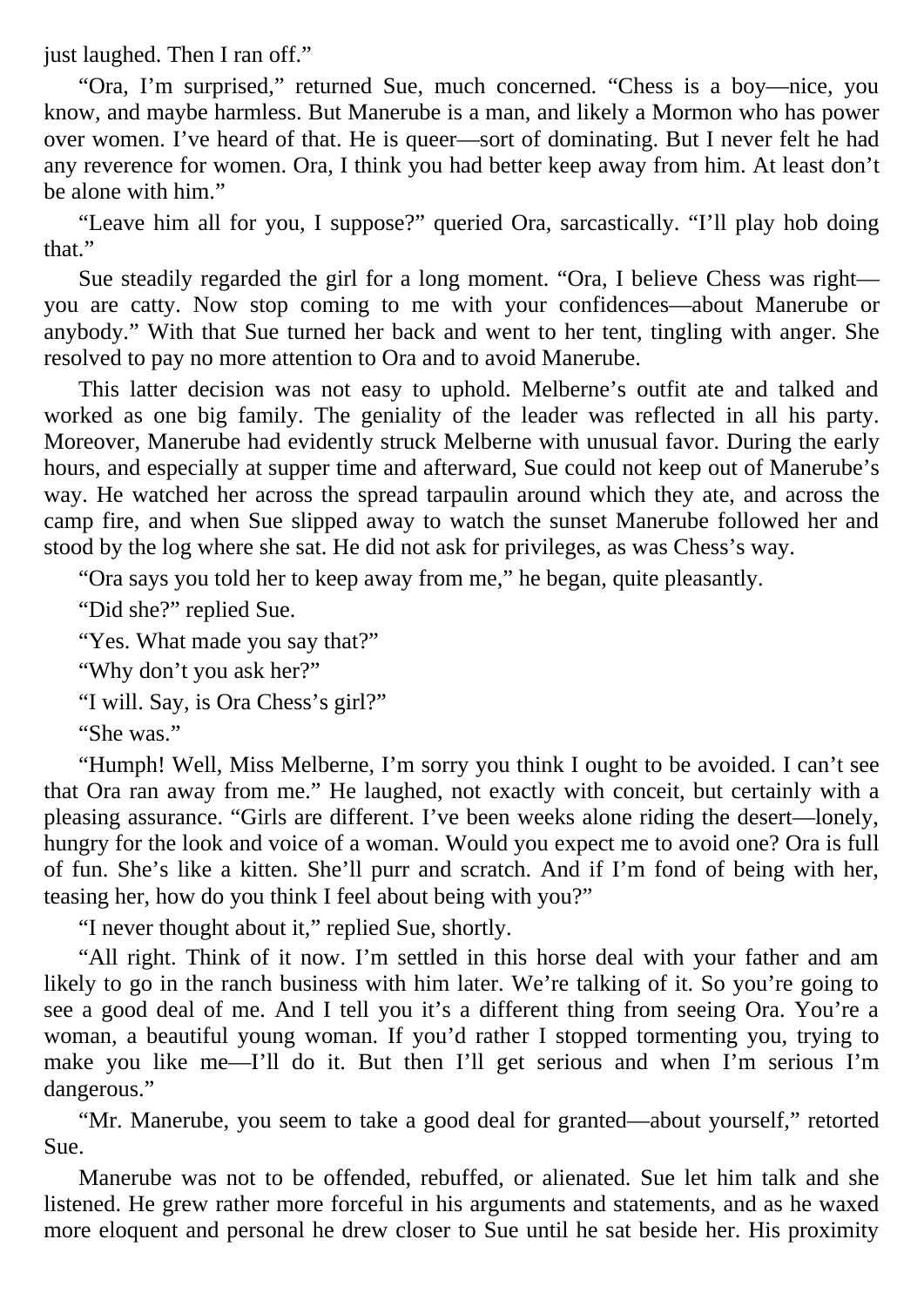seemed more compelling than his speech. Sue felt that. She knew she was level-headed and had contempt for this man's estimate of himself. The more he talked the less she liked him, yet she was conscious of some singular attraction about him. When at last the sun sank and the purple shadows of twilight fell like a mantle over the valley, Sue decided it was time to return to camp. So she slipped down off the big log.

"It's chilly. I'm going back to camp," she said.

Manerube grasped her hand and tried to draw her closer. It took no small effort on Sue's part to get away from him.

"Keep your hands off me," she said, with a heat she could not restrain. "Didn't I tell you before?"

"Sue, I reckon I'm in love with you," he replied.

Without replying, Sue fled and went to her tent. She was furious. Her cheeks were hot. She felt them with her cool hands. Not until she was snug and cozy under her blankets did she find composure. Then she thought out her estimate of Manerube. He might have had some education, some advantages beyond those of a range-rider, but he was not a gentleman. Sue intuitively grasped that Manerube was not influenced in the least by her objection to being courted. He was not a man to care what a woman thought or said or did. He had no sense of shame, or perhaps of honor. He would work his will with a woman one way or another.

But as for his effect upon her—that was a matter very much more difficult of analysis. Sue was honest, most of all with herself. She had an honesty of soul and she was not afraid to tell herself what she found out. In this case she seemed baffled. If Manerube did not cease his importunities she was going to hate him, that much was certain, but it did not imply she did not feel some strange power in him. And she pondered over that. It could not be because he was a big bold-looking rider and handsome. She acknowledged that he was that, though she preferred dark men. There must be something which came to her in his presence that thrilled her, yet did not belong to him. Being masculine, virile, strong, he must represent something to her. Then she happened to think of Chess and the singular emotion his simple avowal of love had stirred in her heart. Strange to recall, Manerube's had likewise quickened her pulse, though she scorned it. This vague power, then, had to do with love. Before that word love she trembled like a guilty creature surprised. It was an Open Sesame. Any man, did he choose to employ it, could make a woman's heart quiver, if she happened to be in Sue's peculiar state of unrest, of longing, of fancy-freedom.

Next morning Sue was awakened by her father's cheery call.

"Up with you, lass, if you're goin' to be a wild-horse wrangler."

Sue sat up in bed with a start. It was dark and the air felt cold.

"But, dad—it's still night," complained Sue, reluctantly.

"Fine mawnin', Sue," he replied. "Heah's breakfast ready. Crawl out. We're shore goin' to chase wild mules."

"Mules? Oh, I forgot," said Sue, with a reviving thrill. "All right, dad. I'm a-rarin' to go."

Sue got up, not without feminine qualms and shivers, despite her enthusiasm, and nimbly put on her riding clothes and boots in the dark. Then she rushed out to get to the fire. Her hands were tingling with the cold. Hot water was a boon that morning. She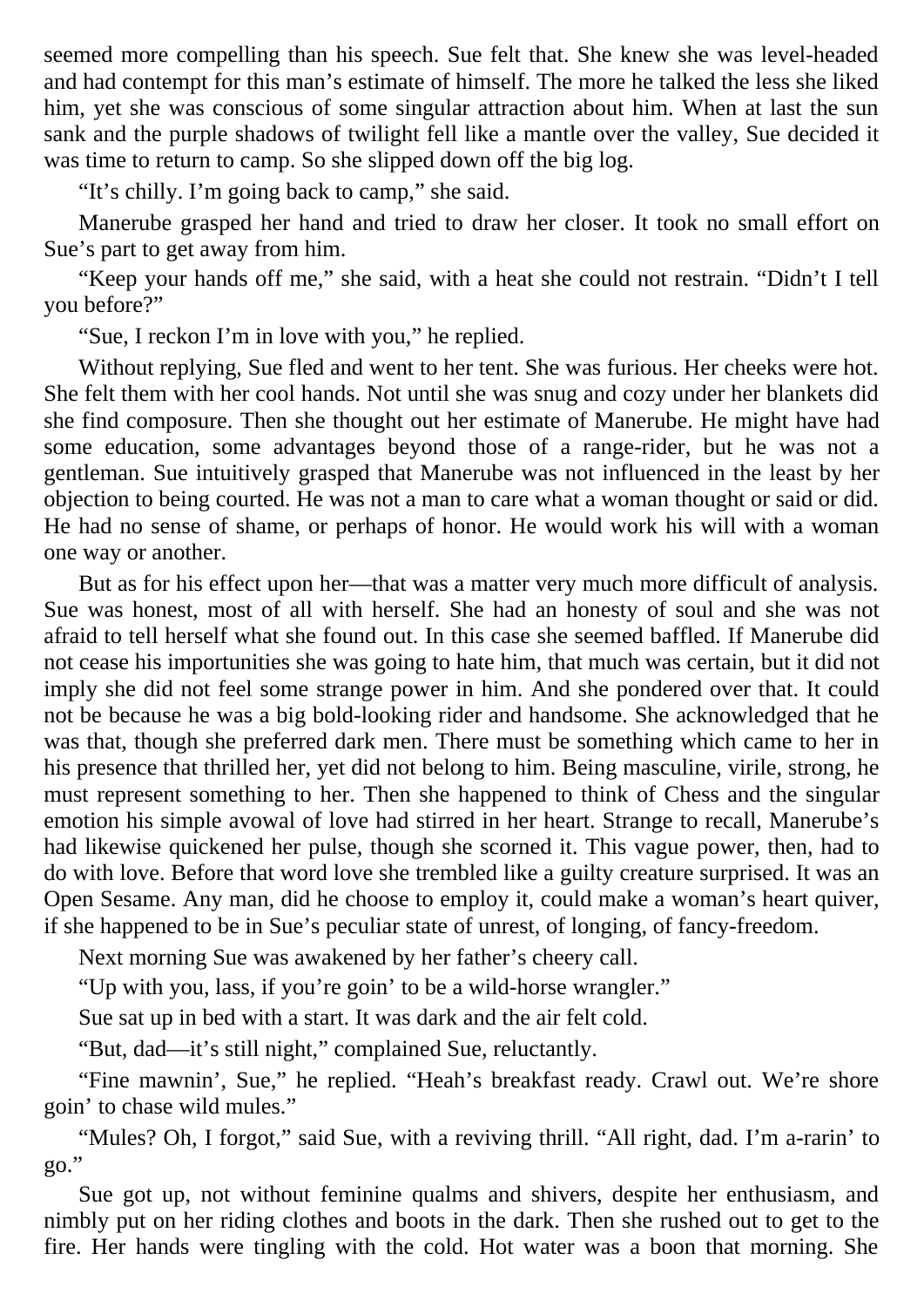brushed her hair by the light of the blaze, and quickly braided the long mass. Manerube, at her elbow, disconcerted her with a remark that she should be more careful of such beautiful hair.

"If I have to ride any more through the brush I'll cut it short," retorted Sue.

"Shore you will not," replied her father. "Not until you get some boss besides your dad."

Sue ate her breakfast in a wonderful dark morning twilight. In the east, low over the black waving range, hung the morning star, radiant, blue-white, blinking, a beacon that heralded the dawn. A grayness was imperceptibly stealing over the sky. The other stars looked pale, spectral. Down in the valley the shadows seemed lifting, changing, drifting.

The horses were in, and stamping the ground or champing their bits. When the riders, spurred and chapped, came trooping to the camp fire, Melberne called out:

"Wal, we're off. Jim, shore somebody has to stay in camp with the women."

"I reckon so. But we're short of riders now, Manerube says," replied his partner.

"Bonny, you an' Captain Bunk toss up for who goes an' who stays heah."

"I'll stay, boss," spoke up Tway Miller, with astounding fluency.

"Say, Miller, is this heah stutterin' of yourn all put on?" demanded Utah. "Playin' to the porch, huh?"

"T-t-t-t-t-ta-ta-tain't so!" retorted Miller, hotly, all of a sudden victim to his weakness.

"Aw, now yore naturool ag'in," replied Utah, dryly.

Bonny won the choice of the toss and graciously waived it in Captain Bunk's favor, who manifestly was eager to ride out on the mule chase.

"Shure you can go, Cap," he said. "I was kicked by a mule once."

"Thanks, mate. I'll take my chances navigatin' mules," replied Bunk, animatedly.

Sue rode beside her father out into the crisp frosty morning. Once beyond the fire she realized how really cold it was. Yet how exhilarating! They rode at a brisk trot, with backs to the lightening east, toward the long wandering dim line of the western wall of the valley. Utah and Alonzo were in the lead; Manerube rode on the other side of her father; Loughbridge with Ora and the two remaining riders brought up the rear.

The exercise soon sent the warm blood dancing all over Sue. How wonderful it was to ride out on an autumn morning like this! The wild quest would not wholly be resisted. She did not want to see a mule hurt any more than another creature, but the adventure appealed to her. Utah and Alonzo rode there ahead, lithe, erect, yet easy, somehow as wild and picturesque as their calling. Then as the morning grayness brightened to full daylight Sue looked to the horizon line with a swelling heart. It was something original, big, splendid to ride along, and gaze at the purple changing to rose, to feel the loneliness and solitude of that vast land. She realized how subtly and surely the charm of this wilderness had enfolded her. Yet she struggled against that which implied surrender.

Jack rabbits and coyotes trotted before the band of riders. A gray wolf watched them from a ridge top. Wild horses kept moving away continually, not allowing near approach. They would stand like statues, erect, sharply defined, resembling the wolf in their wildness; then they would race down the valley, swift as the wind, presently to halt and look again.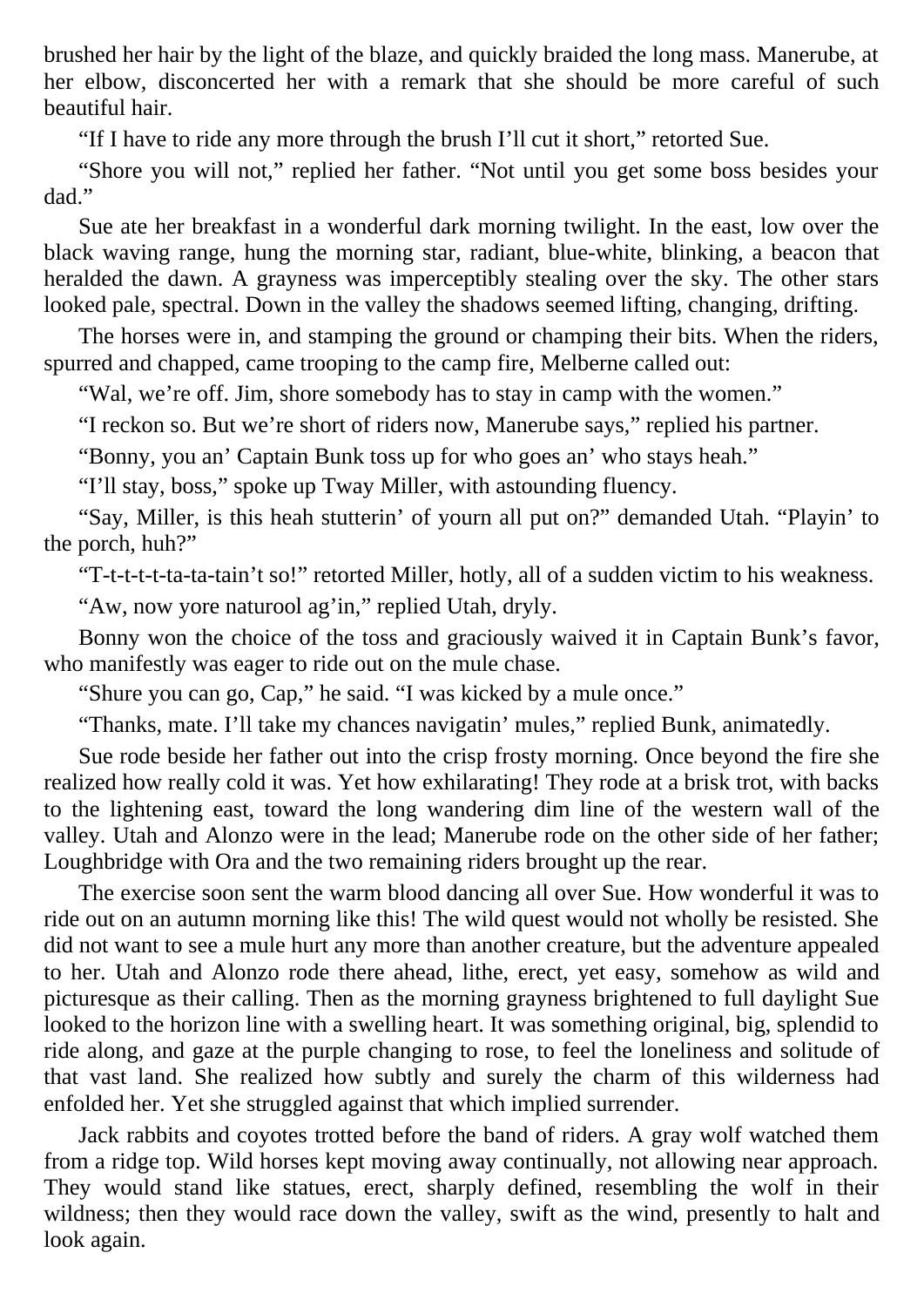Sue heard Manerube propounding with great vehemence his plan for capturing a thousand wild horses, all at one drive. She felt her father's intense interest, and somehow it filled her with sorrow.

Wild Horse Mesa caught Sue's eye and held it. Far away, yet how clear-cut and lofty, an endless black-fringed rosy-walled tableland, rising out of purple chaos! It did not seem real. It reached the soft, creamy, fleecy canopy of cloud that was turning pink. Then the sun burst over the obstructing range. All that rolling valley and waving rock line changed so suddenly and wondrously as to bewilder the vision. Wild Horse Mesa became a horizon of fire.

Presently Alonzo and Utah led off the valley slope into the mouth of a canyon, wide, low, gray-saged, and ribbed with outcroppings of ledges. No water showed in the sandy stream-bed. As they rode up the level meadow-like canyon floor the walls gradually grew more rugged, and the breaks fewer. Thickets of oak with gold and russet leaves livened the gray. Deer bounded up the slopes; birds flew in flocks from the acorn copses.

After several miles of travel mostly over even and a scarcely perceptible rising ground the canyon walls came together, forming a narrow gate. These rugged walls did not rise far without a breaking and falling back to ragged and crumbling steps.

This rock-walled lane opened into a long oval valley, sloping gently on each side up to rugged rims, colorful with dark green of cedars and a few straggling pines. The notches at the heads of the ravines were choked with oak thickets, lending an autumn touch of gold to the scene.

Straight ahead, however, the valley changed, showing lines of cottonwoods along a rock-strewn brook, and a number of remarkable ridges that ran up toward the head of the canyon like the ribs of a fan. It was a big country, this oval boxed end of the canyon, and beautiful enough to bring loud acclaim from Melberne.

"Shore this heah's a place for a ranch!" he ejaculated, slapping his leg. "What do you say, Jim?"

"If we don't find better we'll homestead here," declared Loughbridge, with enthusiasm.

"Pretty enough. Good water and grass," agreed Manerube. "But it's nothing to some of the box heads of canyons west."

Sue was asked for her opinion, which she did not give in words. She just gazed as if spellbound. Manerube saw her rapt attention and asked her if she could be happy living there in a log cabin. The half-curious, half-ironic query gave Sue a remarkable thrill. It was one of deep emotion and it seemed to fling at her mind the truth that she could live happily in such a place—with the man of her dreams.

"Wal, boss," said Utah, "you-all wait an' I'll ride up a ways an' see if the mules are here yet."

While Sue sat her horse, looking to all points of this shut-in park, her father and the other men discussed animatedly the wonderful natural trap this canyon afforded. Manerube rather dominated the council. Presently Utah rode back to the group.

"They're shore here," he said. "Seen mebbe a hundred. An' 'pears to me the boss of the bunch is a gray old cuss thet's been branded. I didn't see him the other day. Shore he wasn't born wild. An old mule who has run away makes the wildest kind of a beast. He'll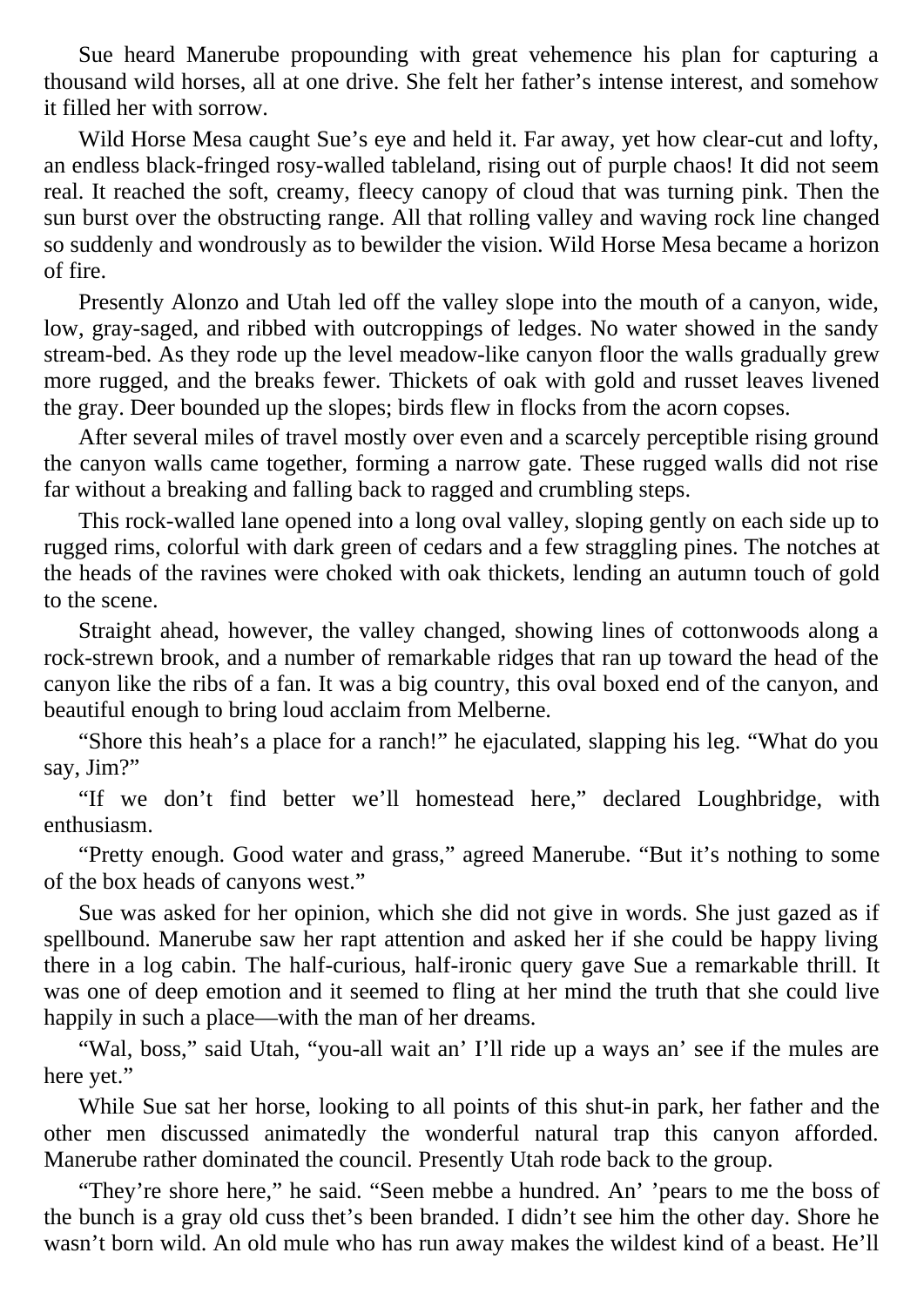take a lot of ketchin'."

Manerube, with the common consent of Melberne and Loughbridge, began enlarging upon plans for the drive. Utah, who had found the band of mules and manifestly had plans of his own, did not take kindly to being disregarded by a stranger. But Manerube was indifferent to Utah's suggestions. He ordered cedars cut and dragged to block the far end of the narrow defile through which the party had entered the park.

"We'll trap the whole bunch," he concluded, with great gusto.

"Ahuh! Mebbe we will," declared Utah, sourly, and the look he gave Manerube was expressive. Tway Miller rode off with Utah and his stuttering speech floated back.

"W-w-w-w-why in t-t-t-the h-h-h-hell didn't you kick? These are y-y-y-yore mules."

Manerube at last turned to the girls.

"You can help without hard riding," he said. "When we get ready to drive the canyon you ride up on top that first ridge. Watch the mules, and when they run into the trap here wave your scarfs, so we can all see."

"I thought I was to chase mules," pouted Ora, with a reproachful look at Manerube.

"Chase them all you like when they run down this way," replied Manerube.

The men then set to work cutting and dragging cedars. Sue dismounted and let her horse graze, while she sat under a cottonwood. Ora very manifestly avoided her. As always when resting or waiting, Sue passed the time in dreams. And those several hours were short.

It occurred to Sue that it was not necessary for Manerube to escort her and Ora to the station he had assigned them on the ridge, but he did so, giving his attention solely to Ora. This brought Ora out of her sulky mood, and if the truth had been known pleased Sue as well. She scorned an incipient idea that she had begun to be afraid of this man.

From the ridge top Sue saw the band of mules perhaps a quarter of a mile up the canyon and now below her position. They were out in the open. Some of them were grazing, but most were facing down the canyon, as stiff and erect as any wild horses. Several white ones showed conspicuously. There were also some tans. Most of them were brown. They looked shaggier than any mules Sue had seen before. Finally her glance fell upon the one gray mule in the band. He was large and there was something distinctive about him. Presently the riders appeared below, rounding the corners of the ridge. The big gray mule was the first to move. He headed up the canyon and his band fell in behind him. They were soon out of sight.

At the head of the grassy park the horsemen separated into pairs and rode on, spreading out, until they too disappeared around slopes and into the brushy thickets. That end of the canyon formed a kind of amphitheater with the ridges wide apart at the base and sloping up toward the wall, growing closer as they ascended. The ravines between these ridges were green and gold with oak thickets; the ridges were treeless, some gray with sage, some touched with patches of green grass, some yellow with exposed earth.

Sue was thrilled to see the mules, led by the gray chief, appear in a compact band on the center ridge and move quite swiftly up toward the wall. Puffs of dust rose and, forming clouds like yellow smoke, blew away on the wind. This ridge was long, still Sue could see the mules plainly. By the time they had reached the base of the wall four of Melberne's riders were climbing. The old gray mule watched them, with his band huddled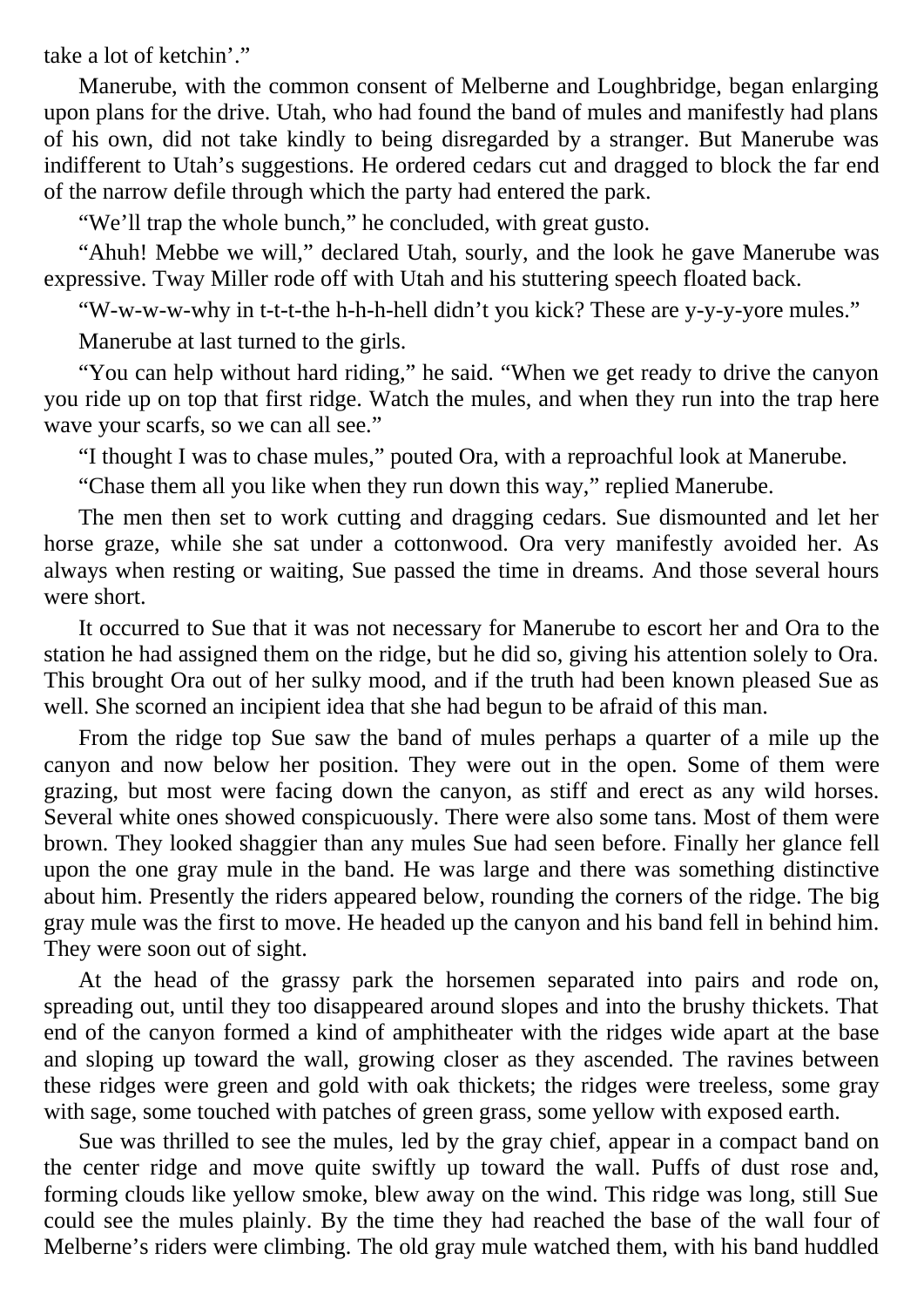behind him. There seemed something incongruous about this watching-and-waiting process. These mules did not appear wild.

Presently the gray leader wheeled away, to trot along the base of the wall. His band followed. They passed the heads of several of the ridges, until they came to the last rib of the fan-shaped slope. Here they halted.

Meanwhile, two other riders appeared climbing another ridge. Sue recognized Manerube and Loughbridge. One of them yelled. At this signal Melberne and his men broke into a gallop along the base of the wall in the direction of the mules. Sue began to get excited.

"Ora! Look!" she cried to her companion, some paces distant. "These horse-hunters of ours won't have such a picnic as Mr. Manerube thought."

The girl responded with the glare of one whose idol had been insulted.

Then the gray mule tore down the far slope, with his band at his heels. They were lost in clouds of dust. Both groups of riders rode down their particular ridges. Evidently the descent was rather steep. Utah was the only one who maintained a gallop. Both riders and mules disappeared, but the trampling of their hoofs proved they were still moving.

In a few moments Sue saw the band of mules appear from behind the far slope on her side of the canyon. They were running. Sue thought they would come down the valley. But the wary old leader never even headed down that way; he ran across the wide part of the park and took to another slope.

"I'm going to enjoy this," declared Sue, in delight.

"Don't you want them to catch the mules?" snapped Ora.

"I sure don't. Do you?"

Ora did not deign to reply to that.

Alonzo was the first of the riders to come again into view. He had lassoed a mule and was running with it out into the open. Sue had forgotten the *vaquero*. He bestrode a racy black horse, without saddle or bridle. There appeared to be a broad strap round his horse. He had hold of the lasso and was handling the mule roughly. Presently he hauled it to a stop and cautiously closed in on it. Suddenly the mule wheeled swiftly, to kick with a violence and viciousness that made Sue gasp. Then she heard the half-breed yell, evidently for help. Manerube hove in sight next, waving his arms.

"What—we—want—one mule? Let go! Help us drive!" came in a faint roar to Sue's ears.

"Aha!" chuckled Sue. "Ora, your great horse-wrangler is not happy."

All the riders came into sight and clustered round Manerube. The Mexican somehow dexterously released the mule he had captured, yet restrained the lasso. Manerube waved his arms, manifestly to emphasize the harangue he was giving the riders. There were other waving arms, that attested to a loss of temper, if nothing more. Then Manerube led three riders down to the base of the slope up which the mules had gone. Melberne took the remaining men up the central slope. When both groups had climbed about halfway up their respective ridges the wise old mule led his band along the wall, and taking to a slope between those being ascended by his pursuers he ran down to the level again. The riders halted, manifestly bewildered.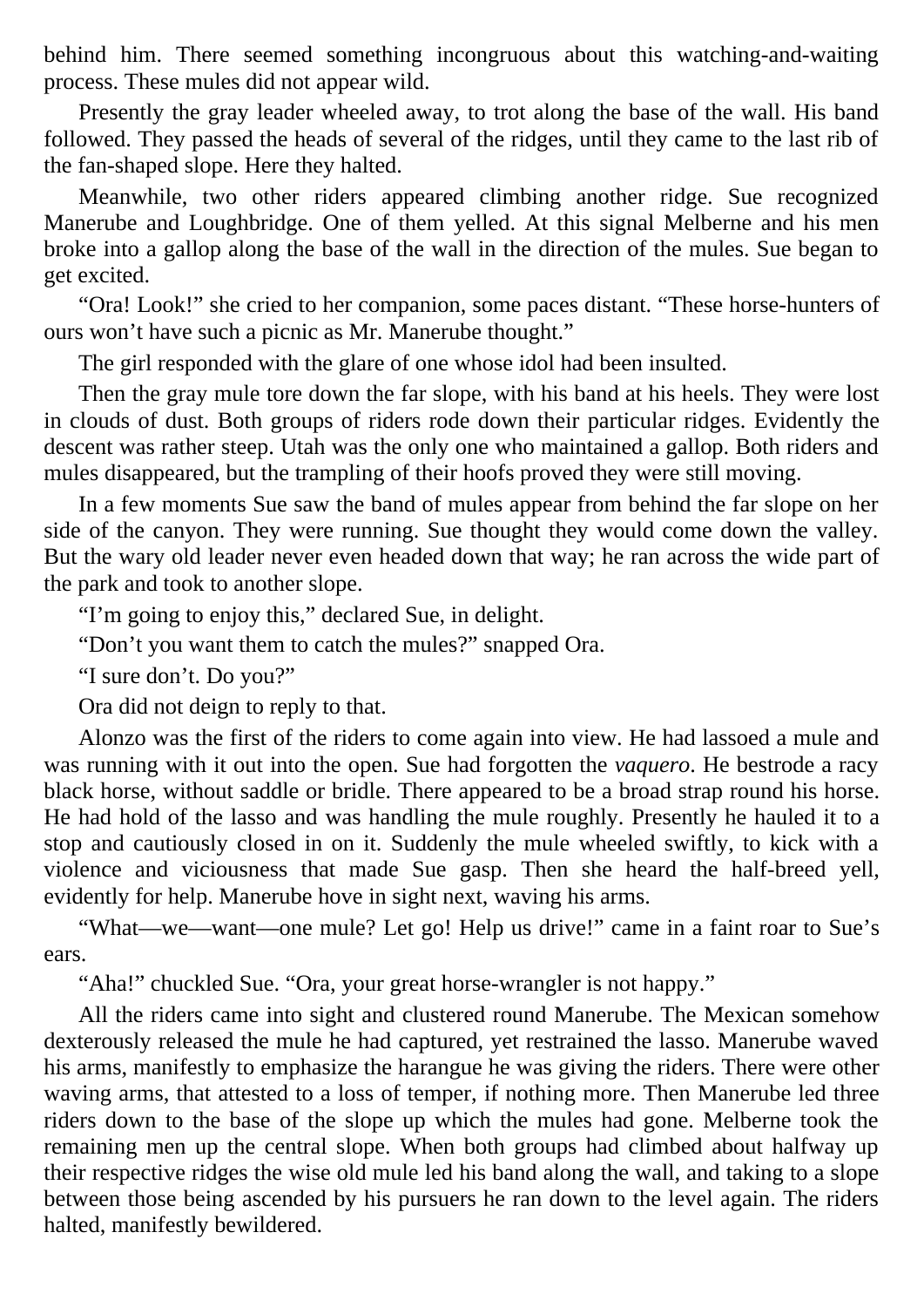Sue let out a peal of laughter that was most offensive to the sentimental Ora.

"They'll never catch those mules—not while that old fellow leads," declared Sue. "Oh, what fun! I wouldn't miss this for worlds."

Ora rode down the slope and out into the park. Sue had a desire to follow, but she did not want to lose any of the ridiculous chase. So she stood her ground and watched.

Plain it was that Manerube's plan had been to get behind the band of mules and drive them down the canyon into the trap. Easy to plan but vain to achieve, was Sue's contention. Three times as many riders would have been necessary to accomplish this. But the chasers kept on chasing, and grew more violent as the game progressed. Always the gray mule led down an unguarded ridge to run up another. Fast and furious grew the riding of Manerube. He did not spare his horse. It seemed to Sue that Utah and Alonzo did not here live up to their reputations as great riders. Sue did not blame them. Here were a lot of fools chasing a wise old mule.

Once several of the riders got quite close to the mules along the base of the wall. It happened that when the mules charged down a ridge Captain Bunk on his white horse appeared ascending that ridge. For some reason, perhaps the steepness of the slope, he did not see them until they were right upon him. Above the trample of hoofs Sue heard his yell. His horse wheeled in fright and plunged down. Despite her concern for his safety Sue suffered a spasm of glee. The tenderfoot seafaring man made a grotesque figure trying to hang on to his horse. Twice he was unseated, but lurched back into the saddle. The mules caught up with him, and no doubt the roar of their hoofs, their snorts and whistles, increased his terror to the extent that he swerved his horse away from them, over the steep bank, and went sliding down into the brush, out of sight.

The running up and down these ridges apparently left the mules as fresh as ever, but such hard work began to tell on the horses. Manerube's last effort was to collect all the riders in one group and run the mules without trying to head them. This worked well so far as it went. The horses, even though tired, soon overtook the mules on the level run beneath the wall, and also on the open ground at the foot of the ridges. But the mules could not be headed or turned; they ran right back up one of the slopes.

At last Sue saw the riders give up. Whereupon she rode down from her station and up the canyon. When she turned the curve of the canyon she espied the men in the narrow level where the brook ran. They had halted, manifestly in hot argument. Ora had already joined them. Sue loped her horse the remaining distance, keen to hear and see what was going on. The horses were heaving, and wet with sweat.

Alonzo grinned at her as she rode up, showing his white teeth. Utah sat his horse solemn as a judge. Manerube was raving in a rage. His tawny hair stood up; his face was hot and sweaty; his eyes glared. At the moment they happened to be fixed upon Captain Bunk. The sailor was a spectacle to excite both mirth and sympathy. His clothes had been torn to shreds; his face was scratched and bloody.

"Why didn't you turn them back?" shouted Manerube, angrily. "That was our one chance."

"Mate, I took this berth to hunt wild horses, not to be run down by a wild ass," declared Bunk, with most peculiar significance.

But Manerube was obviously too thick or too chagrined to catch the covert slur flung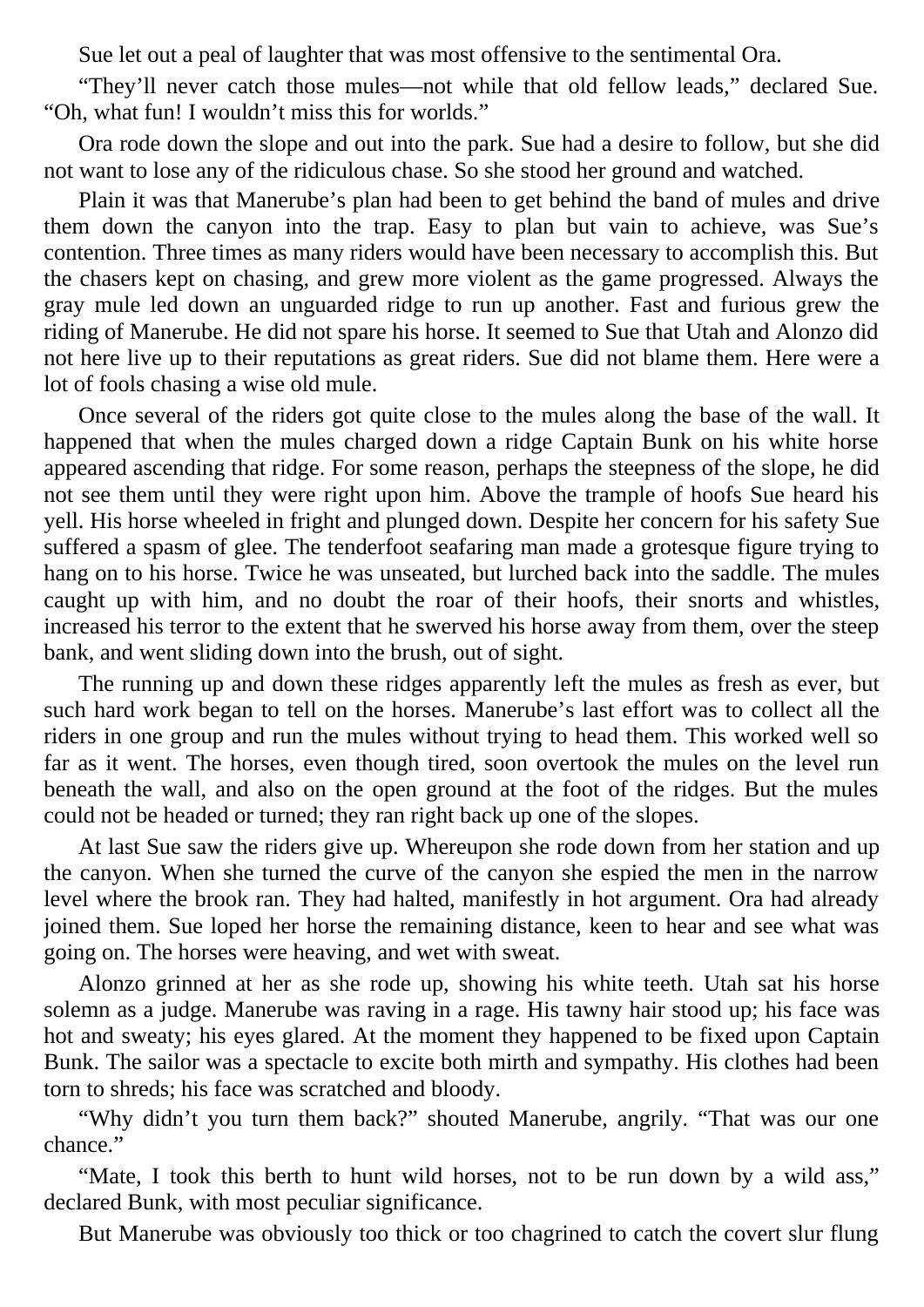at him. Sue did not miss it. And as she met her father's twinkling eyes she was delighted to see that neither Bunk's wit nor the general humor of the whole chase had been lost upon him. He winked at Sue. Loughbridge, however, was inclined to be sour-faced. Then as Manerube directed his tirade upon Tway Miller that worthy burst into an astonishing sputter, the meaning of which did not require correctly enunciated speech.

"That damned gray mule made fools of us," fumed Manerube as he dismounted.

"Wal, he shore did," agreed Melberne.

"I'll fix him," declared the rider, and snatching a rifle from Utah's saddle-sheath he faced the slope. Perhaps five hundred yards up, right out in the open, stood the gray leader in front of his band.

"Kill him, Manerube," shouted Loughbridge.

"I should smile I will," announced Manerube as he looked at the mechanism of the rifle, then threw a shell into the chamber.

Sue had stiffened on her horse. Surely Manerube would not murder this wise old guardian of the band. But as the rider leveled the rifle Sue saw the dark grim passion on his face and in that moment she likewise saw the nature of the man.

"Dad!" she cried, poignantly. "Don't let him shoot! Oh! don't!"

With a sweep of his long arm her father struck up the leveled rifle just as it was discharged.

"What the hell!" ejaculated Manerube, harshly, whirling to face Melberne.

In that instant Melberne's humor left him. Sue sustained another kind of thrill, one that struck a chill on her heart.

"Manerube, let the old mule go," said Melberne, tersely. "He shore outwitted us, an' I won't see him shot."

But Manerube's fury had not yet cooled. Jerking away, he again looked up to locate the mules. They had disappeared.

"Say, man, who's runnin' this heah outfit?" demanded Melberne, with voice still calm, yet edged as by ice. He took the rifle away from Manerube. "I'm allowin' for temper, because that old gray devil was shore exasperatin'. But cool off now, if you want to get along with me. . . . Jim, I reckon we might as well rustle for camp."

"But, Mel, if we killed thet gray leader we'd trap the rest," complained Loughbridge.

"Mebbe we would, as Utah said. I've dealt with mules all my life an' I'm tellin' you we cain't catch this bunch. We haven't enough riders. I shore knew that first off."

They rode back to camp with the westering sun behind them. Sue felt particularly pleased with the day. What a splendid man her father was! In times of stress he seemed so different, such an anchor, more a Texan then. She shivered a little as she recalled things she had been told about him long ago. She felt gratified at Manerube's discomfiture, and not a little pleased at Ora's peevishness. Both Utah and Alonzo had let Sue know, without a word, that Manerube's methods had not inspired them.

The horses, campward bound, were full of spirit and eagerness. They made short work of the miles. Sue rode the whole distance at a swinging lope. When they reached camp the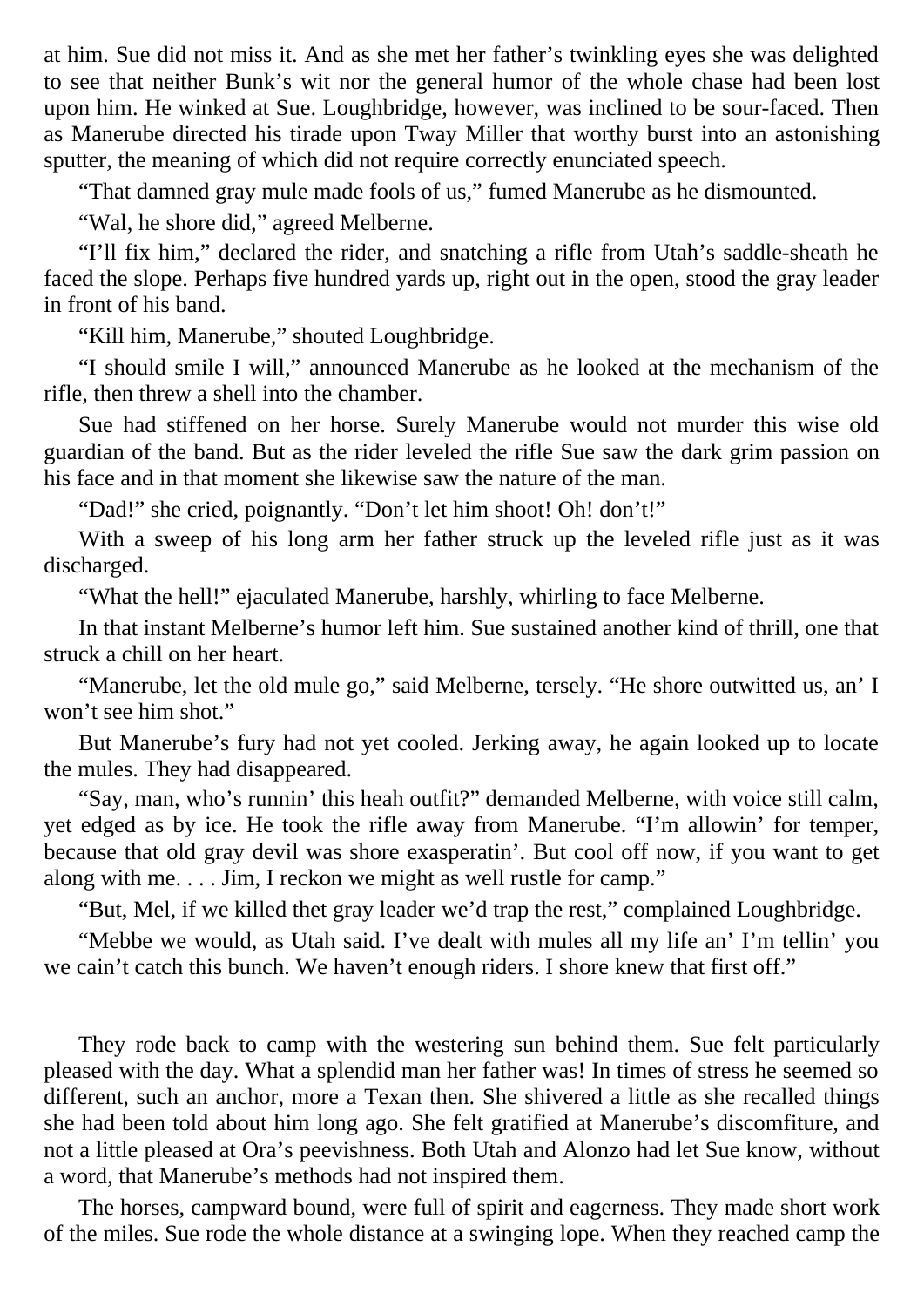sun had just set. The camp fire was smoking. Sue rode to her tent, and quickly turned her pony loose. Kicking off spurs and chaps, she wiped the dust from her face and brushed back her disheveled hair. Then she hurried out with a ravenous appetite.

Manerube passed her without even seeing her. His face seemed strangely pale. How different he looked from the rider ranting in temper about the failure to capture the mules! It struck Sue so forcibly that she turned instinctively to gaze after him. Manerube appeared to be striding aimlessly away from the camp fire.

Then Sue espied a wonderful shiny horse, almost black, standing with head down. Her father had just helped a rider to get out of the saddle. Sue halted with a start.

Melberne half supported a tall lithe man whose back was toward Sue. His garb showed rough travel. He could not walk without support. Loughbridge was talking somewhat excitedly as he walked beside Melberne. Utah strode on the other side. The others present appeared much concerned.

Sue ran forward, and reached her father just as he carefully let the stranger down under a cottonwood.

"Never—mind—me," said the man, in a husky whisper. "Look after—Brutus—my horse!"

"Wal, stranger, we'll shore have a care for you both," replied her father, in his hearty way.

Utah folded a blanket to slip under the man's head, raising it. Sue saw piercing dark eyes, and a black ragged beard of many days' growth. Something seemed to stop her heart. But it was not the pain in those eyes or the pallid lined brow. Sue recognized a man she had never before seen.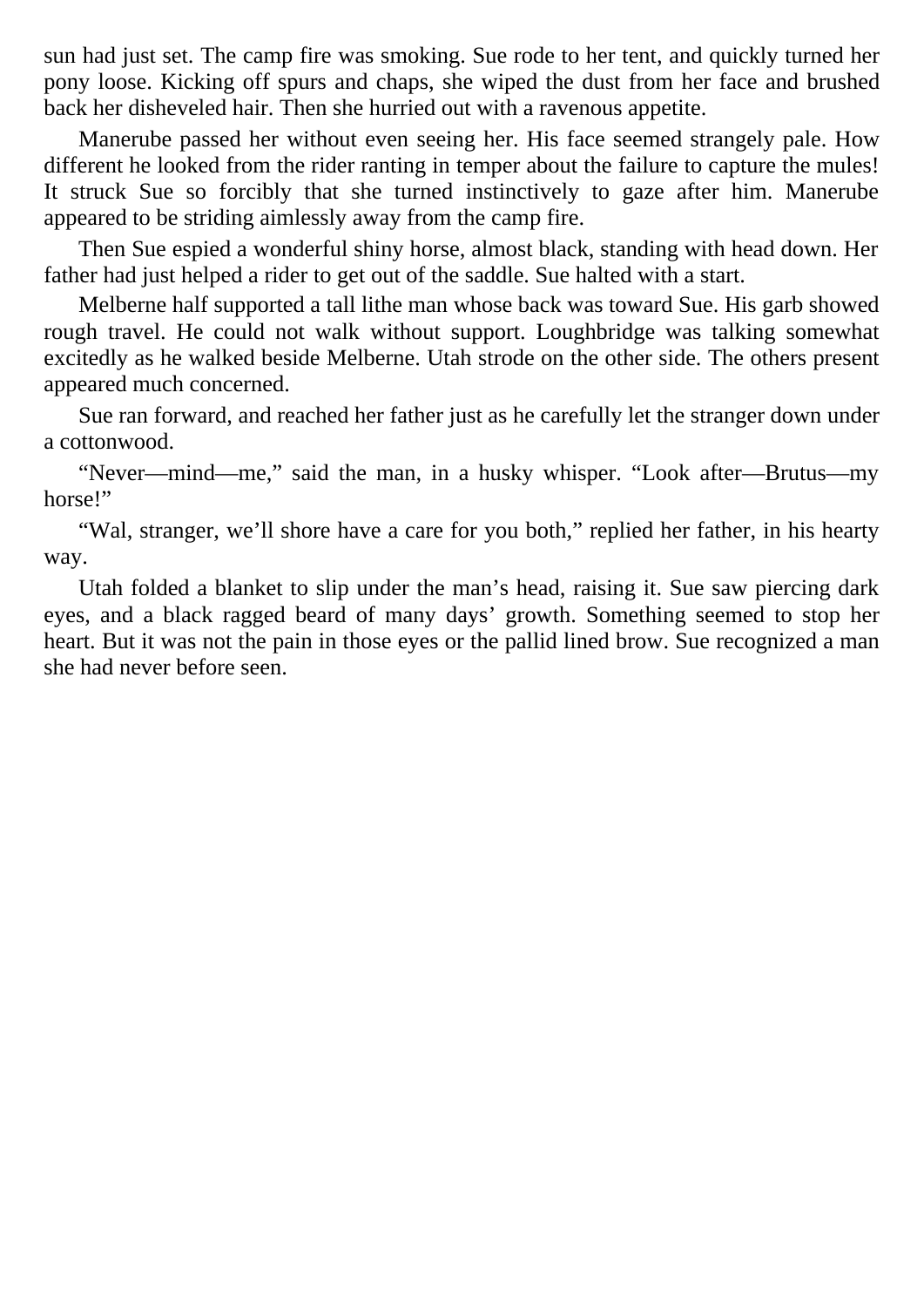## **Chapter Eight**

**M**ELBERNE drew up the blanket that Utah had spread over the stranger.<br>"Reckon you're Chane Weymer," he affirmed, rather than asked.

"Reckon you're Chane Weymer," he affirmed, rather than asked.

Sue did not need to see the man nod affirmation of his identity. Yet the weary action seemed to set a ringing in her ears. Venturing closer, she dropped upon one knee beside her father.

"Are you hurt anywheres?" went on Melberne, solicitously, with his big hands passing gently over Weymer.

"No—just starved—worn out," came the whispered reply.

"Ahuh. So I reckoned," said Melberne, and looked up to tell one of the riders to fetch Mrs. Melberne.

"Wal, I shore knew you was Chess Weymer's brother the minute I laid eyes on you. Didn't you reckon that way, Sue?"

Chane Weymer gave a slight start and would have sat up but for Melberne's restraining hand. The weariness seemed momentarily galvanized out of him.

"Chess! Do you—know him?" he asked, huskily.

"Shore do. He's in my employ, an' a fine lad. Isn't he, Sue?"

It was then the piercing eyes flashed upon Sue and seemed to be penetrating to her very heart.

"Yes—dad," she replied.

"Where—is he?" queried Weymer, his searching gaze going back to Melberne.

"Wal, he was heah. But I sent him to the railroad with the wagon. He'll be back aboot tomorrow."

The weary face of Weymer underwent a singular transfiguration. Those falcon eyes, dark as an Indian's, shone with a beautiful light. They met Sue's, and a smile seemed to open them, showing the man's soul. Then they closed, and he whispered something inaudibly that Sue interpreted as, "Little Boy Blue"!

At that moment Mrs. Melberne came bustling into the group, her comely face wearing an expression of concern.

"Is—he hurt?" she inquired, breathlessly.

"No, Mary. He's starved. Now I reckon he ought not eat much or anythin' heavy. A little warm milk with bread, or some soup."

"Seems like he has some fever," replied Mrs. Melberne, with her hand on Weymer's face. "An' see how he's twitching. . . . Make a bed for him—right here—an' put him in it. I'll look after him."

"Shore that's good," responded Melberne, heartily, as if both glad and relieved. "I'll fetch blankets. An' say, Utah, will you take charge of Weymer's horse? Feed him a little grain—very little—an' mix it in some warm water."

They left Sue kneeling there, uncertain what to do, strangely influenced by something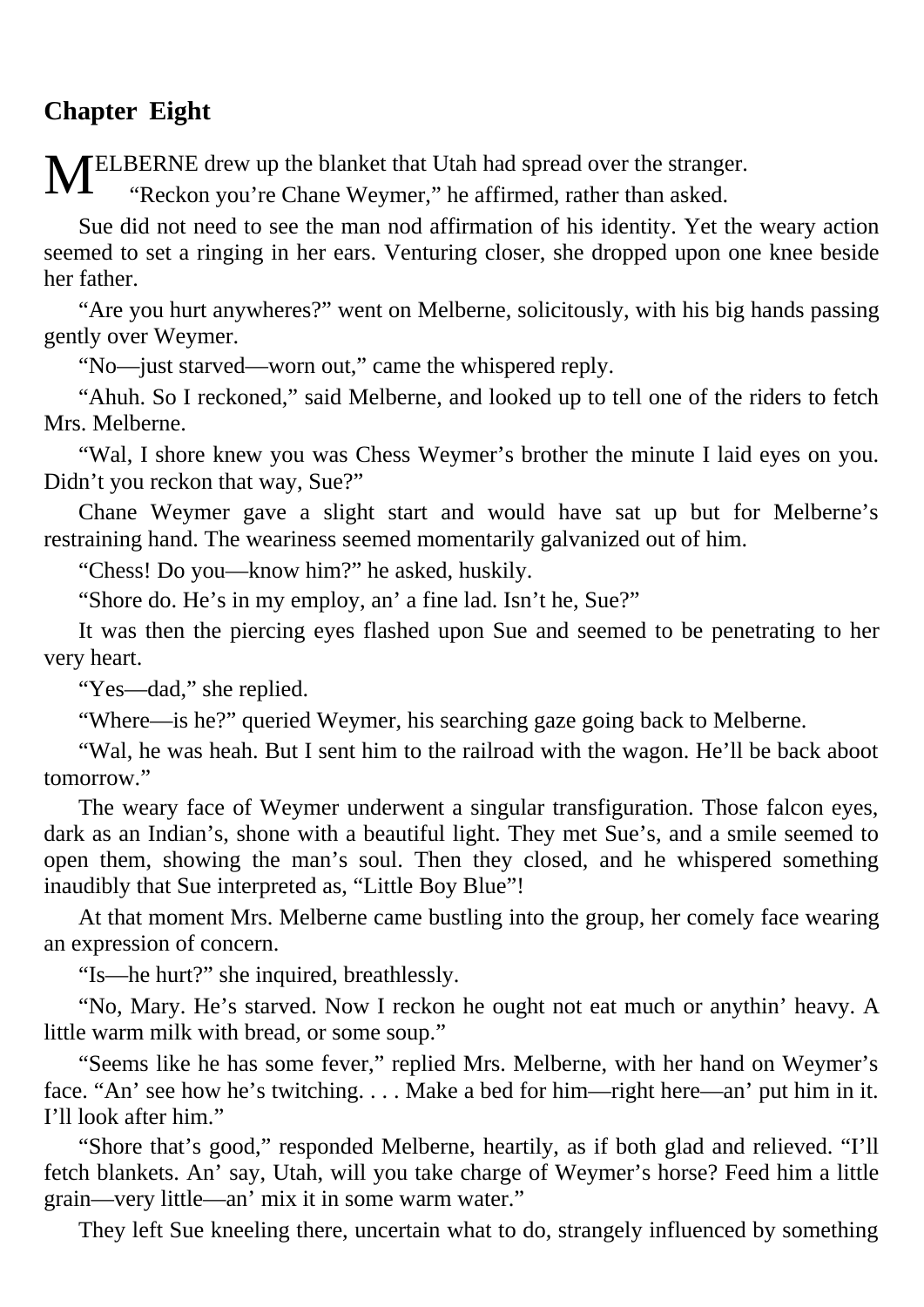that was not all sympathy. Chess Weymer's brother had come. It seemed a simple, natural, anticipated event, yet its culmination held a significance which was not made clear by his presence. Suddenly Sue felt a thrill of gladness for Chess. Then, on the instant, Chane Weymer's eyes opened to meet hers.

"Can I do anything for you?" she asked, a little hurriedly.

"Who are—you?" he returned, curiously, his voice again a husky whisper.

"Sue Melberne. He was my father," replied Sue, with a motion of her hand toward the camp fire.

"Do you—know Chess?"

"Indeed I do. We're great friends," she said, feeling a warmth steal to her cheeks.

"Well!" The single whispered word was expressive enough to cause Sue to drop her eyes and be relieved that her father returned with his arms full of blankets.

"Shore we'll have a bed in a jiffy," he said. "Sue, help me fold them. Reckon there ought to be three doubled to go under him. He's been sleepin' on the hard ground, if he's slept at all."

Sue helped her father make the bed.

"Now, Weymer, let me lift you over," he said.

"I'm not—quite helpless," was the reply. And Weymer edged himself over into the bed, where Melberne covered him.

"Shore you're not. But you're tuckered out. . . . Sue, stay with him until mother comes. I've got work to do before dark."

Again Sue found herself alone with this brother of Chess Weymer's. The fact was disturbing. She did not feel natural. She had an unaccountable shyness, almost embarrassment.

"You're kind people," whispered Weymer. "My bad luck—seems broken. . . . A fellow can never—tell."

"Tell what?" asked Sue.

"When there's—no hope left. Maybe there's always hope."

"You mean hope of life—during such terrible experience as you must have had?"

"Yes—of life—and happiness," he whispered, dreamily. "Always, both have seemed just beyond the horizon—for me. . . . I'll never be hopeless again."

"Your strength left you," said Sue, earnestly. "But of course there's always hope for any man—if he . . . But here comes mother with something for you to eat."

It fell fatefully to Sue's lot to help Mrs. Melberne feed this newcomer, who was so weak he could not sit up without support. The practical motherly woman bade Sue hold him while she lifted spoon and cup to his lips. Thus Sue found herself kneeling beside Chess Weymer's brother, with her arms round his shoulders. Pity and kindliness actuated her, the same as these feelings prompted Mrs. Melberne in her gentle motherly way, but there was something else. Chane Weymer's shoulder touched Sue's heaving breast as she knelt beside him. Of all the moments of Sue's life, these endless few were the most astounding and inexplicable.

Weymer might have been nearly starved, but the fact was he could not swallow much,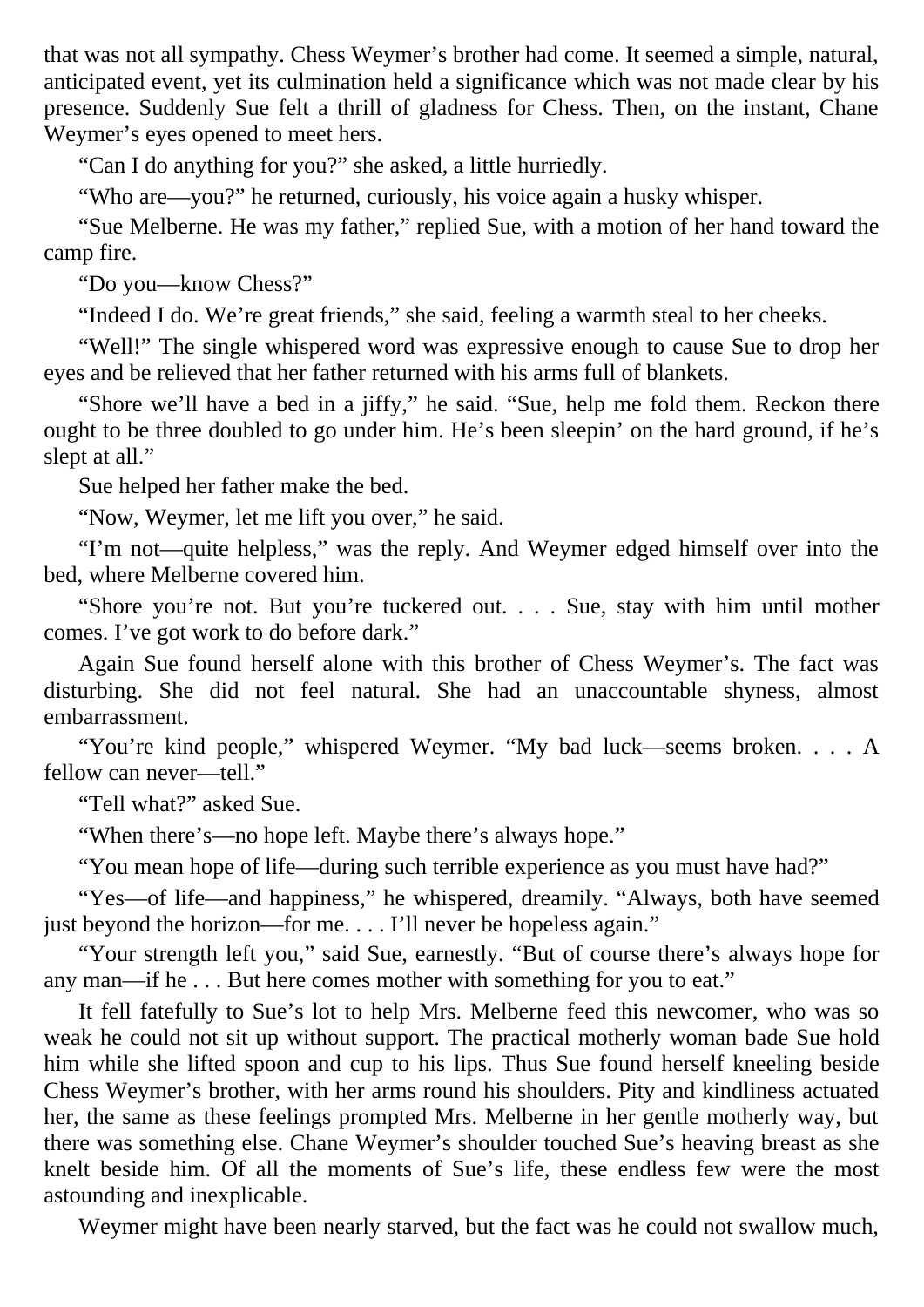though he tried hard. Soon he lay back on the folded pillow, with whispered thanks, and closed his eyes.

"It's sleep he needs now more than food," declared Mrs. Melberne as she rose from her knees. "Sue, stay beside him a little till he falls off. If he doesn't sleep, then I'll sit up with him. He might need medicine. But if he sleeps he'll be better tomorrow an' can eat."

Then for the third time Sue found herself alone with the man who called his brother Little Boy Blue. In a few moments indeed he was fast asleep. Then Sue's stultified emotions seemed to be released.

Dusk stole softly down through the rustling cottonwoods. She heard the clink of riders' spurs and the thud of hoofs. A mournful coyote barked out in the valley. The sweet fragrance of burning wood blew over her. And the moon, topping the mountain, cast a pale glow down upon the encampment. It lightened the face of the sleeping man. Sue did not want to gaze at him, yet she was powerless to resist it. The dark disheveled head, the ragged black beard, gave something of wildness to this stranger's presence. He was breathing deeply, as one in heavy slumber.

Sue peered round about her. Darkness had set in; the camp fire blazed, casting a circle of light, through which the riders passed to and fro on their errands. Her position was in the shadow of the cottonwoods. Some one was singing a song. She heard her father's deep voice. Sue edged noiselessly closer to her charge, so that she could see him better. She suffered a sense of something akin to shame, yet she bent to look at him closely.

In the moon-balanced shadow his face lay upturned, and it seemed to have a sad cast, level noble brow burdened with pain, dark hollows where the eyelids shut, blank spaces, yet how compelling, and stern lines that faded in the ragged beard. Sue drew back, strangely relieved, though why she could not tell. But that face held something which did not mock her interest in the wild rider who called his brother Little Boy Blue.

A sound of wagon wheels rolling down the hard slope back of camp disturbed Sue's reverie. It did not occur to her, in her thoughtful state, what that sound signified, until she heard some one yell out that Jake and Chess were back.

"Oh, I'm glad!" murmured Sue, with a quick glance at the still face of the sleeper. Chess's return afforded her some unexplained relief, while at the same time it stirred in her as vague a reluctance to have him find her watching over his brother. Sue could not see that there was any more needful to do; and therefore she rose hastily and went to her tent, intending to go to bed. Once in the dark confines of her tent, however, she sat motionless, lost in thought.

Some time later, how soon she had no idea, she heard quick footsteps rustling the dry leaves outside, and then an eager voice calling her name.

"Hello, Chess! You back? I'm sure glad," she replied.

"Oh, Sue!—Chane has come!" he went on, his low voice betraying deep feeling.

"Yes, I know," replied Sue.

"Are you in bed?" he queried.

"No. But I was just going."

"Please come out. I want to tell you something," he begged.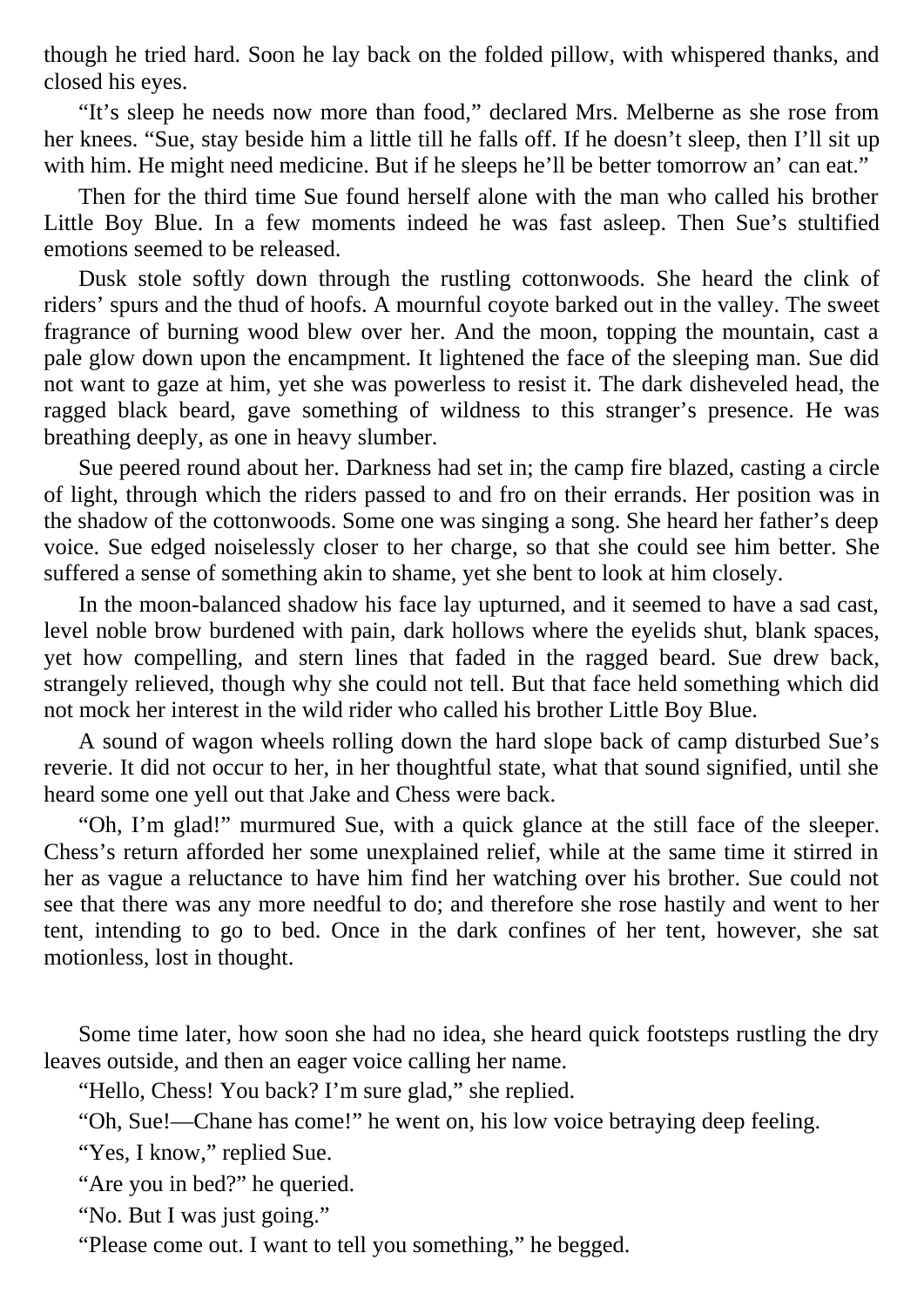Sue had no wish to resist that earnest appeal; indeed, her pulse was far from being calm. Rising, she slipped out between the flaps of her tent. Chess stood close, a tall dark figure, his face indistinguishable against the background of shadow. He made a dive to secure her hand, and, bending, he kissed her cheek.

"Why—Chess!" exclaimed Sue. Amaze was succeeding to anger when she felt the shaking of his hands, and then, as she peered up, she made out his face. He was greatly excited. Evidently he had no consciousness of a bold action. He was not thinking about her.

"Chane is asleep," whispered Chess, hoarsely. "I went close—to look at him. Say, it was hard not to wake him. But I was glad, for it gives me time."

"Time? For what, Chess? Why, boy, you're all upset!" replied Sue.

"Upset! Huh! You'd be upset, too—if you knew Chane," went on Chess, hurriedly. "If he finds out Manerube knocked me down—and what for—my God! Sue, he'll kill him!"

Sue felt a cold tightening prickle of her skin, and her thoughts raced.

"You must keep him from finding out," she said.

"Sure. I'm going to. When I found out Chane was here I asked your father if anyone had told about my fight with Manerube. He said he'd forgotten that. Then I begged him not to tell Chane. He said I had the right idea. He went with me to fix it with Jake and the other fellows who saw the fight. They were all darn nice about it."

Sue warmed to the boy as breathlessly he talked, leaning over her, holding her hands in a grip that proved his agitation.

"Then, Sue—what do you think?" he went on, almost pantingly.

"Go on, Chess. Tell me. How can I think, when I don't know?" rejoined Sue, in haste.

"We looked for Manerube," whispered Chess, tensely. "No one had seen him since Chane rode into camp. Your dad said that 'shore was damn strange.' But I didn't think so. . . . Maybe Manerube knows Chane. Anyway, we hunted all around camp, and at last we found him sitting back on a log away from the camp fire. He was thinking deep and our coming startled him. I pitched right in to tell him I—we didn't want Chane to know about the fight. . . . I reckon that surprised Manerube. He looked like it. And he got a little chesty, right off. You know how he is. Well, I made my part of it strong. I *crawled*. . . . Think of me begging that liar's pardon, just to prevent a fight here!"

"But, Chess, you hardly needed to humiliate yourself so," responded Sue. "Manerube would not have told Chane you struck him, that's certain."

"Darn my thick head!" ejaculated Chess, in exasperation. "Sure he wouldn't. I could just feel how relieved he was. . . . Well, I did it, and I reckon I'm not sorry. It was for Chane's sake."

"Chess, it was manly of you," said Sue, earnestly. "Never mind what Manerube thinks. . . . But, Chess, in your excitement because of your brother's return, haven't you exaggerated any danger of his—of any——"

"Sue," interrupted Chess, "I'm not exaggerating anything. Chane might overlook insults—such talk as that squaw-man stuff, or the vile hint about the little Piute girl. It'd be just like Chane to pass all that by, at least in a camp where there were womenfolks. But if he learned Manerube had struck me—beat me in the face for defending his honor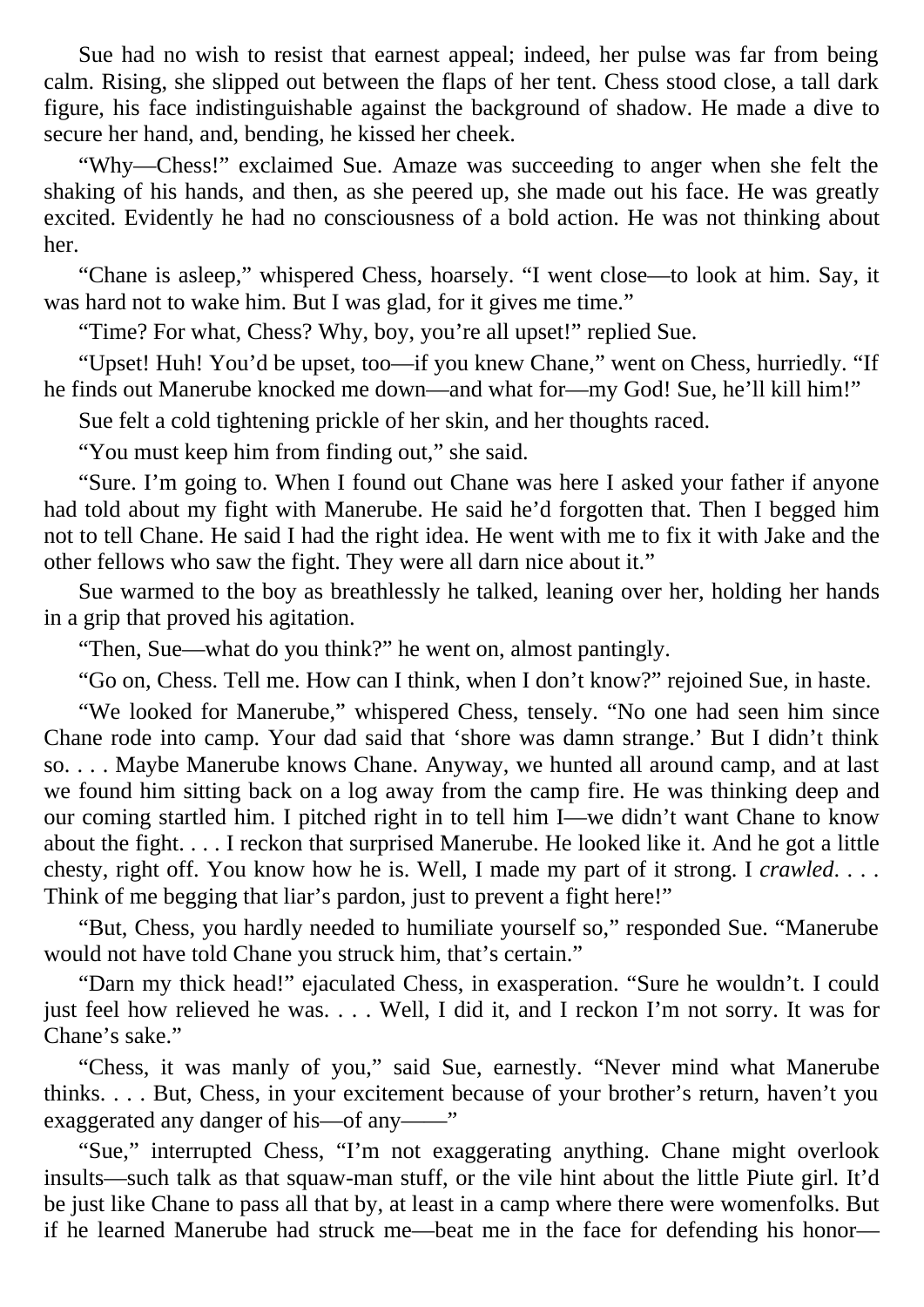why, so help me Heaven—he'd *kill* him!"

"Then, boy—you've done right," faltered Sue, unnerved by Chess's passion.

"Don't misunderstand me, Sue," went on Chess, as if suddenly he had been struck by an idea. "I haven't any fears for Chane's life. Did you think that? Say—wait till you know this brother of mine! But it's that I'd hate to have him shed blood on my account. . . . He's done it, Sue. He shot a rowdy who mistreated me—in a saloon where I was drinking. Thank God, he didn't kill him. But that was only luck. . . . Sue, I ask you to help me be a better man, so Chane will never fight on my account again."

"Chess—you're confessing now? You've been bad," whispered Sue.

He dropped his head and let go of her hands.

"Don't be afraid to tell me. I'm no fair-weather friend," continued Sue.

"Bad! I should smile," he replied, with a lift of his head. Then he looked down squarely into her face. "Sue, I was only a wild youngster. You've helped me. And I'm getting older . . . seems to me. Chane coming at this time—just makes me think. I don't want him to fight for his sake, more than for mine. And for *yours*, Sue!"

"Mine!" murmured Sue, suddenly shocked out of her warm solicitude. "I—why what concern is it of mine?"

"Didn't I say if I couldn't have you for a wife I'd sure have you for a sister?" he queried, forcefully.

"Yes, you did, and it was very foolish talk," responded Sue.

"Just you wait! But never mind about that. All this talk of mine means only one thing. I'm scared stiff for fear Chane will fight again. He was terrible the last time. . . . Now, Sue, Chane will get a job riding for your father. He'll be with us. I knew that was coming. I'm glad, if only he never finds out about Manerube. If only I can be half a man!"

"Chess, I think you're pretty much of a man right now," declared Sue.

"You mean it, Sue, honest?" he asked, eagerly.

"Yes, judging from all you've said here. If you stick to that I'll be proud to help you."

"You could do anything with a fellow."

"Very well, flatterer," returned Sue, trying to be light and gay, but failing. "I'll put my remarkable powers to a test. Make me one promise?"

"Yes. What is it?" demanded Chess.

"Don't drink any more. I know these men have liquor in camp."

"Have you heard anything of my drinking? I haven't lately," he said, simply. "But you've hit my weakness."

"Well, then, good night, Little Boy Blue," she said, with a laugh.

The pitchy blackness of Sue's tent, the heavy protecting feel of her blankets, had never before been so welcome as on this night. She was too thoughtful to sleep, at least for long. A kind of shame assailed her, that she could have appeared calm, even patronizing to Chess, where the truth was that she verged on tumult. The cause of such possible agitation forced itself upon her consciousness. She made denials to her accusing self. They were of no avail. The brother Chess had eulogized, the man who had been forced into her inmost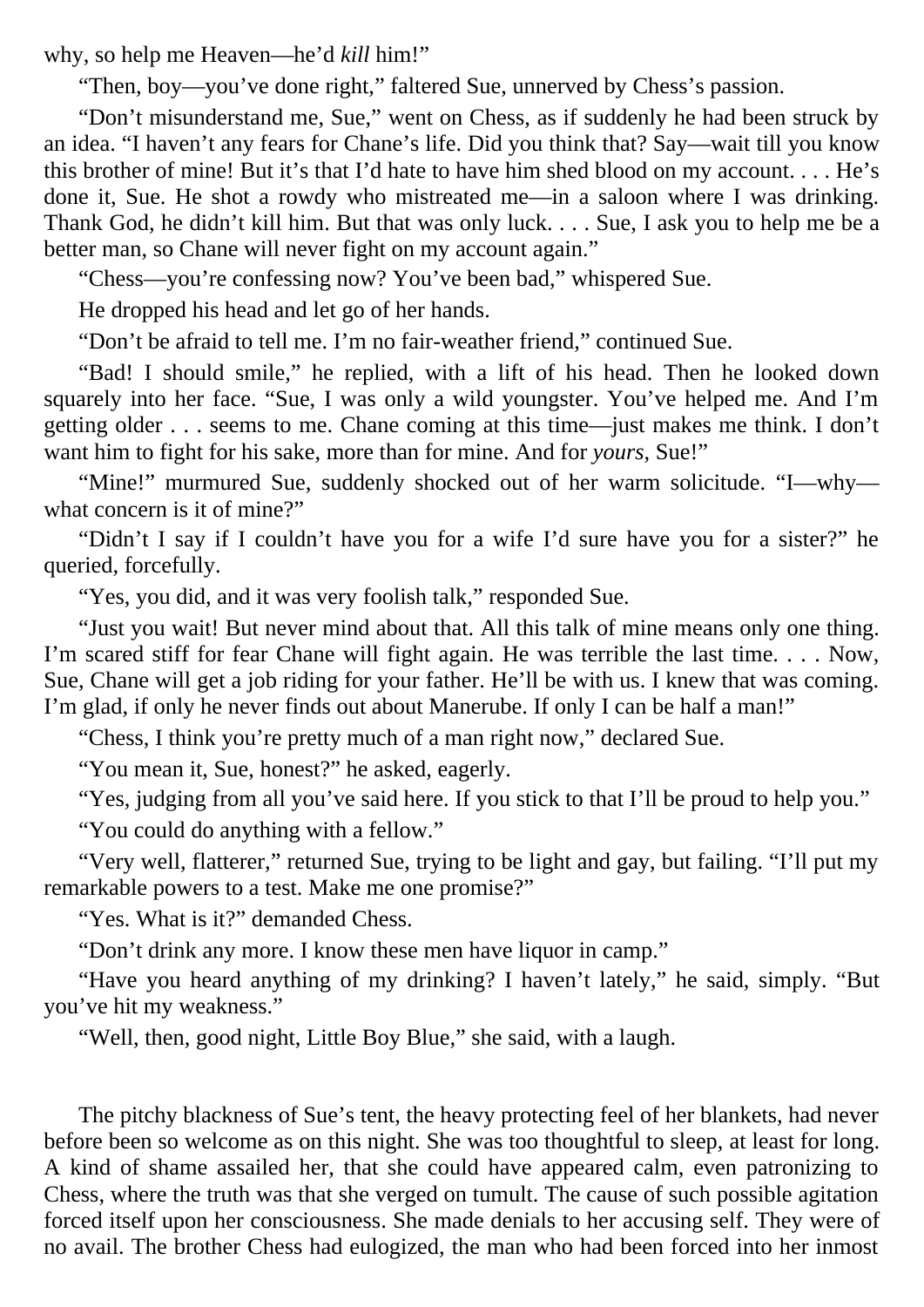thoughts, the wild rider of many adventures and whose name bore a stigma, lay out under the cottonwoods, his stern sad face blanched in the moonlight. He was there. She could not forget his face. These facts had an importance before which all her arguments failed. A restless impatient wonder at herself led at length to rebellion. She called herself a sentimental fool. This desert adventure, throwing her in contact with men of the open, with the primitive life of wild-horse wranglers and the loneliness of that vast land, had warped her for the time out of her sensible and practical habits of mind and action.

"But—how do I know this strong new self is not more truly me than the other?" she whispered to herself. "I always used to hold myself in. Maybe I wasn't natural."

So she pondered until she seemed lost in a sea of imaginings. What good did it do to think, considering that her feelings were not dependent upon her thought or governed by it? And as far as understanding what she regarded as queer reactions to a situation in which a strange rider seemed paramount, she arrived nowhere.

But when she remembered Chess and Manerube, then she was not in the least bewildered. Chess loved his brother Chane with a great boyish worship. Manifestly he had been a trouble to that brother. No doubt he was guilty of some act through which the loyal Chane had suffered. At any rate, Chess showed the pangs of remorse; likewise the noble longings to redeem himself. In the few moments of his eloquent talk with Sue he had risen immeasurably in her regard.

As for Manerube—that man had been frightened by the arrival of Chane Weymer. Sue's observation and intuition met perfectly on this plane. She had clearly seen his pale face, his somber, amazed, sullen look, his preoccupation, his hurry. He had rubbed against her in passing, yet had never seen her. Only one reason for this occurred to Sue—he was afraid to meet Weymer.

"Why, I wonder," she pondered. "Did he truly whip Chane Weymer, as he bragged he did? He feared Chess would tell Chane about the fight. That he had beaten Chess—been the cause of those dark-blue splotches which still showed on Chess's face."

Whatever else there might be behind Manerube's behavior, the main cause was that he was a coward. Sue had not liked the man, though she admitted his compelling personality, but this development damned him forever. Sue experienced a lifting sense of vague freedom; she had not been certain about Benton Manerube. She realized now where she stood in regard to him. Then, with the inconsistency of sex, which she admitted, Sue's mind lingered on another phase of the situation; and it was a speculation as to what would actually happen if Chane Weymer were told the truth.

"Chess never asked *me* not to tell," she whispered. "Of course I never will—yet, I didn't promise not to. . . . *What* am I thinking? I believe I'd like to see Manerube beaten as he would have beaten Chess!"

Sue could scarcely have believed that, had she not heard her own voice, in low thrilling whisper. It absolutely destroyed what poise she had attained. Rolling over to bury her face in her pillow, Sue gave up to the climax of nervous excitement and cried herself to sleep.

Sue awoke early enough, but she did not answer Mrs. Melberne's call, or Chess's; and not until her father slapped on the tent and in hearty stentorian voice ordered her out, did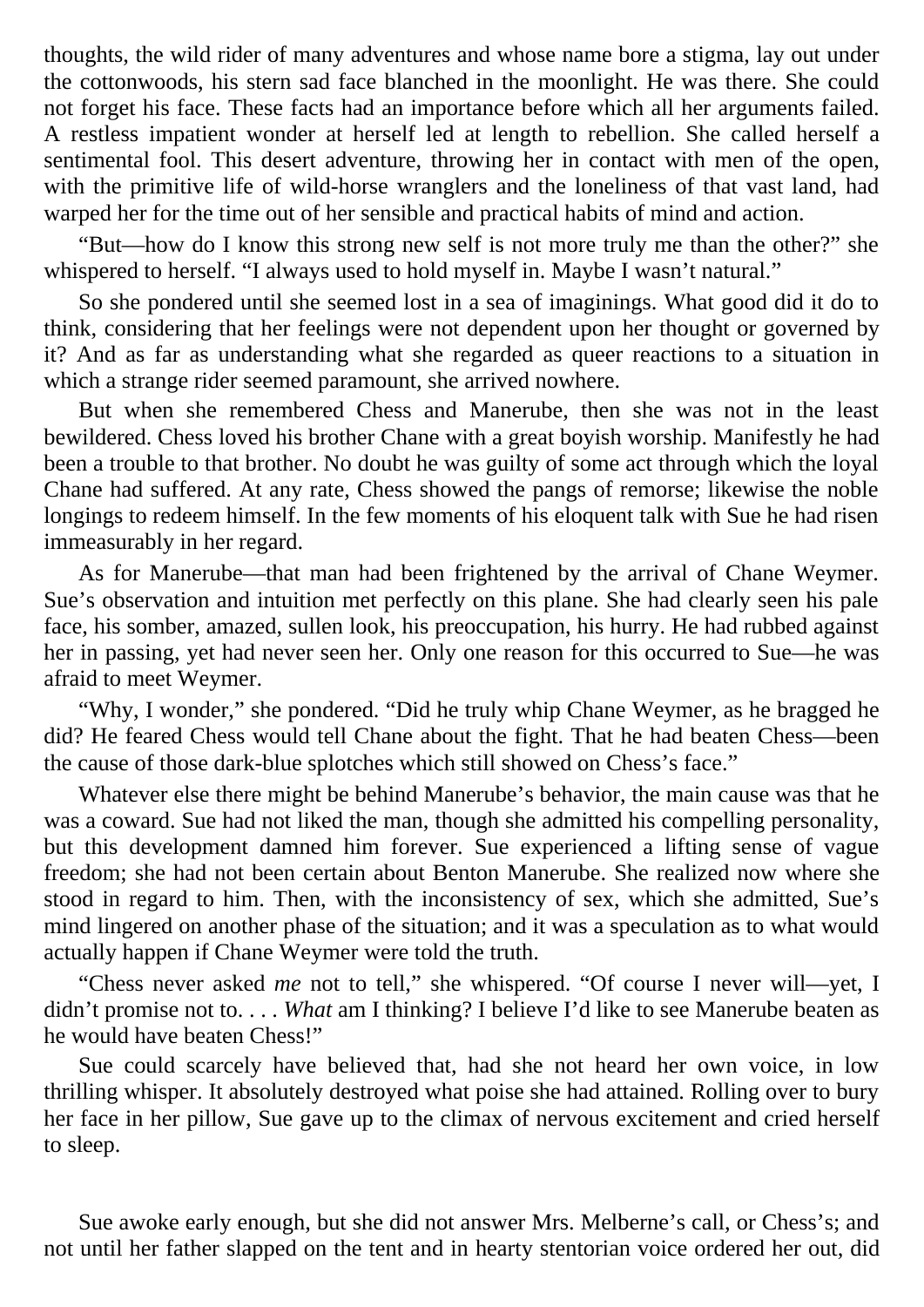she make any effort to get up. A lassitude seemed to hang on her, and a reluctance to face the clear open day.

When she presented herself for breakfast she found she was the last one. Mrs. Melberne's eyes twinkled as she observed Sue's carefully brushed hair, and clean white blouse with bright tie, and a soft woolen skirt, and beaded moccasins.

"Daughter, I thought yesterday's ride must have been too much for you, seein' you didn't bounce out as usual," she said, dryly. "But I reckon you're well enough. You sure look pretty. Ora tidied up a bit, too, but you needn't let it worry you."

"Mother!" exclaimed Sue, with a hot blush. Seldom indeed did she call Mrs. Melberne mother. "Do you mean to insinuate I—you——"

"My dear, don't mind me," interposed Mrs. Melberne, suddenly warmed and won out of her teasing by that word mother.

Then her father came striding up, and he too was quick to notice Sue did not have on her usual rough and comfortable garb.

"Wal, girls will be girls," he said, mischievously. "Sue, I reckon you don't ride with me today."

"Why, sure, dad! Where are you going?" rejoined Sue, with a tremendous effort not to appear to have caught his inference.

"Ha! Ha! You shore fooled me, lass," he replied. "Fact is we're restin' today an' drawin' plans for the great barbed-wire trap to catch wild horses."

"Dad, are you really going to use barbed-wire?"

"Wal, I reckon so. Shore I'm not keen aboot it. But we use wire or nothin'. The trap will take miles of fence. We cain't use wood. We'll have hard enough work cuttin' an' draggin' enough wood for posts."

"Dad, I'm surprised, that's all," returned Sue, coldly, and bent to her breakfast.

Melberne showed that his daughter's disapproval cut him to the quick. He argued and explained, but as Sue did not look up again or speak, he finally dropped his head and strode off, grumbling to himself. From this Sue divined that she had more influence with her father than she had supposed; and it convinced her that if the barbed-wire trap turned out to be actually brutal she might persuade him to abandon such means.

Before finishing her breakfast Sue discovered with a little shock of dismay that she was vastly curious about Ora this particular morning. Mrs. Melberne's hint had helped along a feminine interest which had until today fallen to low ebb. She looked everywhere round camp to locate the girl, and the last place was the cottonwood tree where she and her father had made the bed for Chane. It annoyed her, too, to note that she had begun to call him Chane in her thoughts. The bed had been removed and Ora was not in sight. Thereupon Sue insisted upon helping Mrs. Melberne wash and wipe the breakfast utensils, an act which, under the particular circumstances, evidently mystified the good woman.

Jake happened along, his arms full of bundles brought from the wagon; and at sight of Sue his brown seamed face wrinkled into a shiny mass.

"Now, Miss Sue, if you don't just look good for sore eyes!" he ejaculated. "Is there anything going on today?"

"Not that I know of," replied Sue, with a smile.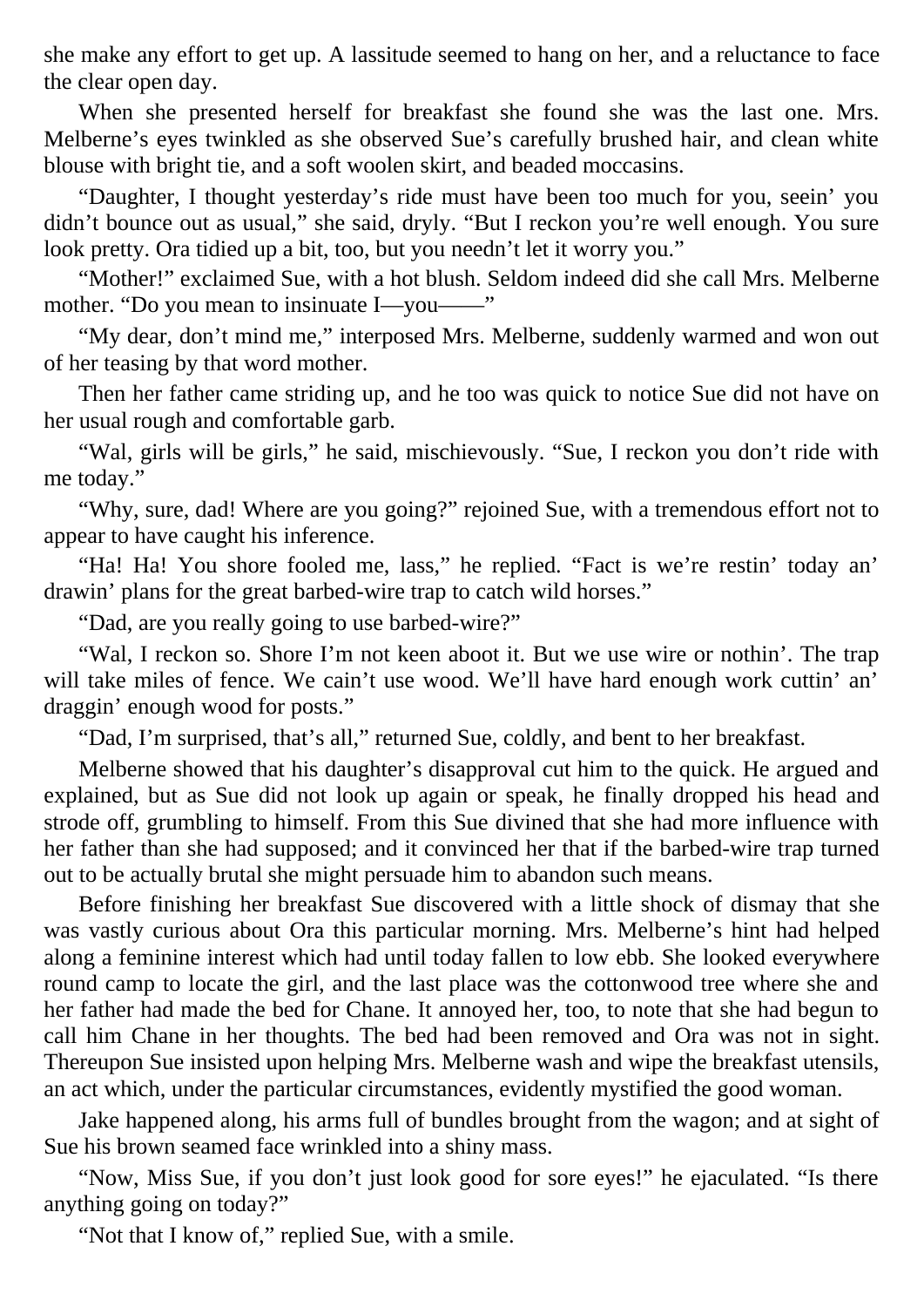"We're a lucky lot of bushwhackers, to have two such lasses as you and Ora to remind us of home. . . . Now I intended to fetch you a box of candy, but the old fellow in the store near dropped dead when I asked him for it."

"Thanks all the same, Jake."

Jake stepped closer to Sue and spoke in lower tone: "You know about Chess's brother being here?"

"Yes, I saw him last night."

"Say, but that boy Chess is happy," went on Jake, manifestly having shared Chess's joy. "He was worried some last night. I talked with him and encouraged him to keep secret that little trouble—you know—when Manerube first came. I like Chess. He's got a good heart. I'd sure like to meet his mother."

"Jake, what do you think of Chess's brother?" queried Sue, deliberately, yet the blood tingled in her cheeks. This kindly, just man was the only one in the camp of whom she could have asked that.

"I'll tell you when I make up my mind," replied Jake, seriously. "He's the finestlooking rider I ever saw. Too bad he's come to us with Manerube's——"

Captain Bunk, staggering under a load of firewood, jostled against Jake, interrupting what he meant to say.

"Heave to, Jake. You're always on the port side," said the sailor, pleasantly. "How are you, mate?"

"Couldn't be better, Cap," responded Jake, extending his broad hand. "Say, you're all scratched up. Why, man, have you been fighting wild-cats?"

"Jake, yesterday I went to navigate a fleet of wild mules. They run me into the brush."

At that moment Chess swung up with his springy stride, bright, keen, all smiles, his eyes glad at sight of Sue.

"Hello, sister! Where have you been all day? There's somebody here who wants to meet you."

"Yes? Oh, I suppose you mean your brother," said Sue, casually. But it was only outwardly that serenity abided with her. She seemed powerless to help her feelings. The sight of Chess simply made her heart beat unwontedly. He liked her so well. How plain that was! Not yet had the idea occurred to him that Sue might not care to meet this disgraced brother. Indeed, in Chess's mind no idea of disgrace could ever have been harbored. Sue wanted to resent the familiar word sister; she wanted to avoid meeting Chane Weymer. But at that moment she did not have it in her to hurt this boy, who had promised to go straight for her sake. So, assuming an air of amiable indifference, which she was far from feeling, Sue permitted Chess to lead her away under the cottonwoods.

Chess was talking, as usual, only faster, and with elation—how he had moved Chane back in the grove, shaved him, and made him look presentable, and other things Sue did not catch. She was concerned with her own smothered emotions. Vaguely she seemed aware of other sensations—the sense of dragging footsteps over a long distance, the intensely vivid blue sky and gold of cottonwood, the fragrance of wood smoke that drifted across the way. Then Sue espied Chess's tent, and near it, in the shade of a full-foliaged tree, a bed in which a man was sitting upright. Sue did not see a disheveled head, a pallid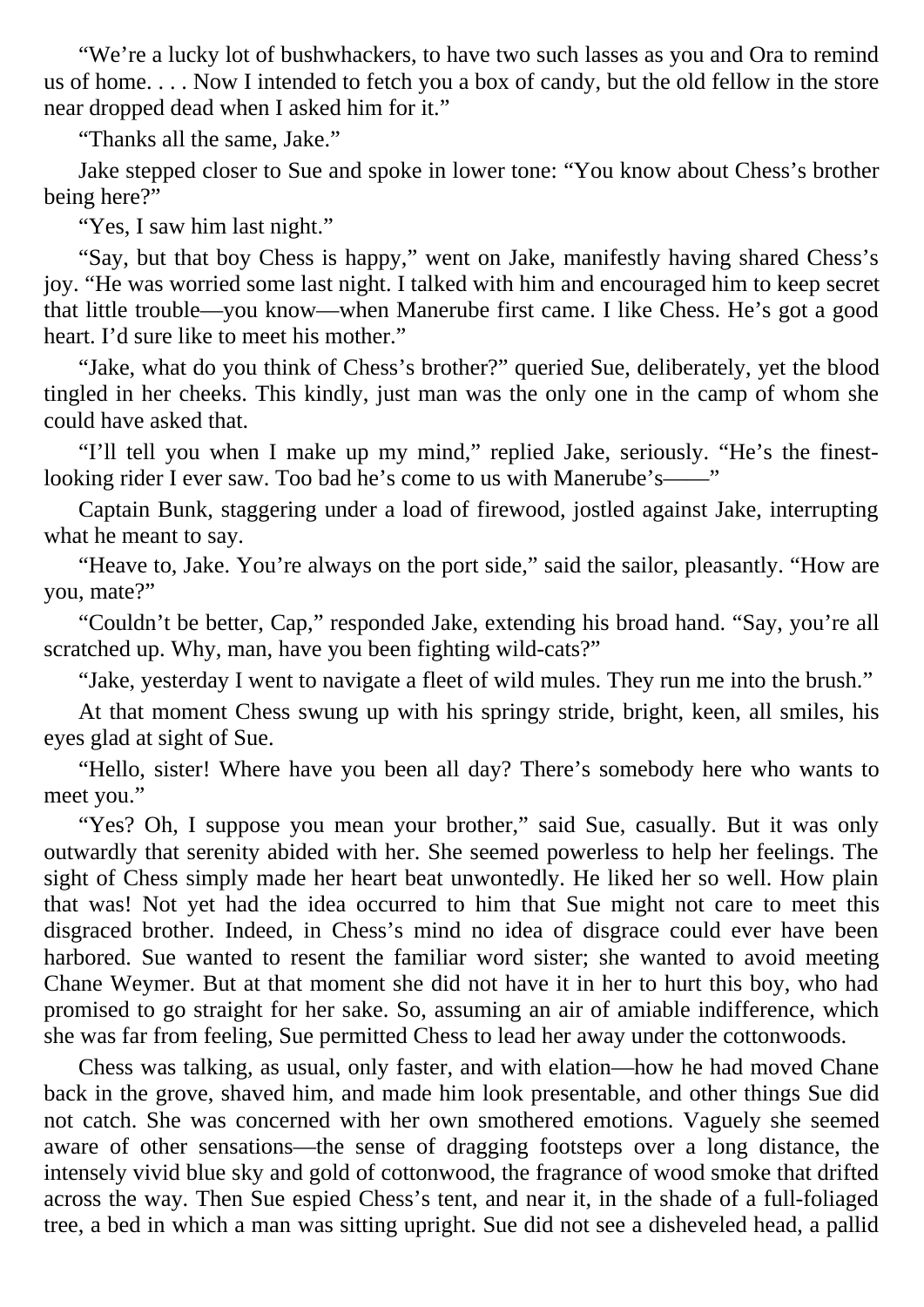face, a ragged beard, things she remembered. Could this person be Chess's brother? How stupid of her, as Chess was leading her straight to the tree! Sue dropped her eyes. It seemed as if she was being led to some sort of execution. Then a sudden fury of spirit dismissed this incomprehensible mood of perversity and left her as she used to be.

"Chane, here she is—Sue Melberne!" cried Chess, joyfully. His tone expressed a thousand times more than words.

"I'm sure glad to meet you," said Chane Weymer. His voice had the same ring that was notable in Chess's, only it was deeper.

"How do you do, Mr. Weymer!" responded Sue, lifting her eyes. "I hope you're better this morning."

Before he could reply to Sue they were accosted by her father, who, approaching from the other side, at once drew attention with his genial authoritative presence.

"Wal, heah you are, Weymer, entertained by the young folks," he said, in his loud voice. "Shore you look like a different man this mawnin'."

"You're Melberne, boss of the outfit, I reckon," replied Chane, extending his hand. "I'm much obliged to you. Yes, I do feel different. But I'm tired—and hungry. Your good wife said I must eat sparingly today."

"Shore. Go easy on grub. Reckon you've had some hard knocks lately?" rejoined Melberne, tentatively. He squatted down beside Weymer with manner curious, as if information was his due, yet wholly the kind and sympathetic host to an unfortunate guest.

Sue seated herself on one of the packs near by and proceeded to employ these few moments when her father's presence distracted interest from her.

Chane Weymer wore a clean corduroy shirt, too small for his wide shoulders. Sue had seen Chess wear that. This rider did not appear to be brawny of build, yet the muscles rippled under the tight sleeves whenever he moved his arms. His face, shorn of the ragged beard, was the most compelling Sue had ever gazed upon. It was brown and smooth, with a blue tinge under the skin. He did not resemble Chess, yet anyone could have told they were brothers. His dark hair appeared as if touched with frost.

"No, Melberne, I can't say I've had any particular hard knocks," he was saying. "I've been over in the Piute country. Bought a bunch of mustangs from Toddy Nokin. I'd had the bad luck to fall in with some horse thieves—Bud McPherson and his pals. They trailed us, stampeded the stock. I had to take to the river to save my life. McPherson had got hold of my rifle. They ran me up a box canyon, so I had to cross the San Juan. Lucky I had a grand horse. Both rivers were high. . . . Well, I missed the Hole in the Wall and had to climb out of the canyon country way round under Wild Horse Mesa. I had a little grub the Piutes gave me, but it didn't last long. Reckon that's about all."

"Hum! Lost your stock an' all your outfit?" replied Melberne, sympathetically.

"All I owned—no, I shouldn't say that. I've got Brutus left. Perhaps I'd never have known what a great horse he is if it hadn't been for my mishap."

"Brutus. That's the black bay you rode in on. Shore he's all horse. . . . Wal, where were you headin' for?"

"Mormon country. I was goin' to borrow outfit from some of the Mormons, and then come back."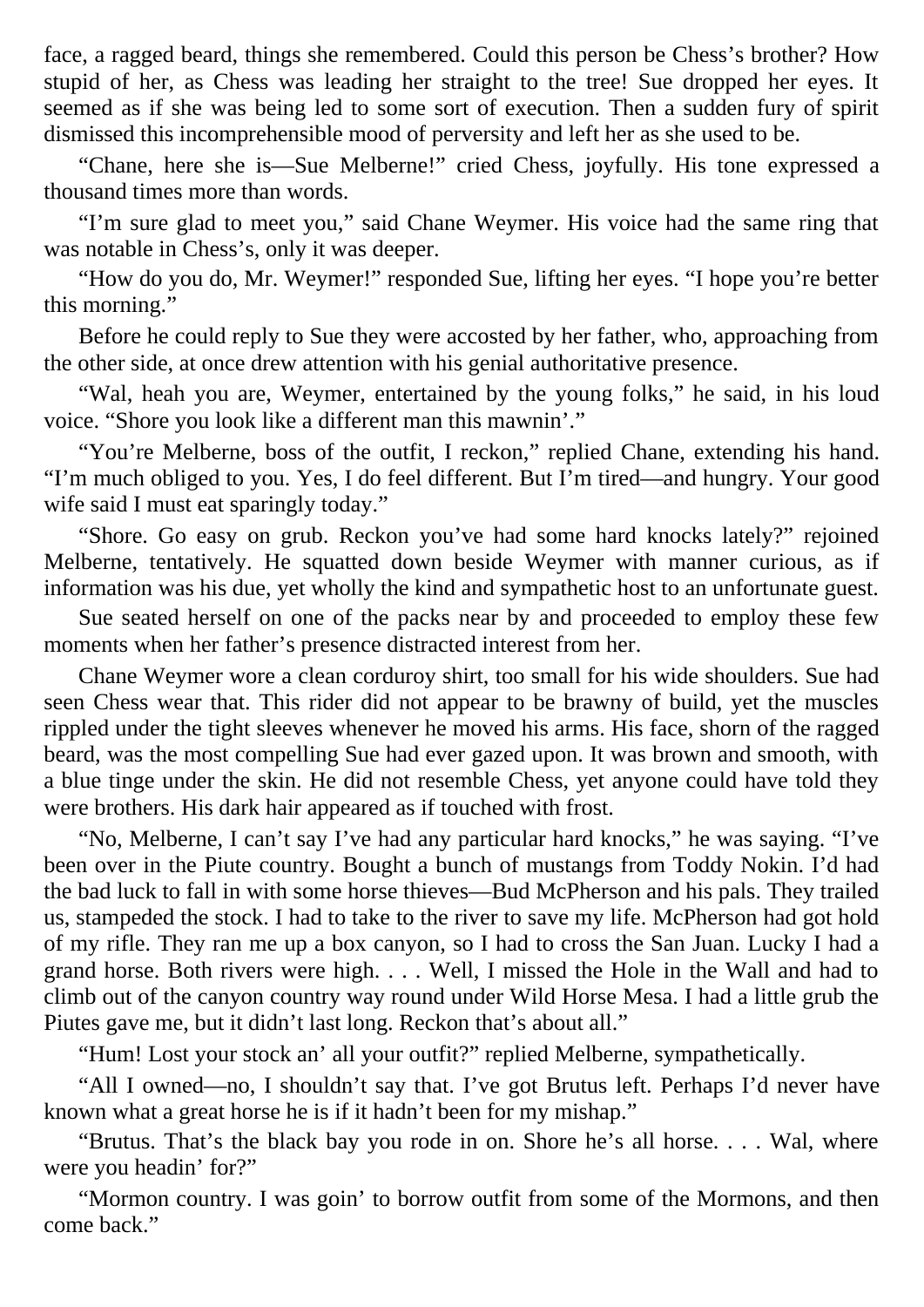"What for?" demanded Melberne, with interest.

"I've several reasons," said Weymer, smiling. "One is I expect Toddy Nokin to come over with another string of mustangs. Then I'd like to look for Bud McPherson. And, well, Melberne, I've another reason I want to keep to myself for the present."

"I see. Wal, how'd you like to throw in with me? I need riders. We'll furnish what you want an' pay good wages. Chess will be glad to have you, I reckon."

"I should smile," replied Chess, for himself.

"Melberne, I'll take you up," replied Chane. "May I ask your plans? You're new to this wild-horse game, aren't you?"

"Reckon I am," returned Melberne, shortly. "That's why I want good riders. Wal, my plans are easy told. I'm aimin' to trap a thousand horses heah in Stark Valley, ship them out, an' then move west over there under Wild Horse Mesa, ketch an' break some good horses, an' then homestead a fine valley."

"A thousand wild horses! Reckon you are new to this game. If you do catch them how on earth will you ship them? Wild horses!"

"Wal, I reckon I don't know, but this rider Manerube knows, an' I'm leavin' that to him."

"Bent Manerube?" queried Weymer, sharply, his fine smooth brow wrinkling slightly between the eyes.

"Yes, he's the man," returned Melberne, and he gazed hard at his interrogator.

"Melberne! Do I understand you to mean you've hired Bent Manerube?" demanded the rider, in astonishment.

Sue felt Chess's hand gripping hers, and she returned the pressure, as if to reassure him. It might be a ticklish moment, but she had confidence in her father. He was wise, calm, and just. Sue's intensity of interest had to do with Chane Weymer. She gazed closely at him, as with piercing eyes he looked up into her father's face.

"Yes, I told you. Bent Manerube."

The rider laughed outright, and both incredulity, and something harder, sharper, vanished from his expression.

"Wal, reckon it may seem funny to you," said Melberne, gruffly.

"Yes it is," replied Weymer, frankly. "But if you don't know why, I'm sure not going to tell you."

"You had some trouble with Manerube across the river, didn't you?" queried Melberne.

The rider's head lifted, with the movement of an eagle. Then Sue saw fire added to the piercing quality of his eyes.

"No. I reckon I'd not call it trouble with Manerube," returned Weymer, in slow cool deliberation. "What did he say?"

Melberne seemed somewhat flustered, compared with his usual free directness. Chess sat as stiff as a statue, yet he was inwardly trembling, for Sue felt his hand quiver. The situation had grown bad for him. Sue bit her tongue to keep from bursting out. She wanted to kick her father to remind him of the issue at stake. But he was not close enough to her, and she did not know how to attract him. Besides, Chane Weymer's look, his laugh, and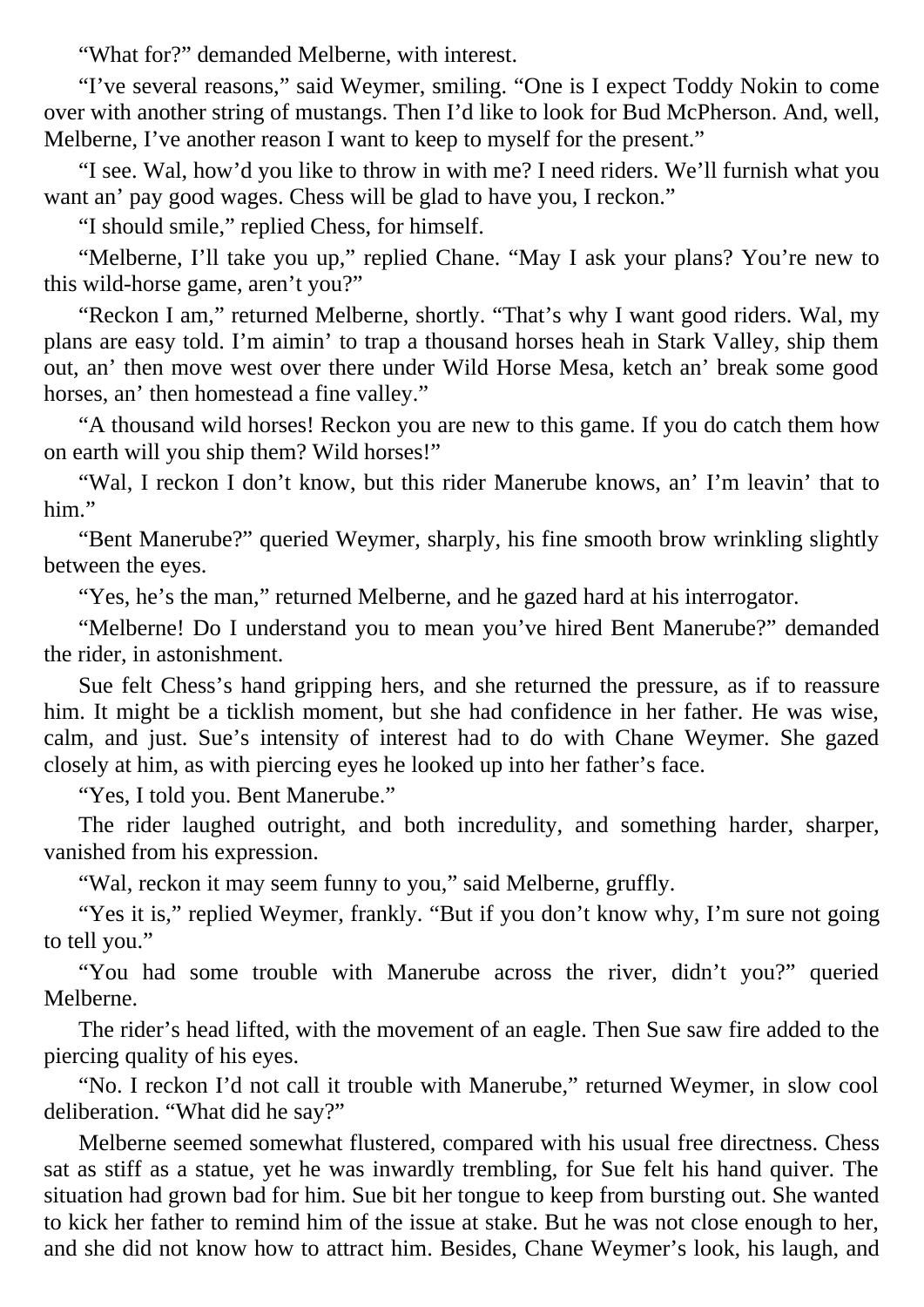then the slow coolness of his last query had robbed her of the feeling Chess had inspired in her. Almost, it seemed, she wanted her father to blurt out Manerube's story.

"Wal, he didn't say much," replied Melberne, warily. "Just mentioned you an' he had a little scrap. Shore it's nothin' to fetch up heah. I'm runnin' this outfit. An' all I want to know is if you'll ride for me."

The frown deepened on Weymer's brow, and the sternness of his features, that had hidden behind his smile and glow of gladness, brought sharply to Sue the face she had seen in the moonlight. Certain it was he divined Melberne's swerving from the actual truth. Perhaps his penetrating gaze found all he wished to know. Then he turned to look at Chess, and as swiftly as a light or shadow could cross his face it changed, softened. He loved that boy. Nothing else mattered. He did not seem to remember Sue was there.

"Sure I'll ride for you, Melberne," he said. "If you want to know, I'm right glad of the chance. Here's Chess—and, well, I might be of other service to you. *Quien sabe?* as the Mexicans say."

Melberne shook hands with Chane, and with a curt word of thanks he got up and strode away. Sue was almost as powerfully impressed by the way her father had met this situation, how significantly he had betrayed a surprise, as she was by the effect Weymer had upon her. Face to face with him she could not remember the character Manerube had given him and that Loughbridge said was the estimate of him among desert men. There was more, too, that she could not divine at the moment.

"Boy, it seems I've taken a job to ride with you," said Chane to his brother.

"I should—smile," responded Chess, choking down some stubborn emotion. "And I'm sure glad. Aren't you, Sue?"

How the foolish lad always included her in his raptures! He could not see anything except that she must be glad.

"Why, yes, Chess, if it pleases you," she replied.

"Miss Melberne, my brother tells me you have been good to him," said Chane, directly, and fastened his eyes on Sue's face.

"Oh no, hardly that," murmured Sue.

"Don't believe her, Chane," spoke up Chess. "She's an angel. She calls me Little Boy Blue and I call her sister. Now what do you say to that?"

"I hardly know," replied Chane, gravely. "I'll reserve judgment till I see more of you together."

"Chane, listen," said Chess, with entire difference of tone. The boyishness vanished. His ruddy face paled slightly. He breathed quickly. "Sue has stopped my drinking."

"*No!*" exclaimed the elder brother.

"I swear to you she has," declared Chess, low and quick. "Chane, I fell in love with her. . . . She didn't know it, but I've never drank since. . . . Of course, Chane—you mustn't misunderstand. Sue doesn't love me—never can. I'm too much of a boy. Sue is twenty. But all the same she stopped me—and I'll promise you, too—I'll never drink again."

"Little Boy Blue!" replied Chane. "That's the best news I ever had in all my life."

Then Sue felt his eyes on her face, and though she dared not raise it, she had to.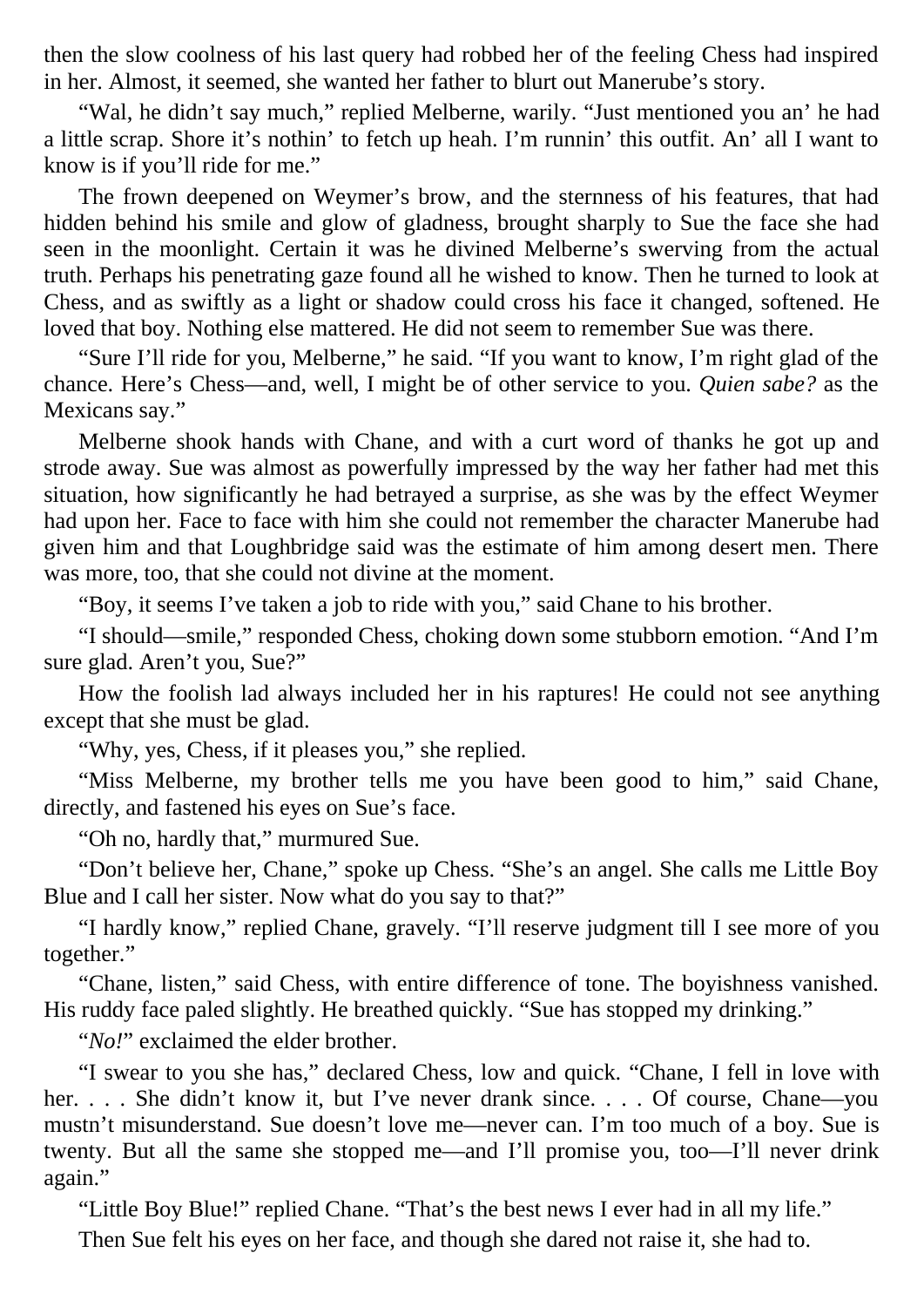"This boy's mother will love you, too, when she knows," said Chane. "As for me—I will do anything for you."

"I declare—you make so much of—of hardly anything," returned Sue, struggling with unfamiliar emotions. "Chess is the same way. You make mountains out of mole hills."

He smiled without replying, his dark eyes of fire steadily on her. Sue suddenly felt that if she had been an inspiration to Chess, wittingly or otherwise, it was a big thing. She must not seem to belittle it. And the reverence, or whatever it was she saw in Chane Weymer's eyes, went straight to her heart, unutterably sweet to the discord there. An incredible shyness was about to master her. In sheer self-preservation she turned to Chess.

"Boy Blue, I'd never make light of your fight against bad habits," she said. "I'm only amazed that I could help. . . . But if it's true—I'm very proud and very happy. I will indeed be your sister."

Sue left them, maintaining outwardly a semblance of the dignity she tried to preserve. She heard Chess say, triumphantly, "Chane, didn't I tell you? . . ." That almost precipitated her retreat to a flight. What on earth had Chess told this brother? Sue walked faster and faster toward her tent.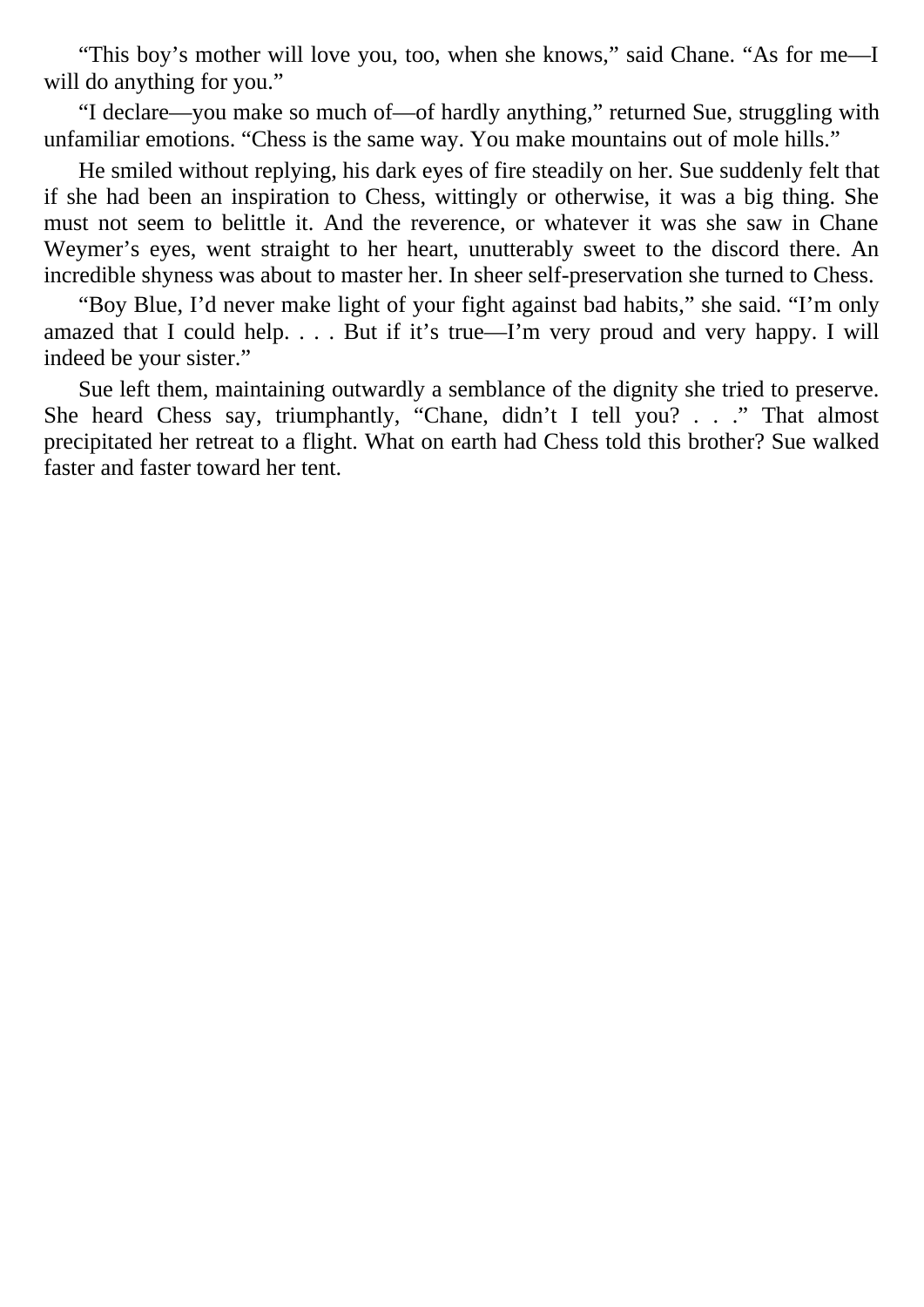## **Chapter Nine**

DAYS passed. The beautiful Indian summer weather held on, growing white with hoarfrost in the dawns, rich and thick with amber light at the still noons, smoky and hoarfrost in the dawns, rich and thick with amber light at the still noons, smoky and purple at sunset. The cottonwoods now blazed in golden splendor, and the grove was carpeted with fallen leaves, like a bright reflection from the canopy above.

Melberne's riders labored early and late, part of them cutting and dragging fence posts, the others stretching barbed-wire down in the valley.

But for Sue Melberne these days were unending, dragging by through hours of restless uncertainty, strange fleeting moments of indescribable joy, followed by quick fastening moods of vague unhappiness—all tormenting, verging on torture.

Then came the most perfect of autumn days, golden, fragrant, smoky, now with long still solemn dreamy lulls, and again sweet and cool with gusts of wind that filled the air as by fluttering bright leaves like birds, and sent the carpet of gold rustling under the trees. Sue wandered about the grove and along the slope, believing she had fallen under a magic spell of Indian summer. For the most part she watched Chess and Chane at their labors up and down the hillside. She heard the sharp ring of Chess's axe, and sometimes she saw it glint in the sunlight. His mellow voice floated down, crude and strong, singing a cowboy song. The tall Chane gathered several trimmed saplings in his arms, and carrying them to a declivity, he threw them over, where they rolled and clattered down to a level. Here Jake and Bonny and Captain Bunk loaded them into wagons.

Sue watched all the riders, but her gaze went oftenest and lingered longest upon the lithe figure of Chane Weymer. She was not blind to it. She confessed it when moments of torment drove her to truth. But fair as she had been to others, she was stubborn, inconsistent, intolerant to herself. She would think only so far, then, shocked at the possibilities, she would defiantly dispel thought and live in her dreamful sensations.

But this golden day had dawned to strange purpose. Never had there been such a day in her life. All at once she faced her soul and knew her trouble.

She had perched in a favorite seat on a low branch of a gnarled and spreading cottonwood, quite remote from the camp, at the base of the slope where the canyon opened. Here she could see without being seen. Nothing unusual had happened. She had been free of torments for the hour, idling, watching, dreaming away the time. Indeed, the sweet strong spell of the golden and purple autumn lay upon her. Then came a moment when Chane Weymer passed out of sight on the timbered hillside and did not return. Revelation burst upon her quietly, inevitably, without the slightest shock.

"Chane Weymer! . . . He's the man," she soliloquized, mournfully. "I felt something must happen out here in this desert. It's come. . . . Chess was right. He said,'You can't help but love Chane!' . . . I can't. I can't. . . . Oh, I'm done for!"

At last she knew. That moment saw the end of her restless, unsatisfied, uncertain longings, her doubts and fears, her miserable moods and bitter railings at self. Her torments had suddenly given place to a great dawning of something immeasurable. Like a burst of sun in the darkness of her heart! Her spirit did not rise up to crush this betraying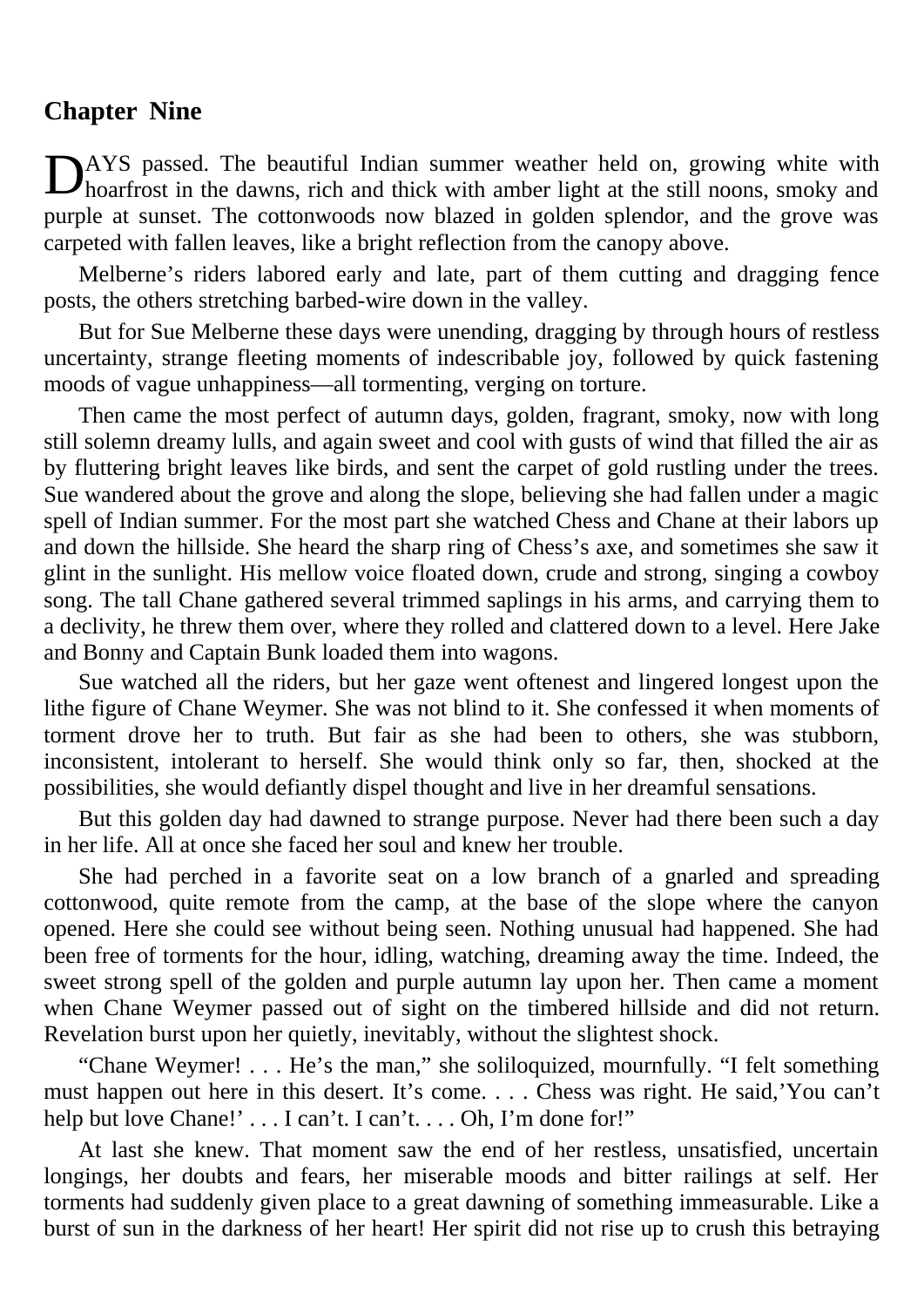love. It could not be crushed. It was too new, too terribly sweet, for her to want to crush. It was herself, her fulfillment; and in a moment she had become a woman.

Long she sat there and time seemed to stand still. The golden day enveloped her. Shadow and sunlight played over her with the swaying of the branches above, the movement of the colored leaves. Before her eyes the red and brown hills sloped up to the black bulk of mountain; behind her rolled the purple valley, its horizon lost in haze. Solitude held the hills in its embrace. From the desert floated a still all-pervading atmosphere, like a fragrance from limitless space.

"When did it happen?" mused Sue, womanlike, trying to retrace the steps of her undoing. Having faced the fatal fact, she was more concerned with the when of it, the how and the why, than with its effect upon her future. The future could be put aside. In a flash of thought it looked appalling.

Sue recalled the night of Chane's arrival, when she sat beside him as he slept as one dead, his stern savage face blanched in the moonlight. Could love have come to her then? Surely it had been hidden in her heart, mounting unknown to her, waiting, waiting. She recalled the following morning, when the crudeness had gone with his unkempt beard and he had shown her in few words and single glance how forever he would be in her debt for her influence upon his brother. It could not have come to her then. Then, the following days—how utterably impossible to grasp by recollection of them one meeting, one exchange of look or speech more significant than another!

Still there were things she thought more of than others—little incidents that stood out, facts only unusual because of memory—the difference in Ora, the way Manerube avoided the camp fire, the splendid gayety of Chess, the piercing eyes of Chane, who watched her from afar, the wild joy which had come to her while riding Brutus.

"Ah! now I cannot ever ride Brutus again!" she murmured, in dismay.

That focused her thought upon the horse. Chess had brought Brutus up to her one day.

"Sue," he had said, "Chane says this horse saved his life. Brutus, he's called. Look at him! You wouldn't think he's the greatest horse Chane ever straddled. Chane has had a thousand fine horses. Look. Brutus will grow on you. But you'll have to take time to find him out, Chane says. Ride him—learn to know him—love him."

"Chess, the last won't be hard to learn," replied Sue, and after the manner she had acquired from riders she walked round him. Sue really knew but little about horses. She could ride because she had been accustomed to horses since childhood and because she was athletic and liked motion. She did not qualify in what the Westerners called horse sense, let alone the great fact of having been born on a horse. Nevertheless, she had it in her to love one.

"Sue, it'd never do for you to love Brutus and not his master," said Chess, very soberly, with a face as solemn as a judge's.

Had that been the moment? wondered Sue.

But she had laughed archly, taking him at jest.

"Why not? I don't see why I can't love a horse, any horse, independent of his master."

"Well, you see, in your case it would separate them. Any rider who loved you and found out you loved his horse would give him to you."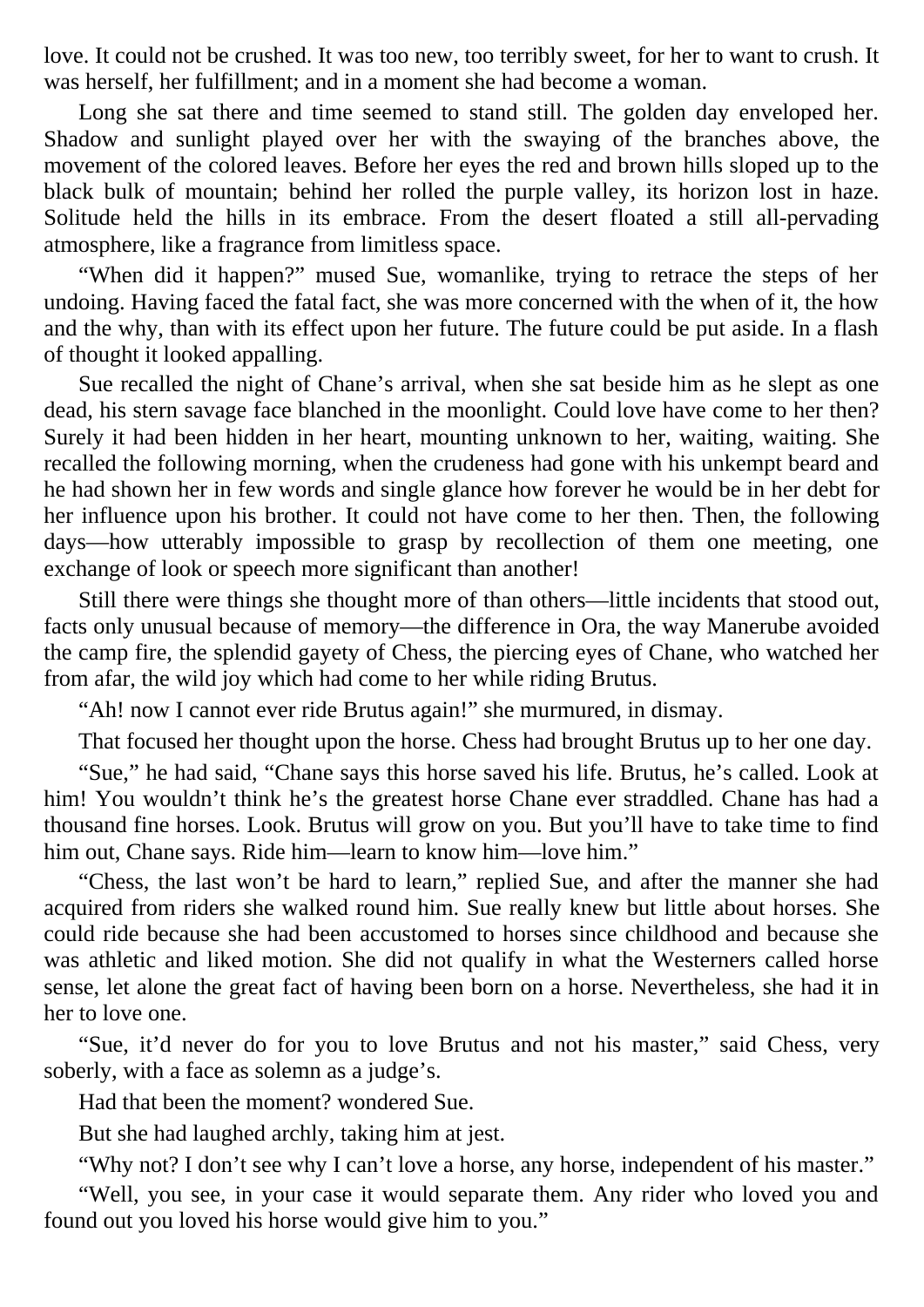Brutus appeared to be a giant of a horse that somehow grew on her the more she looked. She liked the quick uplift of his head as she approached, and the soft dark eyes intent on her. He had an open honest face, one which on the instant inspired her with trust. She had not the least fear of him.

"How shiny his coat!" she exclaimed, smoothing the wide glossy neck. "He's black. No, not black. He seems to shine black through brown. Curious. Chess, his skin looks like water reflecting shadows of leaves."

Brutus took to Sue, not too quickly, not before he had eyed her and studied her and nosed her, but presently, when he had satisfied himself she was what he liked. Then he had acted in a way to delight Sue, to tickle her vanity, for Sue believed she had a winning way with animals.

Chess had put her saddle upon Brutus and insisted she ride him. So this was how it had come to pass that Chane, coming suddenly from under the cottonwoods, had surprised her astride his horse. Would she ever forget his look?

"You can ride?" he queried, earnestly.

"Oh yes. Don't worry. I'll ride him," she replied, loftily.

"Let him go, then," said the rider. "The faster he goes the easier his gait. Just stick on. Let him run and let him jump. He knows where he can go."

Brutus, free of rein, had taken Sue on the wings of the wind. After days of rest he wanted to run. Her weight was nothing. How surely she felt Chess and Chane watching her as Brutus raced over the green! She would ride him. Yet as he settled down to a speed she had never known, her audacity succumbed to thrilling fear. Her heart leaped to her throat as Brutus sailed over a deep wash she had not seen. Then wildness ran riot with pulse and thought. The blanket of wind, pressing hard and harder, lifted her out of her saddle, so that one hand had to grasp the pommel. She ran down wild horses that could not escape this fleet racer; and when she turned him in a curve back toward the camp, the wind blinded her, tore her hair loose and strung it in a long waved stream behind her. His hoof-beats clattered and beat faster, until they made a single dim sound in Sue's roaring ears. She cried out in the abandon of the ride. In her blurred sight the golden grove of cottonwoods seemed to grow and move toward her. Then the swift level sliding through the air broke to a harder gait. Brutus was easing out of his run. His change to a gallop threw Sue up and down like a feather before she could get his swing; and when she did he dropped to long lope, and from this to tremendous trot, so violent in stride that Sue just managed by dint of all her strength to stay upon him. When he pounded to a stop she could see only blurred images against the gold background of grove. She heard Chess's whoop.

Then, overcome by dizziness, she swayed in the saddle. Not Chess, but Chane had lifted her down, blinded, burning, thrilling. Yet she had felt his gentle hold, his strong arms on her. Had that been the moment?

"Say, Sue, I should smile you did ride him!" Chess was shouting in her muffled ear. "You sure looked good. Honest, I didn't think you'd dare let him run. And leap—say he went a mile high over the washes."

"Well, I reckon you rode him, when he was running, anyway," spoke up the cool, easy voice of that other. "But I'm advising you to break in easier next time."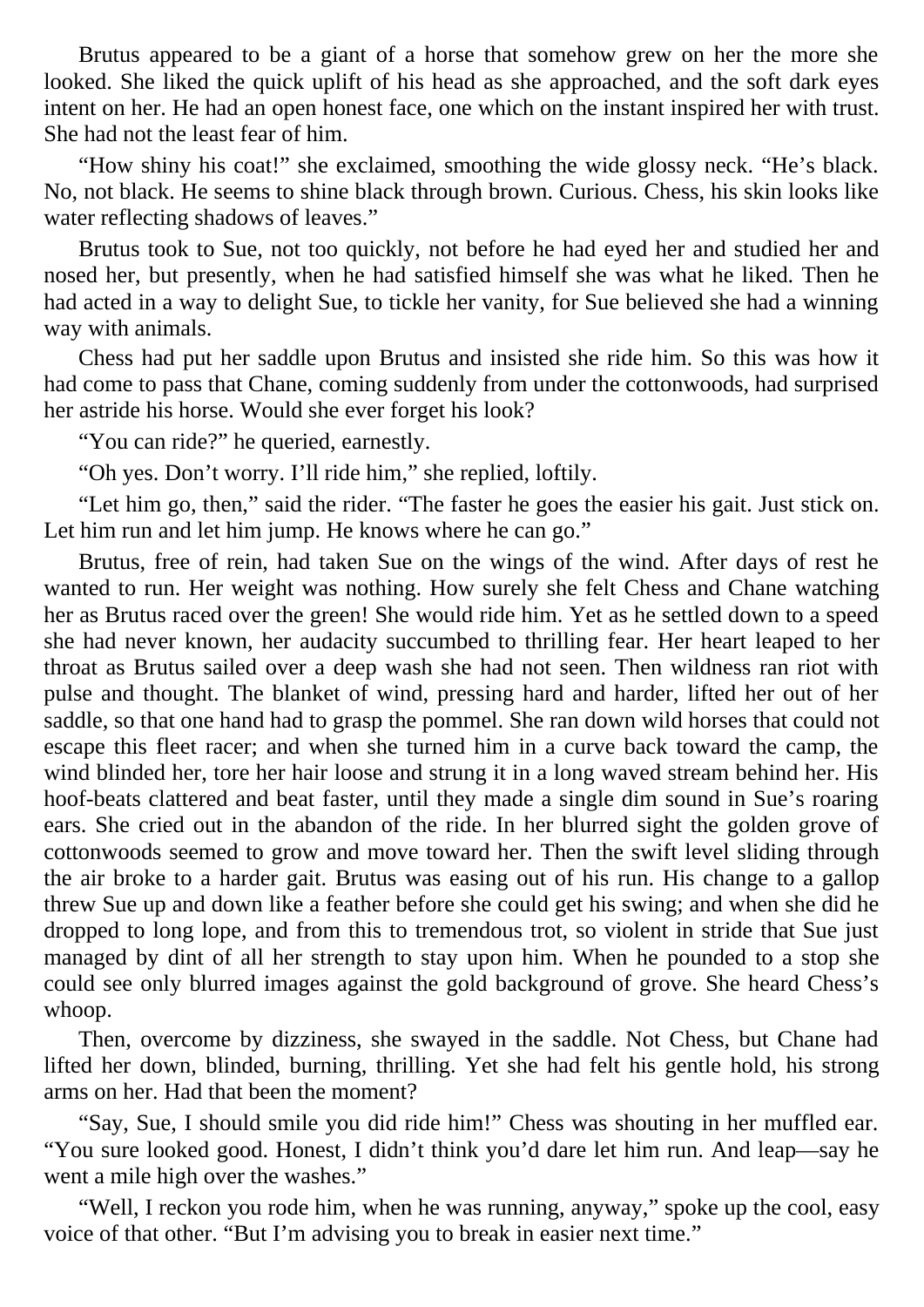And there had been a next time, other times, until Sue loved Brutus, the sight of him, the feel of him, his response to every word. She learned what a tremendous engine of speed and power he was, governed by gentle and spirited mind, if a horse could have one. When she caressed his grand arched neck before a ride or rubbed down his wet quivering flanks after a race, she appreciated what the wonderful muscles were for. She grew to understand him. A horse took on new meaning to her. Brutus was a comrade, a friend, a sweetheart, and he could as well be a savior. Such a horse mastered the desert. Through her knowledge of Brutus and her love for him Sue no longer marveled at a rider's passion to capture Panquitch. She learned to know a desire to see that great wild stallion.

"Did Brutus ride me into this—this spell?" murmured Sue. But she was denied the satisfaction of understanding when or how or why she had come to fall in love with Chane Weymer. All might have contributed to it, nothing might have been particularly to blame.

Sue's inherent honesty of soul, as it had forced her to confess the naked truth of her dilemma, likewise in time forced other considerations, to which the dreams and wonderings had so far been subservient. They had been sweet, vague, dreamful, the questionings of awakened love. She next had to deal with sense, not sentiment. And shame flooded through her.

"What is he? A wandering rider, lover of wild horses and Indian girls! . . . Squaw man!"

Clamoring voices from the unknown depths of her fought for hold in her conscience. But she silenced them. To realize that she had loved unsought, unwooed, made her untrue to the best in her, merciless to the man who had roused this tumult of her heart. She must hide it. She must avoid Chane Weymer; she must welcome anyone whose attention might help to divert suspicion of her humiliating secret.

That night Sue Melberne, with the fierce pride and strange egotism of a woman who must avenge herself upon the innocent cause of her pangs, was the life of the merry camp fire circle. Chess, whom she blamed partly for her woe, was as merry as anyone, until Sue sat down beside Manerube, flushed of face, bright of eye, and talked and laughed with him as she had with the others. Then Chess became suddenly sober. He backed away from the fire, watching her with big staring eyes.

Sue was aware of this. It helped her, somehow. But when Chane silently strode away into the shadows her vivacity lost its inspiration. Still she kept amusing Manerube, who responded, expanded under her laughter and sallies. Her father gazed upon her with pleasure on his tired face. Ora, too, reacted characteristically to Sue's friendliness. She was not to be outdone. Between them Manerube became the center of repartee he manifestly took to his credit.

The evening wore on. One after another the members of Melberne's outfit went to bed, until only Manerube and the girls were left, with Chess sitting across the fire, his head on his hands.

Sue knew he was waiting for her to start for her tent—that he would wait no matter how she tarried. At last she could keep up the deception no longer, and rose to go, bidding them good night.

"Sue, let me walk with you to your tent?" asked Manerube.

"No, thanks. Take Ora. She's afraid of the dark," replied Sue, tripping away. But once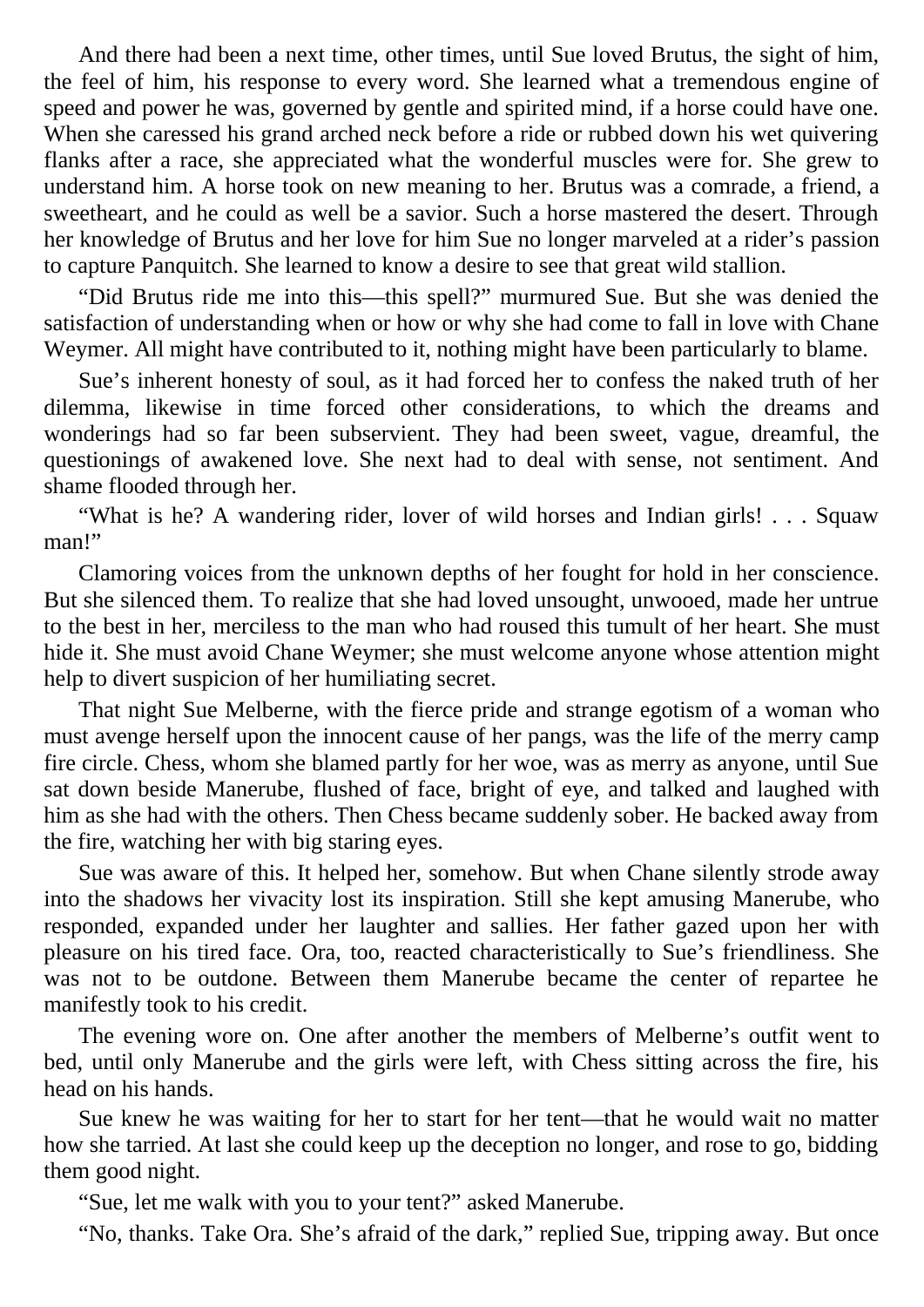out in the shadow, her feet became as heavy as lead. Chess caught up with her, took hold of her arm, and turned her to face him.

"Sue Melberne, what's come over you?" he demanded.

"Over me? Why, nothing! Do you mean my—my cutting up a little?"

"Yes, I mean that—with Manerube."

"Oh! Chess, it's none of your business if I want to make merry—a little, is it, with him or anyone?"

"No, I reckon not," replied Chess, darkly, as he stared down at her. "But Manerube! You never were that way before. Didn't you see Chane walk away the minute you began flirting with Manerube?"

"I—I didn't flirt," declared Sue, hotly, and she was honest in her denial.

"Aw, you did. And it wasn't like you, Sue."

"How do you know what I'm like—really?" queried Sue. His pain, his reproach, stung her, drove her to say what she thought but did not mean to utter.

"Something's wrong with you, Sue Melberne. Tell me what it is. Please. Aw, Sue—"

"I've nothing to tell you," she replied, and turned away.

Chess followed her, and once again strode before her, just as she reached her tent. He was in the open, away from the trees. His head was bare, his face clear in the moonlight.

"Are you sure? You can't hurt us Weymers more than once."

"Yes, I'm sure. And I think you're rude."

"Rude!" he ejaculated. "What in damnation has come over you? You never called me that before. . . . I'd do anything, though, to keep you from making eyes at Manerube, being sweet—like you were. Promise me you won't."

"Chess, have you any right to criticize my actions?" she demanded.

"I'm just asking you something. Will you promise not to flirt with Manerube again?"

"No! I deny I flirted, but if I'm wrong—I'll do it when I please," retorted Sue, passionately. The day's conflicting emotions had worn her out.

Chess stepped back from her as if she had struck him.

"Did you see Chane's face just before he left?" he asked, in different tone.

"No, I didn't. What's it to me how he looked?"

"Nothing, I reckon," replied Chess, with a dignity Sue had never noted in him. "I'm telling you, though. Chane looked terribly surprised, terribly hurt. He hates a flirt."

Sue heard a bitter little laugh issue from her lips.

"Oh, he draws the line at white color, does he? . . . I hear he's not so righteous—or indifferent toward red-skinned flirts!"

"*Sue—Melberne!*" gasped Chess, starting as if he had been stabbed.

A sudden hot anger at herself, at Chess, at Chane had possessed Sue; and this, with a sudden tearing pang of jealousy, had given rise to a speech which left her shocked.

Certain it was that Chess turned white in the moonlight, and raised his hand as if to smite the lips which dishonored the brother he revered. Sue awaited that blow, invited it, wanted it, in the shame of the moment. But Chess's hand fell back, nerveless and shaking.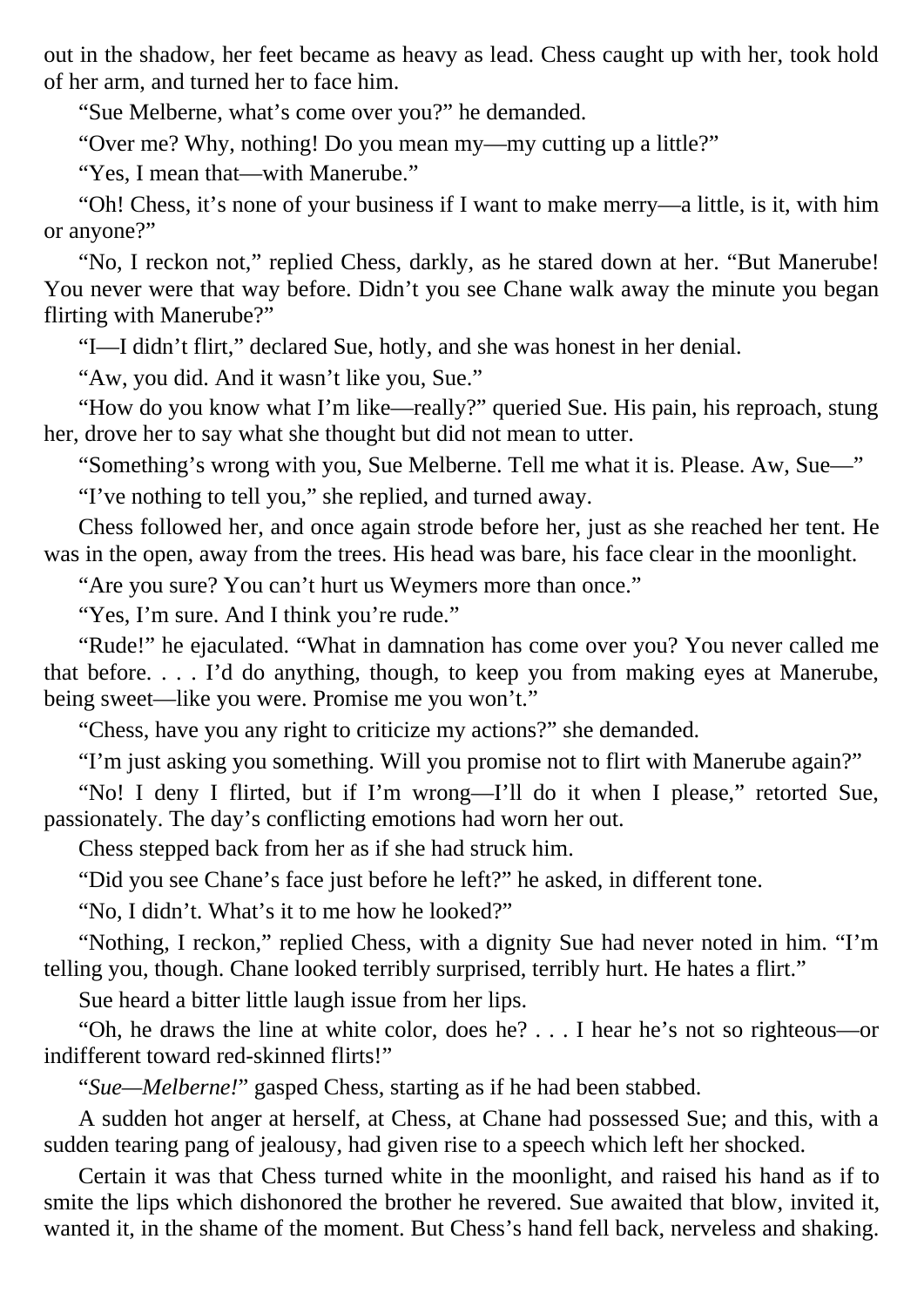Then with a wrench he drew himself up.

"I didn't know you, really," he said. "And I'll tell you one thing more. If I hadn't made that promise to Chane I'd sure get drunk tonight."

Wheeling with a bound, he plunged into the shade of the cottonwoods.

"Oh, Chess—I—I didn't mean that," cried Sue. But he did not hear. He was running over the rustling leaves. Sue went into her tent and fell on her bed. "What have I done? Oh, I'm a miserable little beast! . . . I love that boy as much as any sister could. And I've hurt him. His eyes! He was horrified. He'll despise me now. He'll tell his brother I—I . . . Oh, this day, this day! My heart will break!"

Sue rode every day, but no more on Brutus. She nursed the delusion that her pretended friendliness toward Manerube, by deceiving the brothers as to the true state of her heart, would assuage her pain during the process of her struggle. Therefore she adhered to the plan conceived in that hour of her abasement.

Where heretofore she had interested herself solely in the labors of Chess and Chane on the timbered hillside, now she rode far afield and watched the stretching of the barbedwire fence. Its western flange zigzagged across the valley, cunningly broken at the deep washes, calculated to deceive wild horses. She carried warm food to her father, and otherwise served him during this long arduous task, growing farther and farther from the camp.

These rides kept her out in the open most of the day. Around the camp fire she encouraged Manerube's increasing attentions, though less and less did she give him opportunity to seek her alone. Ora had tossed her black head and said, tartly, "You can have Bent Manerube and welcome!" She had gone back to Chess, growing happier for the change. Sue sometimes found it impossible to avoid Chess's scornful eyes. He seldom came near her. How she missed the little courtesies that now no one else had time or thought for! Manerube certainly never profited by kindly actions. Sue seldom saw Chane Weymer, except at a distance. Yet always her eyes roved in search of him. It was bitter to see him, yet more bitter when her search was unrewarded.

She happened to be present one night at the camp fire, after supper, when talk waxed warm about the proposed wild-horse drive very soon now to be started. The argument started by Melberne's query, "Wal, now our trap is aboot ready, how are we goin' to start the drive?"

Manerube, as usual, did all the replying, and Melberne had evidently learned by heart this rider's ideas. Most of Manerube's talk was devoted to his past performances; he had little to say about future accomplishments, except his brag as to results. This night Melberne, approaching the climax of his cherished enterprise, plainly showed dissatisfaction with Manerube.

"I've given you authority to handle this drive," declared Melberne, forcibly. "Reckon I want to know *how* you propose to go aboot it?"

"We'll just spread out and drive down the valley, toward the trap," replied Manerube, with impatient gesture of finality.

"Ahuh! So that's all?" returned Melberne, with more of sarcasm than Sue had ever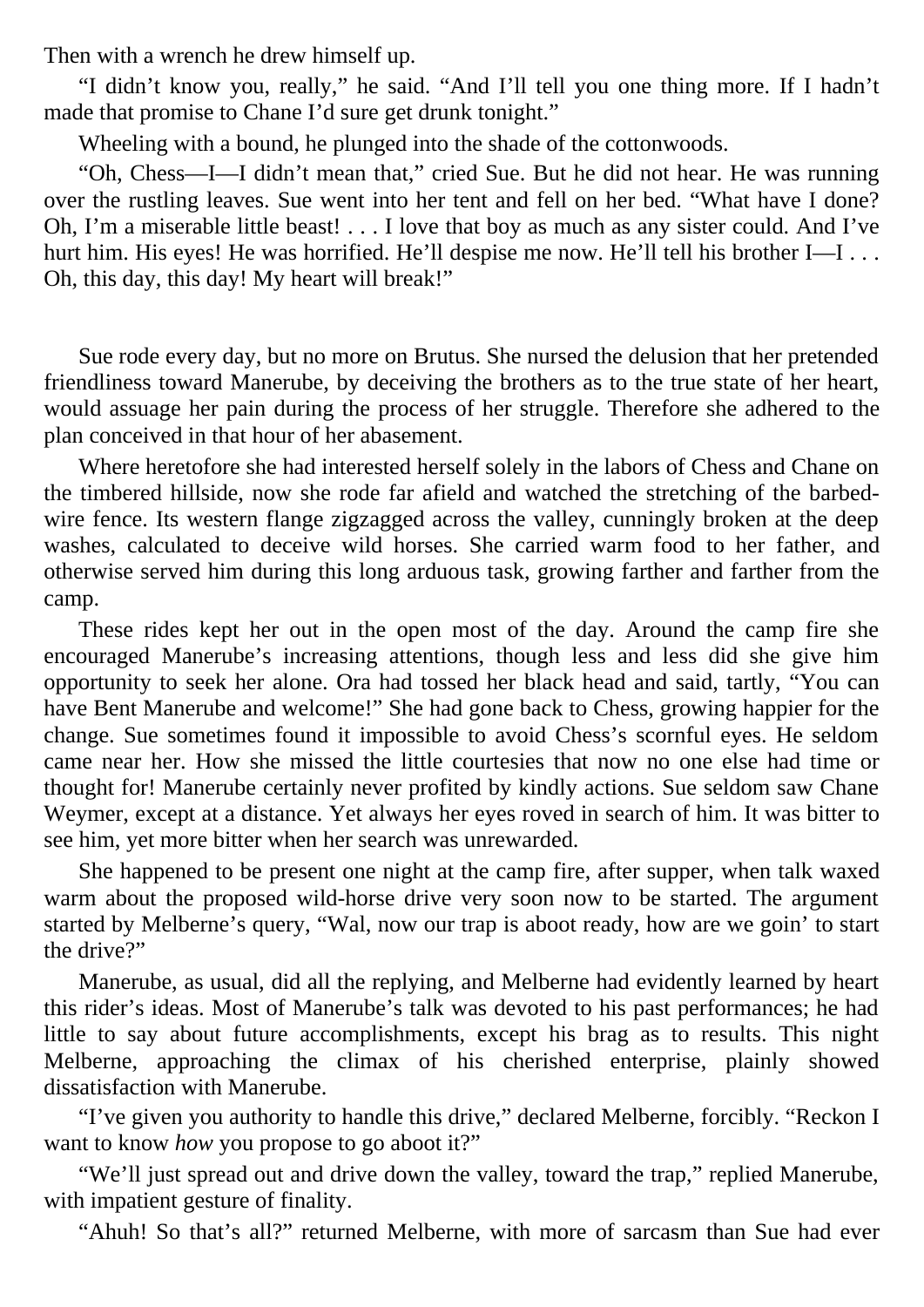heard on her father's lips. His eyes held a glint foreign to their natural kindly frankness. Then he addressed himself to his Mexican *vaquero*.

"Alonzo, what's your say aboot how to make this drive?"

"No savvy Señor Manerube," replied the half-breed, indicating the rider.

"What?" shouted Melberne, growing red in the face. "You mean you're not favorin' this barbed-wire trap Manerube's built?"

The *vaquero* had no more to say. His sloe-black eyes gazed steadily into Melberne's, meaningly it seemed to Sue, as if he was not the kind of a man to be made talk when he did not choose to. Melberne, taking the hint, repeated his query, without the violence. Alonzo spread his brown little hands, sinewy like an Indian's, to indicate that the matter was too much for him and he wanted no responsibility. Sue intuitively felt, as formerly, that the *vaquero* was antagonistic to Manerube.

"Wal, Utah, you know this heah wild-horse game," said Melberne, turning to the lean rider. "Will you tell me how you think we ought to make this drive?"

"Shore. I think we oughtn't make it a'tall," drawled Utah.

Melberne swore, and threw the stick he held into the fire, where it sent up a shower of sparks.

"I didn't ask that," he snapped. "You needn't get smart with me. I'm talkin' business."

"Wal, boss, I'm like my pard Tway Miller. Sometimes I cain't talk business or nothin'," returned Utah, with his easy, deliberate drawl. There was a smile on his lean bronzed face. Sue grew more and more convinced that her father, Texan though he was, did not understand these riders.

"Jim, look heah," said Melberne, turning to Loughbridge. "Come to think aboot it, you hired most of these close-mouthed gentlemen. Suppose you make them talk."

"Don't think thet's important, even if I wanted to make them, which I don't," replied Loughbridge. "Manerube's plan suits me to a T. An' I sure don't see why you're reflectin' on his judgment by naggin' these other riders."

"Wal, Jim, I reckon there's a lot you don't see," responded Melberne, with more sarcasm. "We're deep in this deal now an' we stand to lose or gain a lot."

"We don't stand to lose nothin'," rejoined Loughbridge, "unless you make these riders so sore they'll quit us."

"Jake, please fetch Weymer heah quick," said Melberne. "Tell him it's important."

Sue gathered from this obstinacy on the part of her father that there was something preying on his mind. Quick to read the expressions of his mobile features, she detected more than the usual indecision characteristic of him in situations with which he was not familiar. His deliberate sending for Chane Weymer seemed flinging more than reasonable doubt in the faces of his partners, and especially Manerube. Sue slipped back into the shadow and waited. When presently she heard Weymer's well-known footstep, he was striding out of the gloom, in advance of Jake. The instant Sue saw the dark gleam of his eyes in the firelight, his forward action, guarded yet quick, the something commanding in his presence, she divined what had actuated her father in sending for him. He was a man to rely upon. The moment of Weymer's arrival held for Sue less of pain than other times lately, for she sensed that in some way he would become an ally of her father's.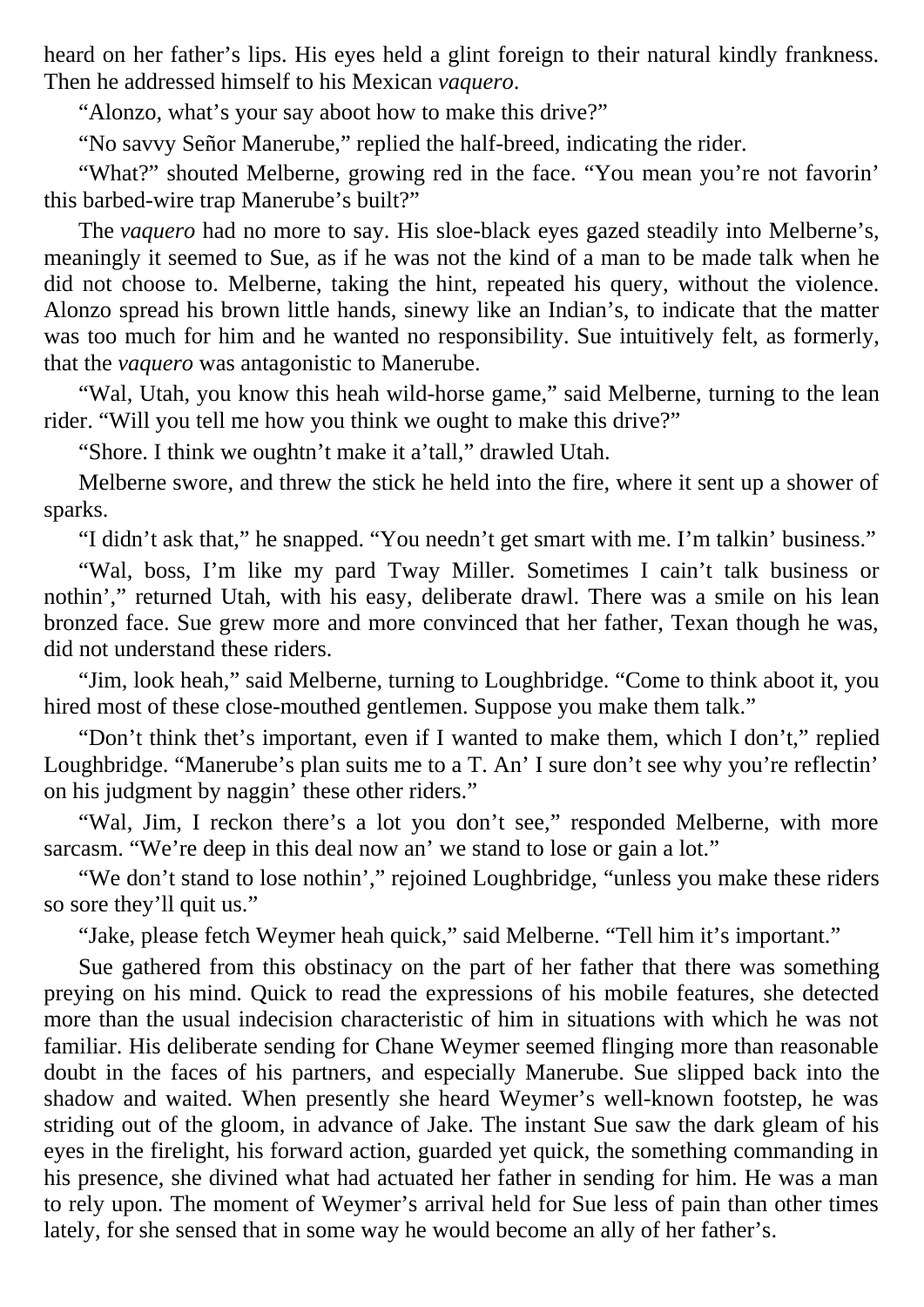"What's wrong, Melberne?" asked Chane, as he halted in the firelight. The absence of his coat showed his lithe powerful form to advantage, his small waist and round rider's hips. It also disclosed the fact that he wore a gun-belt, with gun hanging low on his right side. Sue had not seen him armed before. A slight cold shudder passed over her.

"Wal, Weymer, I cain't say there's anythin' wrong, exactly," responded Melberne, standing up to face the rider. "But I cain't swear it's right, either. Heah's the argument. . . . We're aboot done fixin' this wild-horse trap I'm so keen aboot. Reckon the success or failure of this trick means a lot to me. Jim an' Manerube swear it cain't fail. Wal, now we're near ready to drive, I wanted to slow down. I asked Manerube what his plan was. An' he up an' says we'll just spread out an' drive the valley. That's all!—I asked Alonzo to tell how he'd do it, an' he says he doesn't savvy Manerube. I just don't get his hunch. Then I asked Utah, an' he drawls sarcastic like that he cain't talk no more'n Tway Miller. Mebbe these riders are just naturally jealous of Manerube an' won't support him. Mebbe it's somethin' else. I don't know much aboot Utah riders, but I reckon I know men. That's why I sent for you. I reckoned you'd never let personal grudges interfere with what was right. Now would you?"

"Why, certainly not!" declared Weymer. "And I'd like you to know I don't bear grudges."

"Ahuh! All right, then. I've a hunch you know this wild-horse-wranglin' game. Now I'd shore take it as a favor if you'd tell me what you think aboot this drive we're soon to make."

Without the slightest hesitation Chane responded with a swift, "Melberne, I hired out to ride, not talk."

Here Sue, in her mounting interest at this colloquy, expected her father to fall into a rage. Chane's reply had been distinctly aloof, even cold. But Melberne manifestly had himself now well in hand. He was on the track of something that even the bystanders began to feel. Manerube shifted uneasily from one position to another.

"Shore. That was our understandin'," went on Melberne, stepping closer to Chane. "Reckon you're not duty bound to express opinions to me, especially when they concern an enemy of yours. But on the other hand, I've befriended you. I fed you when you were starved, an' then I gave you a job. Now, as man to man, isn't it fair for you to tell me if you know anythin' for or against this wild-horse drive?"

"It'd be more than fair of me, Melberne," declared Chane, significantly. "It'd be more than you or any other man could expect."

Melberne took that as a man receiving a deserved blow. Chane's retort had struck home to Sue as well. Chane Weymer was certainly not in duty or honor compelled to approve of or aid the plans of Manerube. Besides, there was a subtle pride in Chane's meaning, whatever that was.

"Ahuh! I get your hunch," returned Melberne, gruffly. "Mebbe you've somethin' to say for yourself. If so, I'll listen."

"No, Melberne, I don't have to talk for myself."

"Dammit, man, self-defense is only right," retorted Melberne, losing patience. "Even the law expects that."

"Talk is cheap out here on the desert," rejoined Chane, with cool disdain. "I'd never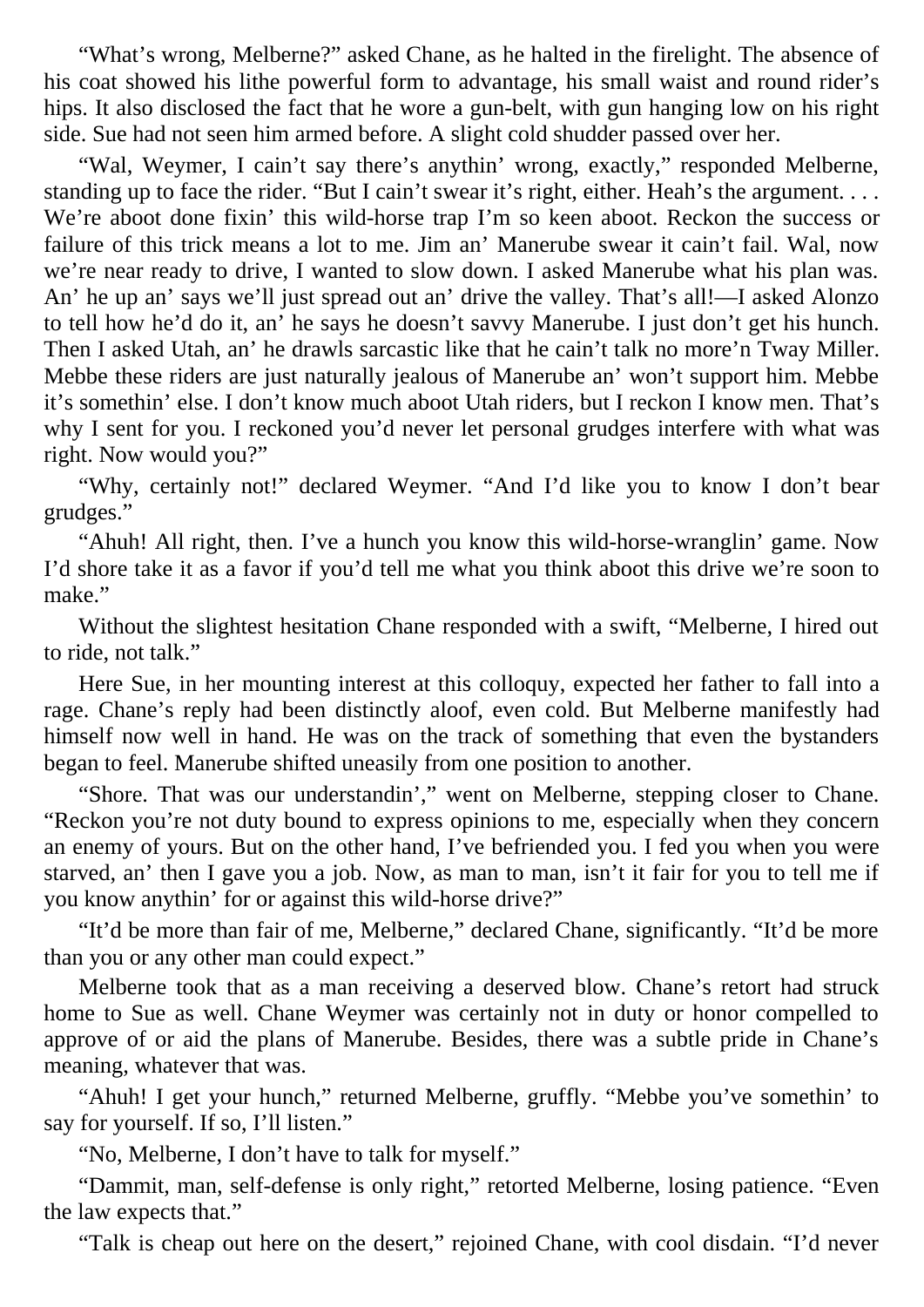employ it in my defense. But you notice I pack a gun?"

"Ahuh! I shore didn't overlook it," said Melberne, and his tone lost impatience for menace. There was probability of imminent antagonism here. Sue held her breath. Chane's fearless disdain matched her father's fearless uncertainty. Chane showed the proud sense of right; Melberne seemed divided between his doubt of right or wrong. Sue divined that in both men's minds had risen the thought of the calumny which hung like a shadow over Chane. How scornful and reticent he was, considering what must be true!

"Melberne, any man who believes of me what you believe has got to know he can't *talk* it, unless he wants to hear my *gun* talk," declared Chane, bitterly.

Thus Weymer threw down the gauntlet between them.

"Weymer," began Melberne, in slow crisp utterance, "I asked you kindly to do me a favor. Now you're politely invitin' me to draw."

"Bah! Such talk from a Texan!" exclaimed Chane, quick as a flash. "You know I've respect and liking for you. The last thing on earth I'd want would be to fight you. The trouble with you, Melberne, is you've got your bridle twisted out here in Utah. Your twobit partner Loughbridge and your skunk foreman Manerube are to blame for that. Why don't you use your own head?"

If Sue had not been in the cold clutch of deadly terror she would have thrilled to Chane's surprising arraignment of her father. But she could only stare open-mouthed and quake. Melberne shot a quick expectant glance at Manerube. That individual sat in the fire-lighted circle. At Chane's stinging remark his face turned livid. But he made no move to rise or speak. Then slowly Melberne shifted his gaze to Loughbridge, less expectant this time. He saw a stupid angry wonder on that worthy's features. It roused him to a laugh, gruff, not merry.

"Weymer, I reckon I feel like apologizin' to you for fetchin' you out heah," said Melberne, still with gruff, grim voice. The cold edge, however, had left it. His face, too, had lost its tightness. Then it was that Sue felt a sudden flooding warmth of relief, joy, admiration. Her father was indeed a man.

"You needn't apologize," returned Chane, visibly softening. "I'm glad you understand me."

These words from him, following her father's, so wrought upon Sue that she answered to unconsidered emotional impulse.

"Chane," she called, rising to step into the light, "I think you ought to tell dad what he asked." Once spoken, she could not recall her thought, nor could she sink, as she longed to, back into the shadow that had concealed her. Brave it out she must, and so she gazed across the fire.

"Miss Melberne—you do—may I ask why?" he queried, courteously.

"I—I don't know just why, but I believe you will."

"*You* ask me to?" he went on, with an inflection that cut her.

"I beg you to," she returned. "I don't approve of this barbed-wire trap. If you know anything against it—please tell dad. If you can make it easier for the poor horses—please tell dad how."

"Do you realize you are asking me to go against your friend Manerube?" went on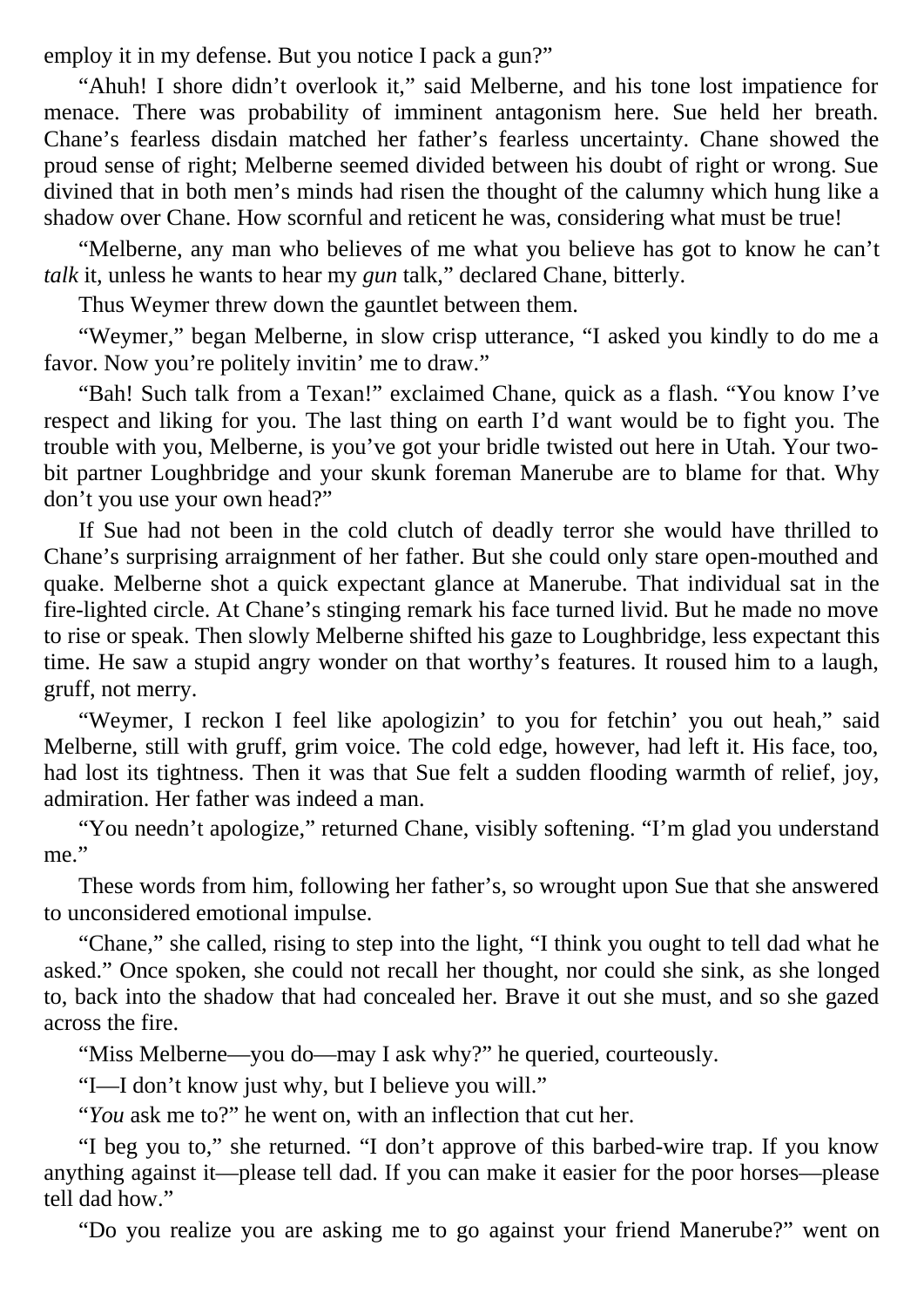Chane, still so cool and courteous.

A hot blush burned up into Sue's neck and cheeks. How glad she was for the cloak of darkness!

"I am thinking of the wild horses, not of Mr. Manerube's success or failure—or my father's profit," returned Sue, in the spirit of her rising temper. She became aware of some one close behind her. Chess! She had felt his presence. He had been listening. As she half turned, he took a step and encircled her with his arm.

"Chane, old boy, she's got you figured right," he spoke up, quite loudly. "Tell the boss what you told me about this wild-horse drive—what a bloody mess it'll be."

At this juncture Manerube rose to his feet, sullen-faced, and unmistakably laboring under stress.

"Melberne, am I a horse thief that I have to listen to this gab?" he demanded.

"Wal, it's a little rough on you, I'll admit," declared Melberne, in perplexity. "But you needn't indulge in crazy talk. If your wild-horse deal is what you claim for it you needn't fear heahin' what others think about it."

Chane had turned his back upon Manerube and was regarding Chess and Sue with something akin to ironical amusement.

"Melberne, the young couple there seem to endow me with great virtue," he said, smiling. "I'm supposed to concern myself about the good fortunes of your outfit when you-all despise me."

"Wal, I've tried to keep this a confab on horses, not personal character," rejoined Melberne, testily.

"Melberne, you'll talk to *me* some day about personal character," retorted Chane. "Now, what do you want to know?"

"Your idea aboot drivin' wild horses into this barbed-wire trap," replied Melberne, eagerly.

"It's a cruel, bloody, cowardly method that originated in Nevada. It will catch twice as many wild horses as any other kind of a trap, and kill half of them, and maim many for life. It never ought to be done at all. If you must make this drive do it in the daytime, not by moonlight as Manerube wants."

"Why so?"

"Because more horses will cut themselves to pieces at night."

"Ahuh! I reckoned that myself. Now how many horses do you figure we can trap in one drive?"

"Somewhere round two thousand, if we work fast."

"*Two thousand!*" ejaculated Melberne. "Shore you're not serious?"

"I'm serious enough, Melberne. It's a serious matter—just how bad you don't realize."

"Wal, that knocks me flat. Two thousand wild horses in one drive! A whole train-load. Weymer, I could ship an' sell them all."

"Ah, there you are wrong. You might sell a train-load if you could ship them. But it's impossible. You'd be very lucky to get even a hundred head to the railroad in fit shape to ship."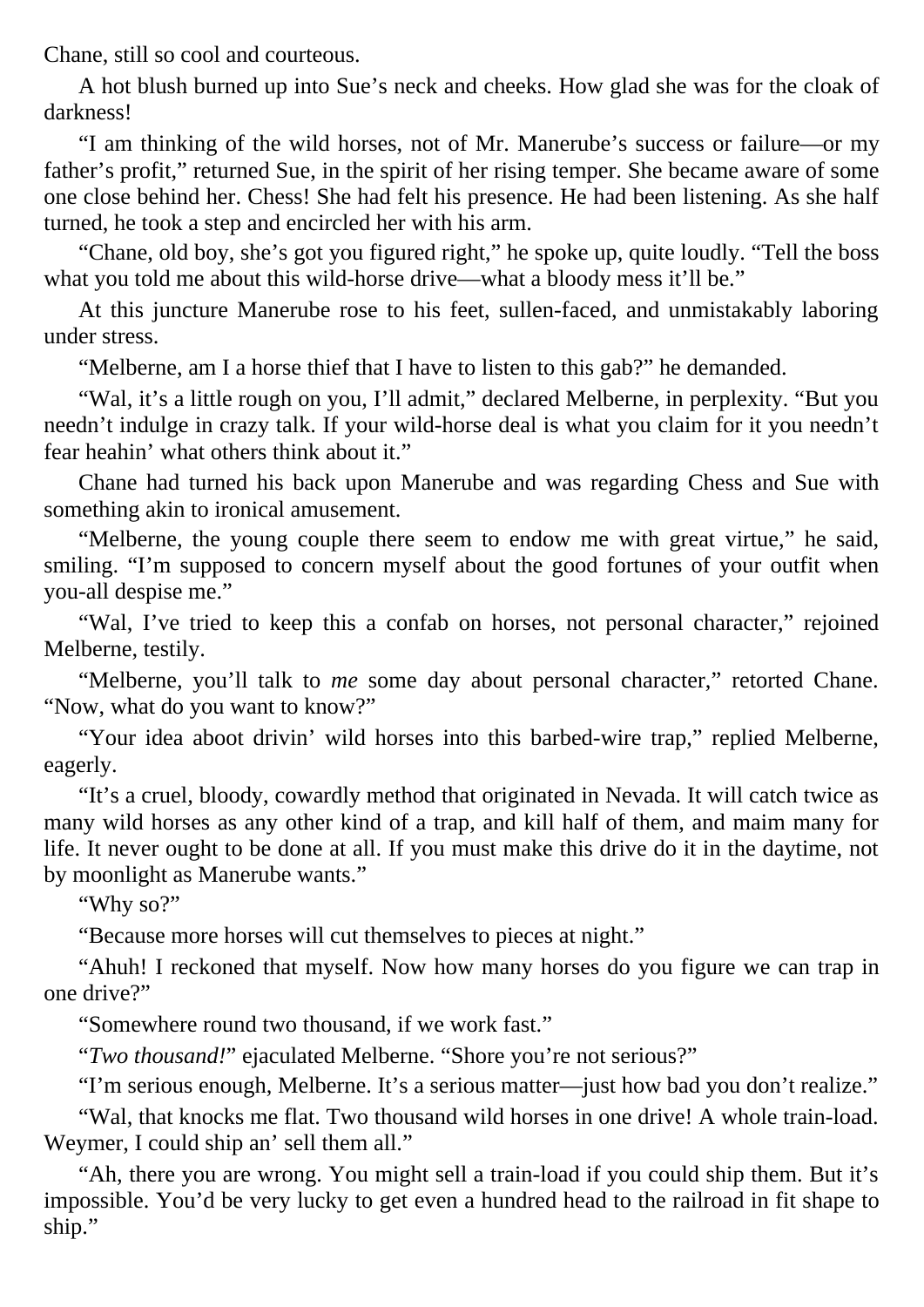"How's that?" queried Melberne, incredulously.

"Hasn't Manerube informed you how it's done?" queried Chane, just as incredulously.

"No. He says trap them an' drive them to the railroad, an' ship them," declared Melberne.

"Sounds easy. But it's the hardest, dirtiest, and meanest job ever tackled by horsemen," continued Chane, almost wrathfully. "Say you've got your horses trapped inside the first big wire corral. All right. We rustle down there at daylight. We open the gate from the big corral to the small one, and let in a few horses. Then we pitch into work. Five good men can handle a wild horse, but seven do it quicker and better. We rope a horse, throw him, jump on him, hold him down. Then one of us takes a short rope and doubles a front foot up under his knee and binds it tight. Round his knee tight! Then we let him up and go after another. The faster we work the more time we have to drive to the railroad. We've got to get the bunch of horses to the railroad the same day we tied them up. So we work like dogs say from daylight to noon. Then we start off with maybe a hundred or more horses. These three-legged wild horses take a lot of driving. They can run almost as well on three legs as on four. Some of them will get away from this small outfit. Others will kill themselves plunging and falling. The bound knees sometimes develop terrible swelling sores. Of course the knees have to be untied in the stockyard at the railroad. Then many horses that looked fit to ship develop gangrene and have to be shot. You don't get paid for them. Well, after the first shipment you ride thirty miles back to camp at night, get a couple of hours sleep, and at daylight tackle the same dirty job again. I'd say three days will be about your limit. The wild horses left in the corrals will cut themselves to pieces, if they don't break down the fence. Even if you had strong wooden corrals you couldn't keep so many horses long. . . . There, Melberne, you have the barbed-wire game. It's a hell of a job."

At the conclusion of Chane's long statement there ensued a silence that testified to its effect. All eyes gravitated from Chane to Melberne. He did not appear in any hurry to speak. Sue imagined she detected a slight paling of her father's ruddy cheeks.

"Loughbridge," he said, at length, addressing his partner, "let's give up this barbedwire drive."

"No, by dam!" shrieked Loughbridge, in a frenzy. "If you don't go through with it I'll demand half the outfit money back. I ain't takin' stock in this pretty talker. Besides, we cain't ketch wild horses without scratchin' them a bit. Sure it's tough on them, an' men, too. But we're out for cash, aren't we? What do we care if we kill a hoss or two?"

Melberne threw up his hands with a gesture of impotence. Disgust distorted his visage. "Turn in, everybody," he ordered, and taking Sue's arm he led her away from the camp fire toward her tent.

Sue felt so fatigued from the day's exertion and stress that she staggered along, leaning on her father. She was unnerved, too. That illuminating explanation of the barbedwire capture of wild horses had been the last straw.

"Lass," began her father as they halted before her tent, "I'm shore glad you spoke up to Weymer. If you hadn't he'd never have told us. But he's sweet on you an' you fetched him. . . . I'm bound to say, Sue, I'm worried. Not only by this horse deal we're in, but by this mix-up among the men. Loughbridge's a good friend an' bad enemy. This Manerube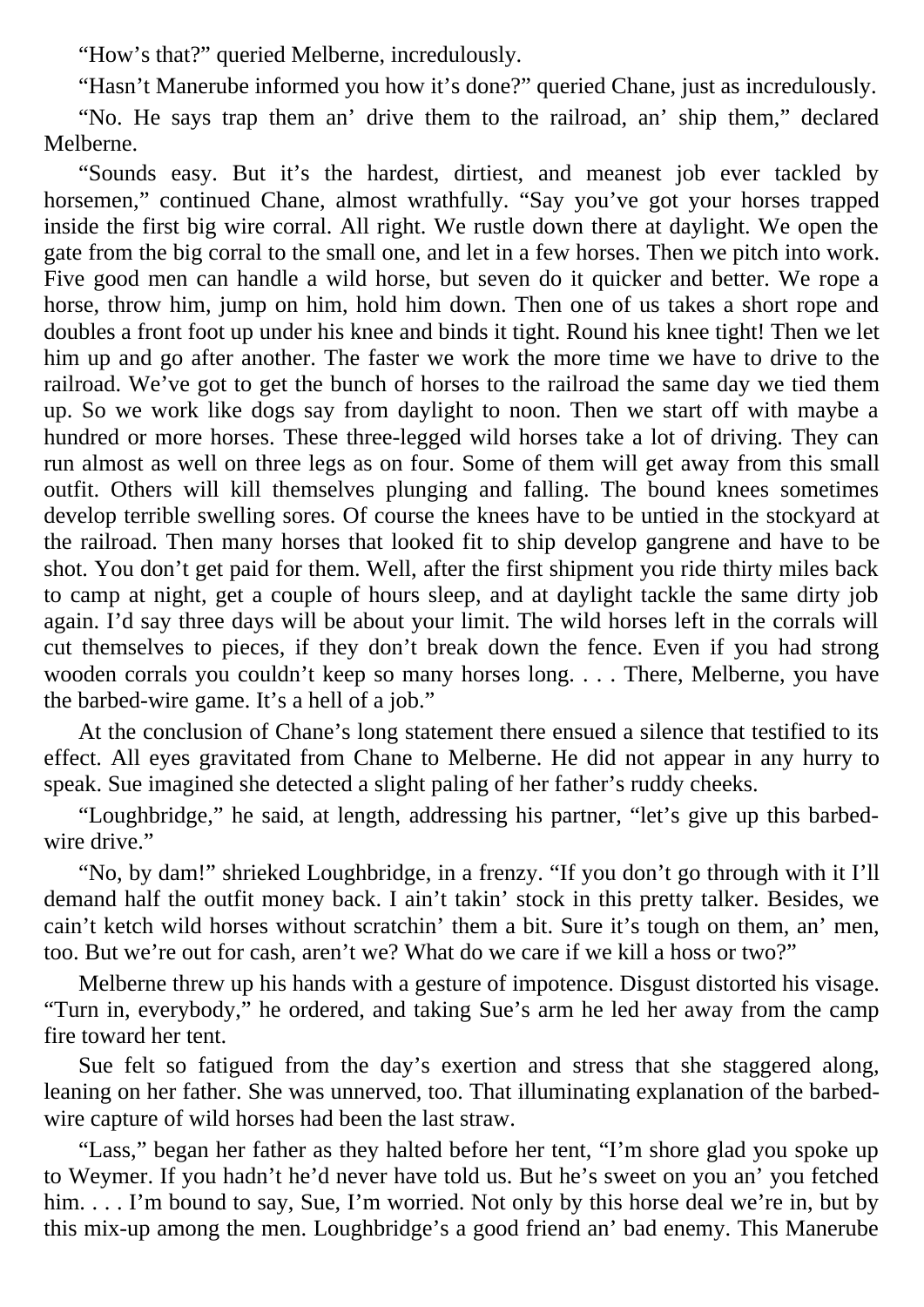begins to look fishy to me. He doesn't ring true. Can you imagine a Texan swallerin' what Weymer called him, before us all? He's yellow, that's all. An' Weymer—he shore shot it into me. . . . An' I deserved it. Sue, I was ashamed. . . . Mebbe this Weymer has been foolin' with Indian squaws, but he's straight with men. He has an eye on him, an' he's shore dangerous. I'm worried. There's been bad blood made, an' some of it'll get spilled."

"Don't worry, dad," replied Sue, coaxingly, and kissed his worn cheek. "It'll all come right. You've never been anything but fair and square. If the wild horse-drive turns out as we fear—why, you must never do it again. You got led into this. First Jim Loughbridge, and then Manerube. . . . And, oh, dad, you must keep Chane Weymer from fighting!"

"Lass, I reckon it's got beyond me," replied her father. "But shore I'll do my best. Good night."

Sue went to bed fighting desperately to silence that insistent trenchant voice within, the voice which cried out in defense of Chane Weymer. What if her father had begun to rely upon this strong-spirited rider of the old school? Fearless he undoubtedly was, one to whom men and women would instinctively draw near in a moment of doubt or peril. He stood out in this company of riders. But for Sue all his fine qualities, that seemed to grow from his arrival in Stark Valley, had been poisoned at the roots. Lover of squaws! She hid her face at the shameful thought. But the still small voice bade her listen—to wait—to watch—to withhold judgment—to be tolerant—to give benefit of a doubt—to plead extenuating circumstances. A desert rider's loneliness, the need of woman's touch, kindliness of a big heart, the imperious desires of nature, the hard fierce life of that wasteland, the power of propinquity, even love—these one and all flashed through Sue's merciless mind, tried her, tested her, and before the flame of her pride and jealousy they perished. But forgiveness was one thing and love another. She could no more help loving Chane Weymer than she could forgive him. Yet as the struggle went on the balance shifted, to the slow corroding and wearing of her spirit.

Sue had been dissatisfied with all the horses she had ridden of late. Brutus had spoiled her. When she passed him in camp, and he threw up his beautiful head with that quick look, to whinny at her, the desire to run to him was well-nigh irresistible. She rode this horse and that mustang, only to like each one less.

And on the last day before the drive, when the barbed-wire fence was completed, she went out to see it, riding another strange horse. He appeared tractable enough and soon she forgot any uneasiness she might have felt at first.

Away down in the valley bands of wild horses dotted the green, some moving, others grazing, ignorant of the plot against their freedom and of those miles of iron-toothed fence that stretched across their domain. Sue gazed upon them with pity, praying for something to scare them far away before it was too late.

In time she circled to the west, and eventually got into rough ground, which she desired to cross, so that she could climb to the valley rampart and ride the ridge top round to where it joined the mountain slope near the camp. Her horse stumbled over a shallow clay-banked wash, and, falling, threw her hard against the opposite bank.

The impact stunned Sue, though not to the point of total unconsciousness. She lay there, numb, for a few moments, slowly becoming conscious of pain in her right knee.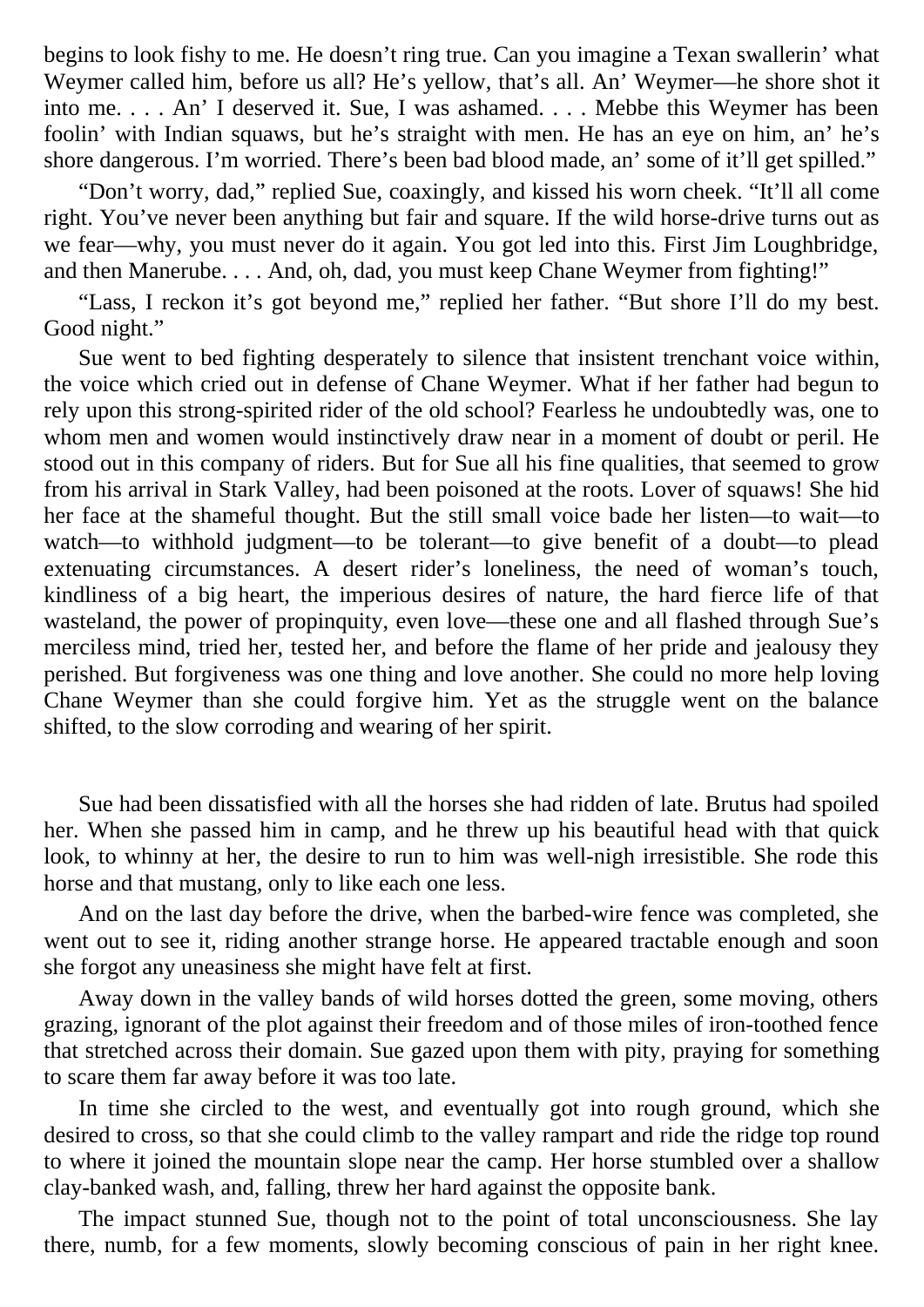After a while she recovered enough to sit up. And feeling of her injured knee she sustained such a excruciating pain that she had a moment of panic. She feared a broken leg. But, presently, despite the pain, she found she could bend her knee, and that relieved her dread.

As the pangs lessened to a considerable degree she stood up with great difficulty and looked for her horse. He did not appear to be in sight. This occasioned Sue genuine distress, and she was wringing her hands and crying out what in the world could she do, when she espied a horse and rider coming down the trail she had intended to climb. Surely he could not pass by without seeing her. Immensely relieved, Sue untied her scarf and waved it. The rider evidently had espied her even before her effort to attract him. And at that instant Sue recognized Brutus, then his rider.

"Chane Weymer!" gasped Sue, with swift change of emotion. "That it'd—have to be he! . . . Of all the miserable luck!"

Clouds of dust puffed from under the great horse as he leaped the washes. Before Sue had time to think of composure he ploughed the clay and sand before her, sliding to a halt as the rider threw himself off.

"What's wrong?" he demanded, his searching eyes sweeping her from disheveled head to dusty boots.

To find herself tingling to the point of dwarfing her pain roused in Sue a very devil of perverseness.

"There's nothing wrong with *me*," replied Sue, flippantly. "I'm admiring the scenery."

"You've been crying," he said, coming close to her. "You've had a fall. Are you hurt?"

"Only my vanity," she said.

He looked doubtfully at her and inquired about her horse.

"He's gone, and I hope I never see him again."

"Did you let him wander off?" queried Chane.

"I reckon he just left without my letting him."

"Well, it's good you weren't hurt," he went on, severely. "But you shouldn't ride out alone this way. . . . Perhaps you meant to meet Manerube!"

"That's none of your business," she retorted, with a tilt of her chin. "But I didn't intend to meet him. I'd rather, though, it'd been he—than you."

"You can ride Brutus," he said, ignoring her slighting speech. "I'll shorten the stirrups. . . . Miss Melberne, I shall tell your father this is dead wrong of you—riding far from camp this way."

"I don't care what you tell. But ride back to camp. Send some one with a—a wagon."

She saw the brown flash out of his face, and as he whirled from beside Brutus she could not meet his piercing eyes.

"You are hurt!" he exclaimed.

"Yes. My knee. It's not broken, but it hurts terribly. It's getting stiff. I—I can't ride." "I'll carry you," he said.

"No—no. Ride back to camp. Send some one with the wagon. Don't scare dad."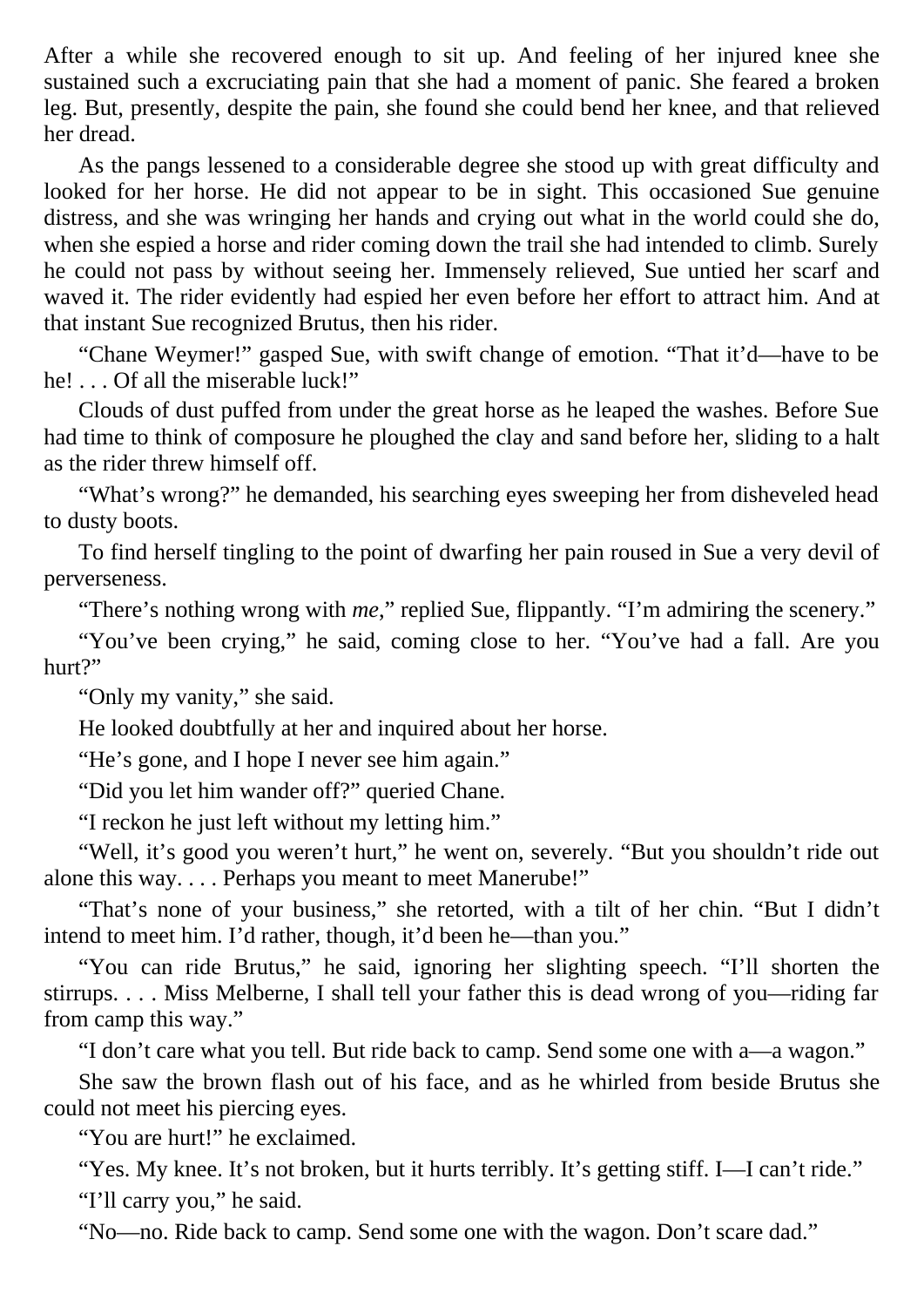"But it'll be dark long before the wagon can get here. In fact, nothing on wheels could come within a mile of this place."

"Oh, what shall I do?" cried Sue.

"I am afraid you must submit to the humiliating necessity of my carrying you," he replied, with that slight scorn again in his grave voice.

"I'll not let you," declared Sue, hotly.

"Miss Melberne, I certainly don't want to carry you. But the afternoon is far gone. Your folks will be worried. I can't let you stay here alone. There's no other way."

"I—I don't care," cried Sue, succumbing to combined pain and mortification. "I'll— I'll die before I let you—carry me."

"Well, what a sweet disposition you have!" he declared. "I wouldn't have guessed it."

Suddenly he placed a hand under each of her arms, and lifted her bodily, with a sweep, and set her feet gently down on the edge of the wash. It was done so adroitly and with such strength that Sue could only stare her amaze and resentment. He returned the resentment fourfold.

"I'm not a rattlesnake or a—a Mormon," he shot down at her, not without passion. "You stand still. If you make a fuss you're going to hurt yourself. So don't blame me."

Sue did not leave the spot where he had set her down, for the very good reason that her leg pained so badly she did not dare move it. Chane vaulted upon Brutus and rode him down into the wash and close to where Sue stood.

"I'll have to hold you free of the pommel," he said, as he leaned out of the saddle and reached for her. "I hope you show some sense. If you act the spoiled baby it'll hurt all the more"

Sue stood like a statue, with her head bent. But she could see his arms, one of which he slipped round her waist, and the other under her knees. Gently as he lifted her, the pressure and contact made her wince. Then she found herself resting in his arms, her head on his shoulder.

"Brutus, old boy, you can step out light," he said to the horse. "We've got rather a precious burden."

Sue closed her eyes, not so much from pain as from the stunning reality of her position. She felt him shift the hold of his right arm, so that it no longer came in contact with her injured knee. After that she began to feel easier. She was in a kind of swing, the light embrace of his arms, and felt only slightly the jar of the horse as he walked. Sue did not open her eyes. If she was detected looking at him she imagined her shameful secret would be known. How endless the moments! He spoke no word and she felt that he did not gaze down upon her.

She lay in his arms—Chane Weymer's arms—and could not help herself. Then flashed the monstrous truth. The secret emotion she despised reveled in the fact. It burned the truth over all her palpitating body, through veins of fire. It sent messages along her throbbing nerves. She lay in his arms glad, shamelessly glad, despicably glad. Vain to lie to herself! She had changed to a woman and had come to love him more every day. Her love had battened on her bitter, savage, perverse spirit, and now it mocked her.

Every time she swayed gently with the movement of the horse her cheek rolled against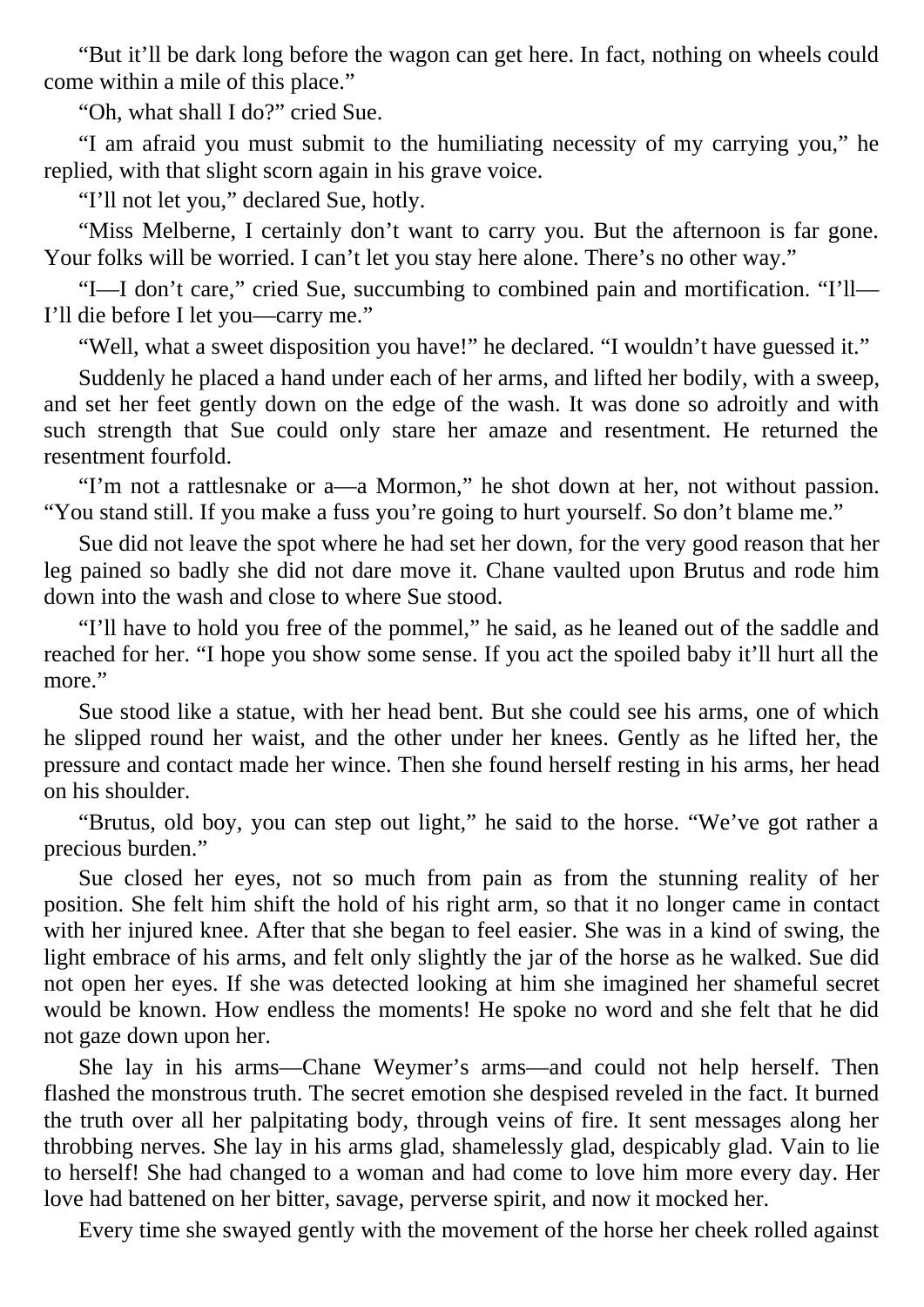Chane's shoulder. She felt the vibration of muscle, the heat of blood. And her cheek flamed under the contact. She was undone. All the torments she had endured were as nothing to this storm that assailed her—deadly sweet, unconquerable, terrible, the staggering deeps of her betraying heart that had drowned her pride.

The time came when voices caused Sue to open her eyes. Dark had fallen. Brutus had come to a standstill.

"Melberne, it's all right. Don't be frightened," Chane was saying in a calm voice. "I found your daughter down by the west end of the fence. Her horse had thrown her and run off. I've packed her home. . . . Be careful, now. Handle her easy. She's not bad hurt. Lucky, though, for it was a mean place."

"Why, lass—is he tellin' the truth?" asked Melberne, hoarsely, as he received Sue in his arms.

"Oh, dad, I'm terribly hurt," cried Sue, "but it's only my—my feelings."

"Wal, you're shore pale, an' I reckon you're fibbin'. . . . Wife, come heah. Our lass is hurt."

Then he glanced up from the girl in his arms to the rider.

"Ahuh! so, Weymer, you just happened along? Wal, now I wonder aboot you!"

The content of his words did not express thankfulness, but the tone trembled with an infinite gratitude.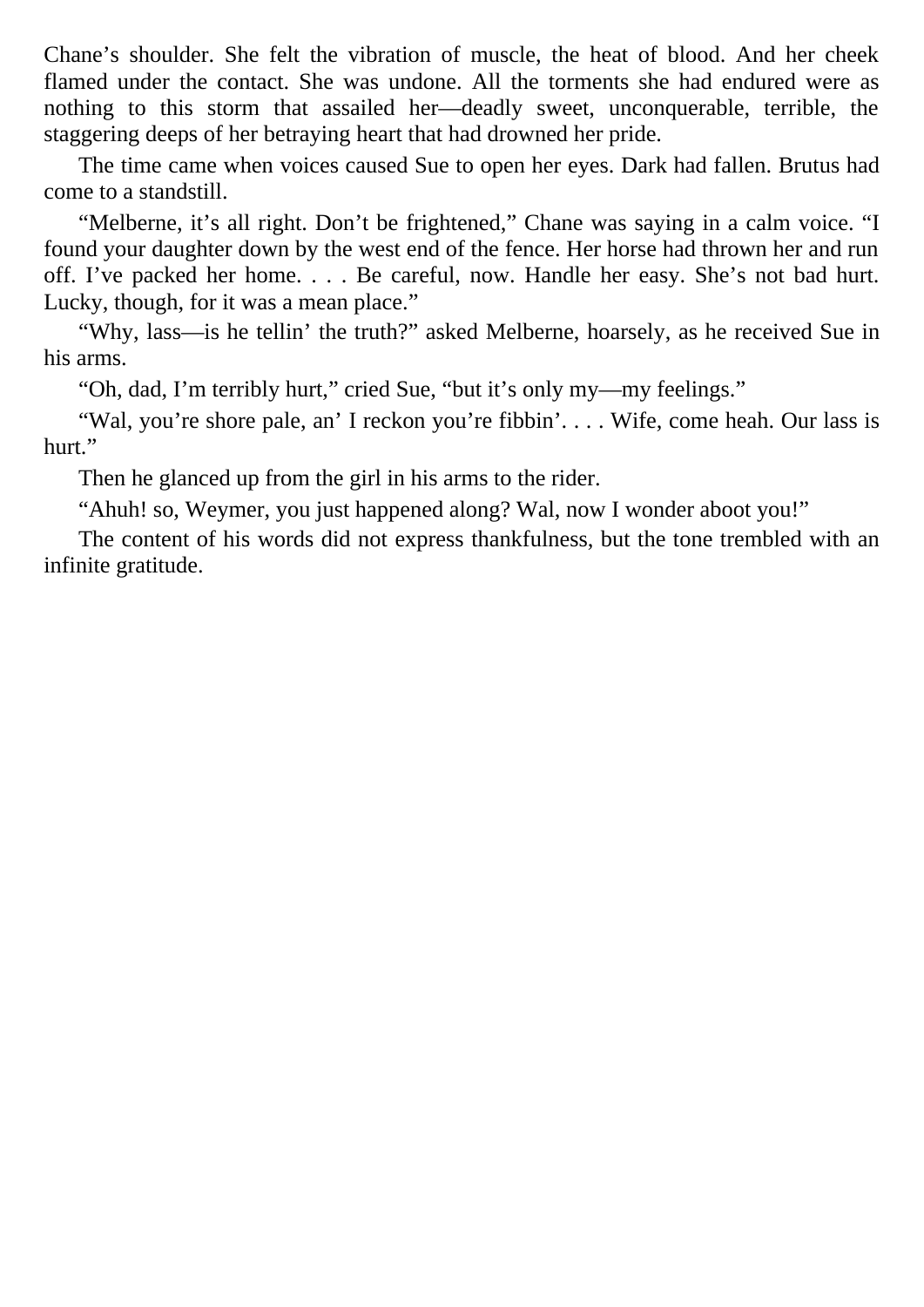## **Chapter Ten**

THE first glimmer of dawn was lightening the east when Chane Weymer, with Chess<br>and Alonzo, rode away from camp, down into the dark melancholy void of Stark and Alonzo, rode away from camp, down into the dark melancholy void of Stark Valley, to begin their part in Melberne's great wild-horse drive.

"Chane, I'll bet we owe it to Manerube that we got the hardest job today," complained Chess.

"I reckon. But what difference does it make?" returned Chane. "We'll have a day of tough riding. No worse than Utah's, though. Believe I'd rather have the wide level valley to cover, than that rough ground to the west. Anyway, the harder it is the better I'll like it, till we get the bloody business over."

"You think one drive will be enough for the boss, huh?" inquired Chess.

"Reckon I know it. Melberne's a white man, Chess. If he'd known about this barbedwire game he'd never have gotten so far along."

"But if it's a success? The boss's keen to make money."

"If he made ten thousand dollars on this drive he'd never tackle another. I'm gambling on his daughter. She'd keep him from it."

"I'm not so sure of Sue, lately," returned Chess, thoughtfully. "One day she's this way and the next day that. But I was surprised when she spoke up to you the other night. Weren't you?"

"Boy, I told you twice," said Chane, trying to steer the conversation away from the charming topic Chess always led round to. It was not that Chane ever tired of eulogies to Sue, or the events of any day that included her, but Chess had an obsession. Some day Sue would be his sister! And when her name came up, which inevitably happened every time Chess came near enough to talk, he would dreamily or unconsciously or cunningly return to the shibboleth which had its pangs for Chane. But Chane never regretted Chess's beautiful and romantic love for Sue Melberne, for he believed it had been the turningpoint toward good in the boy's wild life. Chane's pangs were selfish. For it had been his misfortune to worship at first sight the dark-eyed Sue. Chane's dreams, if he had any at this fruitless time of his hard desert experience, never dared to verge on the extreme edge of Chess's enchanted visions.

"Horses, señor," said Alonzo, his lean hand pointing.

"Yes, there's the first bunch," returned Chane, peering through the opaque dawn at some horse shapes that moved like specters. "Reckon they'll run down valley for a while anyhow."

"Sí, señor," said the Mexican.

They trotted their horses on, keeping to the edge of the oval valley. The black mountain range loomed above, tipped with paling stars. The valley itself was losing its density of space at night, responding to the invisible influence that hid far under the gray widening mantle of the east. It was a frosty morning, nipping cold, and the iron-shod hoofs rang like silver bells on the stones.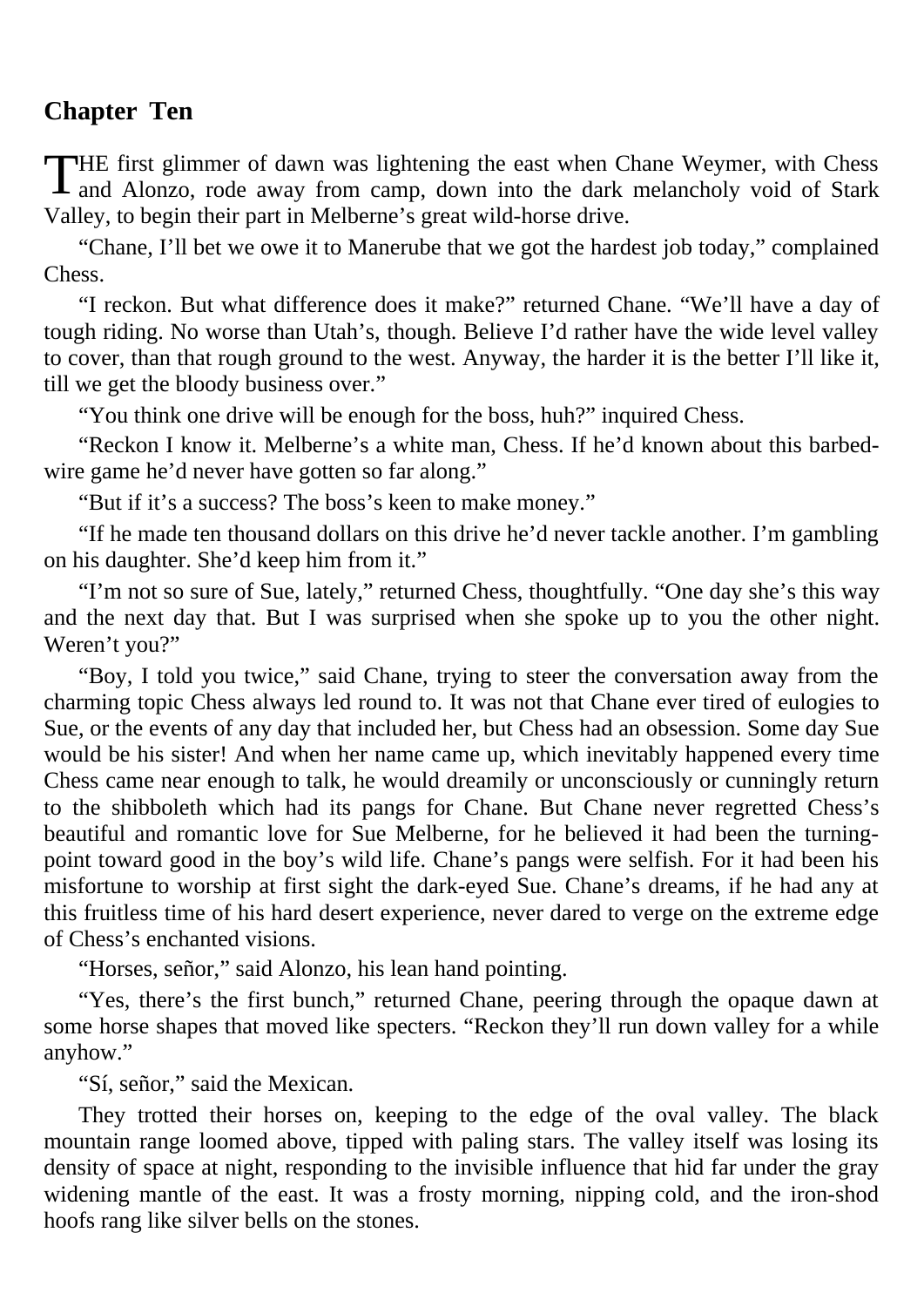Chess had lighted a cigarette, something he always did when Chane was not responsive to his favorite topic of conversation. His horse was mettlesome and wanted action. In fact, all their mounts showed the good of several days' rest. Chane saw the long ears of Brutus lifting now and then, as if he were waiting for the word to go. Brutus, however, never wasted energy unbidden. His gentle easy pace kept him abreast of the two trotting horses.

Chane's thoughts were not unhappy ones, despite the pangs of a passion he had never revealed, or the disgrace which had been laid upon his name by a liar and a coward. He knew, though no one had ever told him, what Melberne believed he was. He felt where he stood in Sue Melberne's estimation. The thing had happened before, though never in connection with persons whom he yearned to have know him truly and love him. But these Melbernes had steadied Chess, especially Sue, who had changed the boy. For that Chane would serve them with all he had in him. In this service he found something of happiness, the only happiness he had known in years. Yet so stern was he in his pride, so hurt by lack of instant faith in those to whom he had come in need, that he could never go unsolicited to Melberne and prove how Manerube was a snake in the grass. Could he say —Melberne, this outcast Mormon is what he has made you believe I am? How impossible for him to shame Sue Melberne with the facts! True, the genial father was wearing toward uncertainty and suspicion. Let him find out! But as for the daughter, who openly flaunted an incomprehensible regard for this Manerube, it could never matter what she believed. Chane was used to adversity. But this deep trouble of his heart was made supportable, even welcome, by Chess's mending of his wild ways.

As the riders rode on and down into the valley the dim gloom gave place to an opaque veil of gray, and that lightened with the gray of the eastern sky. A faint rosy glow appeared, gradually deepening. The gray mantle retreated, lifted, vanished. Dawn succeeded to day. The stark valley stretched clear, cold, steely from range to rampart, and far to the upflung level of Wild Horse Mesa. Droves of horses dotted the frosty floor, lending it a singular charm of wild life and beauty.

"Listen!" called Chane, suddenly.

They halted, faces turning sidewise and down. From the bold slope above the valley pealed down the piercing bugle of a bull elk.

"Blow elk, blow while you may!" exclaimed Chane. "The white man will chase your wild brothers off the desert. Then your turn will come."

"There he is—close—on the ridge end," said Chess. "Funny how much tamer elk are than wild horses."

"They don't know men, yet, in these parts," returned Chane. "Spread out now, boys, and begin the drive. Keep about a mile apart. Wave and yell and shoot as you drive. When a bunch breaks to run between us—ride!"

Chane was left alone. While waiting for his comrades to reach their stands he bent keen roving eyes on the valley below. Many bands of wild horses were in sight, more than he had entertained any idea would be so far away from toward the center of the valley. Perhaps during the erecting of the trap and fences many bands of horses had grazed north. Chane could see the dim shadow of ridges, far down, where the two flanges of the wire fence joined the corrals. They appeared ten miles distant, perhaps more. All of Melberne's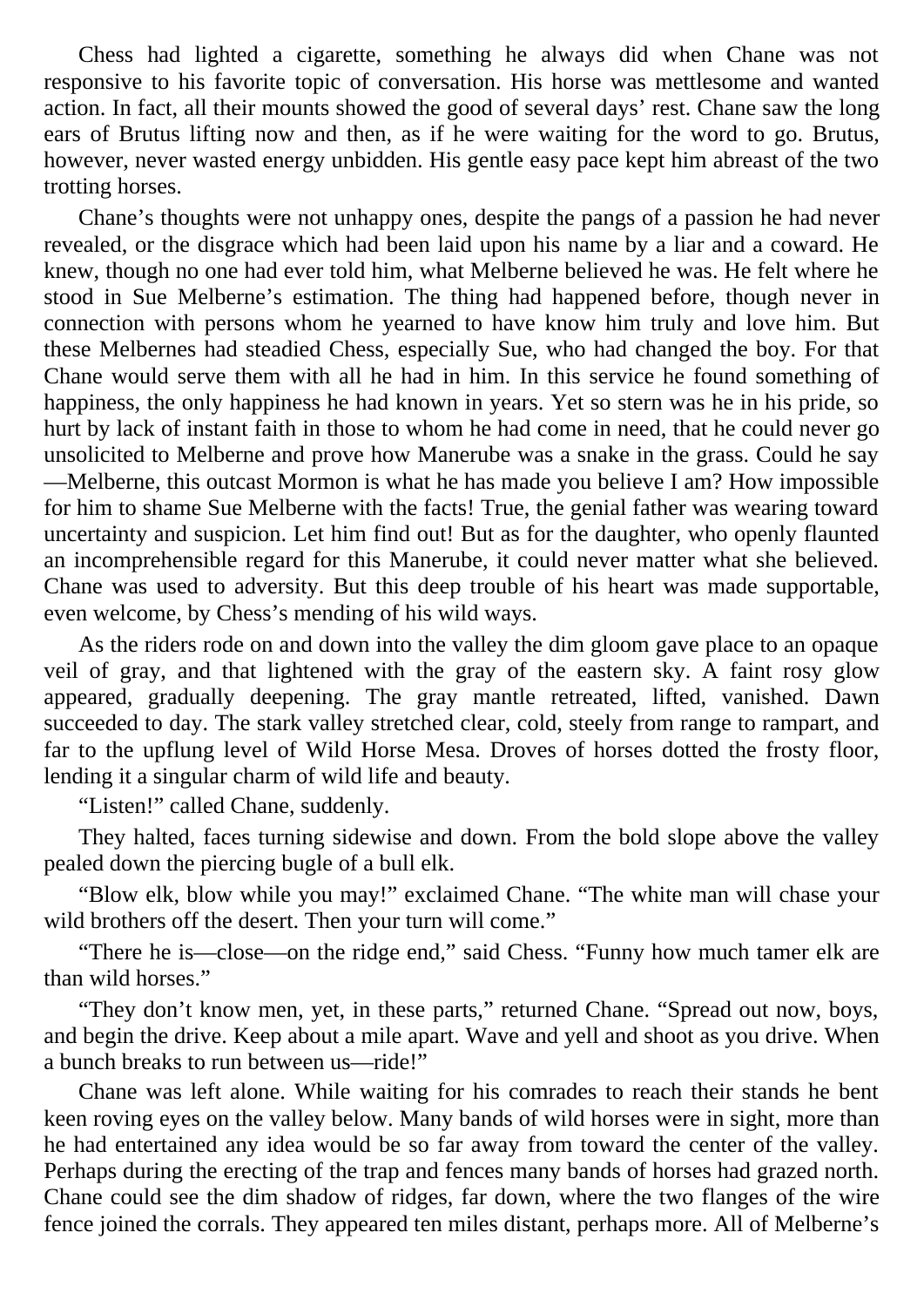force of riders were in the field, stretched across the valley; and the work of each and every one was to ride to and fro, and always down, driving the wild horses before them. It would not take hard riding until the horses had traveled miles. As this drive progressed down the valley, toward and into the trap, the lines of riders would converge, at last meeting at the apex of the long triangle of barbed-wire.

"Devilish trick!" muttered Chane, grimly. "Wish I'd shot Manerube that day I caught him running off with Sosie."

The thought voiced so violently had flashed before through his mind, always to be subdued and cast aside. Yet he could not prevent its recurrence. As time went by he divined more and more that there was something wrong in regard to his status in the Melberne outfit. Nothing openly had been said, or even hinted; Chess had been noncommittal, too frankly so, in his brief remarks about Manerube's arrival at that camp; but Chane knew his reputation had suffered and that no other than Manerube could be accountable. Never before in any camp had there hovered a shadow over him. As he mulled it over in his mind he felt that for Chess's sake he did not want to pry into the matter. What did he care for the gossip of a man like Manerube? This individual would soon enough hang himself. But the girl in the case had caused the situation to grow poignant.

Two terrible things had happened, Chane confessed—at first sight he had fallen in love with Sue Melberne, and secondly he had divined she had accepted some base estimate of him. The second made the first something to be vastly ashamed of, and as he had fought down many trials in his life, so he had struggled with this one. But the more he tried to forget the girl the more he loved her.

"Reckon I think of nothing but her," he soliloquized, aghast at the fact. "Well, it's only one more trouble. . . . Maybe I'll be the better for it. But she'll never know. I'll hang on with this outfit till she learns what Manerube is. Reckon that won't be long. Toddy Nokin will hit this camp sooner or later. It'll be funny. I rather like the situation. But I wouldn't want to be in Manerube's boots."

The time came when Chane saw Chess lined up with him a couple of miles distant, and Alonzo the same distance farther on. Likewise to the west toward camp Chane made out riders stationed far apart. Presently they began to move, as if by spoken order, and he turned his horse to the south.

Far below Chane espied wild horses, but there were none in his immediate vicinity. A scattered drove began to walk and trot half a mile in front of Chess, and a large number had headed away from Alonzo. The riders west of Chane would have considerable ground to cover before coming upon any wild horses.

Brutus did not want to go slow. He sensed a race with his wild brothers, and though he was good-natured in obeying Chane's word or touch, he repeatedly manifested his spirit. Moreover, he could see the wild horses very much better than Chane.

"Now I reckon you'd like to run wild with these mustangs," said Chane. "Brutus, I'm ashamed of you."

Chane kept his eye roving from west to east, to see how soon the action would begin. In perhaps a quarter of an hour, when he had covered a couple of miles, he saw Alonzo riding to head off a band of light-colored horses that were making a break. Chane halted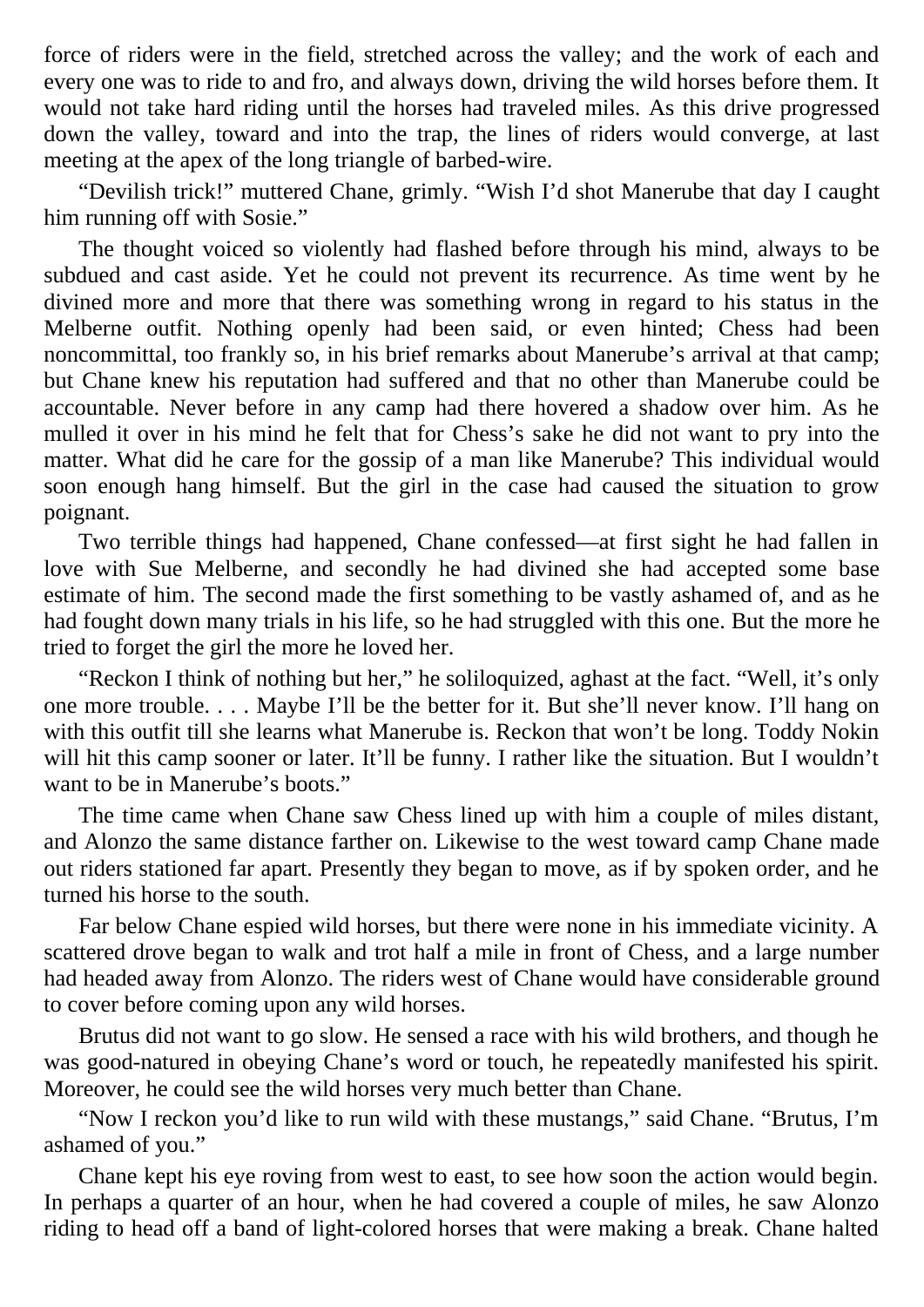Brutus and watched, and he espied Chess doing the same thing. Chane's opinion was that Chess would have to ride hard to help turn this band, and that he ought to be getting started pretty quickly. It turned out, however, that Chess's inaction must have been due to a better prospective than Chane's, for he sat his horse watching, while Alonzo, riding like an Indian, intercepted the leaders of the band and turned them back down the valley.

Then Chane resumed his slow advance. If it had not been for the fact that this drive must develop into a brutal business Chane would have found the prospect very thrilling. As it was he watched the distant bands of horses with divided emotions—love for them in their freedom, pity for their inevitable doom.

He could tell when the leader of a band first lifted a wild head and espied him coming. Erect, motionless, like a statue he stood for a moment, then he ran toward his band, excited them, turned to look again, pranced and cavorted, and then drove them before him for a distance, only to halt and turn. Presently several hundred wild horses, in a dozen or more different bands, were moving to and fro across the valley before Chane, gradually working south. One huge stallion, bolder than his fellows, trotted toward Chane, stopped to gaze, and then trotted forward once more, until he satisfied himself that his arch enemy man bestrode Brutus. His piercing whistle came faintly to Chane's ears. Wheeling as on a pivot, he ran back with the long, even wild stride that Chane so loved to watch, and with his band lifted a moving cloud of dust along the valley floor. In a few moments this particular band was out of sight.

"Wild boy, that fellow," mused Chane. "I'll bet he was born in captivity. He sure didn't like the looks of me and Brutus."

Chane rode on, and as he advanced the interest of this drive began to increase. It was impossible to look in every direction at once, and as the bands of horses were now moving forward and back, to and fro, some trotting, others running, Chane was hard put to it to see everything. Dust clouds began to dot the green floor of the valley. They moved something like the smoke from a passing railroad train, seen at a distance. The valley floor was well carpeted with bleached grass and gray sage and green growths, though not over its whole area; and when a band of running horses struck a less fertile spot the dust would puff in yellow clouds from under their hoofs.

Brutus whistled a blast and jerked under the saddle. Chane turned to see a string of wild horses racing for the wide open between his and Chess's position. At that moment Chess was making fast time in the opposite direction to head off another bunch.

At word and touch Brutus dashed into action. A short swift spurt of a quarter of a mile brought him so far in front of the escaping wild horses that they began to swerve. The leader, a lean white mustang, spotted black, wilder than a deer, let out a piercing blast of anger and fear. His mane and tail streamed in the wind. As he ran parallel with Brutus his followers, perhaps more fearful, swerved more to the right, and in half a mile there was considerable distance between them. Chane saw with great pride that Brutus, even carrying his weight, was faster than this spotted mustang. But then Brutus had twice the stride. Chane soon turned this leader toward the others, and presently they were running south as fast as they could go.

Whereupon Chane reined in the eager Brutus and trotted across the ground he had covered, so to regain as equal a position as possible between Chess on the east and the nearest rider on the west. A general survey of the valley straight across in both directions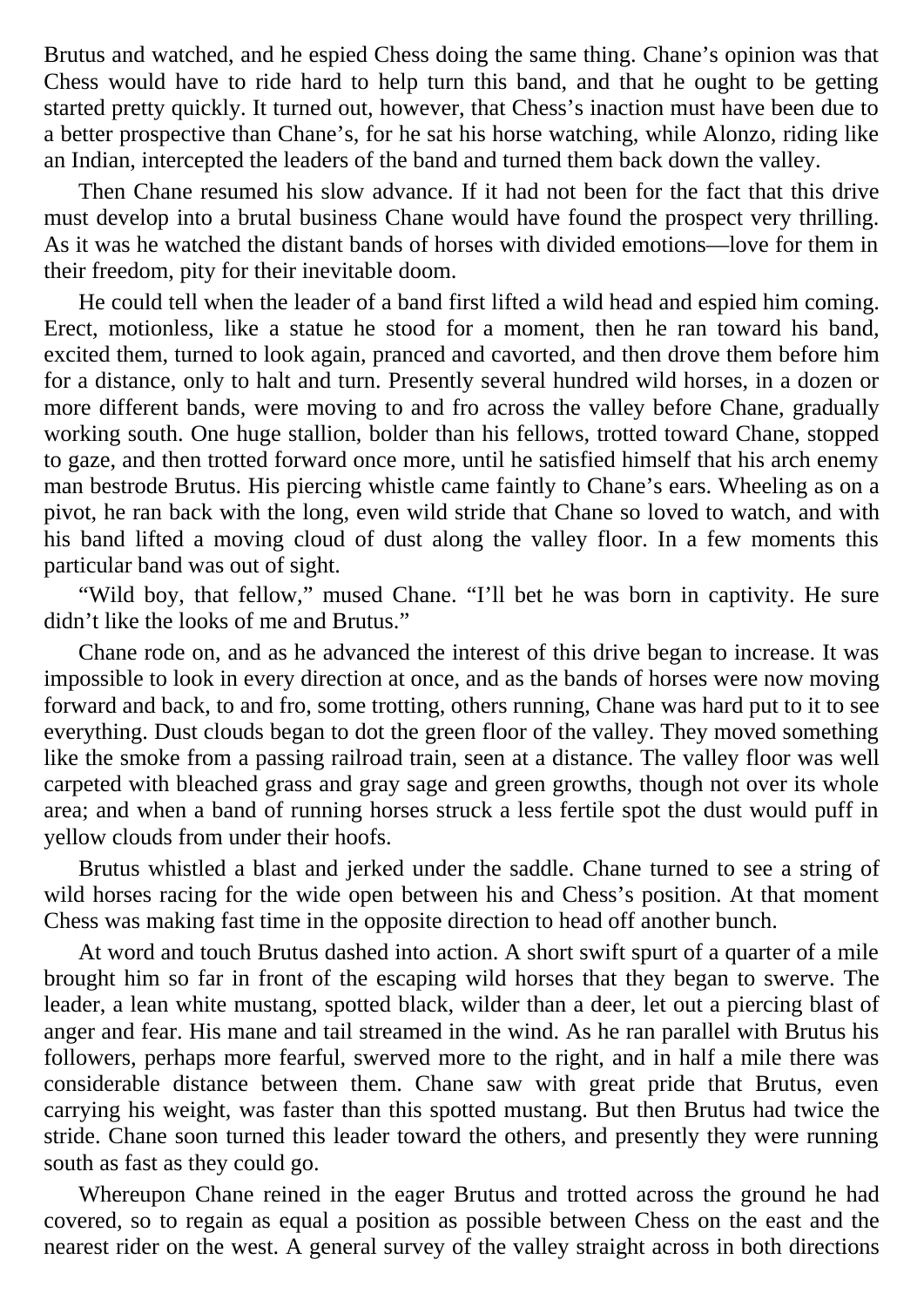convinced Chane that it would have taken twice the number of riders to drive all these wild horses down into the apex of the barbed-wire fence. While Chane's back had been turned a small band had raced across his regular position and were now sweeping north in close formation, dark bays and blacks, with their manes and tails tossing. How beautifully they ran! It seemed that nothing could be more smooth and free and fleet. Chane was glad that they had gotten by him.

For a while he had only to ride to and fro, working south enough to keep even with his comrade riders. Chess too was having it easy. But Alonzo, far to the east, evidently had a task cut out for him.

"He'll eat that job up!" declared Chane, in admiration of the *vaquero*.

Five thousand wild horses were in motion along a belt of valley three miles deep and perhaps three times as long. Farther than this Chane could not see clearly enough to make estimates. They appeared to be running in every direction, though the general trend was south. To Chane it was an inspiring sight. Horses of every color crossed his vision.

Suddenly Chane espied a big bay, at the front of a straggling bunch of mustangs, headed straight for him. The leader was as large as Brutus and he was a fierce-looking brute. There was nothing beautiful about him, unless it was his stride. Brutus manifestly wanted both to run and to fight, and plunged to meet this huge bay. Chane had been run down by wild horses more than once, and he did not intend to take chances of hurting Brutus. When the space narrowed to less than a hundred yards and the bay kept sweeping on straight as an arrow, Chane resorted to his gun to scare this gaunt leader. At the first shot the bay leaped into the air, seeming to turn in the action, and when he alighted on his feet his ugly head was pointed west. The shot, likewise, stampeded the band, and scattering to both sides they passed at breakneck speed.

"I'd like to bet somebody that big stallion will never be caught by a wire fence," declared Chane as he halted to watch the bay run. "Didn't like him, did you, Brutus? Well, I was scared of him myself."

The bay quartering to the west was soon lost to view among the strings and patches of moving horses.

"Humph! I reckon this picnic for Chess and me is about over. We've got to ride some."

But Chane had another half-hour of leisurely working to and fro across his beat before the strenuous riding he anticipated became necessary. For some reason or other the wild horses did not run his way as much as toward that of the other riders. He kept watch on Chess and was amused at that boy's undoubted troubles. Alonzo, however, had the widest stretch of valley, and by far the largest number of horses to contend with. In his daring dashes to turn back big droves he let many small bands pass across the line. Finally Chane saw a huge moving patch of black, many acres in extent, sweeping down upon the Mexican's position. There must have been a thousand wild horses in that drove. Dust rose in yellow clouds similar to the trailing smoke of a prairie fire. Chane did not expect the Mexican to turn back that stampede. The white puffs of Alonzo's gun showed against the green. Then as the horses swept on in a resistless tide Chane saw how Alonzo had to run for his life. He disappeared behind the moving level mass and showed no more.

That incident was the last Chane had time to watch. Straggling twos and threes of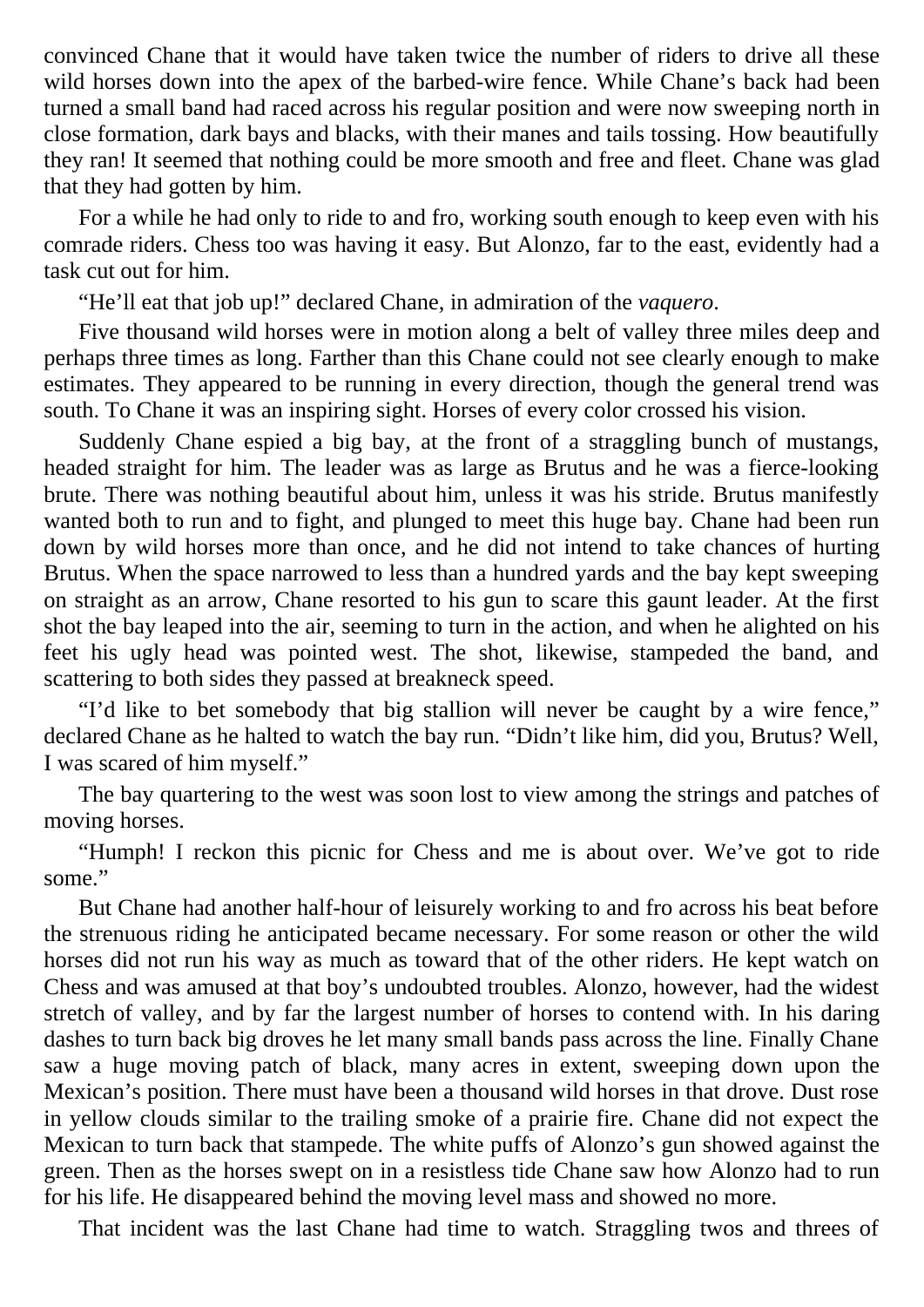mustangs engaged his attention. And presently he had to get into the race in earnest. The first band of horses that eluded the fleet Brutus told Chane the futility of hoping to head all the horses which raced toward him. He gave up such object and did not attempt the impossible.

As Chane raced to and fro, firing his gun to frighten the horses that trooped toward him, the drive grew to be a rout toward the notch of the fence. Chane could not see it, but he appreciated the fact that it was now not many miles distant. Everywhere the valley floor appeared colorful and active with twinkling legs, bobbing heads, flying manes and tails. The air grew thick with dust, so that in some places a clear view could not be obtained. An intermittent trampling roar of hoofs mostly drowned the gun-shots of the riders. From time to time Chane heard faint shots, like spats, on both sides of him. But he never saw a rider.

Brutus grew hot and wet, and a dusty lather collected on his chest and neck. Whenever a stallion passed near, Brutus would answer the wild whistling challenge. Bands of horses grew numerous and thick, making Chane's task more difficult and dangerous. He might have turned more horses back if he had been more free with the use of his gun, but Chane had a grim excuse for saving ammunition. He knew presently it would be merciful to shoot with deadly intent.

The drive approached the flanges of the fence. Thousands of wild horses were being driven into a triangular space of comparatively small size. The roar of hoofs, the whistling and snorting, became incessant. A gray dusty haze made fast riding perilous. Chane had to peer through the gloom to protect Brutus. That drive indeed brought out the many and incomparable qualities of this horse. Many times Brutus equaled the keenness and caution of his rider.

At length Chane found himself in a *mêlée* of running, plunging, maddened wild horses, criss-crossing the space in every direction. There came to be as many horses behind him as in front or on either side. They streaked by like specters. Then, despite dustclogged nostrils, Chane caught the odor of blood. From this he concluded that he had reached the vicinity of the wire fence.

Wheeling Brutus and slowing to a trot, Chane headed to the left, away from the increasingly thickening streams of horses. As far as he could tell, the riders had driven thousands of horses down into the notch of the trap. Pandemonium certainly reigned down in that pall of dust. Soon Chane rode out into clearer atmosphere where he could see, and found that his deductions were not far short of the mark. All the riders evidently had worked down into the triangle he had left. Still wild horses were numerous, running both ways. They were mad with terror.

Chane at last came upon the left flange of the fence. It presented a gruesome spectacle, that part of it which was still standing. Bits of flesh and tufts of hair showed on the sagging wires, and many places red with blood. The top wire was gone entirely; sections of the fence had been laid flat or carried out of sight; posts were broken and leaning. Farther east along this flange the fence was intact, and here Chane began to encounter crippled and dying horses. Promptly he shot them. Brutus reacted strangely to this work: he did not balk or show unwillingness to go on, but he grew exceedingly nervous.

Most of these wounded horses had been cut across the chest, great deep gaps from which the blood poured. It sickened Chane, yet relentlessly he rode on, until no more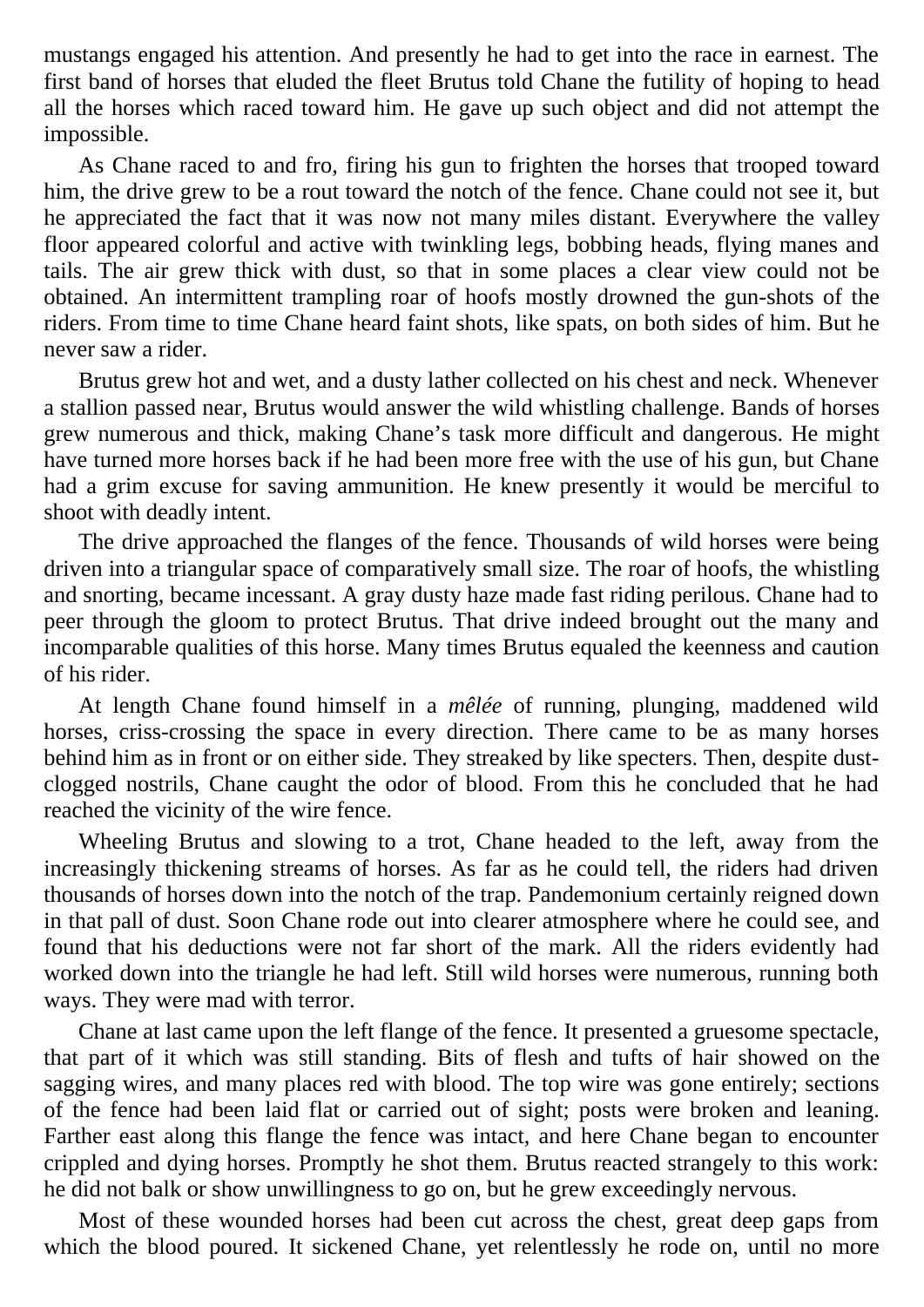horses appeared along that flange of the fence. Upon riding back he saw the dust lifting, rolling away on the wind, and through the cloud a blood-red westering sun shone with weird sinister effect. Strings of horses were running north and west, away from that fatal notch. In the huge corral a dark mass of horses, acres in area, moved in close contact; and the whistling, snorting, squealing din was terrific.

Chane heard a spatting of gun-shots, out along the western flange of the fence, and as he neared the center of the notch he espied Utah riding in, manifestly from the merciful task of ending the misery of crippled mustangs. Chane's heart was heavy and sore and there had risen in him a temper that boded ill.

At length he reached the spot where Melberne and his riders formed a singular group. Some were still sitting their wet heaving horses; Chess hunched on the ground with his face in his hands; Captain Bunk was trying to walk; Alonzo was so pasted with froth from his horse as to be unrecognizable in feature; Miller was a dust-begrimed rider who would never have been taken for a white man. Utah came riding up, his gun in his hand, a black sternness on his lean face. Loughbridge was jabbering like a wild man, beside himself, evidently, with the extraordinary success of the drive.

"Seventeen hundred! More mebbe! Near two thousand horses trapped! We've struck a gold mine!" he shouted.

Manerube received this acclaim as one his just due, but as he encountered Chane's gaze his pompous air suffered a blight.

Chane last bent a curious look upon Melberne. This was where the Texan must be judged. The leader of the outfit showed nothing of the feeling that characterized Loughbridge. He was weary, and heavy on his feet.

"Well, Melberne, what do you think of your barbed-wire drive?" demanded Chane, in a voice full of scorn and curiosity.

Melberne turned to disclose a gray face and gleaming eyes. He seemed another man. Savagely he cursed, and gave Chane no intelligible reply. But his profanity was expressive enough. It took the edge off Chane's bitterness, as he replied:

"Man, the worst is yet to come."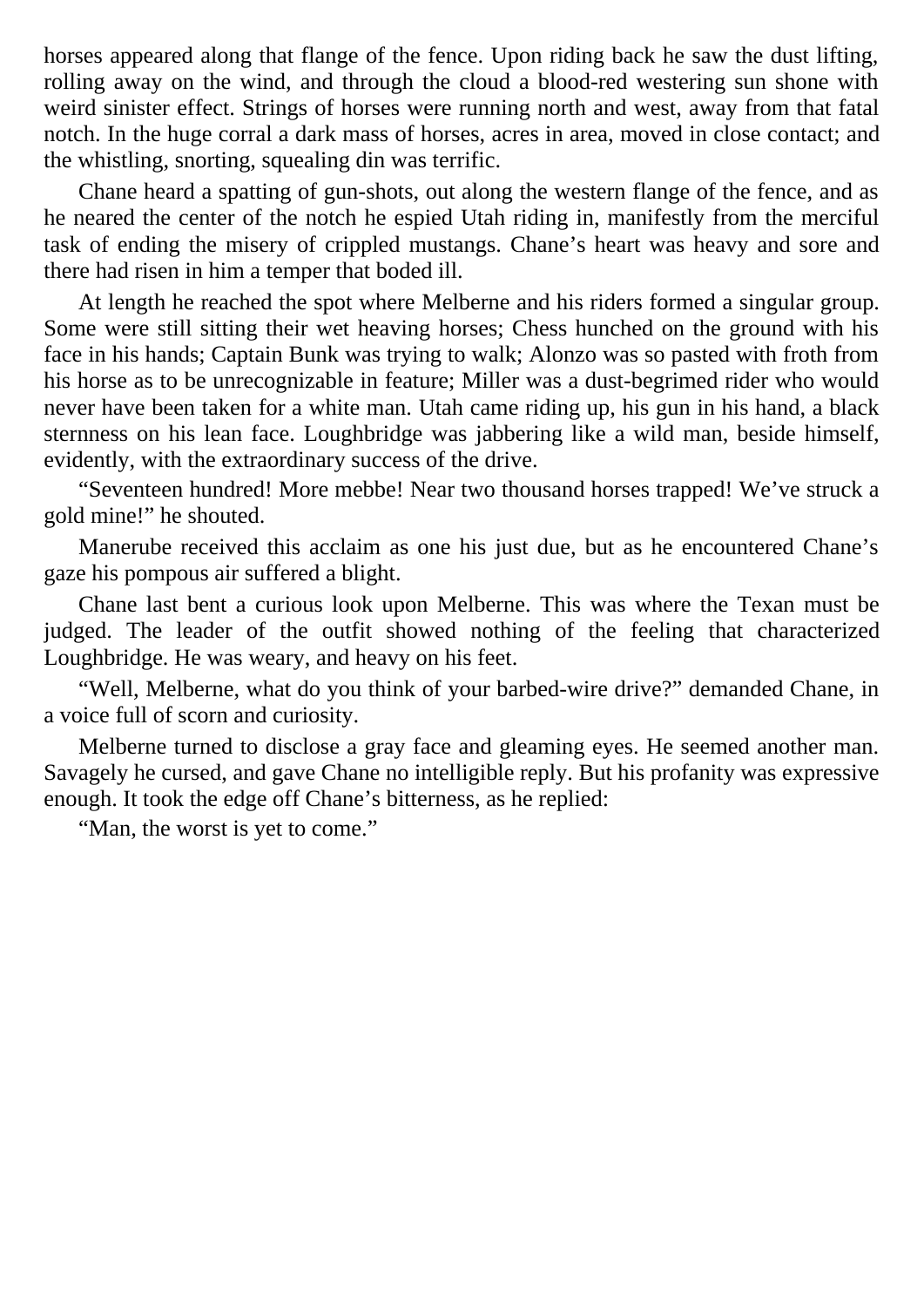## **Chapter Eleven**

**DUSK** found the weary riders approaching camp. Chane led the cavalcade, finding Brutus, as always, light of foot and eager to get home. The flickering camp fire shone **B**rutus, as always, light of foot and eager to get home. The flickering camp fire shone like a pin point through the gathering darkness, growing larger and brighter as he rode on. At last Chane, announced by a shrill neigh from Brutus, entered the circle of firelight.

The womenfolk, excited and anxious at his arrival, inquired as one voice the whereabouts of the men and if all was well.

"They'll be in soon. It's been a tough day, and I reckon Brutus is the only horse not dead beat," replied Chane as he wearily swung out of the saddle.

"Good!" ejaculated Mrs. Melberne. "Hungry as bears you'll all be. We'll have supper ready right off."

Sue Melberne limped out of the shadow into the firelight. She was bareheaded and her eyes seemed unnaturally large and dark in her pale face.

"Tell me—was it successful—the drive?" she asked, intensely.

"Successful? Yes, if you mean a big bunch of horses captured," replied Chane, slowly.

"I don't mean numbers. Were they caught without crippling and torturing many?"

"No. I'm sorry to say it was the bloodiest mess I ever saw," returned Chane, grimly. "I wouldn't tell you how many horses I shot—how they looked. We can never tell the number that broke through the barbed-wire—to die lingering deaths down in the desert."

"Oh! I feared that!" said Sue, in distress. "How—how did dad take it?"

"I'd rather not say what I think," returned Chane, and led Brutus away into the grove to have a care for him.

A little later, when Chane went back to the camp fire, all the riders were in and more than ready for the bountiful supper spread by the women. Mostly they ate in silence and like famished wolves. Chane was as hungry as any of them, but he did not miss word or look that passed. He was curious to see the reaction of this day.

Loughbridge, somewhat rested and with appetite satisfied, reverted again to the manner and expression which had so disgusted Chane at the end of the drive. Naturally, after supper, the talk waged vigorously, and opinions, deductions, forecasts were as many and varied as the personalities of the riders. Loughbridge was already raking in big profits from the drive. Manerube had taken upon himself the honors of a hero, and swaggered before the listening women. Chess sat hollow-eyed and raging, his voice lifted high. Melberne presented a queer contrast. He had not spoken a word, but he no longer seemed stultified and thick. Presently Manerube detached himself from the half-circle of men on one side of the camp fire and crossed to where the women sat listening. Ora obviously gave him the cold shoulder. Sue, however, began to question him eagerly.

"You women go to bed," spoke up Melberne, gruffly.

His wife obediently left the group, but Mrs. Loughbridge and Ora paid no attention to him, and if Sue heard she gave no sign. She stood looking up at Manerube with an interest which could very easily be misunderstood.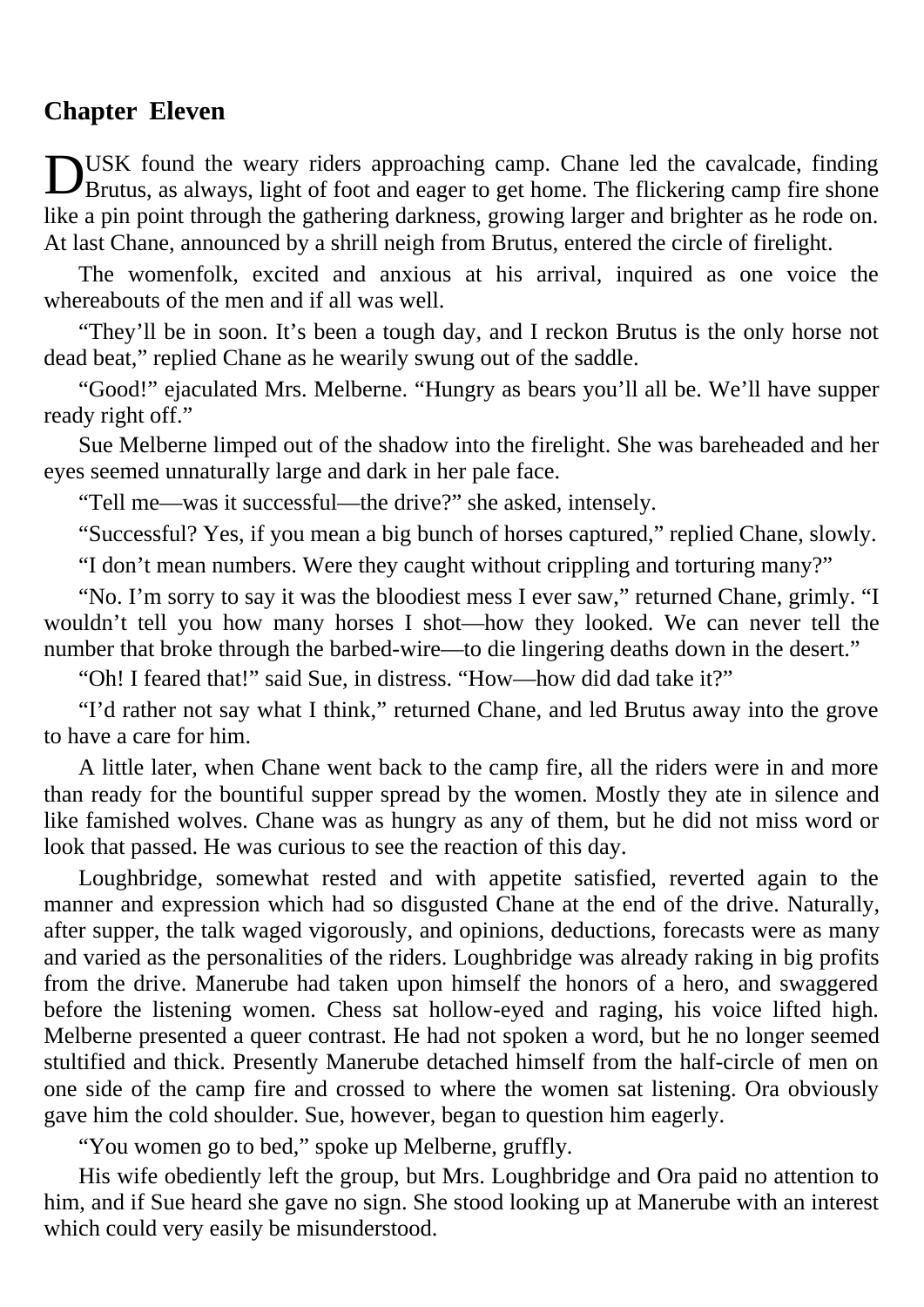"Sue, I told you to go to bed," called Melberne, sharply.

"But I'm not sleepy," protested Sue. "I want to hear all about—"

"Go to bed!" interrupted her father, in a voice that Chane had never before heard him use, and he swore at her.

"Why—dad!" faltered Sue, shocked out of her usual independent spirit.

"You seem to take it for granted there's only one man heah," replied Melberne, sarcastically. "The rest of us were aboot when it happened, I reckon."

Sue's pale face flamed, and turning away without another word she limped into the shadow.

Chane felt sorry for her, that she should be so pointedly reprimanded by her father before them all, but the significance of the incident made his heart beat quickly. The situation grew more to his liking. Sooner or later he would find himself vindicated.

"Loughbridge, listen heah," said Melberne, deliberately. "You remember our deal. I lent you the money for this outfit an' you were to pay me half out of your share of the proceeds of our wild-horse huntin'."

"Yes, I reckon thet was the deal," replied the other, somewhat wonderingly.

"Wal, on condition I boss this outfit I'll consider your debt paid right heah. How about it?"

"Suits me fine, Mel," returned Loughbridge, with his greedy smile.

"Ahuh! All right, it's settled," went on Melberne, and then turned to Manerube. "You said we'd divide the outfit into two squads for this ropin' an' hawg-tyin' stunt tomorrow. Now I'm tellin' you to pick your men."

"All I need is some help," said Manerube. "I'll do the roping and tying. My men will be Loughbridge, Miller, Alonzo, and Utah."

"Nope, you're wrong, Mister Manerube," retorted Utah, coolly. "I wouldn't be on your side."

"Utah, you'll take orders," said Melberne, testily.

"Shore, but not from him. An' if you say for me to go on his side, I quit."

"Manerube, pick another man," returned the leader.

"Bonny," said Manerube, shortly.

"Wal, that leaves me, Utah, Captain Bunk, an' the Weymers. Jake can stay in camp," said Melberne, reflectively. After a moment he addressed Chane. "I reckon you ought to take charge of our squad?"

There seemed to be a good deal more in Melberne's mind than he saw fit to speak.

"If you think so I'll do it," replied Chane, slowly.

"I'm thankin' you," said Melberne. "Now, men, you'd better turn in, as I'll call you aboot three o'clock."

Whereupon he left the fire. Chane followed him. Melberne did not walk like a man with hopeful prospects. Chane caught up with him and strode beside him into the grove until they reached a point where Chane's way led to the left.

"Melberne," said Chane as they both halted, "I know how you feel. This drive looks bad. It *is* bad. And I told you, the worst is yet to come. But I reckoned you'd put too much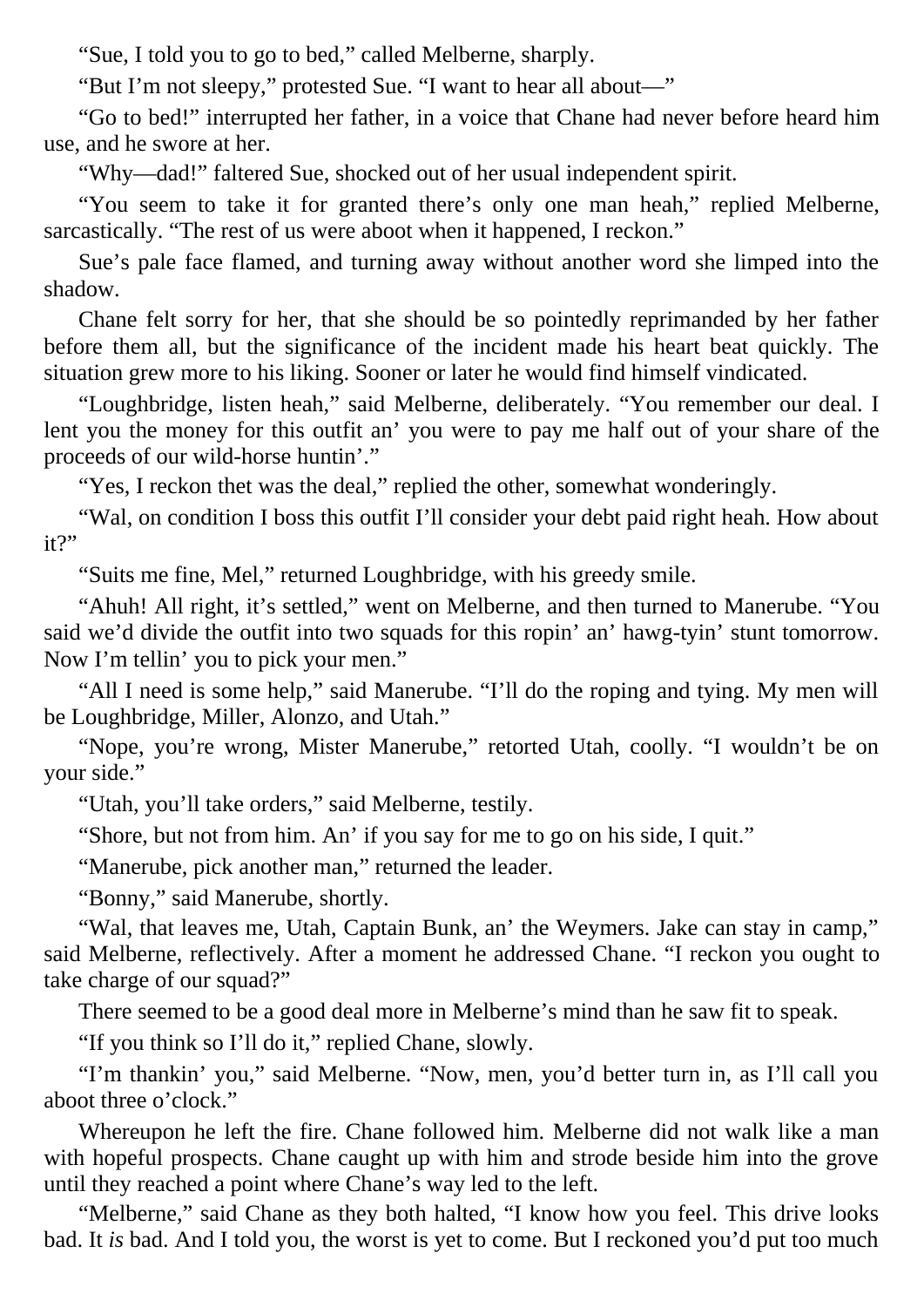store on the success of catching large numbers of wild horses for the market. You've just followed wrong hunches. This deal will likely lose you money. It'll do worse than that. It'll hurt you, because you're a man with human feelings. But it's nothing to discourage you as to the future. You'll do well in Utah. The country has great possibilities that men such as you will develop. So don't worry. This barbed-wire mess will be over in a few days. You'll soon get things straight."

"Say, Weymer, are you giving me a good hunch?" inquired Melberne.

"Hardly. I see you're a little down tonight, and I just wanted you to know I understood."

"Ahuh! Wal, mebbe you do," responded Melberne, heavily, and went his way under the cottonwoods.

It was one thing for Melberne to say he would rout everybody out at three o'clock next morning and another to accomplish it. As the matter transpired, Chane was the early riding riser who called the men and built the fire and went out after the horses. All these except Brutus had been left in the corral at the far end of the grove. In the darkness Chane had difficulty locating Brutus. Instead of being found, he answered Chane's whistles and made it easy for Chane, though he did not come in of his own accord. Chane led Brutus back through the grove and gave him a double handful of grain.

"Chess, wake up. You're late," called Chane.

"I'm—asleep," mumbled Chess.

"Roll out and get your horse. Breakfast's 'most ready."

"I'm dead. Aw, Chane, do I have to help murder those poor ponies?"

"Boy, you've got to help me make it as easy as possible for them. Melberne has made me boss of our squad."

"I forgot. Sure that's different," returned Chess as he rolled out of his blankets, dressed except for his boots.

Chane found a bustle round the camp fire. Jake was cook, with several assistants. Melberne had a quick, serious manner.

"What'll we need?" he asked Chane.

"Lots of soft rope. Saddlebags for grub and water bags for water. It'll be a twenty-hour day. And don't let any fellow forget his gloves!"

Chane's squad of five rode out of camp into the dark hour before dawn while Manerube's men were getting ready. The air was cold, the ground gray with frost, the sky steely blue lighted by white stars. The silent grim men might have been bent on a deadly scouting mission. Chane led at a brisk lope, and when the first streaks of morning brightened the east he drew rein before the huge trap corrals. A whistling and trampling roar attested to the fact that the wild horses had not broken the fence.

"We'll wait for the other gang," said Chane. "Reckon we'd better throw off our saddles. It'll be noon before we get ready to ride."

The men unsaddled, haltered their horses, uncoiled and recoiled their lassoes, and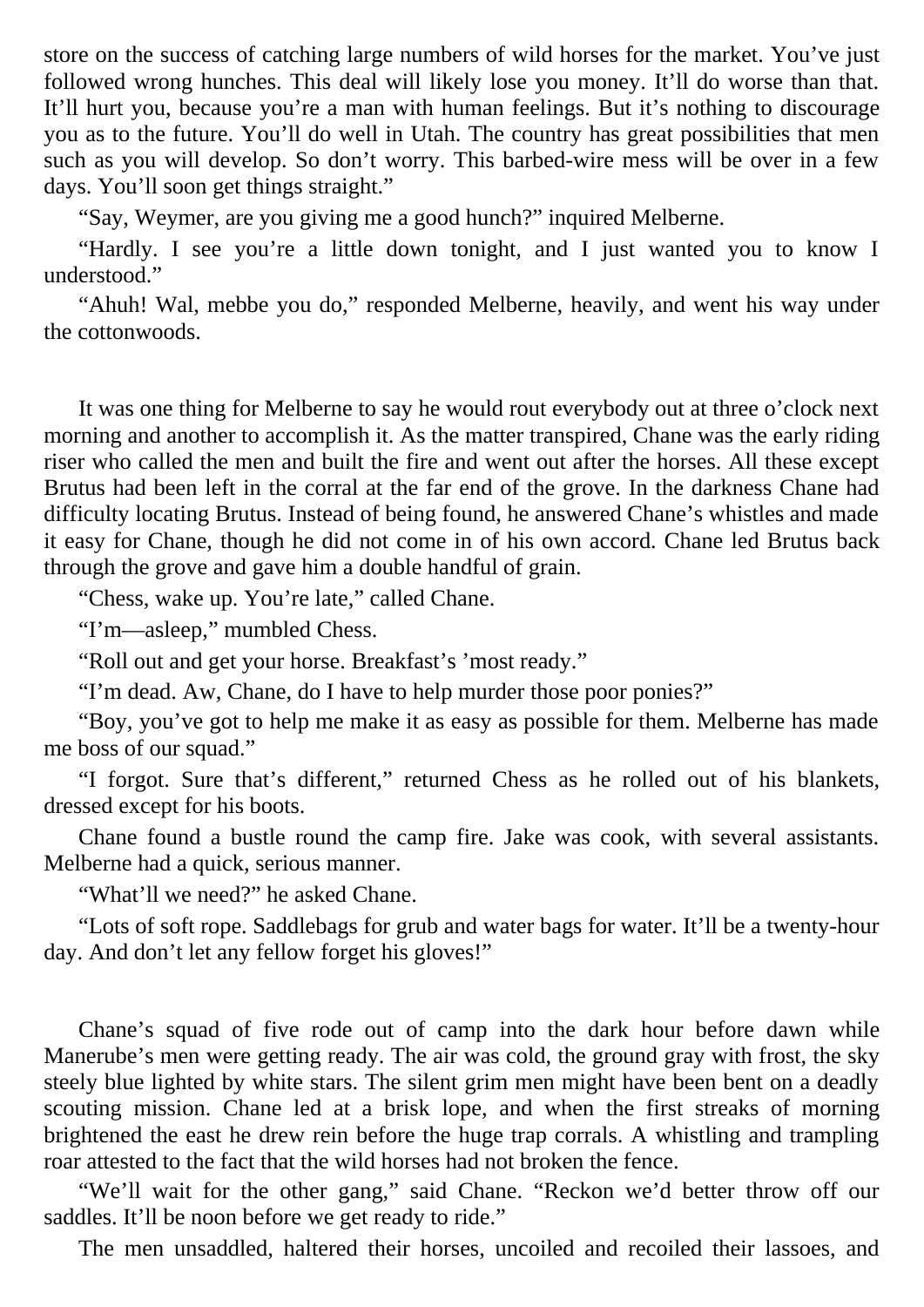lastly cut the short lengths of soft rope designated as necessary by Chane. When this was done the other squad rode up.

"You fellars get a hustle on," said Melberne.

"No rush," replied Manerube. "Are any of you fellows betting we don't tie up two horses to your one?"

"Manerube, this is a gambling matter for me, but not for you," retorted Melberne, significantly.

"Now, boys," said Chane, "crawl under the wires. We'll go round to the empty corral."

Two corrals had been constructed, one a quarter of a mile in diameter, which now contained the seventeen hundred wild horses, the other smaller in size, and with a fiftyfoot gate of poles and wires.

"Boys, here's our system," said Chane, when his men gathered round him inside the empty corral. "We'll open the gate and let in ten or a dozen or twenty horses. They won't need to be driven in yet a while. Keep out of their road. Some wild horses are bad. I'll do the roping. When I throw a horse you-all make a dive to hold him down. Melberne, you're the heaviest. You sit on his head. Chess, you hold one front foot while I tie up the other. Utah, you know the game. I'm asking you to look out for Cap till he gets the hang of it."

Manerube's squad now appeared in the gray gloom of the morning, and all approached the wide gate. When it had been released at the fastening it was swung open wide. Horses were thick in the gray obscurity of the larger corral, but evidently the dim light did not prevent them from seeing well. Soon a wild leader shot through like an arrow from a bow, to be followed by several passing swift as flashes, and then by a string of them, whistling and plunging.

"Enough. Shut the gate!" yelled Chane. They were just in time to stop a stampede. "Now follow me round," added Chane, and broke into a run toward the dim shapes of the wild horses. Chane swung his lasso as he ran. Its use was an old story to him. As a boy he could rope the sombrero off a cowboy's head as dexterously as it might have been snatched by hand.

"Chase them past me," yelled Chane. "Chess, you stick by me to lend a hand. If a horse gets the jerk on me instead of me getting it on him, I'm liable to be yanked out of my boots."

A group of wild horses broke up and scattered, running everywhere. Chane ran forward, to one side, swinging a wide loop round his head. In the dim gray he had to guess at distance. But this roping was as much a feeling with Chane as an action. Several horses raced past. At the fourth, a lean wild bay, clearly outlined against the gray, Chane cast his lasso. He did not need to see the horse run into the loop. Bracing himself, Chane gave a sudden powerful jerk just as the noose went taut round the forelegs of this horse. It was in the middle of his leap, and he went down heavily.

"Quick!" yelled Chane to his comrades as hand over hand he closed in on his quarry. Melberne plunged down on the head of the prostrate horse. Utah was almost as quick at his flanks. Captain Bunk fell on the middle of the horse. "Good! Hold hard," shouted Chane. "I got both his legs."

Chane loosened the noose and slipped it off one leg, which he drew back from the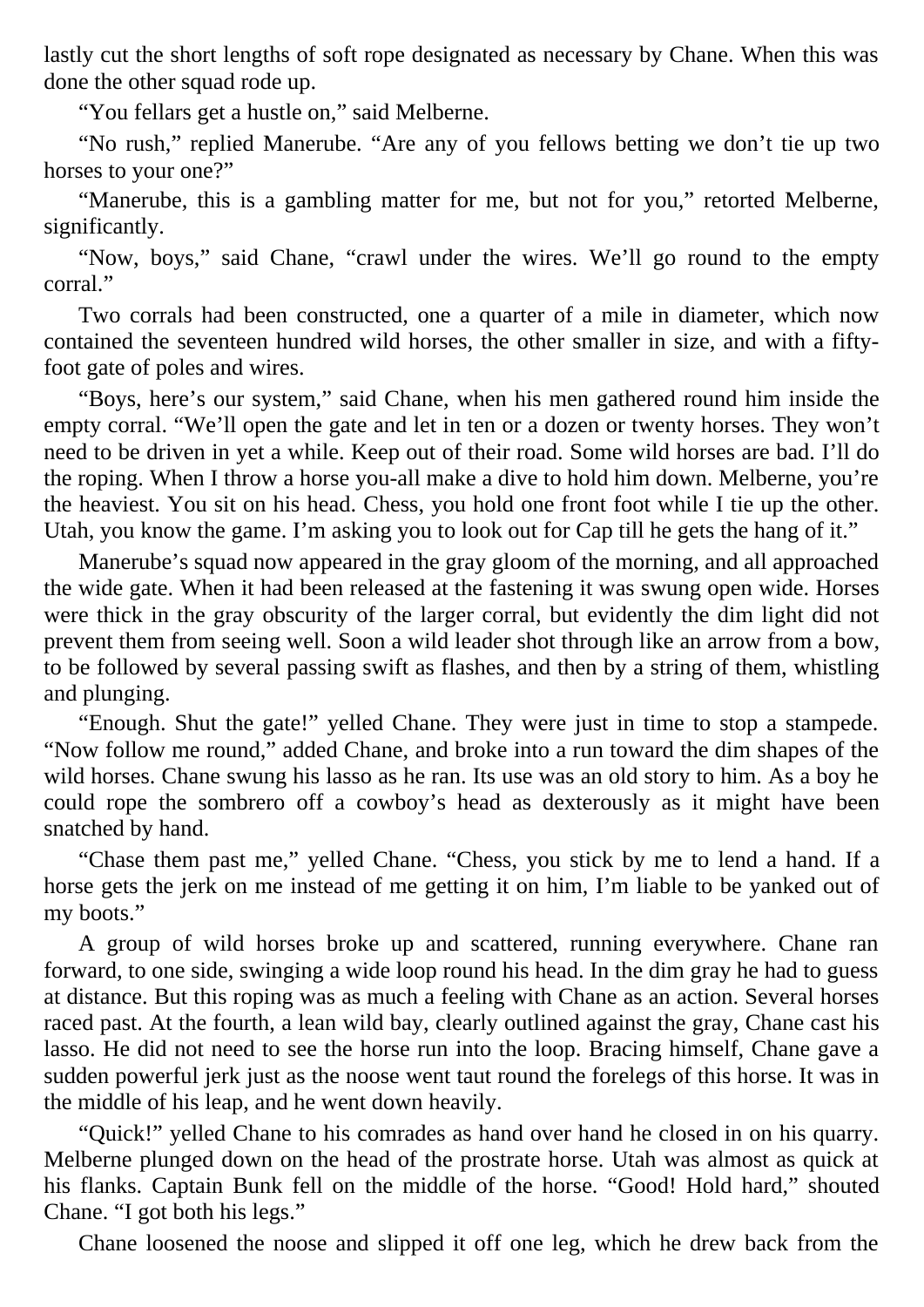other. "Grab that leg, Chess. Hang on."

The groaning, quivering horse lay helpless. He could kick with his two free legs, but to no purpose. Chane hauled the foreleg back, then let go his rope to grasp the leg in his hands. Chess, by dint of strength and weight was holding down the other leg. Chane pulled one of the short lengths of soft rope from the bundle hanging in his belt. He had to expend considerable force to draw the leg up, bending it back. The horse squealed his fury and terror. Then Chane's swift hard hands bound that bent leg above the knee. It gave the leg an appearance of having been cut off. The foreleg and hoof were tied fast against the inside of the upper part of the leg. Chane slipped off the noose of his lasso, and jumped up.

"Get away and let him up," ordered Chane. All the men leaped aside with alacrity.

The wild horse got up as nimbly as if he had still the use of four legs. He snorted his wild judgment of this indignity. His first move was a quick plunge, which took him to his knees. But he bounded up and away with amazing action and balance. His speed, however, had been limited to half.

Chane heard the rival squad yelling and squabbling over a horse they had down. The gray gloom was lifting. Chane coiled his lasso, spread the loop to his satisfaction, and ran to intercept another passing horse. His aim went true, but it was good luck that he caught one foreleg instead of two. This horse was heavier. As he went down he dragged Chane, boots ploughing the ground. Chane's helpers piled upon the straining, kicking horse and forced him flat. Thus the strenuous day began.

Chane tied up fifty-six horses before he was compelled to ask Melberne for a little rest.

"My—Gawd!" panted Melberne, as he flopped down against a fence post. "I'm daid on my feet. . . . Weymer—you're shore—a cyclone—for work."

The sun shone bright and hot. A fine dust sifted down through the air. All of Chane's squad were as wet as if they had fallen into a pond. Melberne's face ran with dirty streaks of black sweat; his heavy chest heaved with his panting breaths. Chess was the least exhausted of the squad, as his labors had been least. Captain Bunk was utterly played out for the moment.

"Blast me!" he gasped. "I could—drink—the ocean—dry."

"Cap, don't let the boys guy you any more," said Chane. "You're awkward, but you're game, and you haven't shirked."

They passed the water bag from one to another, and passed it round again. Then Melberne, beginning to recover somewhat, began to take active interest in the operations of Manerube's squad. On the moment they were dragging a mustang down.

"Weymer, that man cain't throw a horse," declared Melberne, testily.

"Wal, boss, how long are you goin' to be findin' out he cain't throw anythin' but a bluff?" drawled Utah.

Manerube, with the help of Bonny and Miller, downed the mustang. Loughbridge tried to hold down its head, but did not succeed until Alonzo came to his assistance. They were a considerable time tying the knee.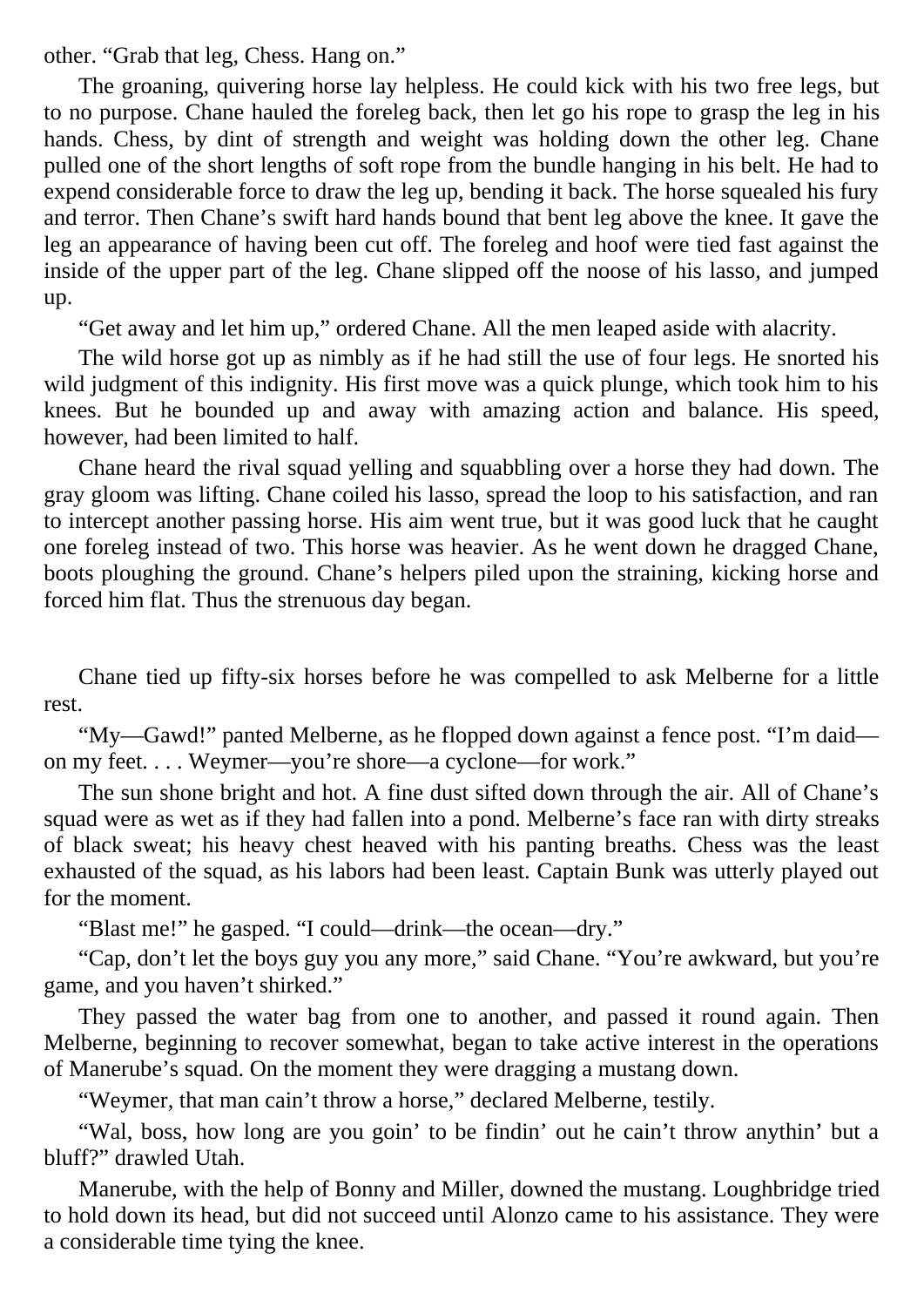"How many horses have they tied?" inquired Melberne, shifting his gaze to the far side of the corral, where the bound animals stood, already pathetic and dispirited.

"Sixteen or seventeen at most," replied Chane. "I counted them twice."

Melberne cursed his amaze and disgust.

"Weymer, let's go over an' watch them," he said.

"Not me. You're boss of the outfit. You go," replied Chane.

Whereupon Melberne got up and strode toward the other squad. Perhaps his approach caused them to speed up in action, but it did not add to their efficiency. Chane had needed only one glance to see that Manerube was only ordinary in the use of a lasso. Alonzo could have done better blindfolded. Manerube cast his noose to circle the neck, and this hold, when accomplished, was not a good one for the throwing of a horse. It took three men to haul the horse over on his side, and then he was half choked to death. Melberne lent a hand in holding down this particular horse. Manerube did quicker work this time, but as the horse staggered up Chane saw that the job of tying had not been cleverly done, and certainly not as humanely as it was possible to do. Manifestly Melberne saw this, for he pointed at the flopping shortened leg as the horse hobbled away.

The only unbound horse left in the corral now was a chestnut sorrel, a stallion that had several times taken Chane's eyes. He was a beauty, big, smooth, graceful, and wild as a hawk. Alonzo and Miller, both clever at herding horses, finally drove him within reach of Manerube's rope. But Manerube missed, and the lasso, crackling on the head of the stallion, scared him so that he seemed to have wings. In half a dozen magnificent bounds he got stretched out. Then headed for the fence he gave such exhibition of speed that some of the riders voiced their feelings.

"Oh—look at him!" yelled Chess.

"Boys—he's going to jump the fence," declared Chane, excitedly.

"He's got a bone in his teeth," called out the sailor, admiringly.

"Shure now—he's gr-rrand!" said the Irishman.

The sorrel meant freedom or death. His action showed more than mere brute wildness of terror. He had less fear of that terrible barbed fence than of the man enemies with their ropes. Like a greyhound he rose to the leap, having the foresight to leave the ground far enough from the fence to allow for the height. Up he shot, a beautiful wild sight, his head level and pointed, his mane streaming back. His forehoofs cleared the top wire, but his hind ones caught it. With a ringing twang the wire snapped. The stallion fell on head and shoulder, rolled over, and regaining his feet, he raced away, evidently none the worse for the accident.

Chane let out a short exultant shout. Melberne, who had come back, gave sharp orders for the men to let in more horses from the big corral. As they ran to do his bidding Chane took a bundle of short ropes from the fence and tucked one end of them under his belt.

"Manerube hasn't the knack," declared Melberne, fuming.

"Who said he had?" retorted Chane.

"He did."

"Well, if you were damn fool enough to believe him, take your medicine," rejoined Chane, grimly.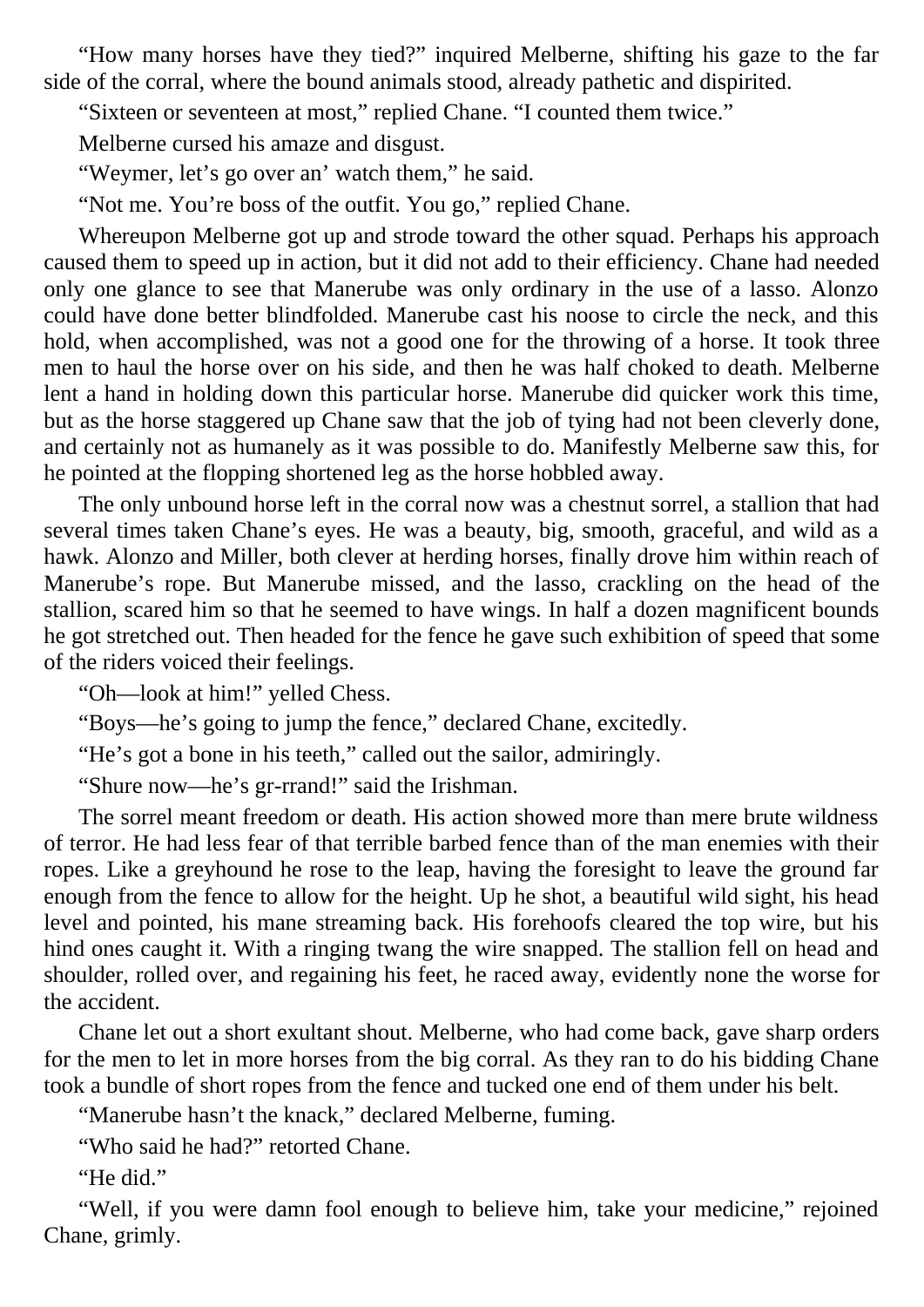Then, as another band of snorting, shrieking wild horses thundered from the big corral both Chane and Melberne had to take to the fence to save their lives. The frightened beasts trooped by: the men closed the gate and hurried up.

"Come on, you wranglers," shouted Chane. "See if you can stay with me."

It was a boast, but not made in the cheerful rival spirit characteristic of riders of the open. Chane's heart was sore, his blood was hot, his temper fierce; and his expression was a taunt, a grim banter. He meant to lay Melberne and the others of his squad flat on their backs, as if he had knocked them there. But they, likewise inflamed, answered violently to his challenge. Chane ran out into the corral, swinging his lasso.

The glaring sun stood straight overhead and dusty heat veils rose from the trodden floor of the corral.

"Sixty-eight," said Chane, huskily, as with cramped and stinging hands he slipped his noose from the leg of the last horse tied. "Let—him—up."

Utah rolled off the head of the horse and lay where he rolled. The struggling beast rose and plunged away.

"Shall we—make it—sixty-nine?" asked Chane, gazing down upon the spent and begrimed rider.

"I—pass," whispered Utah.

Chane and Utah had been working alone for some time. Chess had given out, then Melberne had succumbed, and finally Captain Bunk, after a wonderful exhibition of endurance, had fallen in his tracks. He had to be carried to the fence. Manerube's squad had quit an hour ago.

Approaching the spot where Melberne sat against the fence, Chane slowly drew in his dragging lasso.

"Melberne—we made it—sixty-eight. And that—finished Utah."

"Damn you, Weymer!" declared Melberne, with deliberation.

Chane could only stare a query as to the reason he was being damned, when he had worked like a galley slave for eight hours. Melberne was rested. He had wiped the sweaty, dusty lather from his face, so that his expression could be noted. It seemed enigmatical to Chane.

"Sixty-eight an' fifty-six make one hundred twenty-four," said Melberne. "That with the forty-nine Manerube has accounted for sums up one hundred seventy-three."

"For ten men—some of them—green hands—that's a mighty—good showing," panted Chane as he wearily seated himself and began to wipe his dripping face.

"Hell!" ejaculated Melberne, throwing up his hands.

"Sure. I told you—it'd be hell," replied Chane.

"I don't mean what you mean," grunted Melberne.

"Well—boss, the worst—is yet to come," replied Chane, with as much of maliciousness as he could muster.

"Ahuh! Reckon you said that before. . . . Weymer, have you heard me squeal?"

"No, Melberne," returned Chane, quietly. "I've only respect—for you."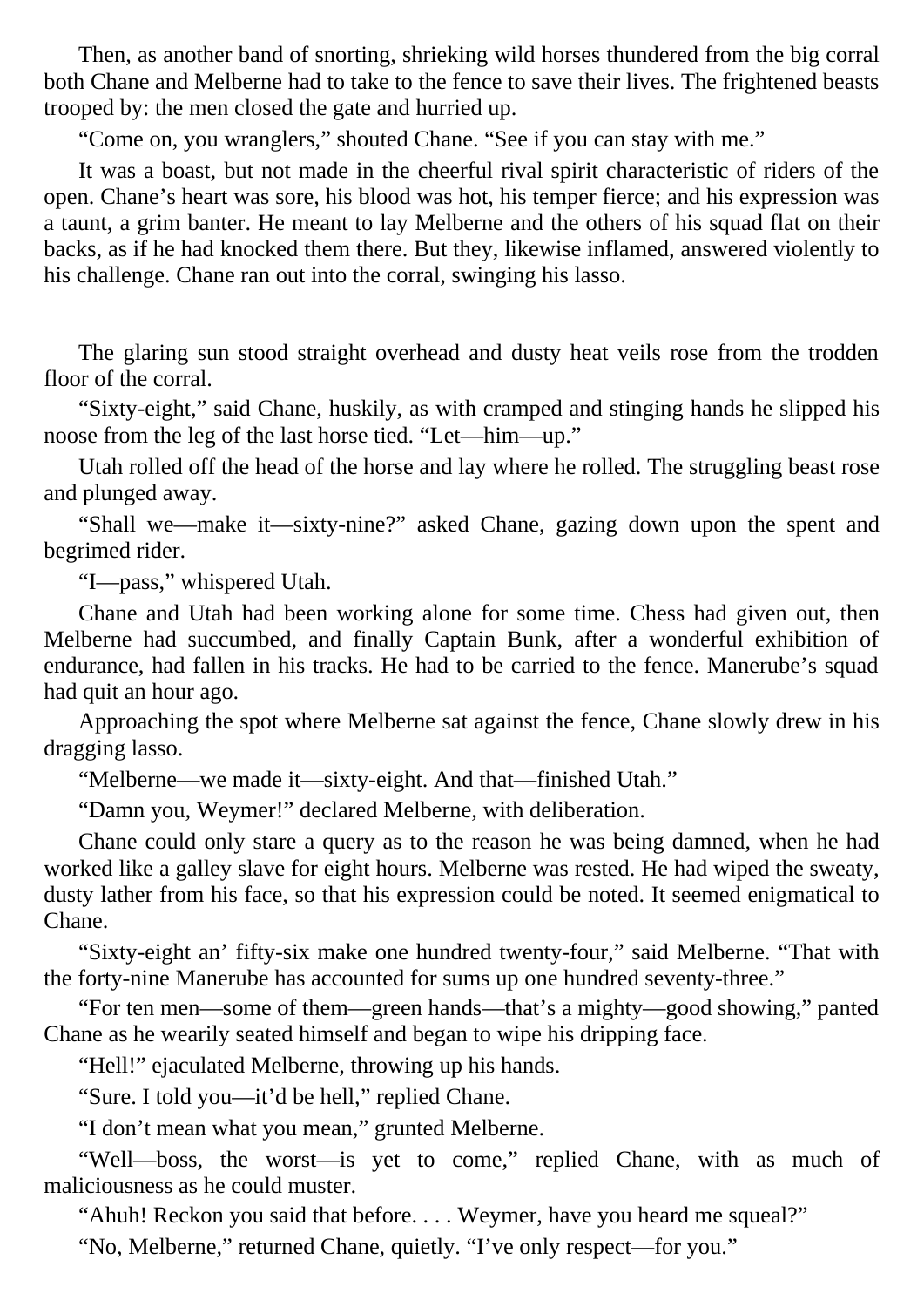"Wal, let's eat an' make the drive to the railroad. I'm shore curious aboot that. Chess, fetch the saddlebags of grub, an' call the men over."

All the riders, except two, were mounted and ranged on each side of the gate, which, being opened by the riders on foot, left an avenue of apparent escape to the disabled wild horses. They did not need to be driven out. Before the gate was half open some of them broke for the desert, and soon they were all plunging to crowd through.

Chane, closing the gate and leaping astride Brutus, was the last rider to get into action. A long line of bobbing horses stretched before him across the valley, and on each side rode the riders. These three-legged wild horses would take a good deal of driving. Brutus had to run to keep up with them. It was necessary, therefore, to keep them at as uniform a gait as was possible, for if some traveled fast and others slow the line would spread so wide that ten riders could not prevent escape of many. Drives like these were nightmares to Chane. He had never taken one that was not a race. Indeed, the crippled wild horses were racing for freedom. But if any did escape it was only to meet a lingering death. Chane had Alonzo and Utah with him in the rear of the moving line, and they, moved by compassion, would ride their best to keep all the wild horses in.

The first spurt led up out of the valley, over the ridge, and into the level country that stretched north. The three-legged horses had been deprived of their fleetness, but not of their endurance. Still, not until the rough rocky country had been reached did they slow their gait or begin to show an unnatural strain. Chane knew what to expect and hated to look for it. He rode hard, and the chasing and heading and driving of these wild horses occupied his thoughts to the exclusion of all else.

Toward the middle of the afternoon what was left of Melberne's first assignment of captured wild horses was driven into the corrals at Wund, a hamlet at the terminus of the railroad. Here help was available, as wild-horse shipping had become quite a business in that section of Utah. Melberne's drove were on the verge of collapse. Thirty-seven had been lost or killed on the drive in; some were in condition necessitating prompt shooting; others had great raw sores already fly-blown; many had legs swollen to twice their original size.

The ropes that bound the bent forelegs had at once to be removed. This meant roping and throwing the horses, and holding them down until the bonds could be cut. The suffering of these wild horses was something that worked more deeply upon Chane's emotions than any cruelty to beasts had ever done before. If he had not known how his skill and speed had saved them much more agony he could never have completed the job.

Out of one hundred and seventy-three bound at Stark Valley a total of one hundred and twenty were available for shipping, from which Melberne received a little more than fifteen hundred dollars.

"Wal, that's twice what my outfit cost me," he muttered.

Chane, who heard this remark, turned it over in his mind, pondering at its significance. From Melberne's tone he gathered that it would have been pleasure to throw the money into the sage. Neither disappointment nor bitterness showed in Melberne's tensity. He labored under a stronger emotion than either. He was no longer his genial self, and showed scant courtesy to his former partner, Loughbridge, who evidently regretted his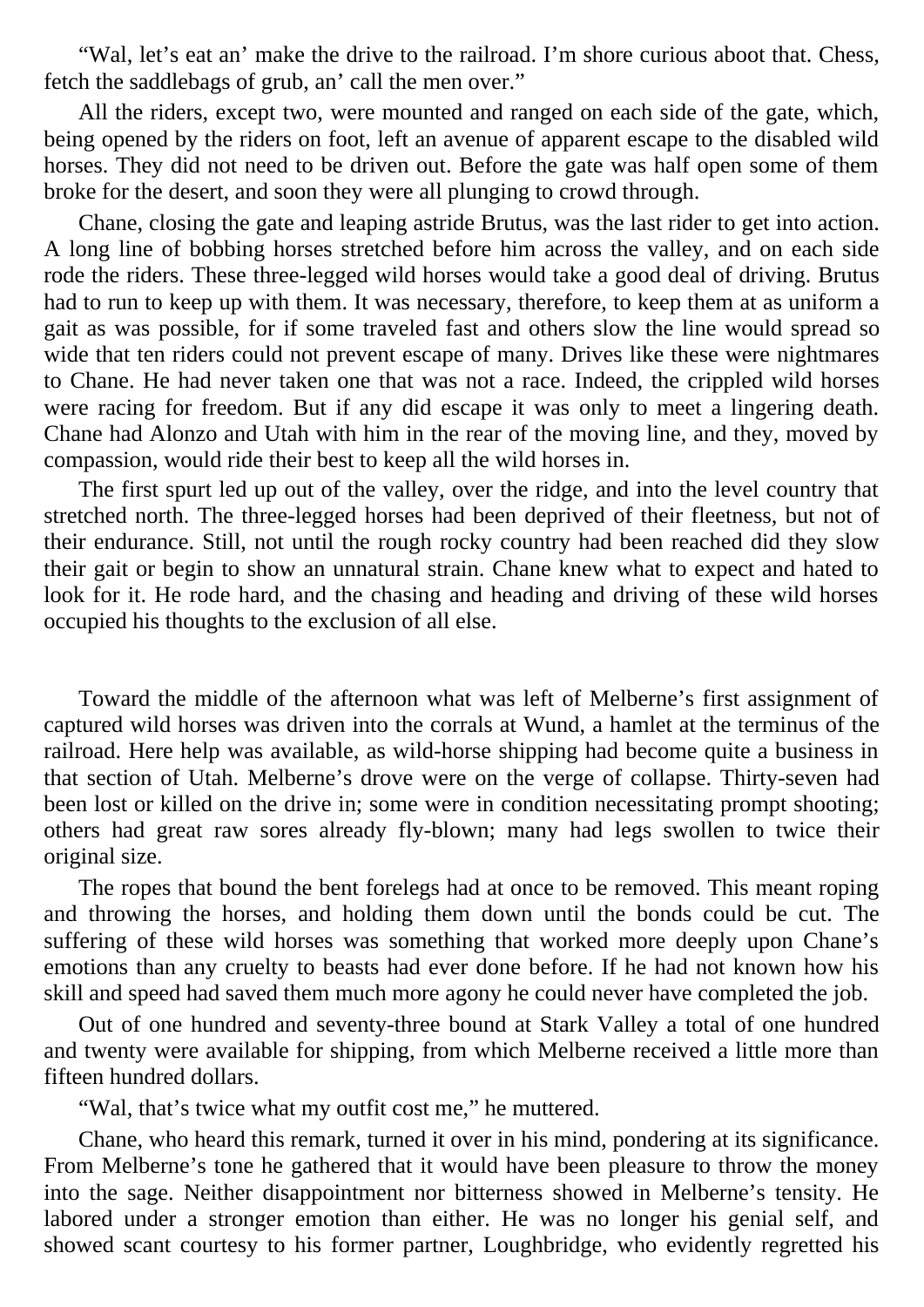hasty relinquishing of joint authority in the deal. Most thought-impelling of all Melberne's reactions was the obvious fact that he seemed to want to get out of hearing of the loudmouthed Manerube.

During supper, which was eaten in a tavern kept for cattlemen and horse-wranglers, much talk was indulged in regarding the remainder of the captured wild horses back in Stark Valley. Melberne took no part in it. Manerube, backed by Loughbridge, was loudly in favor of taking a large force of men to help tie up the rest of the wild horses.

"I was handicapped," protested Manerube. "I had to do it all alone. Alonzo lay down on the job. He could, but he wouldn't. Same with Miller. If I had men, now——"

"Y-y-y-y-you—you——" stuttered the accused rider, fiercely.

"Manerube," interrupted Melberne, coldly, "I reckon Miller is tryin' to call you a liar."

"Is that so?" shouted Manerube, rising from the table and glaring at the little rider. "If you can't talk, make signs, you stuttering idiot. Do you call me a liar?"

Miller had never been an aggressive fellow, and now, dominated perhaps by Manerube's swaggering assurance before all the men, he did not attempt an answer. He dropped his head and resumed eating his supper. Chane observed that Miller was not the only one who bent his face over his plate. Melberne and Utah both seemed absorbed in the food before them, which on the moment they were not eating. Again Chane sensed the passing of a crisis to which Manerube was as ignorant as if he were deaf and blind.

Sunset found Chane leading Melberne's outfit out on the trail for Stark Valley. Brutus at last was satisfied to accommodate his gait to the trot and walk of the other horses. Chess rode beside Chane, too weary to talk. And Chane, steeped in the gloom of that sordid day, had nothing to say, nor any thought of what usually abided with him on a ride through the dark, lonely, melancholy desert night.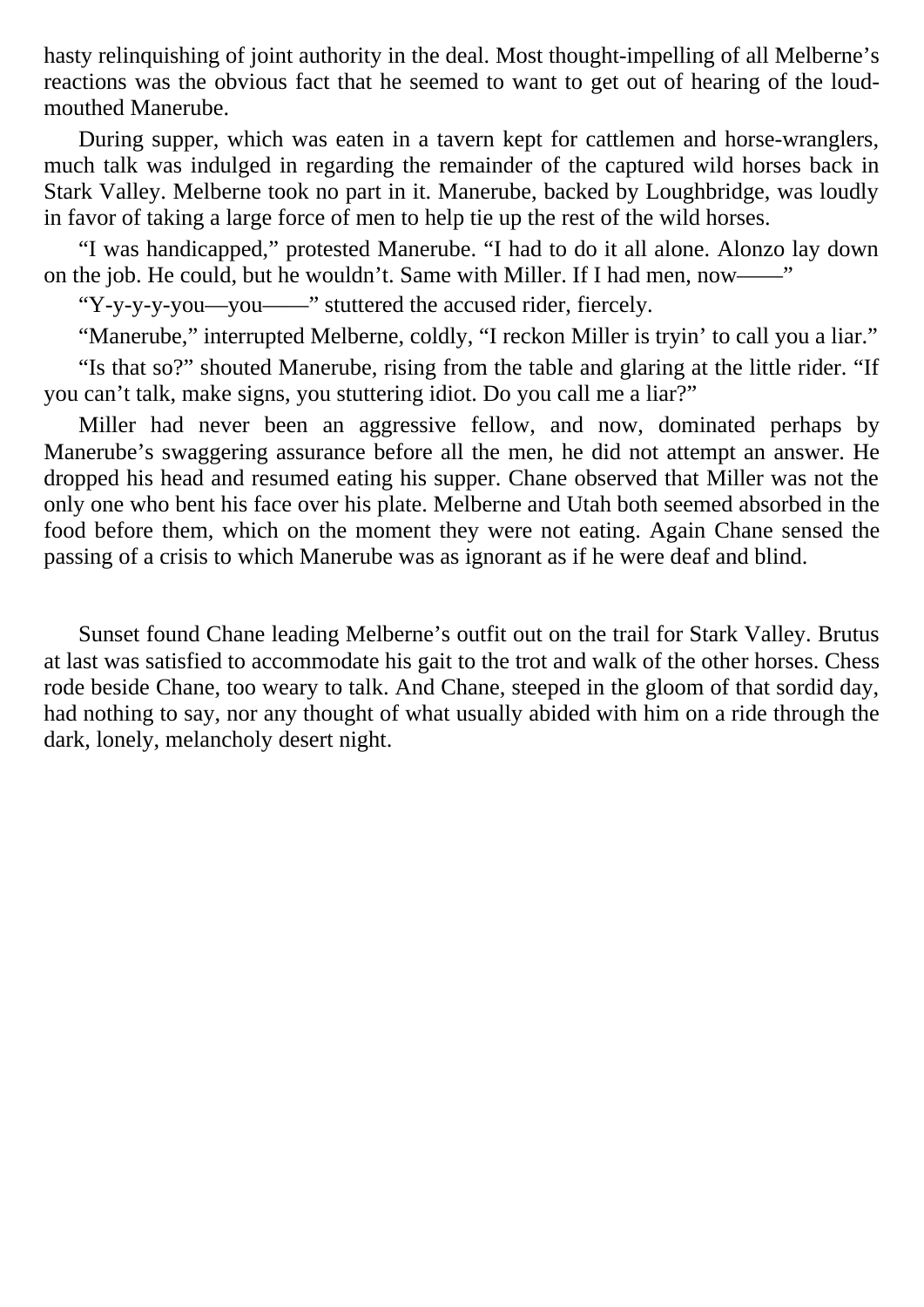## **Chapter Twelve**

SUE MELBERNE realized fully what she was doing when she hid in the cedars on the west ridge of Stark Valley and watched the riders drive the crippled wild horses UE MELBERNE realized fully what she was doing when she hid in the cedars on the northward toward Wund. Her intention was to see them pass out of sight, leaving her safe to carry out a desperate plan. But she had not prepared herself for the actual spectacle of seeing a long line of beautiful wild mustangs hobbling by on three legs, some of them lame, many of them dripping red, all showing an unnatural and terrible stress.

Chane Weymer was the last of those riders. Something in the earnestness of his maneuvers to save the mustangs useless action, the fact that he did not spare Brutus, and once, when a mustang fell, a sharp gesture expressing poignant impotence to do what he would like to—these roused in Sue impressions that not only warmed her heart toward Chane, but strengthened her spirit for the deed she had in mind.

"If dad ever finds me out he'll half kill me," soliloquized Sue as she watched the last of the captured wild horses and their drivers disappear. She would have had the nerve to carry out her design even if she had not just been an eye-witness to the brutality of this business. Nothing now could have deterred her. "How can dad do it?" she muttered. "It will be a failure. Those poor mustangs are ruined. . . . Oh, I'd like to tie up that Manerube and drive *him*—horsewhip *him*!"

Sue went back to where she had hidden her pony in the cedars, and mounting with difficulty, for she still had a stiff knee, she rode down the ridge over the ground that the wild horses had just covered. In the distance she could see a dark patch on the valley floor and knew it to be the captured wild horses trapped in the corral. The sight sent a little quiver over her and spurred her to ride at a lope, even though she suffered twinges when her horse broke his stride for the differing lay of the ground.

This ride of Sue's was not for pleasure. She did not watch the distant purple ranges, or gaze in rapture at the wonderful walls of Wild Horse Mesa. Rabbits, coyotes, lizards caught her quick eye, but did not incite her interest. She was bent on the most independent and reckless deed of her life. She felt driven. The pangs of a consuming and increasing love had played havoc with Sue's temper. The days since her injury had been dark ones.

At last the wide trail made by the mustangs led to the level of the valley and on to the high barricade of posts and barbed-wire. She reached the first corral. It was the smaller one and empty. The gate had been dragged back in place, but left unfastened. Sue got off her horse and, by tugging hard, opened the gate to its limit. This done, she deliberated a moment. Across this corral she saw another and larger gate. Behind it moved a mass of pounding, snorting, whistling mustangs. Dust rose in a pall over them. The sun poured down hot. How thirsty those poor creatures must be!

"Shall I tie my horse here or over there?" queried Sue, in perplexity. Finally she decided it would be best to keep him near her. Owing to her stiff knee, she preferred to walk across the intervening corral, so she led her horse, and every step of the way felt a rising tumult in her breast. No easy thing was this to do! Had she a right to defeat her father's labors? When she reached the far side of the corral fear and conscience were in conflict with her love of wild horses. She was panting for breath. Excitement and effort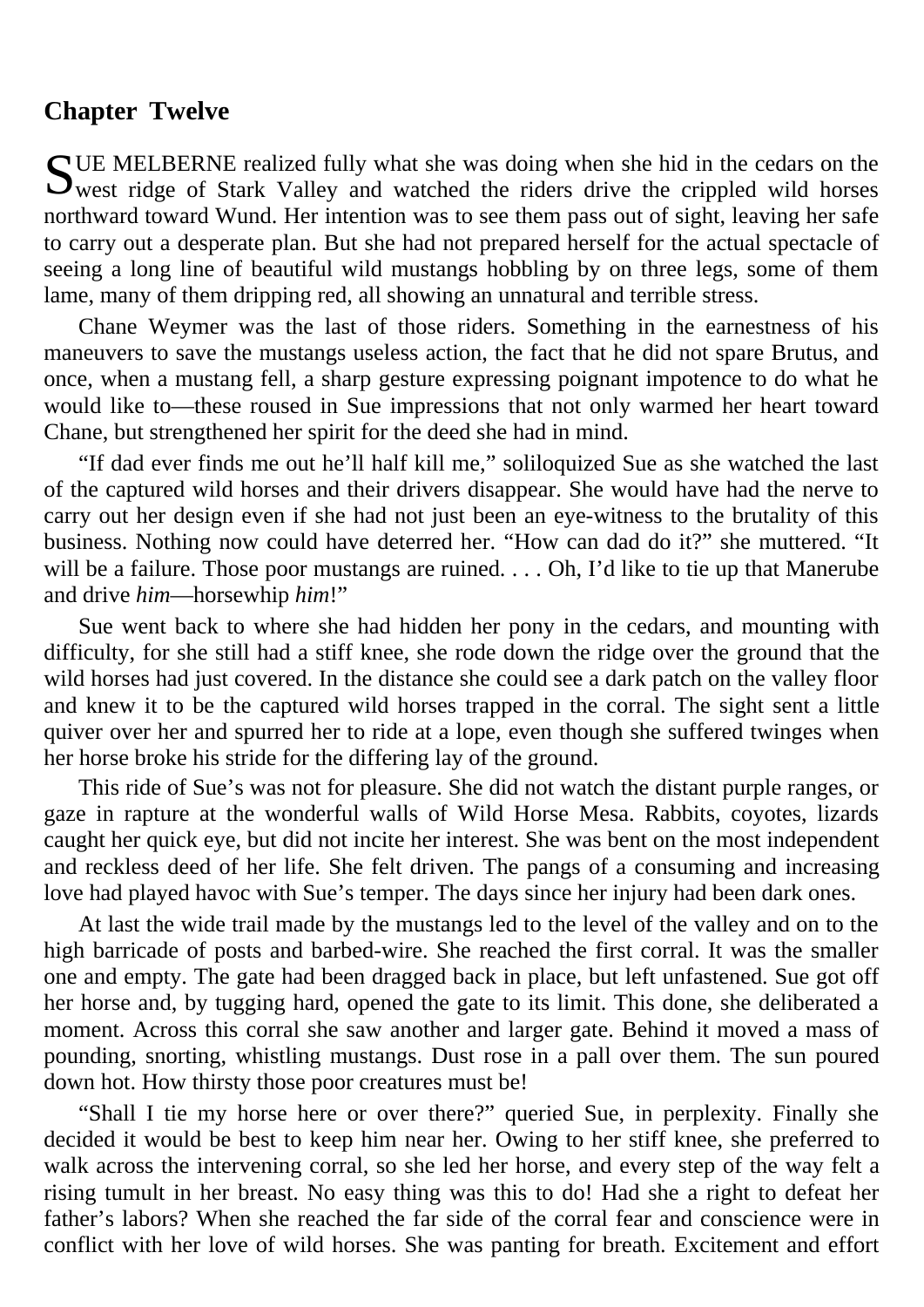were fatiguing her. Then her pony neighed shrilly. From the huge corral came a trampling roar. The dust flew up in sheets.

She gazed at the wide gate.

"Oh, can I open it? . . . I *will*!" she cried.

She had intended to tie her horse and then open the gate. But she saw that it would be necessary to use him. Going close to the barbed-wire fence, she peered through at the horses. Her approach had caused them to move away some rods back from the fence. All heads were pointed toward her. Lean, wild, beautiful heads! She saw hundreds of dark, fierce, terrible eyes, it seemed, fixed accusingly upon her. As she stood and gazed, so the wild horses stood, motionless, quivering. What an enormous drove of horses! There must be hundreds, thousands. Sue trembled under the weight of her emotions. Impossible to draw back!

Then she became aware of an incessant buzzing. It had not been in evidence when the horses were moving. Flies! A swarm of flies buzzed around and over her. Flies as thick as bees—a black cloud of them—horseflies, the abominable pests that made life miserable for all horseflesh. Next Sue's sharp eyes caught sight of red cuts and scratches on the legs and breasts of the horses. Thus she had a second actual sight of the work of the barbedwire. Bleeding sores and horseflies! There could be no more horrible combination, to one who loved horses.

It took all Sue's strength to unwind the wires that held the gate shut. The gate itself she could not budge. Taking her rope from the saddle, she tied one end to the gate, and then pondered whether or not she should ride the horse while he pulled open the gate, or walk and lead him. She decided the latter would be safer, even though she risked losing her horse. So she wound the other end of the rope around the pommel, and urged the horse. He pulled the gate open wide. Hurriedly Sue untied the rope, fearfully listening for the expected stampede. But she had plenty of time to lead her horse away from the gate. Then she peered through the fence.

The foremost wild horses of that dense mass saw the break in the fence which had hemmed them in. They were fascinated. A piercing blast from a stallion seemed signal for a whistling, snorting chorus. Next came a restless pound of hoofs. A leader appeared—a stallion, wildest creature Sue had ever beheld, black as coal, instinct with fire. He trotted warily forward, neared the gate, gazed with fierce bloodshot eyes. Then he bolted. Like a black flash he passed through the opening. A white horse, a bay, a buckskin leaped to follow and, fleet as their leader, sped out to freedom.

"Run! Oh, run!" screamed Sue, her heart bursting in the joy and terror of the moment.

The restless pound stirred, quickened, closed into a roar of trampling hoofs, smiting the hard ground as one horse. The gate emitted a stream of moving horses, heads up, manes and tails tossing. Sue saw the stream lengthen and widen across the corral until it connected both gates. Then dust obscured clear vision. The ground shook under her feet. The din was terrific. It swelled until she could not hear more. What endless time it seemed until the roar of hoofs, the thud of bodies, the shrill blasts passed by her position, sped on, lessened, and died away.

Sue found herself sagging against a post, holding the halter of her horse, weak from tumultuous emotions. Near her the dust clouds floated away. Far out on the valley floor a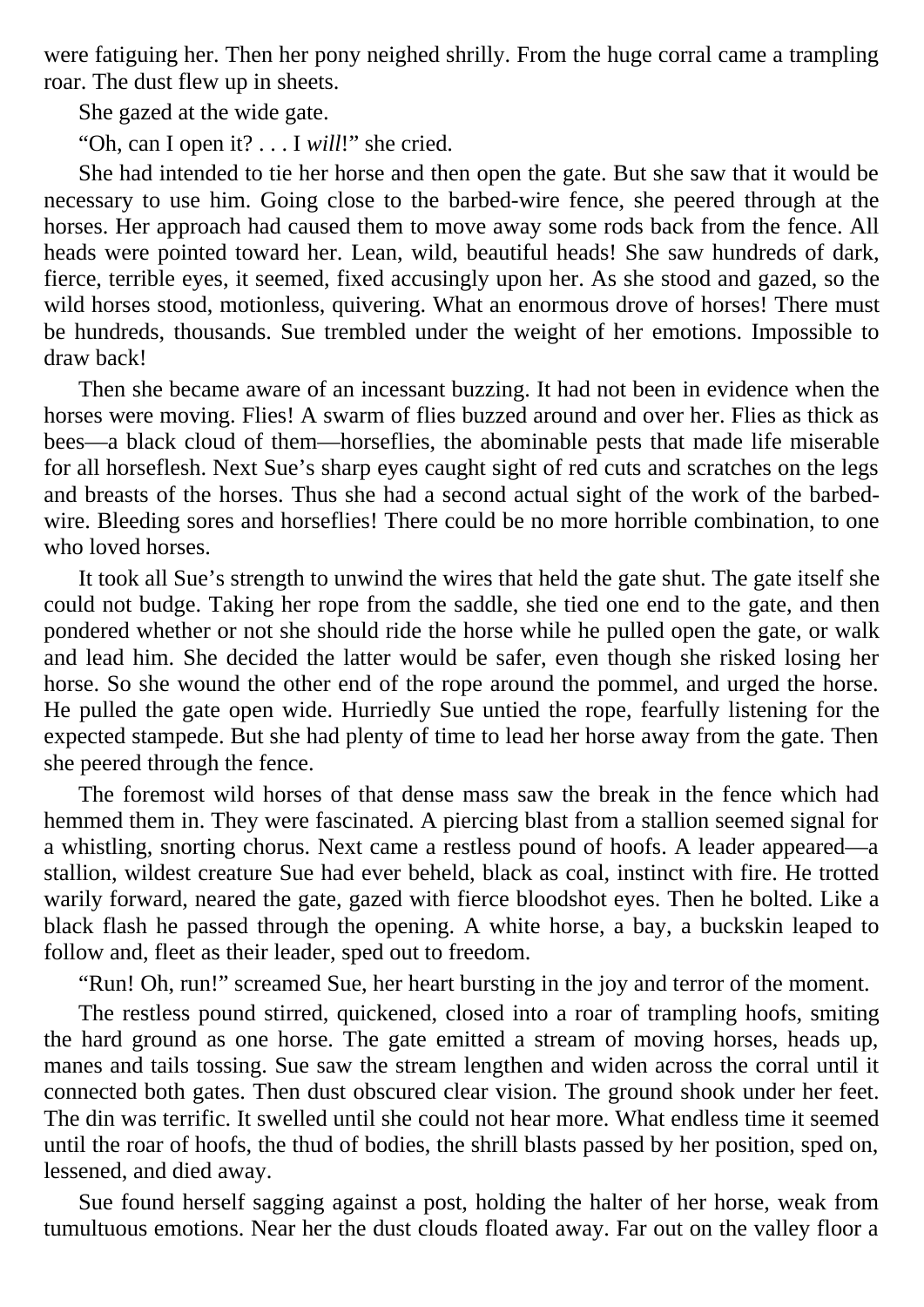yellow mantle moved toward the west, and with it a wonderful diminishing sound. Sue sank down on the ground.

"Gone! Free! . . . Oh, Heaven, what have I done?" she gasped.

It dawned on her then, the wrong she had done her father in being true to something as deep and wild in her as the instinct the horses had showed—for love of life and freedom. For a long time Sue sat there, overcome by the consciousness of the accomplished deed. At length she saw how imperative it was to get back to camp. It was a long ride, and already the sun had gone far on its slant to the west.

Twilight had fallen when Sue rode into the eastern end of the cottonwood grove and on to the encampment. Jake was not in sight. The women were busy at their tasks. Sue unsaddled and freed her horse, and reached the security of her tent without being seen. There she fell upon her bed in a state of exhaustion and agitation unparalleled in her experience. Her body burned and ached. The injury to her knee seemed renewed. And her thoughts and emotions were mostly in harmony with her physical ills. A few moments of utter relaxation and then a little rest enabled her to find composure, so that when she was called to supper she felt she could safely go out. Mrs. Melberne had evidently no idea when Sue returned to camp, and her chief concern was because she had been late in cooking supper. In the shadow round the camp fire neither sharp-eyed Ora nor kindlyattentive Jake saw anything unusual about Sue. The truth was, however, that Sue could just drag herself back to bed.

During the night she was roused out of heavy slumber. She heard horses, then deep voices of men. The riders had returned. Recognition of Chane Weymer's voice seemed to lift her heart. Soft thud of hoofs and rustle of leaves passed her tent.

"Brutus, old pard, the day's done. I wish there was no tomorrow."

His voice sounded low and sad, full of weariness of effort and of life, yet strong in love for that noble horse. Sue felt a tide of feeling wave over her. What would she not have given to hear that note in Chane Weymer's voice for her? In the pitch blackness of her tent she could speak to her lonely and aching heart. The day made her false.

Sue fell asleep, and did not awaken again until morning, and then she lay for hours, it seemed, before she rose. What would this day bring forth? When she went out she was politely informed by Mrs. Loughbridge that she could get her own breakfast. This eminently pleased Sue, for she wanted to be round the camp fire, yet with some task to cloak her intense curiosity. While she was eating, the different members of Melberne's outfit rode singly and in groups into camp. Sight of them roused Sue's audacity. She had outwitted them. Yet, presently, when her father rode up, Sue could not find it in her to face him.

"Wal, lass, is it breakfast or lunch?" he asked, cheerfully, and bent to kiss her cheek. It flashed over Sue that he was like his old self this morning. That delighted while it pained her.

"Why, dad—back so soon?" she replied, raising her eyes.

"Shore. An' I'm a tired dad," he said.

"I—I thought you were to drive horses to Wund today," she managed to say, despising her deceit.

"Haw! Haw! Were is good. Yes, I were! But, Sue, the horses broke out of the corral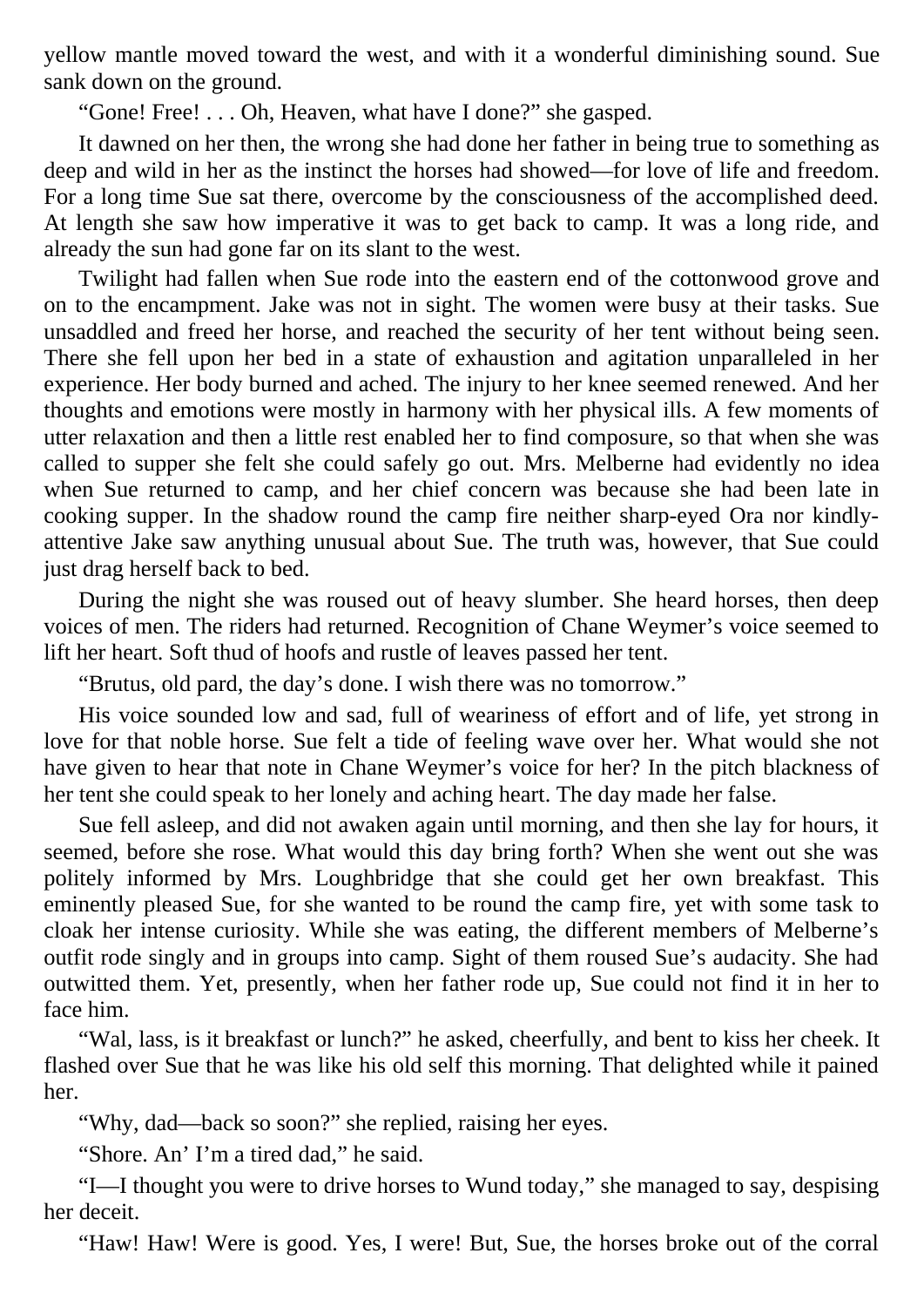gates or somebody let them out. They're gone! An' the only hide an' hair of 'em is left on the barbed-wire."

"*Oh!*" cried Sue. It was an outburst of emotion. That it seemed relief to Sue instead of a natural exclamation of wonder or amaze or regret was something assuredly beyond her father's ken.

He bent down to her ear and whispered, hoarsely, "Never was so damn glad aboot anythin' in my life!"

"Dad!" cried Sue, springing up so suddenly as to spill what remained of her breakfast. The joy in this word was not feigned. She kissed him. She felt on the verge of tears. "You —you won't use barbed-wire again—ever?"

"Huh! I shore won't. Sue, there ain't a cowman in this heah West who hates barbedwire more than me. An' I'll tell you real cowmen, the old Texas school where cowmen came from, all hate wire fences."

"Dad, I—I'm very—happy," faltered Sue. "I hope you haven't lost money."

"Broke just even, Sue.  $An'$  I'm square with Loughbridge an' the riders. But listen, don't you let on I'm glad aboot this busted deal."

"Dad, dear, I've secrets of my own," replied Sue, with a laugh. Some day she would dare to tell him one of them, at least.

Loughbridge roughly called Melberne to join the group beyond the camp fire. Manerube was there, with two strange riders that no doubt had come from Wund. Sue did not like their looks. The rest of Melberne's outfit stood back in a half-circle. Excitement attended that gathering, emanating from the Loughbridge group. Sue, in response to a wave of her father's hand, moved back some steps to the big cottonwood stump, where she halted. Unless absolutely forbidden to stay, she meant to hear and see what the issue was.

"Melberne, somebody in this camp let out them wild horses," declared Loughbridge, forcefully.

"You still harpin' on that? Wal, Jim, I'm a tired man an' your voice ain't soothin'."

"All the same, you gotta hear me," replied Loughbridge, hotly. "Manerube swears he can prove it."

"Huh! Prove what?" snorted Melberne, his manner changing.

"Thet somebody from this camp opened them corral gates an' let loose our horses."

"Say, talk sense. Nobody but Jake an' our women were heah," retorted Melberne.

"Some of your outfit rode into camp before eleven last night," went on Loughbridge. "Between then and daylight there was plenty of time for a *rider* to do the trick."

"Wal, I reckon that might be so," drawled Melberne. "Is Manerube accusin' any rider who got heah early last night?"

"No, he ain't. Not yet."

"Ahuh! All right. I shore hope you tell me before he begins his accusin', because I'm too dog tired to go dodgin' round. I want somethin' to get behind."

Loughbridge fumed over this slow, sarcastic speech, and he regarded his former partner with some doubt and much disfavor. Then he burst out with redoubled vehemence.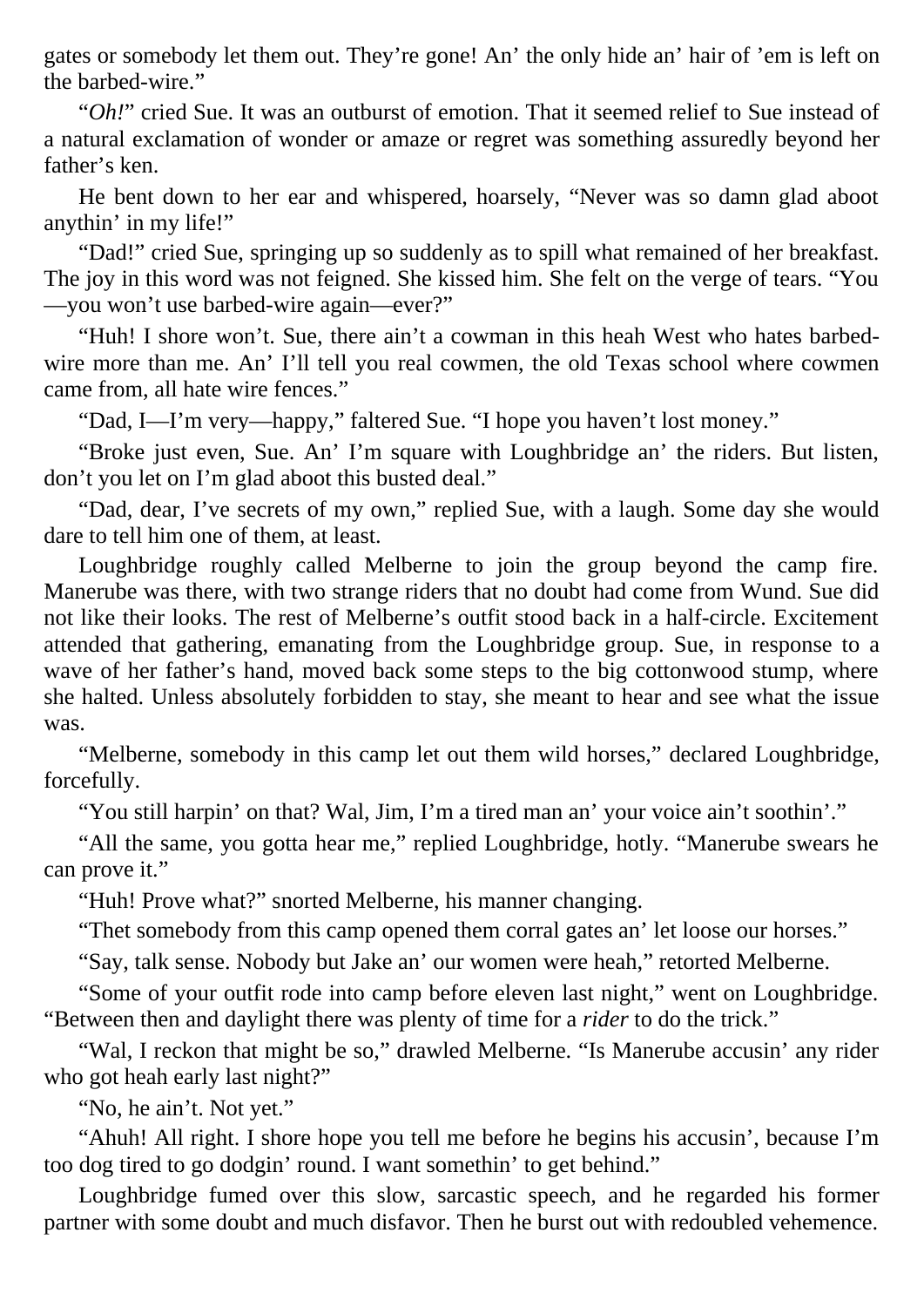"If Manerube does prove it, you'll have to pay me half the money we'd earned for two more days' drive."

"Loughbridge, you're plumb locoed," rejoined Melberne, in a voice that had gathered might. "You're as crazy as I was when I made a partnership with you or when I listened to Manerube<sup>"</sup>

"Crazy, am I?" shouted the other, hoarsely. "But you'll pay me just the same."

"Crazy, shore. An' as for Manerube provin' that, why I'm tellin' you he couldn't prove anythin' under this heah sun to me."

"Hell! I'm not carin' what you think or what you tell. I'm talking business. Money!"

"Wal, you've shore got your last dollar from me, Jim Loughbridge. An' if you think so little of my talk—mebbe you'd listen to bullets!"

The sharp, quick, cold voice ceased and there was a silence that proved the effect of the sudden contrast in Melberne's tone and manner.

"What!" bellowed Loughbridge, his red face turning ashen.

"Reckon I've learned patience from Mormons. But I was born in Texas," replied Melberne, with more dignity than passion. Still, the menace of his voice and eye had not disappeared.

"Melberne, here we split," said Loughbridge. "I want half this outfit."

"Wal, you're welcome—when you pay me for it. Not before," rejoined the leader, and with a gesture of finality he strode toward the tents.

Loughbridge drew Manerube and the two strange riders aside, where they took up a low and earnest conversation.

Sue, nervously recovering from the shock of the encounter between her father and Loughbridge, was about to move away when Chane Weymer confronted her. The smile in his dark eyes disarmed Sue for the moment. Certain it was that her heart turned traitor to her will.

"Sue, you're a dandy brave girl," said Chane, very low. Never before had he addressed her by her first name, let alone pay her a compliment.

"Indeed?" returned Sue, impertinently. But she knew she was going to blush unless fury or something rushed to her rescue.

"You have such dainty little feet. Your riding boots make such pretty tracks," went on Chane, still low voiced, still smiling down into her eyes. But now his words held strange significance. Sue felt a cold shiver run over her.

"You—think so," she faltered.

Chane glanced round, apparently with casual manner, but Sue saw the piercing keenness of his eyes. He was deep. He was kind. She trembled as she realized that somehow again he was helping her. Suddenly he bent lower.

"Manerube must have seen your boot tracks down by the corral gates," he said, swiftly. "But he can't prove it. I found them later, and I stepped them out in the dust. They're gone."

"Ah!" breathed Sue, lifting her hands to her breast.

"You did a fine thing. You've courage, girl. I wanted to free those wild horses."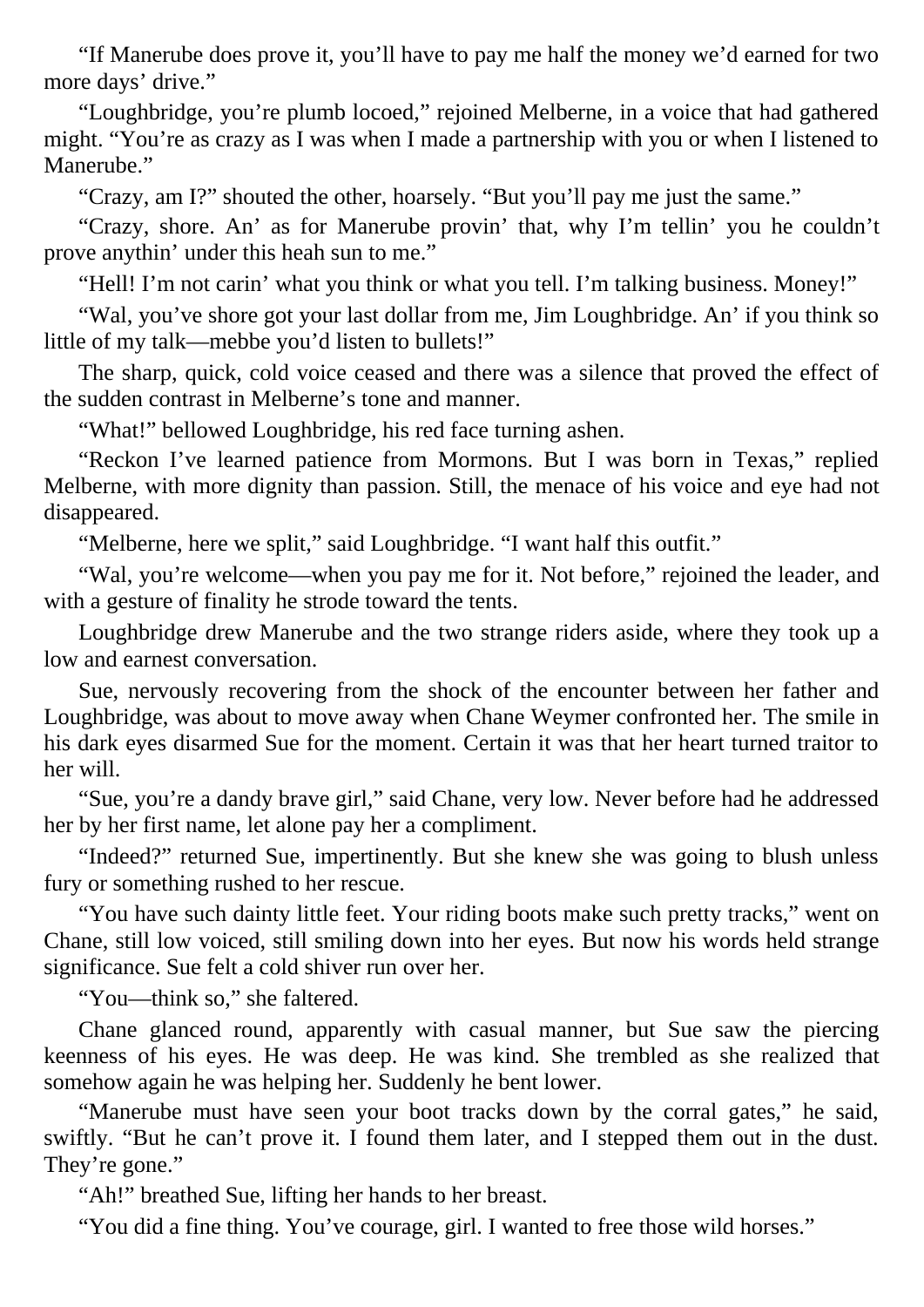Sue could not answer, not because she did not want to thank him for both service and compliment, but for the reason that the look in his eyes, the depths she had never seen before, rendered her mute. He was gazing down at her wonderingly, as if she presented a new character, one that stirred admiration, and he was going to speak again when something interrupted. Sue heard voices and the patter of light hoofs on the leaves. Chane straightened up to look. His dark face lighted with gladness.

"Piutes! By golly! My friend Toddy Nokin has come with my mustangs," he ejaculated, and he ran toward an Indian rider just entering camp.

Sue saw a small squat figure astride a shaggy pony. Chane rushed to greet him. The Piute's face, like a mask of bronze, suddenly wreathed and wrinkled into a beautiful smile. He extended a lean sinewy hand which Chane grasped and wrung. Sue could not distinguish the words of their greeting, but it was one between friends.

A drove of clean-limbed long-maned mustangs had entered the grove, surrounded by Indian riders, picturesque with their high-crowned sombreros, their beads and silver. How supple and lithe their figures! With what ease and grace they rode!

When Sue's gaze reverted to Chane and the Piute she was amazed to see an Indian girl ride up to them. She was bareheaded. Her raven-black hair glinted in the sunlight. She was young. Her small piquant face, her slight, graceful form, the white band of beads she wore round her head, the silver buttons and ornaments bright against her velveteen blouse these facts of sight flashed swiftly on Sue, just a second ahead of a strange dammed-up force, vague, powerful, yet ready to burst.

Chane shouted something in Indian to this girl—perhaps her name—for she smiled as had the old Piute, and that smile gave a flashing beauty to the dusky face. It broke the barrier to Sue's strange emotion. Her blood left her heart to confound pulse and vein. The might of that blood was stinging, searing jealousy. Pride and scorn and shame, bitter as they were, could not equal the other. Sue tortured herself one moment longer, with a woman's perversity, and in it she saw Chane greet the Indian girl. That sufficed for her. Averting her gaze, Sue walked slowly toward her tent and upheld herself with apparent inattention. But when she had once closed and tied the flaps behind her the pretense vanished, and she sank to her knees in misery and shame.

Sue did not answer the call to the midday meal. She remained in her tent, fighting for the fortitude she would need to carry her through the inevitable worst to come. She welcomed the fact that it appeared she had been forgotten. The camp was much livelier than ever before, and Sue's ears were continually assailed by low voices passing her tent, by loud laughter of the riders, by the movement of horses. Anxious as she was over the break between her father and Loughbridge, she did not long dwell upon it. Her personal trouble was paramount.

A heavy clinking step outside her tent brought Sue up, excited and thrilling.

"Sue, are you home?" asked her father.

"Always to you, dad. Come in," she replied, untying the tent flaps.

He entered and closed the flaps after him. Then throwing his sombrero on the bed, with the gesture of a man come to stay awhile, he faced Sue with an unusual expression,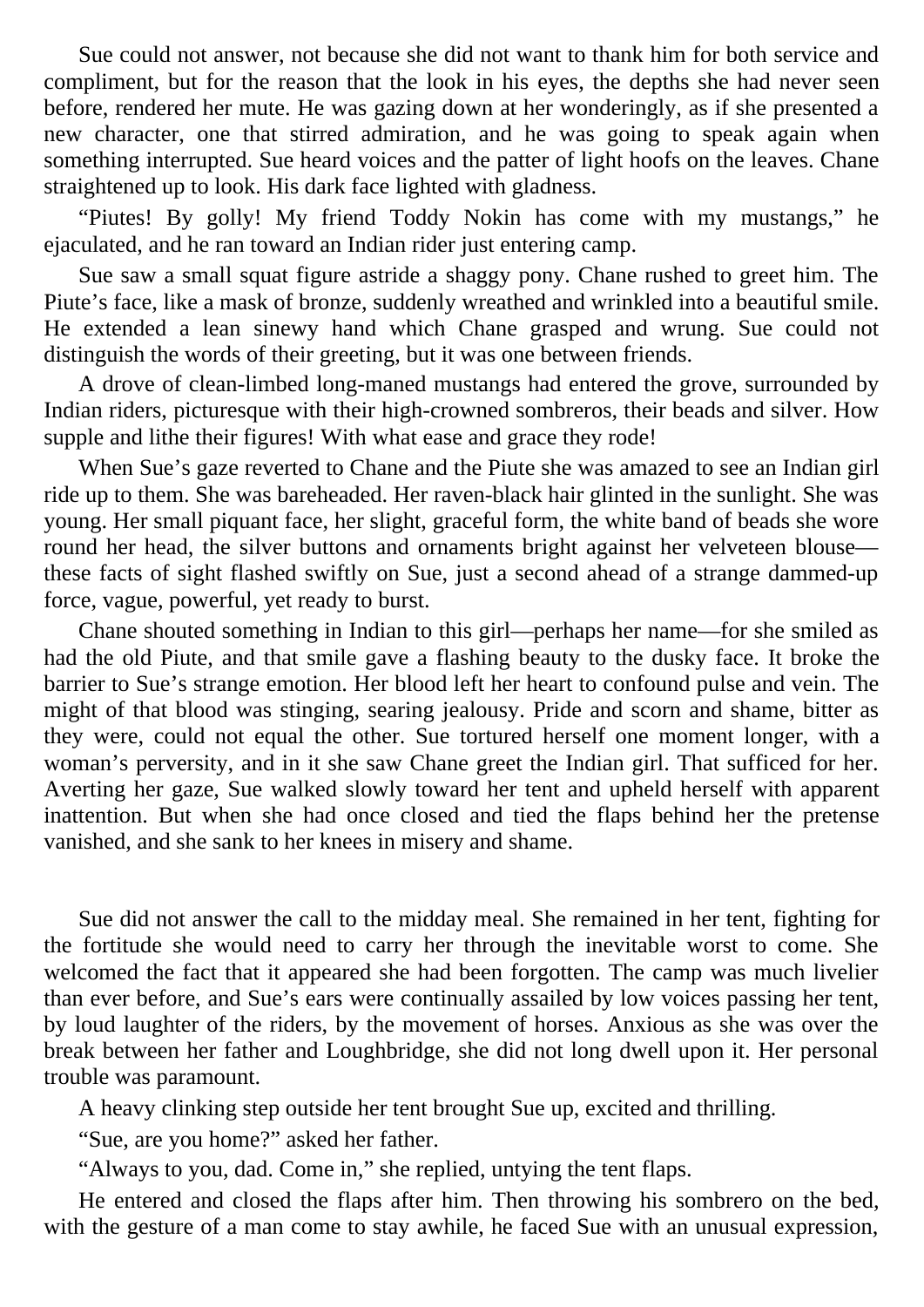which to her meant sympathy, perplexity, remorse, and something beyond her at the moment.

"Lass, if you want to see a locoed daddy, just look at me," he said.

"I'm looking—and, well, you don't seem quite so bad as you say," replied Sue, with a nervous little laugh. "What is the matter?"

"Wal, a lot of things, but mostly I'm a damn fool."

"Have you had more words with Loughbridge?" queried Sue, anxiously.

"He's all words. He's been houndin' me again aboot money. But I'll settle him shortly. It's not Loughbridge who's botherin' me now."

"Who, then?"

Her father sat down on the bed, and Sue, with heart beginning to misbehave, dropped to her knees before him. If he had not seemed so kind, and somehow protective, Sue would have been frightened.

"Who's bothering you, dad?" she went on.

Then he met her eyes. Behind the smile in his there was sadness.

"This heah Chane Weymer," he said.

"Oh,—dad, don't say you've quarrelled with him!" she exclaimed wildly.

He studied Sue closely, peering deep into her eyes. "Wal, what'd you do if I said me an' Weymer was goin' to fight?"

"Fight? Oh, my Heaven! no—no! Dad, I'd never let you fight him," she cried, suddenly clinging to him.

"Ahuh! I had a hunch you wouldn't, my lass," he returned, shrewdly. "Wal, I was just tryin' to scare you. Fact is there's no quarrel."

Sue sank against his shoulder and hid her telltale face, while the awful panic that had threatened slowly subsided in her breast. She grew aware of her father's arm round her, tenderly and closely holding her.

"Lass, you an' me are in a devil of a hole."

"You mean about the horses?"

"No. Aboot Chane."

"Chane!" she echoed, blankly.

"Yes, Chane. You're not bright this mawnin'. Wal, I don't wonder. But haven't you a hunch what the trouble is?"

"Your trouble with Ch—with him? No, dad."

"Wal, I shore hate to tell you. Yet, I'm more glad than sorry. . . . Lass, we've done Chane Weymer wrong. I felt it days ago. Now I know. He's the finest man I ever met in all my life. Manerube is a dirty liar. He's what Chess called him that night. He's just exactly what he made out to us Chane was."

Sue felt as if she had been stabbed. Then joy welled up out of her agony. She sank into her father's arms, blinded with tears.

"Lass, you love Chane?" he whispered.

The query, the simple spoken words, the tremendous meaning of them in another's voice, made Sue shake like a leaf. She could speak no answer. She had betrayed herself.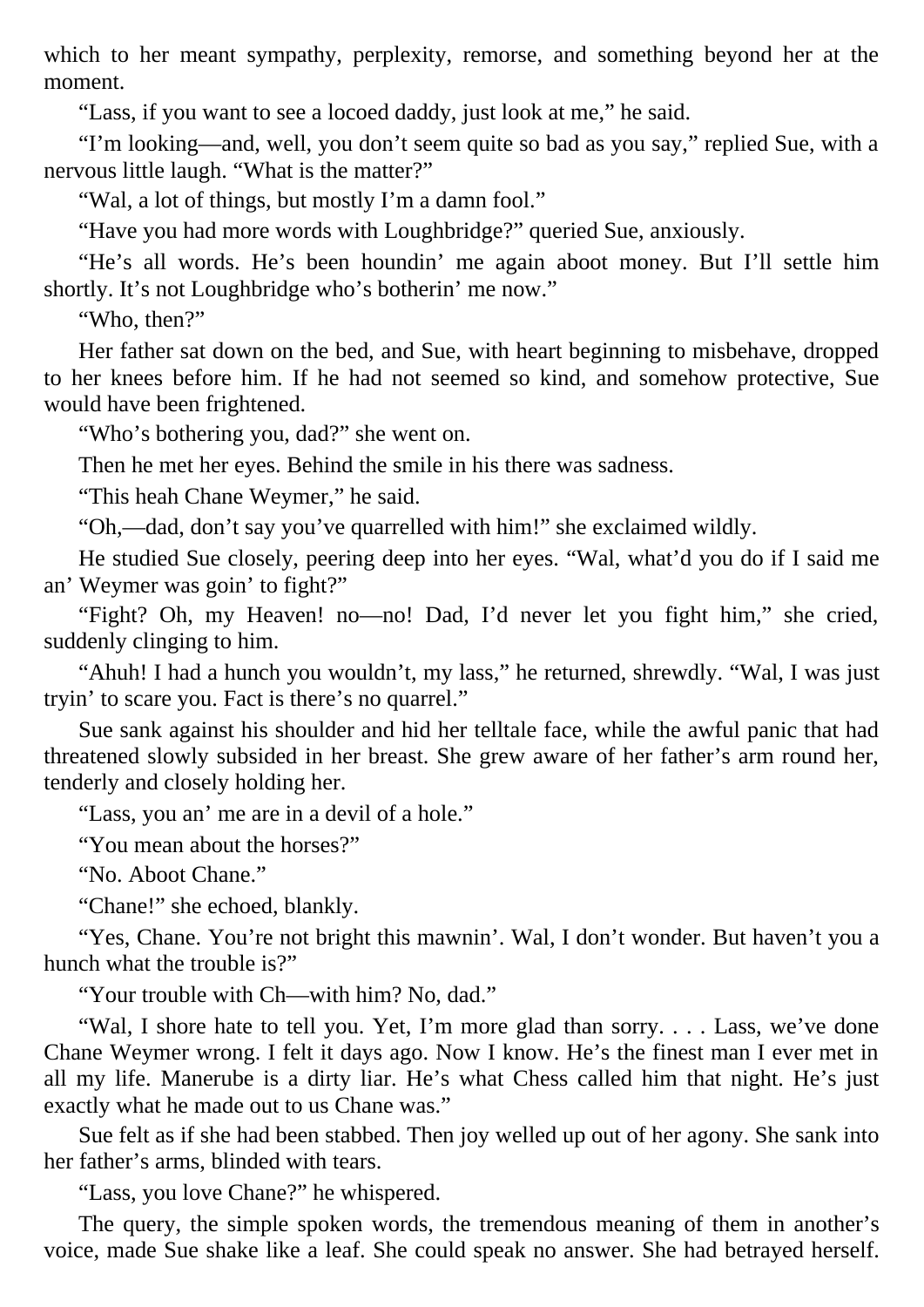Yet it was not the revealing of her secret that held her mute.

"Wal, you needn't give yourself away," continued her father, gently. "But I reckon I know. I seen you look at Chane once—the way your mother use to look at me."

After that he held her in silence for a long while, until Sue recovered in sufficient measure to sit up and wipe her eyes and face the situation.

"Dad, you can't guess how glad I was to hear you say that about Chane. Never mind now why. Just tell me—how you know."

"I shore will," replied her father, earnestly. "These heah Piutes an' Navajos are friends of Chane's. They have a bunch of mustangs for Chane to sell, an' I've bought them. Wal, when the old Indian—Toddy Nokin—saw Manerube he just grabbed for his rifle. He shore was goin' to do for that rider. But Chane got hold of the gun, took it away from him, an' talked. Toddy Nokin was shore a mad Indian. He couldn't understand Chane. Neither did I then. But you can bet I was keen to find out. It seems this Piute is a chief an' a man of dignity an' intelligence. He speaks some English. He says he thinks Manerube is a horse thief, in with Bud McPherson, but he can't prove that. But he an' Chane caught Manerube carryin' off the little Indian girl, Sosie. You remember how Manerube's face was all black an' blue when he came to us? How he bragged we ought to see the other fellow! Wal, Chane beat Manerube soundly an' drove him off. You remember, Sue, how Manerube said he did just that to Chane?"

"Remember! Can I ever forget I *believed* it?" cried Sue, shrinking.

"Wal, Manerube is the one with the bad name among the Indians. Not Chane! We talked with the Navajo, too. He said Chane was never a squaw man. Then I got hold of the girl Sosie. Shore I had the surprise of my life. Sue, she's educated. Talks as well as you! An' what she said aboot Manerube was aplenty. I'll gamble the Piutes kill that rider. . . . Wal, Sosie said Chane was the kind of man among the Indians the missionaries ought to be but wasn't."

"Oh, I *knew* it, in my heart," wailed Sue. "But I was a jealous cat."

"Wal, lass, Chane said as much aboot me," went on her father, breathing heavily. "I went to him an' I up like a man an' told him I'd wronged him an' was sorry. An' the darned fellow asked me what aboot. I told him I'd believed Manerube's gossip. An', Sue, what do you think he said?"

"I've no idea," murmured Sue.

"He said, 'Melberne, you're a damn liar. You *knew* that wasn't true. Now shut up aboot it an' let's be friends.' . . . Wal, Chane has stumped me more than once. But that was the last straw. Funny, too, because he was right. I knew he was a man. But this horsewranglin' had upset me, sort of locoed me."

"So he forgave you?" queried Sue, dreamily. "Will he ever forgive me?"

"Shore. Why, that fellow's heart is as tender as your mother's."

"Dad, it's different in my case. . . . I shall go straight to him, presently, and confess I wronged him. . . . I can tell him I'm—I'm little, miserable, but I couldn't ask his forgiveness."

"Huh! You won't need to. The fellow's crazy about you. He——"

"Dad, please don't," whispered Sue, dropping her head.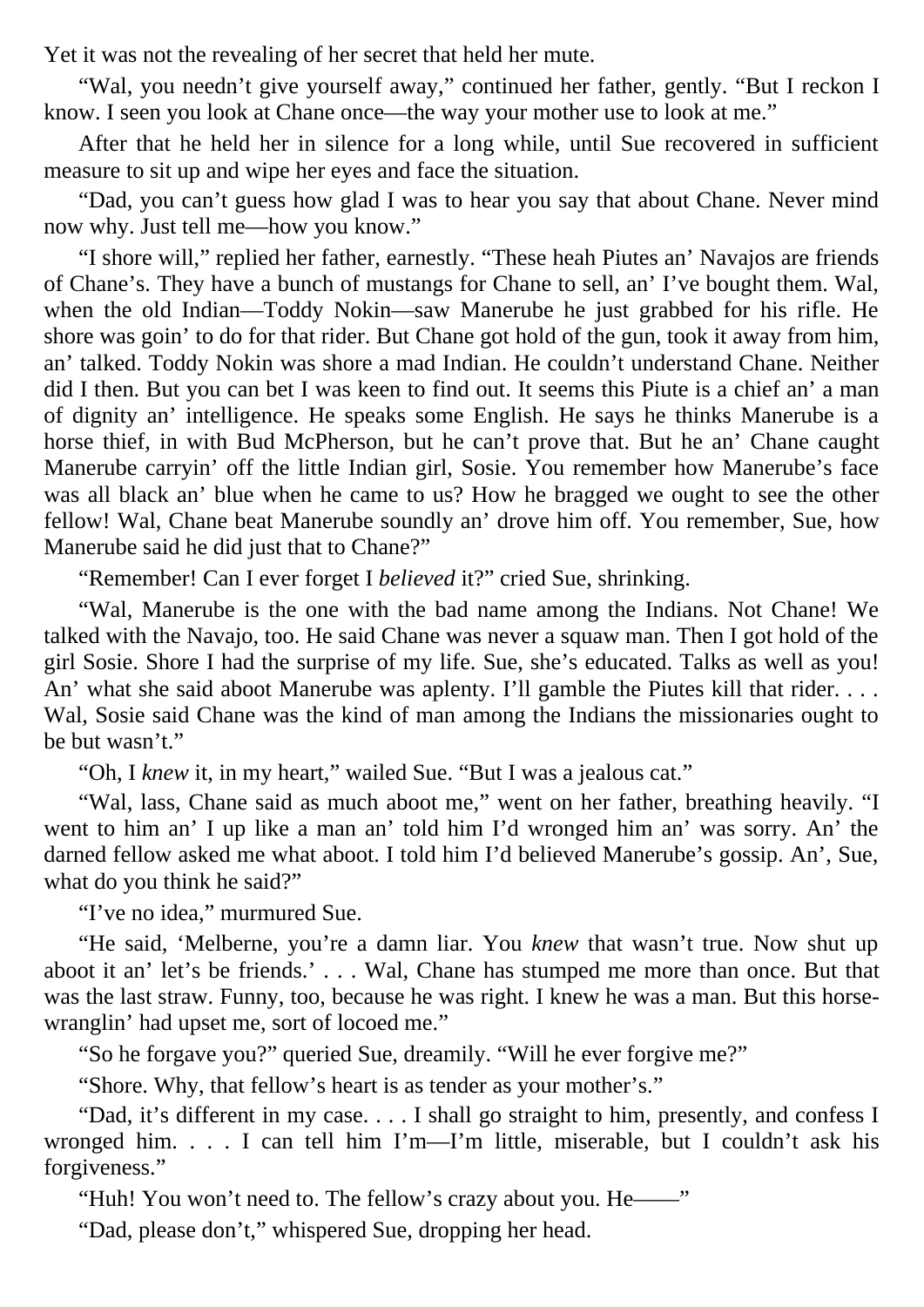"Lass, never mind my bluntness. I'm rough an' thick. Don't fret over the turn of affairs. It's sort of tough, but I'm glad, an' shore you'll be glad, too."

"I'm glad *now*. But it's terribly worse for me."

"Wal, lass, fight it out your own way," he responded, with a sigh. "I know things will work out right. They always do."

"What'll you do about Loughbridge and Manerube?" inquired Sue, remembering other issues at stake.

"Get rid of them," her father replied, tersely. "Then we'll strike for Wild Horse Mesa." "To catch more wild horses?"

"Yes, but in an honest way. Mebbe I'll have the luck to catch Panquitch. If I do he's yours. But Chane says the man doesn't live who can beat him to that stallion."

"Then—Chane is going with us?" asked Sue, veiling her eyes.

"Shore. An' he's goin' to take us to Nightwatch Spring, which he swears is the most beautiful place for a ranch in Utah."

Later Sue sat on the cottonwood log with Chess and Ora, assuredly the most absorbingly interested one in the Piute girl, Sosie. Sue had bravely sauntered forth on what seemed a severe ordeal for her, yet so curious was she to see and hear this Indian maiden that she would have endured anything to satisfy herself. Besides curiosity, disgust had been her most prominent feeling.

Sue found herself in line to be as surprised as was her father. At first she regarded Sosie as an alien creature, unsexed, a wild little savage. Her impressions having been formed long before had become fixed.

Sosie evidently liked the opportunity to be with young white people. Chess soon overcame what little shyness she had felt and inspired her to tell them about herself. Never in her life had Sue listened to so fascinating and tragic a story. Sosie told about her childhood, tending goats and sheep on the desert, how she had been forced to go to the government school, and later to a school in California, how she had learned the language and the habits of white people. The religion of the Indians had been schooled and missionaried out of her. Then when she had advanced as far as possible she was given a choice of becoming a servant or returning to her own people. She chose the latter, hoping her education would enable her to teach her family better ways of living. But her efforts resulted in failure and misunderstanding. Her people believed the white education had made her think she was above them. She could no longer accept the religion of the Indian tribe and she would not believe in the white man's. She had to abandon her habits of cleanliness, of comfort, of eating, and return to the crude ways of her people. Lastly, she had been importuned to marry. Her father, her mother, every relative nagged her to marry one of her own color. Finally she had yielded and had married one of the braves of her tribe, a young chief who had also received an education at the government schools. He and she had this much in common, that they understood each other and the fatality of the situation. The future held nothing for them, except life in the open, which, somehow, seemed best for the Indian.

An hour after this Indian girl had begun to talk Sue had shifted from disgust and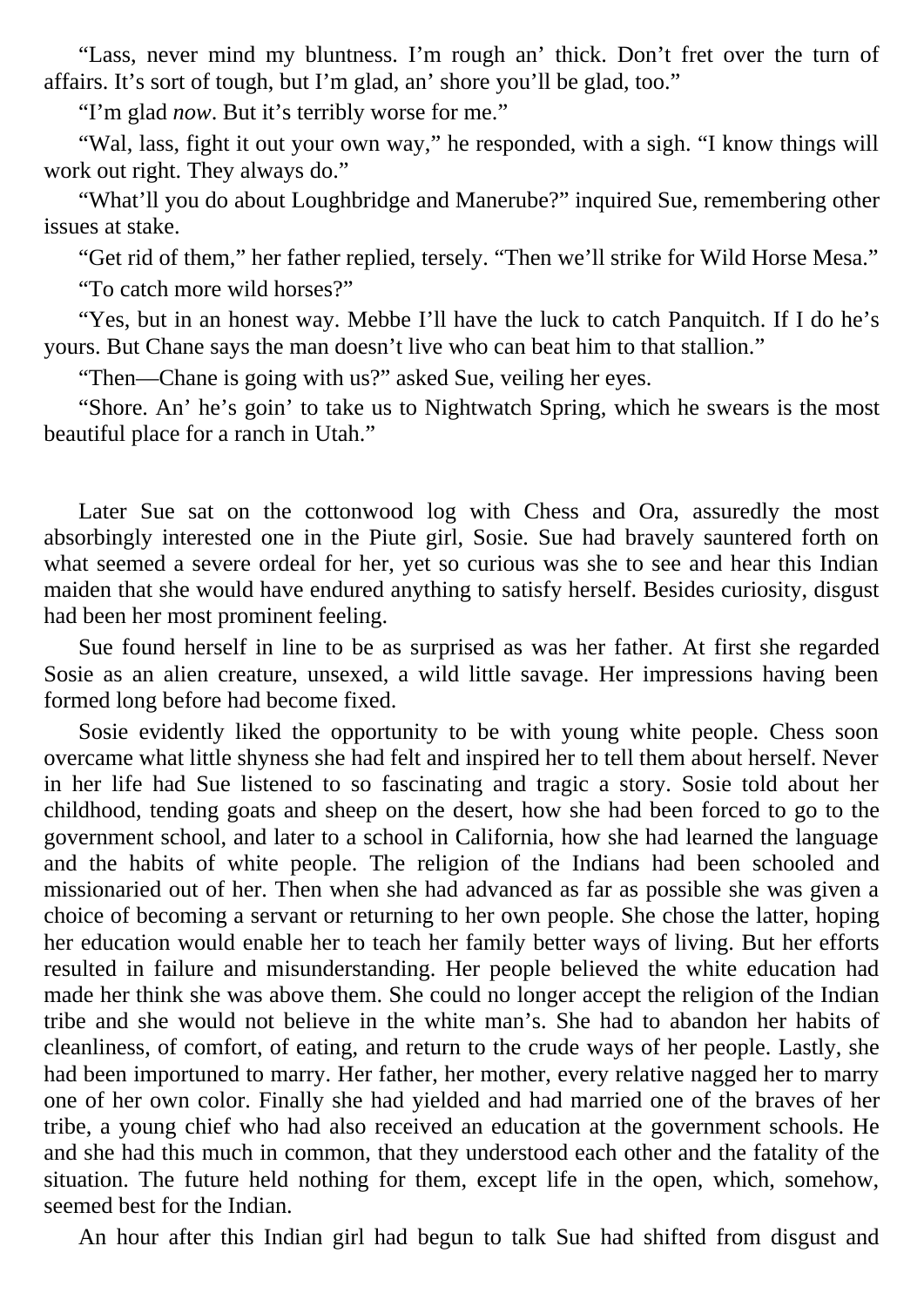intolerance to amaze and sorrow. Sosie was not what she had expected. The girl was a little beauty. Her small proud head, her shining black hair, like night, her piquant face lighted by great dusky eyes, her red lips and white teeth, her slender form adorned in faded velveteen and ornamented with silver and beads, her little moccasined feet—all these features fascinated and captivated Sue. A white man might have been excused, certainly forgiven, for being attracted to this girl. It was hard for Sue to believe she was an Indian.

At length Ora coaxed Chess to go with her on some errand, and this circumstance left Sue alone with Sosie, which was the opportunity she craved. Sue felt it in her heart to be kind and good to this unfortunate girl. How Sue despised her hasty judgments! The white people, the civilization to which she belonged, had made this Indian girl what she was. But first of all, Sue strangely and passionately longed to hear Sosie speak of Manerube as he had spoken of Chane.

"My dad says you knew Manerube—over there across the rivers?" began Sue, driven to this issue.

"Yes, I knew Bent Manerube," replied Sosie, frankly, but without rancor. "He made love to me. You know Indian girls like white men to do that. Manerube got me to run off with him. But my father and Chane Weymer caught us."

"Then—then what—happened?" questioned Sue, faltering in her eagerness.

Sosie laughed, showing her little white teeth. "Chane ordered me off the horse. Then he made Manerube confess he didn't mean to marry me. They fought, and Chane whipped Manerube. I enjoyed that. I wanted to see him kill the liar."

"Did you—love Manerube?" continued Sue, desperately. How almost impossible it was to ask these questions! Only Sosie's simplicity, her lack of sophistication, the something about her that was not white, strengthened Sue to go on with this interrogation.

"I suppose so. But I didn't after Chane made him tell. And certainly not after my father beat me."

"Oh, did your father do that?" cried Sue, aghast.

"He did. And he said he'd kill me if I ever ran off with another white man. My tribe once upon a time tore a girl limb from limb for infidelity."

"How terrible!" exclaimed Sue.

"My education says that was wrong, but my Indian conscience says it was right."

"Did you know that Manerube came over here and told us he had beaten Chane Weymer for—for mistreating you?" demanded Sue, at last coming to the climax of her importunity.

"Yes. My father took me to your father," replied Sosie. "And I told just what a dirty lie that was. Manerube is bad. Chane Weymer is good. My father will tell you. Few white men who come among Indians are as good as Chane. I never met one. What's more, while I was at school I never met a white man like Chane. If I had listened to him I'd never have fallen in love with Manerube. But Chane scolded, advised, talked, almost preached to me when what I wanted was to be made love to. Chane wouldn't do it. He said he couldn't love me because he couldn't marry me."

"Oh, it's all wrong—this that the white people have made you suffer," cried Sue, in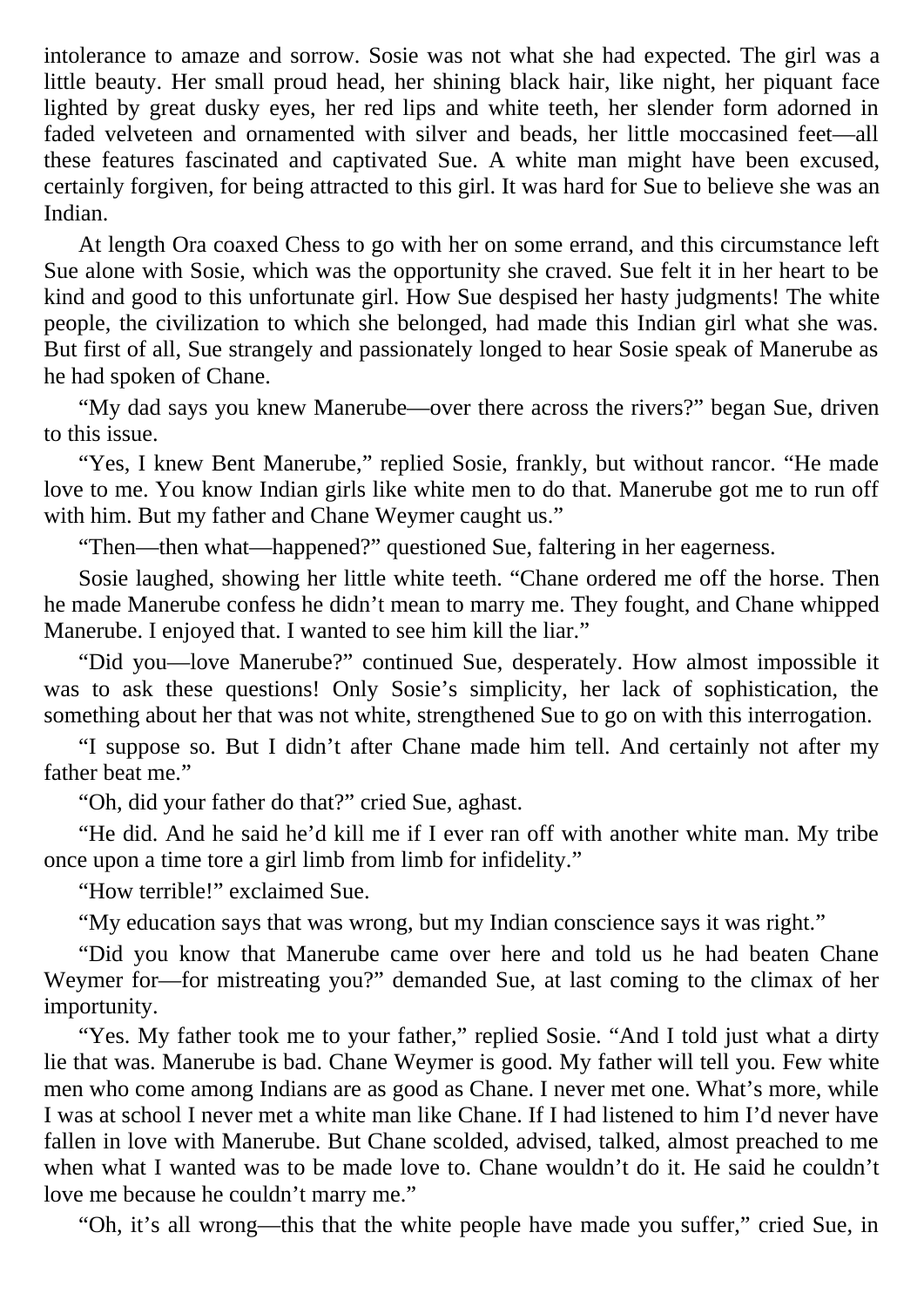distress.

Eventually Sue ended her long talk with Sosie, and, stirred to her depths by the revelations of this day, she made her way toward the tent of the Weymers. Her full heart cried out to make amends. That was all she could do. She would hurry to abase herself now while she had this tremendous false courage, this accusing conscience, this scornful pity for herself and mounting joy for Chane and Chess. How truly Chess had known his beloved brother!

Sue found them together, Chess at work on a quirt he was braiding for Ora, Chane watching her approach with sad dark eyes. She vowed she would meet their gaze even if they penetrated to her shameful secret love. She vowed she would be her true self if it were the last time in all her life. She walked straight up to him.

"Chane, I have wronged you."

His bronzed face lost something of its still calm, and it paled.

"You have? How so?" he returned.

"I believed what Manerube said about you."

"Well. That was unfortunate for me, wasn't it?" he rejoined.

"I was stupid and shallow," added Sue, in ringing bitter voice. "Then—afterward—I was too slight and miserable to listen to my weak little conscience."

"Sue Melberne, this is what you say to me?" he demanded, incredulously.

"Nothing I can say matters to you now. But I wanted you to know what I think of myself."

"No, it doesn't matter now what I think of you—or you think of—yourself," he said.

"But you must hear what I think of myself," cried Sue, beginning to break under the strain. "You must hear that I'm a silly, mindless, soulless girl. . . . Why, even when Chess denounced Manerube as a liar I couldn't see through it! Worse, when Chess spoke so nobly of you I didn't believe. Most shameful of all, after they fought, when I saw Manerube's horrid face after he'd beat Chess down——"

"What!" cried Chane, in piercing interruption. He sprang erect, and the look of him made Sue quake. "Beat Chess down!" he repeated, menacingly. "Say, boy, come here."

"Sue, you darned little fool! Now you've played hell!" wailed Chess.

Chane fastened a powerful hand in the boy's blouse and with one pull drew him close.

"Boy, you've kept it from me," he said, deliberately. "You've double-crossed me. Because I asked you."

"Yes, Chane—I lied," choked Chess.

"What for?"

"I was afraid of what you'd do to Manerube."

"Then he beat you? For defending me? Out with it!"

"Sue's told you, Chane. But, honest, she's made it worse than it was. . . . What's a few punches to me? It was only a fight and he didn't get so awful much the best of it."

Chane let go of the boy's blouse and shoved him back.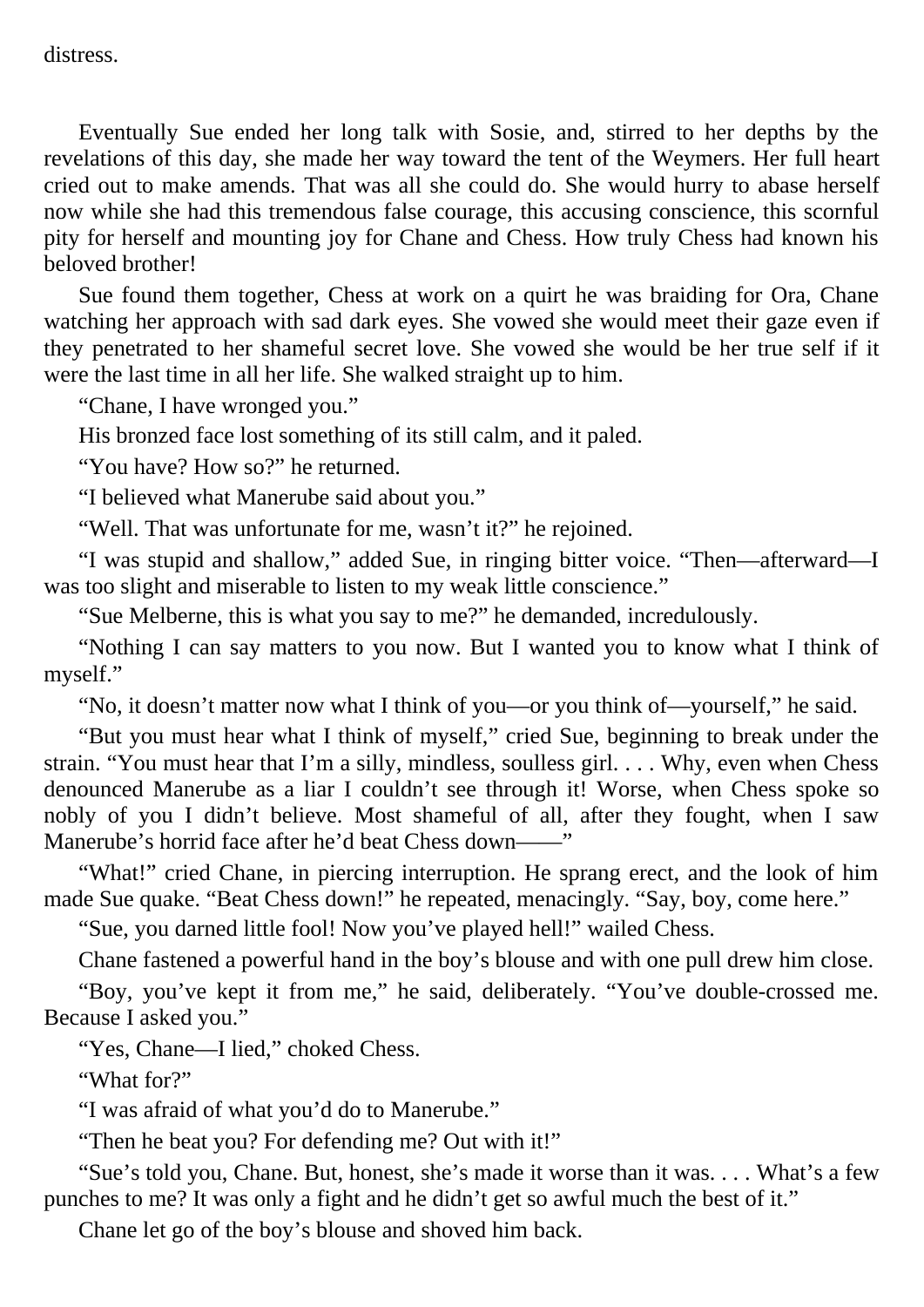"I knew there was something," he muttered, darkly, to himself; and then abruptly he dove into the tent.

"Sue, you've played hell, I tell you," said Chess.

"Oh, I didn't mean to tell. It slipped out. What can I do?"

"You can't stop Chane now."

"Yes I can," cried Sue. She recognized she must do something desperate, but she had no idea what it should be. Her mind seemed clogged. Then, when Chane emerged from the tent, she quailed before the lightning of his eyes. He held a rawhide whip in his left hand. And on his right side a heavy gun swung from his belt.

"Sue Melberne, I'll use either gun or whip on your lover. But I suspect it must be the whip."

"Lover! Bent Manerube? How dare you?" burst out Sue, suddenly infuriated beyond endurance. She gave him a swift hard slap in the face.

A bright red spot stained his pale cheek. He lifted a hand to feel the place, while his gaze blazed down on her.

"Thanks. I like that. It was human and womanly, something you've never been to me. Did I wrong you with my insinuation?"

"You insulted me. I despised Manerube. I *never* liked him. I—I flirted with him—to my shame—because—well, I don't choose to tell."

"So. You are indeed clearing up much this day," returned Chane. "I apologize. I reckon that was temper. I didn't really mean it. . . . All the same, I'll use my gun or whip on Manerube."

Chess did not even attempt to stop Chane, but Sue cried out some incoherent entreaty and tried to hold him back. Not gently did he thrust her aside, and without another word strode toward the group of men plainly discernible round the camp fire.

"Come to your tent, Sue," begged Chess.

"I guess not. I'll not quit—like that," panted Sue. "I'll tell dad. He'll stop them."

"Sue, it's too late. Anybody getting in front of Chane now will be hurt."

"But, Chess—he—he might be killed!" whispered Sue.

"Who? Manerube, you mean? Well, it'll be darn good riddance," rejoined Chess, hotly.

"Oh, I mean Chane—Chane. . . . Listen, if you tell I'll hate you forever. Forever! I—I love Chane. It's killing me. Now do you understand?"

"You poor girl!" replied Chess, in wonder and pity, and he put his arm round her. "Sue, don't be scared. Manerube is a coward. He'll never face Chane with a gun. All he'll get will be a horsewhipping. Come on—let's see him get it."

Sue was unsteady and weak on her feet and needed Chess's support, yet slow as they were they got out to the edge of the grove in time to see Chane confront the staring halfcircle of men, among whom Manerube stood out prominently.

"What's up?" demanded Melberne, loudly.

"Manerube's game," retorted Chane, curtly.

Certain and significant it was that Melberne hurriedly moved out of line, and every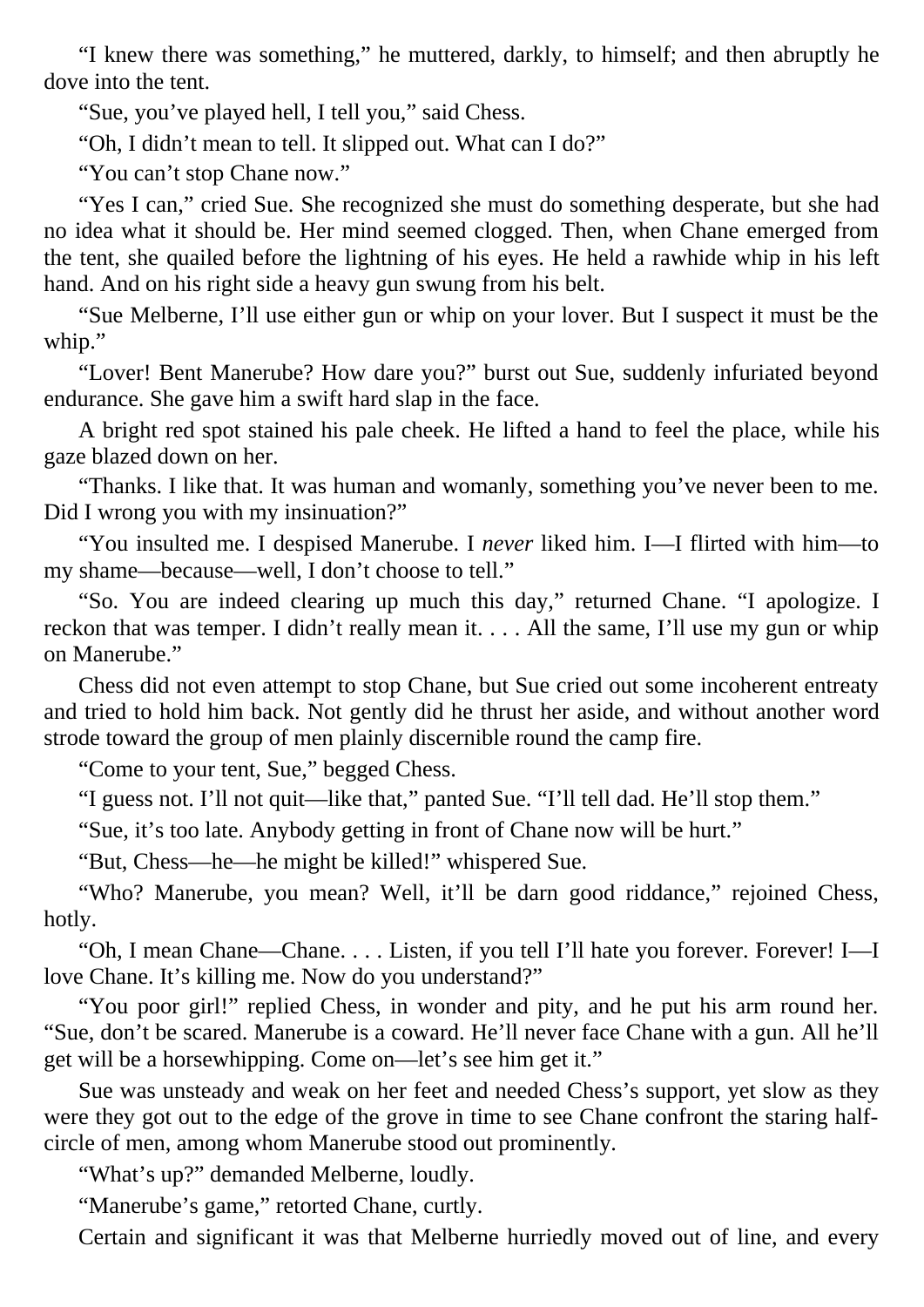man on either side of Manerube backed away, leaving him standing alone.

"Manerube, the jig's up," said Chane. "I don't care a damn about the lies you told. But you laid your dirty hands on my brother for defending me. . . . You beat him! Are you packing a gun?"

"I reckon," replied Manerube, white to the lips.

Sue swayed to a resistless up-surging spirit. Tearing herself free of Chess, she ran swiftly to confront Chane, to grasp him with hands strong as steel. But her voice failed her.

"Sue, you're mad," he protested, with the first show of softening. "We've got to fight. Why not now?"

Melberne stepped swiftly up to Chane, calling to his men. Utah and Miller ran in. Jake followed.

"Grab him, boys," ordered Melberne. "Chess, get Sue out of this." Then he strode toward the men opposite. "I won't have my womenfolk runnin' risks round heah. Manerube, you're shore gettin' away lucky. Take your two rider pards from Wund an' get out of my camp. An' Jim Loughbridge, you can go along with him. I'll make you a present of wagon, team, grub."

"All right, Melberne," returned Loughbridge, harshly. "I'll take you up. But you haven't see the last of this deal."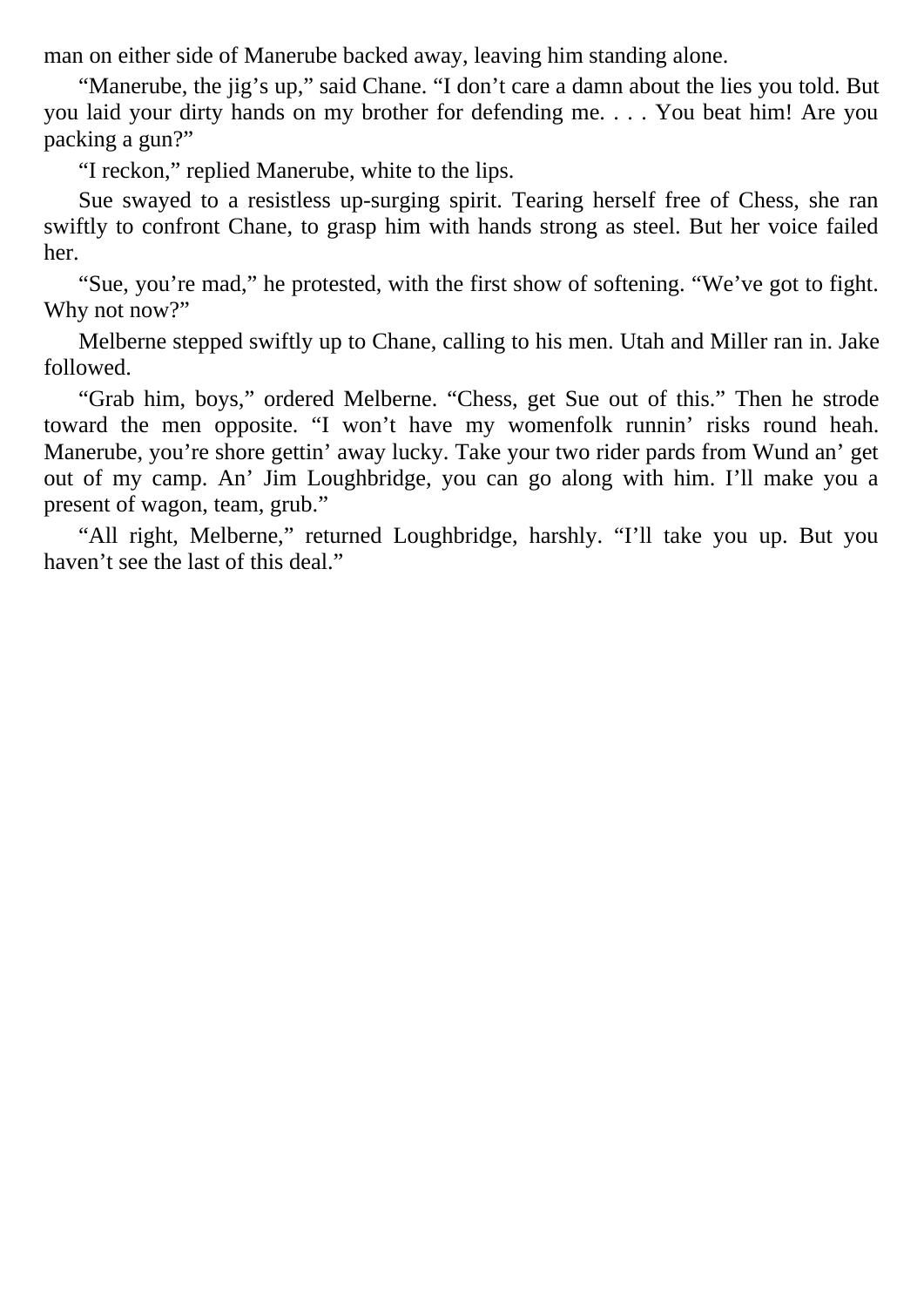## **Chapter Thirteen**

 $\Gamma$ <sup>AR</sup> west of Stark Valley the reconstructed Melberne outfit had halted on a lofty rim to gaze down into a gray-carpeted, green-dotted, golden-walled canyon, wide and long, gaze down into a gray-carpeted, green-dotted, golden-walled canyon, wide and long, running close under the grand bulk of Wild Horse Mesa.

"Nightwatch Spring is there, up in the rocky notch where you see the bright green," Chane Weymer had said, directing Melberne's gaze. "It's so big it makes a brook right where it comes out from under the cliff."

Melberne had never been a man to rave. Here he gazed as if spellbound, at last to burst out, "Beats any place in Texas!" From him that was not unlikely the most extravagant praise possible. Then he continued, with a singular richness and depth in his voice: "Wife, daughter, heah we shall make our home. A rancher down there will shore be rich in all that makes life worth livin'. I'll send for my brothers, who are waitin' for word of good country to settle in. We've relatives an' friends, too, who'll take my word. We'll homestead this place, an' right heah I pick the haid of this canyon, takin' in the spring. One hundred sixty acres for mine, with all them miles of range land to control. . . . Weymer, I reckon my debt to you grows. I wonder now—won't you an' Chess throw in with us heah?"

"*Quien sabe?*" replied the rider, musingly. "Chess surely will. It's good for him. But I —well, I'm a wandering wild-horse hunter."

One dim rough trail led down into this golden-rimmed abyss. Neither Chane nor Toddy Nokin knew where the bands of wild horses dotting the gray had descended from the uplands above, if indeed they had gone that way. This league-wide rent in the rocky earth zigzagged away westward, under the tremendous benched wall of Wild Horse Mesa, and the western end could not be seen. Toddy Nokin said it ended in a split in the stone that no Indian had explored.

Sue was entranced. She had been prepared for something rugged, beautiful, in accordance with Chane's simple statement, but no words could have done adequate justice to this marvelous place. Not paradise or fairyland was it to her, but sublime in its vastness, unreal in its isolation, gorgeous in color, wild as the sky-towering mesa that bulged stupendously above.

The notch toward which Chane had pointed proved to be a labyrinth of indentations in the wall, all narrow, lined by green borders of spruce and cedar, floored by rich thick bleached grass, turning and twisting, full of golden shadows reflected from the looming walls, lonely, silent, sweetly fragrant with the dry canyon tang, and purple with sage.

Melberne pitched camp on the site he chose for the ranch house he would erect eventually. It was a low bench, sloping with sage toward the open, backed by a belt of timber, and canopied by a leaning golden wall. Nightwatch Spring burst from under this cliff, a thick rushing volume of pure water, and made music down the slope, to meander between willow-bordered banks far as eye could see. Wild horses, deer, rabbits, and many birds proved the fertility and lonesomeness of this spot.

Through the thin belt of spruce trees, higher up on the last swell of sage slope under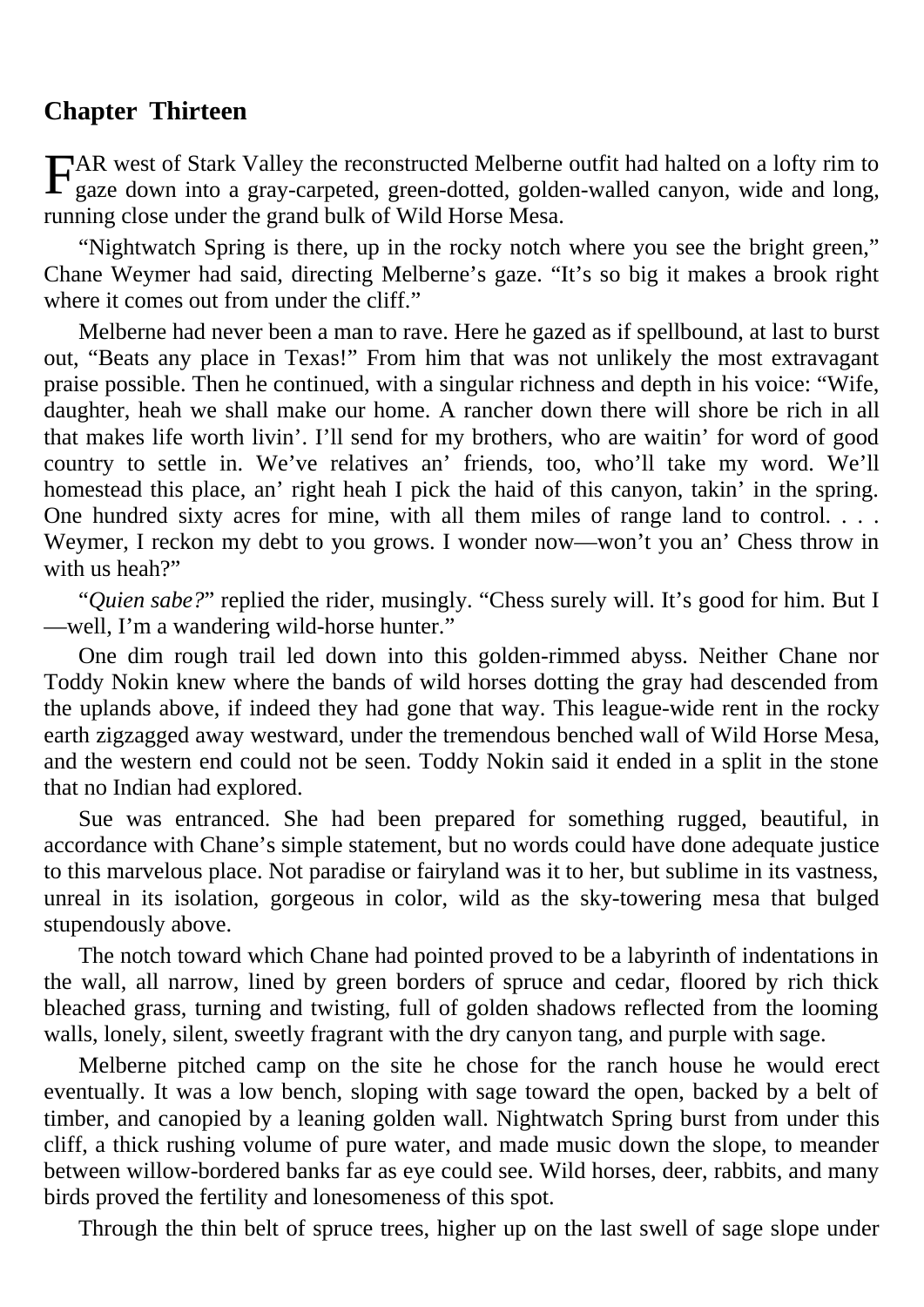the wall, Sue espied a place that she determined must be her camp. It looked down upon the bench; it was sheltered by the curve of the wall; it seemed dreamily and drowsily permeated by the song of the stream. It was indeed a throne from which perhaps some barbarian queen of ages past had ruled her subjects. Purple sage bloomed there, and the scarlet of Indian paint-brush, the vermilion of cactus, lavender daisies, and an exquisite flower unknown to Sue, a delicate nodding three-petaled blossom of white with violet heart.

She enlisted Chess and Jake in her service, with the result that sunset and supper time found her task completed—a camp which must surely become a home, comfortable, safe, secluded, and open to a view beautiful close at hand, and in the distance one of exceeding grandeur.

Camp that night had for Melberne's outfit the best of all virtues for the tired travelers —permanence. It did not disturb Melberne or any of his party that Loughbridge and Manerube had followed on their trail.

"Reckon we'll have six more weeks of this heah fine weather," remarked Melberne, as he stood with his back to the fire.

"Hope so. But winter is mild down in these protected canyons," said Chane. "The snow seldom lays long."

"Good. Wal, that'll give me time to throw up a log house heah. Will my wagons be safe where we left them?"

"They're well hidden. Only an Indian would run across them, and he wouldn't steal."

"We cain't ever drive a wagon down in heah," observed Melberne.

"That's the beauty of it. Build a corral and barn up on the rim, and down here also."

"Chane, you shore have idees. Wal, in a day or two I'll send Utah an' Miller back to Wund to mail letters an' fetch back a wagon-load of supplies. Mebbe my brothers will be so keen aboot this place they'll come before the snow flies. If not, then by spring, shore. . . . Wal, wal, I reckon I'm happier than I've been for long."

Sue wondered what her father meant by that. It brought back to her the subtle intimation of an enemy he had always been expecting to meet. Here in this out-of-the-way corner of the world perhaps he felt secure at last from the fear he must kill a man. So Sue interpreted that strange observance of her father's.

Without the disturbing element of Manerube and the Loughbridges, camp life had indeed taken on a happier order. Chess confessed that he missed Ora, and hinted he might go after her some day. Sue also missed a girl companion, but the rest of that disorganizing contingent did not occasion regret.

"Say, Chane, I reckon I can make a big pond heah, judgin' by the lay of the land an' the rocky ground," observed Melberne, whose mind obviously was active on possibilities.

"Sure you can," replied the ever-optimistic and enthusiastic Chane.

Captain Bunk removed his pipe, manifestly to deliver a remark of importance.

"Shiver my timbers if I wouldn't dam up the other end of this hole in the rocks and fill her up with water to the gunwale."

"W-w-w-wh-wh-what'n hell for would you do t-t-t-t-th—that?" stuttered Miller.

"Why, mate, I'd have a bit of a lake, and run boats on it, and start a fish ranch," replied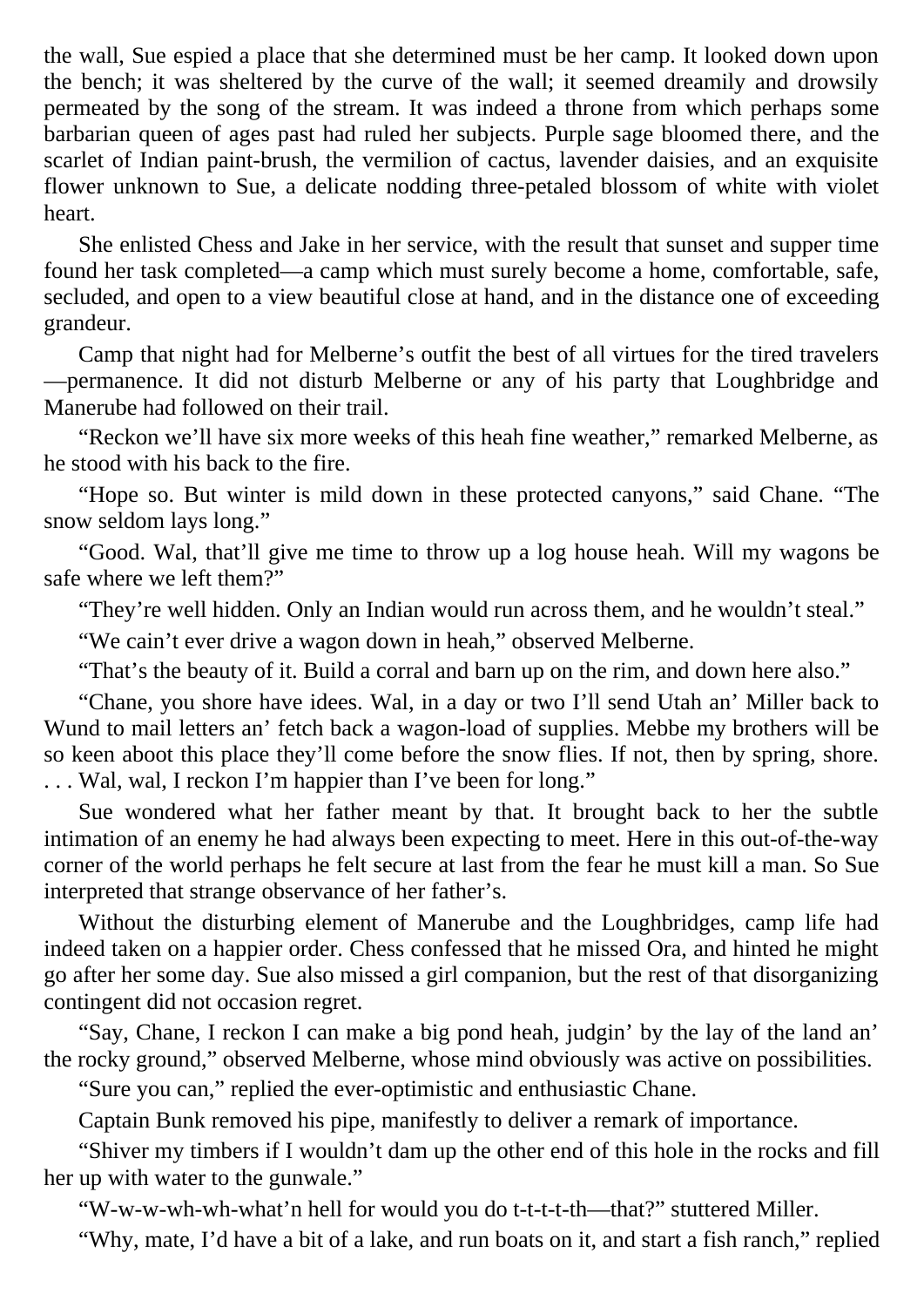Bunk, impressively.

"Haw! Haw!" roared Melberne. "Shore that's a new one on me. Fish ranch!—Wal, a fish pond ain't a bad idee. Cap, you're shore helpin' me to establish a home. . . . Sue, we haven't heard from you aboot this heah homestead of mine. Reckon I'd like somethin' good from my girl."

"Dad, it's wonderful!" replied Sue. "But I can't think of anything to tell you—except I'll stay. It'll be my home, too."

"Wal, listen to that, wife," ejaculated Melberne, his broad face beaming in the firelight. "Sue will not go back to the cities to teach. She'll stay with us—to teach kiddies when they come heah, as shore they will. Mebbe some of her own! These boys will be gettin' themselves wives before long. An' that'll be good."

Night down in this deep-bottomed, high-walled solitude kept Sue awake for hours. It was so strange, so different from any other night she could recall. It had a haunting melancholy, a perfect peace, a glory of starlit loneliness. The insects might not have belonged to species she knew, so clear-toned and high-pitched were they. A lonesome owl far back in the notched fastnesses bemoaned his watch. The murmuring stream made music like all fast-flowing streams, yet somehow more mellow, the same because it was swift water tumbling over rocks down the mound to a level, yet differing because of innumerable imagined melodies.

Dawn came gray, cool, rich in its dark clearness, taking long to grow lighter. Sue wondered what was the cause. She had never before awakened to a dawn like this. Daylight came, yet all seemed shadowed.

Where was the sun? Where was the east? At last she realized she was down in the very bowels of the earth. The mighty wall of Wild Horse Mesa loomed above her, shutting out the sunrise.

At last a clear wonderful deep-blue light shone over the eastern rim. Low clouds, faintly rose, floated above a strange live effulgence that centered the horizon line. Here was the effect of the sun. Beneath Sue the wide canyon slept, still dark, except over the gray levels, and they were vague. Far to the west the faces of the great escarpments that lifted high above the rim began to brighten, to turn purple. Sue watched the changes, sure of them, though they seemed imperceptible. Under the wandering wall of Wild Horse Mesa showed only a soft dark freshness of dawn.

Sue rose to begin the day, aware of the whistle of the riders below, of the ring of an ax, the smell and blue of a column of smoke, the hearty voice of her father. She felt light, quick, buoyant. She wanted to run, to sing, to ride, to go wild with it all. She was happy, yet there was that break, that wound in her heart. But her sorrow and her shame were not as they had been. Some incalculable difference had followed her avowel of injustice to Chane Weymer, her abasement of self. She had told him. That had not mitigated her blunder, but it had eliminated her vanity. The absence of Manerube had much to do with her mounting pleasure in the present. He was not there with his swaggering figure, his hateful handsome face, to mar every scene for her. How wrong she had been to encourage his attention just to sting the man she loved! She had never forgiven herself for that blindness; she was always uneasily conscious that the end of her blunder was not yet come. Nevertheless, happiness encroached more and more on her trouble. She stifled the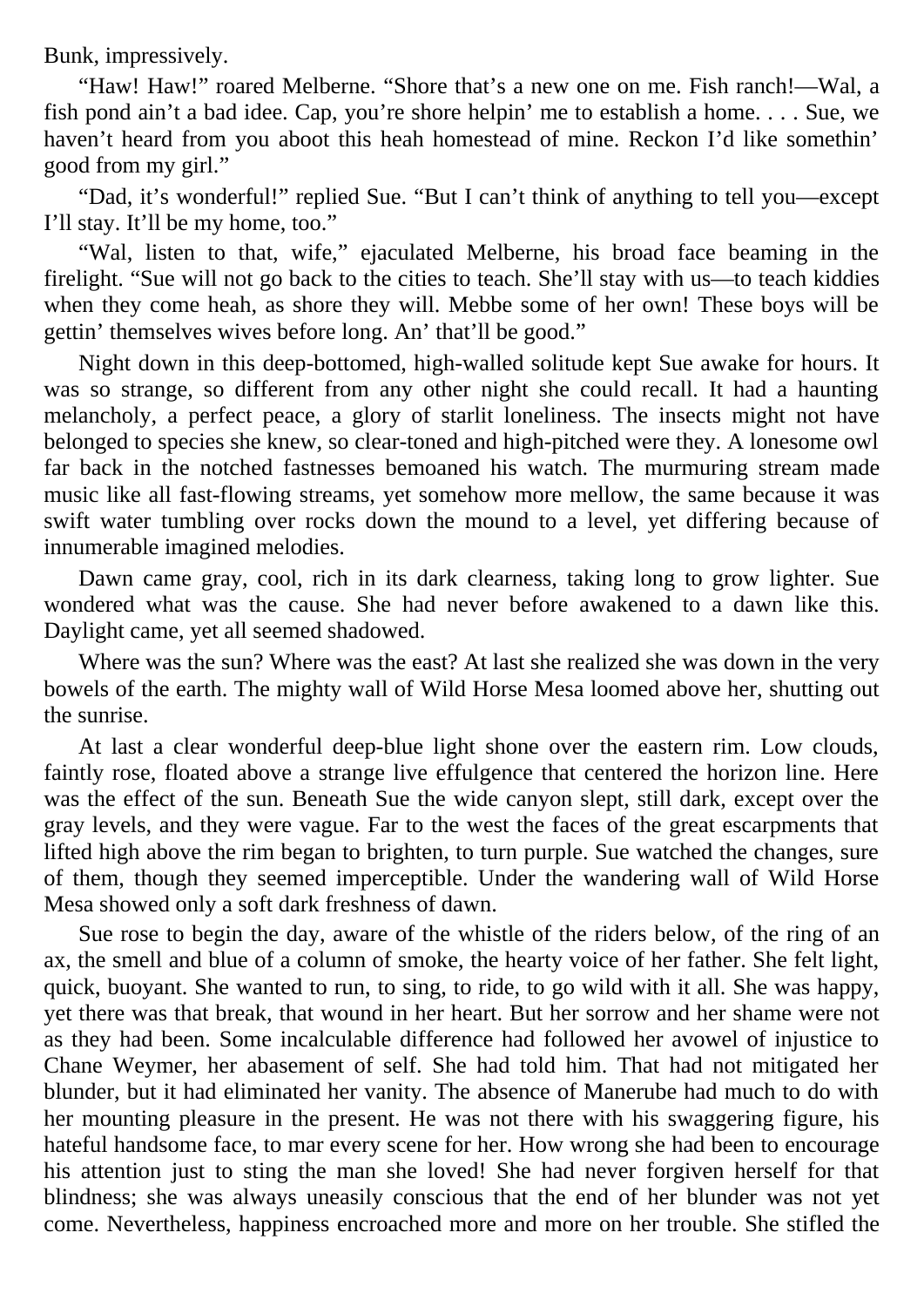whispering voices of dreams; she would not listen to the woman temptress strong in her depths, the feminine that would bid her use charm, coquetry, sex, love to win Chane Weymer. In his heart he must despise her, and though at times this conviction roused a flashing fiery rage in her, she always reverted to the justice of it and accepted it as her punishment for unworthiness. Even sight of Chane had grown bearable, and then a joy, provided he was not close enough to see her watching him. Seldom he spoke to her or noticed her; never unless politeness or the kindness of service made that imperative to a man of his character. Sue had welcomed this aloofness, but as the days passed it had begun to gall her—a fact about which she did not like to conjecture.

Chess had been loyal; he had kept her secret, but always, womanlike, she feared he would betray her to Chane. More and more the lovableness of the boy manifested itself to her. He was a friend, a comrade, a brother. Yet at times he exasperated her so exceedingly that she could scarcely keep from flying at him to slap and scratch. Chess never let her forget that she loved Chane.

Melberne began the second day in this place he had chosen to labor and end his years with an energy and heartiness that augured well for his ultimate achievements.

After breakfast he dictated letters which Sue wrote for him, sitting on the ground beside the camp fire, with her writing case on her lap. Then he dispatched Utah and Miller on the long wagon trip back to Wund.

"Pack your guns an' don't be slow in usin' them," was his last instruction.

Next he set to work with all the men available to fence the mouths of two verdant prongs at the head of the canyon, where he turned loose all his horses. He now had over fifty head, counting the mustangs he had bought from Chane. Toddy Nokin had promised to return in the spring with another band to sell. Melberne had conceived the idea of raising horses as well as cattle. He had vision. He saw into the future when horses would not be running wild over every range, when well-bred stock would be valuable. It took half the day to erect those cedar and spruce fences.

"Wal, now we can breathe easy an' look around," he said. "Shore was afraid one of them stallions down there would come up heah an stampede us."

"Melberne, you'll want this canyon free of wild horses," said Chane, thoughtfully. "Because your stock will never be safe where wild stallions are ranging. You know tame horses, once they get away, make the wildest of wild horses."

"Wal, what're you foreman of this heah Melberne outfit for?" rejoined Melberne, jovially.

Chane laughed pleasantly. That pleased him. "We'll get busy and catch the best of the wild stock in here, then drive the rest out. It's a big country down here. You can't tell what we'll run into."

"Mebbe Panquitch, huh? Forgot that stallion, didn't you?"

"Forgot Panquitch? I guess not. I'll bet I've thought of him a thousand times since I saw him. There's his range, Melberne."

Chane swept a slow hand aloft toward the yellow rampart, so high and far away that the black fringe of cedars and piñons looked like a thin low line of brush.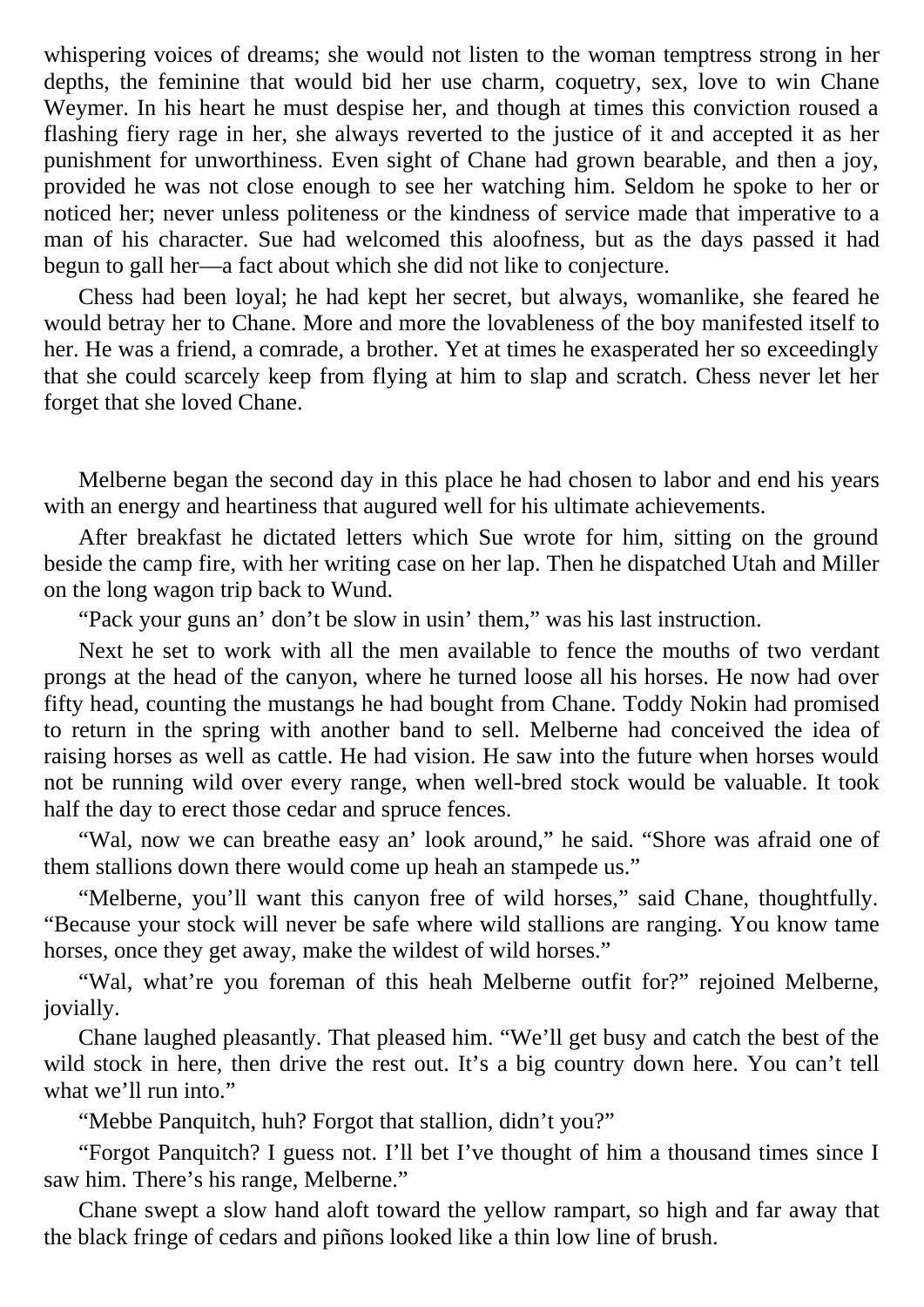"On top, hey? Wild Horse Mesa!" ejaculated Melberne, craning his neck. "Chane, I reckon if Panquitch ranges up there he's no longer a horse. He's an eagle."

In the afternoon Sue accompanied her father and the riders out upon a venture that promised thrilling excitement. Alonzo, the Mexican *vaquero*, was to give an exhibition of his ability to run down and rope wild horses. Sue heard Chane tell her father that Alonzo was the only rider he had ever known who could accomplish this. It seemed a fair and honest matching of speed and endurance against the wild horse, with the advantage all his. Sue imagined it would be worth a good deal to see the *vaquero* at work.

Melberne had abandoned any further idea of cruel practices in the capturing of wild horses.

Creasing with a rifle bullet, a method considerably used in Nevada and Utah, was to his mind as obnoxious as barbed-wire. A skilled marksman could shoot a wild horse through the outer edge of the nape of the neck and so stun him that capture was easy. The fault with this method of creasing, as it was called, was that if the bullet did a little more than crease, which happened more times than not, it killed the horse.

Water-hole trapping was a humane and easy and exciting way to catch wild horses, but seldom or never did it yield the best results—that is, the fastest and finest horses, especially the stallions, would refuse to enter the trap, or if they did they broke out or leaped the fence or killed themselves. Wild-horse wranglers, however, liked this method, and often employed it. First they located a spring or water hole much frequented by wild horses, and round it they constructed a large corral of poles or logs, and mostly cedar trees which they cut whole and dragged into close formation, leaving space for a wide gate. This gate had to be one that could be shut quickly. When the trap was completed the hunters watched by night for the wild horses to come in to drink. It was always necessary to hide on the side against which the wind blew from the horses. Otherwise their keen noses would soon detect the scent of man. Not always on the first or the second night did the horses enter the trap. But usually their thirst conquered their suspicions. When a number had gone in to drink the hunters rushed out to close the gate.

Chane Weymer's favorite method, so he told Melberne, was to find a favorable location where wild horses grazed, and one preferably with natural obstructions to flight, such as a wall of rock, or a canyon rim on one side. Then cedar trees were cut and dragged to make a long fence, a wing that stretched as far as needful, perhaps a mile in extreme instances. At the point where this fence joined the wall, or, if there was a canyon rim, at the apex of the triangle, a large corral was built. The wild horses would be chased and driven toward this fence and down into the corral.

"I've often tried a method that I got on to by accident," said Chane as they were riding along. "It takes a mighty fast horse, though. I'm keen now to try it with Brutus. But this particular place wouldn't suit. The idea is for a rider on the fast horse to get *in front* of a bunch of wild horses and ride away from them. Other riders must be on both sides and behind the wild horses, driving them. Now the strange fact is this. If the rider in front can keep ahead of the wild horses they will follow him clear to a trap corral. Such drives begin with a small bunch. But as they run along they draw in other wild horses, and at the end of a fifteen-mile drive upward of a hundred and fifty might be in the band."

"Huh! There'd shore be fun in that," replied Melberne. "But I reckon none of them stunts would work with your stallion Panquitch."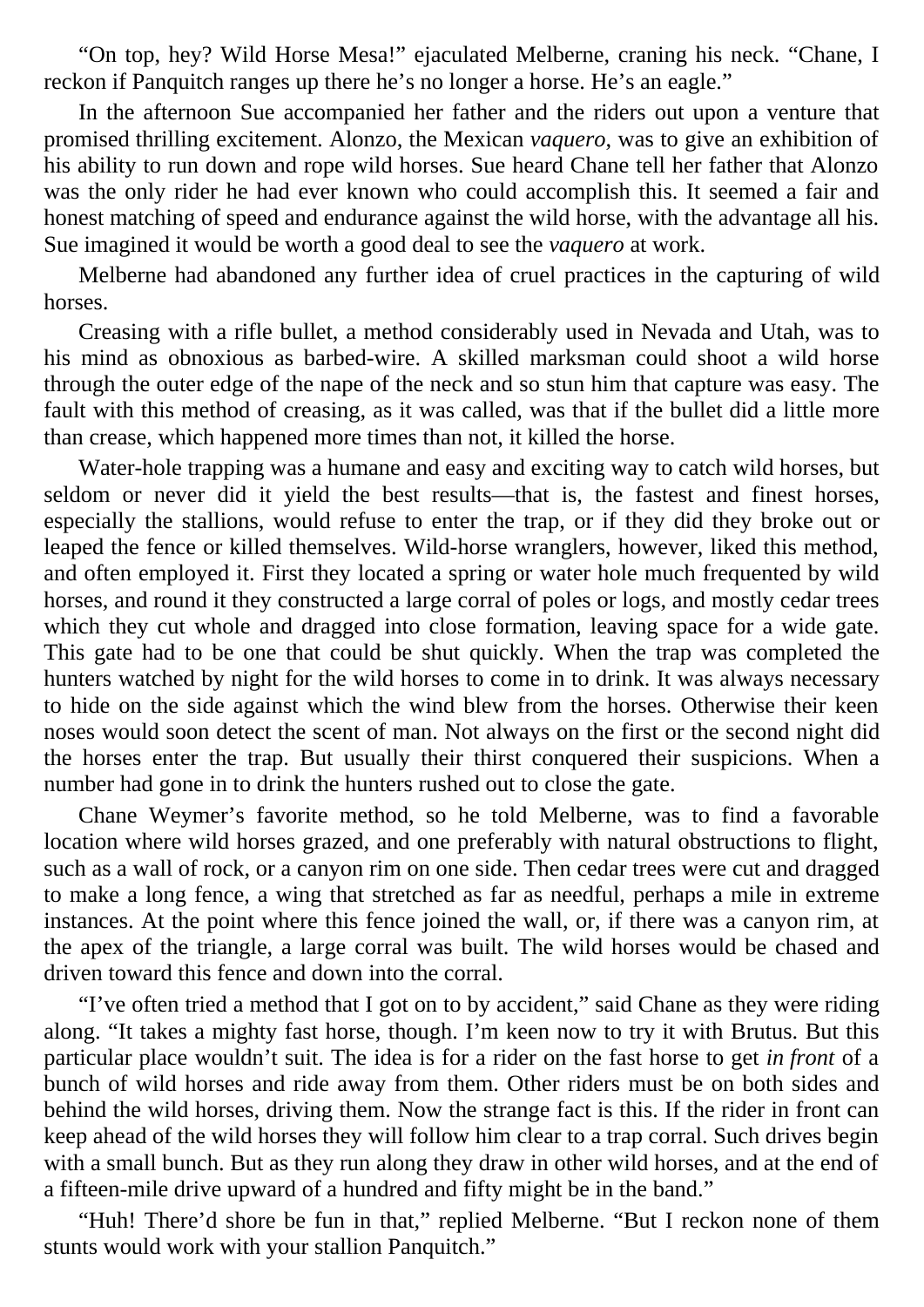"Hardly," declared Chane, with a short laugh. "If he's ever caught it'll be by an accident or trick."

The riders kept close to the western wall, under cover of the cedars that lined the gentle slope of the wide gray grassy canyon. Thus they avoided frightening the several scattered bands of wild horses that dotted the meadow-like expanse.

To Sue the ride was a continually growing delight. What a perfectly beautiful and amazing place! The deer trotted away into the spruce, scarcely showing fear. Small game was abundant. Birds in flocks fluttered up at the approach of the horses. The high wall was notched like a saw, and each indentation appeared to be a deep fissure, red-walled, thick with green spruce and russet oak and golden cottonwood. Winding gray aisles of sage led back mysteriously; huge blocks of cliff choked some passages; caverns yawned. Along the outside of the main wall the scattered groups of oak, the lines of spruce, the dots of cedar looked as if they had been planted on the gray grassy level to insure effect of stateliness, of park-like beauty. Though it was crisp October weather above, down here the sun shone warm and wild flowers bloomed everywhere, nodding in the soft breeze.

Three or four miles from camp Chane led the riders out into the open, stationing them wide apart across the canyon, for the purpose of keeping the wild horses at that end so Alonzo could have favorable opportunity to chase them.

Sue stayed with her father, who had a central stand. The lithe, sinewy *vaquero* resembled an Indian jockey. He wore neither coat, hat, nor boots. Sue inquired how could he manage to race without spurs?

"Shore, I'm blessed if I know," replied her father. "But he shore looks good to me. All muscle. No bones. Reckon he doesn't weigh more'n a feather."

Sue thought Alonzo made a picturesque figure as he sat his black racer, scanning the level grassland. His horse was not a beauty, but he had every other qualification of greatness. He was lean, long, slim, powerful of chest, ragged and wiry, with a challenging look. He quivered under the bare heels of the *vaquero*. Around his middle was belted a broad surcingle. This appeared no less than a band with a ring in the right side, and to this ring was fastened the end of the thin, greasy, snake-like lasso Alonzo carried in loops. Alonzo rode bareback. His horse did not have even a bridle.

"Wal, Sue, I reckon this will be as good as a show," said Melberne.

Presently Alonzo gave his horse a gentle kick. No spur could have brought better response. The horse sprung from one leap into a long easy lope. How lightly he moved! He did not even raise the dust. And the dark-skinned rider seemed a part of him. Sue had learned that the Mexican *vaqueros* were the great horsemen of the Southwest, from whom all the cattle-driving and bronco-busting cowboys had learned their trade. It had been a heritage from Texas, and Texas had learned it from Mexico. Sue did not see how it was possible for a rider to sit his horse so perfectly.

Alonzo headed to go round the closest band of wild horses, so to place them between him and the riders on the stands across the canyon. The wild horses saw him, stood erect and motionless, watching for a moment, then began to move restlessly. When he had approached to within a quarter of a mile they broke and ran eastward. Sue uttered a little cry of delight at the beauty and wildness of their appearance and action. The leader, evidently not a stallion, was red in color, and there were whites, blacks, tans, and bays, all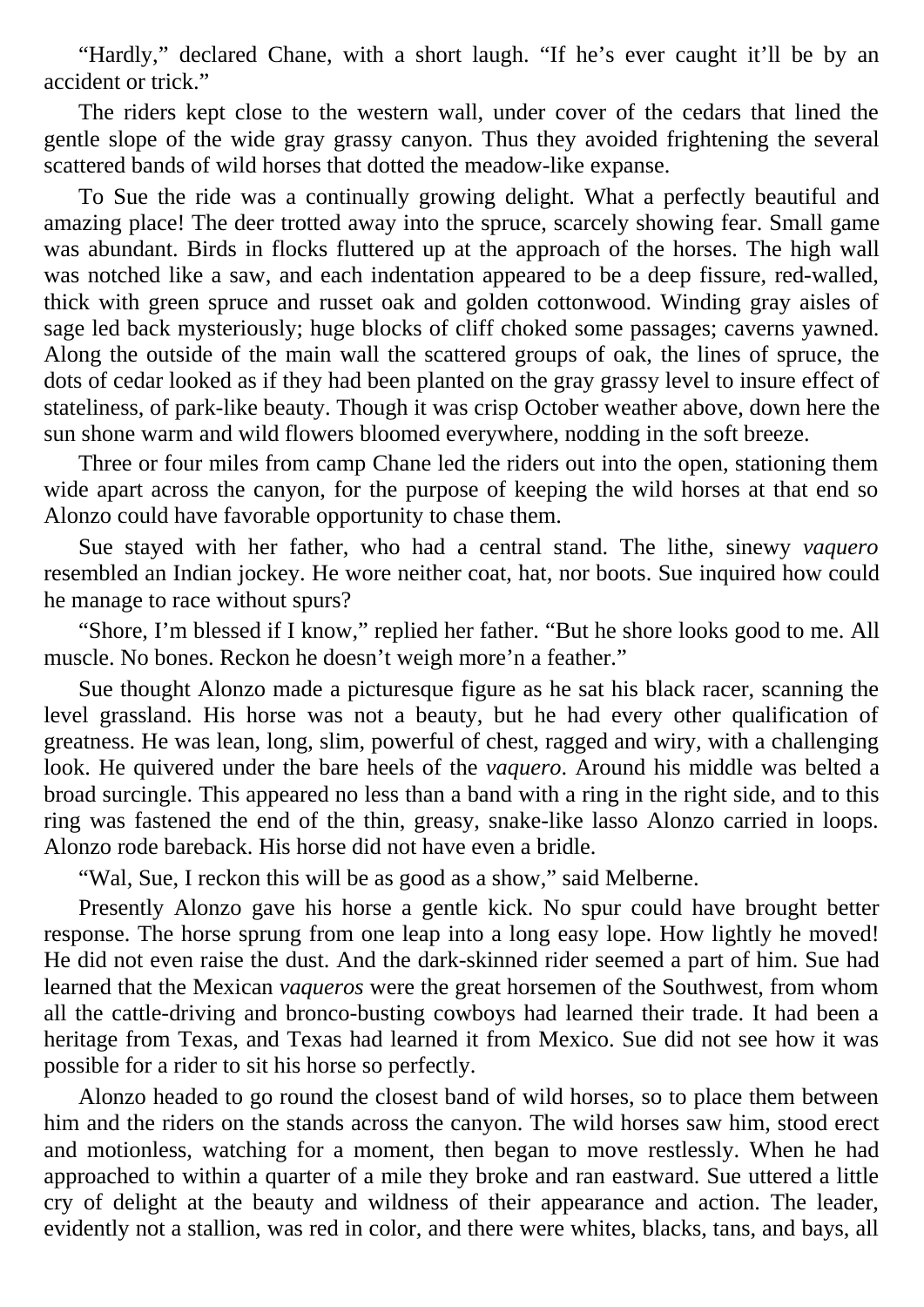actuated as by one instinct. Like the wind they raced, long tails and manes streaming behind them. Then suddenly it appeared that in one bound they had halted and wheeled at once, to gaze back at this lone rider. Presently it developed that the red mustang had espied enemies to the east. Chane and Chess were riding in to turn them back toward Alonzo.

But first the wild horses trotted this way and that, fiery in motion, proud and wild, intolerant of this intrusion upon their lonely precincts. Alonzo kept a little to the north of their position, no doubt fearing a break in that unprotected direction. But manifestly the wild horses knew the unobstructed open distance lay in the opposite direction. Sue espied other bands farther off, gathering together, trotting to and fro, evincing the same curiosity that had at first affected the band upon whom Alonzo had concentrated.

Sue enjoyed this watching experience to the full. The surroundings were such as to exalt her. Calm acceptance of this place of rugged grandeur and isolation was not possible to Sue. The dry sweet air, unbreathed; the blue sky above the great walls; the gray meadow with its waving grass; the borders of green; and then the wild horses and the riders, and the surety that this was to be a clean fine race devoid of deceit or brutality—all this appealed powerfully to Sue, waking again that something which the Utah upland had discovered in her.

The moment came when the *vaquero* launched his black into the race. Sue, who had seen racehorses leave the post, could not but recognize the superiority of Alonzo's black. All in a second he seemed wild, too. The band of horses broke and ran, in a way to make their former running seem slow. They stretched out to the east, and the fleetest forged to the front. The red leader had two rivals for supremacy, and these three drew away from the others, though not far.

Alonzo did not appear to gain. He kept to the north of his quarry. His reason for this was obvious. For perhaps half a mile eastward this position was maintained, then shots from Chane's gun acted like a wall upon the running wild horses. They sheered in abrupt curve toward the open, and were turned by Chess back toward the west. Here the wonderful race began.

The *vaquero* had now only to head directly toward them to gain the distance that he had been behind. If the fleetness of those wild horses was something thrillingly incredible, that of Alonzo's black was even more so, because he carried weight. No doubt the *vaquero* meant this particular race to be short, or perhaps this was his method. At any rate he closed in on the rear of that band, and began to pass mustang after mustang. He wanted to rope one of the best and fleetest.

Wild horses and pursuer were now racing back toward where Sue and her father waited, and the line on which they would pass, if they kept straight, was scarcely two hundred yards.

"Oh, dad, they'll come close," cried Sue.

"You bet. Reckon I'll shoot to scare them if they head closer. . . . Say, Sue, look at that half-breed ride!"

The stretched-out band did head closer toward Melberne's stand, and probably would have broken through the line had he not fired his gun. That made the leaders swerve a little north. It also enabled Sue to get a perfect view of the race. The rhythmic thud of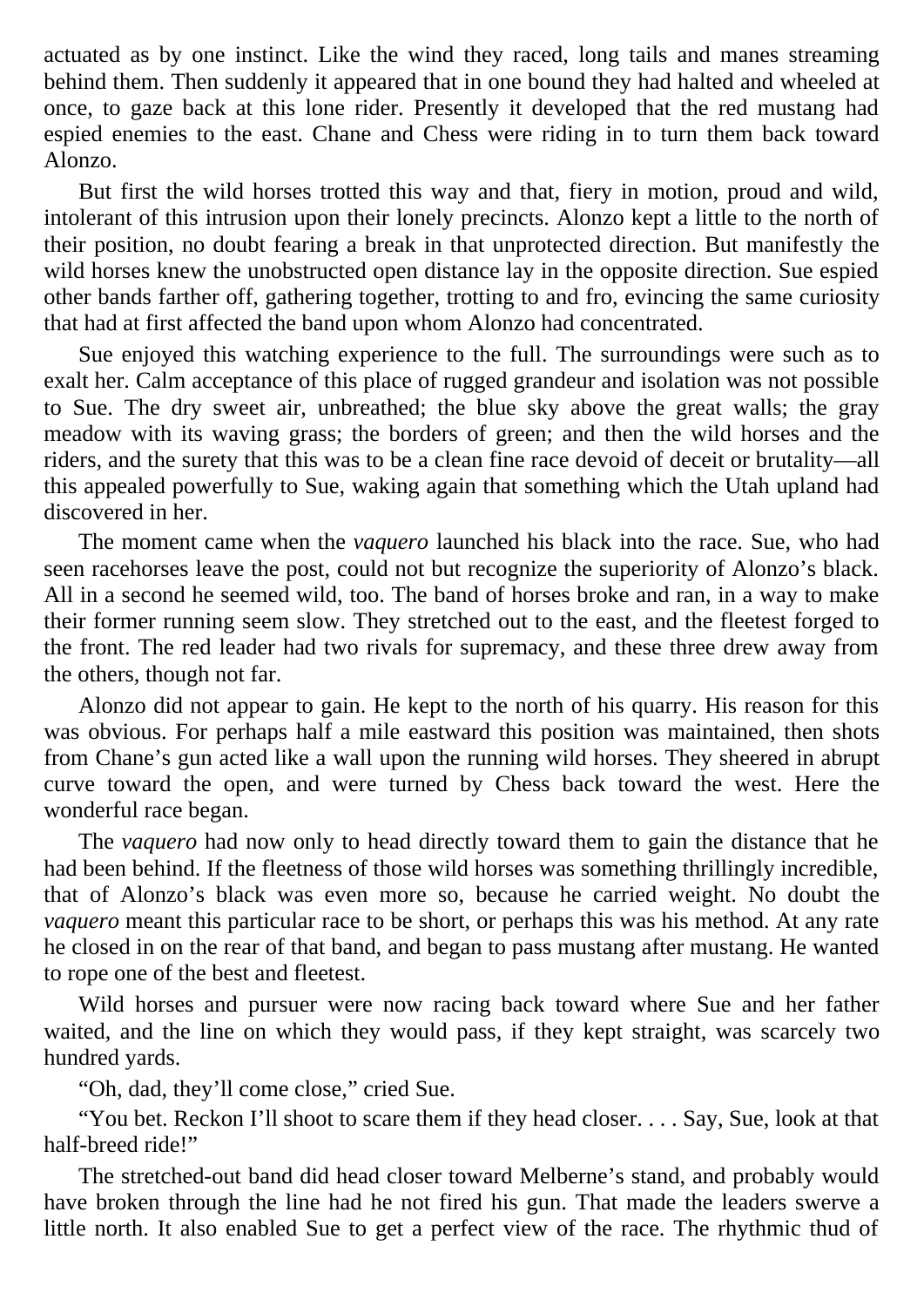flying hoofs thrilled her ears. Thin puffs of dust shot up. The lean, swift wild mustangs rushed on apace. The very action of them suggested wildness, fleetness, untamableness spirits in harmony with their wonderful flight. But to Sue they did not seem frightened.

As they came on the Mexican gained foot by foot upon the leaders. He could have roped his pick of those behind. But plain it was he wanted one of the three. Sue had only admiration for Alonzo, and something greater for his horse, yet her heart was with the wild mustangs.

"Run! Oh, you beauties, run!" she cried, wildly. "He can't keep up long."

"Go it, Alonzo," roared her father, in stentorian voice. "Ketch me that red mare."

But Melberne's ambition was not to be, and Sue's hopes were only half fulfilled. The black racer was running so terribly that soon he must fall or break his stride. Yet he could only hold the place he had gained. He could not run down the fleet leaders; and as they passed, a wild and beautiful sight to a lover of horses, Sue saw them begin to draw a little away from Alonzo. He saw it, too. The long looped lasso began to swing round his head and he closed in on the horses behind the leaders. Then, at this full speed, he cast the rope. It shone in the sunlight; it streaked out, and fell.

"He's got one. Whoop!" yelled Melberne.

Sue was not so sure. Presently, however, she saw Alonzo's horse break his stride, sway and sag, catch himself to go on slower and slower. The band of wild horses swept on and beyond, to disclose one of their number madly plunging and fighting Alonzo's rope. Then it ran wild, dragging the black. Alonzo appeared to be running with this mustang, yet at the same time holding back. They went a mile or more north, turned to the west, and then faced back again.

Meanwhile Sue and Melberne watched. "Oh, I'm glad, but I'm sorry, too," said Sue.

"Haw! Haw! You'll shore make a fine horse-wrangler's wife."

"Dad!" expostulated Sue.

"Wal, there's no cowboy to marry, or school-teacher or preacher out heah," declared her father. "You shore gotta marry somebody some day."

The subject did not appeal to Sue and she rode a little way to meet Alonzo, who appeared to have gained some control over the lassoed mustang. She saw the original band of wild horses halt far to the west, and turn about to see if they were still being chased. Chane galloped up to join Melberne, and Chess appeared to be coming.

In a few moments more Sue saw a captured mustang at close quarters, and one that she could gaze at in pleasure, without seeing any evidence of the things that had alienated her.

The mustang was a beautiful animal, a gray-blue in color, with extremely long mane and tail, black as a raven. Alonzo's rope had gone over its head and one foreleg, so that the noose had come taut around its shoulders and between its forelegs at the breast.

"Wal, he couldn't have done better with his hands," declared Melberne. "No chokin' round the neck, no breakin' legs."

"He's a wonder," replied Chane. "By golly! I thought once he'd get in reach of the red mare. Say, there's a horse."

"What'll we do now with this heah one?" inquired Melberne.

"We'll throw him, tie his feet, and let him lay a little while. Alonzo is good for another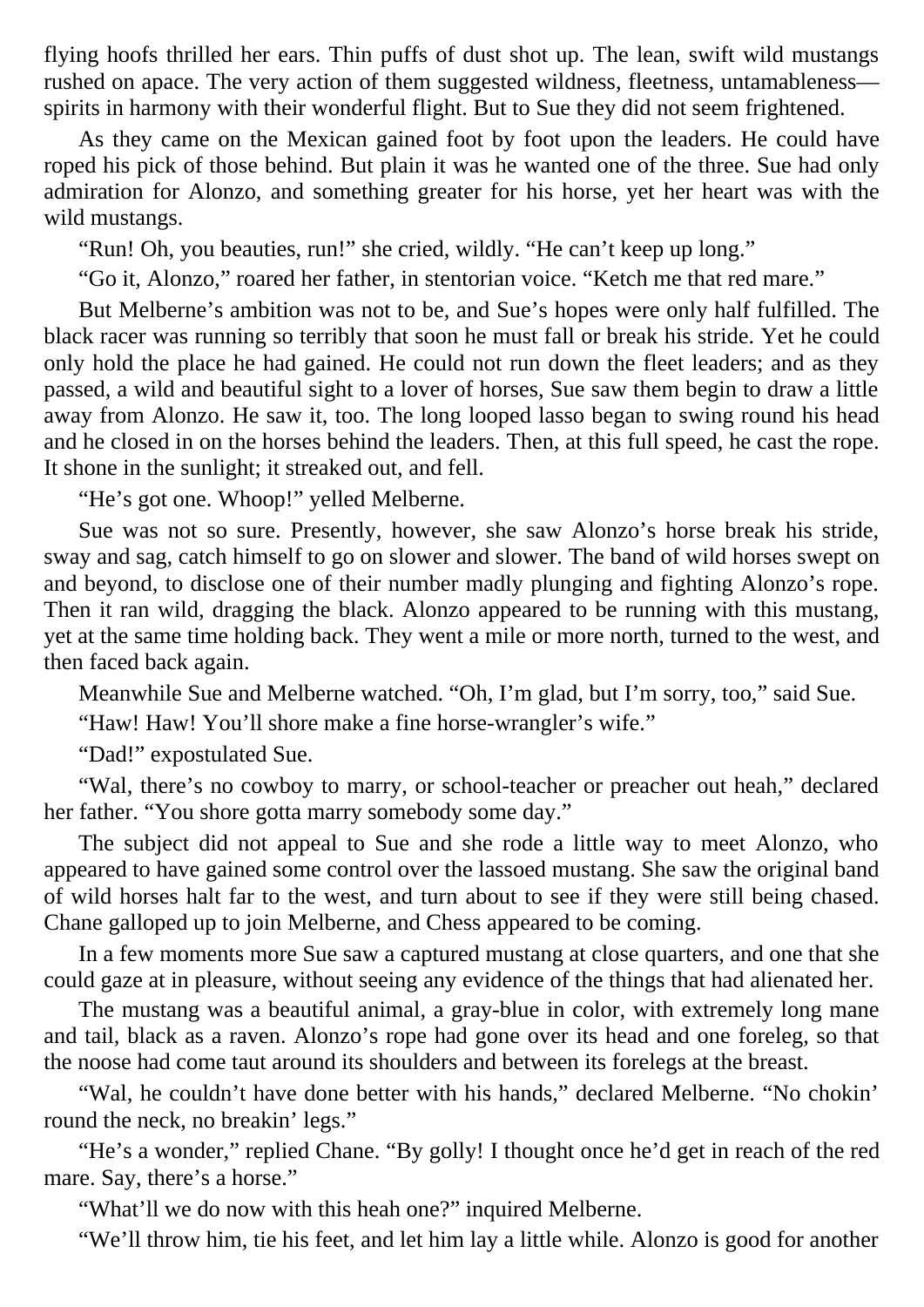race on his black. Then I'd like him to ride Brutus. I'll be darned if I don't believe he can rope that red mare off Brutus."

That evening at sunset Melberne's outfit were a happy, merry party. The environment perhaps had something to do with satisfaction, and then the day had been gratifying. Alonzo had roped three wild mustangs, and one of them was the red mare, which had fallen prey to the *vaquero's* unerring lasso and to the fleetness of Brutus.

This occasion was the first time Sue had ever seen Chane Weymer happy. He was more of a boy than Chess. The victory of his horse over the wild mustang must have been the very keenest of joys. His dark face, clean-shaven and bronzed, shone in the sunset glow, and his eyes sparkled. He even had a bright look and nod for Sue.

There was one thing forced home to Sue, perhaps, she reflected at the moment when Chane condescended to observe that she was still on the earth. This was, that after the wonderful day, and now facing in mute rapture a sunset of extraordinary glory of gold and rose and purple, seeing for the first time the phenomenon told by Chane about the lilac and lavender haze on Wild Horse Mesa, she could not call herself unhappy.

"Melberne, I reckon I see two of Toddy Nokin's Piutes riding down the trail," observed Chane, shading his eyes from the last golden glare of the sun.

"Ahuh! I see them," replied Melberne. "Ridin' in for supper, hey?"

Chane looked thoughtful, and, watching the Indians, he shook his head ponderingly, as if he could not just quite understand their coming. Presently two little mustangs, with the wild-appearing riders unmistakably Indian, rode out of the cedars and came across the level in a long swinging lope.

"One of them is Sosie's brother," said Chane, peering hard down the bench. "And, by golly! the other one is her husband."

With that Chane strode down to meet them, and at the foot of the bench he detained them in conversation for some minutes. Presently they dismounted and, slipping the saddles and bridles, they let the mustangs go, and accompanied Chane up to the camp fire.

Sue had seen Sosie's brother, but not her husband. He was a slender Indian, with lean, dark handsome face and somber eyes. He did not smile or talk, as did his comrade. He carried a shiny carbine which he rested on the instep of his moccasined foot.

"Jake, rustle some grub," called Chane, and then he turned to Melberne. "Some news, Melberne. Though I'm not surprised. Loughbridge and Manerube, with *five* men and no women, are camped back on the rim about five miles."

"Five men now, an' no womenfolk!" ejaculated Melberne. "Huh! that's kind of funny. How'd they get rid of Ora and her mother?"

"They're packing their outfit. They haven't the wagon you gave Loughbridge. Reckon that's gone to Wund with the girl and Mrs. Loughbridge."

"Wal, that's where Jim Loughbridge ought to be, I'm thinkin'. But shore I'm not carin' where he is."

"Would you mind if he packed down here?" inquired Chane.

"Huh! I shore would," declared the other, bluntly. "I just wouldn't let him. This is my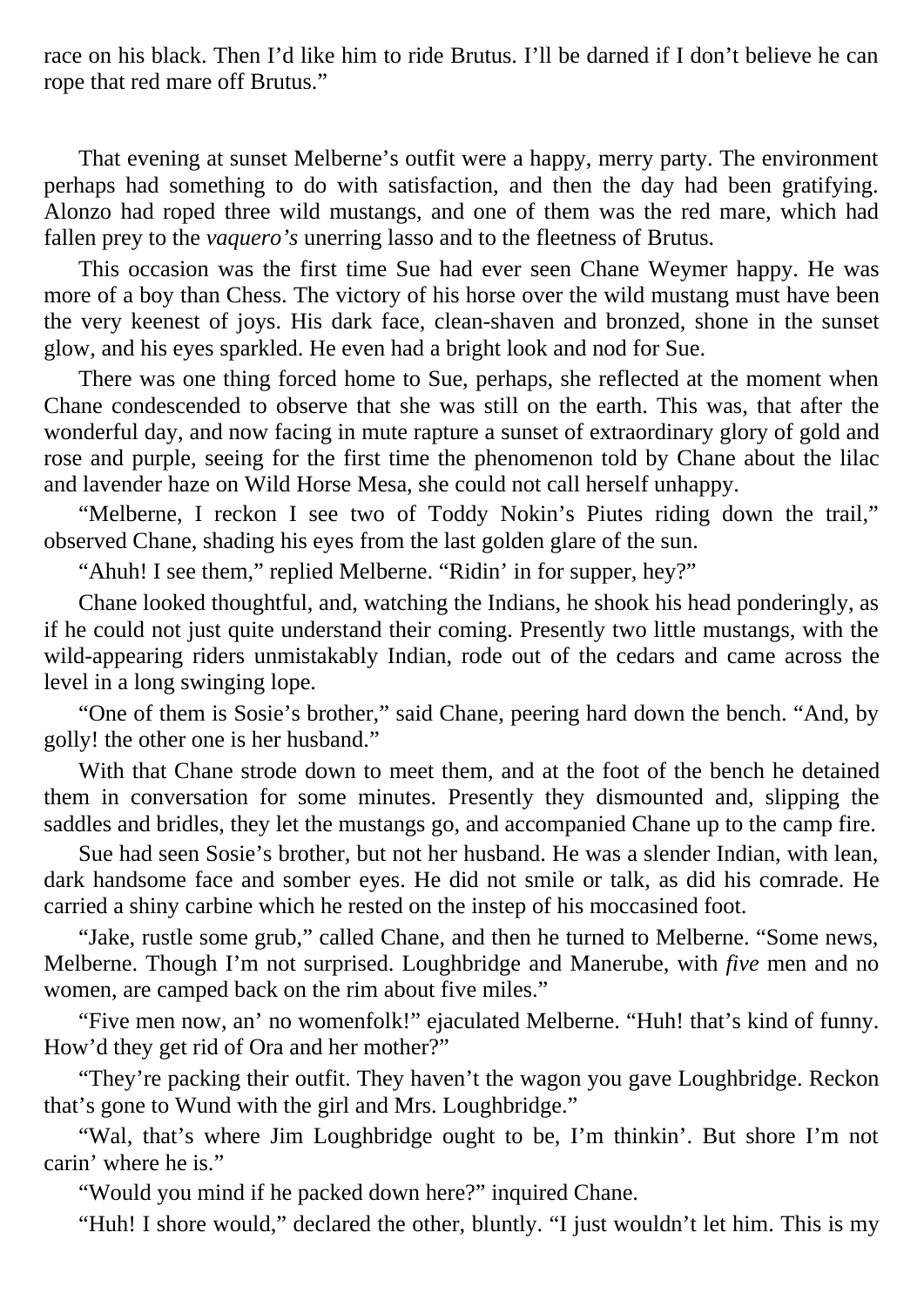range."

Chane threw up his hands as if he had understood before he asked. "That talk is as old as the West, Melberne. You can hold the water rights of Nightwatch Spring. But that's all."

"I reckon it's enough. What's your idee aboot it?"

"Water is power here. We might be in for trouble if Manerube has control. I'm just wondering if those extra men could be Bud McPherson and his cronies."

"Wal, I don't know, that's shore," declared Melberne. "But your wonderin' aboot it makes me think."

Chane bent lower toward Melberne, so that none but he and Sue who sat with him, could hear.

"It's got a funny look. Both ways," whispered Chane. "Especially Sosie's brother and husband trailing along when I supposed them over the rivers. Do you get my hunch?"

"Ahuh!" ejaculated Melberne, seriously.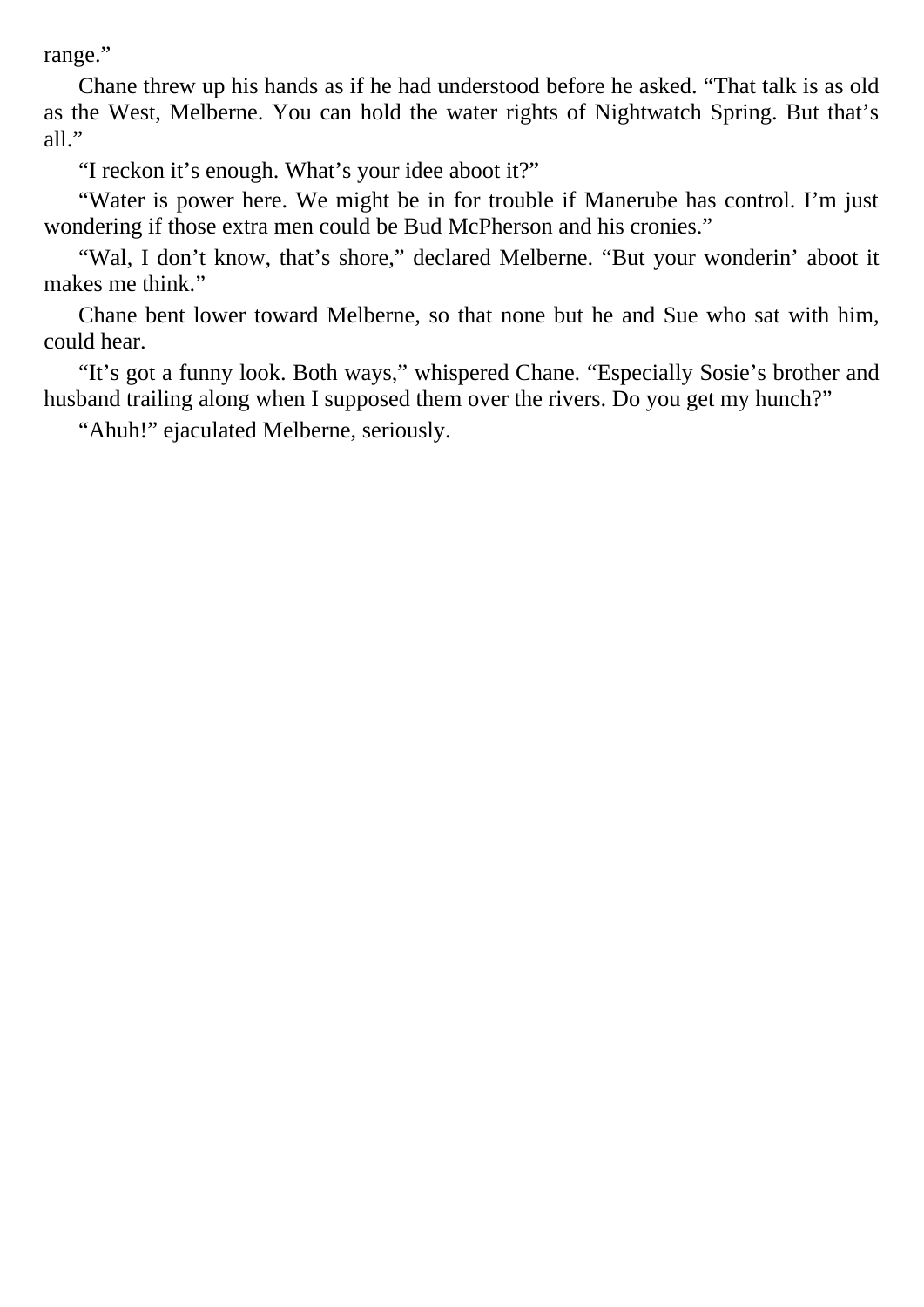## **Chapter Fourteen**

O CTOBER ended, but Indian summer still lingered down under the zigzag walls of Wild Horse Mesa.

Melberne, along with wild-horse chasing, had thrown up a two-room log cabin of peeled spruce. Utah and Miller had returned with two wagon-loads of supplies, not the least of which was a plough Melberne regarded with the pride of a pioneer. In the spring he meant to drive in cows for domestic use, and cattle to range the grassy reaches.

Loughbridge's threat that Melberne had not seen the last of their deal was far from being forgotten. Nevertheless, as the days passed without any sign of him or the riders with whom he had chosen to consort, gradually expectation dwindled. Perhaps in the swift rush of the full days, if it had not been for the two Piute Indians riding into camp now and then, without any apparent reason for remaining in the vicinity of Wild Horse Mesa, Melberne and Chane would not have felt any further concern. But the presence of the brother and husband of Sosie Nokin was proof to Chane at least that Manerube still hovered on the trail of the Melberne outfit. Whatever anxiety Chane betrayed, however, appeared to be in the interest of the Indians. Often he was seen in earnest conversation with the Piutes, particularly Sosie's husband, but he did not divulge what transpired between them.

In the two weeks of their stay there Alonzo had roped close to fifty wild horses, which was about as many as Melberne felt he could handle that fall. The Mexican was now at the harder and longer task of breaking them. Sometimes the Piutes would help him, to Chane's satisfaction, for they were skilled in that regard. It had been decided a better plan to build a fence of cedar posts and spruce poles all the way across the canyon instead of attempting to drive the wild horses out. More and more horses showed up down in the canyon as the days went by. As yet Chane had not been able to find where they entered. This elongated and walled box was called canyon only for want of a better name. A month of hard riding would be needed to explore the nooks and crannies of the western wall, and thus far Chane had devoted his efforts only to the Wild Horse Mesa side.

He would return at sunset, sometimes on foot, at others riding Brutus, with stories of his vain attempts to find a way up over the wall to the first escarpment of the great mesa.

"I'm sure one of these cracks in the wall can be climbed," he said. "But I've not hit it yet. It'd take days to go up our trail and under the Henry Mountains and round west through the canyons. I want to get up right at this end and save seventy-five miles' travel."

"Wal, keep huntin'," replied Melberne. "I shore want to know all aboot Wild Horse Mesa. Reckon I'll run cattle up there some day."

November ushered in days as still and mellow and golden as had been those of October. The only difference Sue could see was a gradual increase in the nipping morning air, a deepening of the autumn purple and gold and red, and an almost imperceptible southward trend of the setting sun.

One afternoon Chane came back to camp ragged and dusty of garb, beaming of face, and bursting with news.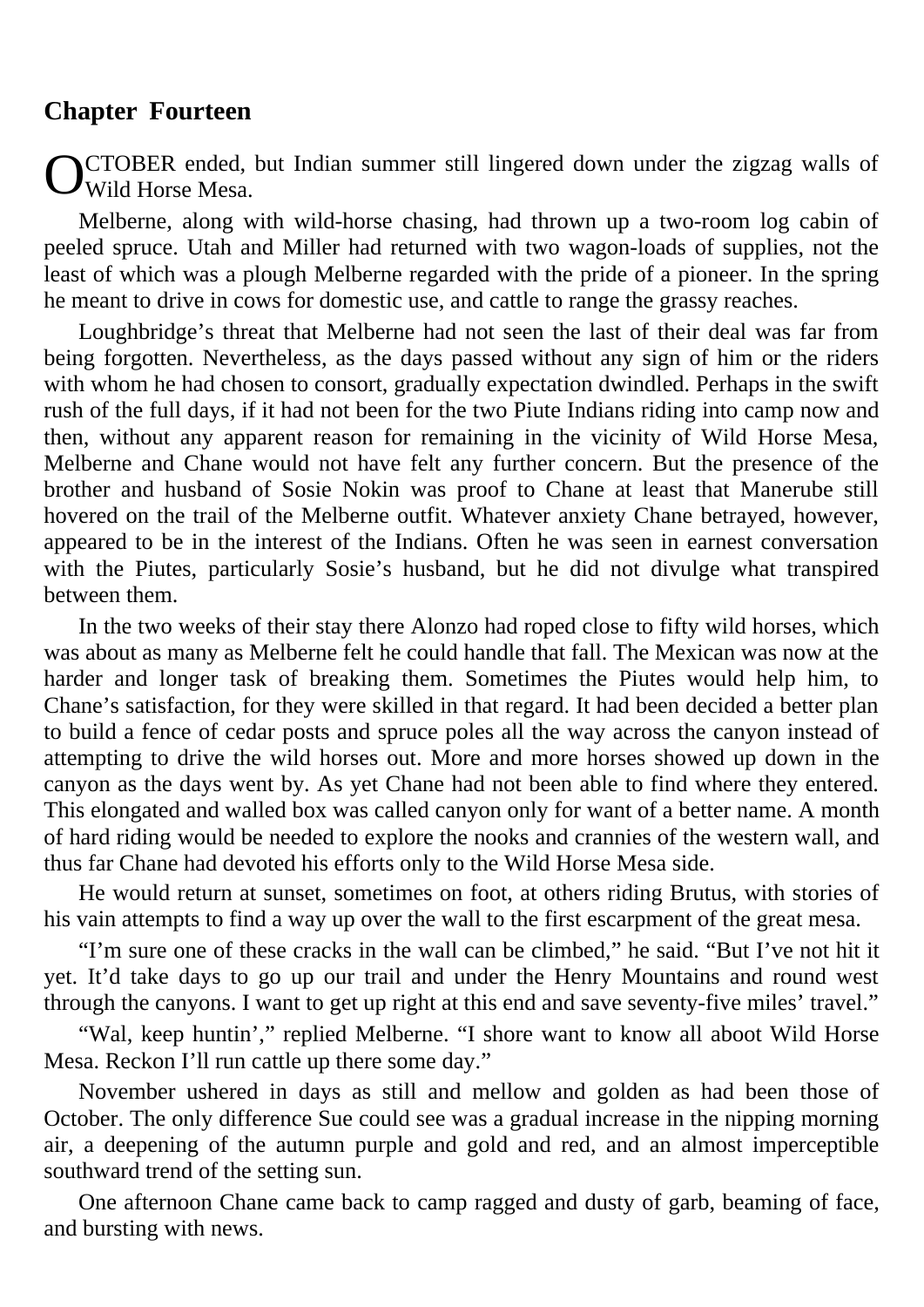"By golly! I've found a way out on top," he ejaculated, happily. "Funny how easy, after I found it. Took me right under the sharp bluff of the mesa. Grandest view in all the world! Now I can explore the great wall all along this side. And on the other I'll be right on the bare rock benches that slope down into the canyon country. Fact is I was close to the place where I worked up from the rivers."

Sue, watching Chane and listening to him, was inclined to believe Chess's whisper that Chane had something up his sleeve. "Sue, the son-of-a-gun is on the track of Panquitch," added Chess, in her ear. Anything concerning Chane had power to interest and excite Sue, and this time she was fascinated. Under his physical weariness and the contrasting enthusiasm of his talk there seemed a deep suppressed emotion. Could Chane care so much about the capture of a wild horse? It was just the intensity of his nature.

"Wal, I'll tell you what," interposed Melberne. "I'll go with you. We'll take a pack horse an' explore for a few days."

Chane did not exhibit his usual happy acceptance of any plan by which he could serve.

"Dad, I want to go and I'm going," declared Sue, with sudden positiveness.

"You couldn't keep me from going if you hawg-tied me," spoke up Chess.

"Say, is this a picnic I'm to be scout for?" queried Chane.

"Shore it's a picnic," replied Melberne. "We'll take the kids, Chane. They can look after themselves. I'll do the same. That'll leave you free to carry out your own explorations. But we'll have a camp we'll all come back to."

Sue suddenly realized that she was staring at Chane, caught off her guard. The guilty blood warmed her cheek. What did he mean by his penetrating, almost stern gaze? The days had passed by until the Stark Valley episode seemed dim and far away, yet Chane had not changed. She was nothing to him.

"All—right," drawled Chane, with returning good nature, "if you can keep up with me."

"Huh! Thought you said it was an easy climb," retorted Melberne.

"Boss, the talk of this brother of mine is a delusion and a snare," averred Chess. "But we don't care what his easy means. Hey, Sue?"

"We don't care in the least what Chane—thinks," rejoined Sue, demurely, with eyes cast down.

Chess let out a merry peal of laughter, Melberne looked wise, and Chane retreated within himself.

Next morning in the cold dark clearness of dawn Sue rode out of camp with Chess, following her father and Chane, who were driving two pack horses. The adventure to Sue had an alluringly bright face.

"Well, sister dear," began Chess, "this little trip will be Chane's finish. The big stiff of an iceberg!"

"Chess, I declare, if you begin to tease me about—about him—I—I'll not go," replied Sue.

"Not go? You're crazy. This'll be the chance we want. But I know you're bluffing.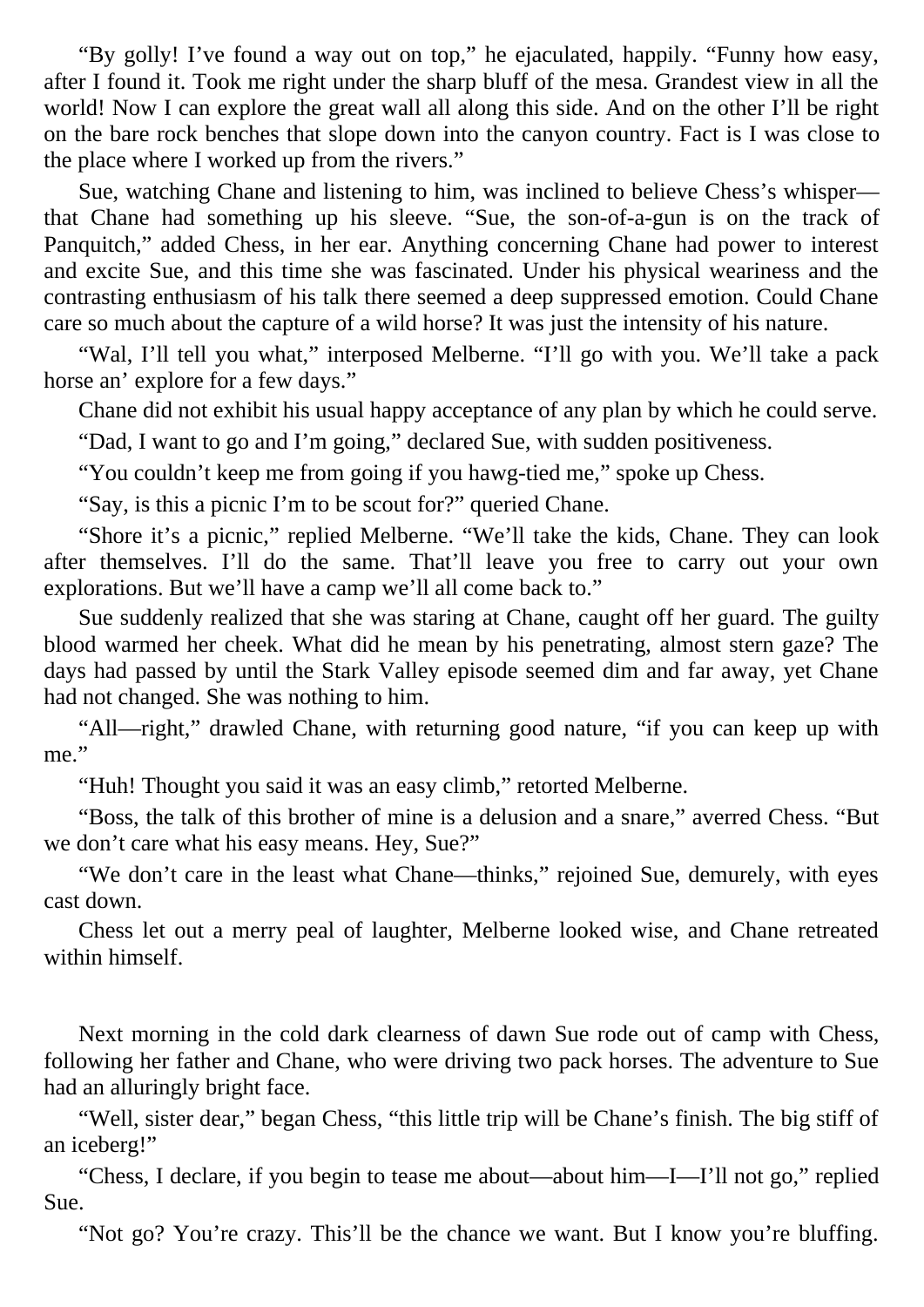You just couldn't keep from going."

How well he knew her! Indeed, Sue could not have imagined on the moment anything that could have kept her back. Chess seemed unusually happy, brotherly, protective, and yet more devilish than ever. He absolutely could not be trusted, so far as his verbosity to her was concerned. Sue no longer had control over Chess. Since that moment of anguish when she had confessed her love for Chane—that it was killing her—Chess had made her completely his own, in a boyish, masterly, brotherly way. She could do nothing with him. He had closed her protesting lips with a kiss. When she slapped him, with no slight hand, he had offered the other cheek. She was afraid to be alone with him, because of this propensity to torture her; yet, strange paradox, his presence, his laughing eyes, his neverending habit of yoking her name with Chane's, her future with Chane's, caused her as much ecstasy as torment.

Sue followed Chess into one of the many mouths of the cracked wall, finding it identical with others she had visited. Presently they passed the zone of fertility, to go into a narrowing gulch where riding soon became impossible. Climbing on foot, however, had one relieving virtue—Chess had to save his breath and so could not tantalize her.

The fissure in the wall narrowed, zigzagged, grew steeper and more choked with rock and shale, until Sue gladly welcomed those intervals when Chane and her father worked to make a trail, cracking with sledge hammer, heaving the stones. There were places where the pack horses had to squeeze through. It was slow, hot, laborsome work, and Sue felt so confined and restricted by the winding upward passage that she had no pleasure in this part of the day's adventure.

An hour was consumed on the last devious steep ascent of the split in the wall.

"Ea—sy! That—son-of-a-gun said—easy," panted Chess, as he surmounted the rim. "Come on—Sue."

Sue's leaden boots could barely be lifted; they seemed riveted to the trail. At length she made it, and raising her eyes was almost staggered by a colossal red corner of wall, cracked, seamed, stained, sheering up so high that she had almost to unjoint her neck to bend back her head to see the top.

"What's—that?" she asked, huskily.

"Reckon it's Wild Horse Mesa. Isn't Chane an awful liar? Easy to get on top, he said. Why, we've only climbed one step of a stairway to the sky."

The bulging red corner hid whatever lay to east and south. In the other direction the view showed the country back upon which Sue had so often gazed—desert upland, sweeping away, grass and ridge and range, to the distant black mountains. Suddenly she gazed down. The gray canyon yawned at her feet, not unlike when she had first seen it from the other rim. Her father's labors seemed lost in the vastness of gray and green. Only the column of blue smoke proved that the homestead was a reality.

"Get on and ride," called Chane.

The bare red rock sloped up gently in the direction Chane and her father were leading. Sue trotted her horse to catch up with them. To her left the stone slanted gradually, growing broken, and at length merged in the deceiving irregularity of the desert. She felt a mounting curiosity to see what lay beyond the close horizon. As for the wall of the mesa to her right, that somehow staggered her.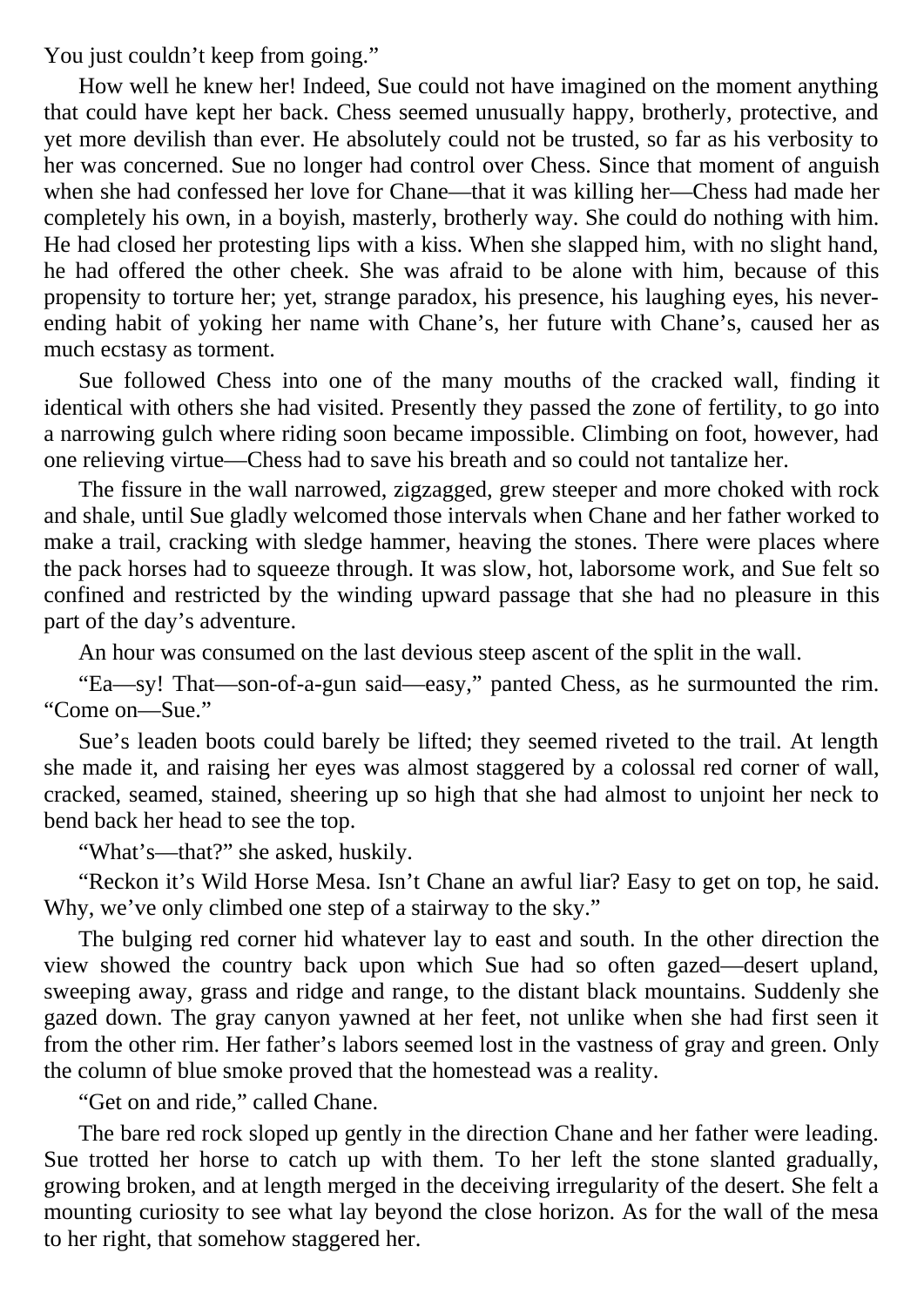Chane and her father halted with the pack horses just as Sue reached them. Then for Sue the very world of stone upon which she stood seemed to have dropped away before her transfixed gaze.

The southwest country, the canyon country, lay beneath her, as if by some incredible magic, within the grasp of her vision. Waving gently, bare and red, the rock beneath her sloped down and down, until it seemed to be lost in the gleaming abyss.

Sue did not need to be told that the first terrible gap in the terraced stone was the Grand Canyon. She saw the granite walls, almost black, and under them the swirling red river. Dark and menacing, this canyon wound in rugged sweeps through the leagues of bare stone, meeting lines of cleavage that were other canyons, emptying into it. Between and beyond rolled the endless waves, knolls, ridges, domes of red and yellow rock; and dark clefts, thin, wandering, showed deep in every rounded surface. It was a grand and stunning spectacle. Dimly across this waste of canyon-cut stone rose a flat land, purple in color, overtopped by a round black mountain. The west seemed all closed by the bulk of Wild Horse Mesa. It ranged away, an unscalable wall, for many miles, regular and clearcut at single glance, but discovering to long study a mountain of seamed and creviced stone, with millions of irregularities, sheering down to the base of bare stone that appeared to be its foundation. This mesa rose from a tableland that in itself towered above the canyon country. The far end of Wild Horse Mesa stood up in supreme isolation and grandeur, bright-walled in the morning sun.

If Chane expected those whom he had brought here to exclaim with rapture their impressions of this spectacle, he had reckoned falsely. Chess was the only one to speak, and his exclamations proved the natural tendency of some persons to be funny when they mean to be impressive. Sue wanted intensely to get off by herself; she gazed no more because her faculties seemed to have become dwarfed.

Chane rode down over the waving stone, to enter a curving-walled break, that soon became a canyon in itself and swallowed them up. It opened at length into a loftier walled canyon, where clear water ran, and the richest of green grass and most exquisite of flowers, white, yellow, lavender, made verdure on the narrow benches. Cottonwood trees showed foliage just beginning to turn gold.

"Here's a good place to camp," said Chane. "Grass, water, and wood. And we can explore in four directions."

"Wal, I reckon we'd better hang up right heah," declared Melberne. "Because, I'll be darned, if you show me any more pretty places I'll get discontented with my homestead."

"Melberne, did you see any tracks on the way across the bench above?" asked Chane as he swung out of his saddle.

"Tracks! On that bare rock? I shore didn't," replied Melberne.

"Well, I did, and some of them were fresh, made by shod horses. They were headed west along the bench. The Piute boys rode up this way yesterday, but their ponies were not shod. I'm inclined to believe Manerube and his outfit made those tracks."

"Ahuh! Wal, what if they did?" demanded the other.

"No matter, I reckon. They're leaving us alone," rejoined Chane, thoughtfully. "But it bothers me—the idea they may be trying to climb Wild Horse Mesa. They're on the wrong track down that bench, for about ten or twelve miles down there's an impassable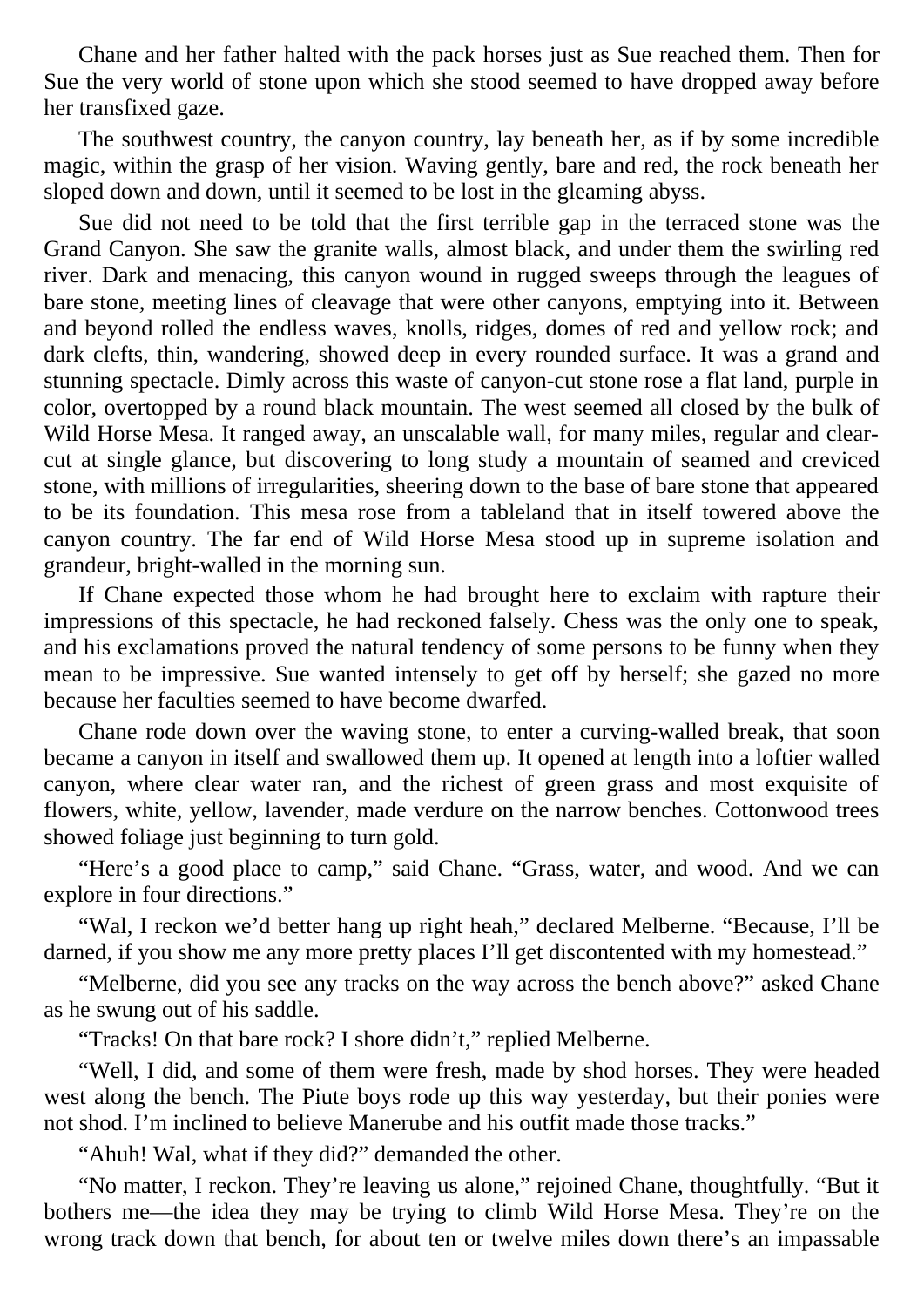break which runs square up to the wall. That'll turn them back."

"How far have we come down heah?"

"Two or three miles, I should say."

"Wal, I'll take it afoot an' go back, keepin' an eye peeled for them. Shore I'd just as lief do that as go further into these canyons. I want to climb where I can see. What'll you do?"

"Melberne, I don't mind telling you I think I can get on top of the mesa."

"Good! You make shore," he replied, with satisfaction. "An', Chess, you an' Sue prowl around to please yourselves, only don't work back up the way we come. Now let's make camp quick, have a bite to eat, an' then be free till dark."

Sue and Chess, more in spirit of fun than for any other reason, had trailed Chane down the canyon until they lost his tracks.

"Dog-gone him! Has he turned into a bird?" complained Chess.

"He's an angel," said Sue, who had responded strangely to this growing adventure.

The canyon had grown to be a remarkable one, narrow, lofty-walled, full of golden gleams and hollow echoes. It drew Sue on and on. Chess gathered flowers, caught frogs and butterflies for her, helped her over the boulders.

"Do you suppose he climbed out?" inquired Sue.

"Who?"

"Chane, of course, silly."

"So-ho! You're just toddling along with me because of *him*. Sue Melberne, I'd be ashamed."

"I am," confessed Sue, boldly. "But then you're nice at times. And when you are I like to be with you."

"I don't see how we could have missed any place where Chane could have gone up with Brutus. It sure is queer. But, Sue, we've come mostly over bare wet rock and granite boulders. I'm not so bad following tracks. Still, with a distractingly sweet girl like you, I couldn't track an elephant in the mud."

"Chess, you can shore spout," replied Sue, merrily.

Presently the canyon narrowed until all the space was covered with water. It ran swift in places, and appeared shallow.

"Looks like we're stumped," observed Sue, ruefully.

"Us stumped? Never. I'll carry you," said Chess, gayly, and without more ado he gathered her up, as easily as Chane had once, and splashed into the stream. The water began to rise above his knees. Chess slipped, then caught his balance. Sue cried out:

"Don't you dare fall with me, Chess Weymer."

Suddenly he halted in the middle of the canyon, with roguish eyes on hers. Sue recognized the gleam of deviltry.

"That gives me a wonderful idea," he said.

"Does it? All right. But hurry and get me out of this."

"Not at all. That isn't the idea. I suddenly thought just how much love Chane and I have wasted on you."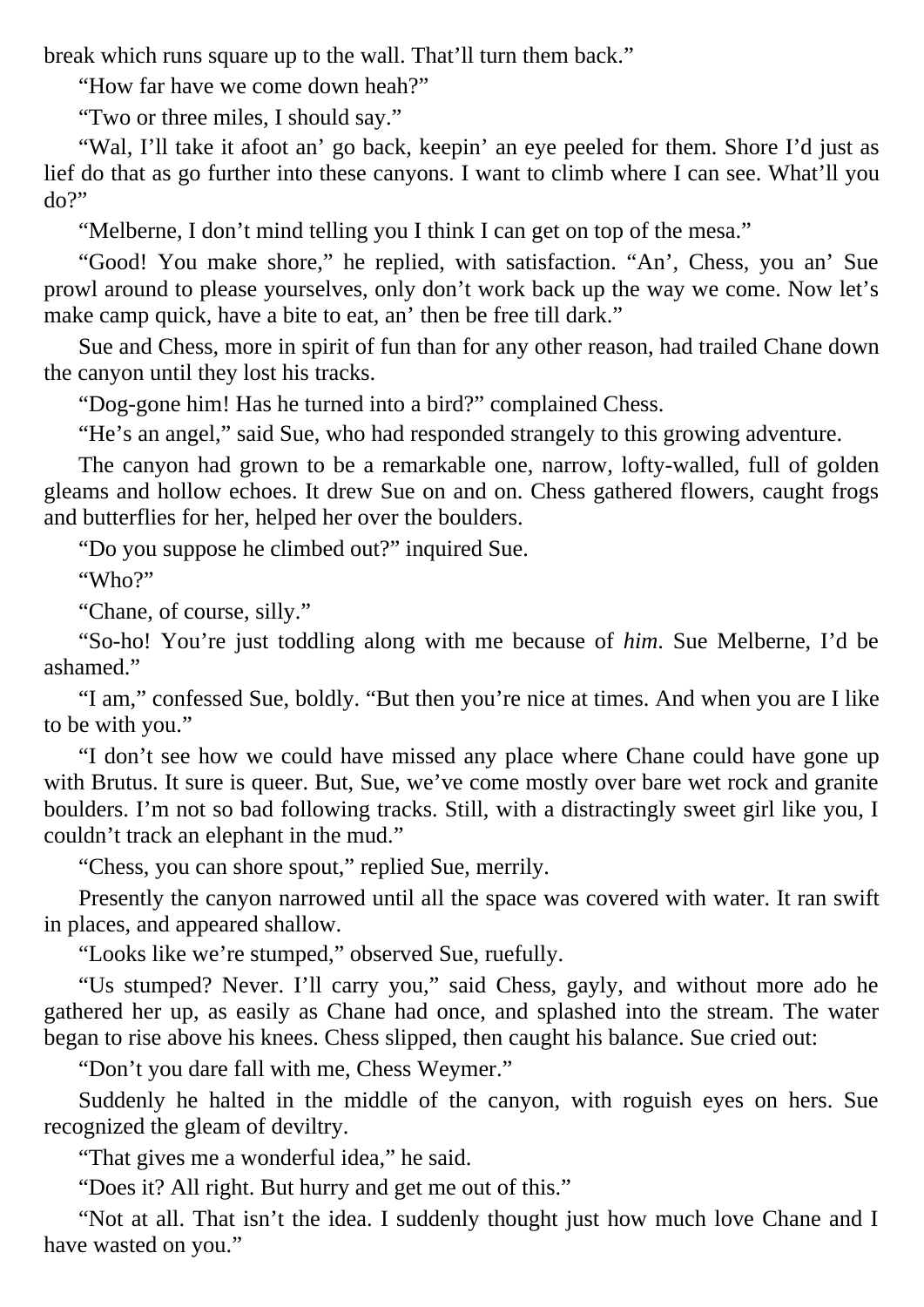"Oh! Have you? Well, you needn't waste any more. Hurry, I tell you."

Chess hugged her a little and laughed down at her.

"Sue, you kiss me or I'll be sure to slip and fall."

"I will not. Chess, this isn't fun," she said, hurriedly.

"It's great. I never had such a chance. I'm sure Chane won't miss one little kiss. Come —"

"Shut up!" interrupted Sue. "I declare you are no—no gentleman."

"You don't appreciate me. I'm fighting *you* for your happiness and for Chane's. You love each other and you're a couple of fools."

"*I* am, yes. But not he. . . . Chess, don't hold me here—jibbering that way—like an idiot."

"Kiss me, then, and call me brother," he went on, shaking her gently.

"You—you—" began Sue, and ended abruptly. There did not appear to be any other way out of the dilemma. Chess seemed just a little different today. Yet the look of him was the same as always when he teased her, only now it held something sweet, possessive. "Very well, Little Boy Blue," she went on, and raised her face to his, to kiss his cheek. "Brother!"

Not the kiss, which she really meant, but the word, which she felt was untrue, sent the blood surging to her temples. Chess gave her a radiant smile, and ploughing through the water, soon reached the dry rocks, where he set her upon her feet. She had meant to upbraid him severely, once she was safe on terra firma, but his happiness disarmed her.

"If Chane only knew! Wouldn't he just die? . . . Come, sis, we're having a jolly adventure," he babbled, and taking her hand he led her on down the canyon.

"Chess, it's getting fearful," murmured Sue, gazing up the dark, almost perpendicular walls to the narrow flowing stream of blue sky overhead.

"What? Roaming round with me this way?"

"No. I mean the canyon. Isn't it just wonderful? Look! I see golden sunlight far ahead."

"Sure is a place for sweethearts," replied Chess, knowingly.

"Chess, you've got girls and sweethearts and—love on the brain."

"Sure have. But it's stopped my drinking and fighting."

He could always turn her flippancy into thoughtful silence. She thought she would try not answering him at all. So they walked and waded on down the canyon, inspired now by its alluring mystery and beauty. Presently they entered an enlargement of the canyon, so remarkably and abruptly a contrast that they halted in their tracks, hands locked and eyes roving everywhere. It was a great red-wall oval, open on the right, with a most stupendous waving slope that apparently lifted to the clouds. One side of the huge oval was bathed in golden sunlight and the other was deep shadowed in shade. Sand bars gleamed in the sun like gold. Gravelly beds shone white. Here the stream had disappeared underground. Grassy benches were colorful flower gardens. Cottonwood trees straggled along, growing more numerous, until they bunched in a beautiful grove, with fluttering leaves half yellow and half green. The hollow murmur of swift water down the canyon made dreamy music. Canyon swifts glinted gold in the sun, blue in the shade, and their wild twitterings were in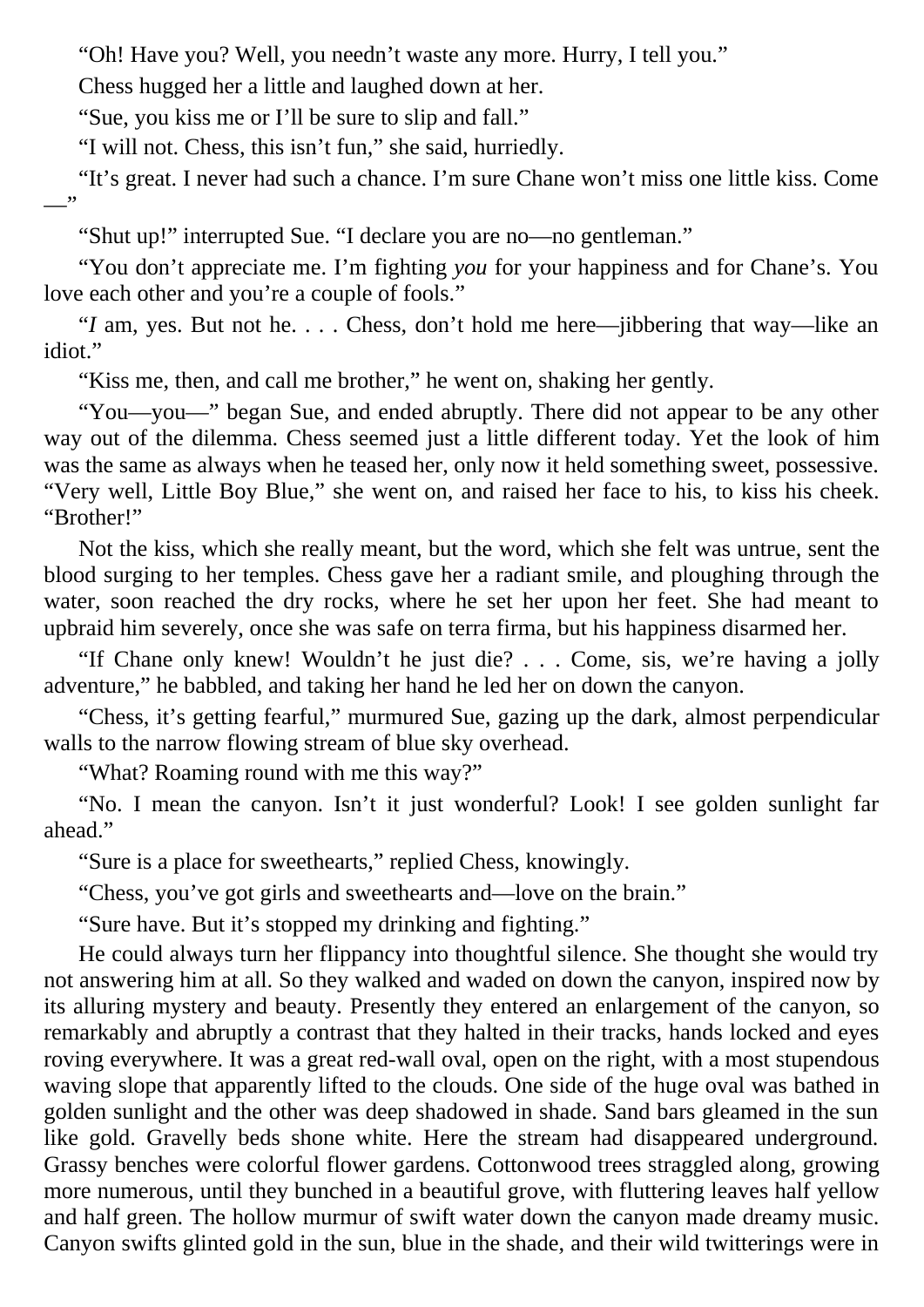harmony with the place. Yet silence brooded there, and the strange fragrance of deep canyons permeated the air.

Like two children Sue and Chess explored the benches, the grove, and the caverns under the wall. Then, upon going across toward the waved slope Chess discovered horse tracks in the sand.

"I'm a son-of-a-gun! Wild-horse tracks!" he exclaimed, in amaze. "Sue, can you beat that? Here, way down in this canyon! . . . Look at that slope. Wild horses could climb it. . . . Oh, Sue, I believe Chane knew there were wild horses down in here. He wasn't like himself. But I haven't seen any sign of Brutus's tracks. I'll look."

He went all over the sand and gravel bars, to return to Sue with a puzzled shake of his head.

"Got me buffaloed," he said. "We trailed Chane so far down this very canyon. Then we lost his tracks. We must have missed some place he went up. But I'll gamble on one thing sure. He's got some big idea."

"Panquitch!" cried Sue, thrillingly.

Chess cracked his fist in his palm.

"It might be. He raved about this side of Wild Horse Mesa. Then, when we wanted to come, all of a sudden he was mum. . . . Sue, it's early yet. Let's climb up this slope. We can't get lost. All we've got to be careful about is to get down and past that deep water before dark."

"Come on, brother," cried Sue, carried away by the thrill of his words.

"You mean that, don't you?"

"Now, Chess, the moment I—I try to be nice you spoil everything."

He took her hand again and led her toward where the yellow sand met the red slant of the rock.

"Be honest, Sue dear," he went on, suddenly tender and deep-voiced, in an earnestness that drew Sue against her will. "I mean—you do love Chane? You haven't gone back on him? Tell me."

They reached the slope and began to climb, Sue hanging her head, and Chess leaning to see her face.

"You've kept my secret?" she asked.

"I cross my heart, yes. And it's been hard," he replied.

"You'll still keep it? Remember, Chess, if you betray me I'll hate you forever."

"I'll never tell what you say to me," he answered. "But don't think I'll not move heaven and earth to fetch you two to your senses."

"Then—once more—the last time—I'll tell you," she said, very low and solemnly, and she looked up at him. "I love your brother with my whole heart and soul."

Chess took her avowal differently from the way she expected. Instead of breaking out into robust gladness he took it in poignant silence; his face worked, his eyes filled, and he squeezed her hand so hard it hurt her. Then he drew her on up the slope.

The rock was soft brown sandstone which crumbled under the nails of Chess's boots. The tracks of wild horses could be followed by slow and careful scrutiny. Climbing was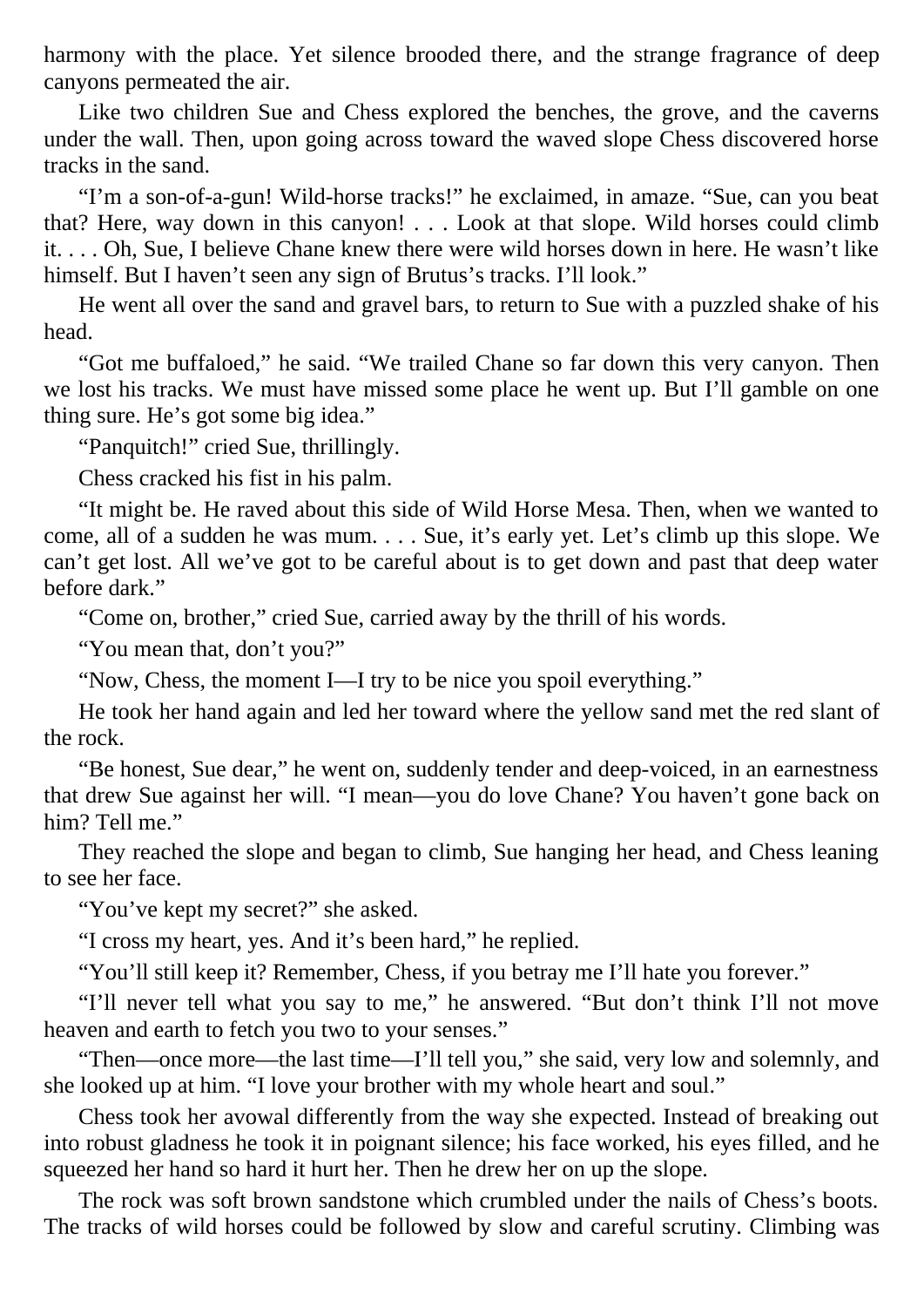easy, compared with the steep trail Sue had essayed that early morning. Moreover, it was exhilarating. Sue and Chess played a game of picking out direction, safe ascents, easy inclines, détours, not yet paying any particular attention to the lofty summit above.

As they ascended, however, they found that difficulties began to face them, and to increase. It grew to be perilous and strenuous work, and therefore the more thrilling. Something drew them onward and upward. They climbed to and fro much farther than straight up. The red stone gave place to a zone of yellow, and then to light green, almost as soft as chalk. At their backs the wall appeared higher than the one they were ascending, and it obstructed their view in that quarter. In other directions knobs and domes of bare stone loomed up, growing larger as Sue and Chess climbed higher.

There came a time when Sue could look round over a remarkably large area of slopes, mounds, pits, bowls, slants, and curves, as naked and bare as tombstones. Gradually they worked to the base of lofty lemon-colored crags, and to the right of them, keeping always to the easiest travel. This sometimes drew them off a straight course to the height they could see, and were surely attaining.

What little talk Sue and Chess indulged in was devoted to the exigencies of their task. Sue's emotion grew to be an exultation. This climb was strange. Not only physical! Not only was it an adventure of sport and achievement. A voice seemed to call from the heights.

Blue sky only showed above the wavy horizon line so long unattainable. But as they had almost reached it suddenly the grand black-fringed gold-walled level of Wild Horse Mesa rose above the horizon into the blue. It seemed so close as to be overpowering. Then the last few rods of that climb turned the backs of Sue and Chess to the mesa, so when they finally gained their objective point, and stood on the height of the slope, they found themselves gazing down into a tremendous enlargement of the canyon, a valley of marvelous shapes and hues, clear and open in the sunlight, seemingly close, yet far below. Like that of a colossal octopus the dark green body and arms seemed to float on a sea of opal. There were no clouds or sunset to confuse the eye. Nevertheless, there was an impression of many colors, all pale, imperceptibly shading into one another.

Beautiful as Sue found that valley, the instant she turned she forgot it. Awe possessed her. Chess drew a deep hard breath. Wild Horse Mesa loomed before and above them, its great western cape a magnificent promontory, running toward the westering sun. Its inaccessibility seemed more paramount than ever, yet from this height Sue conceived a haunting sense that it was indeed the abode of wild horses.

"Sue, sit down and rest," said Chess. "I've got something to tell you—soon as I can breathe—and talk. This is the place."

Absorbed in her own feelings, Sue did not want particularly to hear Chess, but gazed and watched and felt with an intense delight. Presently Chess gripped her hand.

"Sue—my brother loves you," he said.

The absence of his old teasing tone or any semblance of fun, the direct simplicity of his assertion, robbed Sue of power to ridicule, or retreat in anger. She could only look at Chess.

"He loves you terribly," went on Chess, with swift eloquence. "He dreams of you. He talks of you in his sleep. He keeps me awake."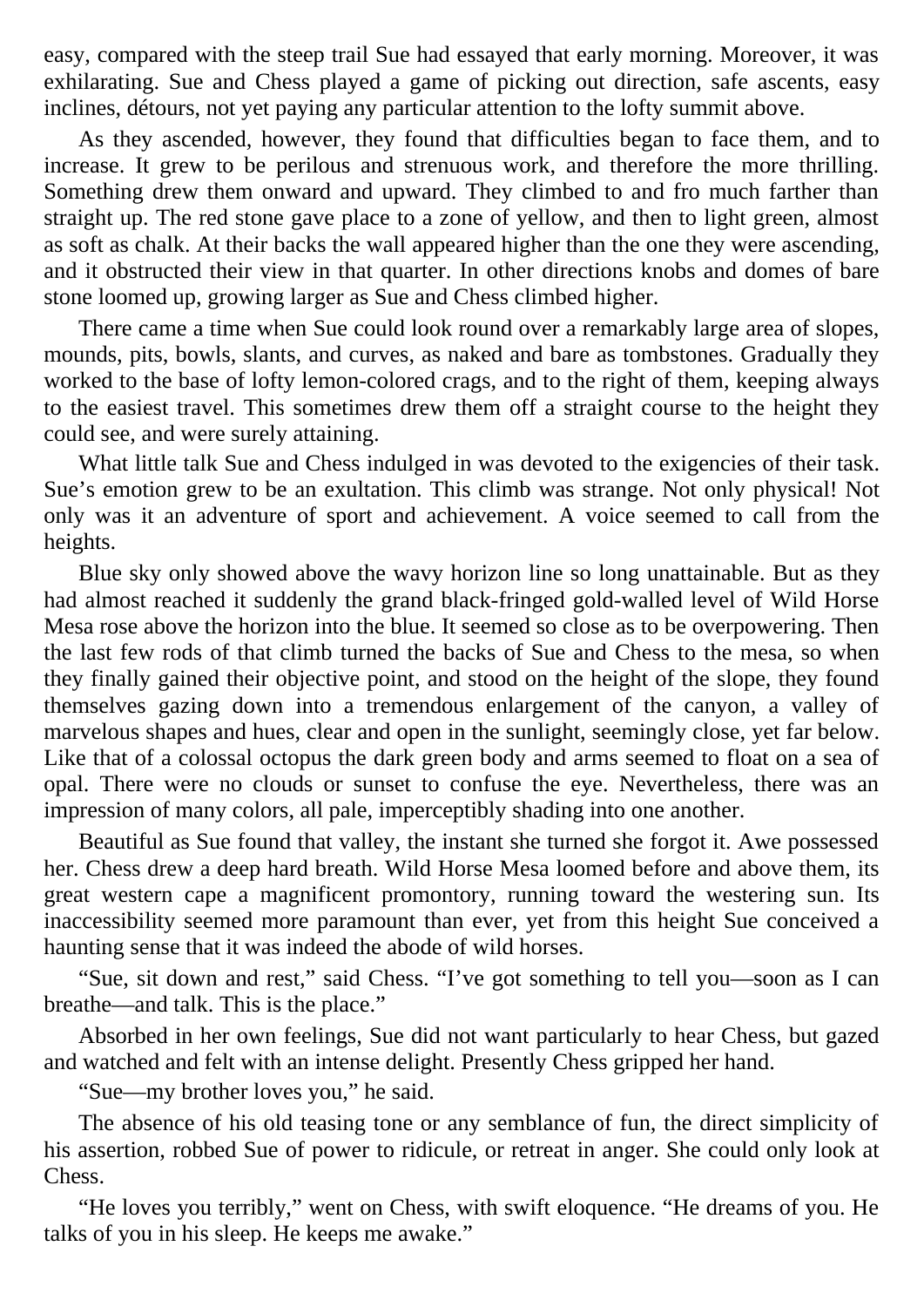Sue covered her burning face with her hands, and bent over, shot through and through with a tumultuous bliss that all her morbid and hateful doubts could not quell. There was truth in Chess's voice. It had lain at the root of all his teasing.

"But you've got to do some big thing to square yourself for believing Manerube's lies," went on Chess. "That hurt Chane. He's never been the same, not even to me. But I've watched him close. I know he worships you. But he'll never tell you unless you break him down. He'll never forgive you unless you make him."

"Chess, if you force me to believe he—he loves me—when he doesn't—I could never stand it," she whispered.

"No fear. I know."

"Then what on earth can I do?"

"I've no idea, unless you've the nerve to do something desperate. Telling him wouldn't be enough. You've got to *do* something. And, Sue, you must do it quick. Only last night he told me he reckoned he'd be on the go soon."

"Oh—he means to leave us?"

"Sure he does. I'm afraid he can't stand it longer. But you mustn't let him go. His happiness, yours, and mine, too, all depend on you, little girl."

"Oh—what—what—" choked Sue, overcome by the sudden onslaught of amaze, joy, love, and fear, all in rapid succession.

"Find him alone," whispered Chess, tensely. "On this trip, before we get back. Throw your arms round his neck!"

"I—I could not," cried Sue, starting up wildly. "Are you mad, Chess? Have you no  $no$ "

"It's a desperate case, Sue," he interrupted, hurriedly, in the persuasive tones of the tempter. "He adores you. If you can only make him see you love him—quick—throw him off his balance! Chane's the proudest of all the Weymers I ever knew. He'd freeze you to death if you tried any ordinary way to make up with him. Storm him, Sue, storm him!"

Suddenly, before Sue's whirling mind could meet that last insidious speech, Chess grasped her arm so violently as to jerk her upright.

"Look! Look!" he shouted, in a frenzy of excitement, pointing down and across the waving hollow bowl. "Wild horses! A whole string of them!"

Sue leaped erect with excitement thrilling out her agitation. Wildly she gazed down, trying to follow where Chess pointed.

"Oh, I can't see them. Where?"

"Far across and down," he replied, swiftly. "On the *other* side of this ridge. Not the slope we climbed. Over the yellow, down on the red, among the cedars. . . . Sue, sure as we're alive they've come down from Wild Horse Mesa and are working round to go down into the canyon we came up. Maybe for water."

At last Sue espied them, a file of horses, long-maned and long-tailed, unmistakably wild, passing through some dwarf scattered cedars. Looking toward the head of that file Sue saw a horse the sight of which made her start. Even at that distance he seemed to embody extraordinary beauty and wildness. He was tawny in color, with mane like a black flame, and tail as black that swept the stones. How proudly he stepped! How he moved his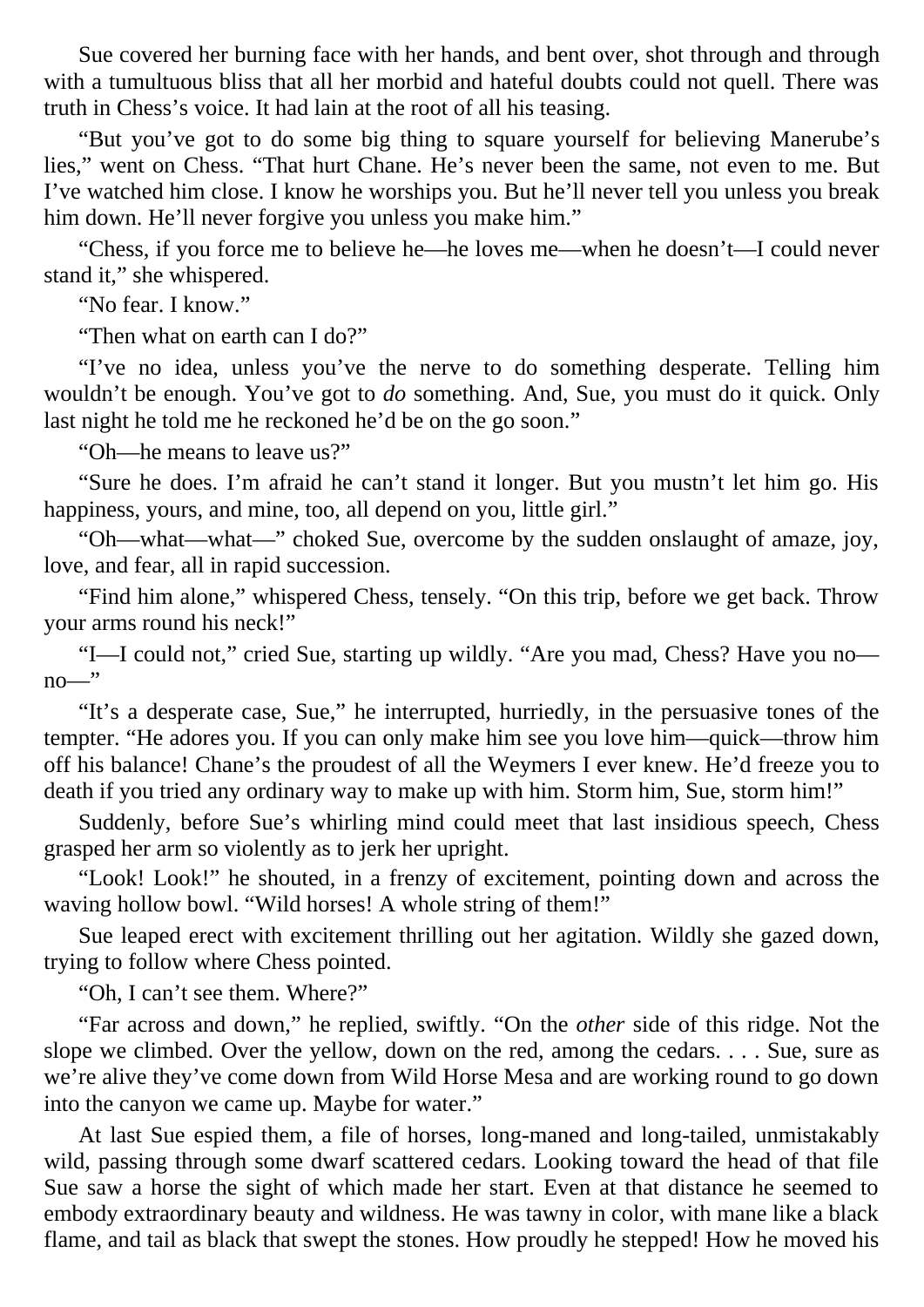wild head to right and left!

"Chess. Look at the leader," called Sue, in delight.

Then Chess burst out, "PANQUITCH! . . . Sue, we're looking at the greatest wild stallion Utah and Nevada ever knew. Oh, the color of him! Look at that mane! . . . I told you Chane had something up his sleeve. Sue, he's after Panquitch. But, oh, where is he now?"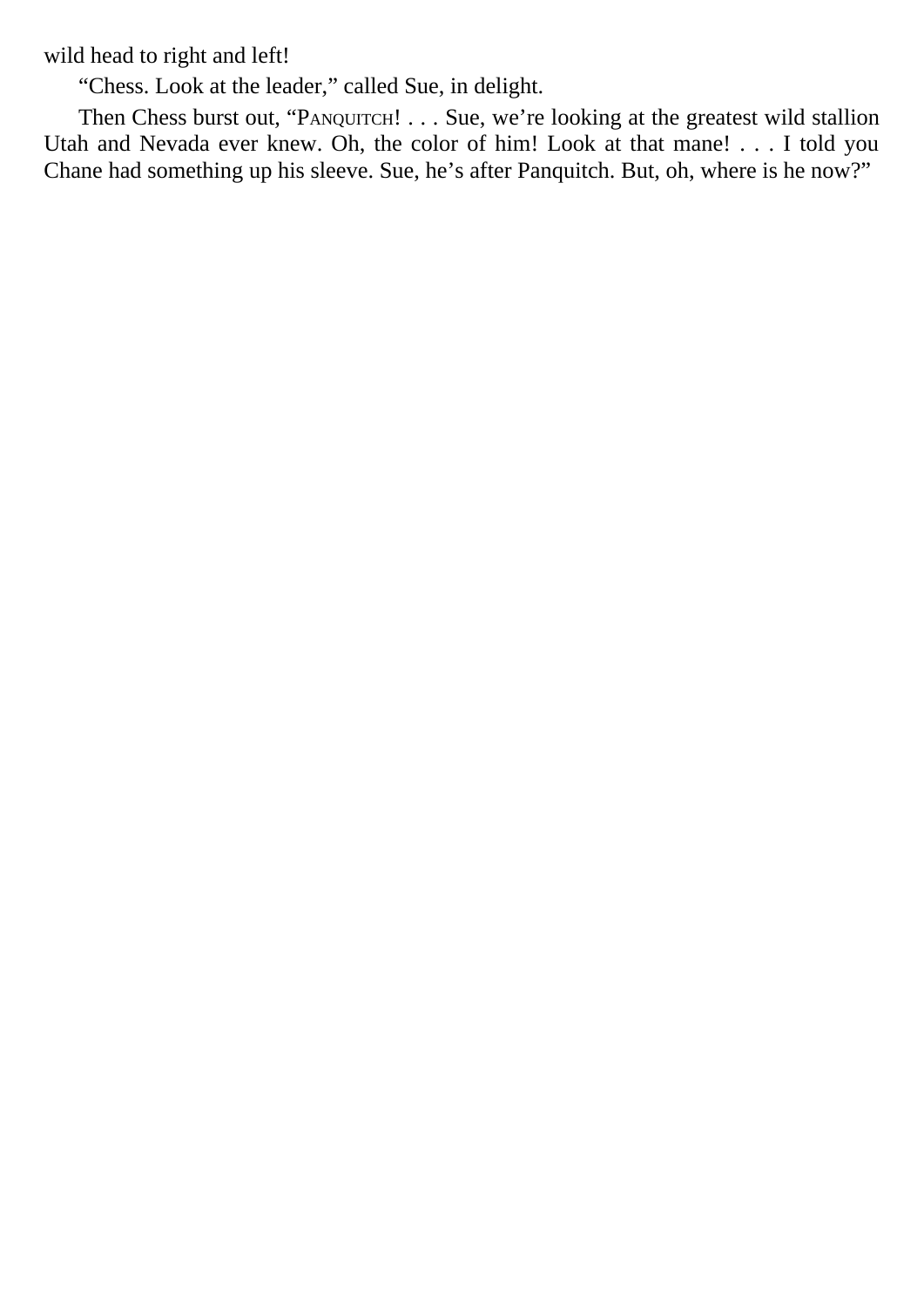## **Chapter Fifteen**

C HANE rode Brutus down the dark-walled portal into the rocky maze of the canyon country.

This he meant to be the first of an exhaustive exploration of every possible place that could be an exit or egress of the wild horses to and from Wild Horse Mesa; yet, as it was by no means uncertain that he might not meet Panquitch at any time, he was prepared for such momentous event. He carried two lassoes on his saddle. Presently he dismounted, and taking several burlap sacks he had brought with him, he cut them up, and folded them thick, and tied them securely round the big hoofs of Brutus. Chane did not want to make noise going down the canyon, or leave any tracks. Brutus looked on rather impatiently while this was being done, as if he would like to know what was wrong with his hoofs. Then Chane mounted again and rode on.

It was still early in the day, for now and then the white sun shone above in the narrow gap between the lofty rims. Chane felt that he would have leisure today and the following days to explore every nook and cranny under the mysterious wall of the great mesa. Brutus walked noiselessly over the rocks and left no trace. Chane avoided the sand bars. If the wild horses were out on top and should come down to see horse tracks in the sand of their secret passageway to and from the mesa, they might, under the leadership of Panquitch, at once turn back. Chane remembered wonderful instances of the intelligence, almost reasoning power, of wild stallions. The longer a stallion was hunted the keener and wilder he became. Panquitch had outwitted a hundred wild-horse wranglers. But that had been in open country. Here, deep in these narrow canyons, with their abrupt turns and deep waterways, he would be decidedly at a disadvantage. Chane had not in the least been tempted to bring Alonzo to help him, though he acknowledged the superiority of the *vaquero*. Chane had the wild-horse hunter's strange ambition, so far as a great stallion was concerned: he would corner and rope Panquitch unaided.

As Chane progressed down the canyon he paid strict attention to only those places where a crack in the wall, a branch canyon, or a wide enlargement might hide a possible means of exit to the rim above. It was astonishing what careful investigation brought to light. Chane found places where he might have climbed out on foot, but where Brutus, agile as he was, could not follow.

At length he reached the big park-like oval, the expansion of the canyon, where in his memorable flight across the rivers and out of this labyrinth he had encountered Panquitch with his band. Near the upper end of this huge oval Chane dismounted to walk along the stones at the edge of the sandy bars, and worked back to where the water disappeared. He found horse tracks, made, he was sure, the day before. They came to the water and went back toward the low rise of red slope. This point was not where he had encountered Panquitch. That, Chane remembered, was a beautiful constriction of this enlargement of the canyon, a bowl-like place, full of cottonwoods and willows, and characterized by a more wonderful slope than this one.

Chane studied the whole opposite wall, as far as he could see. He could see perhaps a mile of this oval. Just opposite where he stood a wide break in the wall came down to the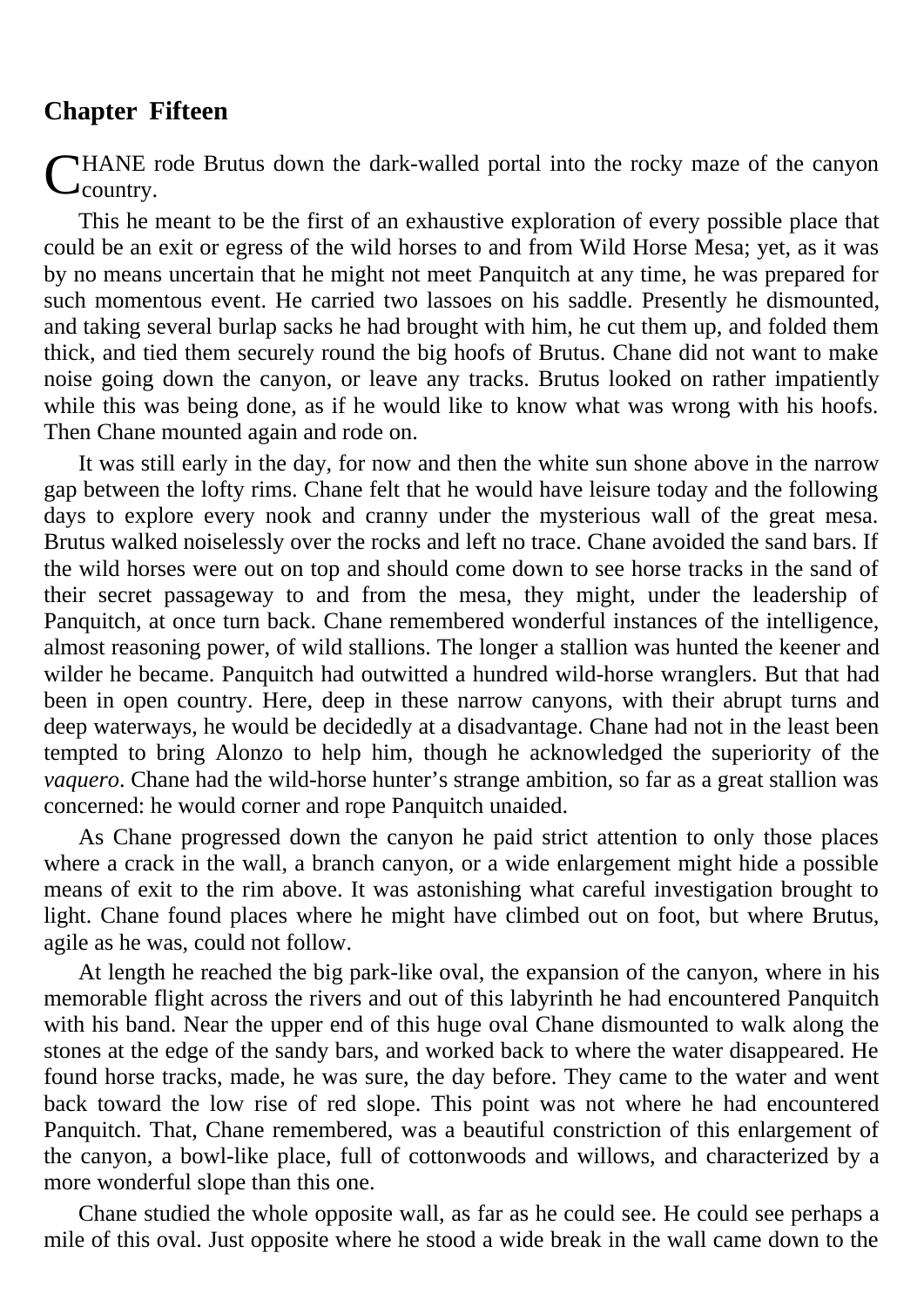sand. It was smooth and worn rock, widening like a fan toward the wavy summit of yellow ridges. These he knew were the round knolls so marked when one gazed down upon the canyon country from the rims. Beyond and above, of course, rose Wild Horse Mesa, but Chane could not get a glimpse of it. He noted how the wavy red rock spread beyond and behind bulges of the wall, that to the left and right of him sheered down perpendicularly to his level.

That one to the right of him held his studious attention because he believed it hid much from his gaze. This huge frowning section of canyon wall lay between the slope opposite him and the one below where he had watched Panquitch climb. It looked to Chane as if the wild horses could come down one slope and go up the other. Then he remembered the narrow gleaming walls and the long deep pools of water. Surely the wild horses could not swim these except when on the way out to the upland country above, or when they were returning to their mysterious abode. Chane decided that it would take days to get a clear map in his mind of this maze.

Returning to Brutus, he rode on down the oval, keeping to the curve of wall, far from the center. As he rode he got higher, and farther back, so that his view of the slope opposite was better. Soon, however, the bulge of intervening wall shut out his view entirely of that slope. Then he attended more keenly to what lay ahead.

The oval park ended in a constriction like the neck of a bottle. The sunlight came down from a marvelous slope of red rock, waved and billowed, resembling a sea on end. This slope he recalled so well that he felt a thrill. Here was where he had watched Panquitch climb out. A dark cleft, V-shaped, split the ponderous bulk of the cliff at the end of the oval. It was still far off, but Chane recognized it. Down in there was where he hoped some day to meet Panquitch. His hope was merely a dream, he knew, for the chances were a thousand to one that he never would have such luck.

"Reckon I'll leave Brutus and climb that slope," soliloquized Chane.

Whereupon he rode on down past the break in the wall toward the grove of cottonwoods. Here there was shade and patches of green grass. As Chane dismounted Brutus lifted his head and shot up his ears, in the action that was characteristic of him when he heard something unusual.

"Hey! what'd you hear, old boy?" queried Chane, suddenly tense.

A distant hollow sound seemed to be filling Chane's ears. But it might have been just the strangeness of the canyon wind, like the roar of the sea in a cave. Chane waited, slowly losing his tensity. But he observed that Brutus lost nothing of attentiveness. Chane trusted the horse, and desiring to get under cover he drew Brutus in among the cottonwoods, and selected a place where he could see in all directions without being seen, and have at least one hidden exit, that down into the V-shaped cleft. Chane remembered Manerube and Bud McPherson.

Brutus turned so that he could head up the canyon, and only Chane's hand and low voice kept him still. The keener ears or nose of the horse had reacted to something Chane could not yet detect.

All at once a weird, horrid blast pealed out, not far from Chane, and higher than where he stood. The echoes bellowed from wall to wall. Chane, seeing that Brutus was about to neigh, clasped his muzzle with strong pressure.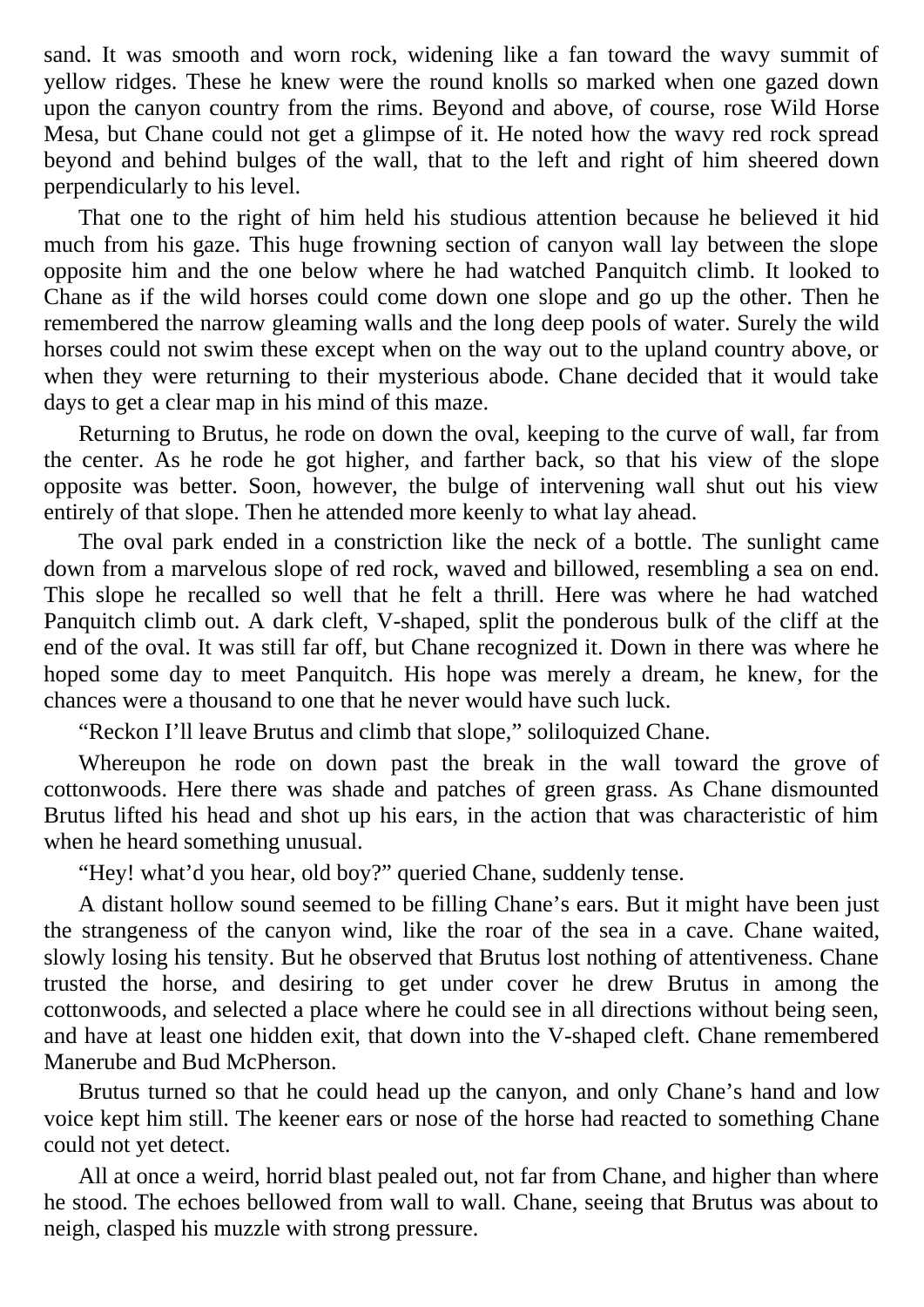"Keep still," whispered Chane, fiercely.

He had never heard a sound so uncanny and fearful. It made his blood creep, and for a second he sustained a shock. Then his quick mind solved the realization that in this country nothing but a horse could peal out such a cry. Therefore, when it was followed by light quick clatter of hoofs, Chane was not at all surprised.

"Brutus, we've heard that before," he whispered, patting the horse.

Chane was several hundred yards from where the slope merged into the level canyon floor, and the lower part of it, owing to the cottonwoods, was hidden from his sight. But wild horses were surely coming down, and they might turn to enter the V-shaped cleft instead of up the canyon. Something had frightened them.

"By golly!" he muttered. "This's a queer deal." He wanted much to linger there and see the wild horses, but instead of staying he leaped on Brutus and, riding close to the wall, under protection of the cottonwoods, he made quick time to the end of the grove. Here lay sections of wall that had broken from above. At the mouth of the cleft Chane rode Brutus behind a huge boulder, and dismounting there, he peeped out.

This point of vantage, owing to the curve of the wall taking him out and away from the restricted view in the cottonwoods, gave him command of the canyon.

He was just in time to get a glimpse of red and black and bay mustangs entering the cottonwoods from the slope.

Far up that wavy incline he espied a slight figure, moving down. He could scarcely credit his eyes. Did it belong to an Indian? Yet the quick lithe step stirred his pulse! He had seen it before, somewhere. Dark hair streamed in the breeze.

"*Sue!*" whispered Chane, in utter astonishment. "Well, I'll be— She and Chess have wandered up there. They're having fun chasing wild horses. But where's he?"

Chane could not see that part of the slope to his right, for a projection of overhanging wall hid it from sight.

Then a band of wild horses burst from the cottonwoods, out into the open sandy space of several acres. They were trotting, bunched close, frightened but not yet in panic. Presently, far out on the sand bar they halted, heads up, uncertain which way to go.

From the far side of them Panquitch appeared, trotting with long strides, something in his leonine beauty and wildness, his tawny black-maned beauty, striking Chane as half horse and half lion.

Certain it was that sight of him sent a gush of hot blood racing over Chane. His mind seemed to be trying to overcome mere tense and vibrating sensation, to grasp at some strange fatality in the moment. Here he hid. Panquitch was there, not a quarter of a mile away. If Chess should happen to be on the other side of that band of wild horses they would run pell-mell down toward the V-shaped cleft. Chane's hand shook as he pressed it close on the nose of the quivering Brutus.

Panquitch trotted in front of his band, to one side and then the other, looking in every direction. He did not whistle. To Chane he had the appearance of a stallion uncertain of his ground. He looked up the slope, at the girl coming down, choosing the easiest travel from her position, now walking, now running, and working toward a bulge of cliff. Then Panquitch gave no further heed to Sue. He was sure of danger in that direction. He trotted out to the edge of the sand bar and faced down, his head high, eager, strained, wild.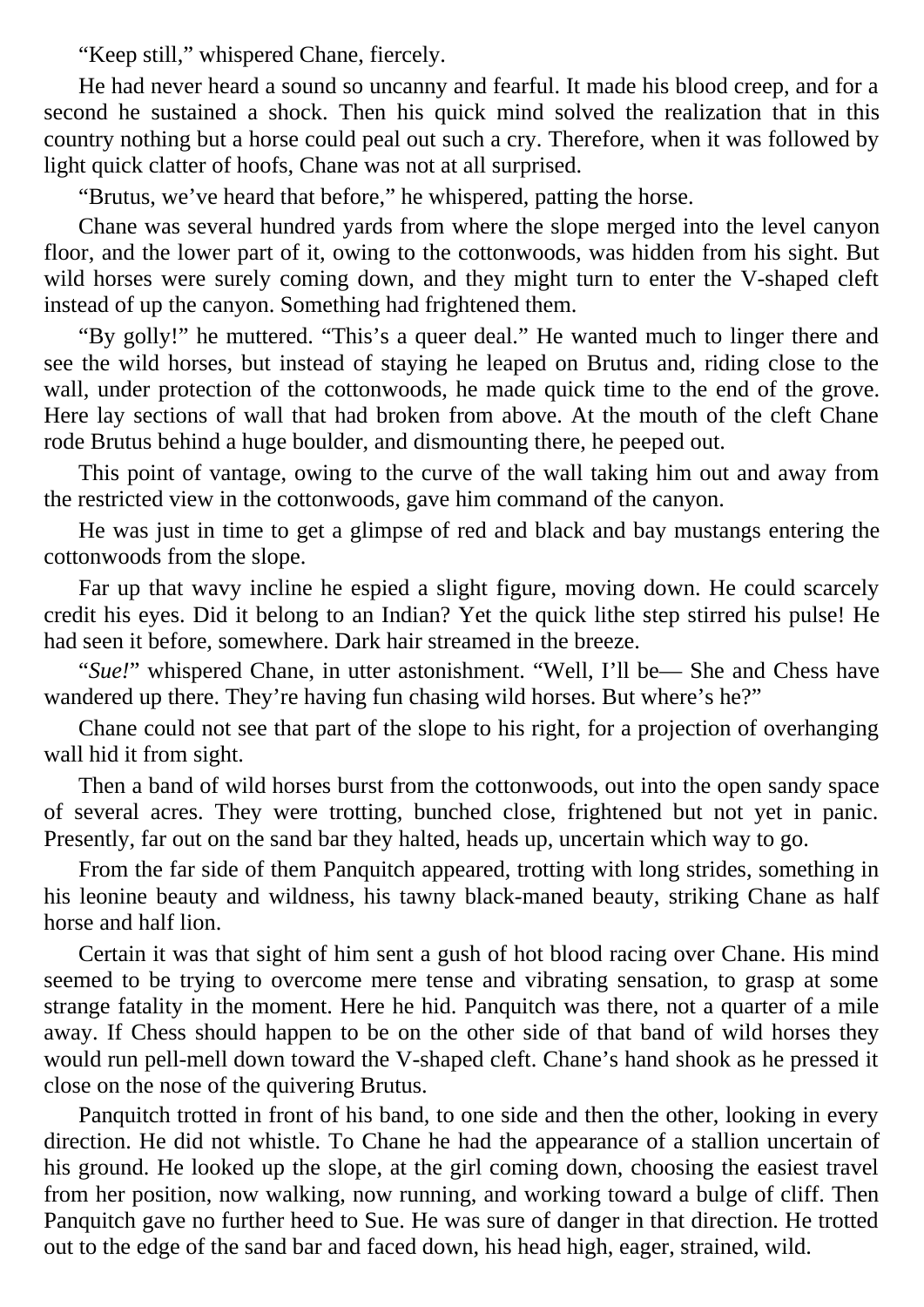"By golly! I'm afraid he's got a whiff of me and Brutus!" whispered Chane. "What a nose he has! The wind favors us. Now, I want to know why he doesn't make a break up the canyon."

Panquitch wheeled from his survey down the canyon to one in the opposite direction. His action now showed that his suspicions were strong in this quarter. His great strides, his nervous halting, his erect tail and mane, his bobbing head, proved to Chane that he wanted to lead his band up the canyon, but feared something yet unseen.

A sweet wild gay cry pealed down from the slope.

Chane espied Sue standing on the bulging cliff, high above the canyon floor, and she was flinging her arms and crying out in the exultance of the moment. Chane saw the sunlight on her face. He strained his ears to distinguish what she was voicing to the wildness of the place and the beautiful horses that called it home.

"Fly! Oh, Panquitch fly!" she was singing to the wind, in the joy of her adventure, in the love of freedom she shared with Panquitch.

Chane understood her. This was girlish fun she was having, yet her sweet wild cry held the dominant note of her deeper meaning. She loved Panquitch, and all wild horses, and yearned for them to be free.

"Girl, little do you dream you may drive Panquitch straight into my rope," muttered Chane, grimly.

The stallion suddenly froze in his tracks, making a magnificent statue typifying fear. A whistling blast escaped him. The nature of the hollow walls must have given it tremendous volume. It pealed from cliff to cliff, and then, augmented by united whistles from the other horses, it swelled into a deafening concatenation.

Chane's keen eye detected Chess up the canyon, bounding into view. At the same instant Panquitch wheeled as if on a pivot and leaped into headlong stride down the canyon, with his band falling in behind him.

Like a flash Chane vaulted into the saddle. He sent Brutus flying over stones and through water into the cool shadow of the cleft. Any narrow place to hide, from behind which he could rope the stallion! All Chane's force went into the idea. A jutting corner tempted him, as did another huge rock, but the gleam of water drew him on. One of the deep long pools lay just ahead. Brutus padded on at tremendous gait. The canyon narrowed, darkened, and more than once Chane's stirrup rasped on the wall.

Full speed Brutus charged into the pool, and plunged through shallow water. To his knees, to his flanks he floundered on—then souse, he went into deep water, going under all but his head. How icy the water to Chane's heated blood! He gazed back. Not yet could he see any movement of wild horses.

Fifty yards ahead the straight wall heaved into a corner, round which the stream turned in a curve. If Chane could find footing for Brutus behind that corner, Panquitch would have no chance. What a trap! Chane reveled in the moment. The wildest dream of his boyhood was being enacted.

He did not spare Brutus, but urged him, spurred him, beat him into tremendous action. The swelling wave made by the horse splashed on the walls. Brutus reached the corner turned it. Chane reined him into the wall. There was a narrow bench, just level with the water. But that would be of no help unless Brutus could touch bottom. He did. Chane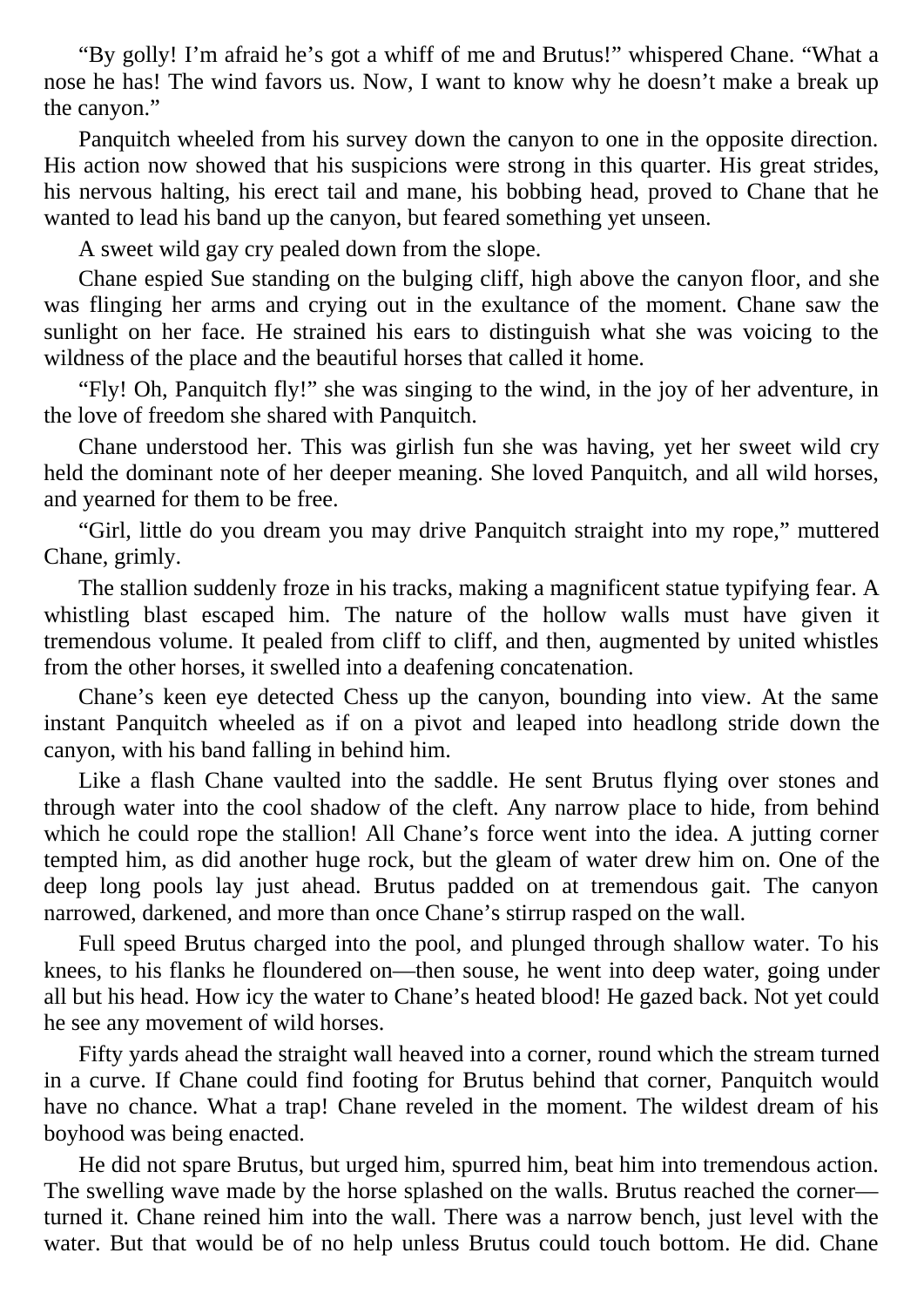stifled a yell of exultation. Fate was indeed against Panquitch. Brutus waded his full length before he reached the ledge. He was still in five feet of water, and on slippery rocks. Chane had no time to waste. The cracking of hoofs up the canyon rang like shots in his ears. Panquitch and his band were coming. Chane needed room to swing his lasso. Should he get out on the ledge or stay astride Brutus? Both plans had features to recommend them. But it would be best to stay on Brutus.

Chane turned the horse round. Brutus accomplished this without slipping off the rocks into deep water.

"Brutus, what do I want with Panquitch when I have you?" Chane heard himself whisper. He did not need Panquitch. It was his hunting instinct and long habit.

Then Chane had burst upon him the last singular fact in the string of fatalities which now bade fair to doom Panquitch. The important thing at the climax here was to have room to cast the lasso. Chane had felt the nearness of the corner of wall. He had planned to urge Brutus into the water the instant Panquitch appeared. But this need not be risked. There was no necessity to get beyond the corner of wall.

Chane was left-handed. He threw a noose with his left hand, and in the position now assumed he was as free to swing his rope as if he had been out in the open.

The trap and the trick were ready. Chane's agitation settled to a keen, tight, grim exultation. Nothing could save Panquitch if he ever entered that deep pool. Chane listened so intensely he heard his heartbeats. Yes! He heard them coming. Their hard hoofs rang with bell-like clearness upon the boulders. Then the hollow muffled sound of hoofs on rock under the water—then the splashing swish!

Soon the narrow canyon resounded to a melodious din. Suddenly it ceased. Chane realized the wild horses had reached the pool. His heart ceased to beat. Would the keen Panquitch, victor over a hundred clever tricks to capture him, shy at this treacherous pool? — Clip—clop! He had stepped out into the water. Chane heard his wild snort. He feared something, but was not certain. The enemies behind were realities. *Clip—clop!* He stepped again. *Clip—clop!* Into deeper water he had ventured. Then a crashing plunge!

It was followed by a renewed din of pounding hollow hoof-cracks, snorts, and splashes. They were all taking to the pool.

Chane swung the noose of his lasso round his head, tilting it to evade the corner of wall. It began to whiz. His eyes were riveted piercingly upon the water where it swirled gently in sight from behind the gray stone. Brutus was quivering under him. The plunging crashes ceased. All the wild horses were swimming. The din fell to sharp snuffing breaths and gentle swash of water. A wave preceded the swimming band.

A lean beautiful head slid from behind the wall, with long black mane floating from it. Panquitch held his head high.

At that short distance Chane could have roped one of his ears. Even in the tremendous strain Chane could wait a second longer. Panquitch was his.

The stallion saw Brutus and his rider—the swinging rope. Into the dark wild eyes came a terror that distended them. A sound like a horrid scream escaped him. He plunged to turn. His head came out.

Then Chane cast the lasso. It hissed and spread, and the loop, like a snake, cracked over Panquitch, under his chin and behind his ears. One powerful sweep of Chane's arm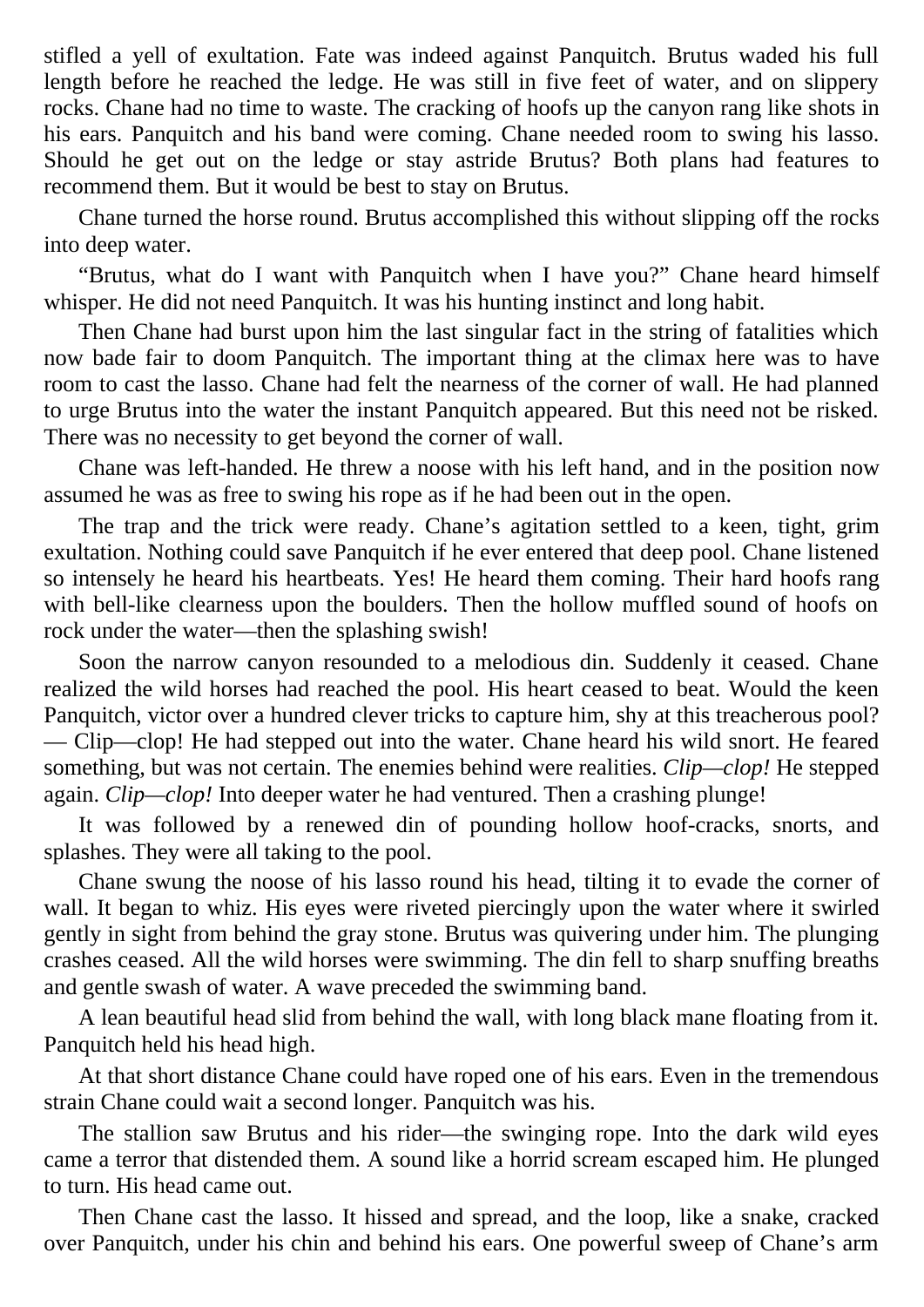tightened that noose.

"*Whoopee!*" yelled Chane, with all the power of his lungs. "He's roped! He's roped! *Panquitch!*—Oh—ho! ho! He's ours, Brutus, old boy. After him, old boy!"

Panquitch plunged back, pounding the water, and as Chane held hard on the lasso the stallion went under. Chane clacked the rope, and urged Brutus off the rocks. Pandemonium had begun round that corner of wall. As Brutus soused in, and lunged to the middle of the stream, Chane saw a sight he could never forget.

Upwards of a score of wild horses were frantically beating and crashing the water to escape back in the direction they had come. Some were trying to climb the shelving wall, only to slip, and souse under. They bobbed up more frantic than before, screaming their terror. Some were trying to climb over the backs of those to the fore. All were in violent commotion, and uttering some variation of horse sounds.

Panquitch, hampered by the lasso, was falling behind. Chane pulled him under water, then let him come up. Brutus had to be guided, for he tried to swim straight to the stallion. Chane did not want that kind of a fight. It was his purpose to hold Panquitch in the pool until he was exhausted. With that noose round his neck he must tire sooner than Brutus. This unequal struggle could not last long. Chane had no power to contain his madness of delight, the emotion roused by the feel of Panquitch on the other end of his lasso. Panquitch, the despair of Nevada wranglers long before he had shown his clear heels to those of Utah! Panquitch roped! It was incredible good fortune. It was the great moment of Chane's wild life.

"Aha there, old lion-mane," he called, true even in that moment to his old habit of talking to horses. "You made one run too many! You run into a rope! Swim now! Heave hard! Dive, you rascal! You're a fish. Ho! Ho! Ho!"

But when Panquitch plunged round to make for his adversaries the tables were turned. Chane's yell of exultation changed to one of alarm, both to frighten Panquitch, if possible, and to hold Brutus back. Both, however, seemed impossible. Brutus would not turn his back to that stallion. His battle cry pealed out. Chane hauled on the lasso, but he could not again pull Panquitch under.

Despite all Chane could do, the stallion and Brutus met in head-on collision. A terrific *mêlée* ensued. Chane was thrown off Brutus as from a catapult. But he was swift to take advantage of this accident. A few powerful strokes brought him round to Panquitch, and by dint of supreme effort astride the back of the wild stallion.

Chane fastened his grip on the ears of the stallion, to lurch forward with all his weight and strength. He got the head of Panquitch under the water.

"BACK! BACK!" yelled Chane to Brutus.

It was a terrible moment. Chane preferred to let Panquitch free rather than drown him. But if Brutus kept fighting on, crowding the stallion, Chane saw no other issue. Under him Panquitch was shaking in convulsions. Chane let go of his head. The stallion bobbed up, choking, snorting. But if terror was still with him it was one of fury to kill. He bent his head back to bite at Chane. His eyes were black fire; his open mouth red and dripping; his teeth bared. Chane all but failed to keep out of his reach.

In his cowboy days Chane had been noted for his ability to ride bronchos, mean mustangs, bucking horses, mules, and even wild steers. The old temper to ride and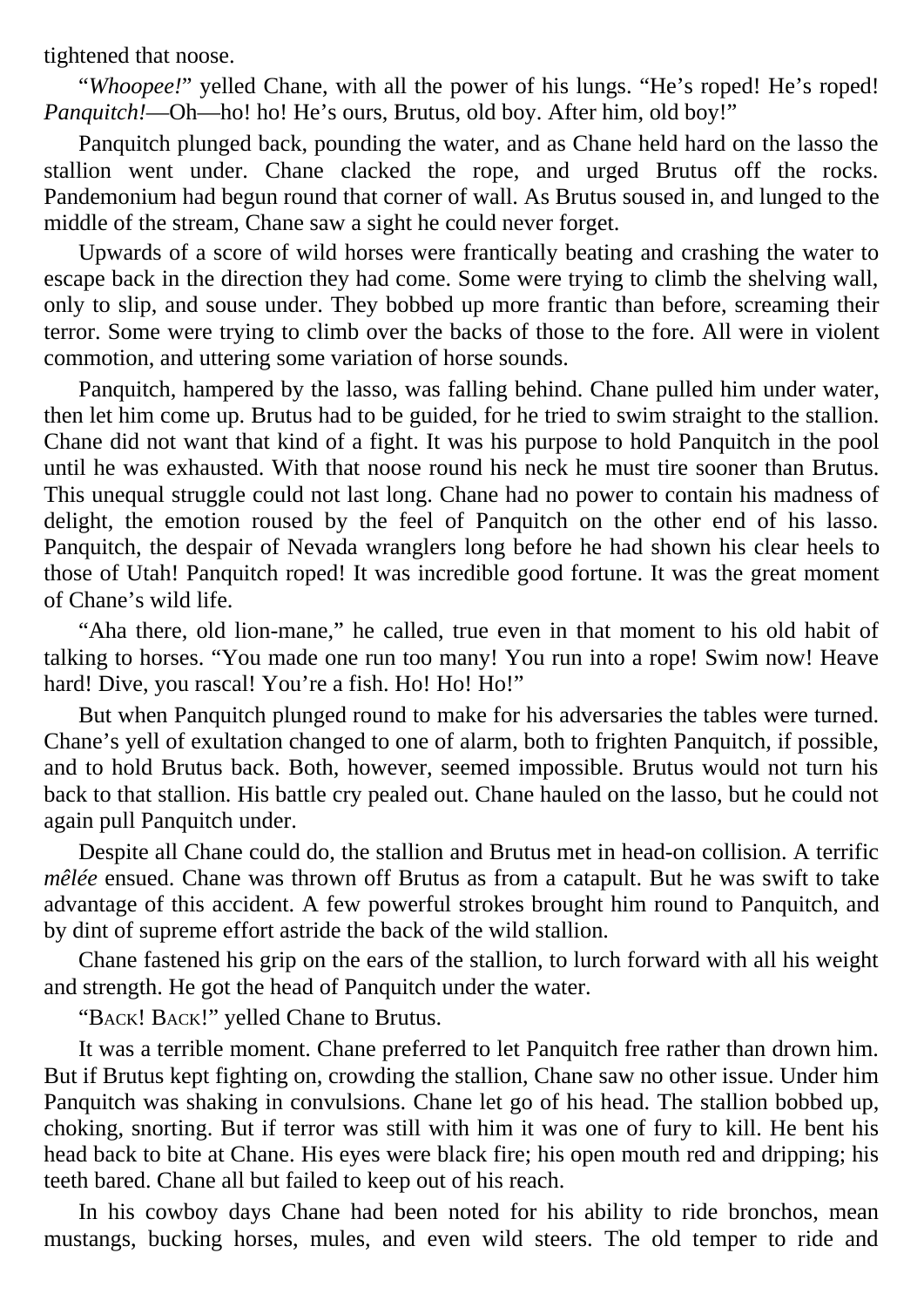conquer awoke in him. Fighting the stallion, beating Brutus off, keeping his seat, Chane performed perhaps the greatest riding feat of his career. He had, however, almost to drown the stallion.

At length Panquitch, suddenly showing signs of choking, headed for the shallow water. His swimming was laborious. Chane loosed the tight rope, then plunging off he swam back to Brutus and got in the saddle. He urged Brutus faster and faster, to pass the sinking Panquitch. Not a moment too soon did Brutus touch bottom, and plunging shoreward, he dragged Panquitch after him. The stallion could no longer breathe, yet he staggered out of the shallow water, to the sand, where he fell.

Chane leaped off Brutus to fall on Panquitch and loosen the lasso. The stallion gave a heave. He had been nearly choked to death; perhaps the noose had kept water out of his lungs. His breast labored with a great intake of air. Then he began to shake with short quick pants.

"Aw, but I'm glad!" ejaculated Chane, who for a moment had feared a calamity. But Panquitch would revive. Chane ran back to the heaving Brutus, and procuring a second lasso from the saddle, he rushed again to the stallion and slipped a noose round his forelegs.

"Reckon that's about all," he said, rising to survey his captive.

Panquitch was the noblest specimen of horseflesh Chane had ever seen in all his wandering over the rangelands of the west. But in these flaming black eyes there was a spirit incompatible with the rule of man. Panquitch might be broken, but his heart would ever be wild. He could never love his master. Chane felt pity for the fallen monarch, and a remorse. He was killing something, the like of which dwelt in his own heart.

"Panquitch, it wasn't a square deal," declared Chane. "I played you a dirty trick. I'm not proud of it. And so help me God I've a mind to let you go."

So the wild-horse-hunting instinct in Chane found itself in conflict with an emotion compelled into existence by the defeat and prostration of the great stallion. Chane missed that crowning joy of the wild-horse wrangler—to exhibit to the gaze of rival hunters a captive horse that had been their passion to catch and break and ride.

"Wo—hoo! Oh—h, Chane, I'm coming!" called a girlish high-pitched voice, pealing along the narrow walls.

Sue appeared at the mouth of the cleft, standing upon a boulder, with her hair shining in the sun. She had espied him and Brutus from afar, and perhaps had guessed the issue. Then Chess's voice rang down the canyon.

"What you-all doing, Chane Weymer?"

He caught up with Sue, and lending her a hand, came striding with her over the rock benches. He had lost his hat.

Chane heard them talking excitedly, out of breath, wondering, tense and expectant. Brutus whistled. Then Chess and Sue came out of the shadow, into the strip of sunlit canyon. They saw Panquitch lying full length on the sand. Chess broke from Sue and came rushing up. One glance showed him Panquitch was alive.

"Good Lord!" he screeched, beside himself with excitement, running to grasp Chane and embrace him. He was sweating, panting, flushed of face, wild of eye. "*Panquitch!* And you got him hawg-tied!"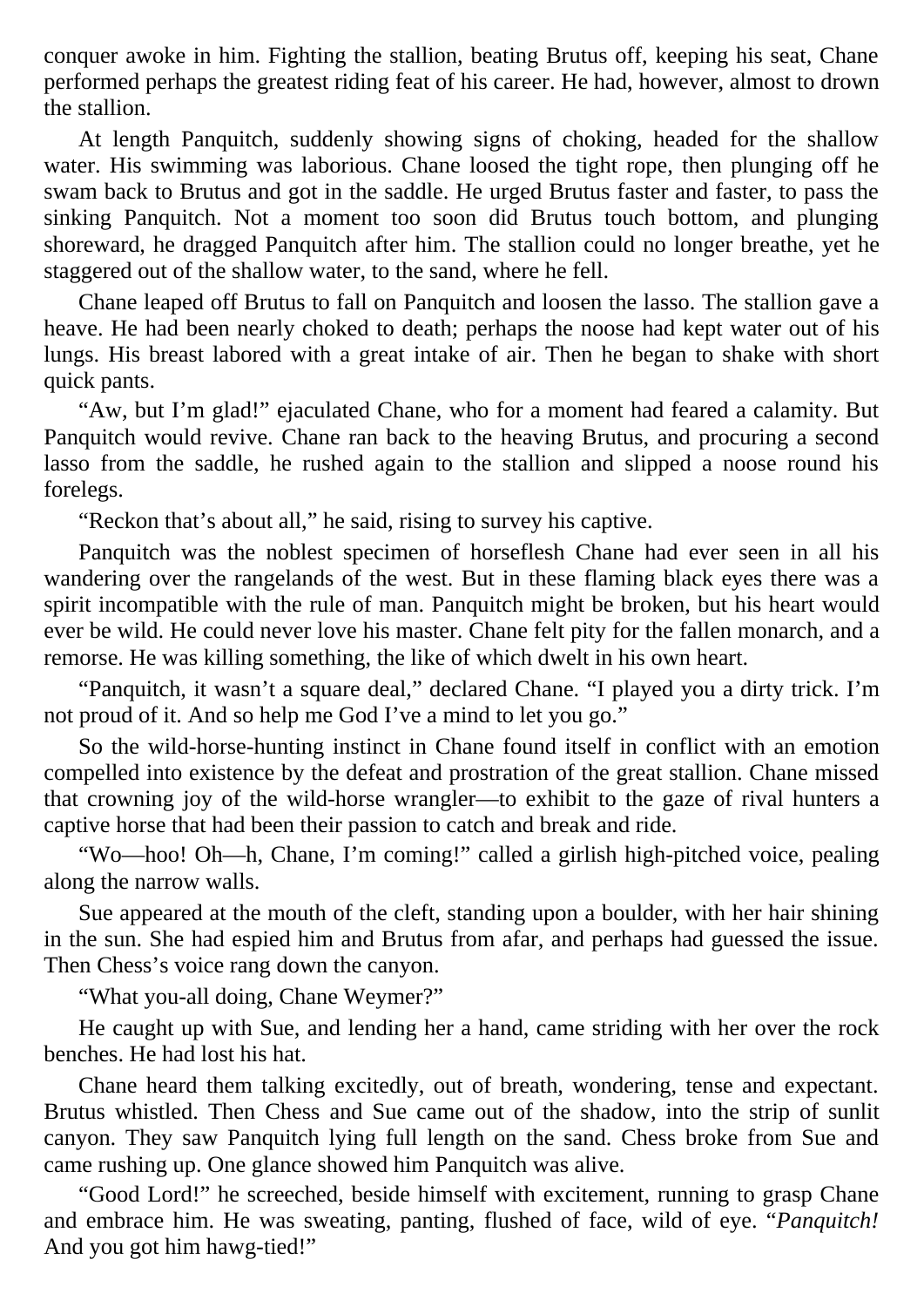He ran back to the stallion, gazed down upon him, moved round him, gloated over him. "Hurry, Sue! Come! Look! Will you—ever believe it?—We chased—Panquitch right —into Chane's trap! Of all the luck! Hurry to see him! Oh, there never was such a horse!"

Then he strode back to Chane, waving his hands.

"We climbed that slope—back there," he went on. "Just for fun. Wanted to see. Then from up on top—I spied the wild horses. Sue saw Panquitch first. We ran down—having fun—seeing how close we could get. Then Sue said: 'Run down ahead, Chess. I'll stay here. Turn them—chase them by me—so I'll get to see Panquitch close.' So I ran like mad. Queer place up there. I headed them. They ran back—up over that hollow—behind the big knob of wall. Right by Sue! I saw her run down the slope—this way. But I made for the canyon. Just wanted to see them run by. Couldn't see them. I ran some more. Then the whole bunch trotted out of the cottonwoods. Panquitch lorded it round. He was prancing. He didn't know which way to run. I heard Sue screaming at him. Then Panquitch bolted this way—and his bunch followed. . . . Just think! You were here. You saw them. You must have hid. . . . You roped Panquitch! Chane, you owe it all to Sue. She drove Panquitch to you."

"I reckon," replied Chane, conscious of unfamiliar riot in his breast. "Where'd the bunch go—when they ran back?"

"Passed me—like the wind," panted Chess. "Straight up the canyon!"

"You don't say!" exclaimed Chane, in surprise. "I thought they'd take to one of the slopes. Chess, these wild horses have more than one outlet to their burrow."

Sue had held back, and was standing some rods off, staring from the prostrate Panquitch to Chane. Her hands were pressed over a heaving bosom. Her eyes seemed wide and dark. There was something about her that made Chane catch his breath. This was not Sue Melberne as he knew her.

"Come on, Sue," called Chess. "Nothing to fear. Panquitch has ropes on him."

"Oh, it's all my fault—my fault," cried Sue, pantingly, as again she hurried toward them, keeping away from the fallen stallion. "Is he hurt? He breathes so—so hard."

"Reckon Panquitch's only choked a little," replied Chane. "You see, I roped him in the water. Brutus and I had to follow. Panquitch got mad and charged up. I couldn't manage Brutus. He wanted to fight. So they had it hot and heavy. I was knocked off Brutus. But I swam to Panquitch, straddled him, and had to hold his head under water to keep him from drowning us both."

"You're all bloody! You're hurt," replied Sue, coming to him.

Chane had not noted the blood on his hands and his face. Evidently he had been scratched or barked in the struggle.

"Guess I'm not hurt," he said, with a laugh, as he drew out his wet scarf. "Here, Chess, hold the rope while I tie my cuts. If Panquitch tries to get up just keep the rope tight."

Chess received the lasso and drew it taut. "Hyar, you king of stallions," he called out. "You've sure got tied up in the wrong family. We're bad *hombres*, me and Chane. Just you lay still."

Chane became aware that Sue had come quite close to him.

"Let me do it," she said, taking the scarf. And without looking up she began to bind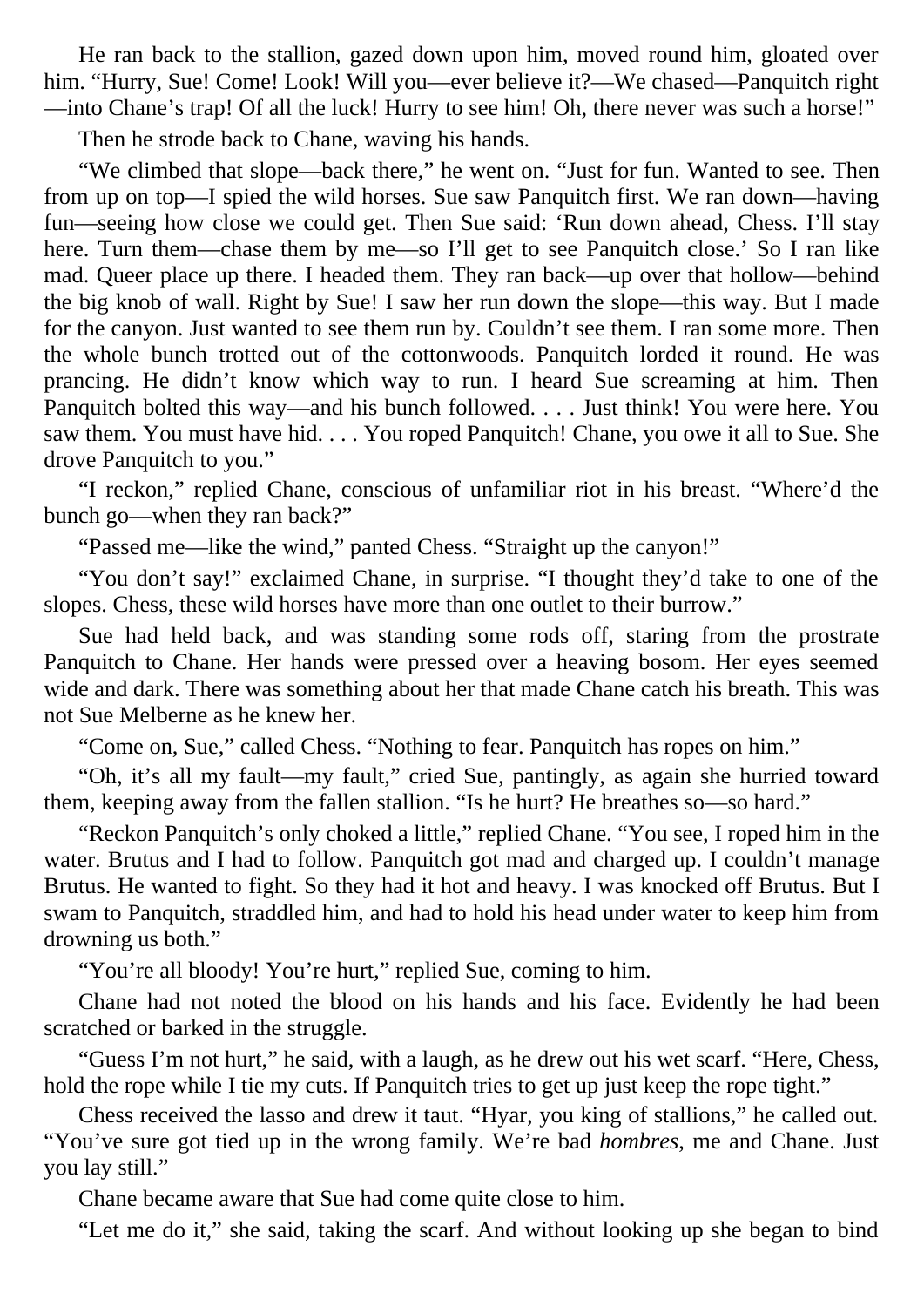his injured hand. She was earnest about it, but not at all deft. Her fingers trembled. Chane, gazing down upon her, saw more signs of agitation. Under the gold brown of her skin showed a pearly pallor; the veins were swelling on her round neck. Her nearness, and the unmistakable evidences of her distress and excitement, shifted the current of Chane's mind. How momentous this day! What was the vague portent that beat for entrance to his consciousness?

Sue finished binding his hand, and then she looked up into his face, not, it seemed, without effort. She was strained with the exertion and excitement of this adventure. But would that have accounted for a subtle difference in her?

"There's a cut on your temple," she said, and untying her own scarf she began to fold it in a narrow band. Her blouse was unbuttoned at the neck, now exposing the line where the gold tan met the white of her swelling bosom. "Bend your head," she added.

Chane did as he was bidden, conscious of mounting sensations. The soft gentle touch of her hands suddenly inflamed him with a desire to seize them, to kiss them, to press them against his aching heart. Stern repression did not, however, on this occasion, bring victory. He had no time to think. It was like being leaped upon in the dark—this attack of incomprehensible emotion.

"There—if you put your sombrero on carefully—it will stay," she said.

"Thanks. You're very good. Reckon I'm not used to being doctored by tender hands," he replied, somewhat awkwardly, as he drew back from her. That was what made him unsure of himself—her nearness. Strange to him, then, and growing more undeniable, was the fact that as he retreated she followed, keeping close to him. When she took hold of the lapel of his vest and seemed fighting either for command of herself or strength to look up again, then he realized something was about to happen.

"I'm all wet," he protested, trying to be natural. But he failed. It was not a natural moment or situation or position for them.

"So you are. I—I hadn't noticed it," she said, and instead of drawing away she came so close that her garments touched him. Even this slight contact caused Chane to tremble. "Chane, come a little away—so Chess won't hear," she concluded, in a whisper.

Chane felt as helpless in her slight hand as Panquitch now was in his. She led him back a few paces, in the lee of a slab of rock that leaned down from the wall.

"What's—all this?" he demanded, incredulously, as she pushed his back against the rock.

"It's something very important," she replied, and then she fastened her other hand in the other lapel of his vest. She leaned against him. The fact was so tremendous that Chane could scarcely force his faculties to adequate comprehension of it. Yet there came to his aid an instinct natural to him through all the strenuous and perilous situations of his desert life, and it was a kind of cool anger of self-preservation.

"Yes?" he queried, doubtfully.

She was quite pale now and the pupils of her dark eyes were dilating over deep wonderful shadows and lights. He felt her quiver. His response was instantaneous and irresistible, but it was a response of his heart, not his will. He would never let her know what havoc this contact played with him.

"Would you do something great for me?" she whispered, her husky voice betraying a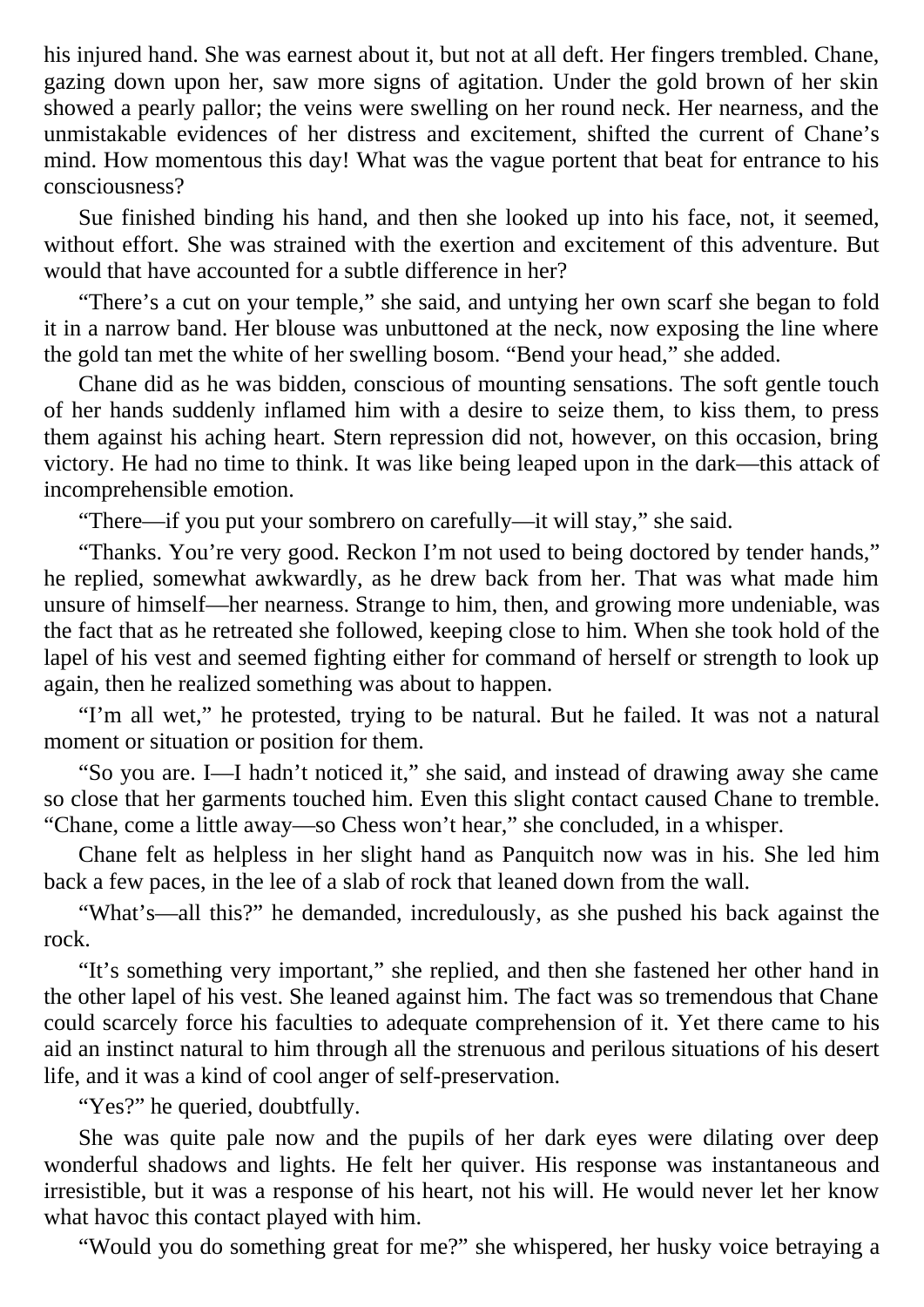dry mouth.

"Great!" he ejaculated. What little control he had when one word could throw him off his balance! "Why, Sue Melberne, I reckon I would—for you—or any girl, if I could."

"Not for any other girl," she returned, swiftly. "For *me*!"

"I'll make no rash promises. What do you want?"

"Let Panquitch go free."

Chane could only stare at her. So that was it! Sudden relief flooded over him. What might she not have asked? How powerless he was to refuse her most trivial wish! But she did not know that. This longing of hers to see Panquitch freed was natural and he respected her, liked her, loved her the more for it. Easy now to understand her white face, her soulful eyes, her quivering lips and clinging hands! She loved wild horses. So did he, and he could see her point of view. Alas for the strange vague rapture that her close presence had roused! But he could prolong this delicious moment of torment.

"Are you crazy, girl?" he demanded.

"Not quite," she replied, with a wistful smile that made him wince. "I want you to let Panquitch go. It was my fault. I was his undoing. I longed to see him close—to scream at him—to watch him run. So I drove him into your trap."

"Quite true. I'd never have caught him save for you. But what's that? I don't care. Once in my life I had a wrangler's luck."

"Something tells me it'll be bad luck, unless you give in."

"Bad luck? Ha! I reckon I've had all due one poor rider," he replied. "And the worst of it, Sue Melberne, was on your account."

"You mean—about Manerube?" she whispered.

"Yes, and what went before," he returned, darkly.

"Chane, did something happen before that?" she asked, softly.

"I reckon it did," he answered, bitterly.

"Tell me," she importuned.

Chane felt as if about to fall from a height. What was this all about? His wounded heart probed! Yet did it matter?

"You know," he said, almost violently. "Chess gave me away."

"Then, what Chess said was—is true?"

"Yes, God help me, it *is*. . . . But enough of talk about me. You wanted me to free Panquitch?"

She did not reply. He had a glimpse of her eyes filming over, glazed, humid, before she closed them. Her head, that had been tilted back, drooped a little toward him, and her slender body now lent its weight against his. Chane had no strength to tear himself away from her, nor could he bear this close contact longer. The poor girl was overwrought, all because of sentiment about a horse.

"Sue, what ails you?" he demanded, sharply, and he shook her.

His voice, his rudeness, apparently jarred her out of her weakness. It seemed he watched a transformation pass over her, a change that most of all nonplused him. A blush rose and burned out of her face, leaving a radiant glow. She let go of his vest, drew back.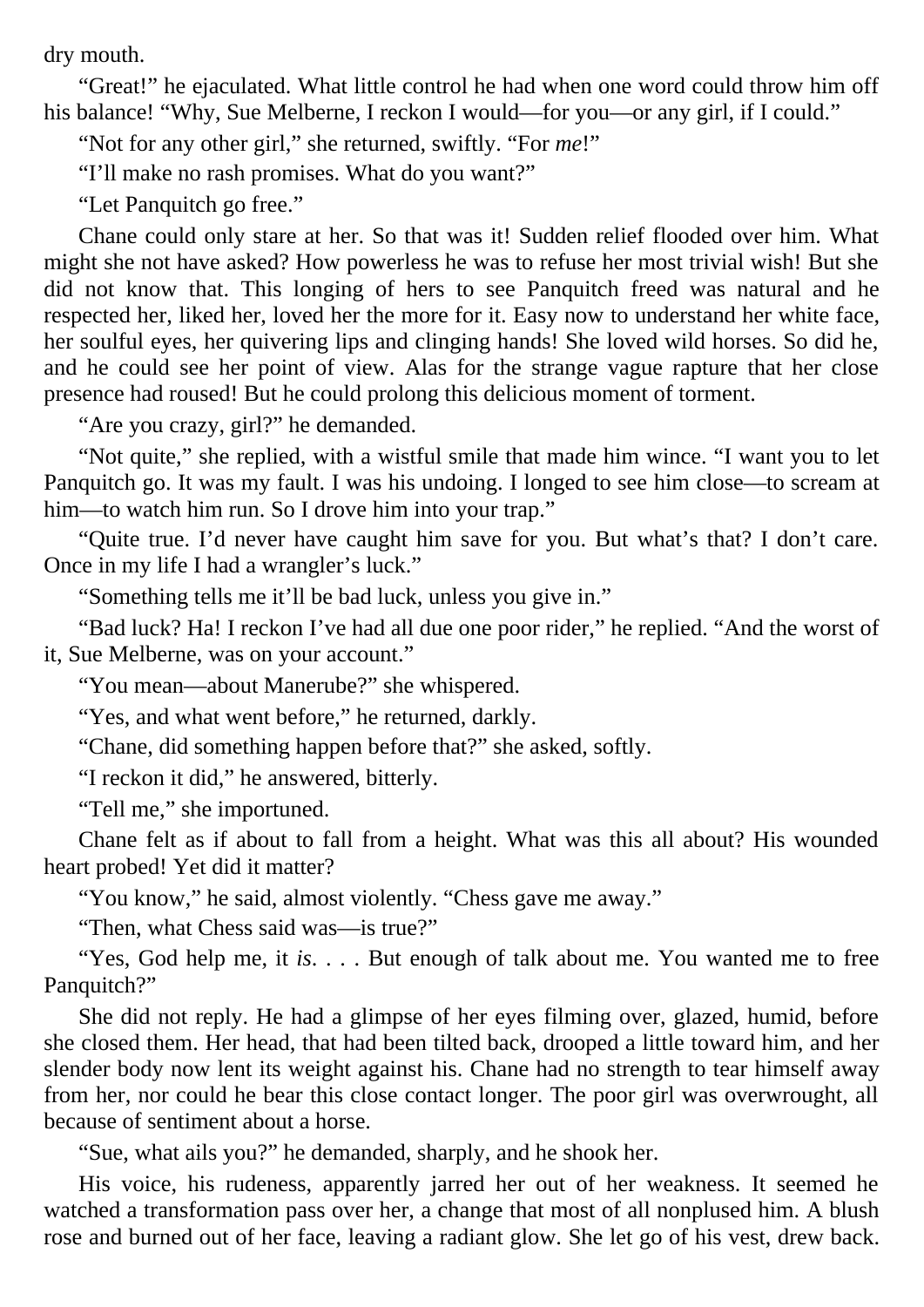And suddenly she seemed a woman, formidable, incredible, strong as she had been weak, eloquent of eye.

"Something did ail me, Chane, but I'm quite recovered now," she replied, with a wonderful light on her face.

"You talk in riddles, Sue Melberne."

"If you weren't so stupid you'd not think so."

"Reckon I am stupid. But we've got off the trail. You asked me to let Panquitch go."

"Yes, I beg of you."

"You're awful set on seeing him walk off up that slope, aren't you?" he inquired, trying to find words to prolong the conversation. He despised himself for longing to have her come close again, to appeal to him. Presently he must tell her that her slightest wish could never be ignored, that Panquitch was hers to free.

"Chane, I'll do anything for you if only you'll let him go."

He laughed, almost with bitter note. "How careless you are with words! No wonder Manerube got a wrong hunch."

She flushed at that, and lost for a second the smile, the poise that so baffled him. But swiftly they returned.

"I was a silly girl with Manerube," she replied. "I'm an honest woman now. . . . I said I'll do anything for you, Chane Weymer—*anything*."

"Reckon I hear you, unless I'm locoed," he said, thickly. "I'm not asking anything of you. But I'm powerful curious. If you're honest now, suppose you tell me a few of the things you'd do for me."

"Shall I begin with a lot of small things—or with something big?" she inquired, in so sweet and tantalizing a voice that Chane felt the blood go back to his heart. She was beyond him. How useless to match wits with any woman, let alone one whom a man adored madly and hopelessly! Chane felt he must get out of this. One more moment, then she could have Panquitch!

"Well, suppose you save time by beginning with something big," he suggested, in a scorn for himself and for her. It was a farce, this talk, all except her earnest appeal and her sweetness. He could not argue with her, nor follow her subtleties.

She stepped close to him again. And then Chane shook with a sense of impending catastrophe. She seemed cool, brave, and honest as she claimed to be. But her dark eyes held a strange fire.

"Very well. The biggest thing a woman can do is to be a man's wife."

Stupefaction held Chane in thrall. It took a moment to recover from the shock of that blow. He had heard her speak. He was not out on the lonely desert, listening to the voices of the cedars. All about Sue Melberne belied that slow, sweet, cool speech. Suddenly a fury of bewilderment, of uncertainty, assailed Chane. Laying powerful hands on her shoulders he shook her as he might have a child.

"You'd marry me to save that horse?" he demanded, incredulously.

"Yes."

"You'd throw yourself away for Panquitch?" he went on, sternly.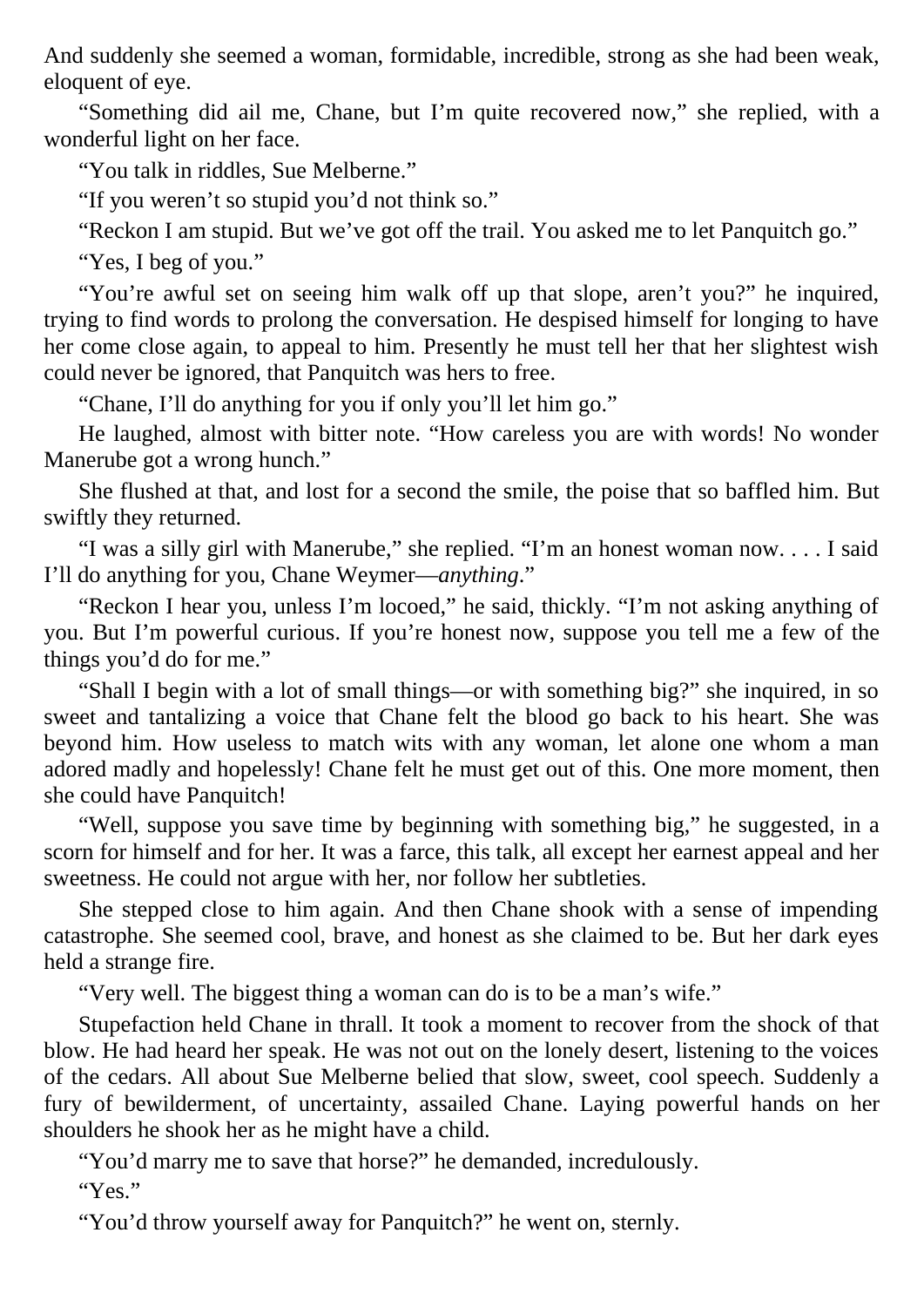"Yes. But—I'd hardly call it that."

"Sue Melberne, you'd be my—my *wife*!" The very idea of such fortune made Chane mad. He released her. He wrestled with himself. Thick and heavy his heart beat. It mattered not why or how he might possess this girl, but the fact that he might was maddening. Still he fought for the right. What a sentimental inexplicable girl!

"Yes, I will, Chane," she said.

"You love Panquitch so well. I remember you risked much to free the wild horses in the trap corral. But this is beyond belief. Yet you say so. You don't look daft, though your talk seems so. I can't understand you. To sacrifice yourself for a horse, even though it's Panquitch!"

"I wouldn't regard it as—sacrifice," she whispered.

"But it is. It'd be wrong. It'd be a crime against your womanhood. I couldn't accept it. Besides, you're doing wrong to tempt me. I'm only a poor lonely rider. I've always been hungry for a woman. And I've never had one. . . . It's doubly wrong, I tell you."

Chane stamped up and down the narrow place behind the rock. Hard violent action in the open had been his life: he brought it to bear on the conflict in his breast. With a black, hot, tearing wrench he got rid of the spell.

"Sue, I brought this—on myself," he said, gentle of tone, though his voice broke. "I wanted to hear you beg for Panquitch. I wanted you to be close to me. It was madness. All the time I was lying. From the moment you asked me to free Panquitch I meant to do it. You helped me catch him. You can free him."

Sue walked straight to him, closer than before, almost into his arms. The poise of head, the radiance of face, the eloquence of eye—these had vanished and she seemed stranger than before, a pale thing reaching for him.

"That will make me happy, but only—if I can pay—my debt," she faltered.

"What *do* you mean?" demanded Chane, harshly.

"If you free Panquitch you must make me—your wife."

"Are you out of your head or lying to me?"

"Both," she whispered, and fell against him.

Chane clasped her in his arms, and held her closer and closer, sure in his bewilderment of only one thing, that if she persisted she would break him down. But now she was in his arms. Her head drooped so that he could not see her face, but she was stirring, turning to him, sinking on his breast. Never could he let her go now! It was all so astounding. His mind and body now seemed to leap to the sweetness of possession. The golden amber sunlight of the canyon moved about him like a glory of lightning, and it was certain that thunders filled his ears. He was realizing what he could not believe. The stunning truth was that Sue Melberne lay in his arms, strangely willing. That was enough for his hungry heart, but his conscience stormed at him. Then, last of all, he felt as in a dream Sue's arms go up round his neck and fasten there.

"My God!" . . . he gasped. "Sue, this can't be for Panquitch."

Her face came up, white like a flower, wet with tears. But strain and strife were gone.

"If you had any sense you'd have known I—I loved you!"

"SUE MELBERNE!"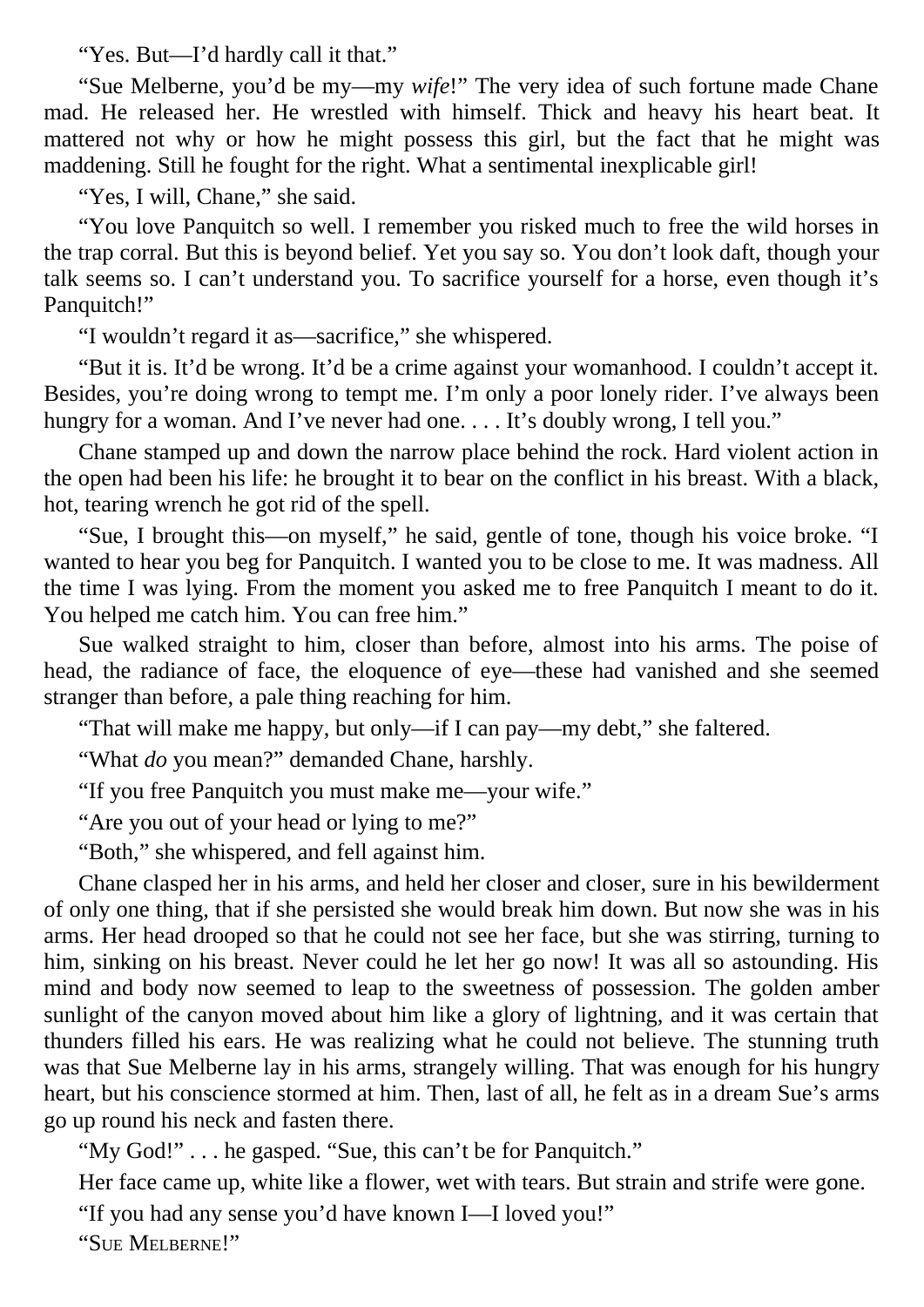"Now, my wild-horse hunter, take your rope off Panquitch—and put it on me," she replied, and raised her lips to his.

A little later Chane took the rope out of Chess's hands and held it to Sue. Then he knelt to slip off the noose of the other lasso, the one that was tied to the saddle on Brutus. Swiftly Chane stripped this from the stallion.

"Hey! What you doing?" yelled Chess, in amaze. "He's come to. The son-of-a-gun will be on his feet in a jiffy."

Chane apparently took no note of Chess's concern. This moment was full of unutterable joy in that he was making Sue happy and slipping his rope off Panquitch freeing the last wild horse he would ever capture. Bending over the stallion he loosed the knot round the forelegs.

"Pull it—easy," he called to Sue.

Chess actually leaped up in the air, to come down with cracking boots.

"What—the—hell!" he cried, piercingly.

Sue drew the lasso taut, and slid it gently from the stallion. He gave a fierce snort. Then he raised his head. Actually he looked at his legs, and then with muscles knotting all over his body he heaved hard and got up. He was free and he knew it. Hate and fear flamed in his bloodshot eyes. Chane thrilled when he met that look and knew in his soul what he was giving up. Panquitch stood for a moment, with his breaths audible. Thus Chane saw him close, standing unfettered, in all his magnificent and matchless beauty. Indeed, he was a lion of wild horses. Perfect in build, perfect in color, the rarest combination and the only one Chane had ever seen in a tawny shade of yellow, with flowing mane and tail black as night. He had not a scar, not a blemish, not a fault. He represented the supreme handiwork of nature—a creature too beautiful, too proud, too noble, too wild for the yoke of man.

Panquitch shook himself and moved away. He was still weak, but his spirit showed in his prance. He snorted fiercely at Brutus. And Brutus returned the challenge.

"Run—oh, Panquitch, run!" cried Sue, with rich and mellow sweetness in her voice.

But the stallion did not run. His slow action was that of a spent horse. Keeping to the middle of the canyon, he trotted on, by the sand patch where lately he had pranced so proudly, by the cottonwood grove and the wavy slope of rock, and on, out of sight.

Then Chess exploded. He cursed, he raved, he glared, not for a full moment becoming intelligible.

"You let him go! Panquitch, the greatest wild horse in the world. You had him. You could have given him to me. I've no great horse, like Brutus. I always wanted one. . . . Let him go for Manerube to rope! Or some damned lucky rider who'll happen on him before he recovers. . . . Oh, you're locoed. The two of you. Sue, you're a sentimental fool. Chane, you're a damn fool. . . . I could cry. Chane, whatever has come over you?"

"Chess, I reckon I'm no longer boss of the Weymer outfit," replied Chane, striving to keep undue pride and joy out of his words, but failing utterly.

"Hey?" ejaculated Chess, as if he had been struck. His mouth opened wide, likewise his eyes, and he made a picture of stupidity and incredulity.

"Little Boy Blue, I'm sure going to be your sister," said Sue, with all of gladness.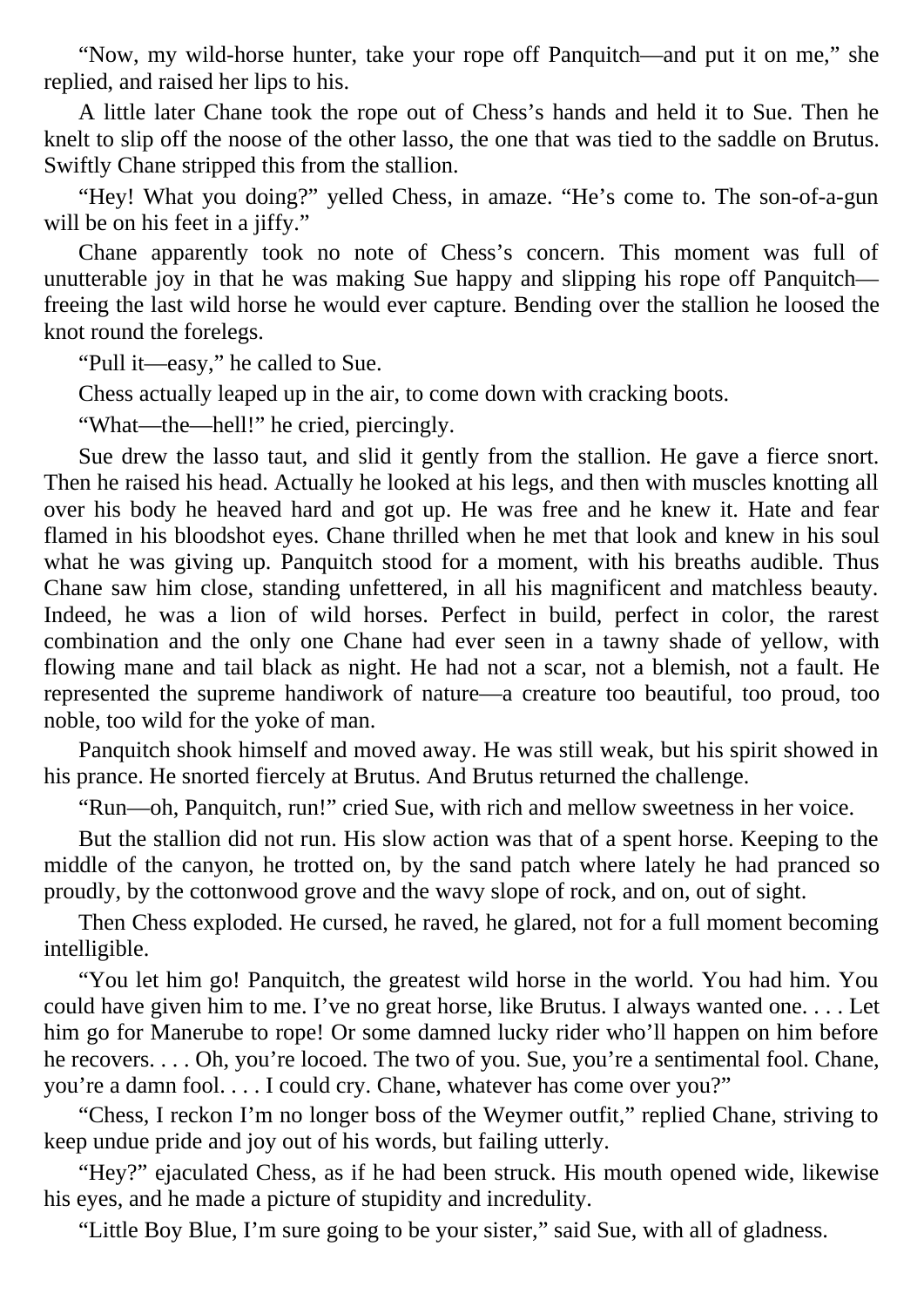Suddenly transfigured with rapture, Chess made at them.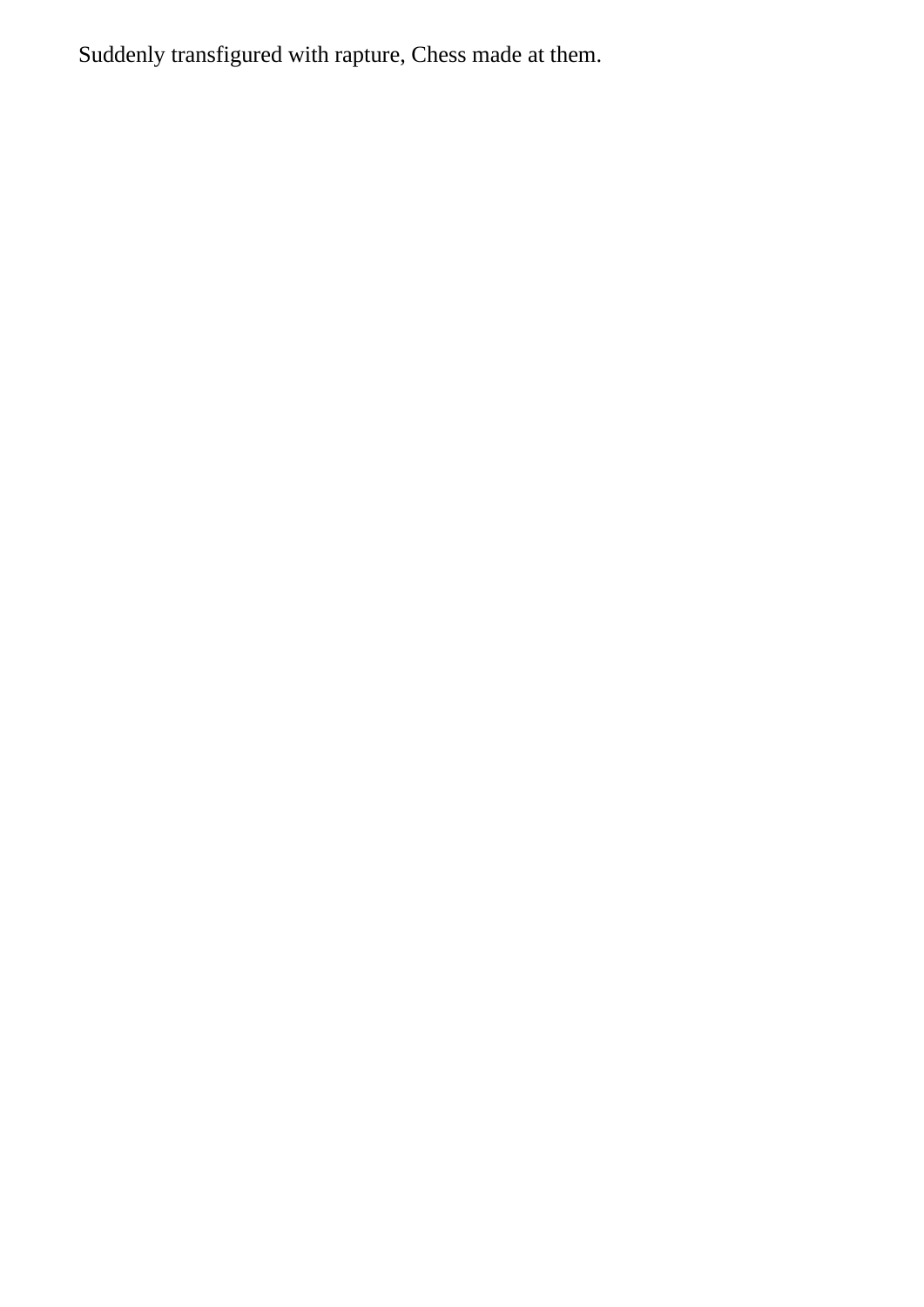## **Chapter Sixteen**

CHANE strode up the canyon as one in a dream, leading Brutus, with Sue in the saddle.<br>From time to time he looked back to see if she were a reality. Her dark eyes shone, her From time to time he looked back to see if she were a reality. Her dark eyes shone, her lips were parted. There was a smile on her face, an exquisite light, a spirit that must be the love she had confessed. Life had become immeasurably full and sweet for him.

Chess had passed from every manner of congratulation, boastfulness as to his bringing about this match, delight in Chane's good fortune, back to his former despair at the loss of Panquitch.

"Now you two have each other, you don't care for nothing," he growled, with finality, and forged on ahead to leave them alone.

It appeared to be about the middle of the afternoon when the amber light of the canyon began to tinge with purple. The breeze had ceased and the air was warm. Less tremendous grew the looming walls, wider the stream of blue sky overhead, lower the rims, and therefore the oppressiveness began to wane, and the sense of overpowering weight and silence.

In many places showed the fresh tracks of the wild horses, last of which were those of Panquitch. He was following his band, on the way to the uplands. Chane would have preferred that they had turned off at the wavy slope below and were now safe under the lee of Wild Horse Mesa. Panquitch, in his spent condition, would hardly be able to escape a fast rider. Still, Chane's exalted mind could not harbor misgiving, or doubt, or anxiety, not on this day in which he had been lifted to the kingdom of happiness.

Chess strode on with his head bent, his gaze on the tracks of Panquitch, and he passed out of sight round a bend in the canyon.

Many times Chane halted to let Brutus come abreast of him, so that he could look up at Sue or touch her. And all at once something which had been forming in his mind coalesced into an insupportable query.

"Sue, when will you marry me?"

She laughed happily. "Why, we've only just become engaged," she replied, roguishly.

"Darling, this is the wild canyon country of Utah," he protested. "People only stay engaged in cities or settlements."

"We'll really be pioneers, won't we?"

"Yes. But I shall always see that you go into civilization every summer, for a visit. . . . Tell me, how long must I wait?"

A rosy glow vied with the gold of Sue's warm cheek.

"Surely until Uncle Jim comes," she said, shyly.

"Your uncle! I remember now—he's a preacher. And he may come yet this fall, certain in the spring?"

"I wish I could fib to you," returned Sue, "and say spring. But dad is sure Uncle Jim will come by Thanksgiving."

He pressed her hand, unable to utter his profound joy and gratitude. Then he took up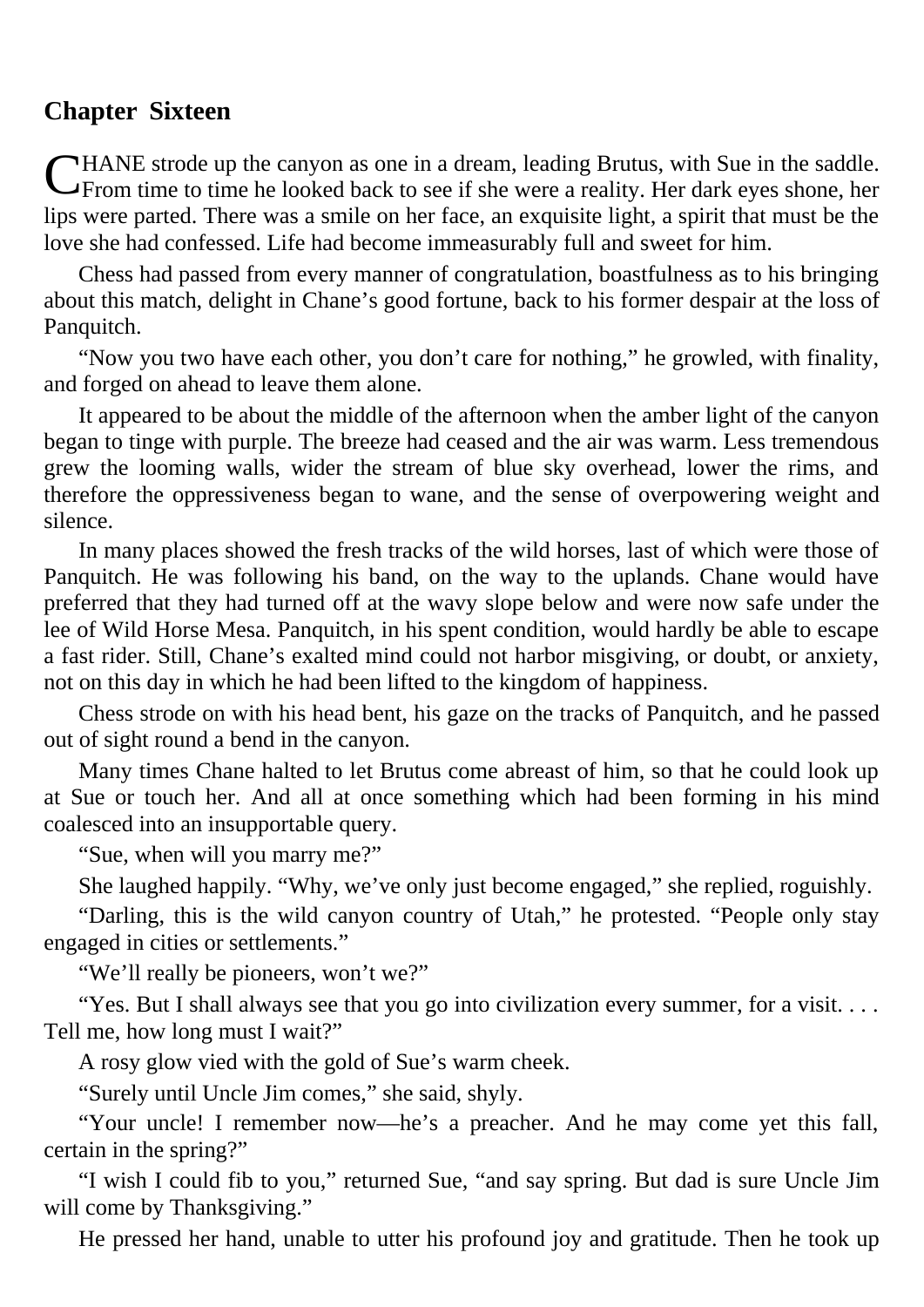the bridle and strode on, leading Brutus. He saw the widening canyon, the sand bars cut up by many hoofs, the lowering rims, the shallow brook, yet he was not conscious of them, for he walked as one in a trance.

The time came when ahead the canyon made a curve into brighter light. Beyond this point was the junction of the four canyons where camp had been made. As Chane turned the corner Brutus shied so violently that he tore the bridle from Chane's grasp.

"Hands up, Weymer," called a tough, husky voice.

Chane's dream was rudely shattered. More than once he had heard the ominous note which rang now in his ears. He was unarmed. He raised his hands, and at the same instant he saw a dark-bearded man, with leveled gun, stride from behind the cliff.

"Up they are," he said, and ground his teeth in sudden impotent anger. Then he recognized the man. "Howdy, Slack."

"Same to you, Weymer," replied the other, sidling round in front of Chane toward Brutus.

"Reckon you see I'm not packing a gun."

"Yep, I shore was glad you wasn't wearin' any hardware. But just keep your hands up an' a respectable distance. I'm a distrustful fellar," replied Slack, and presently, getting within reach of Brutus, he secured the bridle.

Chane's line of vision, as he stood rigidly, did not include Sue, until Slack led Brutus forward. Then she appeared, white of face and mute in her fear. Manifestly she had no thought of herself, but of the gun Slack held leveled at Chane.

"Mosey on in front, Weymer," ordered the outlaw.

Chane had no choice but to comply. He had been in such situations before, and this one would not have greatly perturbed him if Sue had not been there. He lowered his hands and strode on toward the camp, intensely curious to see if what he found there would be identical with what he expected.

The triangular space of intersecting canyons presently came unobstructed to his view. A camp fire was burning, and several men surrounded it, one of them sitting. Even at considerable distance Chane recognized the hard lean face of Bud McPherson.

Chess sat on a stone to one side, with his hands tied behind his back. Melberne did not appear to be present.

"Oh, there's Panquitch!" burst out Sue, in shrill distress.

Chane, shocked at Sue's exclamation, saw a number of horses, all saddled, standing bridles down, to the left of the camp fire group.

"Look! Look!" cried Sue, as if choking.

As Chane did not know where she was looking and did not care to take too many risks with Slack, he shifted his gaze in search of the stallion.

"Chane! Look!" screamed Sue, this time with fury and horror.

"*Manerube! Manerube!* he's got a rope on Panquitch!"

The content of her words flashed on Chane just as he espied Manerube hanging to two lassoes that were fast on Panquitch. The great stallion was holding back with a spirit vastly in excess of his strength.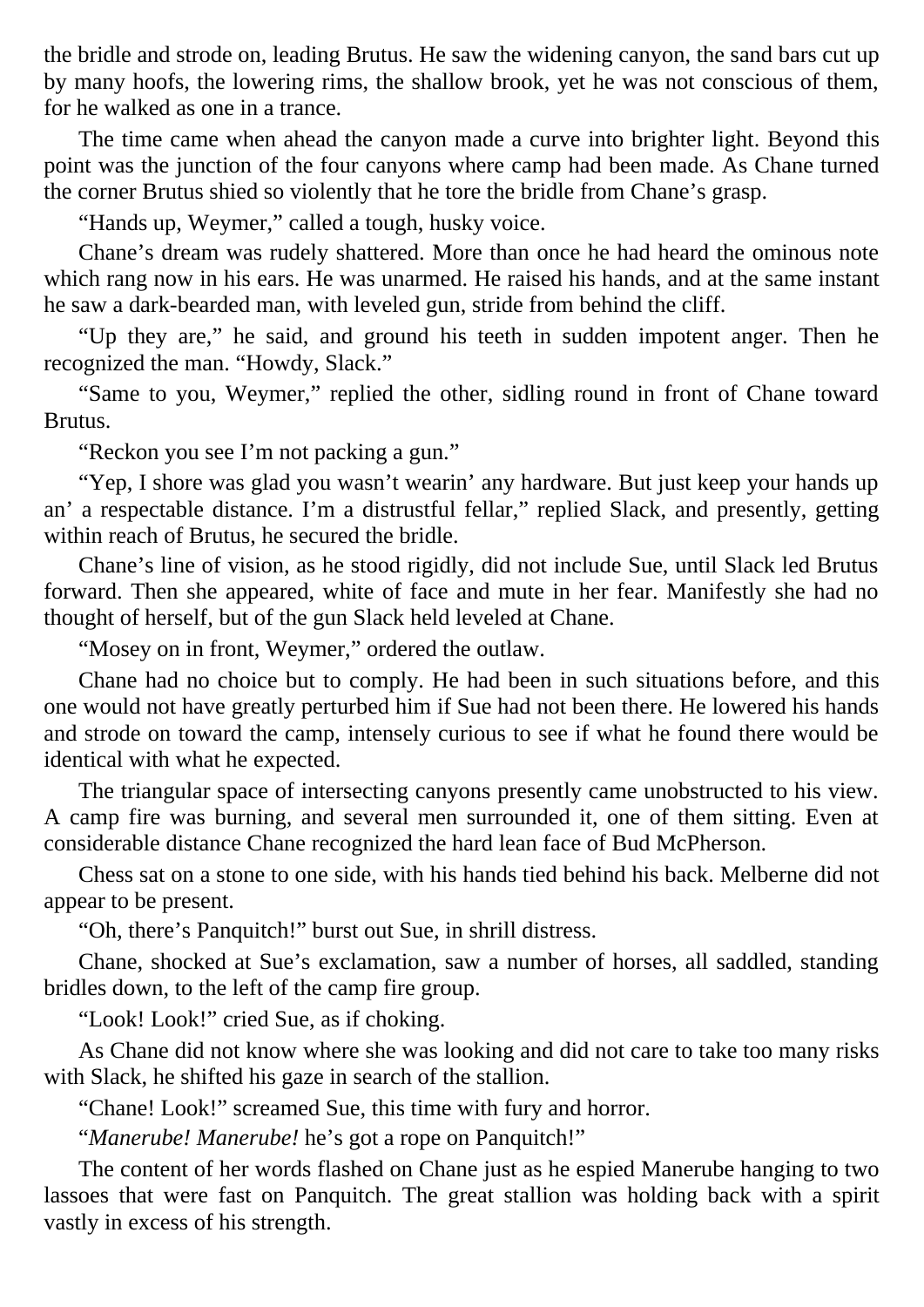Many as had been the bitter moments of Chane's life, that was the bitterest. Sue's cry of anguish rang in his ears. The wild horse which she had loved and freed was now in the power of a hated rider. It was a blow that to Chane struck home acutely. Panquitch, spent from his fight in the canyon pool, and expending what little strength he had left to catch up with his band, had fallen easily into Manerube's clutches. The cheap and arrogant rider probably had not even credited his capture to the weakened condition of the stallion. He was crowing like a game cock over his prize, with his braggart's and bully's air more pronounced than ever. He whipped the ropes that secured Panquitch, making the horse flinch. The effect of this on Chane was to distort his vision with passion and hate, so that it seemed for a moment he was gazing through a blood-red haze.

"OH-H!" cried Sue, now deep and poignantly. "He's hurting Panquitch. I won't stand it."

"Sue, keep still," ordered Chane, sharply. "We can do nothing."

"Hyar, you squallin' bobcat," growled Slack, "stop walkin' your hoss on my heels."

They reached the camp fire, with Chane a little in the lead. One of the other men, whose face was familiar but whose name Chane could not recall, drew a gun and pointed it at him.

"Bill, he ain't got no gun, but your idee is correct," drawled Slack, and turning to Sue he laid a rough and meaning hand upon her, which she repulsed in anger. Then Slack swore at her and pulled her out of the saddle.

"Say, wench, if you know when you're well off, you'll be sweet instead of catty," he declared.

On the moment, when the other men were hawhawing at Slack's sally, Chane happened to catch Sue's eye and conveyed to her in one glance the peril of the situation.

"Howdy, Weymer," said Bud McPherson, coolly. "I'm savin' some of your good grub."

"Howdy, Bud. It's a habit of yours to help yourself to other people's property," rejoined Chane. This outlaw was the most dangerous of the group, Chane decided, though he knew little of the two strangers who had followed Manerube from Wund. But McPherson, though a horse thief and a bad man, had elements that Manerube and the others did not show. He was not little.

Back of the camp fire, near where Chess sat bowed and disconsolate, crouched another man, also tied, and he appeared a pretty worn and miserable object. Chane at last recognized the unshaven and haggard face.

"Loughbridge!" he ejaculated, in both amaze and satisfaction. "Well, what're you hawg-tied for? Reckoned you'd thrown in with this outfit."

"Weymer, I was fooled worse'n Melberne," said Loughbridge. "I took Manerube at his brag. I had no idea he was a hoss thief—"

"Stop your gab!" yelled Manerube, stridently. "You're a white-livered liar. I'm not a horse thief."

"Bud, give it to me straight," said Chane. "What's the deal with Loughbridge?"

"Wal, it ain't so clear to me," replied McPherson, wiping his mouth and scant beard and rising to his feet. "Somebody gimme a smoke. . . . Fact is, Weymer, I wasn't keen on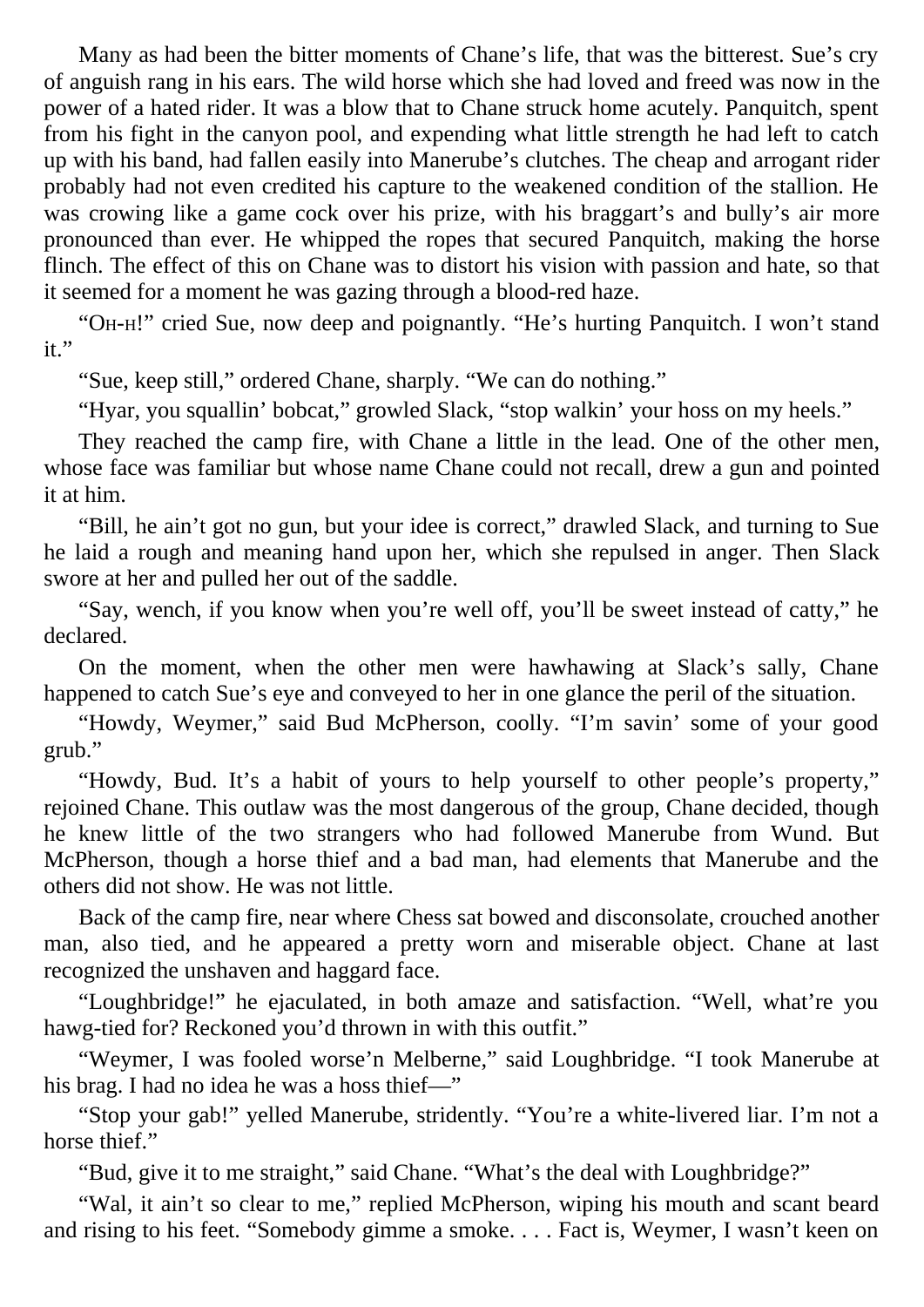havin' this man thrown in with us. Wal, when he found out our plan to appropriate Melberne's stock—which shore come out at this camp—he hedged an' began to bluster. You know I never argue. So we just put a halter on him."

"Where's Melberne?" added Chane.

"Shore you ought to know. We're waitin' fer him."

"Then what?" demanded Chane.

"Weymer, you allus was a hell-bent-pronto *hombre*," declared McPherson, with good humor. "Reckon you want to know bad what the deal is. Wal, I'll tell you. We've been loafin' in camp waitin' for you-all to ketch the last bunch of hosses before fall set in cold. Then we seen them two Piutes prowlin' around, an' we figgered they'd fetched you another bunch of mustangs. Wal, the deal is hyar. When Melberne comes we'll rustle back to his homestead an' relieve you-all of considerable hoss wranglin' an' feedin' this winter."

"Then, next summer, you'll look us up again," asserted Chane, with sarcasm.

"Haw! haw! You shore hit it plumb center," rejoined the ruffian.

"Bud, you're no fool," said Chane, seriously. "You can't keep up this sort of thing. Somebody will kill you. Why don't you cut loose from these two-bit wranglers you've been riding with? I've known horse thieves to go back to honest ranching. It paid."

McPherson had no guffaw or badinage for this speech of Chane's. It went home. His frankness relieved Chane. McPherson would hardly resort to blood-spilling unless thwarted or cornered. Chane felt greatest anxiety on behalf of Sue. The outlaw leader, however, had never struck Chane as being a man to mistreat women, white or red. Slack was vicious, but under control of McPherson. It narrowed down to Manerube.

This individual swaggered into the camp circle. He had stretched two ropes on Panquitch, in opposite directions, and for the time being the great stallion was tractable. Manerube's blond face showed heat, not all of excitement. He shot a malignant glance at Chane, and leered. The true nature of the man came out when he was on the side in control. As he turned to look Sue up and down, Chane saw the surge of blood ridge his neck. Chane also saw a whisky flask in his hip pocket and a gun in his belt.

"Bud, I heard you weren't boss of your outfit," said Chane, whose wits were active.

"Huh! The hell you did. When an' whar did you hear thet?"

"Reckon it was in Wund, when we drove Melberne's horses in."

"Wal, you heerd wrong," replied McPherson, gruffly, and his glance fell on Manerube with a glint that surely fanned a flame of cunning in Chane's mind.

"Bud, I trapped Panquitch in a deep hole down in the canyon," went on Chane. "It was a dirty trick to play on such a horse. I roped him. We had an awful time. He nearly drowned Brutus and me. But we got him out. And then—what do you think?"

"I've no idee, Weymer," returned the outlaw, eagerly. He had the true rider's love for a horse, the true wrangler's ambition and pride. Only adverse circumstances had made him a thief. Chane knew how to work on his feelings.

"Bud, I let Panquitch go free!" declared Chane, impressively.

"Aw now, Weymer, you can't expect me to believe thet," said McPherson, with a broad smile.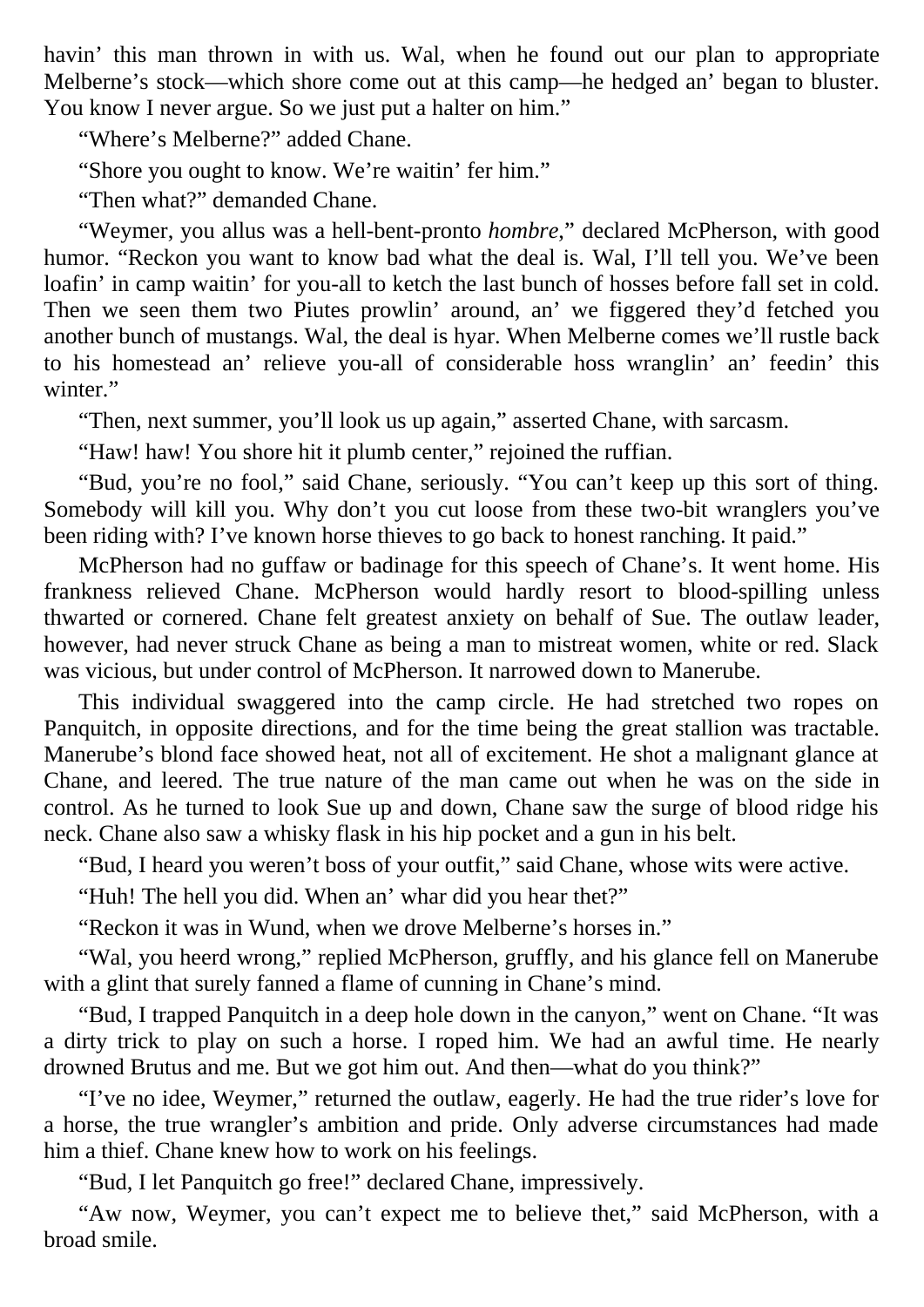"I swear it's true."

"But you're a wild-hoss wrangler. I've heerd of you for years," declared the outlaw, incredulously.

"I was. But no more. Bud, I'm giving it to you straight. Panquitch was the last wild horse I'll ever rope. I let him go free."

"But what fer? You darned locoed liar!" shouted McPherson, getting red in the face.

"Ask Sue Melberne," replied Chane, recognizing the moment to impress the outlaw. He was intensely interested, curious, doubtful, yet fascinated. He turned to Sue. She was pale, yet composed, and aside from the heaving of her bosom, showed no agitation.

"Girl, what's he givin' me? Guff?"

"No, it's perfectly true. He let Panquitch go. I watched him do it."

"So did I," spoke up Chess, in a loud voice. "He and Sue were out of their heads. They let Panquitch go!"

"Wal, I'll be damned!" ejaculated McPherson. "Shore, girl, I don't see any reason for you to lie about a hoss, even Panquitch. But I gotta know why, if you want me to believe."

"It was my fault," replied Sue, deliberately. "I told Chane—if he'd free Panquitch— I'd be his wife."

"An' he took you up," shouted McPherson, in gleeful wonder.

"Yes. He let me pull the lasso free."

"Wal, I've seen the day I could have done the same, even if it had been Panquitch," boomed McPherson. From the rough, hardened outlaw that speech was a subtle compliment to both Sue and Chane. It hinted, also, of a time when McPherson had not been what he was now. Suddenly he lost that shadow of memory, and wheeled to Manerube, who stood derisive and rancorous, glaring at Chane.

"Didn't I tell you that hoss was tuckered out? Didn't I say he was all wet?"

"Yes, you said so, but I don't have to believe you. And Weymer's a liar," retorted Manerube.

"Sure I'm a liar—when you've got a gun and I haven't," interposed Chane, stingingly.

"Huh! You wouldn't call the little lady a liar, too, would you?" demanded McPherson.

"She would lie and he would swear to it," snapped Manerube.

"Wal, that's no matter, except where I come from men didn't call girls names. But what I gotta beat into your thick head is this, that Panquitch was a spent horse. An' you never seen it. You thought you roped him when he was good as ever. You never *seen* it!"

"Suppose I didn't," returned Manerube, furiously. "I roped him, spent or not. And he's mine."

"Hell! You're a fine wild-hoss wrangler!" exclaimed McPherson, in disgust. "You don't even get my hunch. Let me say it slow an' plain. In this heah Utah there's a code, the same among hoss thieves as among wranglers. It's love of a grand hoss. An' I'm tellin' you it's a damn shame Panquitch fell into your rope."

"Say, Bud, are you going to let Manerube keep that horse?" demanded Chane, ringingly, sure now of his game. He could play upon this outlaw's feelings as upon an instrument.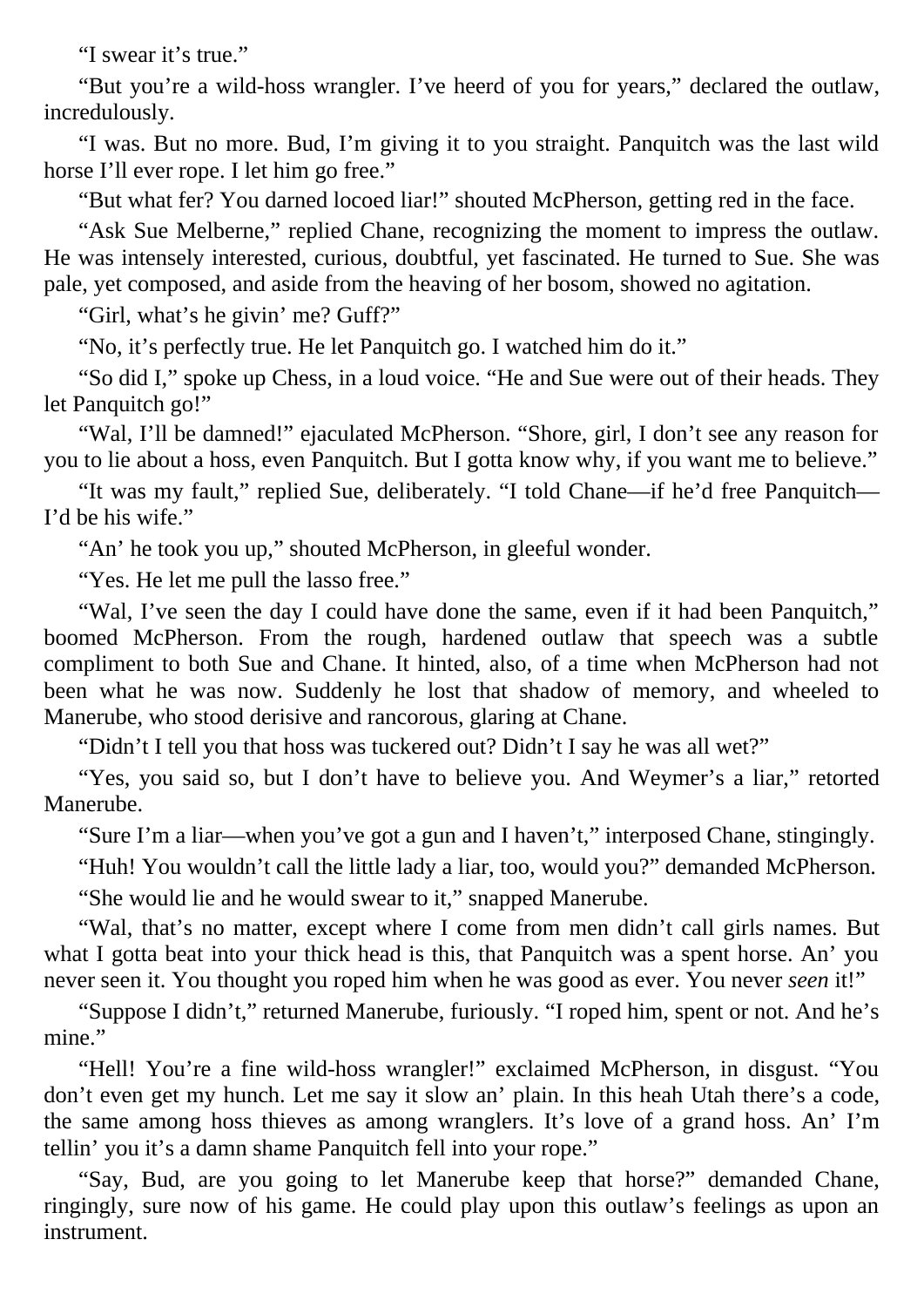"Wha-at?" queried McPherson, as if staggered. The idea Chane launched had struck like a thunderbolt.

"If it's your outfit—if you're the boss, Panquitch is yours," asserted Chane, positively. "That's the law of the range. But even if it wasn't would you let Manerube keep that grand stallion? He'll ruin the horse. He couldn't break him. He couldn't ride him. For this man is not the real thing as a rider. He never was a wrangler. . . . Now, McPherson, listen. You may be a horse thief, but you're a real rider. You have a rider's love for a grand stallion like Panquitch. You have a wrangler's pride in him. You'd never beat Panquitch, now would you?"

"Hell no! I never beat any hoss," shouted the outlaw, hoarsely.

"There you are," announced Chane, with finality, and he threw up his hands. How well he knew the state into which he had thrown McPherson! Chane actually thrilled in the suspense of the issue at stake. His argument had been sound, his persuasion hard for a rider to resist; but he staked most on McPherson's dislike of Manerube. Any honest rider would despise Manerube, but McPherson, hard, strong, matured outlaw, who, bad as he was, would have died for a horse, would hate him.

"Reckon you're talkin' fine, Weymer, but ain't a little of it fer your hoss Brutus?" queried McPherson, shrewdly.

"No. I never thought of my horse. But now you mention him, I'll say this. You stole my last bunch of mustangs. Brutus is all I have left. A horse and a saddle! That's the extent of my riches. You'd not be so mean as to rob me of them?"

"Wal, Weymer, I reckon I wouldn't now," he replied, significantly. "Brutus ain't so bad. But what'd I do with him now? Haw! Haw!"

Chane drew a quick breath of relief, yet the suspense of that argument was in no wise diminished.

Manerube grew black with rage. His light eyes gleamed balefully.

"Bud McPherson, you mean you'll take Panquitch?" he rasped out.

"Wal, you heerd Weymer's idee of the code of the range," replied the outlaw, calmly. With all his acumen and experience he had no fear of Manerube. Rather contempt!

"Code be damned!" yelled Manerube, fiercely. "Panquitch is mine. I roped him."

"Shore. But you're in my outfit, an' what you ketch is mine, if I want it. An' I want Panquitch. Savvy?"

Chane, watching so piercingly, saw a break in Manerube's quivering rage. His body grew rigid before the blackness left his face. If Chane had been in McPherson's boots he would have reacted with subtle keenness to those peculiar changes.

"You're a—horse—thief," panted Manerube, suddenly crouching.

"Wal, wal, wal!" guffawed McPherson, and he bent double with the mirth of the joke. When he straightened up it was to meet the red flame, the blue spurt of Manerube's gun. He uttered a gasp and fell limply, as if his legs had been chopped from under him.

Manerube did not lower the leveled gun. Smoke issued from the dark hole in the barrel. All the men seemed paralyzed, except Chane, who stepped aside, with eyes roving for a weapon in the belts near him. But none showed. Chane read Manerube's ferocious face. It was now gray and set with murderous intent.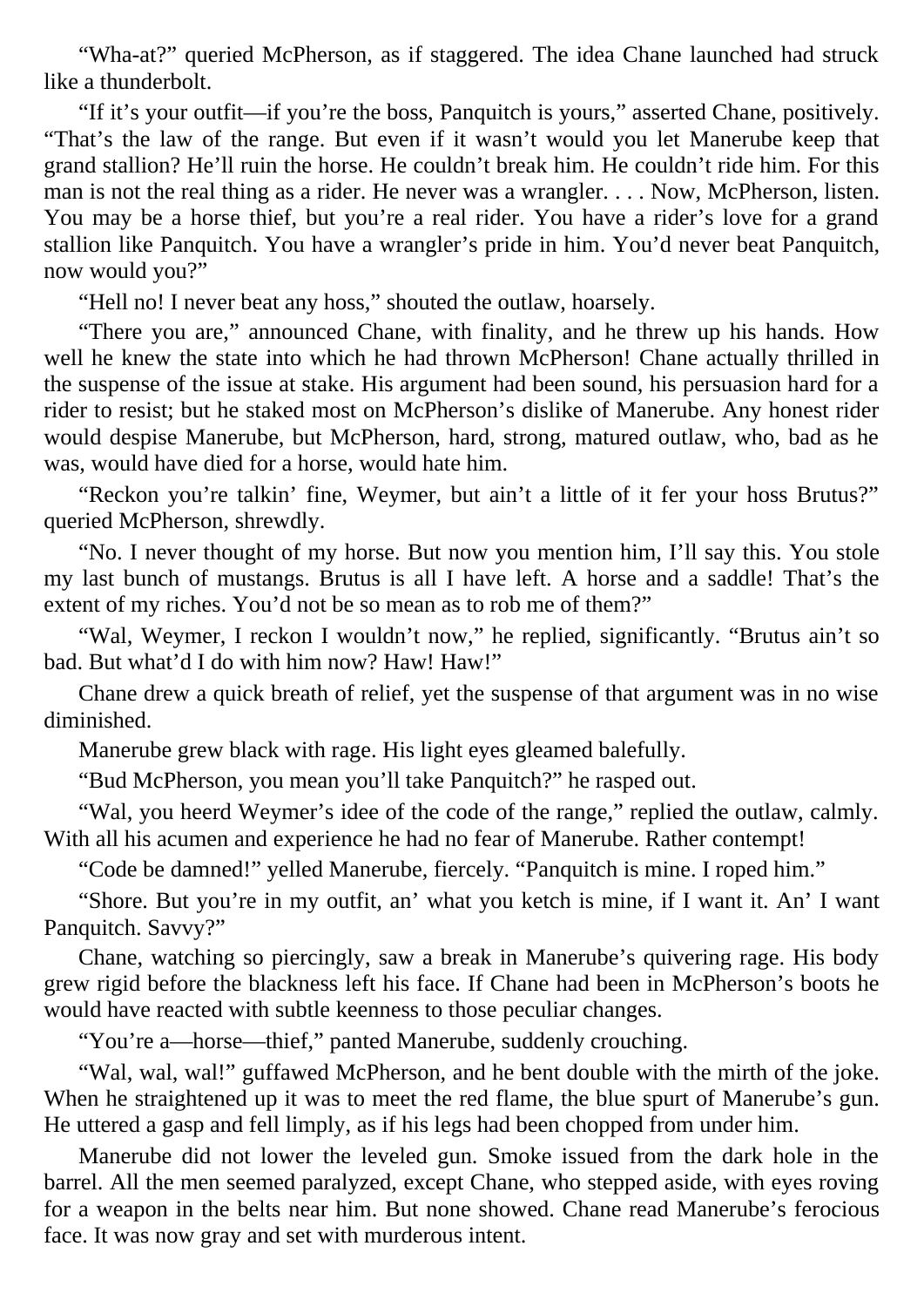"Jump aside, Slack, or I'll kill you," he hissed. "I want Weymer."

Slack frantically leaped aside, leaving Chane exposed. But Manerube did not fire. The smoking gun shook in his nerveless hand, and fell. At that instant, perhaps a fraction of a second before, Chane heard a tiny spat. He knew what it was. A lead bullet striking flesh!

Chane's gaze shot over Manerube's outstretched hand to his face. It was the same, but fixed. Then from the ragged brushy cliff above rang out the crack of a rifle. The echoes clapped back and forth. Over Manerube's glazed blank eyes, in his forehead, appeared a little round hole, first blue, then red. He swayed and fell, full length, face down.

This action was incredibly swift. Before Chane could make a move to rush to Sue he heard another spat. The bullet spanged off bone. Slack was knocked flat. Again the sharp crack of a rifle rang out. It broke the rigidity of that group. Frantically the three left of McPherson's band rushed for their horses. Slack leaped up, bloody of face, wild of mien, and he bellowed:

"It's them hell-hound Piutes! Bud swore they was trailin' us. Get on an' ride!"

Not far behind was he in a leap to the saddle. The horses plunged madly and broke up the canyon. Another shot sounded from the cliff, deadened by the trampling hoofs. Then the swiftly moving dark blot of riders disappeared.

Chane's first thought was for Sue. He ran to her, took her in his arms. She seemed stiff, but her hands suddenly clutched him. Her cheek, which was all he could see as he grasped her, was ashen in hue.

"Come away, Sue dear," he said, gently, half carrying her. "Over here where Chess is. . . . You're safe. I'm all right. We're all saved. They went up a different canyon from the one your father took. They won't meet him."

Sue hid her face against his breast while a long shudder went through her.

"How—terrible!" she whispered, hoarsely. "All so—so sudden! . . . Let me sit down. I'm weak and sick. But I won't faint."

"Sure you won't. Just keep your eyes away—from over there," replied Chane, and releasing her he ran to untie Chess's bonds.

"My Gawd! what blew in here?" queried Chess, in decidedly weak voice.

"Kinda stormy and smoky, wasn't it, boy," replied Chane. "I've seen some of that sort of thing. Been in it, too. . . . You go to Sue and talk. Get her mind off it."

Chane's next move was to release Loughbridge, who sat up with popping eyes and incoherent speech. From him Chane ran to the dead men, who had fallen close to each other. He covered them with a canvas. After that Chane gazed up at the cliff whence had come the rifle shots. Thin clouds of blue smoke were floating on the still air, gradually thinning. The cliff was broken and ragged, green with brush, and marked by a wildness of ledge up to the rim. It was not far to the top. Full well Chane knew who had fired that shot fatal to Manerube. But he would never tell, and no one else would ever know. The depths of the canyons hid many mysteries.

He hurried back to Sue, finding her recovered, though she was leaning on Chess's shoulder. Chane promptly relieved him of the burden.

"Humph! I thought she was in the family now," protested Chess.

"Boy, you wander in mind," returned Chane, softly.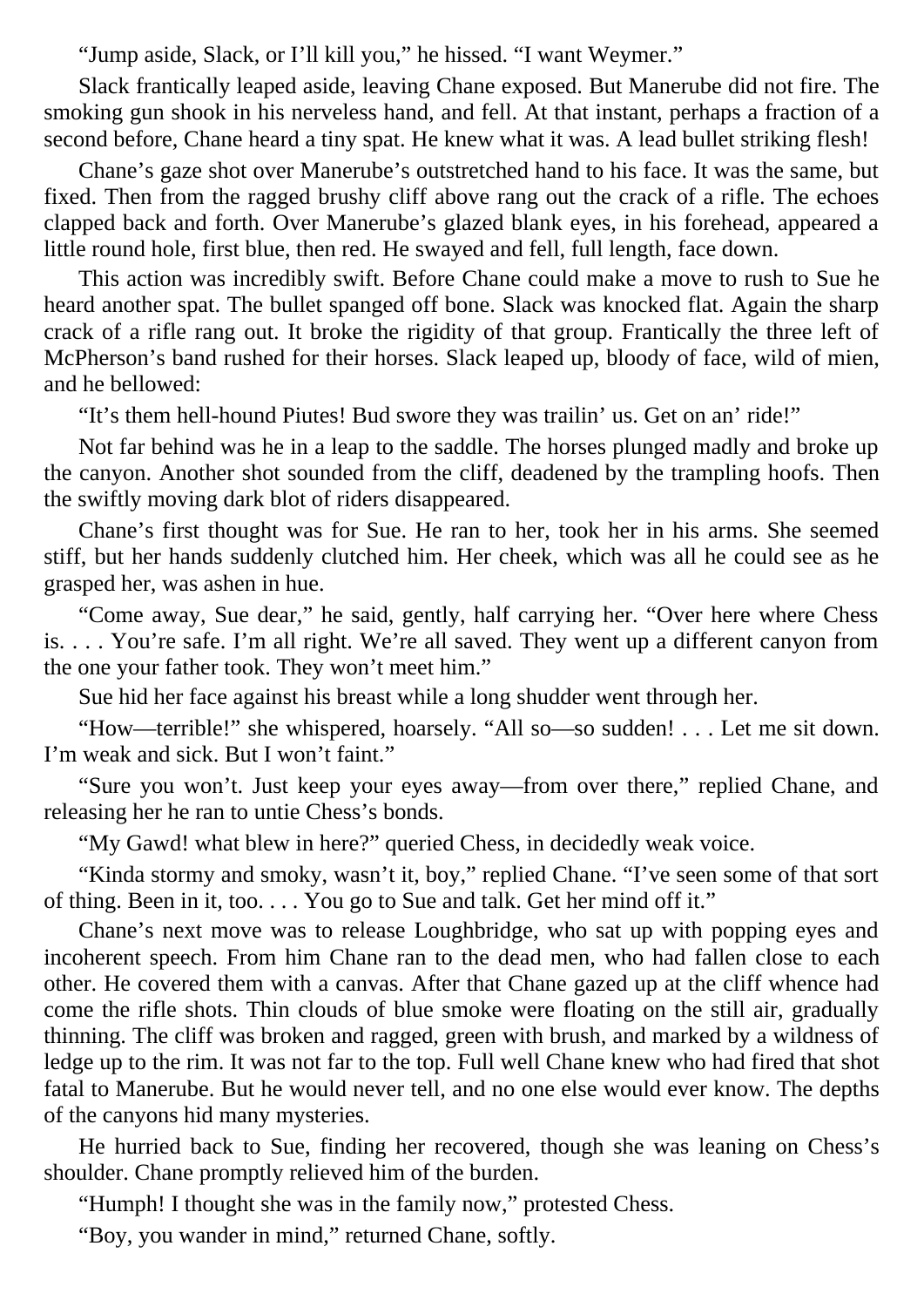"If only dad would come!" exclaimed Sue, in anxious dread.

"Well, he's coming," said Chane, gladly. "Look up the canyon. Did you ever see your dad run like that? He's scared Sue, either for himself or us."

Sue gave vent to a smothered sob of relief and then broke down.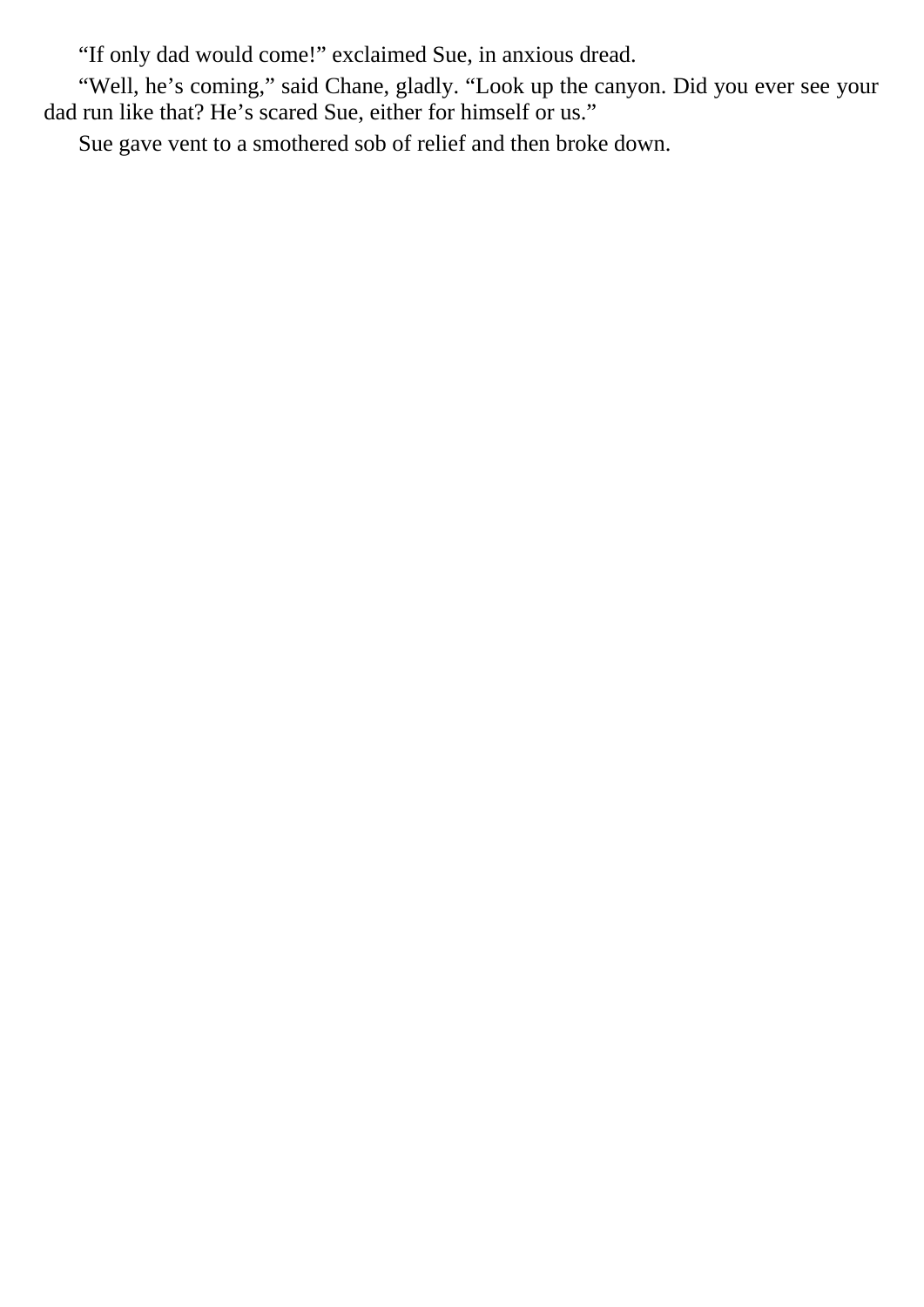## **Chapter Seventeen**

**MELBERNE** amused Chane, and appeared to be a fascinating object to Chess. The leader of the outfit had returned out of breath, and if Chane was any judge of men, leader of the outfit had returned out of breath, and if Chane was any judge of men, both frightened and furious. When he caught his breath he blurted out many queries, but vouchsafed no information about himself. Chane's observant eye, however, noted Melberne's skinned and bruised wrists, and how conscious he was of them, a circumstance undoubtedly due to pain.

Bud McPherson had lied to Chane. The outlaws had happened to run into Melberne and had tied him up. Chane grew more convinced of this as the moments passed. Besides Melberne's telltale wrists, which he had probably skinned by working free of a tight rope, he had come back minus his gun. Moreover, his relief at sight of Sue safe and well, though pale, was so great as to approach collapse. Lastly, when Chane had pulled aside the canvas to expose Manerube and McPherson, lying so ghastly and suggestive, he had cursed them under his breath.

But the amusing part of this sequence was the argument between Melberne and Loughbridge, and Chess's deep concern.

"I'm sorry, Jim, you shore have queered yourself with me," declared Melberne for at least the tenth time. His demeanor, however, was not in harmony with his hard words. He strode to and fro nervously, as was his wont when perturbed.

"But, Mel, this here Manerube made a damn fool of you, same as me," persisted Loughbridge.

"Shore I acknowledge that. But he didn't make me double-cross you."

"I didn't. You ain't fair. We couldn't agree, about money mostly, an' you fired me out of your outfit. I leave it to Chess, here. You ain't jest fair."

"Boss, if you'll excuse me, I think it was more temper with you than justice," replied Chess, with immense gravity.

"Huh! Wal, I'll be darned!" quoth Melberne, surveying the boy in great disfavor. "I reckon you'd like to see Loughbridge homestead with us over there at Nightwatch Spring."

"That'd be fair and square of you," returned Chess, losing his dignity of a judge.

"An' fetch Ora along to live with him, huh?" went on Melberne, ironically.

"I should smile," answered Chess, with an anticlimax of weakness.

"See heah, young man, you've got good stuff, but you talk too much. I've a mind to fire you."

"Aw now—boss," appealed Chess, abjectly.

"Wal, if you don't marry Ora before spring I will fire you," growled Melberne.

Then he turned to his former partner. "Jim, I reckon I've no call to crow over you. I've had my lesson. An' if you've had yours, mebbe we'll both profit by it. My fault is temper, an' yours is a little too much fondness for money. . . . Let's begin over again, each for himself. It's a new country. You're welcome to homestead in my canyon. There's room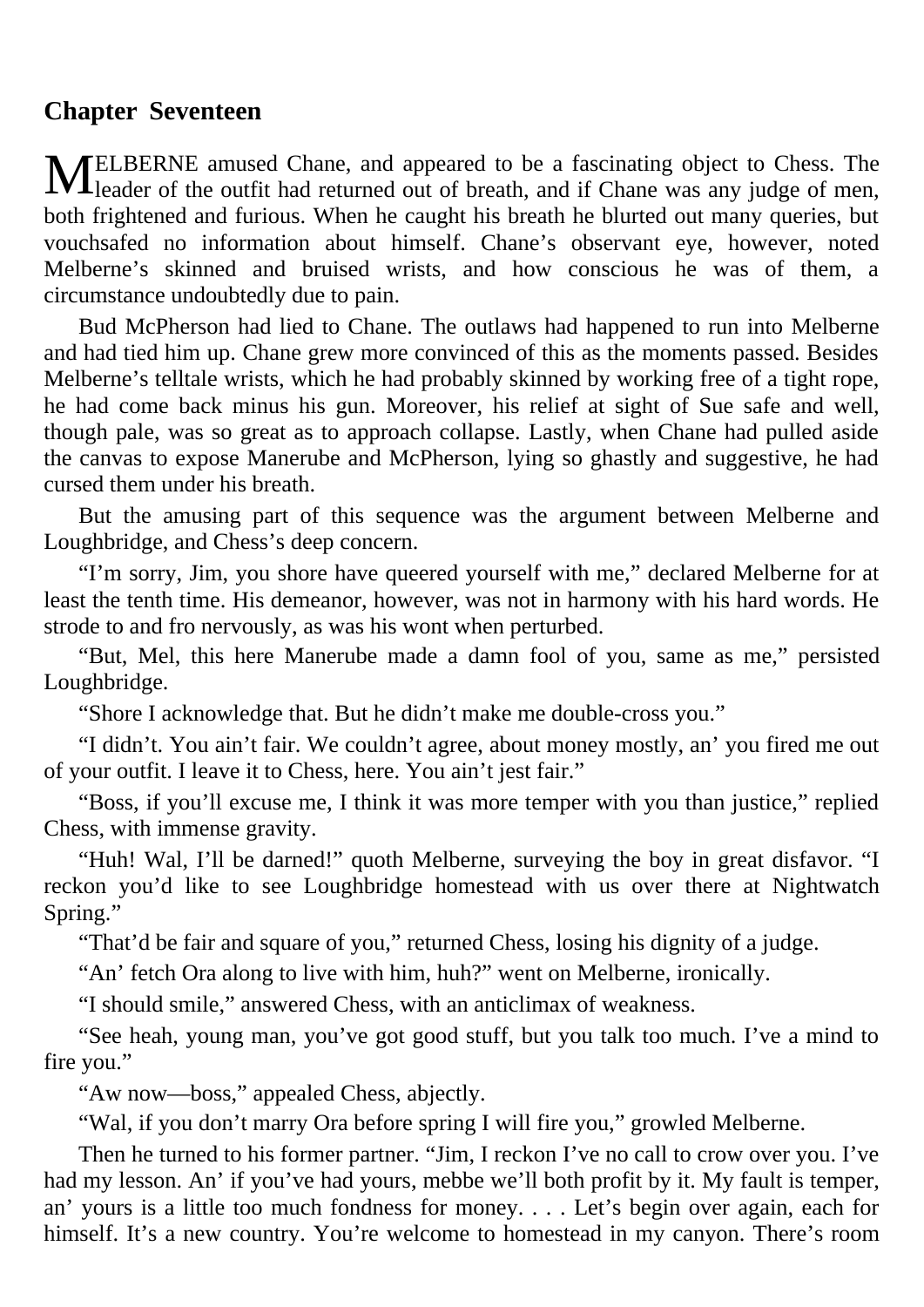for another rancher. Some day before long there'll be a settlement west of Wund. An' that'll make our problem easier."

Panquitch startled Chane, and all the others, with one of his ringing neighs; and with head, ears, and mane erect he faced up the canyon.

Shrill whistles answered him. Chane espied a troop of wild horses coming out of the shadow.

"By golly! there's Panquitch's band," said Chane, pointing. "They're looking for him. They'll pass us. . . . Everybody lie low."

Chane crouched behind a rock with Sue, who whispered that Panquitch should be free to go with them. It did seem to Chane that the straining stallion would free himself from Manerube's ropes. For some moments the wild horses could not be seen, owing to the fact that Chane and Sue were low down. At last, however, they came in sight, trotting cautiously, wary as always, but not yet having caught scent of the camp. Only a faint breeze stirred and that came down the canyon. The whistling of Panquitch must have been a factor in their cautious approach. At the junction of the canyons the space was fully a hundred yards wide, and owing to the stream-bed, somewhat lower on the side opposite the camp. The wild horse band worked down this side, trotting, with heads erect, until they caught scent of the camp, then burst into headlong flight, and in a dusty cloud, with a clattering roar they sped by, and down the canyon to disappear.

"Sue, wasn't it great?" queried Chane, as he got up.

But Sue had not been looking at the fleet band of wild horses; her startled gaze was fixed on Panquitch.

"Oh, Chane, look! He's broken one of the ropes!" cried Sue.

Chane wheeled in time to see the remnant of broken lasso fall off the superb tawny shoulder. The other lasso was round the noble arched neck of the stallion and had now become taut. Panquitch reared and lunged back with all his weight. As luck would have it, the rope broke at the noose. The stallion fell heavily, then raised on his forefeet, with mouth open. The broken noose hung loose. He was not yet sure of freedom.

Chess broke the silence with a wailing: "Oh, the ropes were rotten. They broke. He'll get away. . . . Gimme a rope. A rope! A rope!"

"Boy, keep still," shouted Chane, sternly. "Can't you see Panquitch was never born to be roped?"

The stallion painfully got to his feet. As the broken noose slipped from his neck he jumped as if stung. Then he walked through camp. He shied at the canvas covering the dead men, and breaking into a trot he headed down the canyon.

"Wal, I cain't pretend to savvy you, Chane," observed Melberne, scratching his head in his perplexity. "But shore I will say this. Somehow I'm glad you let him go."

"Damn it! So'm I!" yelled Chess, suddenly red of face, as if he had been unjustly accused. "But I—I was so crazy to keep him!"

Chane turned to Sue with a smile.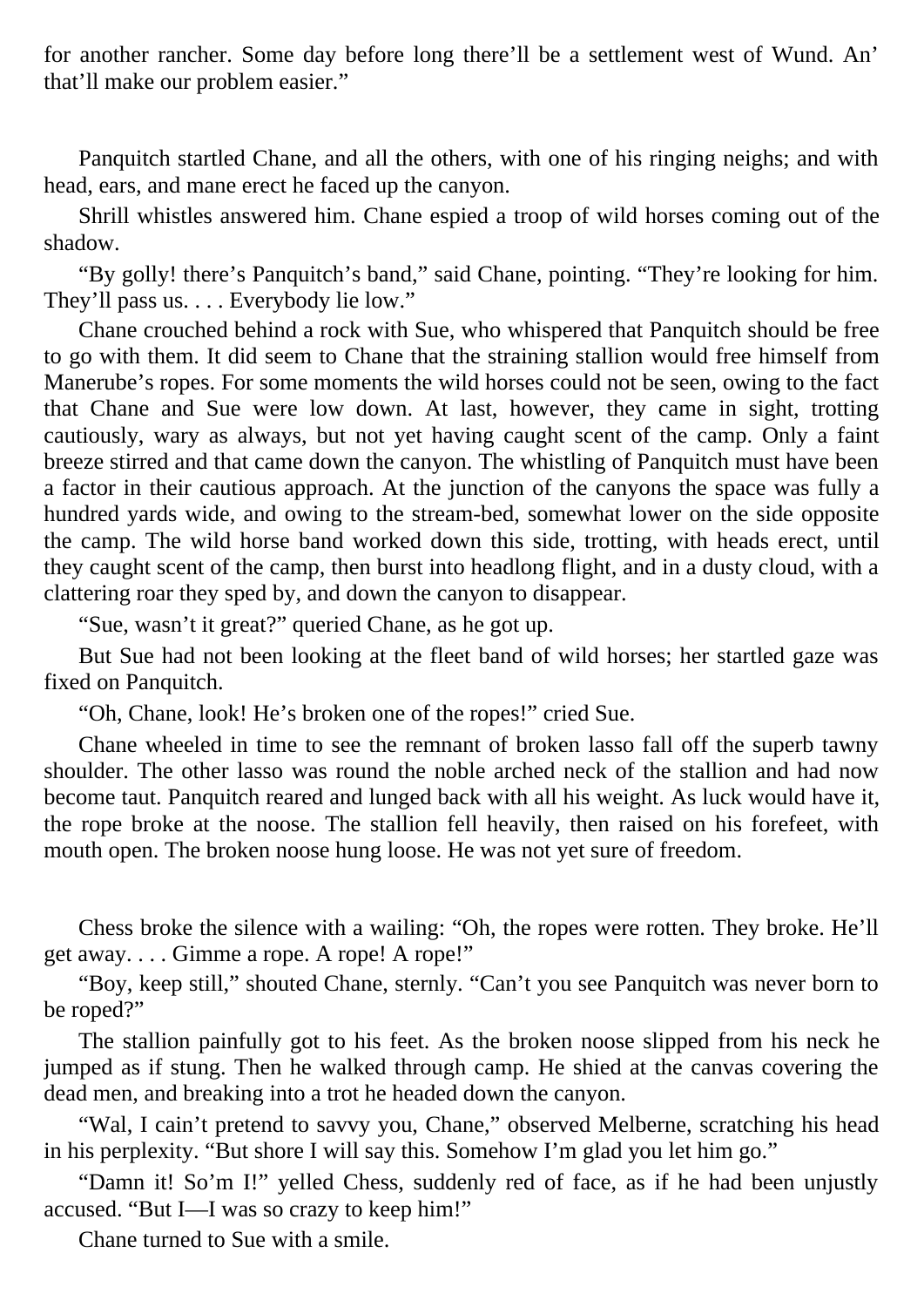"He's gone, my dear. Suppose we ride down to the slope where he'll climb up to the mesa. There's work to do here that I'd rather you didn't see."

Melberne approved of that idea for Sue. "An' when you come back we'll be packed to change camp."

Not until Sue had ridden at quite a brisk trot, keeping up with Brutus, all the way down to the oval break in the canyon, did her blood warm and beat out the dark blot of horror in her mind.

But at the foot of the beautiful slope of wavy rock all that turgid emotion fell away from her, as if it had never been. She had grown weak, but now she was strong. The purple heights above, gold-rimmed under the sun, inspired her as before, only now with something added to the wild joy of freedom.

"Follow me close, sweetheart," called Chane. "I see Panquitch far above. If we hurry we can reach the top and watch him climb the mesa."

"Ah, Chane, you'll never lose me now, on any kind of trails," called Sue, in reply, and urged her horse close to Brutus.

To and fro, across and around, up and down, far to this side, and back to the other, onward and upward they rode over the smooth waves and hollows of red sandstone. As they climbed, the purple and amber lights grew brighter, and the shadows of the canyons below grew deeper. They reached the zone of cream and yellow rock, crumbling like baked clay under the hoofs of the horses. Out of the dark depths they rose to the sunsetflushed heights.

"Oh, where is Panquitch?" Sue kept calling. But he had always just gone over a wave of rock.

All above the corrugated world of wind-worn stone streamed fan-shaped bars and bands of light, centering toward and disappearing over the height of ridge they had almost attained. Broken massed clouds floated in the west, dark-purple, silver-rimmed, goldenedged, in a sea of azure blue. The lights of sunset were intensifying. Sue felt that she rode up the last curved wave of an opal sea. She saw Chane shade his eyes from the fires of the sun. Like a god of the riders he seemed to her, bareheaded, his face alight, his sharp profile against the background of gold. Then she mounted to Chane's side, and it was as if in one step she had surmounted a peak.

All the forces of nature seemed to have united in one grand spectacle—the rugged canyon country of colored rock waved level with the setting sun, and above it, from west to north, loomed the cloud-piercing bulk of Wild Horse Mesa.

"Panquitch! I see him, Sue," said Chane, his voice ringing deep. "He's all alone. His band has gone up. . . . Look! the fold in the wall! It could never be seen except when the sun shines as now. What a trail! Even the Piutes do not know it. Hard smooth rock over the bench, and then the zigzag up that crack. . . . See, he shines gold and black in the sun!"

At last Sue's straining gaze was rewarded by clear sight of Panquitch climbing, apparently the very wall of the mesa. With abated breath Sue watched him, conscious of more in the moment than just the climbing freedom of a wild horse. But it was beyond her. It led her thoughts beyond emotions, deep into the dim past of her inheritance. But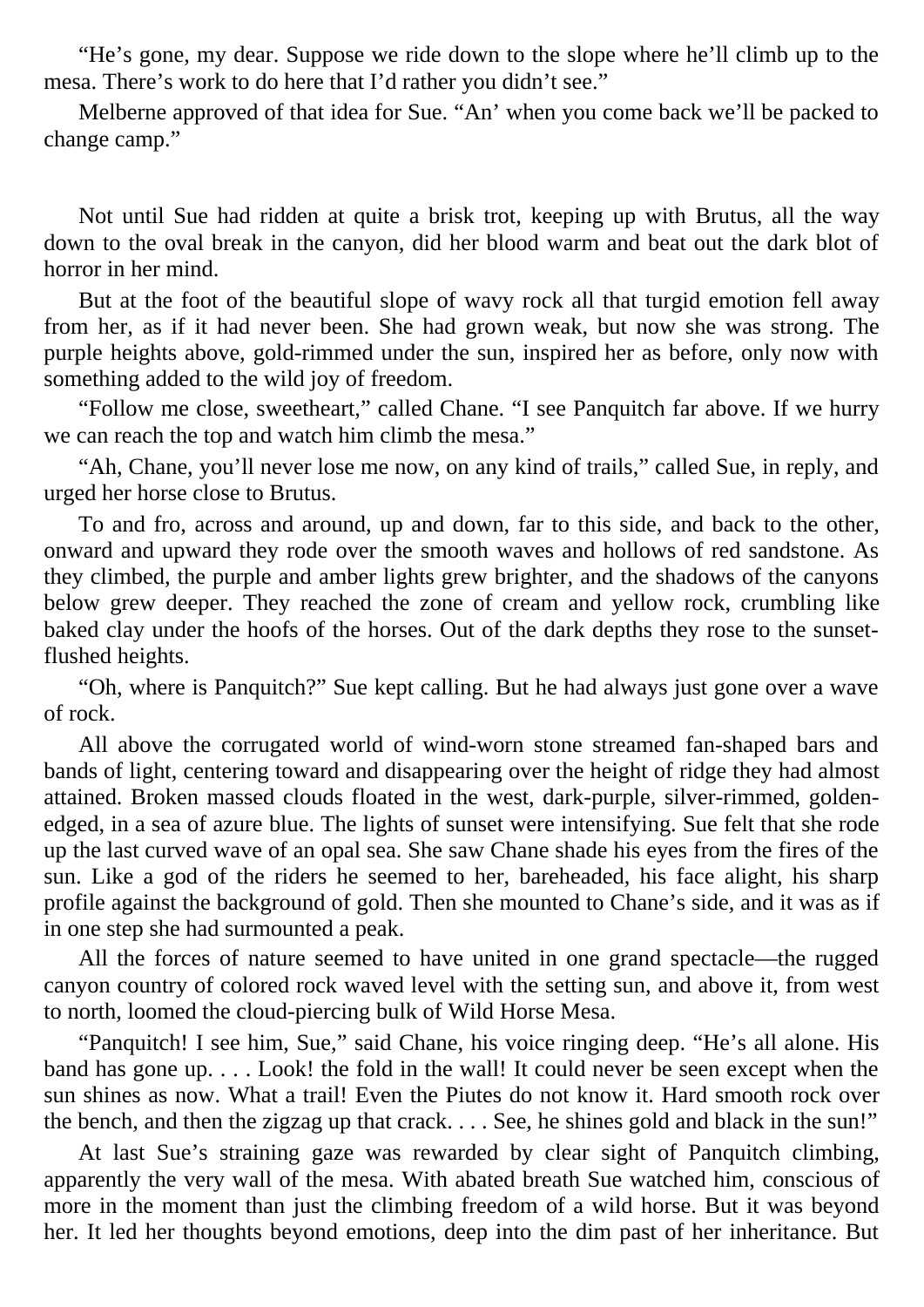she had loved Panquitch or some creature like him in a world before this.

The intense flare of gold changed as the sun began to sink behind cloud and rim. It yielded to the wondrous lilac haze. Sue cried out in a transport. Panquitch, too, seemed less a wild horse, more of an unreal creature, giving life to the grandeur and desolation of the naked rock-ribs of the earth.

"He's almost on top," said Chane, joyfully. He clung to the physical thing—to the flesh and blood Panquitch, to his pursuit and capture and release, to his recapture and escape, to the long winding mysterious and hidden trail in and out of the canyons, to the wonderful wall of Wild Horse Mesa.

Sue felt all these, deeply, poignantly, but beyond them, inexplicable and vague, was the spiritual thing Panquitch typified. She endowed him with soul. She had gazed at him, recognizing in him something within herself.

Panquitch came out on top of the rim, sharply silhouetted against the blue sky, and stood a moment looking down, with his long mane and tail streaming in the wind. The lilac haze lent him unreality, but the uplift of his head gave him life. Wild and grand he seemed to Sue, fitting that last stand of wild horses. He moved against the sky; he was gone.

"Oh, Panquitch, stay up there always!" called Sue.

Chane smiled upon her. "Sweetheart, I'd stake my life he'll never feel another rope."

"We alone know his trail to the heights. And we never will tell?"

"Never, Sue."

"You will not show dad how to get on top of Wild Horse Mesa?" she begged. "So he could run sheep and cattle up there?"

"I promise, Sue. Why, do you imagine I could ever become that much of a rancher? It may be long before another rider, or an Indian, happens on this secret. Maybe never. Some distant day airships might land on Wild Horse Mesa. But what if they do? An hour of curiosity, an achievement to boast of—then gone! Wild Horse Mesa rises even above this world of rock. It was meant for eagles, wild horses—and for lonely souls like mine."

Slowly the transformation of sunset worked its miracles of evanescent change and exquisite color. Gold and silver fire faded, died away. The sun sank below the verge. Then from out of the depths where it had gone rose the afterglow, deepening the lilac haze to purple.

"Chane, you have made Wild Horse Mesa yours," said Sue. "Millions of men can never take it from you. As for me—Panquitch seems mine. He's like my heart or something in my blood."

"Yes, I think I understand you," he replied, dreamily. "We must labor—we must live as people have lived before. But these thoughts are beautiful. . . . You are Panquitch and I am Wild Horse Mesa."